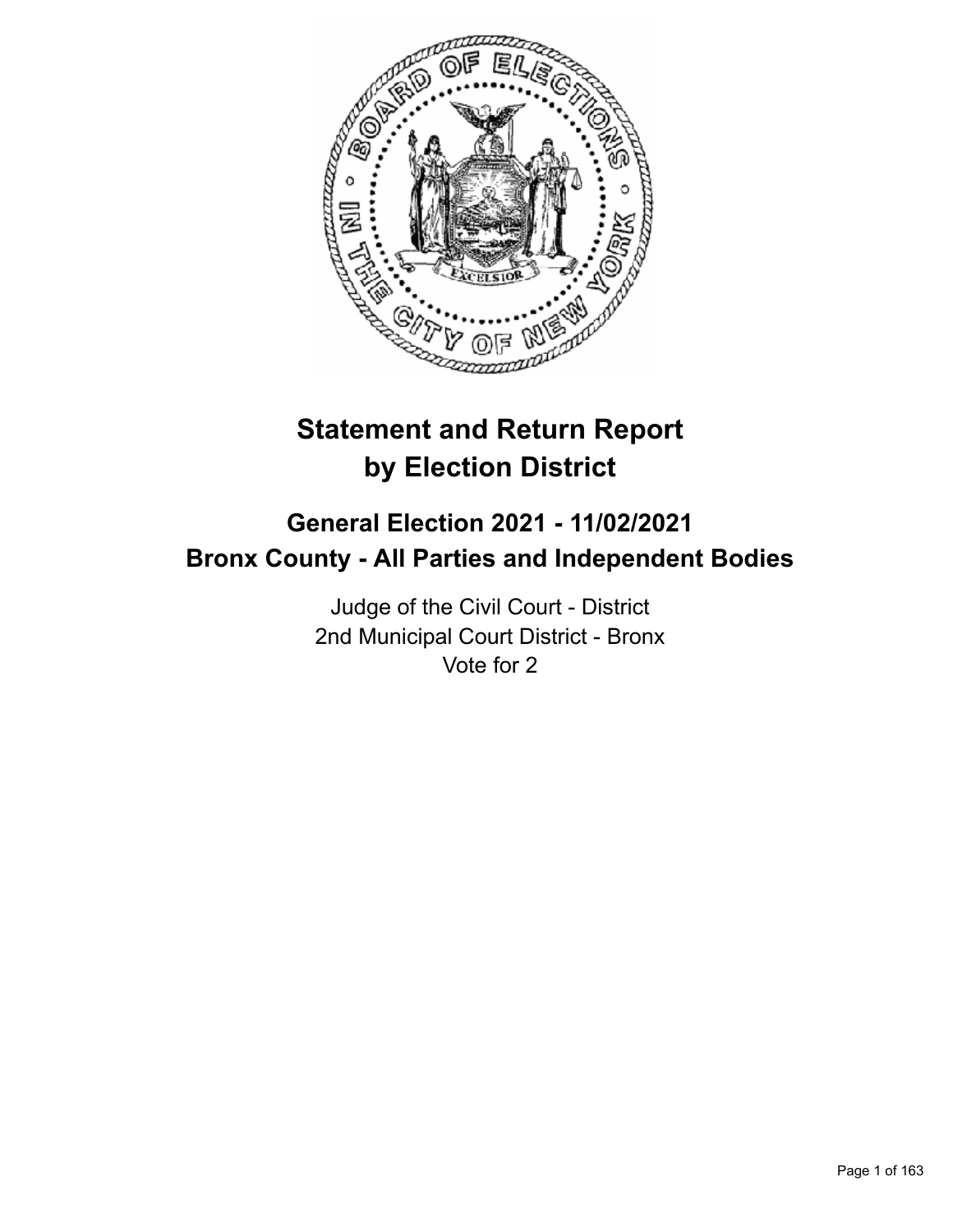

| PUBLIC COUNTER                                           | 40 |
|----------------------------------------------------------|----|
| <b>MANUALLY COUNTED EMERGENCY</b>                        | 0  |
| <b>ABSENTEE / MILITARY</b>                               | 0  |
| <b>AFFIDAVIT</b>                                         | 0  |
| <b>Total Ballots</b>                                     | 40 |
| Less - Inapplicable Federal/Special Presidential Ballots | 0  |
| <b>Total Applicable Ballots</b>                          | 40 |
| <b>JESSICA FLORES (DEMOCRATIC)</b>                       | 24 |
| VERENA C. POWELL (DEMOCRATIC)                            | 22 |
| <b>Total Votes</b>                                       | 46 |
| Unrecorded                                               | 34 |

## **002/77**

| <b>PUBLIC COUNTER</b>                                    | 60       |
|----------------------------------------------------------|----------|
| <b>MANUALLY COUNTED EMERGENCY</b>                        | 0        |
| ABSENTEE / MILITARY                                      | 3        |
| AFFIDAVIT                                                |          |
| <b>Total Ballots</b>                                     | 64       |
| Less - Inapplicable Federal/Special Presidential Ballots | $\Omega$ |
| <b>Total Applicable Ballots</b>                          | 64       |
| <b>JESSICA FLORES (DEMOCRATIC)</b>                       | 48       |
| VERENA C. POWELL (DEMOCRATIC)                            | 34       |
| <b>Total Votes</b>                                       | 82       |
| Unrecorded                                               | 46       |

| PUBLIC COUNTER                                           | 154      |
|----------------------------------------------------------|----------|
| <b>MANUALLY COUNTED EMERGENCY</b>                        | $\Omega$ |
| ABSENTEE / MILITARY                                      | 4        |
| AFFIDAVIT                                                | $\Omega$ |
| <b>Total Ballots</b>                                     | 158      |
| Less - Inapplicable Federal/Special Presidential Ballots | 0        |
| <b>Total Applicable Ballots</b>                          | 158      |
| <b>JESSICA FLORES (DEMOCRATIC)</b>                       | 109      |
| VERENA C. POWELL (DEMOCRATIC)                            | 81       |
| <b>Total Votes</b>                                       | 190      |
| Unrecorded                                               | 126      |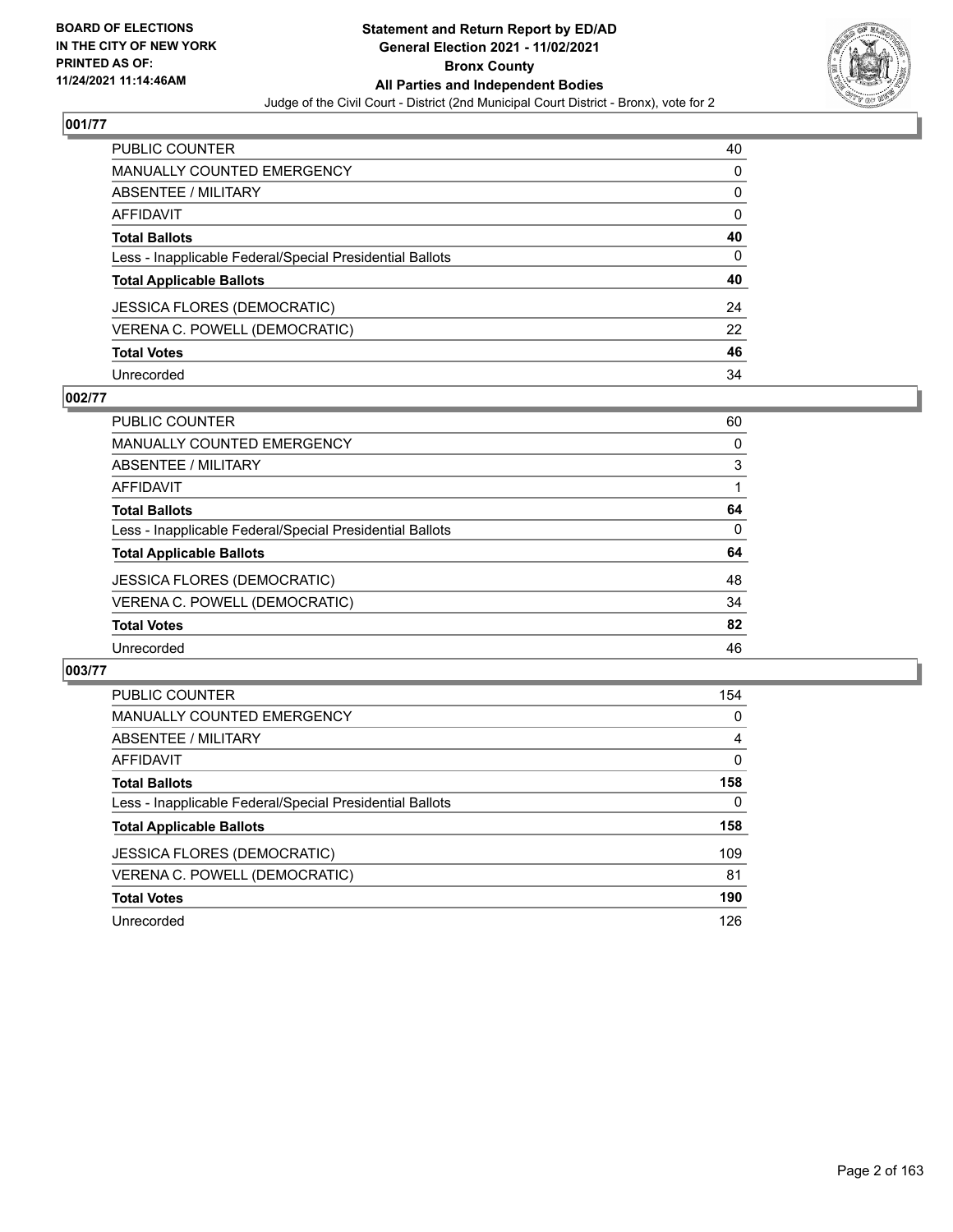

| PUBLIC COUNTER                                           | 102 |
|----------------------------------------------------------|-----|
| <b>MANUALLY COUNTED EMERGENCY</b>                        | 0   |
| <b>ABSENTEE / MILITARY</b>                               | 3   |
| <b>AFFIDAVIT</b>                                         |     |
| <b>Total Ballots</b>                                     | 106 |
| Less - Inapplicable Federal/Special Presidential Ballots | 0   |
| <b>Total Applicable Ballots</b>                          | 106 |
| <b>JESSICA FLORES (DEMOCRATIC)</b>                       | 73  |
| VERENA C. POWELL (DEMOCRATIC)                            | 43  |
| <b>Total Votes</b>                                       | 116 |
| Unrecorded                                               | 96  |

#### **005/77**

| PUBLIC COUNTER                                           | 161 |
|----------------------------------------------------------|-----|
| MANUALLY COUNTED EMERGENCY                               | 0   |
| ABSENTEE / MILITARY                                      | 8   |
| AFFIDAVIT                                                |     |
| <b>Total Ballots</b>                                     | 170 |
| Less - Inapplicable Federal/Special Presidential Ballots | 0   |
| <b>Total Applicable Ballots</b>                          | 170 |
| <b>JESSICA FLORES (DEMOCRATIC)</b>                       | 131 |
| VERENA C. POWELL (DEMOCRATIC)                            | 90  |
| <b>Total Votes</b>                                       | 221 |
| Unrecorded                                               | 119 |

| PUBLIC COUNTER                                           | 149      |
|----------------------------------------------------------|----------|
| <b>MANUALLY COUNTED EMERGENCY</b>                        | 0        |
| ABSENTEE / MILITARY                                      | 6        |
| <b>AFFIDAVIT</b>                                         | $\Omega$ |
| <b>Total Ballots</b>                                     | 155      |
| Less - Inapplicable Federal/Special Presidential Ballots | 0        |
| <b>Total Applicable Ballots</b>                          | 155      |
| JESSICA FLORES (DEMOCRATIC)                              | 101      |
| VERENA C. POWELL (DEMOCRATIC)                            | 100      |
| <b>Total Votes</b>                                       | 201      |
| Unrecorded                                               | 109      |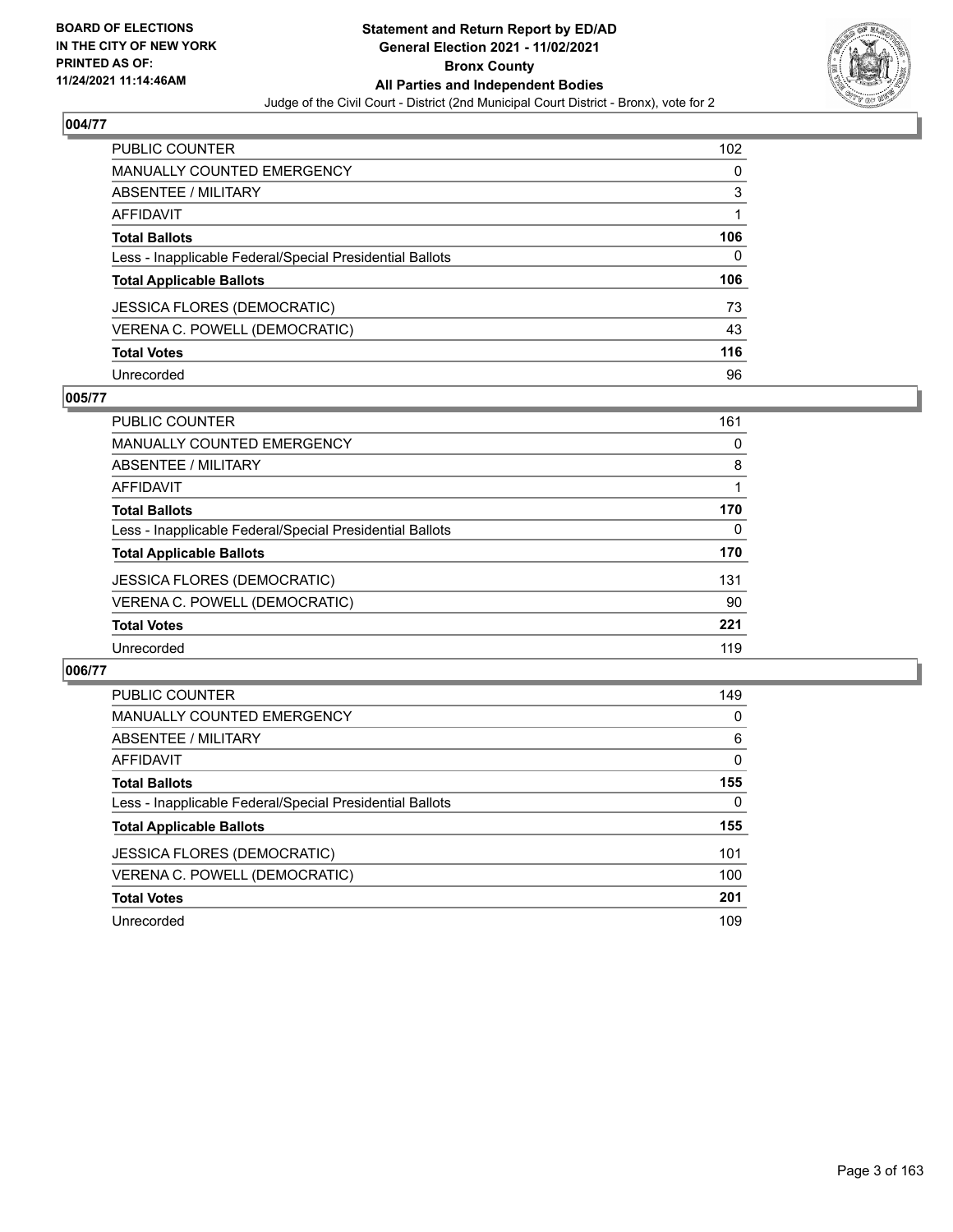

| <b>PUBLIC COUNTER</b>                                    | 204           |
|----------------------------------------------------------|---------------|
| <b>MANUALLY COUNTED EMERGENCY</b>                        | $\Omega$      |
| ABSENTEE / MILITARY                                      | 13            |
| AFFIDAVIT                                                | 2             |
| <b>Total Ballots</b>                                     | 219           |
| Less - Inapplicable Federal/Special Presidential Ballots | 0             |
| <b>Total Applicable Ballots</b>                          | 219           |
| <b>JESSICA FLORES (DEMOCRATIC)</b>                       | 158           |
| VERENA C. POWELL (DEMOCRATIC)                            | 106           |
| UNATTRIBUTABLE WRITE-IN (WRITE-IN)                       | $\mathcal{P}$ |
| <b>Total Votes</b>                                       | 266           |
| Unrecorded                                               | 172           |

## **008/77**

| <b>PUBLIC COUNTER</b>                                    | 138      |
|----------------------------------------------------------|----------|
| MANUALLY COUNTED EMERGENCY                               | 0        |
| ABSENTEE / MILITARY                                      | 4        |
| <b>AFFIDAVIT</b>                                         |          |
| <b>Total Ballots</b>                                     | 143      |
| Less - Inapplicable Federal/Special Presidential Ballots | $\Omega$ |
| <b>Total Applicable Ballots</b>                          | 143      |
| <b>JESSICA FLORES (DEMOCRATIC)</b>                       | 99       |
| VERENA C. POWELL (DEMOCRATIC)                            | 86       |
| <b>Total Votes</b>                                       | 185      |
| Unrecorded                                               | 101      |

| <b>PUBLIC COUNTER</b>                                    | 160      |
|----------------------------------------------------------|----------|
| <b>MANUALLY COUNTED EMERGENCY</b>                        | 0        |
| ABSENTEE / MILITARY                                      | 9        |
| AFFIDAVIT                                                |          |
| <b>Total Ballots</b>                                     | 170      |
| Less - Inapplicable Federal/Special Presidential Ballots | $\Omega$ |
| <b>Total Applicable Ballots</b>                          | 170      |
| <b>JESSICA FLORES (DEMOCRATIC)</b>                       | 122      |
| VERENA C. POWELL (DEMOCRATIC)                            | 88       |
| <b>Total Votes</b>                                       | 210      |
| Unrecorded                                               | 130      |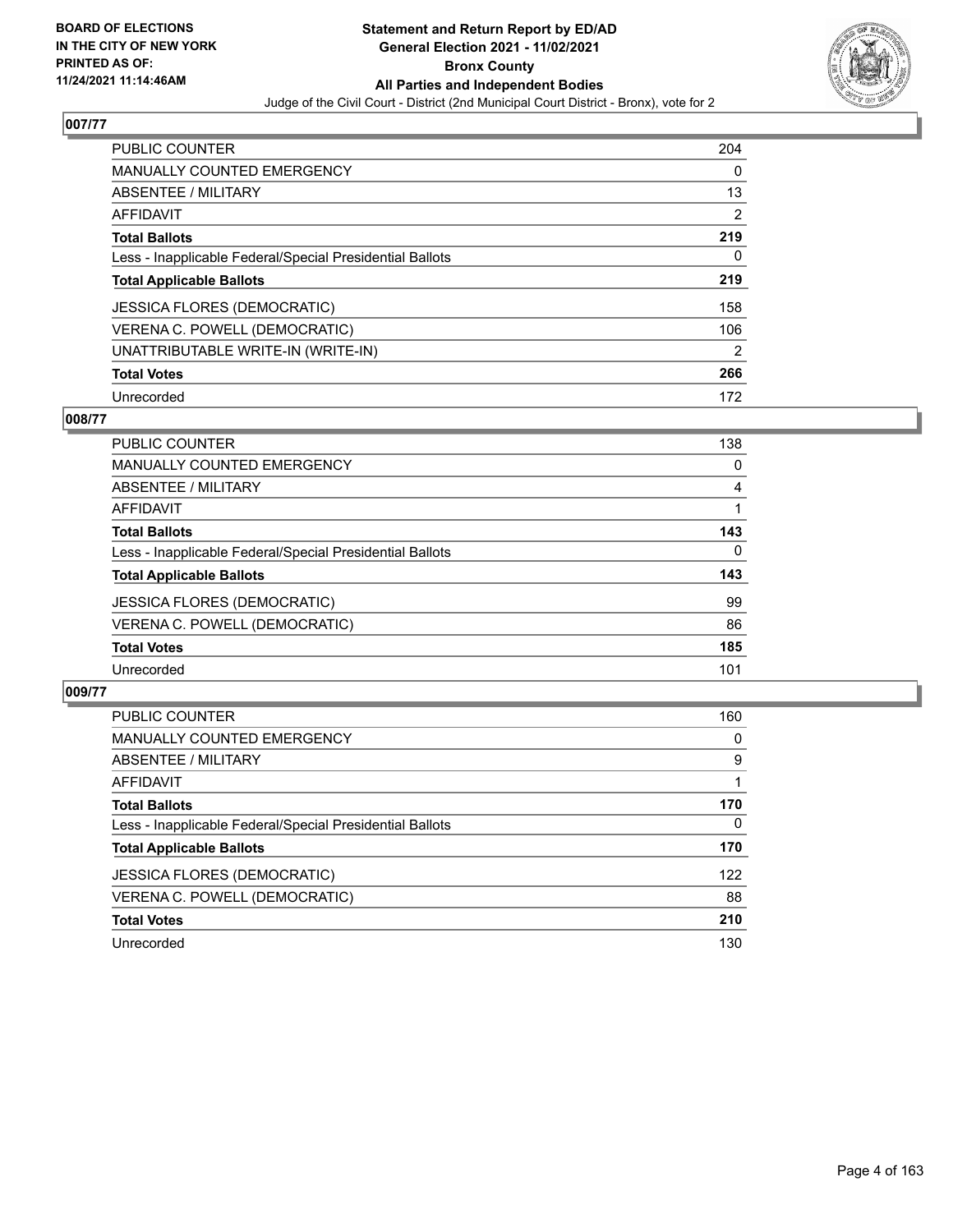

| PUBLIC COUNTER                                           | 177 |
|----------------------------------------------------------|-----|
| <b>MANUALLY COUNTED EMERGENCY</b>                        | 0   |
| <b>ABSENTEE / MILITARY</b>                               | 3   |
| AFFIDAVIT                                                | 2   |
| <b>Total Ballots</b>                                     | 182 |
| Less - Inapplicable Federal/Special Presidential Ballots | 0   |
| <b>Total Applicable Ballots</b>                          | 182 |
| JESSICA FLORES (DEMOCRATIC)                              | 127 |
| VERENA C. POWELL (DEMOCRATIC)                            | 93  |
| <b>Total Votes</b>                                       | 220 |
| Unrecorded                                               | 144 |

## **011/77**

| PUBLIC COUNTER                                           | 172 |
|----------------------------------------------------------|-----|
| MANUALLY COUNTED EMERGENCY                               | 0   |
| ABSENTEE / MILITARY                                      | 4   |
| AFFIDAVIT                                                |     |
| <b>Total Ballots</b>                                     | 177 |
| Less - Inapplicable Federal/Special Presidential Ballots | 0   |
| <b>Total Applicable Ballots</b>                          | 177 |
| <b>JESSICA FLORES (DEMOCRATIC)</b>                       | 130 |
| VERENA C. POWELL (DEMOCRATIC)                            | 102 |
| <b>Total Votes</b>                                       | 232 |
| Unrecorded                                               | 122 |

| <b>PUBLIC COUNTER</b>                                    | 149      |
|----------------------------------------------------------|----------|
| <b>MANUALLY COUNTED EMERGENCY</b>                        | $\Omega$ |
| ABSENTEE / MILITARY                                      | 12       |
| AFFIDAVIT                                                | $\Omega$ |
| <b>Total Ballots</b>                                     | 161      |
| Less - Inapplicable Federal/Special Presidential Ballots | 0        |
| <b>Total Applicable Ballots</b>                          | 161      |
| JESSICA FLORES (DEMOCRATIC)                              | 120      |
| VERENA C. POWELL (DEMOCRATIC)                            | 92       |
| <b>Total Votes</b>                                       | 212      |
| Unrecorded                                               | 110      |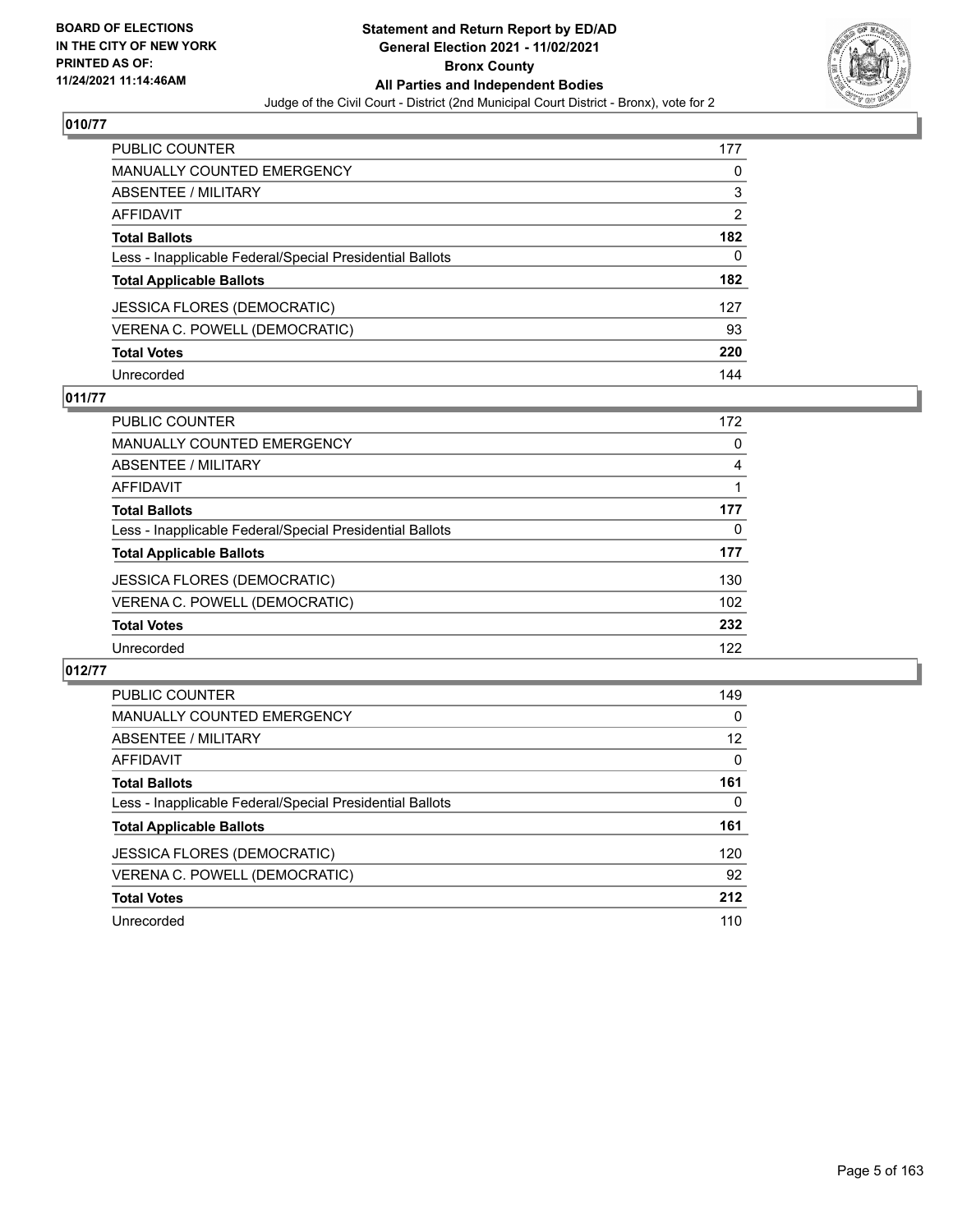

| PUBLIC COUNTER                                           | 120      |
|----------------------------------------------------------|----------|
| <b>MANUALLY COUNTED EMERGENCY</b>                        | 0        |
| <b>ABSENTEE / MILITARY</b>                               | 3        |
| <b>AFFIDAVIT</b>                                         |          |
| <b>Total Ballots</b>                                     | 124      |
| Less - Inapplicable Federal/Special Presidential Ballots | $\Omega$ |
| <b>Total Applicable Ballots</b>                          | 124      |
| <b>JESSICA FLORES (DEMOCRATIC)</b>                       | 87       |
| VERENA C. POWELL (DEMOCRATIC)                            | 57       |
| <b>Total Votes</b>                                       | 144      |
| Unrecorded                                               | 104      |

#### **014/77**

| <b>PUBLIC COUNTER</b>                                    | 125      |
|----------------------------------------------------------|----------|
| <b>MANUALLY COUNTED EMERGENCY</b>                        | 0        |
| ABSENTEE / MILITARY                                      | 8        |
| AFFIDAVIT                                                |          |
| <b>Total Ballots</b>                                     | 134      |
| Less - Inapplicable Federal/Special Presidential Ballots | $\Omega$ |
| <b>Total Applicable Ballots</b>                          | 134      |
| <b>JESSICA FLORES (DEMOCRATIC)</b>                       | 94       |
| VERENA C. POWELL (DEMOCRATIC)                            | 67       |
| <b>Total Votes</b>                                       | 161      |
| Unrecorded                                               | 107      |

| PUBLIC COUNTER                                           | 70       |
|----------------------------------------------------------|----------|
| <b>MANUALLY COUNTED EMERGENCY</b>                        | 0        |
| <b>ABSENTEE / MILITARY</b>                               |          |
| AFFIDAVIT                                                |          |
| <b>Total Ballots</b>                                     | 72       |
| Less - Inapplicable Federal/Special Presidential Ballots | $\Omega$ |
| <b>Total Applicable Ballots</b>                          | 72       |
| <b>JESSICA FLORES (DEMOCRATIC)</b>                       | 58       |
| VERENA C. POWELL (DEMOCRATIC)                            | 32       |
| <b>Total Votes</b>                                       | 90       |
| Unrecorded                                               | 54       |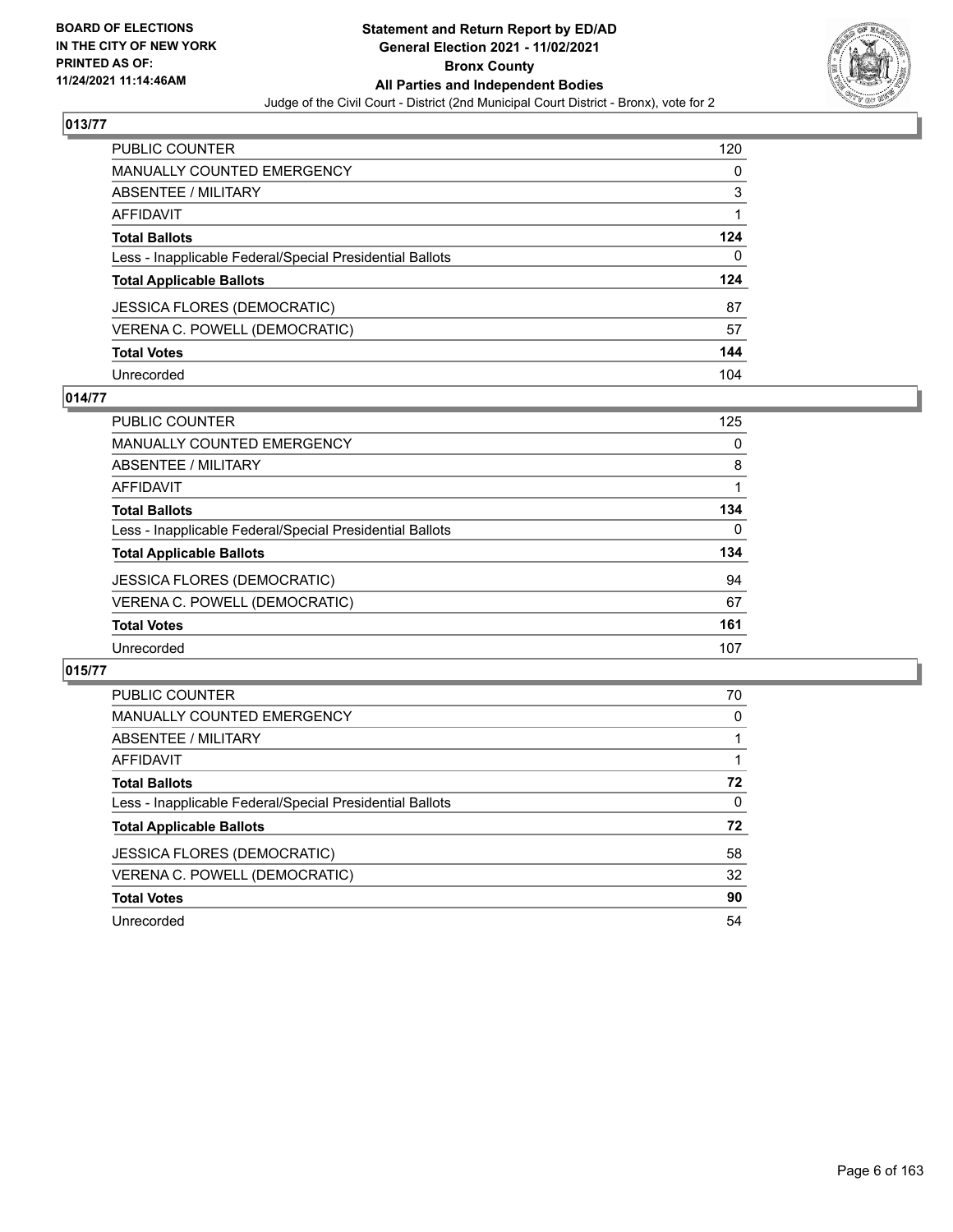

| PUBLIC COUNTER                                           | 148            |
|----------------------------------------------------------|----------------|
| <b>MANUALLY COUNTED EMERGENCY</b>                        | 0              |
| ABSENTEE / MILITARY                                      | $\overline{2}$ |
| <b>AFFIDAVIT</b>                                         |                |
| <b>Total Ballots</b>                                     | 151            |
| Less - Inapplicable Federal/Special Presidential Ballots | 0              |
| <b>Total Applicable Ballots</b>                          | 151            |
| <b>JESSICA FLORES (DEMOCRATIC)</b>                       | 105            |
| VERENA C. POWELL (DEMOCRATIC)                            | 97             |
| <b>Total Votes</b>                                       | 202            |
| Unrecorded                                               | 100            |

## **017/77**

| <b>PUBLIC COUNTER</b>                                    | 48       |
|----------------------------------------------------------|----------|
| <b>MANUALLY COUNTED EMERGENCY</b>                        | $\Omega$ |
| ABSENTEE / MILITARY                                      | 8        |
| AFFIDAVIT                                                |          |
| <b>Total Ballots</b>                                     | 57       |
| Less - Inapplicable Federal/Special Presidential Ballots | 0        |
| <b>Total Applicable Ballots</b>                          | 57       |
| <b>JESSICA FLORES (DEMOCRATIC)</b>                       | 40       |
| VERENA C. POWELL (DEMOCRATIC)                            | 29       |
| <b>Total Votes</b>                                       | 69       |
| Unrecorded                                               | 45       |

| PUBLIC COUNTER                                           | 129      |
|----------------------------------------------------------|----------|
| <b>MANUALLY COUNTED EMERGENCY</b>                        | 0        |
| ABSENTEE / MILITARY                                      | 9        |
| AFFIDAVIT                                                | $\Omega$ |
| <b>Total Ballots</b>                                     | 138      |
| Less - Inapplicable Federal/Special Presidential Ballots | $\Omega$ |
| <b>Total Applicable Ballots</b>                          | 138      |
| <b>JESSICA FLORES (DEMOCRATIC)</b>                       | 103      |
| VERENA C. POWELL (DEMOCRATIC)                            | 70       |
| <b>Total Votes</b>                                       | 173      |
| Unrecorded                                               | 103      |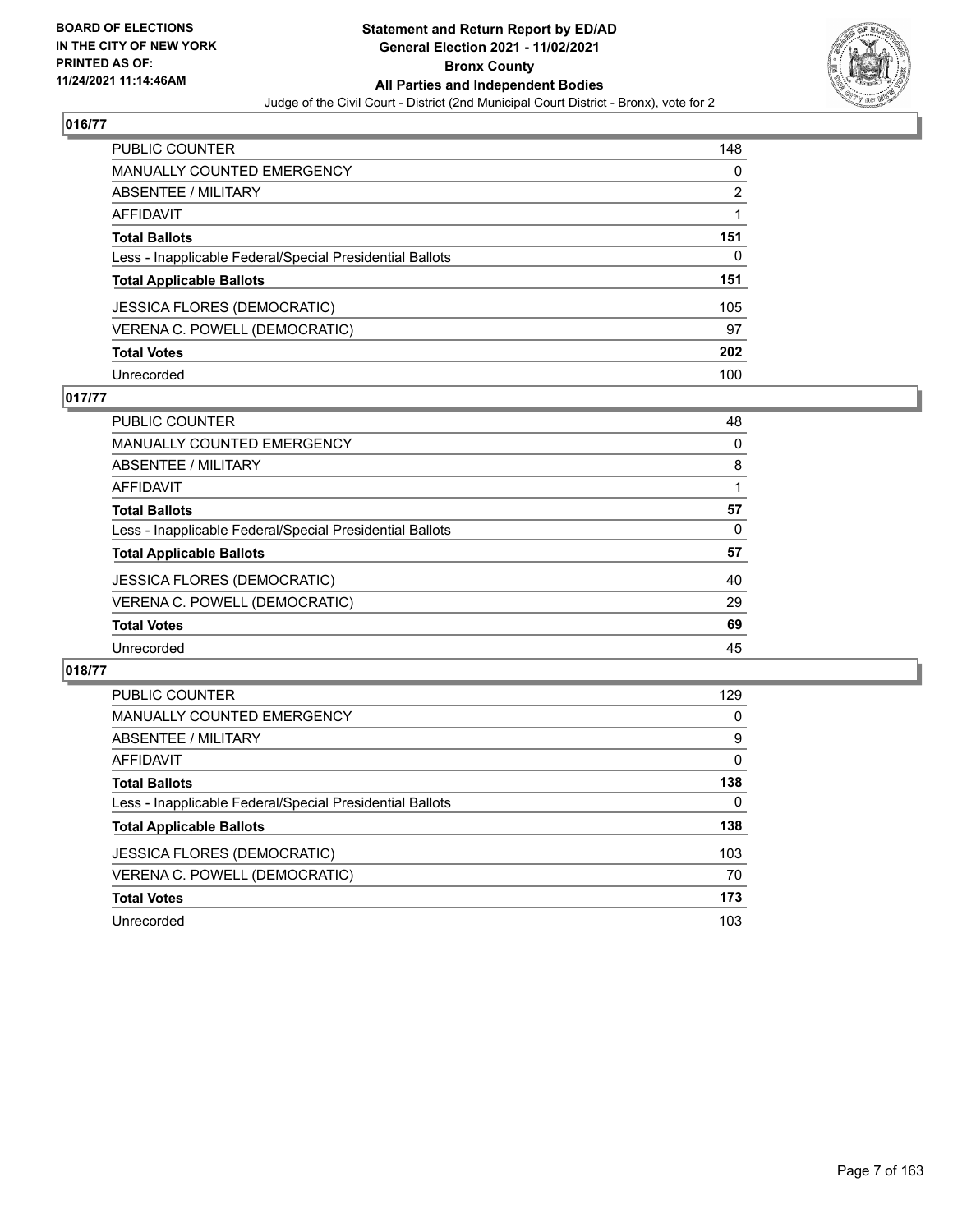

| PUBLIC COUNTER                                           | 127      |
|----------------------------------------------------------|----------|
| <b>MANUALLY COUNTED EMERGENCY</b>                        | 0        |
| ABSENTEE / MILITARY                                      | 5        |
| <b>AFFIDAVIT</b>                                         | $\Omega$ |
| <b>Total Ballots</b>                                     | 132      |
| Less - Inapplicable Federal/Special Presidential Ballots | 0        |
| <b>Total Applicable Ballots</b>                          | 132      |
| <b>JESSICA FLORES (DEMOCRATIC)</b>                       | 99       |
| VERENA C. POWELL (DEMOCRATIC)                            | 58       |
| <b>Total Votes</b>                                       | 157      |
| Unrecorded                                               | 107      |

## **020/77**

| PUBLIC COUNTER                                           | 104      |
|----------------------------------------------------------|----------|
| MANUALLY COUNTED EMERGENCY                               | $\Omega$ |
| ABSENTEE / MILITARY                                      | 6        |
| AFFIDAVIT                                                |          |
| <b>Total Ballots</b>                                     | 111      |
| Less - Inapplicable Federal/Special Presidential Ballots | 0        |
| <b>Total Applicable Ballots</b>                          | 111      |
| <b>JESSICA FLORES (DEMOCRATIC)</b>                       | 81       |
| VERENA C. POWELL (DEMOCRATIC)                            | 58       |
| <b>Total Votes</b>                                       | 139      |
| Unrecorded                                               | 83       |

| PUBLIC COUNTER                                           | 108      |
|----------------------------------------------------------|----------|
| <b>MANUALLY COUNTED EMERGENCY</b>                        | $\Omega$ |
| <b>ABSENTEE / MILITARY</b>                               | 3        |
| AFFIDAVIT                                                | 0        |
| <b>Total Ballots</b>                                     | 111      |
| Less - Inapplicable Federal/Special Presidential Ballots | 0        |
| <b>Total Applicable Ballots</b>                          | 111      |
| JESSICA FLORES (DEMOCRATIC)                              | 83       |
|                                                          |          |
| VERENA C. POWELL (DEMOCRATIC)                            | 53       |
| <b>Total Votes</b>                                       | 136      |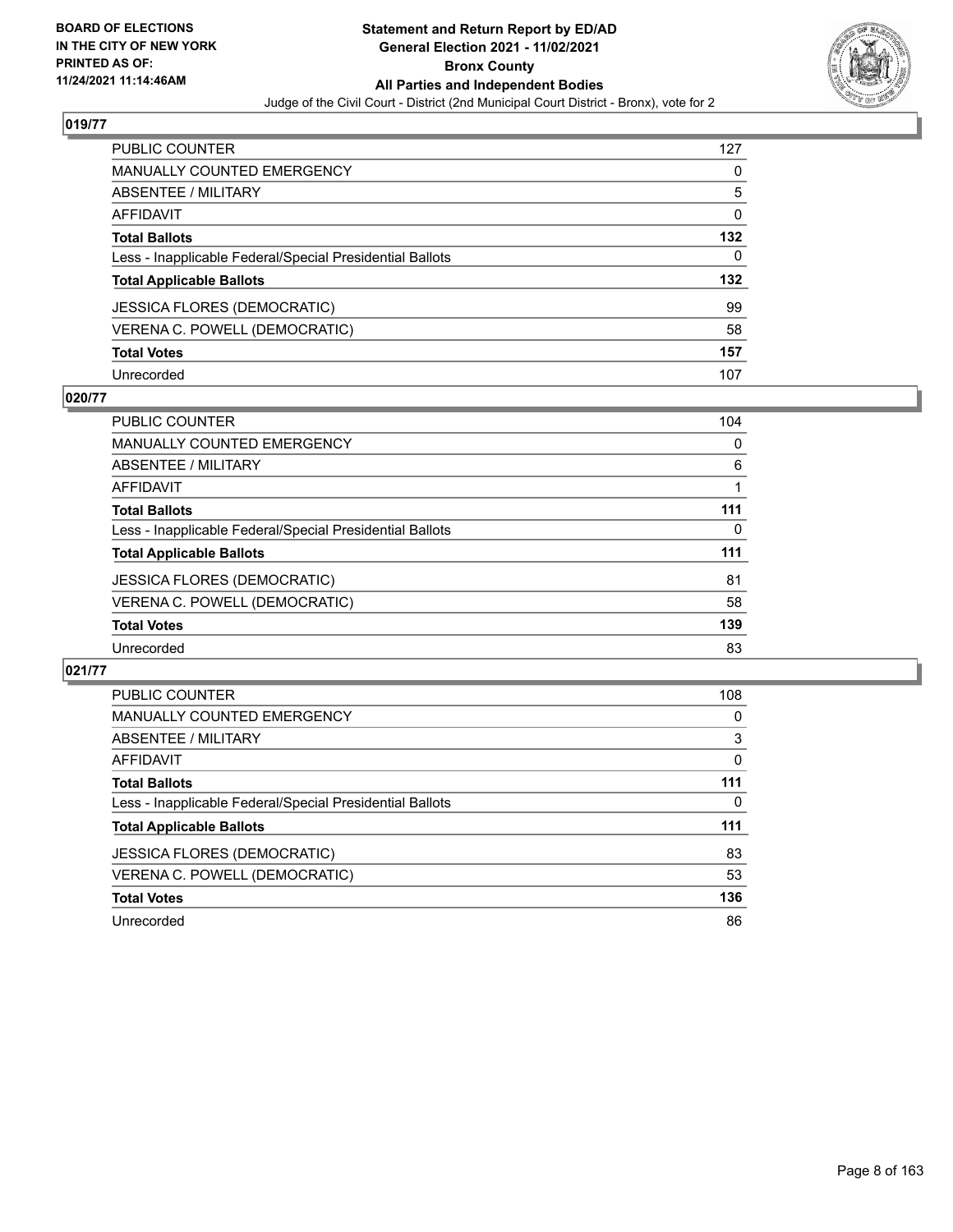

| PUBLIC COUNTER                                           | 111 |
|----------------------------------------------------------|-----|
| <b>MANUALLY COUNTED EMERGENCY</b>                        | 0   |
| <b>ABSENTEE / MILITARY</b>                               | 11  |
| AFFIDAVIT                                                | 3   |
| <b>Total Ballots</b>                                     | 125 |
| Less - Inapplicable Federal/Special Presidential Ballots | 0   |
| <b>Total Applicable Ballots</b>                          | 125 |
| <b>JESSICA FLORES (DEMOCRATIC)</b>                       | 85  |
| VERENA C. POWELL (DEMOCRATIC)                            | 69  |
| <b>Total Votes</b>                                       | 154 |
| Unrecorded                                               | 96  |

## **023/77**

| PUBLIC COUNTER                                           | 129 |
|----------------------------------------------------------|-----|
| MANUALLY COUNTED EMERGENCY                               | 0   |
| <b>ABSENTEE / MILITARY</b>                               |     |
| AFFIDAVIT                                                |     |
| <b>Total Ballots</b>                                     | 137 |
| Less - Inapplicable Federal/Special Presidential Ballots | 0   |
| <b>Total Applicable Ballots</b>                          | 137 |
| <b>JESSICA FLORES (DEMOCRATIC)</b>                       | 89  |
| VERENA C. POWELL (DEMOCRATIC)                            | 81  |
| <b>Total Votes</b>                                       | 170 |
| Unrecorded                                               | 104 |

| PUBLIC COUNTER                                           | 129      |
|----------------------------------------------------------|----------|
| <b>MANUALLY COUNTED EMERGENCY</b>                        | 0        |
| ABSENTEE / MILITARY                                      | 3        |
| AFFIDAVIT                                                | $\Omega$ |
| <b>Total Ballots</b>                                     | 132      |
| Less - Inapplicable Federal/Special Presidential Ballots | $\Omega$ |
| <b>Total Applicable Ballots</b>                          | 132      |
| JESSICA FLORES (DEMOCRATIC)                              | 77       |
| VERENA C. POWELL (DEMOCRATIC)                            | 59       |
| <b>Total Votes</b>                                       | 136      |
| Unrecorded                                               | 128      |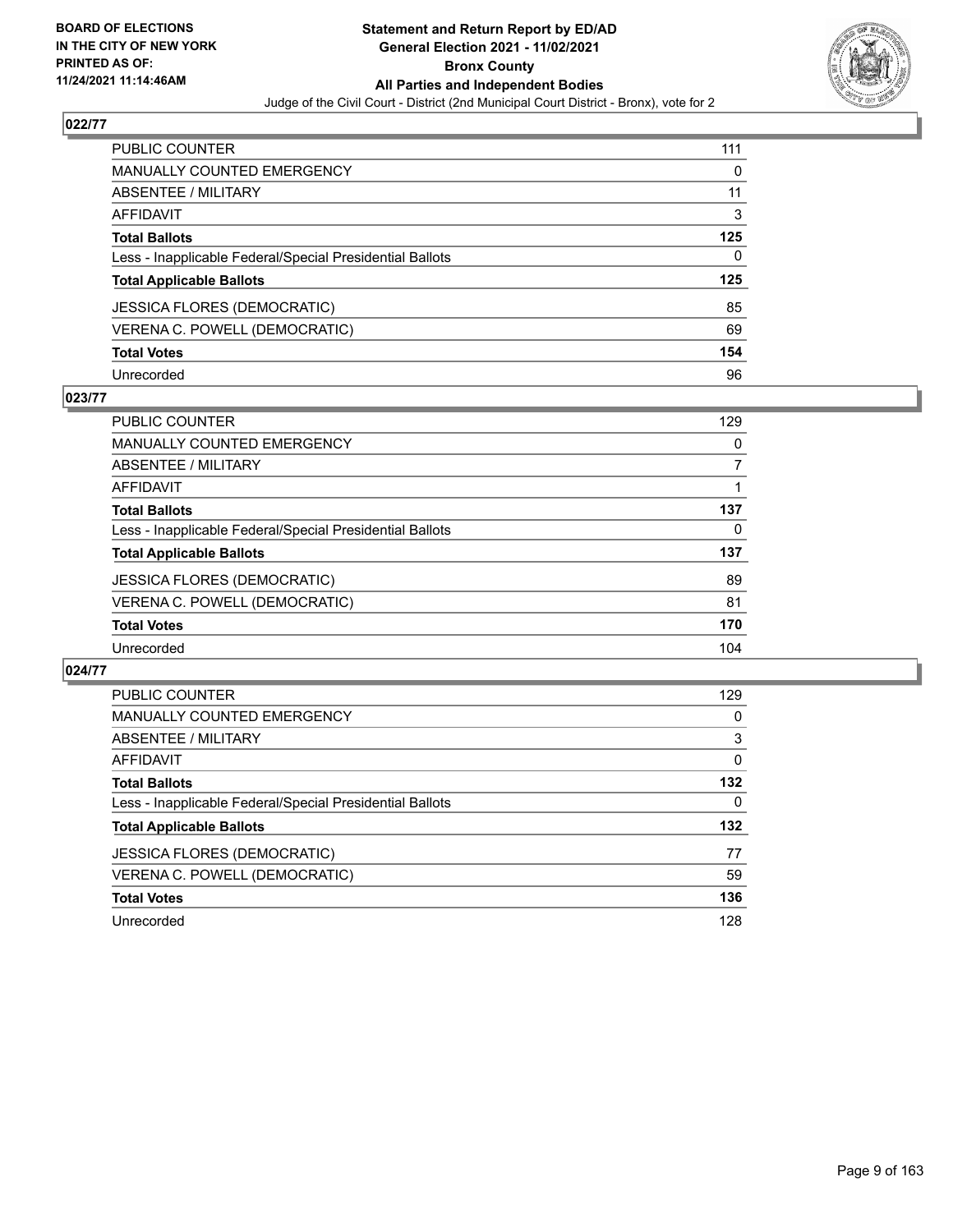

| PUBLIC COUNTER                                           | 151      |
|----------------------------------------------------------|----------|
| <b>MANUALLY COUNTED EMERGENCY</b>                        | $\Omega$ |
| <b>ABSENTEE / MILITARY</b>                               | 12       |
| <b>AFFIDAVIT</b>                                         | $\Omega$ |
| <b>Total Ballots</b>                                     | 163      |
| Less - Inapplicable Federal/Special Presidential Ballots | 0        |
| <b>Total Applicable Ballots</b>                          | 163      |
| JESSICA FLORES (DEMOCRATIC)                              | 108      |
| VERENA C. POWELL (DEMOCRATIC)                            | 87       |
| <b>Total Votes</b>                                       | 195      |
| Unrecorded                                               | 131      |

#### **026/77**

| PUBLIC COUNTER                                           | 66       |
|----------------------------------------------------------|----------|
| <b>MANUALLY COUNTED EMERGENCY</b>                        | $\Omega$ |
| ABSENTEE / MILITARY                                      | 9        |
| AFFIDAVIT                                                |          |
| <b>Total Ballots</b>                                     | 76       |
| Less - Inapplicable Federal/Special Presidential Ballots | $\Omega$ |
| <b>Total Applicable Ballots</b>                          | 76       |
| <b>JESSICA FLORES (DEMOCRATIC)</b>                       | 52       |
| VERENA C. POWELL (DEMOCRATIC)                            | 52       |
| <b>Total Votes</b>                                       | 104      |
| Unrecorded                                               | 48       |

| PUBLIC COUNTER                                           | 164            |
|----------------------------------------------------------|----------------|
| <b>MANUALLY COUNTED EMERGENCY</b>                        | $\Omega$       |
| <b>ABSENTEE / MILITARY</b>                               | 8              |
| AFFIDAVIT                                                | $\overline{2}$ |
| <b>Total Ballots</b>                                     | 174            |
| Less - Inapplicable Federal/Special Presidential Ballots | 0              |
| <b>Total Applicable Ballots</b>                          | 174            |
| JESSICA FLORES (DEMOCRATIC)                              | 112            |
| VERENA C. POWELL (DEMOCRATIC)                            | 91             |
| <b>Total Votes</b>                                       | 203            |
| Unrecorded                                               | 145            |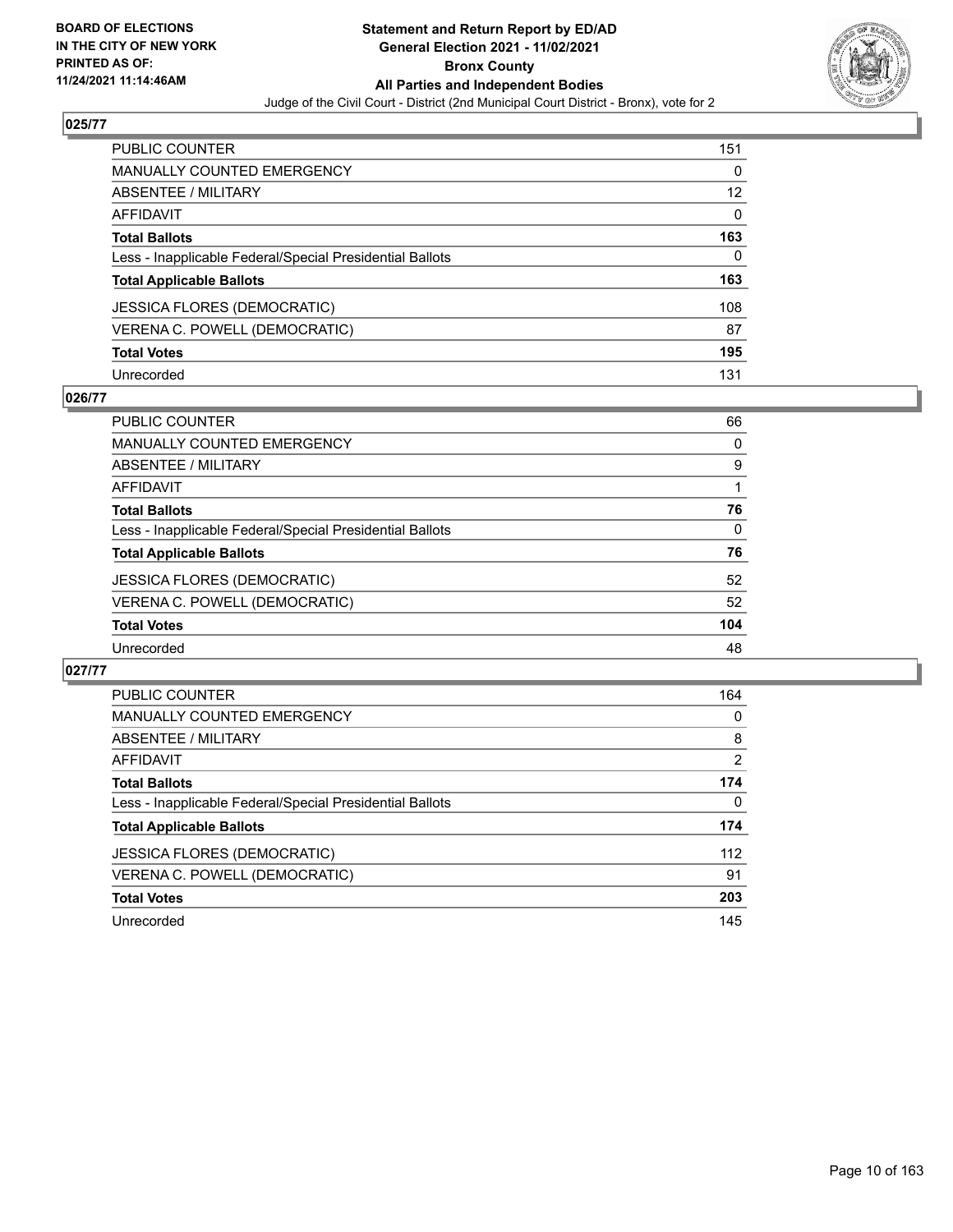

| PUBLIC COUNTER                                           | 172 |
|----------------------------------------------------------|-----|
| <b>MANUALLY COUNTED EMERGENCY</b>                        | 0   |
| ABSENTEE / MILITARY                                      | 10  |
| <b>AFFIDAVIT</b>                                         | 2   |
| <b>Total Ballots</b>                                     | 184 |
| Less - Inapplicable Federal/Special Presidential Ballots | 0   |
| <b>Total Applicable Ballots</b>                          | 184 |
| <b>JESSICA FLORES (DEMOCRATIC)</b>                       | 114 |
| VERENA C. POWELL (DEMOCRATIC)                            | 98  |
| <b>Total Votes</b>                                       | 212 |
| Unrecorded                                               | 156 |

## **029/77**

| <b>PUBLIC COUNTER</b>                                    | 45       |
|----------------------------------------------------------|----------|
| <b>MANUALLY COUNTED EMERGENCY</b>                        | $\Omega$ |
| ABSENTEE / MILITARY                                      |          |
| AFFIDAVIT                                                | $\Omega$ |
| <b>Total Ballots</b>                                     | 52       |
| Less - Inapplicable Federal/Special Presidential Ballots | $\Omega$ |
| <b>Total Applicable Ballots</b>                          | 52       |
| JESSICA FLORES (DEMOCRATIC)                              | 37       |
| VERENA C. POWELL (DEMOCRATIC)                            | 33       |
| <b>Total Votes</b>                                       | 70       |
| Unrecorded                                               | 34       |

| PUBLIC COUNTER                                           | 101      |
|----------------------------------------------------------|----------|
| <b>MANUALLY COUNTED EMERGENCY</b>                        | 0        |
| ABSENTEE / MILITARY                                      | 6        |
| <b>AFFIDAVIT</b>                                         | $\Omega$ |
| <b>Total Ballots</b>                                     | 107      |
| Less - Inapplicable Federal/Special Presidential Ballots | 0        |
| <b>Total Applicable Ballots</b>                          | 107      |
| <b>JESSICA FLORES (DEMOCRATIC)</b>                       | 72       |
| VERENA C. POWELL (DEMOCRATIC)                            | 66       |
| <b>Total Votes</b>                                       | 138      |
| Unrecorded                                               | 76       |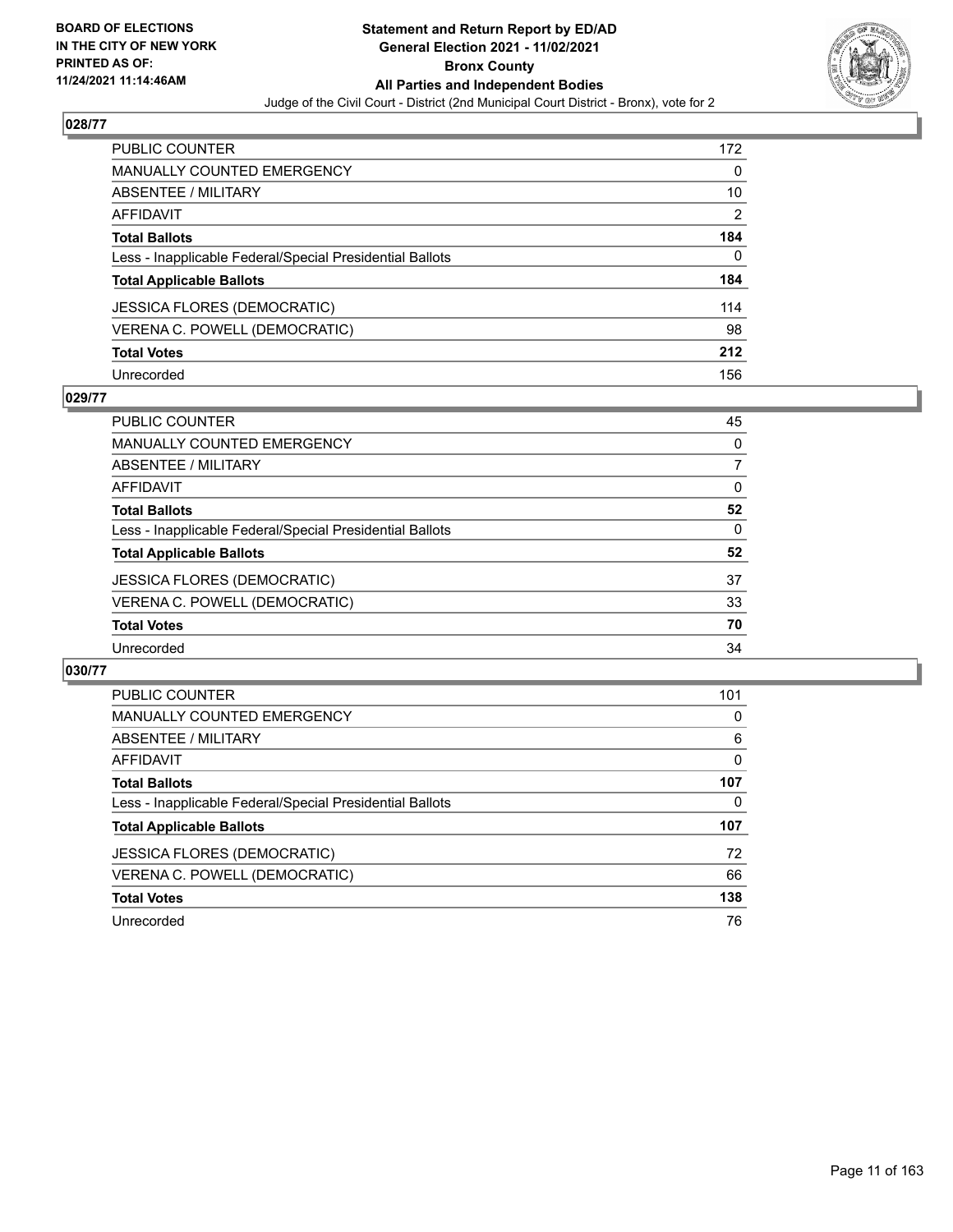

| PUBLIC COUNTER                                           | 17           |
|----------------------------------------------------------|--------------|
| MANUALLY COUNTED EMERGENCY                               | 0            |
| <b>ABSENTEE / MILITARY</b>                               | 5            |
| AFFIDAVIT                                                | $\mathbf{0}$ |
| <b>Total Ballots</b>                                     | $22 \,$      |
| Less - Inapplicable Federal/Special Presidential Ballots | $\mathbf{0}$ |
| <b>Total Applicable Ballots</b>                          | 22           |
| <b>JESSICA FLORES (DEMOCRATIC)</b>                       | 19           |
| VERENA C. POWELL (DEMOCRATIC)                            | 14           |
| <b>Total Votes</b>                                       | 33           |
| Unrecorded                                               | 11           |

## **032/77**

| <b>PUBLIC COUNTER</b>                                    | 121            |
|----------------------------------------------------------|----------------|
| MANUALLY COUNTED EMERGENCY                               | 0              |
| ABSENTEE / MILITARY                                      | 3              |
| <b>AFFIDAVIT</b>                                         | 0              |
| <b>Total Ballots</b>                                     | 124            |
| Less - Inapplicable Federal/Special Presidential Ballots | $\Omega$       |
| <b>Total Applicable Ballots</b>                          | 124            |
| <b>JESSICA FLORES (DEMOCRATIC)</b>                       | 84             |
| VERENA C. POWELL (DEMOCRATIC)                            | 71             |
| UNATTRIBUTABLE WRITE-IN (WRITE-IN)                       | $\overline{2}$ |
| <b>Total Votes</b>                                       | 157            |
| Unrecorded                                               | 91             |

| <b>PUBLIC COUNTER</b>                                    | 91       |
|----------------------------------------------------------|----------|
| <b>MANUALLY COUNTED EMERGENCY</b>                        | $\Omega$ |
| ABSENTEE / MILITARY                                      | 8        |
| AFFIDAVIT                                                | $\Omega$ |
| <b>Total Ballots</b>                                     | 99       |
| Less - Inapplicable Federal/Special Presidential Ballots | $\Omega$ |
| <b>Total Applicable Ballots</b>                          | 99       |
| <b>JESSICA FLORES (DEMOCRATIC)</b>                       | 75       |
| VERENA C. POWELL (DEMOCRATIC)                            | 50       |
| <b>Total Votes</b>                                       | 125      |
| Unrecorded                                               | 73       |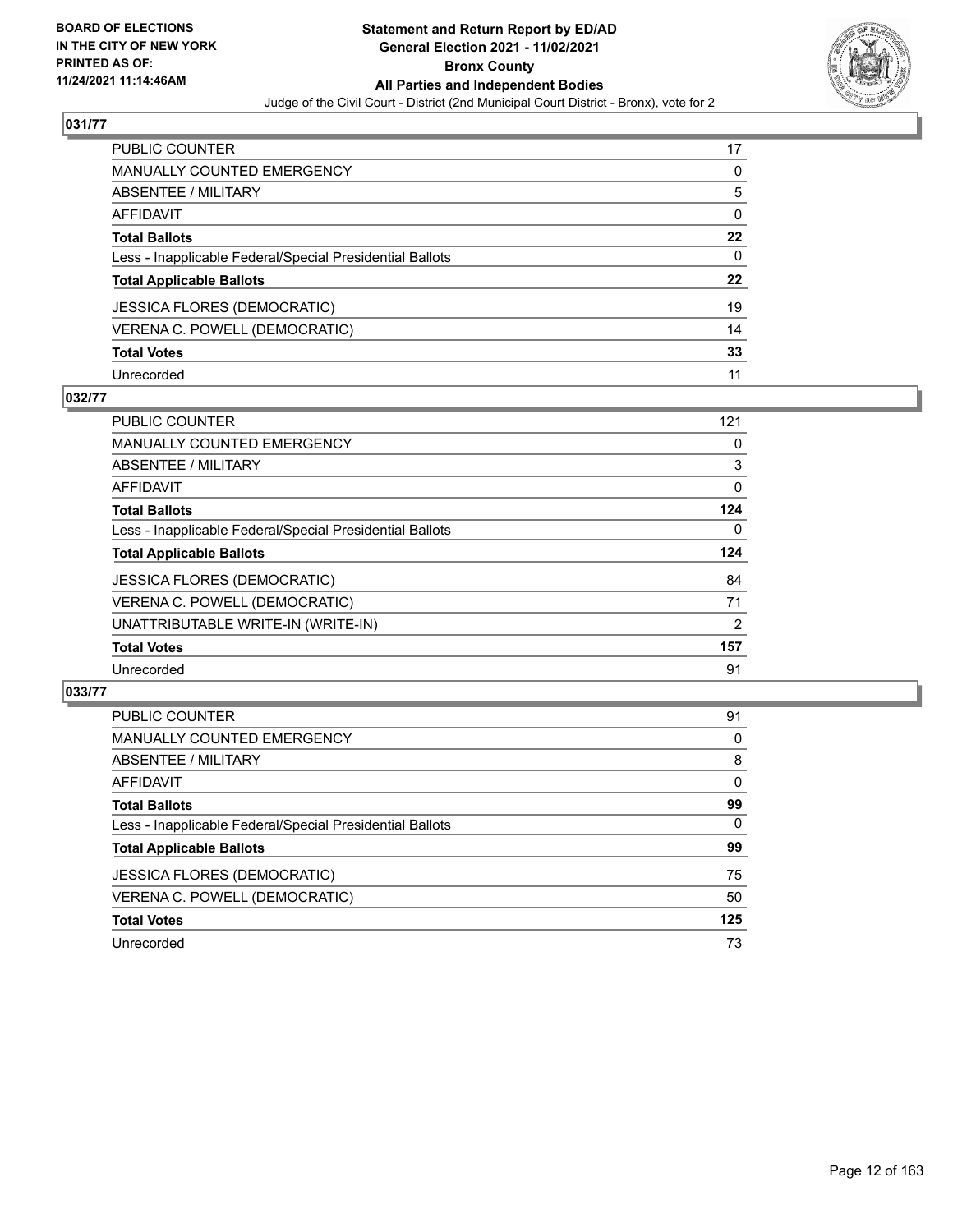

| PUBLIC COUNTER                                           | 118      |
|----------------------------------------------------------|----------|
| <b>MANUALLY COUNTED EMERGENCY</b>                        | 0        |
| <b>ABSENTEE / MILITARY</b>                               | 14       |
| AFFIDAVIT                                                | $\Omega$ |
| <b>Total Ballots</b>                                     | 132      |
| Less - Inapplicable Federal/Special Presidential Ballots | 0        |
| <b>Total Applicable Ballots</b>                          | 132      |
| JESSICA FLORES (DEMOCRATIC)                              | 86       |
| VERENA C. POWELL (DEMOCRATIC)                            | 61       |
| <b>Total Votes</b>                                       | 147      |
| Unrecorded                                               | 117      |

## **035/77**

| <b>PUBLIC COUNTER</b>                                    | 78       |
|----------------------------------------------------------|----------|
| MANUALLY COUNTED EMERGENCY                               | 0        |
| ABSENTEE / MILITARY                                      | 8        |
| AFFIDAVIT                                                | $\Omega$ |
| <b>Total Ballots</b>                                     | 86       |
| Less - Inapplicable Federal/Special Presidential Ballots | 0        |
| <b>Total Applicable Ballots</b>                          | 86       |
| <b>JESSICA FLORES (DEMOCRATIC)</b>                       | 61       |
| VERENA C. POWELL (DEMOCRATIC)                            | 35       |
| <b>Total Votes</b>                                       | 96       |
| Unrecorded                                               | 76       |

| <b>PUBLIC COUNTER</b>                                    | 157      |
|----------------------------------------------------------|----------|
| <b>MANUALLY COUNTED EMERGENCY</b>                        | 0        |
| ABSENTEE / MILITARY                                      |          |
| AFFIDAVIT                                                | 2        |
| <b>Total Ballots</b>                                     | 160      |
| Less - Inapplicable Federal/Special Presidential Ballots | $\Omega$ |
| <b>Total Applicable Ballots</b>                          | 160      |
| <b>JESSICA FLORES (DEMOCRATIC)</b>                       | 106      |
| VERENA C. POWELL (DEMOCRATIC)                            | 95       |
| <b>Total Votes</b>                                       | 201      |
| Unrecorded                                               | 119      |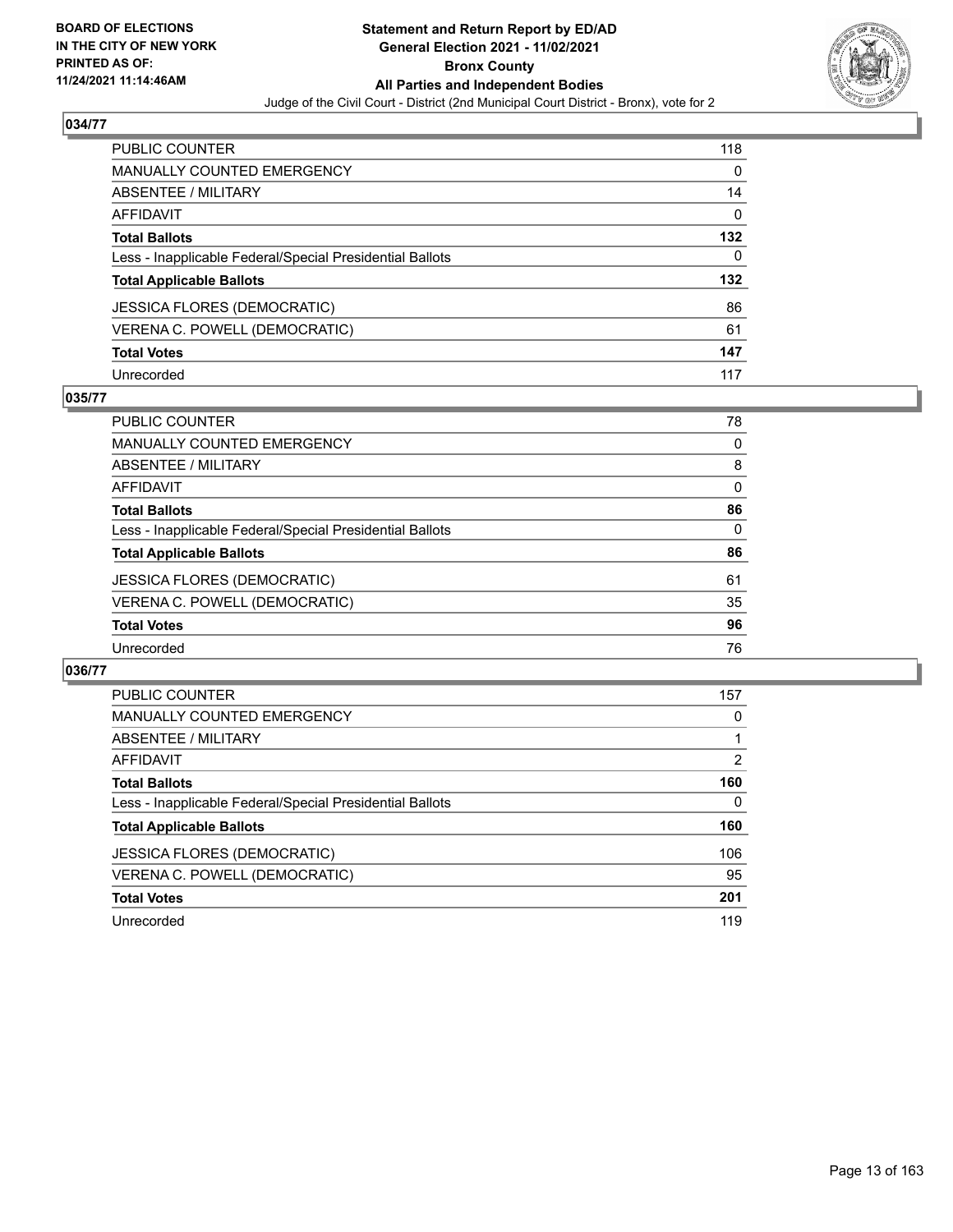

| PUBLIC COUNTER                                           | 95       |
|----------------------------------------------------------|----------|
| <b>MANUALLY COUNTED EMERGENCY</b>                        | $\Omega$ |
| <b>ABSENTEE / MILITARY</b>                               | 13       |
| <b>AFFIDAVIT</b>                                         |          |
| <b>Total Ballots</b>                                     | 109      |
| Less - Inapplicable Federal/Special Presidential Ballots | 0        |
| <b>Total Applicable Ballots</b>                          | 109      |
| <b>JESSICA FLORES (DEMOCRATIC)</b>                       | 75       |
| VERENA C. POWELL (DEMOCRATIC)                            | 63       |
| <b>Total Votes</b>                                       | 138      |
| Unrecorded                                               | 80       |

## **038/77**

| <b>PUBLIC COUNTER</b>                                    | 67       |
|----------------------------------------------------------|----------|
| <b>MANUALLY COUNTED EMERGENCY</b>                        | 0        |
| ABSENTEE / MILITARY                                      |          |
| AFFIDAVIT                                                |          |
| <b>Total Ballots</b>                                     | 75       |
| Less - Inapplicable Federal/Special Presidential Ballots | $\Omega$ |
| <b>Total Applicable Ballots</b>                          | 75       |
| <b>JESSICA FLORES (DEMOCRATIC)</b>                       | 55       |
| VERENA C. POWELL (DEMOCRATIC)                            | 43       |
| <b>Total Votes</b>                                       | 98       |
| Unrecorded                                               | 52       |

| <b>PUBLIC COUNTER</b>                                    | 101 |
|----------------------------------------------------------|-----|
| <b>MANUALLY COUNTED EMERGENCY</b>                        | 0   |
| ABSENTEE / MILITARY                                      | 8   |
| <b>AFFIDAVIT</b>                                         | 2   |
| <b>Total Ballots</b>                                     | 111 |
| Less - Inapplicable Federal/Special Presidential Ballots | 0   |
| <b>Total Applicable Ballots</b>                          | 111 |
| JESSICA FLORES (DEMOCRATIC)                              | 79  |
| VERENA C. POWELL (DEMOCRATIC)                            | 73  |
| <b>Total Votes</b>                                       | 152 |
| Unrecorded                                               | 70  |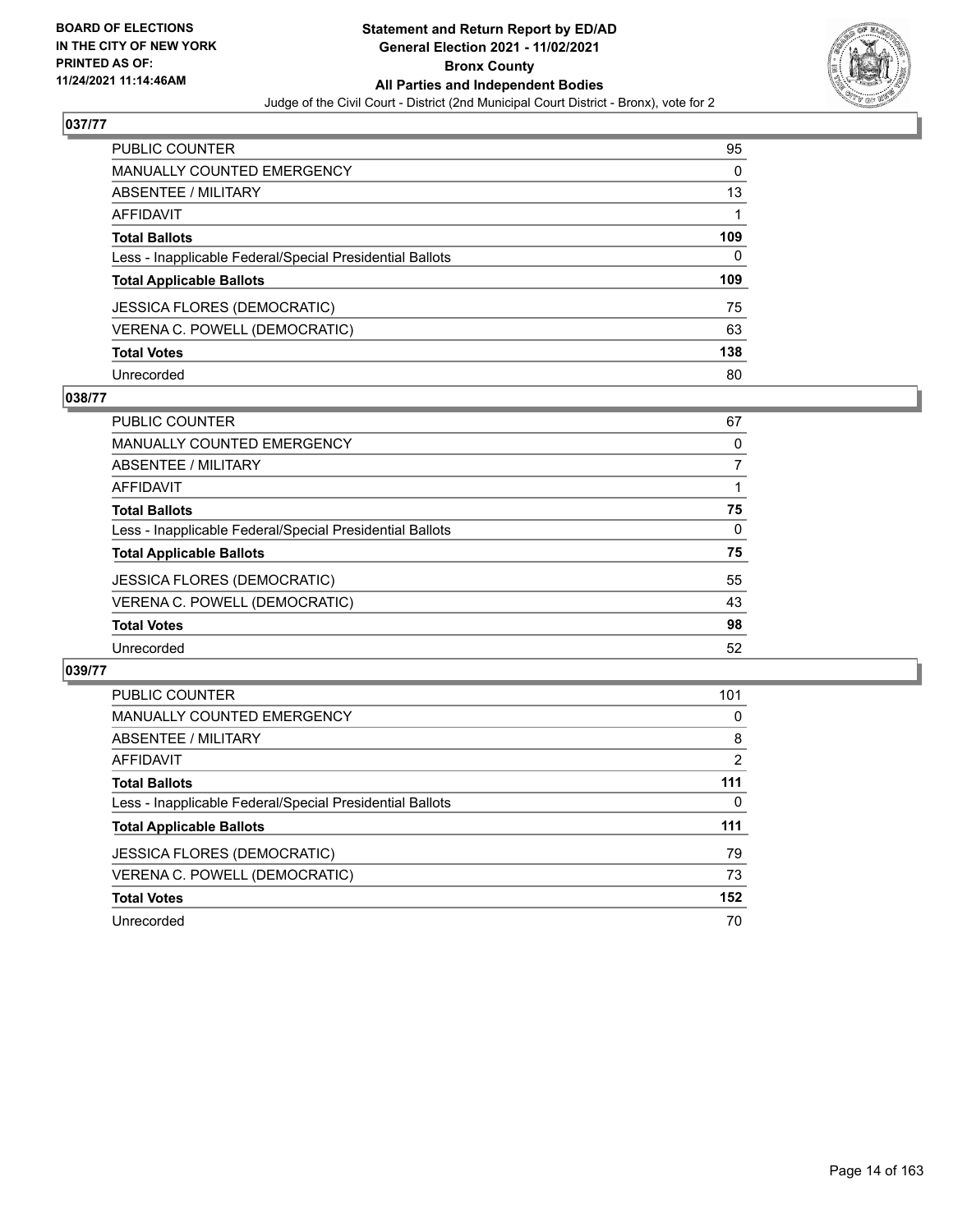

| PUBLIC COUNTER                                           | 85            |
|----------------------------------------------------------|---------------|
| <b>MANUALLY COUNTED EMERGENCY</b>                        | $\Omega$      |
| <b>ABSENTEE / MILITARY</b>                               | 8             |
| AFFIDAVIT                                                | $\mathcal{P}$ |
| <b>Total Ballots</b>                                     | 95            |
| Less - Inapplicable Federal/Special Presidential Ballots | 0             |
| <b>Total Applicable Ballots</b>                          | 95            |
| <b>JESSICA FLORES (DEMOCRATIC)</b>                       | 64            |
| VERENA C. POWELL (DEMOCRATIC)                            | 57            |
| <b>Total Votes</b>                                       | 121           |
| Unrecorded                                               | 69            |

## **041/77**

| PUBLIC COUNTER                                           | 101      |
|----------------------------------------------------------|----------|
| MANUALLY COUNTED EMERGENCY                               | 0        |
| ABSENTEE / MILITARY                                      | 4        |
| AFFIDAVIT                                                | $\Omega$ |
| <b>Total Ballots</b>                                     | 105      |
| Less - Inapplicable Federal/Special Presidential Ballots | $\Omega$ |
| <b>Total Applicable Ballots</b>                          | 105      |
| <b>JESSICA FLORES (DEMOCRATIC)</b>                       | 78       |
| VERENA C. POWELL (DEMOCRATIC)                            | 47       |
| <b>Total Votes</b>                                       | 125      |
| Unrecorded                                               | 85       |

| <b>PUBLIC COUNTER</b>                                    | 102      |
|----------------------------------------------------------|----------|
| <b>MANUALLY COUNTED EMERGENCY</b>                        | 0        |
| ABSENTEE / MILITARY                                      | 6        |
| AFFIDAVIT                                                | $\Omega$ |
| <b>Total Ballots</b>                                     | 108      |
| Less - Inapplicable Federal/Special Presidential Ballots | 0        |
|                                                          |          |
| <b>Total Applicable Ballots</b>                          | 108      |
| <b>JESSICA FLORES (DEMOCRATIC)</b>                       | 77       |
| VERENA C. POWELL (DEMOCRATIC)                            | 63       |
| UNATTRIBUTABLE WRITE-IN (WRITE-IN)                       |          |
| <b>Total Votes</b>                                       | 141      |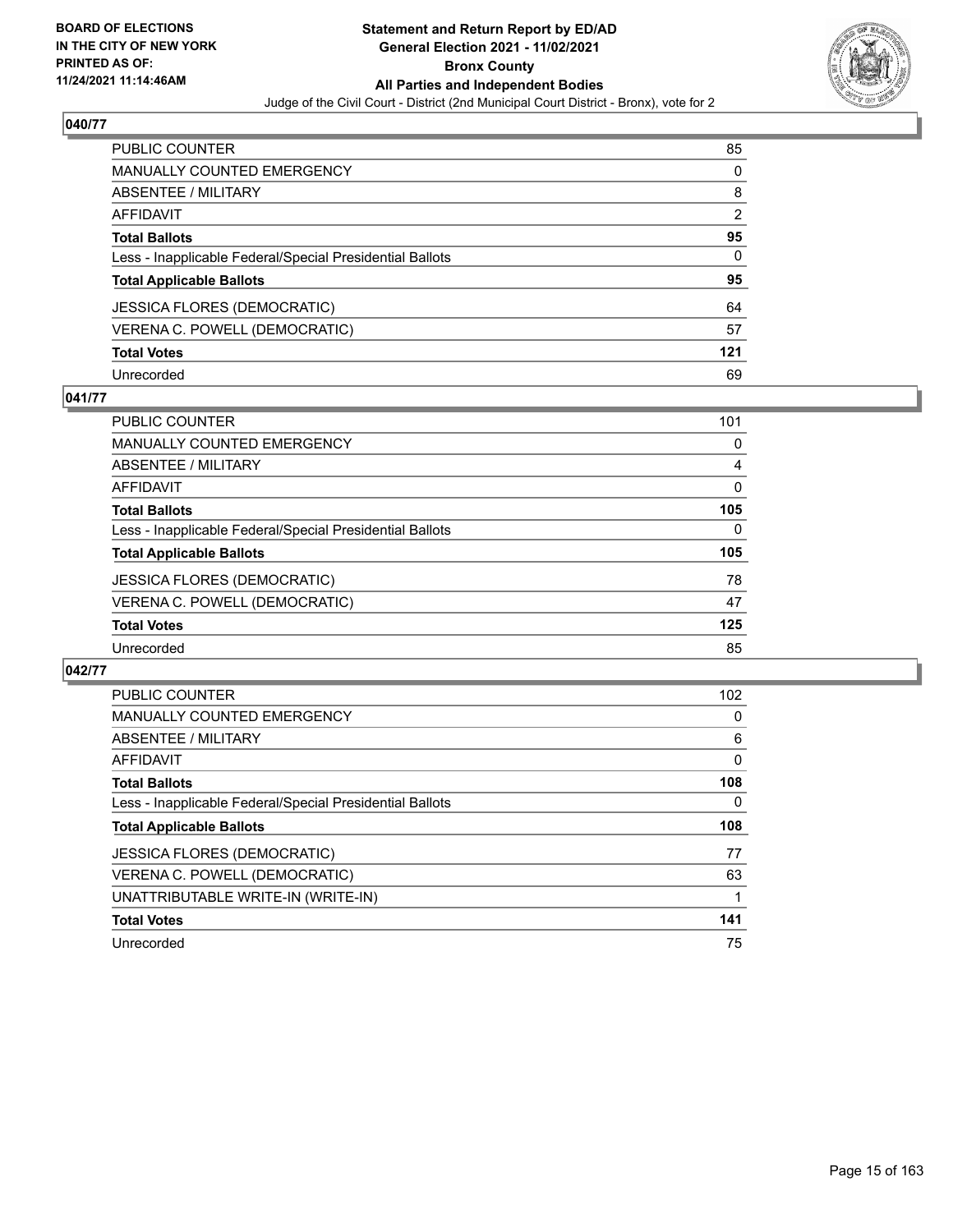

| PUBLIC COUNTER                                           | 127 |
|----------------------------------------------------------|-----|
| <b>MANUALLY COUNTED EMERGENCY</b>                        | 0   |
| <b>ABSENTEE / MILITARY</b>                               | 14  |
| <b>AFFIDAVIT</b>                                         |     |
| <b>Total Ballots</b>                                     | 142 |
| Less - Inapplicable Federal/Special Presidential Ballots | 0   |
| <b>Total Applicable Ballots</b>                          | 142 |
| <b>JESSICA FLORES (DEMOCRATIC)</b>                       | 115 |
| VERENA C. POWELL (DEMOCRATIC)                            | 93  |
| <b>Total Votes</b>                                       | 208 |
| Unrecorded                                               | 76  |

## **044/77**

| <b>PUBLIC COUNTER</b>                                    | 107      |
|----------------------------------------------------------|----------|
| MANUALLY COUNTED EMERGENCY                               | 0        |
| ABSENTEE / MILITARY                                      | 15       |
| <b>AFFIDAVIT</b>                                         | 0        |
| <b>Total Ballots</b>                                     | 122      |
| Less - Inapplicable Federal/Special Presidential Ballots | $\Omega$ |
| <b>Total Applicable Ballots</b>                          | 122      |
| <b>JESSICA FLORES (DEMOCRATIC)</b>                       | 82       |
| VERENA C. POWELL (DEMOCRATIC)                            | 73       |
| UNATTRIBUTABLE WRITE-IN (WRITE-IN)                       |          |
| <b>Total Votes</b>                                       | 156      |
| Unrecorded                                               | 88       |

| <b>PUBLIC COUNTER</b>                                    | 93  |
|----------------------------------------------------------|-----|
| <b>MANUALLY COUNTED EMERGENCY</b>                        | 0   |
| ABSENTEE / MILITARY                                      | 9   |
| <b>AFFIDAVIT</b>                                         |     |
| <b>Total Ballots</b>                                     | 103 |
| Less - Inapplicable Federal/Special Presidential Ballots | 0   |
| <b>Total Applicable Ballots</b>                          | 103 |
| <b>JESSICA FLORES (DEMOCRATIC)</b>                       | 78  |
| VERENA C. POWELL (DEMOCRATIC)                            | 56  |
| UNATTRIBUTABLE WRITE-IN (WRITE-IN)                       |     |
| <b>Total Votes</b>                                       | 135 |
| Unrecorded                                               | 71  |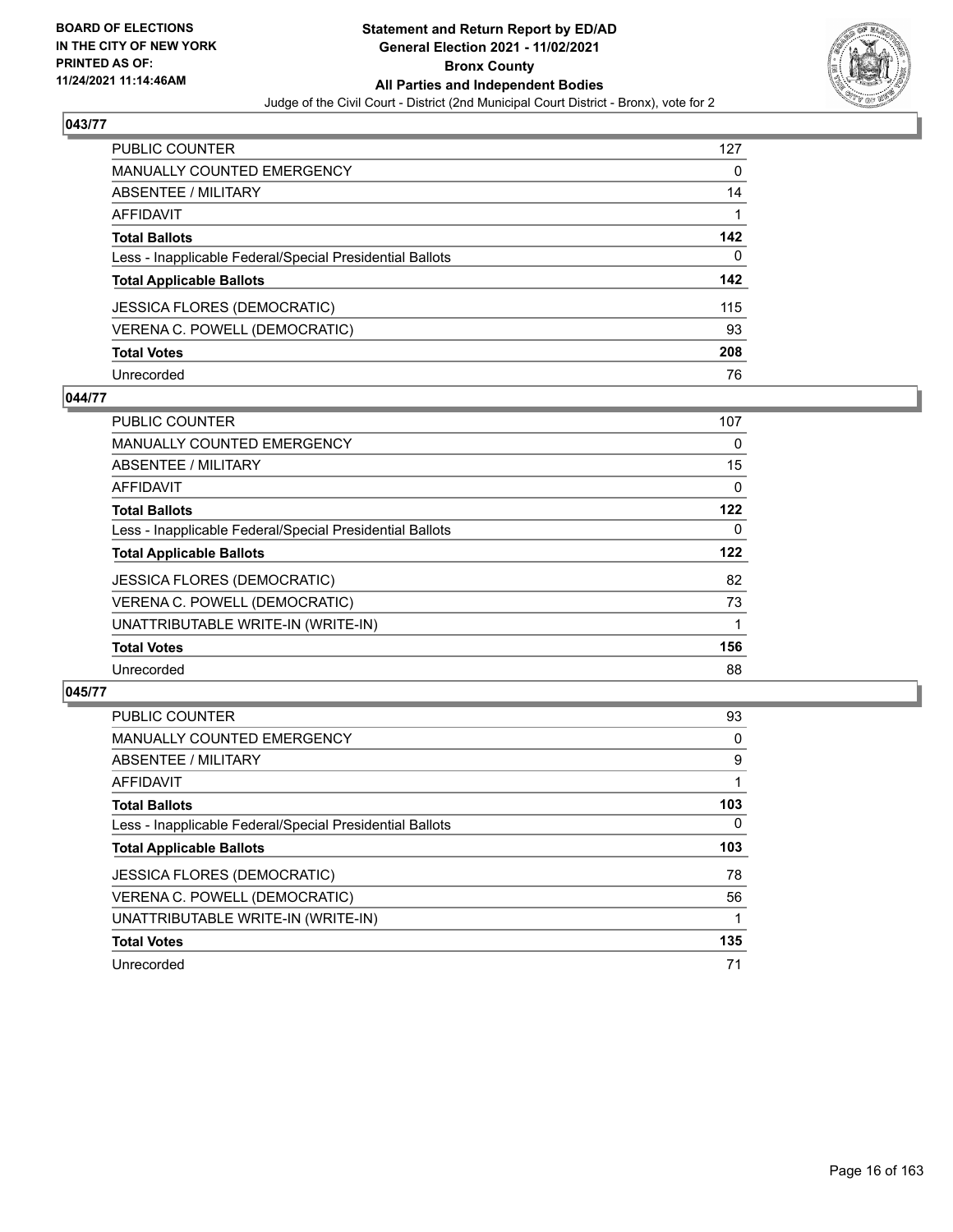

| PUBLIC COUNTER                                           | 81  |
|----------------------------------------------------------|-----|
| <b>MANUALLY COUNTED EMERGENCY</b>                        | 0   |
| <b>ABSENTEE / MILITARY</b>                               |     |
| <b>AFFIDAVIT</b>                                         |     |
| <b>Total Ballots</b>                                     | 83  |
| Less - Inapplicable Federal/Special Presidential Ballots | 0   |
| <b>Total Applicable Ballots</b>                          | 83  |
| <b>JESSICA FLORES (DEMOCRATIC)</b>                       | 61  |
| VERENA C. POWELL (DEMOCRATIC)                            | 40  |
| <b>Total Votes</b>                                       | 101 |
| Unrecorded                                               | 65  |

## **047/77**

| PUBLIC COUNTER                                           | 127      |
|----------------------------------------------------------|----------|
| MANUALLY COUNTED EMERGENCY                               | 0        |
| ABSENTEE / MILITARY                                      | 11       |
| AFFIDAVIT                                                | 2        |
| <b>Total Ballots</b>                                     | 140      |
| Less - Inapplicable Federal/Special Presidential Ballots | $\Omega$ |
| <b>Total Applicable Ballots</b>                          | 140      |
| <b>JESSICA FLORES (DEMOCRATIC)</b>                       | 98       |
| VERENA C. POWELL (DEMOCRATIC)                            | 89       |
| <b>Total Votes</b>                                       | 187      |
| Unrecorded                                               | 93       |

| <b>PUBLIC COUNTER</b>                                    | 132 |
|----------------------------------------------------------|-----|
| <b>MANUALLY COUNTED EMERGENCY</b>                        | 0   |
| ABSENTEE / MILITARY                                      | 5   |
| AFFIDAVIT                                                |     |
| <b>Total Ballots</b>                                     | 138 |
| Less - Inapplicable Federal/Special Presidential Ballots | 0   |
| <b>Total Applicable Ballots</b>                          | 138 |
| <b>JESSICA FLORES (DEMOCRATIC)</b>                       | 109 |
| VERENA C. POWELL (DEMOCRATIC)                            | 75  |
| <b>Total Votes</b>                                       | 184 |
| Unrecorded                                               | 92  |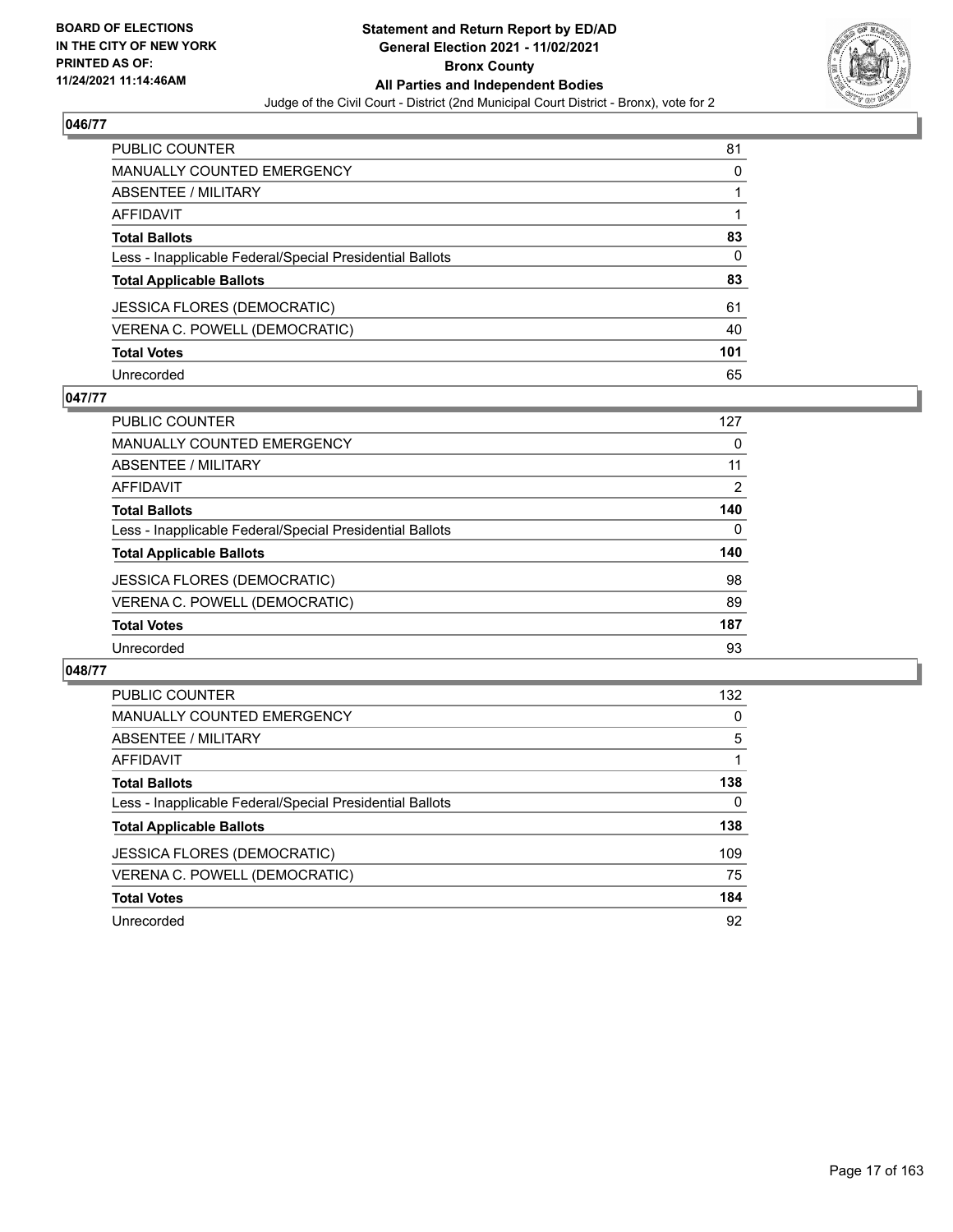

| PUBLIC COUNTER                                           | 78       |
|----------------------------------------------------------|----------|
| <b>MANUALLY COUNTED EMERGENCY</b>                        | 0        |
| <b>ABSENTEE / MILITARY</b>                               | 3        |
| AFFIDAVIT                                                | $\Omega$ |
| <b>Total Ballots</b>                                     | 81       |
| Less - Inapplicable Federal/Special Presidential Ballots | 0        |
| <b>Total Applicable Ballots</b>                          | 81       |
| <b>JESSICA FLORES (DEMOCRATIC)</b>                       | 56       |
| VERENA C. POWELL (DEMOCRATIC)                            | 40       |
| <b>Total Votes</b>                                       | 96       |
| Unrecorded                                               | 66       |

## **050/77**

| <b>PUBLIC COUNTER</b>                                    | 130      |
|----------------------------------------------------------|----------|
| <b>MANUALLY COUNTED EMERGENCY</b>                        | 0        |
| ABSENTEE / MILITARY                                      | 10       |
| AFFIDAVIT                                                | 2        |
| <b>Total Ballots</b>                                     | 142      |
| Less - Inapplicable Federal/Special Presidential Ballots | $\Omega$ |
| <b>Total Applicable Ballots</b>                          | 142      |
| <b>JESSICA FLORES (DEMOCRATIC)</b>                       | 110      |
| VERENA C. POWELL (DEMOCRATIC)                            | 83       |
| <b>Total Votes</b>                                       | 193      |
| Unrecorded                                               | 91       |

| <b>PUBLIC COUNTER</b>                                    | 116 |
|----------------------------------------------------------|-----|
| <b>MANUALLY COUNTED EMERGENCY</b>                        | 0   |
| <b>ABSENTEE / MILITARY</b>                               | 4   |
| AFFIDAVIT                                                | 0   |
| <b>Total Ballots</b>                                     | 120 |
| Less - Inapplicable Federal/Special Presidential Ballots | 0   |
| <b>Total Applicable Ballots</b>                          | 120 |
| JESSICA FLORES (DEMOCRATIC)                              | 86  |
| VERENA C. POWELL (DEMOCRATIC)                            | 74  |
| <b>Total Votes</b>                                       | 160 |
|                                                          |     |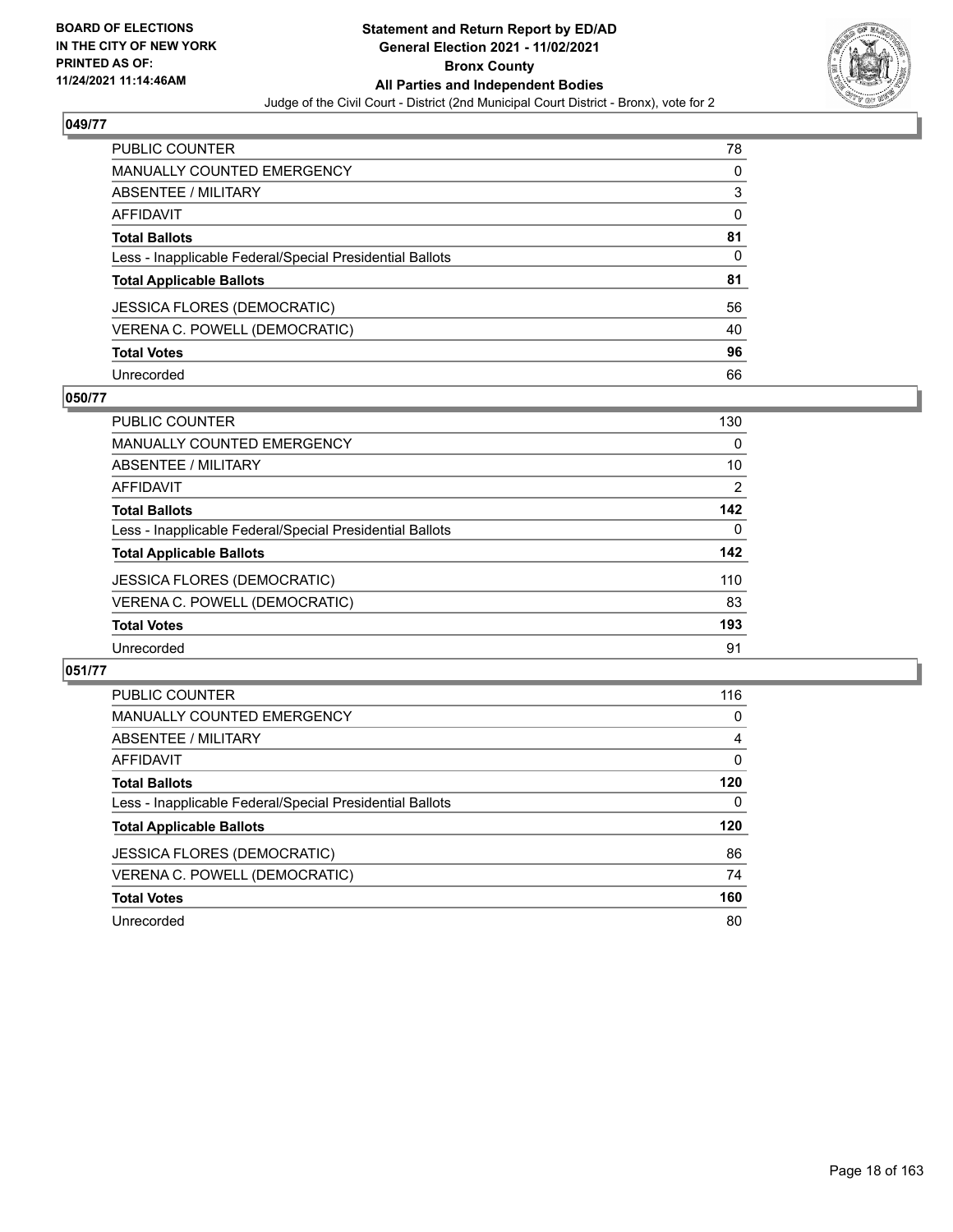

| PUBLIC COUNTER                                           | 5        |
|----------------------------------------------------------|----------|
| <b>MANUALLY COUNTED EMERGENCY</b>                        | 0        |
| <b>ABSENTEE / MILITARY</b>                               | 0        |
| <b>AFFIDAVIT</b>                                         | 0        |
| <b>Total Ballots</b>                                     | 5        |
| Less - Inapplicable Federal/Special Presidential Ballots | $\Omega$ |
| <b>Total Applicable Ballots</b>                          | 5        |
| <b>JESSICA FLORES (DEMOCRATIC)</b>                       | 2        |
| VERENA C. POWELL (DEMOCRATIC)                            | 3        |
| <b>Total Votes</b>                                       | 5        |
| Unrecorded                                               | 5        |

#### **053/77**

| PUBLIC COUNTER                                           | 190 |
|----------------------------------------------------------|-----|
| <b>MANUALLY COUNTED EMERGENCY</b>                        | 0   |
| ABSENTEE / MILITARY                                      | 9   |
| <b>AFFIDAVIT</b>                                         |     |
| <b>Total Ballots</b>                                     | 200 |
| Less - Inapplicable Federal/Special Presidential Ballots | 0   |
| <b>Total Applicable Ballots</b>                          | 200 |
| <b>JESSICA FLORES (DEMOCRATIC)</b>                       | 142 |
| VERENA C. POWELL (DEMOCRATIC)                            | 107 |
| DERAL GIVENS (WRITE-IN)                                  |     |
| UNATTRIBUTABLE WRITE-IN (WRITE-IN)                       |     |
| <b>Total Votes</b>                                       | 251 |
| Unrecorded                                               | 149 |

| <b>PUBLIC COUNTER</b>                                    | 121      |
|----------------------------------------------------------|----------|
| MANUALLY COUNTED EMERGENCY                               | 0        |
| ABSENTEE / MILITARY                                      | 8        |
| AFFIDAVIT                                                | $\Omega$ |
| <b>Total Ballots</b>                                     | 129      |
| Less - Inapplicable Federal/Special Presidential Ballots | $\Omega$ |
| <b>Total Applicable Ballots</b>                          | 129      |
| <b>JESSICA FLORES (DEMOCRATIC)</b>                       | 82       |
| VERENA C. POWELL (DEMOCRATIC)                            | 70       |
| <b>Total Votes</b>                                       | 152      |
| Unrecorded                                               | 106      |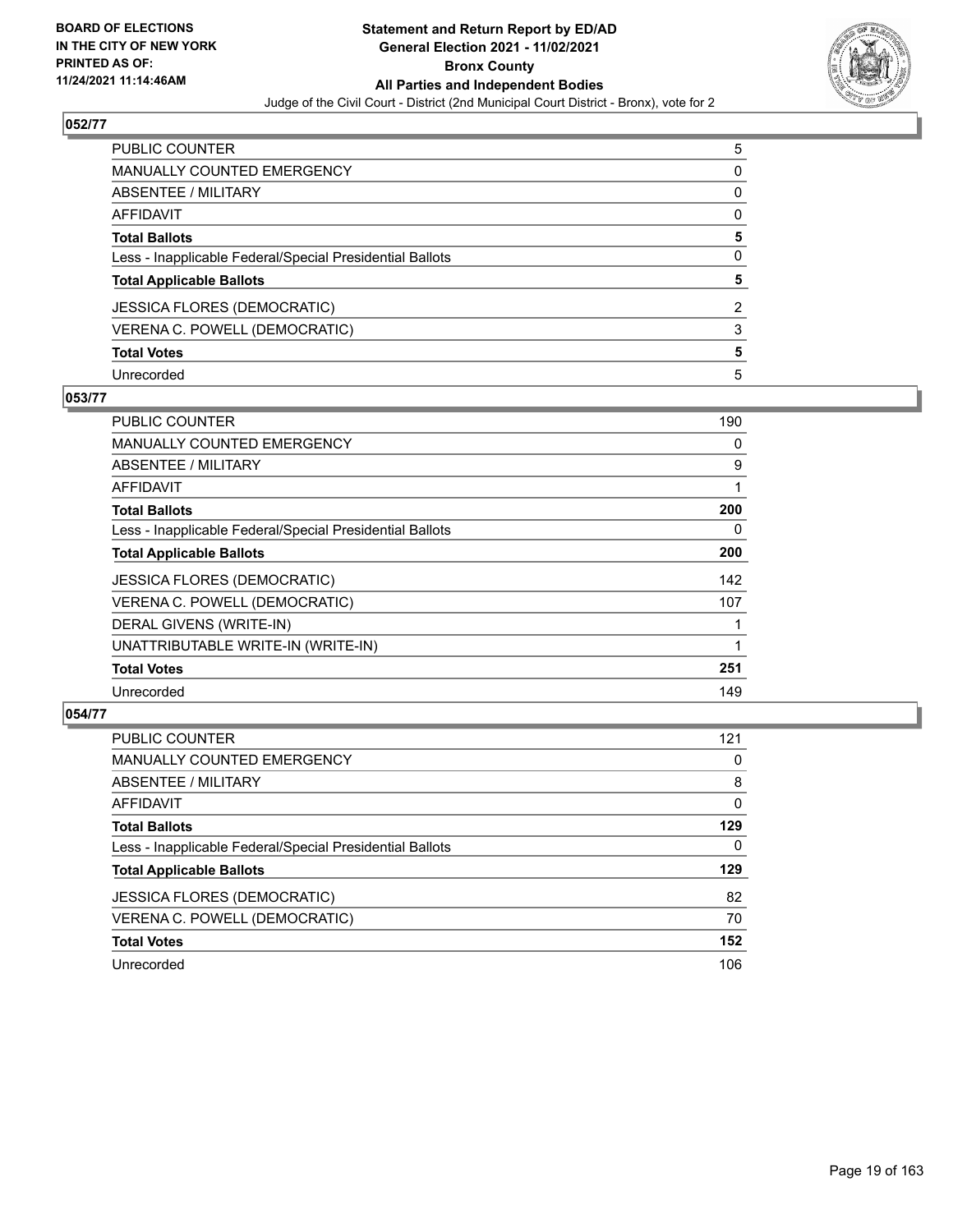

| PUBLIC COUNTER                                           | 140 |
|----------------------------------------------------------|-----|
| <b>MANUALLY COUNTED EMERGENCY</b>                        | 0   |
| <b>ABSENTEE / MILITARY</b>                               | 4   |
| <b>AFFIDAVIT</b>                                         | 3   |
| <b>Total Ballots</b>                                     | 147 |
| Less - Inapplicable Federal/Special Presidential Ballots | 0   |
| <b>Total Applicable Ballots</b>                          | 147 |
| <b>JESSICA FLORES (DEMOCRATIC)</b>                       | 107 |
| VERENA C. POWELL (DEMOCRATIC)                            | 81  |
| <b>Total Votes</b>                                       | 188 |
| Unrecorded                                               | 106 |

## **056/77**

| <b>PUBLIC COUNTER</b>                                    | 164            |
|----------------------------------------------------------|----------------|
| <b>MANUALLY COUNTED EMERGENCY</b>                        | $\Omega$       |
| ABSENTEE / MILITARY                                      | 55             |
| AFFIDAVIT                                                |                |
| <b>Total Ballots</b>                                     | 220            |
| Less - Inapplicable Federal/Special Presidential Ballots | 0              |
| <b>Total Applicable Ballots</b>                          | 220            |
| <b>JESSICA FLORES (DEMOCRATIC)</b>                       | 162            |
| VERENA C. POWELL (DEMOCRATIC)                            | 113            |
| UNATTRIBUTABLE WRITE-IN (WRITE-IN)                       | $\overline{2}$ |
| <b>Total Votes</b>                                       | 277            |
| Unrecorded                                               | 163            |

| <b>PUBLIC COUNTER</b>                                    | 148      |
|----------------------------------------------------------|----------|
| <b>MANUALLY COUNTED EMERGENCY</b>                        | 0        |
| ABSENTEE / MILITARY                                      | 5        |
| AFFIDAVIT                                                |          |
| <b>Total Ballots</b>                                     | 154      |
| Less - Inapplicable Federal/Special Presidential Ballots | $\Omega$ |
| <b>Total Applicable Ballots</b>                          | 154      |
| <b>JESSICA FLORES (DEMOCRATIC)</b>                       | 107      |
| VERENA C. POWELL (DEMOCRATIC)                            | 101      |
| <b>Total Votes</b>                                       | 208      |
| Unrecorded                                               | 100      |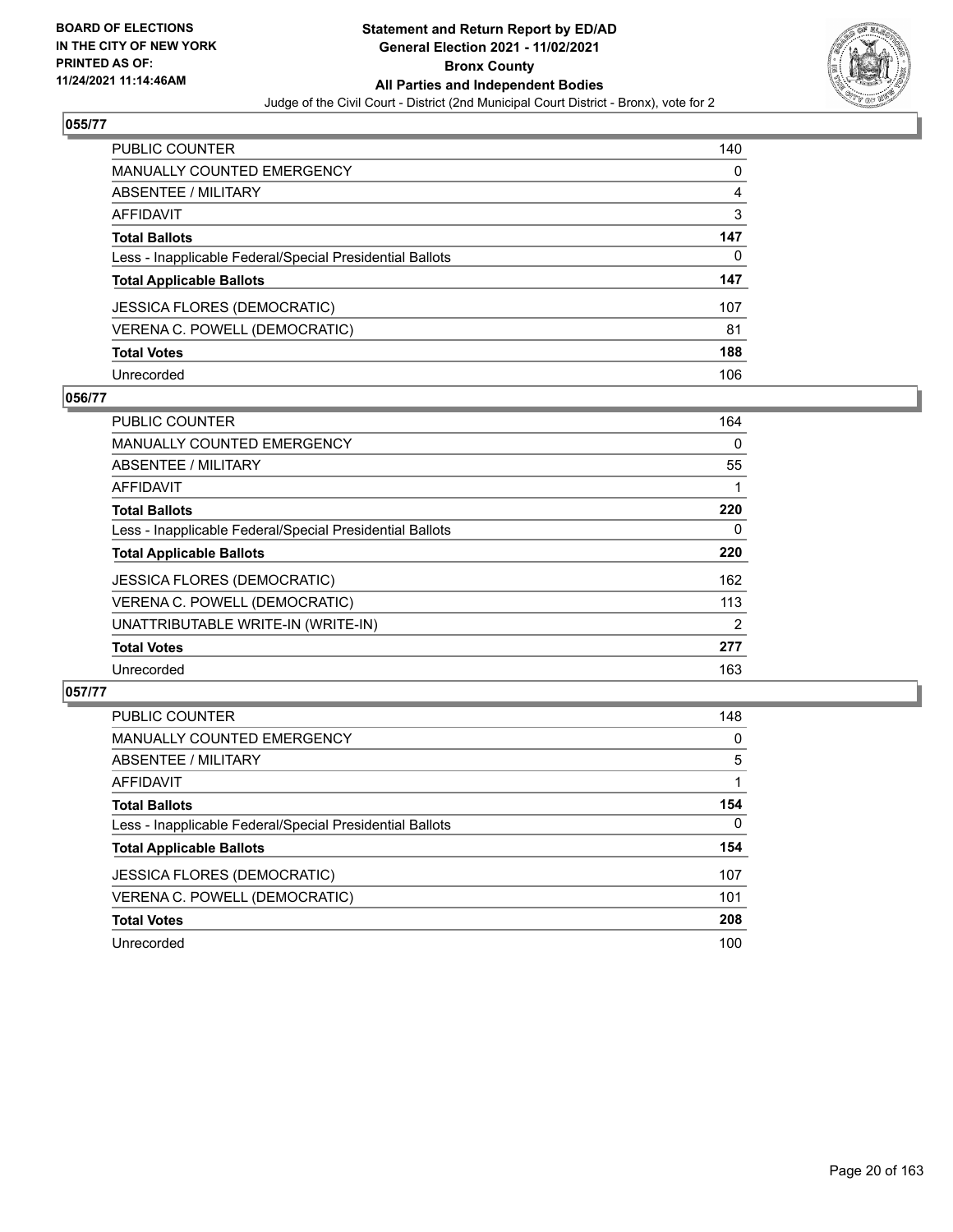

| <b>PUBLIC COUNTER</b>                                    | 260 |
|----------------------------------------------------------|-----|
| <b>MANUALLY COUNTED EMERGENCY</b>                        | 0   |
| ABSENTEE / MILITARY                                      | 28  |
| AFFIDAVIT                                                |     |
| <b>Total Ballots</b>                                     | 289 |
| Less - Inapplicable Federal/Special Presidential Ballots | 0   |
| <b>Total Applicable Ballots</b>                          | 289 |
| <b>JESSICA FLORES (DEMOCRATIC)</b>                       | 215 |
| VERENA C. POWELL (DEMOCRATIC)                            | 209 |
| <b>Total Votes</b>                                       | 424 |
| Unrecorded                                               | 154 |

## **059/77**

| PUBLIC COUNTER                                           | 94       |
|----------------------------------------------------------|----------|
| <b>MANUALLY COUNTED EMERGENCY</b>                        | 0        |
| ABSENTEE / MILITARY                                      | 6        |
| AFFIDAVIT                                                |          |
| <b>Total Ballots</b>                                     | 101      |
| Less - Inapplicable Federal/Special Presidential Ballots | $\Omega$ |
| <b>Total Applicable Ballots</b>                          | 101      |
| <b>JESSICA FLORES (DEMOCRATIC)</b>                       | 58       |
| VERENA C. POWELL (DEMOCRATIC)                            | 62       |
| <b>Total Votes</b>                                       | 120      |
| Unrecorded                                               | 82       |

| <b>PUBLIC COUNTER</b>                                    | 165 |
|----------------------------------------------------------|-----|
| <b>MANUALLY COUNTED EMERGENCY</b>                        | 0   |
| ABSENTEE / MILITARY                                      | 12  |
| AFFIDAVIT                                                |     |
| <b>Total Ballots</b>                                     | 178 |
| Less - Inapplicable Federal/Special Presidential Ballots | 0   |
| <b>Total Applicable Ballots</b>                          | 178 |
| <b>JESSICA FLORES (DEMOCRATIC)</b>                       | 124 |
| VERENA C. POWELL (DEMOCRATIC)                            | 106 |
| UNATTRIBUTABLE WRITE-IN (WRITE-IN)                       |     |
| <b>Total Votes</b>                                       | 231 |
| Unrecorded                                               | 125 |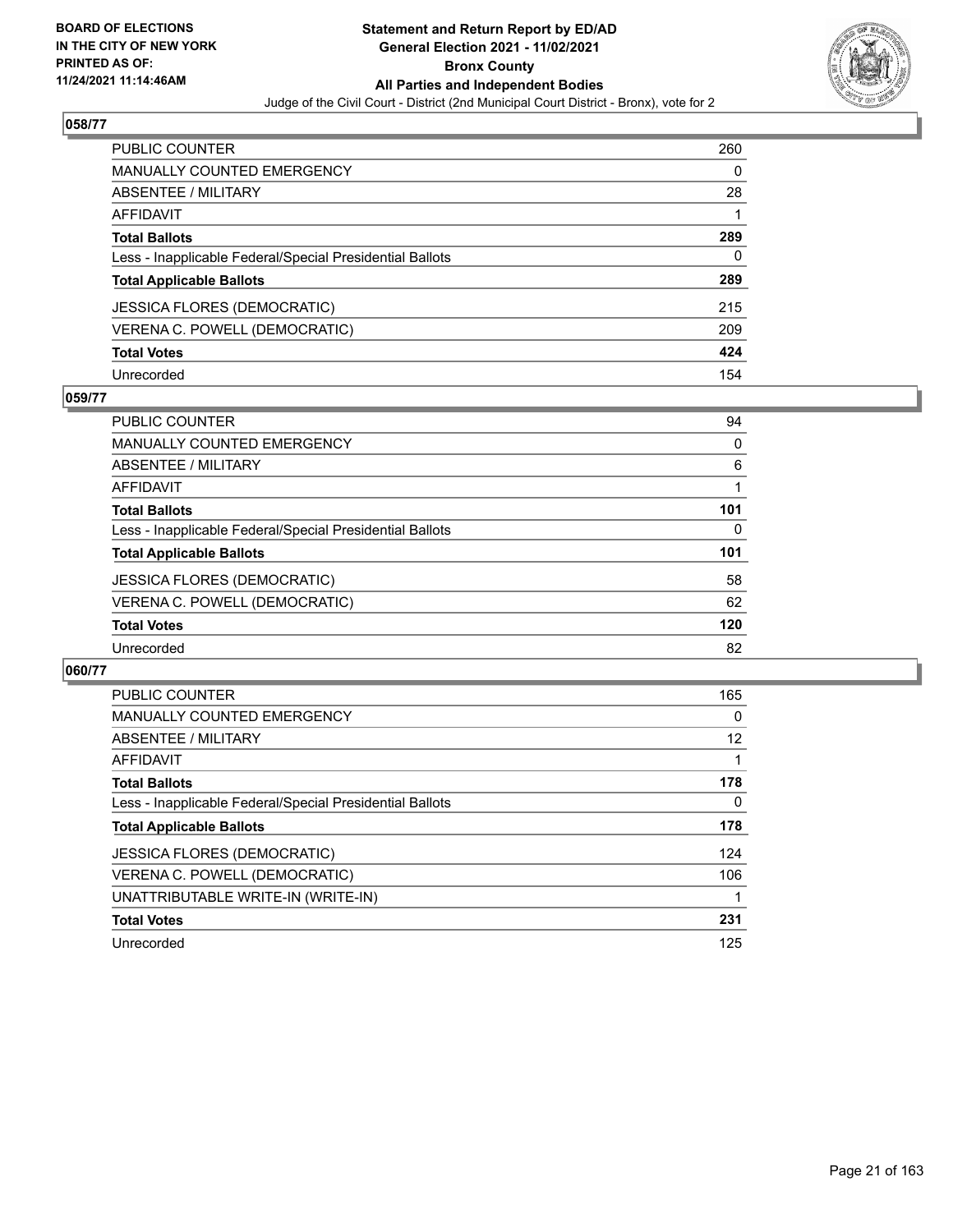

| <b>PUBLIC COUNTER</b>                                    | 74       |
|----------------------------------------------------------|----------|
| MANUALLY COUNTED EMERGENCY                               | 0        |
| ABSENTEE / MILITARY                                      | 0        |
| <b>AFFIDAVIT</b>                                         |          |
| <b>Total Ballots</b>                                     | 75       |
| Less - Inapplicable Federal/Special Presidential Ballots | $\Omega$ |
| <b>Total Applicable Ballots</b>                          | 75       |
| <b>JESSICA FLORES (DEMOCRATIC)</b>                       | 45       |
| VERENA C. POWELL (DEMOCRATIC)                            | 39       |
| <b>Total Votes</b>                                       | 84       |
| Unrecorded                                               | 66       |

#### **062/77**

| <b>PUBLIC COUNTER</b>                                    | 135 |
|----------------------------------------------------------|-----|
| <b>MANUALLY COUNTED EMERGENCY</b>                        | 0   |
| ABSENTEE / MILITARY                                      |     |
| AFFIDAVIT                                                |     |
| <b>Total Ballots</b>                                     | 143 |
| Less - Inapplicable Federal/Special Presidential Ballots | 0   |
| <b>Total Applicable Ballots</b>                          | 143 |
| <b>JESSICA FLORES (DEMOCRATIC)</b>                       | 102 |
| VERENA C. POWELL (DEMOCRATIC)                            | 99  |
| <b>Total Votes</b>                                       | 201 |
| Unrecorded                                               | 85  |

| <b>PUBLIC COUNTER</b>                                    | 117      |
|----------------------------------------------------------|----------|
| <b>MANUALLY COUNTED EMERGENCY</b>                        | 0        |
| ABSENTEE / MILITARY                                      | 3        |
| AFFIDAVIT                                                | $\Omega$ |
| <b>Total Ballots</b>                                     | 120      |
| Less - Inapplicable Federal/Special Presidential Ballots | 0        |
| <b>Total Applicable Ballots</b>                          | 120      |
| <b>JESSICA FLORES (DEMOCRATIC)</b>                       | 88       |
| VERENA C. POWELL (DEMOCRATIC)                            | 71       |
|                                                          |          |
| <b>Total Votes</b>                                       | 159      |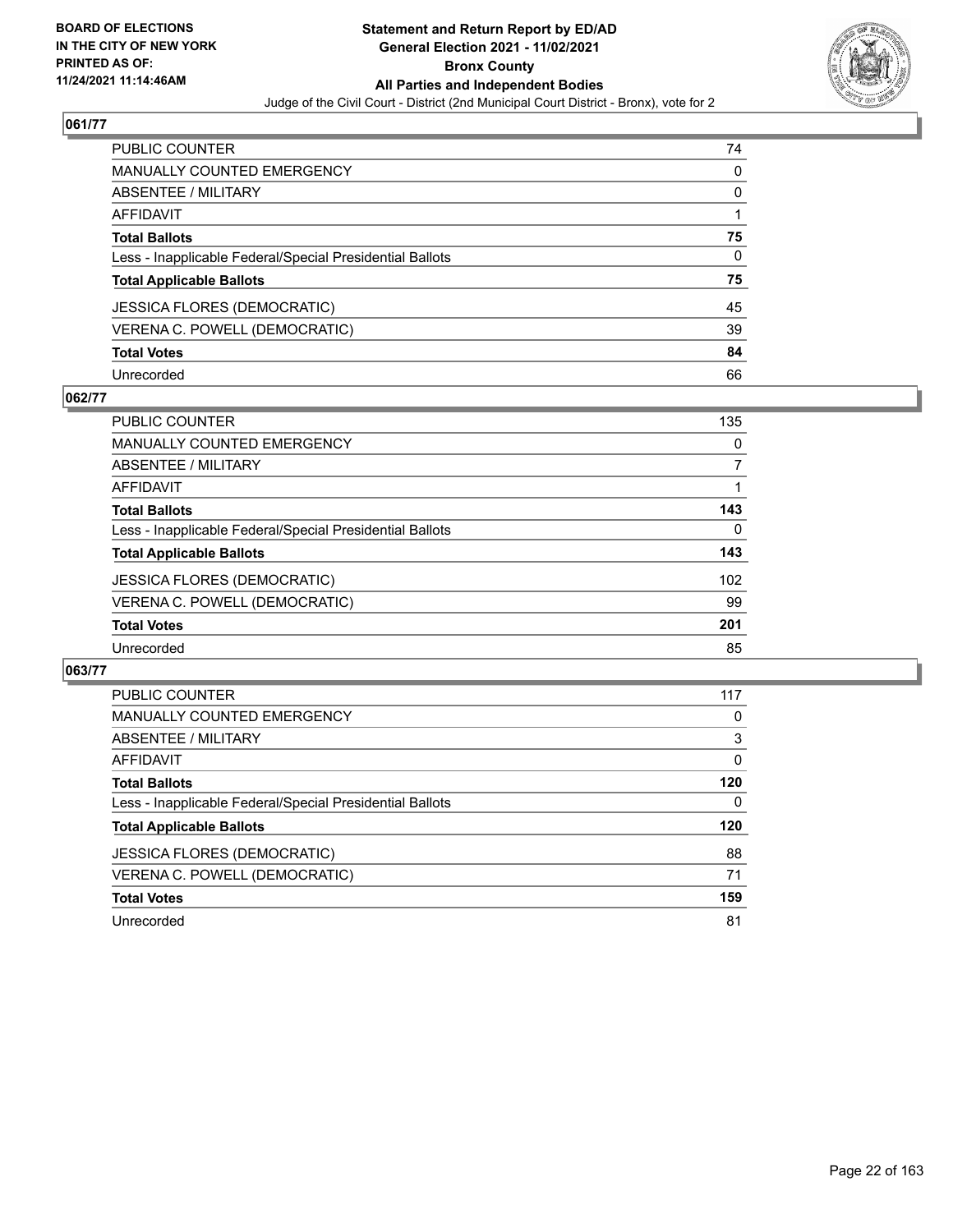

| <b>PUBLIC COUNTER</b>                                    | 31 |
|----------------------------------------------------------|----|
| MANUALLY COUNTED EMERGENCY                               | 0  |
| ABSENTEE / MILITARY                                      |    |
| AFFIDAVIT                                                | 0  |
| <b>Total Ballots</b>                                     | 32 |
| Less - Inapplicable Federal/Special Presidential Ballots | 0  |
| <b>Total Applicable Ballots</b>                          | 32 |
| <b>JESSICA FLORES (DEMOCRATIC)</b>                       | 23 |
| VERENA C. POWELL (DEMOCRATIC)                            | 15 |
| UNATTRIBUTABLE WRITE-IN (WRITE-IN)                       |    |
| <b>Total Votes</b>                                       | 39 |
| Unrecorded                                               | 25 |

## **065/77**

| <b>PUBLIC COUNTER</b>                                    | 135            |
|----------------------------------------------------------|----------------|
| MANUALLY COUNTED EMERGENCY                               | $\Omega$       |
| ABSENTEE / MILITARY                                      | $\overline{7}$ |
| AFFIDAVIT                                                | 2              |
| <b>Total Ballots</b>                                     | 144            |
| Less - Inapplicable Federal/Special Presidential Ballots | $\Omega$       |
| <b>Total Applicable Ballots</b>                          | 144            |
| <b>JESSICA FLORES (DEMOCRATIC)</b>                       | 109            |
| VERENA C. POWELL (DEMOCRATIC)                            | 73             |
| DOUGLAS JOSEPH MATHEWS (WRITE-IN)                        |                |
| UNATTRIBUTABLE WRITE-IN (WRITE-IN)                       |                |
| <b>Total Votes</b>                                       | 184            |
| Unrecorded                                               | 104            |

| PUBLIC COUNTER                                           | 18       |
|----------------------------------------------------------|----------|
| <b>MANUALLY COUNTED EMERGENCY</b>                        | $\Omega$ |
| ABSENTEE / MILITARY                                      | $\Omega$ |
| AFFIDAVIT                                                | $\Omega$ |
| <b>Total Ballots</b>                                     | 18       |
| Less - Inapplicable Federal/Special Presidential Ballots | $\Omega$ |
| <b>Total Applicable Ballots</b>                          | 18       |
| <b>JESSICA FLORES (DEMOCRATIC)</b>                       | 15       |
| VERENA C. POWELL (DEMOCRATIC)                            | 12       |
| <b>Total Votes</b>                                       | 27       |
| Unrecorded                                               | 9        |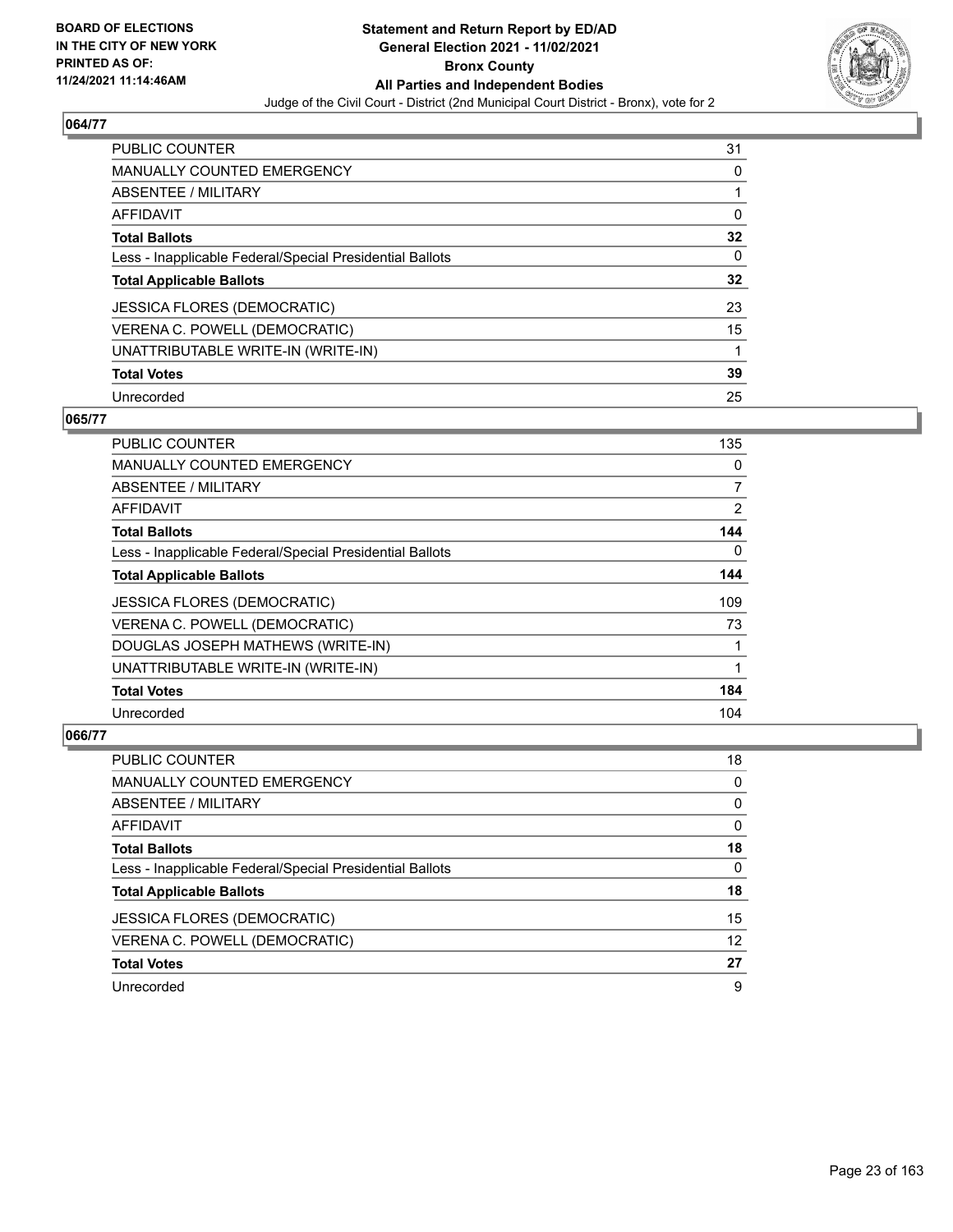

| PUBLIC COUNTER                                           | 75  |
|----------------------------------------------------------|-----|
| <b>MANUALLY COUNTED EMERGENCY</b>                        | 0   |
| <b>ABSENTEE / MILITARY</b>                               |     |
| AFFIDAVIT                                                | 0   |
| <b>Total Ballots</b>                                     | 76  |
| Less - Inapplicable Federal/Special Presidential Ballots | 0   |
| <b>Total Applicable Ballots</b>                          | 76  |
| <b>JESSICA FLORES (DEMOCRATIC)</b>                       | 62  |
| VERENA C. POWELL (DEMOCRATIC)                            | 43  |
| <b>Total Votes</b>                                       | 105 |
| Unrecorded                                               | 47  |

#### **068/77**

| <b>PUBLIC COUNTER</b>                                    | 120 |
|----------------------------------------------------------|-----|
| <b>MANUALLY COUNTED EMERGENCY</b>                        | 0   |
| ABSENTEE / MILITARY                                      | 7   |
| <b>AFFIDAVIT</b>                                         | 4   |
| <b>Total Ballots</b>                                     | 131 |
| Less - Inapplicable Federal/Special Presidential Ballots | 0   |
| <b>Total Applicable Ballots</b>                          | 131 |
| <b>JESSICA FLORES (DEMOCRATIC)</b>                       | 103 |
| VERENA C. POWELL (DEMOCRATIC)                            | 83  |
| <b>Total Votes</b>                                       | 186 |
| Unrecorded                                               | 76  |
|                                                          |     |

#### **069/77 COMBINED into: 049/77**

| 0        |
|----------|
| 0        |
| 0        |
| 0        |
| 0        |
| 0        |
| 0        |
| $\Omega$ |
| $\Omega$ |
| 0        |
|          |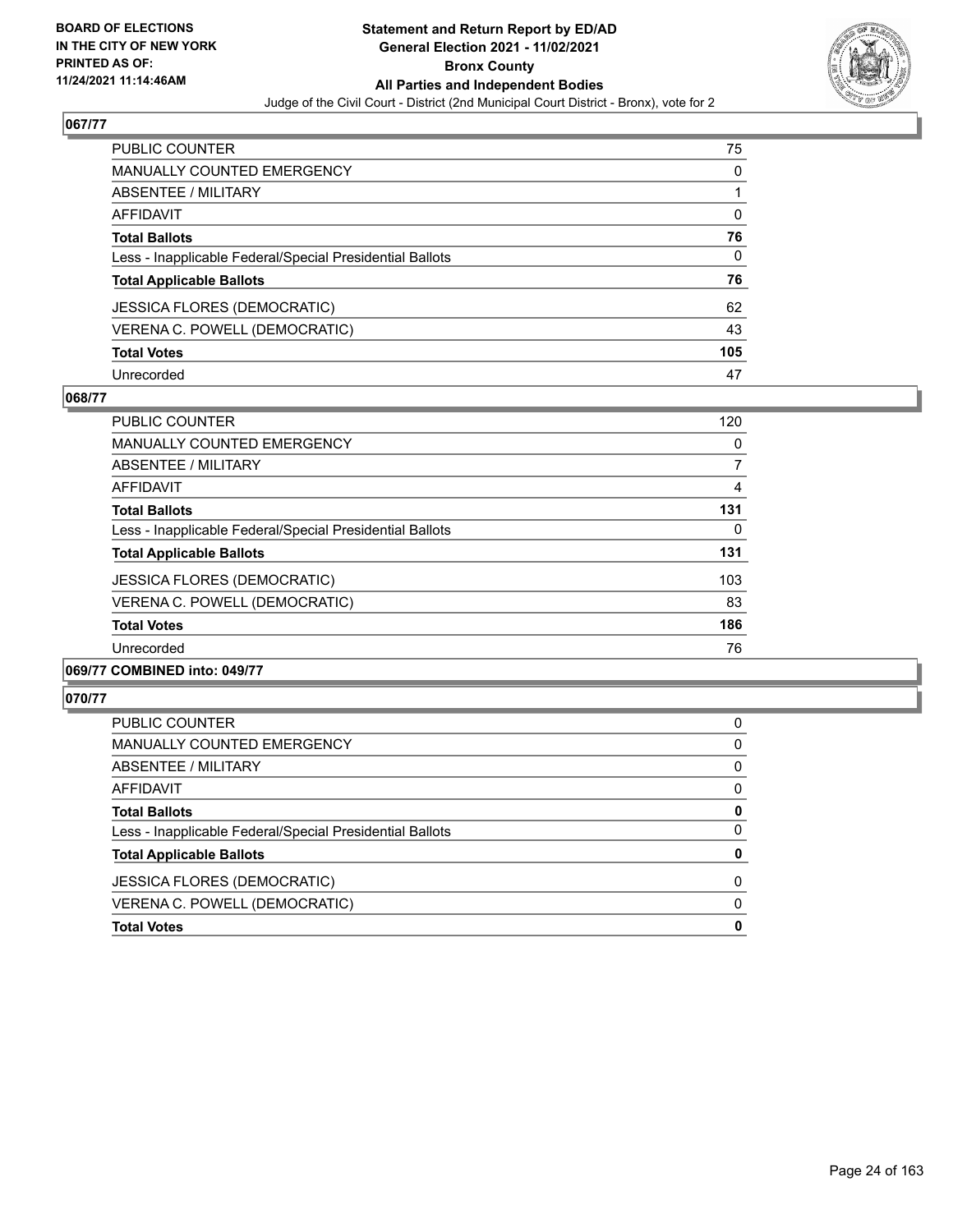

| PUBLIC COUNTER                                           | 146          |
|----------------------------------------------------------|--------------|
| <b>MANUALLY COUNTED EMERGENCY</b>                        | 0            |
| <b>ABSENTEE / MILITARY</b>                               | 3            |
| <b>AFFIDAVIT</b>                                         | 0            |
| <b>Total Ballots</b>                                     | 149          |
| Less - Inapplicable Federal/Special Presidential Ballots | $\mathbf{0}$ |
| <b>Total Applicable Ballots</b>                          | 149          |
| <b>JESSICA FLORES (DEMOCRATIC)</b>                       | 98           |
| VERENA C. POWELL (DEMOCRATIC)                            | 78           |
| <b>Total Votes</b>                                       | 176          |
| Unrecorded                                               | 122          |

## **072/77**

| PUBLIC COUNTER                                           | 170 |
|----------------------------------------------------------|-----|
| MANUALLY COUNTED EMERGENCY                               | 0   |
| ABSENTEE / MILITARY                                      | 10  |
| AFFIDAVIT                                                |     |
| <b>Total Ballots</b>                                     | 181 |
| Less - Inapplicable Federal/Special Presidential Ballots | 0   |
| <b>Total Applicable Ballots</b>                          | 181 |
| <b>JESSICA FLORES (DEMOCRATIC)</b>                       | 124 |
| VERENA C. POWELL (DEMOCRATIC)                            | 112 |
| <b>Total Votes</b>                                       | 236 |
| Unrecorded                                               | 126 |

| PUBLIC COUNTER                                           | 178 |
|----------------------------------------------------------|-----|
| MANUALLY COUNTED EMERGENCY                               | 0   |
| <b>ABSENTEE / MILITARY</b>                               | 12  |
| <b>AFFIDAVIT</b>                                         | 2   |
| <b>Total Ballots</b>                                     | 192 |
| Less - Inapplicable Federal/Special Presidential Ballots | 0   |
| <b>Total Applicable Ballots</b>                          | 192 |
| <b>JESSICA FLORES (DEMOCRATIC)</b>                       | 131 |
| VERENA C. POWELL (DEMOCRATIC)                            | 114 |
| CARLOS SIERRA (WRITE-IN)                                 |     |
| FERANDO RODRIGUEZ (WRITE-IN)                             |     |
| UNATTRIBUTABLE WRITE-IN (WRITE-IN)                       |     |
| <b>Total Votes</b>                                       | 248 |
| Unrecorded                                               | 136 |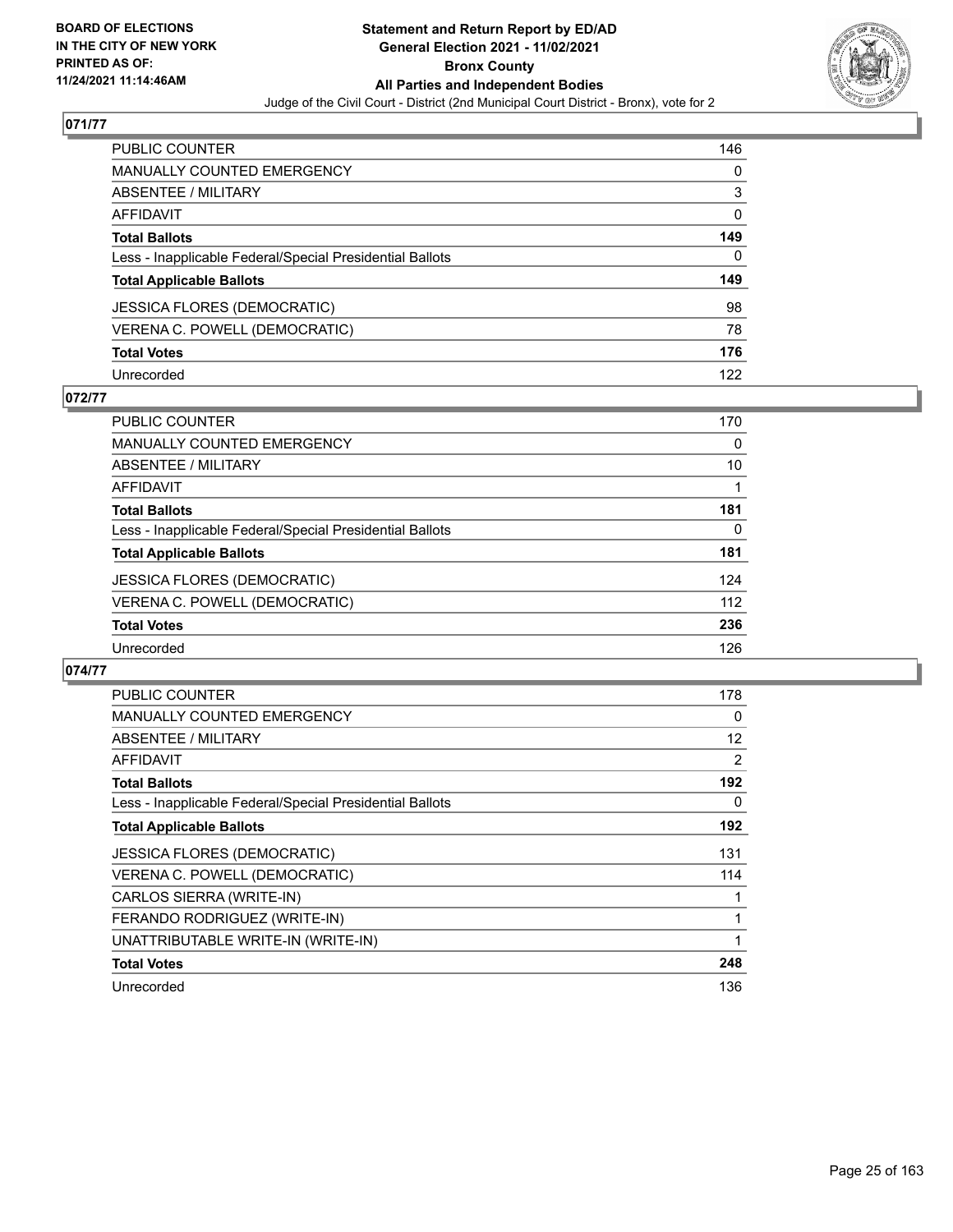

| PUBLIC COUNTER                                           | 95       |
|----------------------------------------------------------|----------|
| <b>MANUALLY COUNTED EMERGENCY</b>                        | $\Omega$ |
| <b>ABSENTEE / MILITARY</b>                               | 3        |
| AFFIDAVIT                                                |          |
| <b>Total Ballots</b>                                     | 99       |
| Less - Inapplicable Federal/Special Presidential Ballots | 0        |
| <b>Total Applicable Ballots</b>                          | 99       |
| <b>JESSICA FLORES (DEMOCRATIC)</b>                       | 63       |
| VERENA C. POWELL (DEMOCRATIC)                            | 52       |
| <b>Total Votes</b>                                       | 115      |
| Unrecorded                                               | 83       |

## **076/77**

| <b>PUBLIC COUNTER</b>                                    | 113      |
|----------------------------------------------------------|----------|
| <b>MANUALLY COUNTED EMERGENCY</b>                        | $\Omega$ |
| ABSENTEE / MILITARY                                      | 13       |
| AFFIDAVIT                                                | 2        |
| <b>Total Ballots</b>                                     | 128      |
| Less - Inapplicable Federal/Special Presidential Ballots | 0        |
| <b>Total Applicable Ballots</b>                          | 128      |
| <b>JESSICA FLORES (DEMOCRATIC)</b>                       | 92       |
| VERENA C. POWELL (DEMOCRATIC)                            | 67       |
| <b>Total Votes</b>                                       | 159      |
| Unrecorded                                               | 97       |

| PUBLIC COUNTER                                           | 70             |
|----------------------------------------------------------|----------------|
| <b>MANUALLY COUNTED EMERGENCY</b>                        | 0              |
| ABSENTEE / MILITARY                                      | $\overline{2}$ |
| AFFIDAVIT                                                |                |
| <b>Total Ballots</b>                                     | 73             |
| Less - Inapplicable Federal/Special Presidential Ballots | 0              |
| <b>Total Applicable Ballots</b>                          | 73             |
| JESSICA FLORES (DEMOCRATIC)                              | 46             |
| VERENA C. POWELL (DEMOCRATIC)                            | 37             |
| <b>Total Votes</b>                                       | 83             |
| Unrecorded                                               | 63             |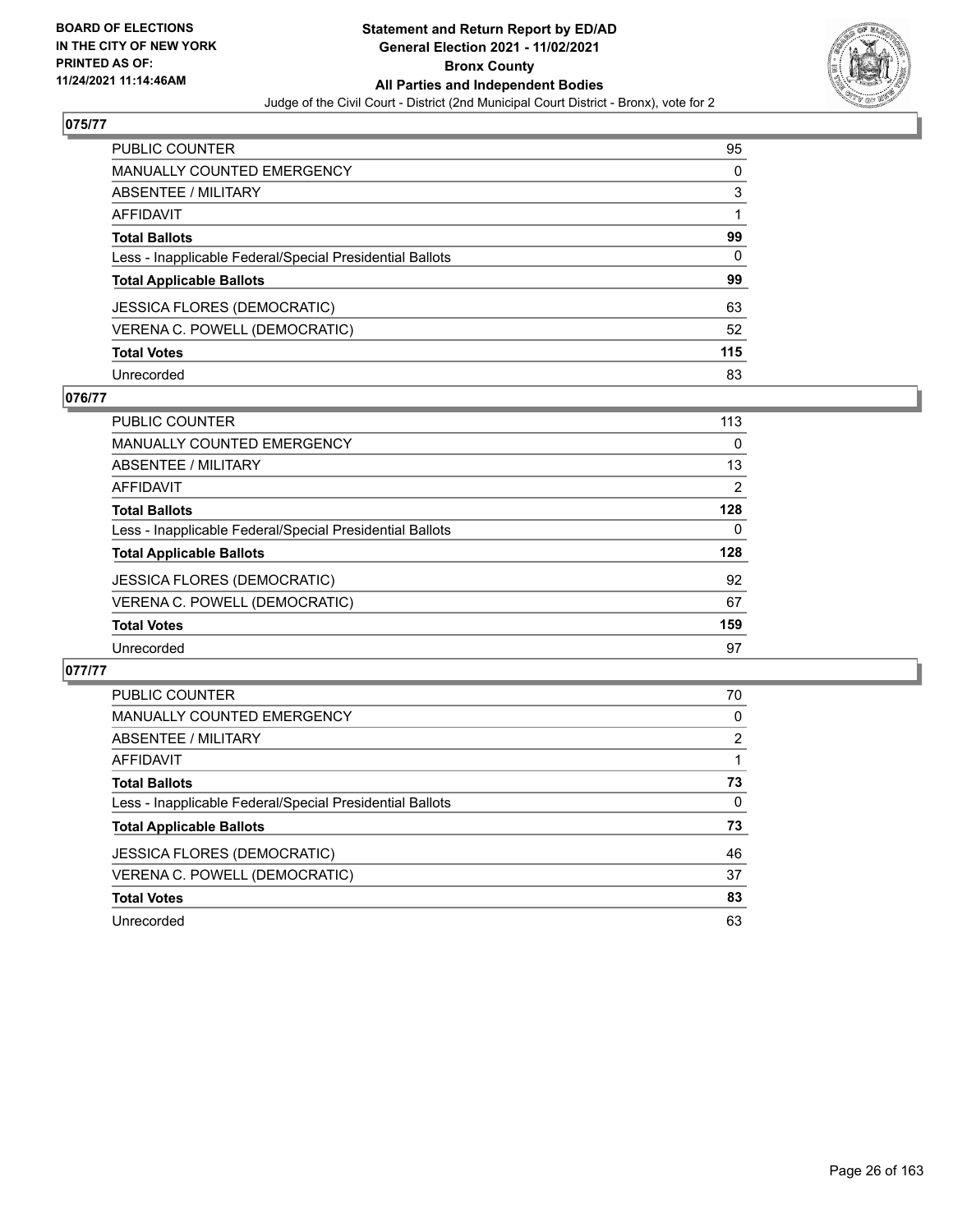

| <b>PUBLIC COUNTER</b>                                    | 153 |
|----------------------------------------------------------|-----|
| <b>MANUALLY COUNTED EMERGENCY</b>                        | 0   |
| <b>ABSENTEE / MILITARY</b>                               | 7   |
| <b>AFFIDAVIT</b>                                         | 2   |
| <b>Total Ballots</b>                                     | 162 |
| Less - Inapplicable Federal/Special Presidential Ballots | 0   |
| <b>Total Applicable Ballots</b>                          | 162 |
| <b>JESSICA FLORES (DEMOCRATIC)</b>                       | 115 |
| VERENA C. POWELL (DEMOCRATIC)                            | 78  |
| <b>BEN SHAPIRO (WRITE-IN)</b>                            |     |
| MICHAEL KNOWLES (WRITE-IN)                               |     |
| UNATTRIBUTABLE WRITE-IN (WRITE-IN)                       | 2   |
| <b>Total Votes</b>                                       | 197 |
| Unrecorded                                               | 127 |

## **079/77**

| <b>PUBLIC COUNTER</b>                                    | 76       |
|----------------------------------------------------------|----------|
| MANUALLY COUNTED EMERGENCY                               | $\Omega$ |
| ABSENTEE / MILITARY                                      | 4        |
| AFFIDAVIT                                                | $\Omega$ |
| <b>Total Ballots</b>                                     | 80       |
| Less - Inapplicable Federal/Special Presidential Ballots | $\Omega$ |
| <b>Total Applicable Ballots</b>                          | 80       |
| <b>JESSICA FLORES (DEMOCRATIC)</b>                       | 64       |
| VERENA C. POWELL (DEMOCRATIC)                            | 39       |
| <b>Total Votes</b>                                       | 103      |
| Unrecorded                                               | 57       |

| PUBLIC COUNTER                                           | 63       |
|----------------------------------------------------------|----------|
| MANUALLY COUNTED EMERGENCY                               | $\Omega$ |
| ABSENTEE / MILITARY                                      | 6        |
| AFFIDAVIT                                                |          |
| <b>Total Ballots</b>                                     | 70       |
| Less - Inapplicable Federal/Special Presidential Ballots | $\Omega$ |
| <b>Total Applicable Ballots</b>                          | 70       |
| <b>JESSICA FLORES (DEMOCRATIC)</b>                       | 50       |
| VERENA C. POWELL (DEMOCRATIC)                            | 32       |
| <b>Total Votes</b>                                       | 82       |
| Unrecorded                                               | 58       |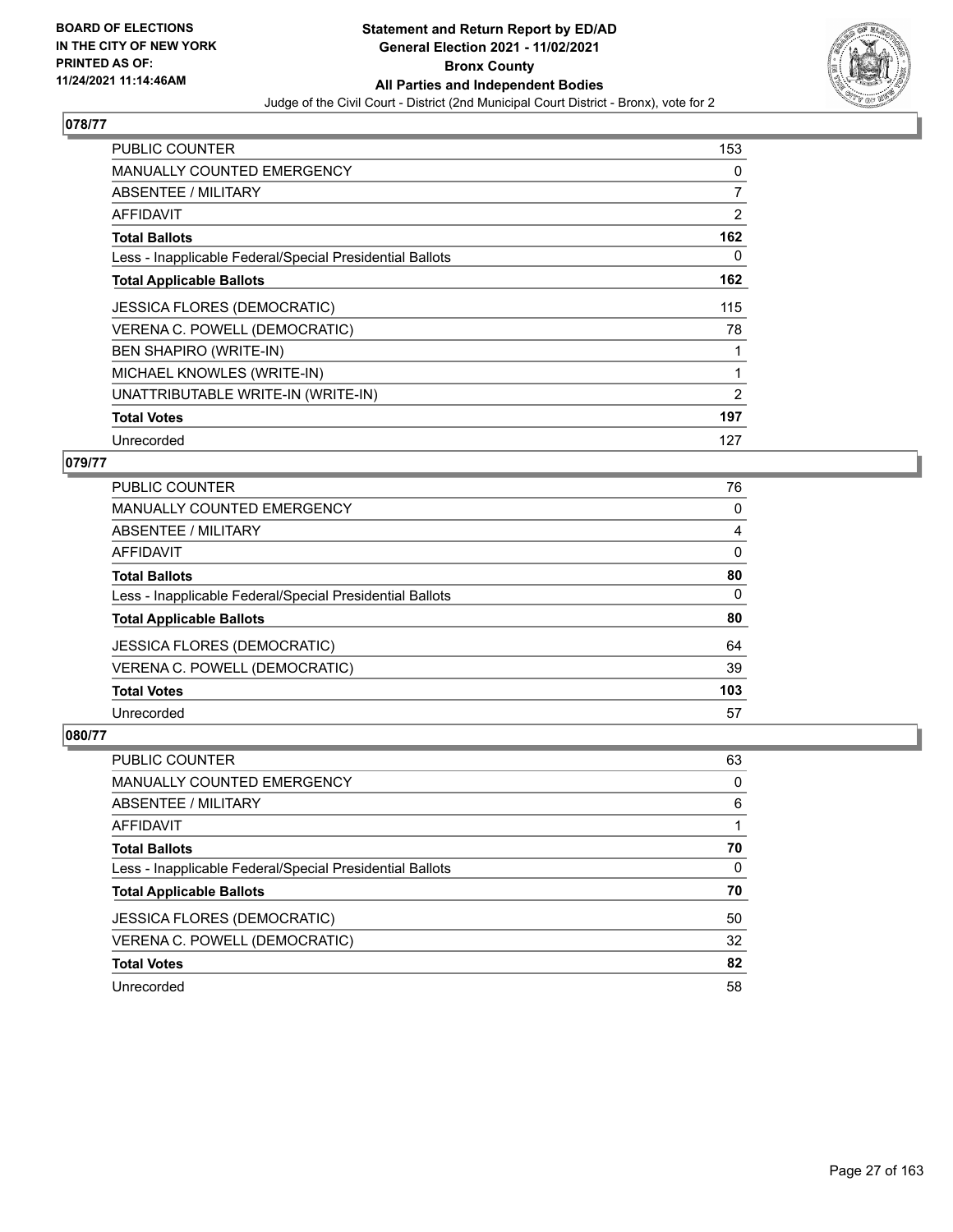

| <b>PUBLIC COUNTER</b>                                    | 118 |
|----------------------------------------------------------|-----|
| <b>MANUALLY COUNTED EMERGENCY</b>                        | 0   |
| ABSENTEE / MILITARY                                      | 4   |
| <b>AFFIDAVIT</b>                                         | 0   |
| <b>Total Ballots</b>                                     | 122 |
| Less - Inapplicable Federal/Special Presidential Ballots | 0   |
| <b>Total Applicable Ballots</b>                          | 122 |
| <b>JESSICA FLORES (DEMOCRATIC)</b>                       | 82  |
| VERENA C. POWELL (DEMOCRATIC)                            | 65  |
| <b>Total Votes</b>                                       | 147 |
| Unrecorded                                               | 97  |

| <b>PUBLIC COUNTER</b>                                    | 83           |
|----------------------------------------------------------|--------------|
| <b>MANUALLY COUNTED EMERGENCY</b>                        | $\mathbf{0}$ |
| ABSENTEE / MILITARY                                      | 6            |
| <b>AFFIDAVIT</b>                                         | 0            |
| <b>Total Ballots</b>                                     | 89           |
| Less - Inapplicable Federal/Special Presidential Ballots | 0            |
| <b>Total Applicable Ballots</b>                          | 89           |
| <b>JESSICA FLORES (DEMOCRATIC)</b>                       | 62           |
| VERENA C. POWELL (DEMOCRATIC)                            | 58           |
| DEVIN ENGLISH (WRITE-IN)                                 | 1            |
| JEAN DAVIS (WRITE-IN)                                    | 1            |
| JENNY FIORELI (WRITE-IN)                                 | 1            |
| JOSE ORTIZ (WRITE-IN)                                    | 1            |
| RICARDO HAMILTON (WRITE-IN)                              | 1            |
| <b>Total Votes</b>                                       | 125          |
| Unrecorded                                               | 53           |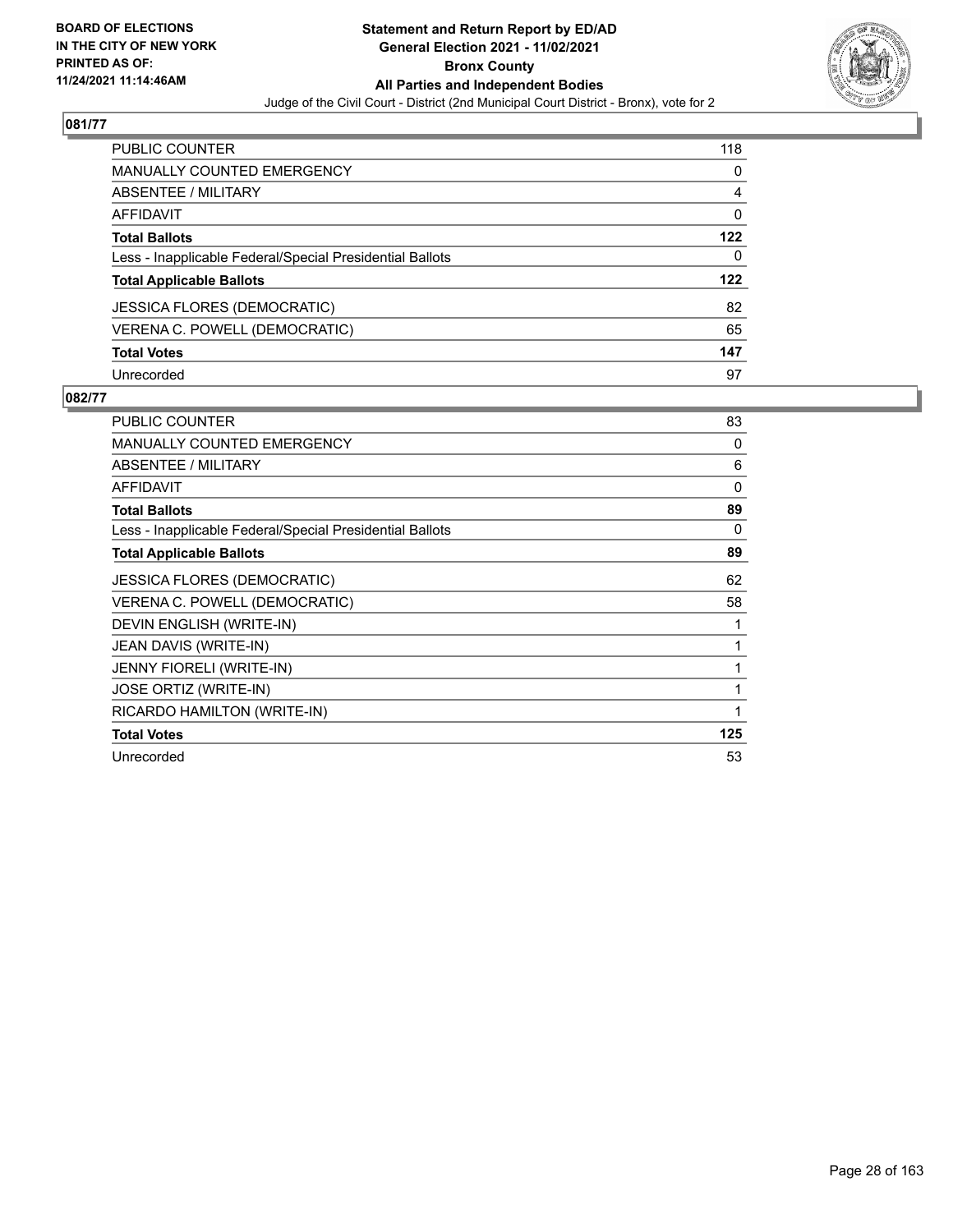

| <b>PUBLIC COUNTER</b>                                    | 119      |
|----------------------------------------------------------|----------|
| <b>MANUALLY COUNTED EMERGENCY</b>                        | 0        |
| <b>ABSENTEE / MILITARY</b>                               | 4        |
| AFFIDAVIT                                                | $\Omega$ |
| <b>Total Ballots</b>                                     | 123      |
| Less - Inapplicable Federal/Special Presidential Ballots | 0        |
| <b>Total Applicable Ballots</b>                          | 123      |
| JESSICA FLORES (DEMOCRATIC)                              | 94       |
| VERENA C. POWELL (DEMOCRATIC)                            | 59       |
| <b>Total Votes</b>                                       | 153      |
| Unrecorded                                               | 93       |

## **002/78**

| <b>PUBLIC COUNTER</b>                                    | 79       |
|----------------------------------------------------------|----------|
| <b>MANUALLY COUNTED EMERGENCY</b>                        | 0        |
| ABSENTEE / MILITARY                                      | 10       |
| AFFIDAVIT                                                |          |
| <b>Total Ballots</b>                                     | 90       |
| Less - Inapplicable Federal/Special Presidential Ballots | $\Omega$ |
| <b>Total Applicable Ballots</b>                          | 90       |
| <b>JESSICA FLORES (DEMOCRATIC)</b>                       | 63       |
| VERENA C. POWELL (DEMOCRATIC)                            | 49       |
| <b>Total Votes</b>                                       | 112      |
| Unrecorded                                               | 68       |

| <b>PUBLIC COUNTER</b>                                    | 128 |
|----------------------------------------------------------|-----|
| <b>MANUALLY COUNTED EMERGENCY</b>                        | 0   |
| <b>ABSENTEE / MILITARY</b>                               | 9   |
| <b>AFFIDAVIT</b>                                         |     |
| <b>Total Ballots</b>                                     | 138 |
| Less - Inapplicable Federal/Special Presidential Ballots | 0   |
| <b>Total Applicable Ballots</b>                          | 138 |
| JESSICA FLORES (DEMOCRATIC)                              | 94  |
| VERENA C. POWELL (DEMOCRATIC)                            | 65  |
| <b>Total Votes</b>                                       | 159 |
|                                                          |     |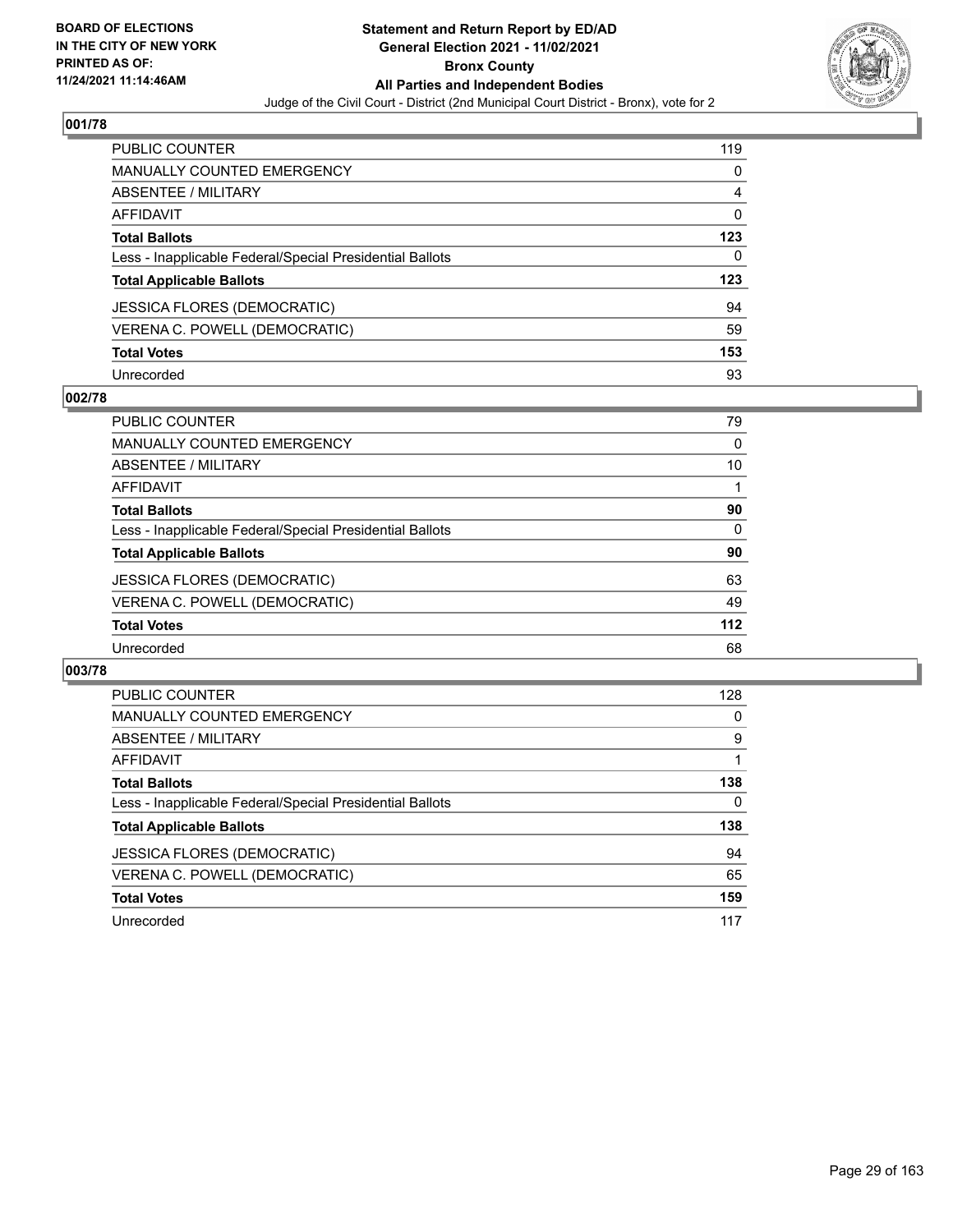

| <b>PUBLIC COUNTER</b>                                    | 57       |
|----------------------------------------------------------|----------|
| <b>MANUALLY COUNTED EMERGENCY</b>                        | $\Omega$ |
| ABSENTEE / MILITARY                                      | 5        |
| AFFIDAVIT                                                | $\Omega$ |
| <b>Total Ballots</b>                                     | 62       |
| Less - Inapplicable Federal/Special Presidential Ballots | 0        |
| <b>Total Applicable Ballots</b>                          | 62       |
| <b>JESSICA FLORES (DEMOCRATIC)</b>                       | 51       |
| VERENA C. POWELL (DEMOCRATIC)                            | 29       |
| FRANK LIND (WRITE-IN)                                    | 2        |
| <b>Total Votes</b>                                       | 82       |
| Unrecorded                                               | 42       |

#### **005/78**

| <b>PUBLIC COUNTER</b>                                    | 97       |
|----------------------------------------------------------|----------|
| MANUALLY COUNTED EMERGENCY                               | 0        |
| ABSENTEE / MILITARY                                      | 9        |
| AFFIDAVIT                                                | $\Omega$ |
| <b>Total Ballots</b>                                     | 106      |
| Less - Inapplicable Federal/Special Presidential Ballots | $\Omega$ |
| <b>Total Applicable Ballots</b>                          | 106      |
| JESSICA FLORES (DEMOCRATIC)                              | 73       |
| VERENA C. POWELL (DEMOCRATIC)                            | 57       |
| <b>Total Votes</b>                                       | 130      |
| Unrecorded                                               | 82       |

| <b>PUBLIC COUNTER</b>                                    | 177 |
|----------------------------------------------------------|-----|
| <b>MANUALLY COUNTED EMERGENCY</b>                        | 0   |
| ABSENTEE / MILITARY                                      | 15  |
| AFFIDAVIT                                                |     |
| <b>Total Ballots</b>                                     | 193 |
| Less - Inapplicable Federal/Special Presidential Ballots | 0   |
| <b>Total Applicable Ballots</b>                          | 193 |
| <b>JESSICA FLORES (DEMOCRATIC)</b>                       | 128 |
| VERENA C. POWELL (DEMOCRATIC)                            | 77  |
| CARMINE MARINO JR (WRITE-IN)                             |     |
| GINO N GUADAGNO (WRITE-IN)                               |     |
| UNATTRIBUTABLE WRITE-IN (WRITE-IN)                       |     |
| <b>Total Votes</b>                                       | 208 |
| Unrecorded                                               | 178 |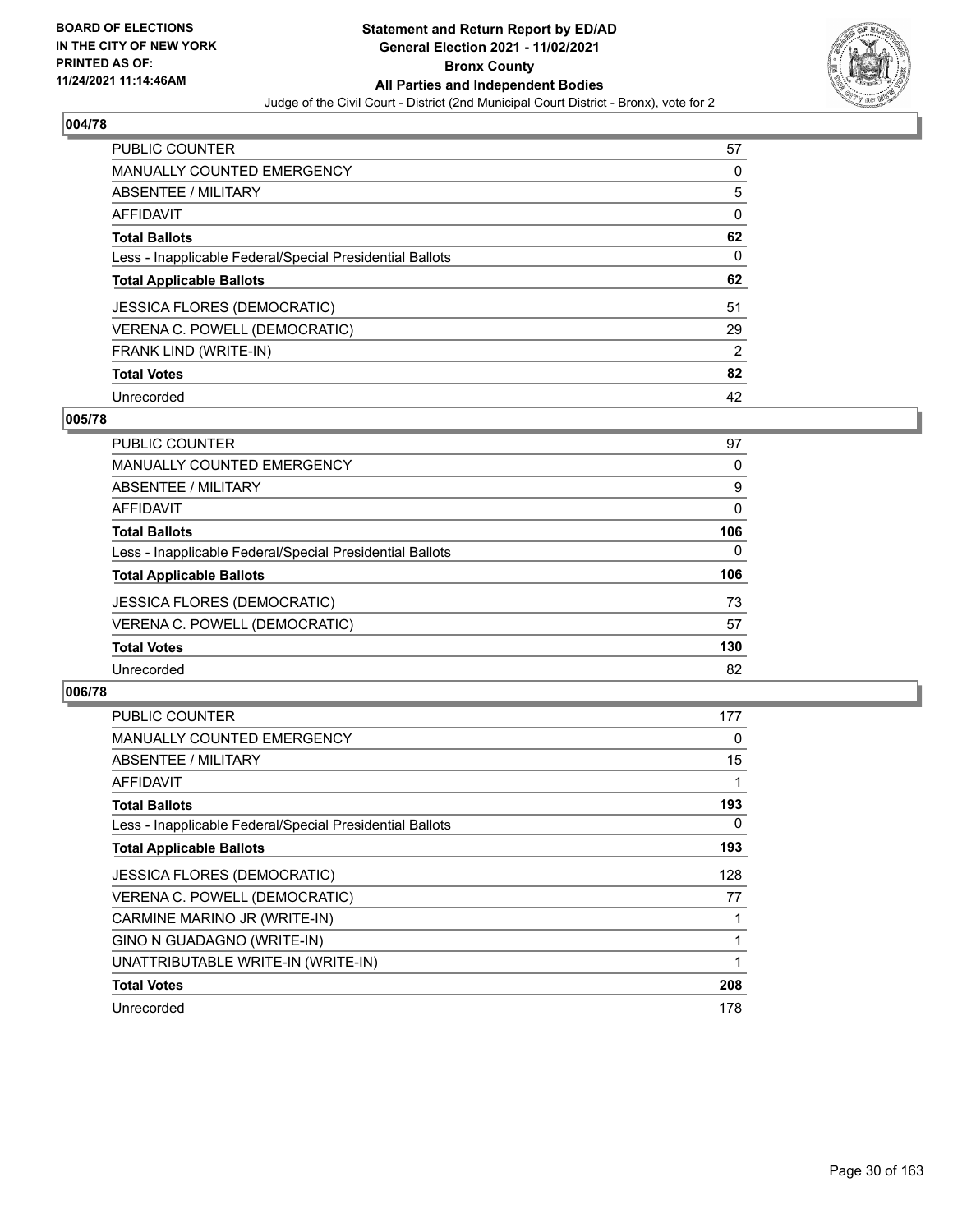

| <b>PUBLIC COUNTER</b>                                    | 39       |
|----------------------------------------------------------|----------|
| <b>MANUALLY COUNTED EMERGENCY</b>                        | 0        |
| ABSENTEE / MILITARY                                      | 3        |
| <b>AFFIDAVIT</b>                                         | $\Omega$ |
| <b>Total Ballots</b>                                     | 42       |
| Less - Inapplicable Federal/Special Presidential Ballots | $\Omega$ |
| <b>Total Applicable Ballots</b>                          | 42       |
| JESSICA FLORES (DEMOCRATIC)                              | 23       |
| VERENA C. POWELL (DEMOCRATIC)                            | 16       |
| <b>Total Votes</b>                                       | 39       |
| Unrecorded                                               | 45       |

## **008/78**

| <b>PUBLIC COUNTER</b>                                    | 109            |
|----------------------------------------------------------|----------------|
| <b>MANUALLY COUNTED EMERGENCY</b>                        | 0              |
| ABSENTEE / MILITARY                                      | 3              |
| AFFIDAVIT                                                | $\overline{2}$ |
| <b>Total Ballots</b>                                     | 114            |
| Less - Inapplicable Federal/Special Presidential Ballots | 0              |
| <b>Total Applicable Ballots</b>                          | 114            |
| <b>JESSICA FLORES (DEMOCRATIC)</b>                       | 73             |
| VERENA C. POWELL (DEMOCRATIC)                            | 41             |
| ARMIN ARLERT (WRITE-IN)                                  | 2              |
| OCHACO URARAKA (WRITE-IN)                                | $\overline{2}$ |
| <b>Total Votes</b>                                       | 118            |
| Unrecorded                                               | 110            |

| <b>PUBLIC COUNTER</b>                                    | 89       |
|----------------------------------------------------------|----------|
| MANUALLY COUNTED EMERGENCY                               | 0        |
| ABSENTEE / MILITARY                                      | 8        |
| AFFIDAVIT                                                |          |
| <b>Total Ballots</b>                                     | 98       |
| Less - Inapplicable Federal/Special Presidential Ballots | $\Omega$ |
| <b>Total Applicable Ballots</b>                          | 98       |
| <b>JESSICA FLORES (DEMOCRATIC)</b>                       | 60       |
| VERENA C. POWELL (DEMOCRATIC)                            | 57       |
| <b>Total Votes</b>                                       | 117      |
| Unrecorded                                               | 79       |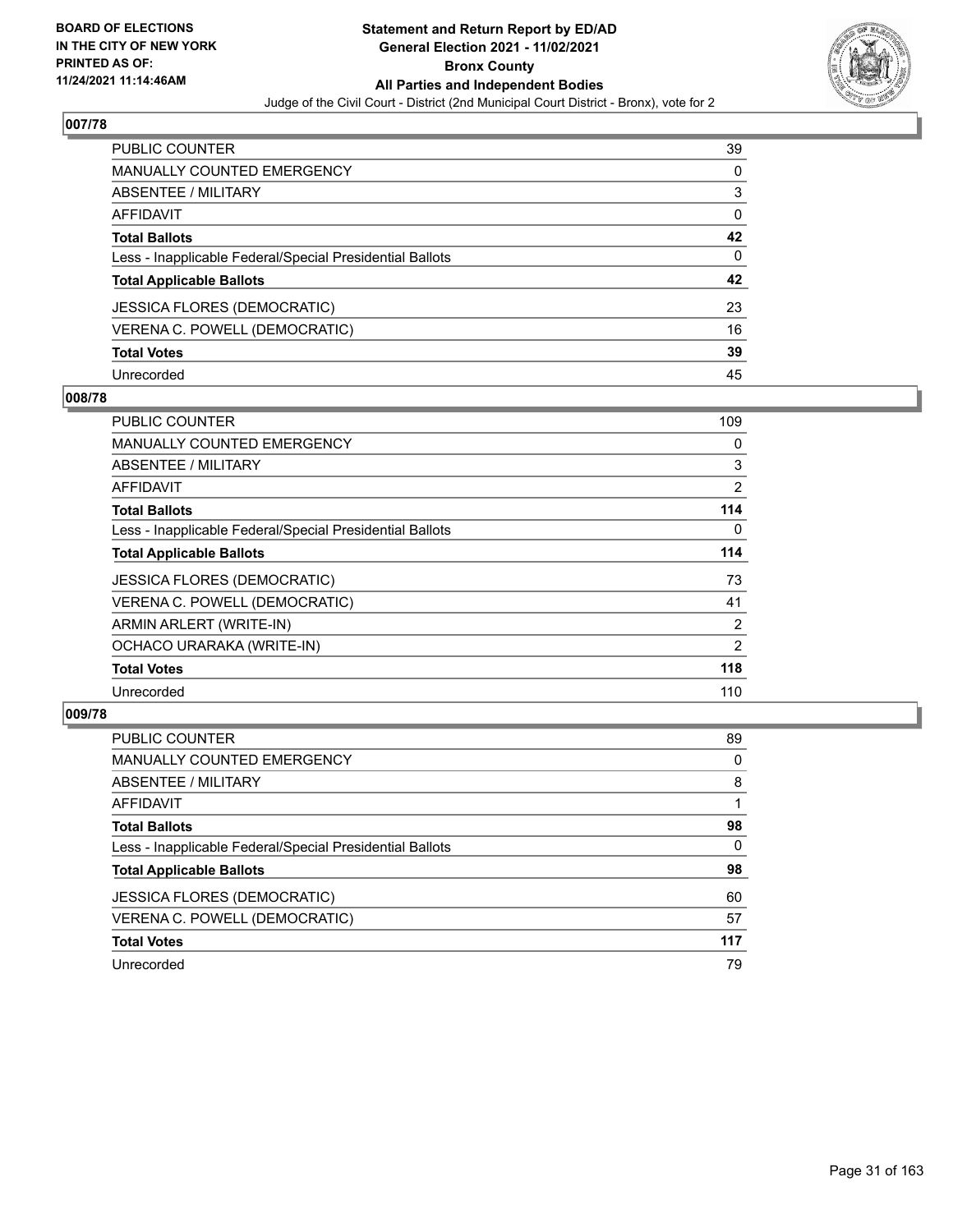

| PUBLIC COUNTER                                           | 91 |
|----------------------------------------------------------|----|
| <b>MANUALLY COUNTED EMERGENCY</b>                        | 0  |
| <b>ABSENTEE / MILITARY</b>                               | 5  |
| AFFIDAVIT                                                |    |
| <b>Total Ballots</b>                                     | 97 |
| Less - Inapplicable Federal/Special Presidential Ballots | 0  |
| <b>Total Applicable Ballots</b>                          | 97 |
| <b>JESSICA FLORES (DEMOCRATIC)</b>                       | 52 |
| VERENA C. POWELL (DEMOCRATIC)                            | 44 |
| <b>Total Votes</b>                                       | 96 |
| Unrecorded                                               | 98 |

## **011/78**

| <b>PUBLIC COUNTER</b>                                    | 90       |
|----------------------------------------------------------|----------|
| <b>MANUALLY COUNTED EMERGENCY</b>                        | $\Omega$ |
| ABSENTEE / MILITARY                                      | 4        |
| AFFIDAVIT                                                |          |
| <b>Total Ballots</b>                                     | 95       |
| Less - Inapplicable Federal/Special Presidential Ballots | $\Omega$ |
| <b>Total Applicable Ballots</b>                          | 95       |
| <b>JESSICA FLORES (DEMOCRATIC)</b>                       | 62       |
| VERENA C. POWELL (DEMOCRATIC)                            | 47       |
| <b>Total Votes</b>                                       | 109      |
| Unrecorded                                               | 81       |

| <b>PUBLIC COUNTER</b>                                    | 87  |
|----------------------------------------------------------|-----|
| <b>MANUALLY COUNTED EMERGENCY</b>                        | 0   |
| ABSENTEE / MILITARY                                      | 6   |
| AFFIDAVIT                                                | 0   |
| <b>Total Ballots</b>                                     | 93  |
| Less - Inapplicable Federal/Special Presidential Ballots | 0   |
| <b>Total Applicable Ballots</b>                          | 93  |
| <b>JESSICA FLORES (DEMOCRATIC)</b>                       | 58  |
| VERENA C. POWELL (DEMOCRATIC)                            | 44  |
| UNATTRIBUTABLE WRITE-IN (WRITE-IN)                       |     |
| <b>Total Votes</b>                                       | 103 |
| Unrecorded                                               | 83  |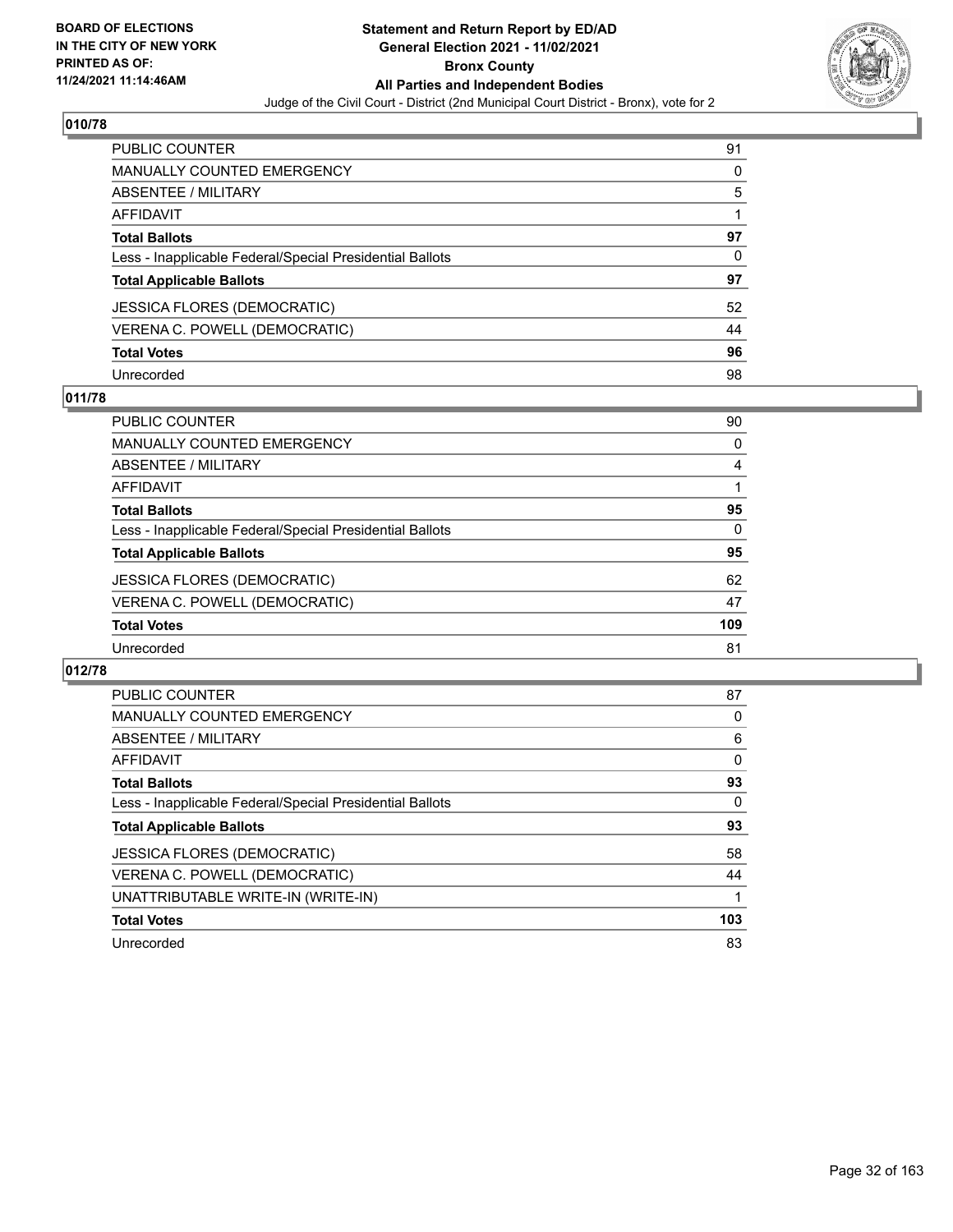

| PUBLIC COUNTER                                           | 110      |
|----------------------------------------------------------|----------|
| <b>MANUALLY COUNTED EMERGENCY</b>                        | 0        |
| <b>ABSENTEE / MILITARY</b>                               | 8        |
| <b>AFFIDAVIT</b>                                         | $\Omega$ |
| <b>Total Ballots</b>                                     | 118      |
| Less - Inapplicable Federal/Special Presidential Ballots | 0        |
| <b>Total Applicable Ballots</b>                          | 118      |
| <b>JESSICA FLORES (DEMOCRATIC)</b>                       | 85       |
| VERENA C. POWELL (DEMOCRATIC)                            | 65       |
| <b>Total Votes</b>                                       | 150      |
| Unrecorded                                               | 86       |

#### **014/78**

| PUBLIC COUNTER                                           | 127      |
|----------------------------------------------------------|----------|
| MANUALLY COUNTED EMERGENCY                               | 0        |
| ABSENTEE / MILITARY                                      | 4        |
| AFFIDAVIT                                                | 0        |
| <b>Total Ballots</b>                                     | 131      |
| Less - Inapplicable Federal/Special Presidential Ballots | $\Omega$ |
| <b>Total Applicable Ballots</b>                          | 131      |
| <b>JESSICA FLORES (DEMOCRATIC)</b>                       | 83       |
| VERENA C. POWELL (DEMOCRATIC)                            | 67       |
| <b>Total Votes</b>                                       | 150      |
| Unrecorded                                               | 112      |

| PUBLIC COUNTER                                           | 67 |
|----------------------------------------------------------|----|
| <b>MANUALLY COUNTED EMERGENCY</b>                        | 0  |
| ABSENTEE / MILITARY                                      | 8  |
| <b>AFFIDAVIT</b>                                         | 4  |
| <b>Total Ballots</b>                                     | 79 |
| Less - Inapplicable Federal/Special Presidential Ballots | 0  |
| <b>Total Applicable Ballots</b>                          | 79 |
| <b>JESSICA FLORES (DEMOCRATIC)</b>                       | 50 |
| VERENA C. POWELL (DEMOCRATIC)                            | 28 |
| SALLIE YANG (WRITE-IN)                                   | 1  |
| UNATTRIBUTABLE WRITE-IN (WRITE-IN)                       | 1  |
| <b>Total Votes</b>                                       | 80 |
| Unrecorded                                               | 78 |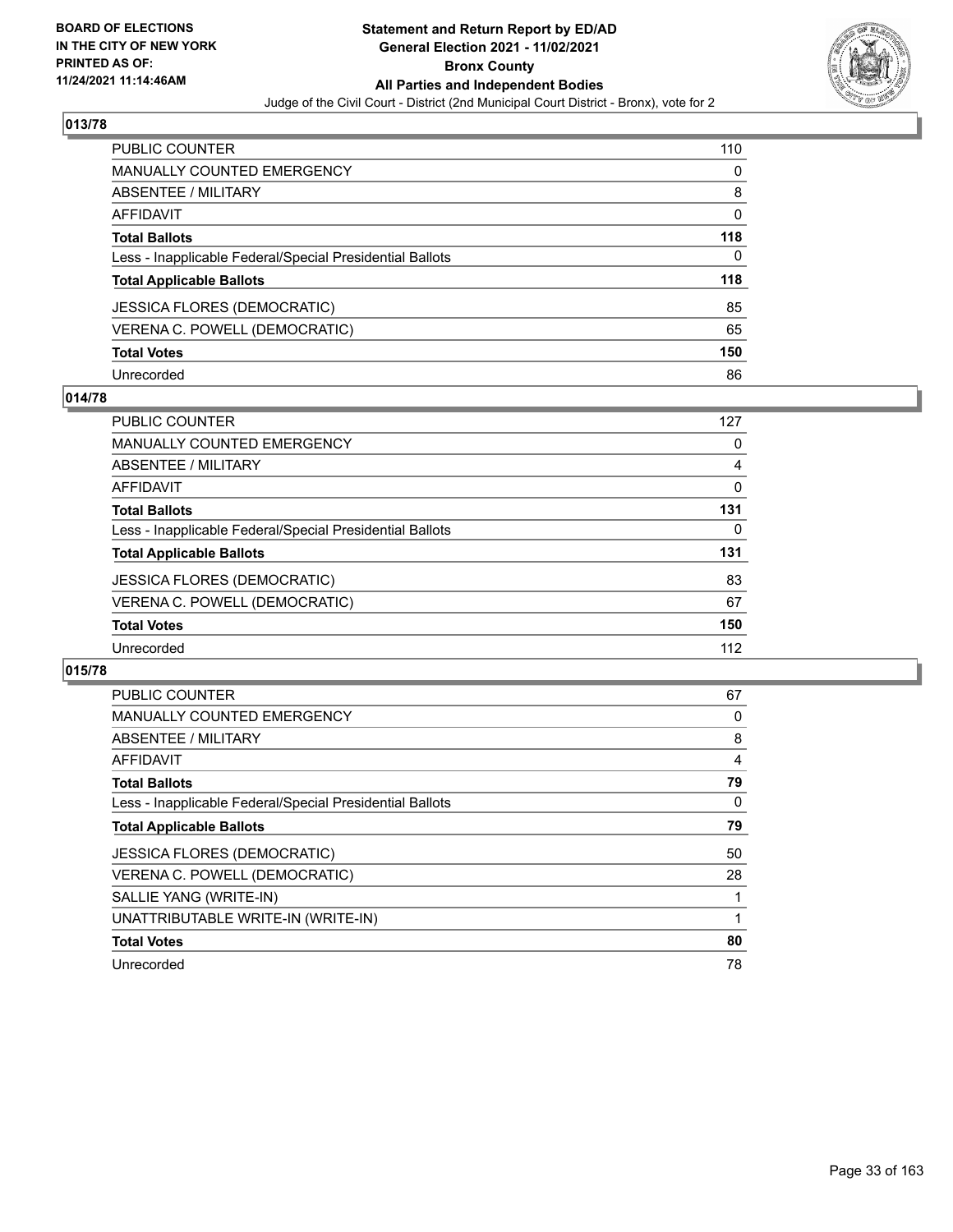

| <b>PUBLIC COUNTER</b>                                    | 160      |
|----------------------------------------------------------|----------|
| <b>MANUALLY COUNTED EMERGENCY</b>                        | $\Omega$ |
| ABSENTEE / MILITARY                                      |          |
| AFFIDAVIT                                                | 5        |
| <b>Total Ballots</b>                                     | 172      |
| Less - Inapplicable Federal/Special Presidential Ballots | 0        |
| <b>Total Applicable Ballots</b>                          | 172      |
| <b>JESSICA FLORES (DEMOCRATIC)</b>                       | 125      |
| VERENA C. POWELL (DEMOCRATIC)                            | 70       |
| ROSALIE LESLIE (WRITE-IN)                                | 1        |
| <b>Total Votes</b>                                       | 196      |
| Unrecorded                                               | 148      |

#### **017/78**

| <b>PUBLIC COUNTER</b>                                    | 52       |
|----------------------------------------------------------|----------|
| MANUALLY COUNTED EMERGENCY                               | $\Omega$ |
| ABSENTEE / MILITARY                                      |          |
| AFFIDAVIT                                                |          |
| <b>Total Ballots</b>                                     | 60       |
| Less - Inapplicable Federal/Special Presidential Ballots | $\Omega$ |
| <b>Total Applicable Ballots</b>                          | 60       |
| JESSICA FLORES (DEMOCRATIC)                              | 45       |
| VERENA C. POWELL (DEMOCRATIC)                            | 24       |
| <b>Total Votes</b>                                       | 69       |
| Unrecorded                                               | 51       |

| <b>PUBLIC COUNTER</b>                                    | 100            |
|----------------------------------------------------------|----------------|
| <b>MANUALLY COUNTED EMERGENCY</b>                        | 0              |
| ABSENTEE / MILITARY                                      | 2              |
| AFFIDAVIT                                                | $\overline{2}$ |
| <b>Total Ballots</b>                                     | 104            |
| Less - Inapplicable Federal/Special Presidential Ballots | $\mathbf{0}$   |
| <b>Total Applicable Ballots</b>                          | 104            |
| <b>JESSICA FLORES (DEMOCRATIC)</b>                       | 68             |
| VERENA C. POWELL (DEMOCRATIC)                            | 46             |
| <b>Total Votes</b>                                       | 114            |
| Unrecorded                                               | 94             |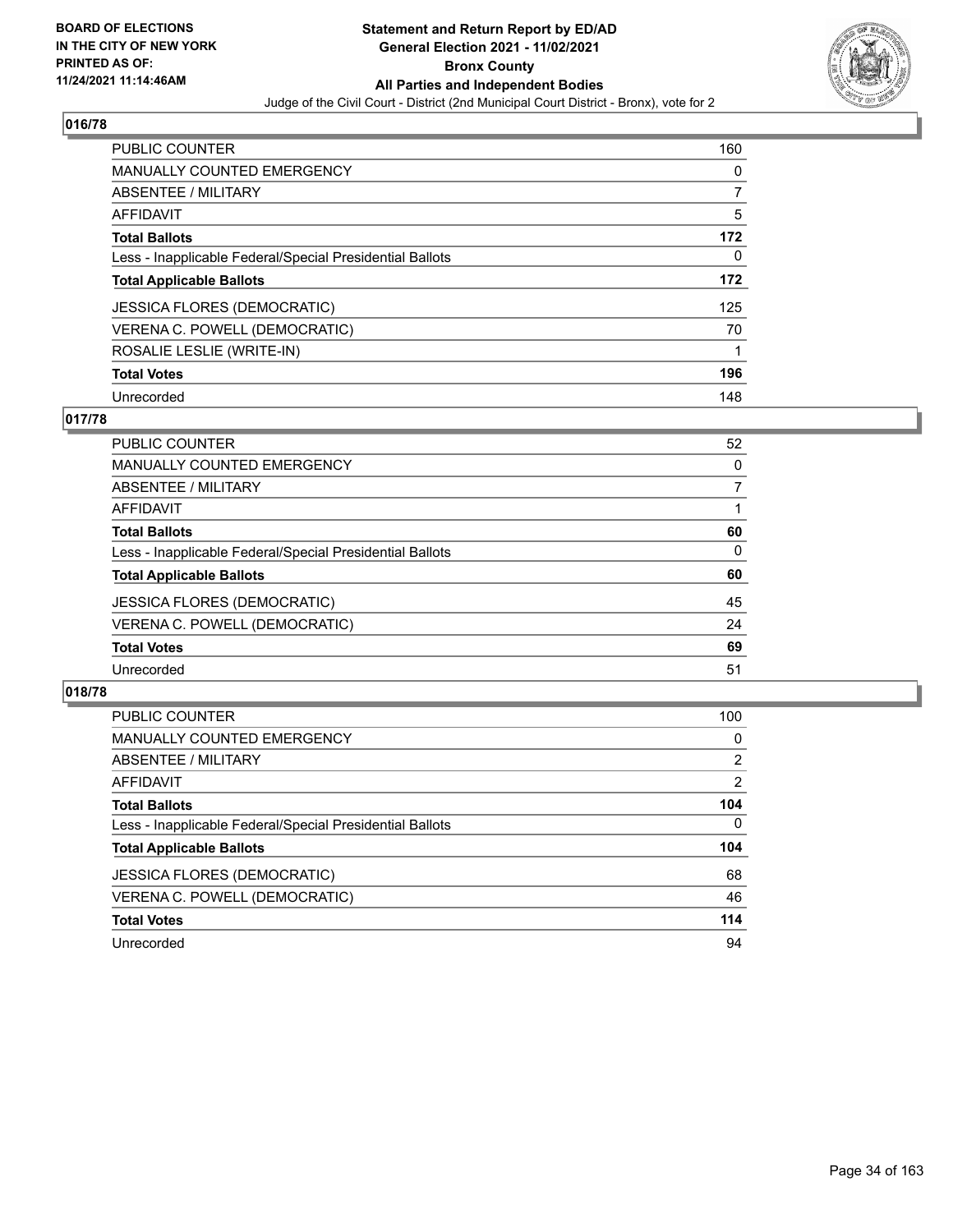

| <b>PUBLIC COUNTER</b>                                    | 87       |
|----------------------------------------------------------|----------|
| <b>MANUALLY COUNTED EMERGENCY</b>                        | 0        |
| ABSENTEE / MILITARY                                      | 10       |
| <b>AFFIDAVIT</b>                                         | $\Omega$ |
| <b>Total Ballots</b>                                     | 97       |
| Less - Inapplicable Federal/Special Presidential Ballots | 0        |
| <b>Total Applicable Ballots</b>                          | 97       |
| <b>JESSICA FLORES (DEMOCRATIC)</b>                       | 59       |
| VERENA C. POWELL (DEMOCRATIC)                            | 41       |
| <b>Total Votes</b>                                       | 100      |
| Unrecorded                                               | 94       |

#### **020/78**

| <b>PUBLIC COUNTER</b>                                    | 84       |
|----------------------------------------------------------|----------|
| MANUALLY COUNTED EMERGENCY                               | 0        |
| ABSENTEE / MILITARY                                      | 9        |
| AFFIDAVIT                                                | $\Omega$ |
| <b>Total Ballots</b>                                     | 93       |
| Less - Inapplicable Federal/Special Presidential Ballots | 0        |
| <b>Total Applicable Ballots</b>                          | 93       |
| <b>JESSICA FLORES (DEMOCRATIC)</b>                       | 70       |
| VERENA C. POWELL (DEMOCRATIC)                            | 51       |
| <b>Total Votes</b>                                       | 121      |
| Unrecorded                                               | 65       |

| <b>PUBLIC COUNTER</b>                                    | 69       |
|----------------------------------------------------------|----------|
| <b>MANUALLY COUNTED EMERGENCY</b>                        | 0        |
| ABSENTEE / MILITARY                                      | 5        |
| AFFIDAVIT                                                | $\Omega$ |
| <b>Total Ballots</b>                                     | 74       |
| Less - Inapplicable Federal/Special Presidential Ballots | $\Omega$ |
| <b>Total Applicable Ballots</b>                          | 74       |
| JESSICA FLORES (DEMOCRATIC)                              | 59       |
| VERENA C. POWELL (DEMOCRATIC)                            | 19       |
| <b>Total Votes</b>                                       | 78       |
| Unrecorded                                               | 70       |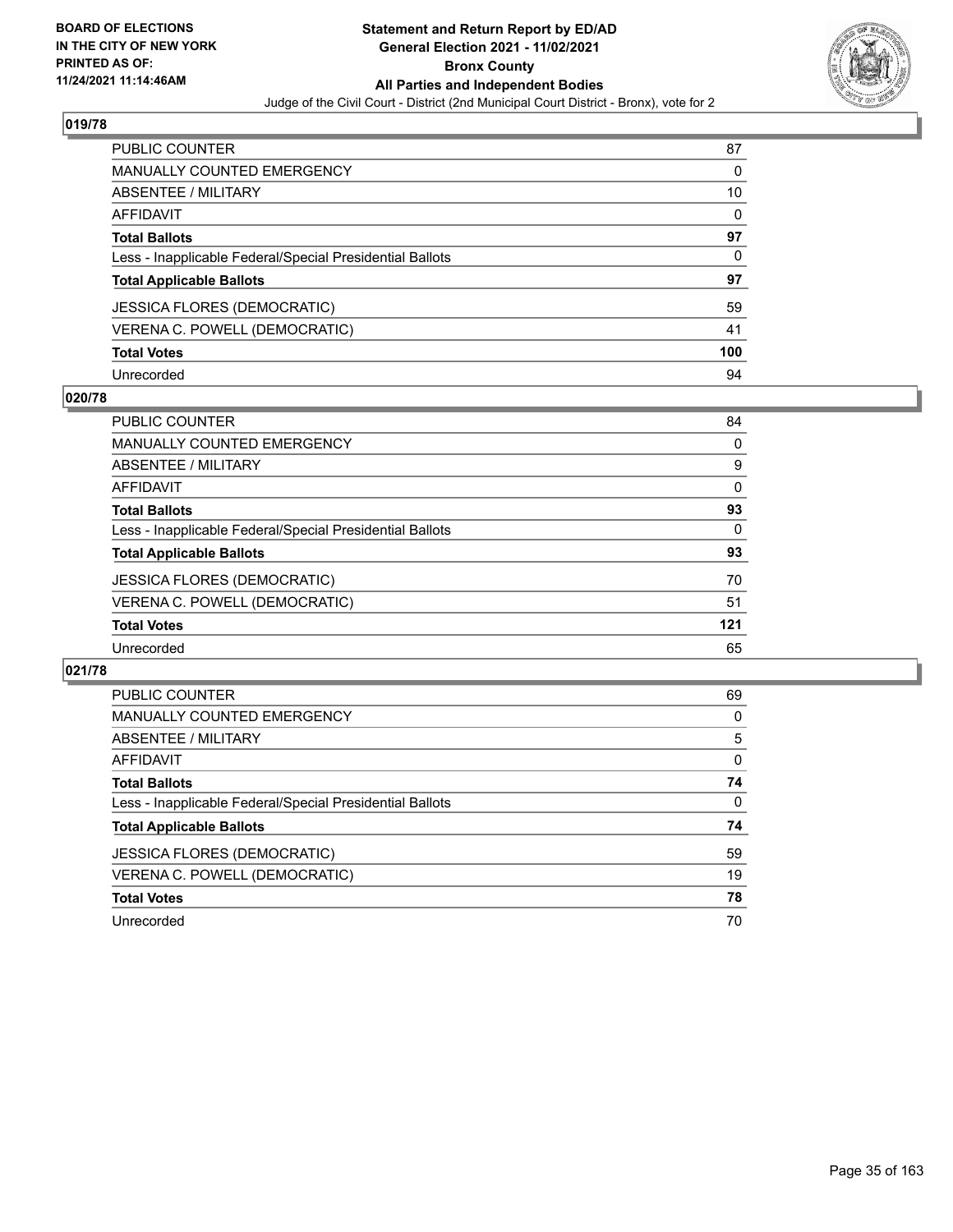

| PUBLIC COUNTER                                           | 62 |
|----------------------------------------------------------|----|
| <b>MANUALLY COUNTED EMERGENCY</b>                        | 0  |
| ABSENTEE / MILITARY                                      | 9  |
| AFFIDAVIT                                                |    |
| <b>Total Ballots</b>                                     | 72 |
| Less - Inapplicable Federal/Special Presidential Ballots | 0  |
| <b>Total Applicable Ballots</b>                          | 72 |
| <b>JESSICA FLORES (DEMOCRATIC)</b>                       | 57 |
| VERENA C. POWELL (DEMOCRATIC)                            | 35 |
| <b>Total Votes</b>                                       | 92 |
| Unrecorded                                               | 52 |

#### **023/78**

| <b>PUBLIC COUNTER</b>                                    | 73 |
|----------------------------------------------------------|----|
| <b>MANUALLY COUNTED EMERGENCY</b>                        | 0  |
| ABSENTEE / MILITARY                                      | 7  |
| AFFIDAVIT                                                |    |
| <b>Total Ballots</b>                                     | 81 |
| Less - Inapplicable Federal/Special Presidential Ballots | 0  |
| <b>Total Applicable Ballots</b>                          | 81 |
| <b>JESSICA FLORES (DEMOCRATIC)</b>                       | 60 |
| VERENA C. POWELL (DEMOCRATIC)                            | 32 |
| UNATTRIBUTABLE WRITE-IN (WRITE-IN)                       | 2  |
| <b>Total Votes</b>                                       | 94 |
| Unrecorded                                               | 68 |

| <b>PUBLIC COUNTER</b>                                    | 77 |
|----------------------------------------------------------|----|
| <b>MANUALLY COUNTED EMERGENCY</b>                        | 0  |
| ABSENTEE / MILITARY                                      | 7  |
| <b>AFFIDAVIT</b>                                         | 0  |
| <b>Total Ballots</b>                                     | 84 |
| Less - Inapplicable Federal/Special Presidential Ballots | 0  |
| <b>Total Applicable Ballots</b>                          | 84 |
| <b>JESSICA FLORES (DEMOCRATIC)</b>                       | 60 |
| VERENA C. POWELL (DEMOCRATIC)                            | 21 |
| FORTUNE S MACRI (WRITE-IN)                               |    |
| JAMES J SHEA (WRITE-IN)                                  |    |
| <b>Total Votes</b>                                       | 83 |
| Unrecorded                                               | 85 |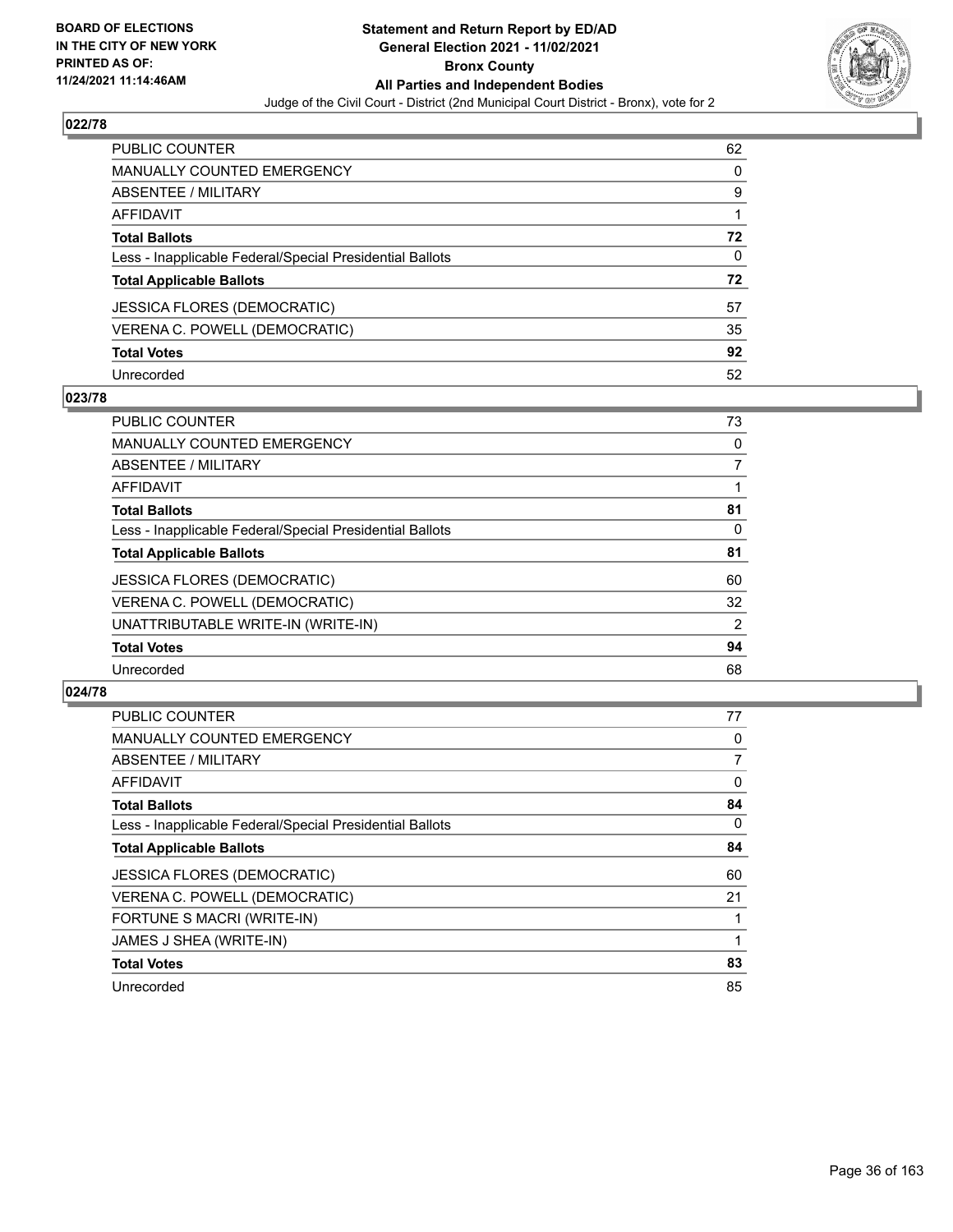

| <b>PUBLIC COUNTER</b>                                    | 77       |
|----------------------------------------------------------|----------|
| <b>MANUALLY COUNTED EMERGENCY</b>                        | 0        |
| ABSENTEE / MILITARY                                      | 6        |
| AFFIDAVIT                                                | $\Omega$ |
| <b>Total Ballots</b>                                     | 83       |
| Less - Inapplicable Federal/Special Presidential Ballots | 0        |
| <b>Total Applicable Ballots</b>                          | 83       |
| <b>JESSICA FLORES (DEMOCRATIC)</b>                       | 58       |
| VERENA C. POWELL (DEMOCRATIC)                            | 42       |
| <b>Total Votes</b>                                       | 100      |
| Unrecorded                                               | 66       |

## **026/78**

| PUBLIC COUNTER                                           | 128      |
|----------------------------------------------------------|----------|
| MANUALLY COUNTED EMERGENCY                               | 0        |
| ABSENTEE / MILITARY                                      | 4        |
| AFFIDAVIT                                                | $\Omega$ |
| <b>Total Ballots</b>                                     | 132      |
| Less - Inapplicable Federal/Special Presidential Ballots | 0        |
| <b>Total Applicable Ballots</b>                          | 132      |
| <b>JESSICA FLORES (DEMOCRATIC)</b>                       | 93       |
| VERENA C. POWELL (DEMOCRATIC)                            | 68       |
| <b>Total Votes</b>                                       | 161      |
| Unrecorded                                               | 103      |

| <b>PUBLIC COUNTER</b>                                    | 113 |
|----------------------------------------------------------|-----|
| <b>MANUALLY COUNTED EMERGENCY</b>                        | 0   |
| ABSENTEE / MILITARY                                      | 4   |
| AFFIDAVIT                                                |     |
| <b>Total Ballots</b>                                     | 118 |
| Less - Inapplicable Federal/Special Presidential Ballots | 0   |
| <b>Total Applicable Ballots</b>                          | 118 |
| <b>JESSICA FLORES (DEMOCRATIC)</b>                       | 85  |
| VERENA C. POWELL (DEMOCRATIC)                            | 57  |
| TYREKE ISRAEL (WRITE-IN)                                 |     |
|                                                          |     |
| <b>Total Votes</b>                                       | 143 |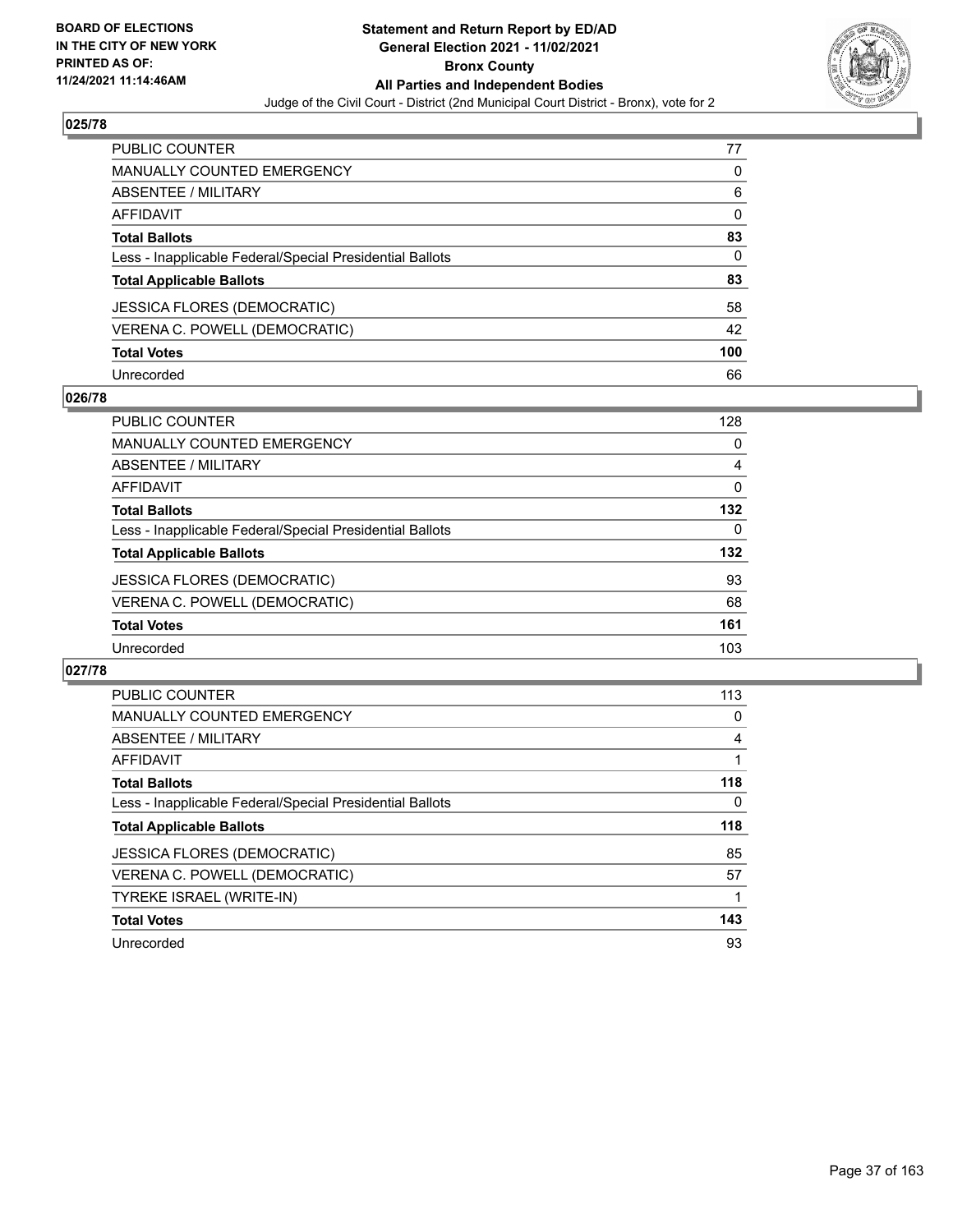

| PUBLIC COUNTER                                           | 88       |
|----------------------------------------------------------|----------|
| <b>MANUALLY COUNTED EMERGENCY</b>                        | 0        |
| <b>ABSENTEE / MILITARY</b>                               | 3        |
| AFFIDAVIT                                                | $\Omega$ |
| <b>Total Ballots</b>                                     | 91       |
| Less - Inapplicable Federal/Special Presidential Ballots | 0        |
| <b>Total Applicable Ballots</b>                          | 91       |
| <b>JESSICA FLORES (DEMOCRATIC)</b>                       | 55       |
| VERENA C. POWELL (DEMOCRATIC)                            | 40       |
| <b>Total Votes</b>                                       | 95       |
| Unrecorded                                               | 87       |

### **029/78**

| PUBLIC COUNTER                                           | 96       |
|----------------------------------------------------------|----------|
| <b>MANUALLY COUNTED EMERGENCY</b>                        | 0        |
| ABSENTEE / MILITARY                                      | 6        |
| <b>AFFIDAVIT</b>                                         | 6        |
| <b>Total Ballots</b>                                     | 108      |
| Less - Inapplicable Federal/Special Presidential Ballots | $\Omega$ |
| <b>Total Applicable Ballots</b>                          | 108      |
| <b>JESSICA FLORES (DEMOCRATIC)</b>                       | 75       |
| VERENA C. POWELL (DEMOCRATIC)                            | 49       |
| UNATTRIBUTABLE WRITE-IN (WRITE-IN)                       |          |
| <b>Total Votes</b>                                       | 125      |
| Unrecorded                                               | 91       |

| <b>PUBLIC COUNTER</b>                                    | 99  |
|----------------------------------------------------------|-----|
| <b>MANUALLY COUNTED EMERGENCY</b>                        | 0   |
| ABSENTEE / MILITARY                                      | 6   |
| <b>AFFIDAVIT</b>                                         |     |
| <b>Total Ballots</b>                                     | 106 |
| Less - Inapplicable Federal/Special Presidential Ballots | 0   |
| <b>Total Applicable Ballots</b>                          | 106 |
| <b>JESSICA FLORES (DEMOCRATIC)</b>                       | 68  |
| VERENA C. POWELL (DEMOCRATIC)                            | 51  |
| ARIALDI TEJADA (WRITE-IN)                                |     |
| UNATTRIBUTABLE WRITE-IN (WRITE-IN)                       | 3   |
| <b>Total Votes</b>                                       | 123 |
| Unrecorded                                               | 89  |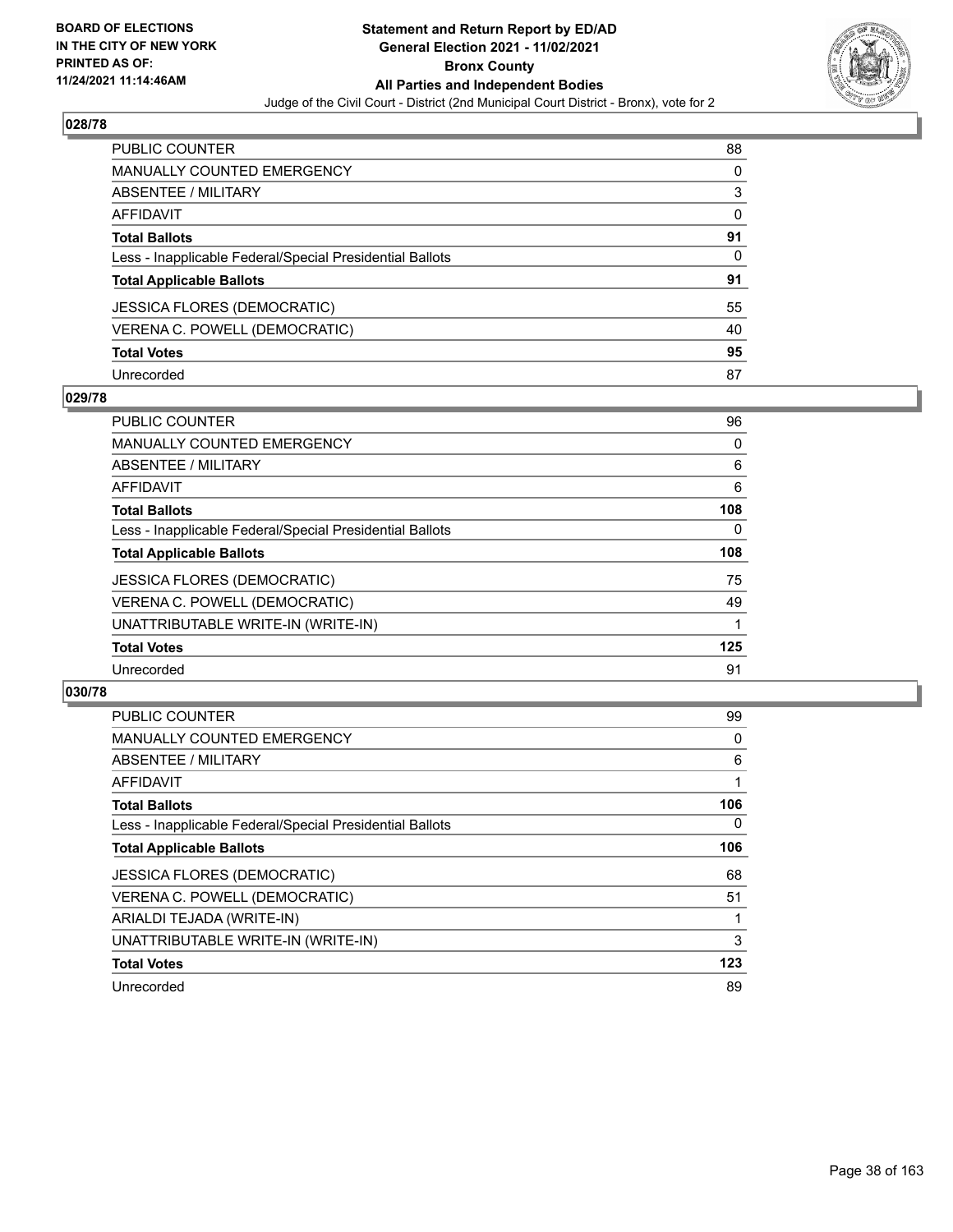

| PUBLIC COUNTER                                           | 137 |
|----------------------------------------------------------|-----|
| <b>MANUALLY COUNTED EMERGENCY</b>                        | 0   |
| ABSENTEE / MILITARY                                      | 7   |
| <b>AFFIDAVIT</b>                                         | 0   |
| <b>Total Ballots</b>                                     | 144 |
| Less - Inapplicable Federal/Special Presidential Ballots | 0   |
| <b>Total Applicable Ballots</b>                          | 144 |
| <b>JESSICA FLORES (DEMOCRATIC)</b>                       | 101 |
| VERENA C. POWELL (DEMOCRATIC)                            | 72  |
| TIM POOL (WRITE-IN)                                      | 1   |
| UNATTRIBUTABLE WRITE-IN (WRITE-IN)                       | 3   |
| <b>Total Votes</b>                                       | 177 |
| Unrecorded                                               | 111 |

# **032/78**

| <b>PUBLIC COUNTER</b>                                    | 117 |
|----------------------------------------------------------|-----|
| MANUALLY COUNTED EMERGENCY                               | 0   |
| ABSENTEE / MILITARY                                      | 4   |
| <b>AFFIDAVIT</b>                                         | 0   |
| <b>Total Ballots</b>                                     | 121 |
| Less - Inapplicable Federal/Special Presidential Ballots | 0   |
| <b>Total Applicable Ballots</b>                          | 121 |
| <b>JESSICA FLORES (DEMOCRATIC)</b>                       | 91  |
| VERENA C. POWELL (DEMOCRATIC)                            | 60  |
| <b>Total Votes</b>                                       | 151 |
| Unrecorded                                               | 91  |
|                                                          |     |

| PUBLIC COUNTER                                           | 206 |
|----------------------------------------------------------|-----|
| <b>MANUALLY COUNTED EMERGENCY</b>                        | 0   |
| ABSENTEE / MILITARY                                      | 28  |
| AFFIDAVIT                                                | 3   |
| <b>Total Ballots</b>                                     | 237 |
| Less - Inapplicable Federal/Special Presidential Ballots | 0   |
| <b>Total Applicable Ballots</b>                          | 237 |
| <b>JESSICA FLORES (DEMOCRATIC)</b>                       | 172 |
| VERENA C. POWELL (DEMOCRATIC)                            | 132 |
| CATHERINE ELLIN (WRITE-IN)                               |     |
| FRANCIS MENARD (WRITE-IN)                                | 1   |
| UNATTRIBUTABLE WRITE-IN (WRITE-IN)                       | 2   |
| <b>Total Votes</b>                                       | 308 |
| Unrecorded                                               | 166 |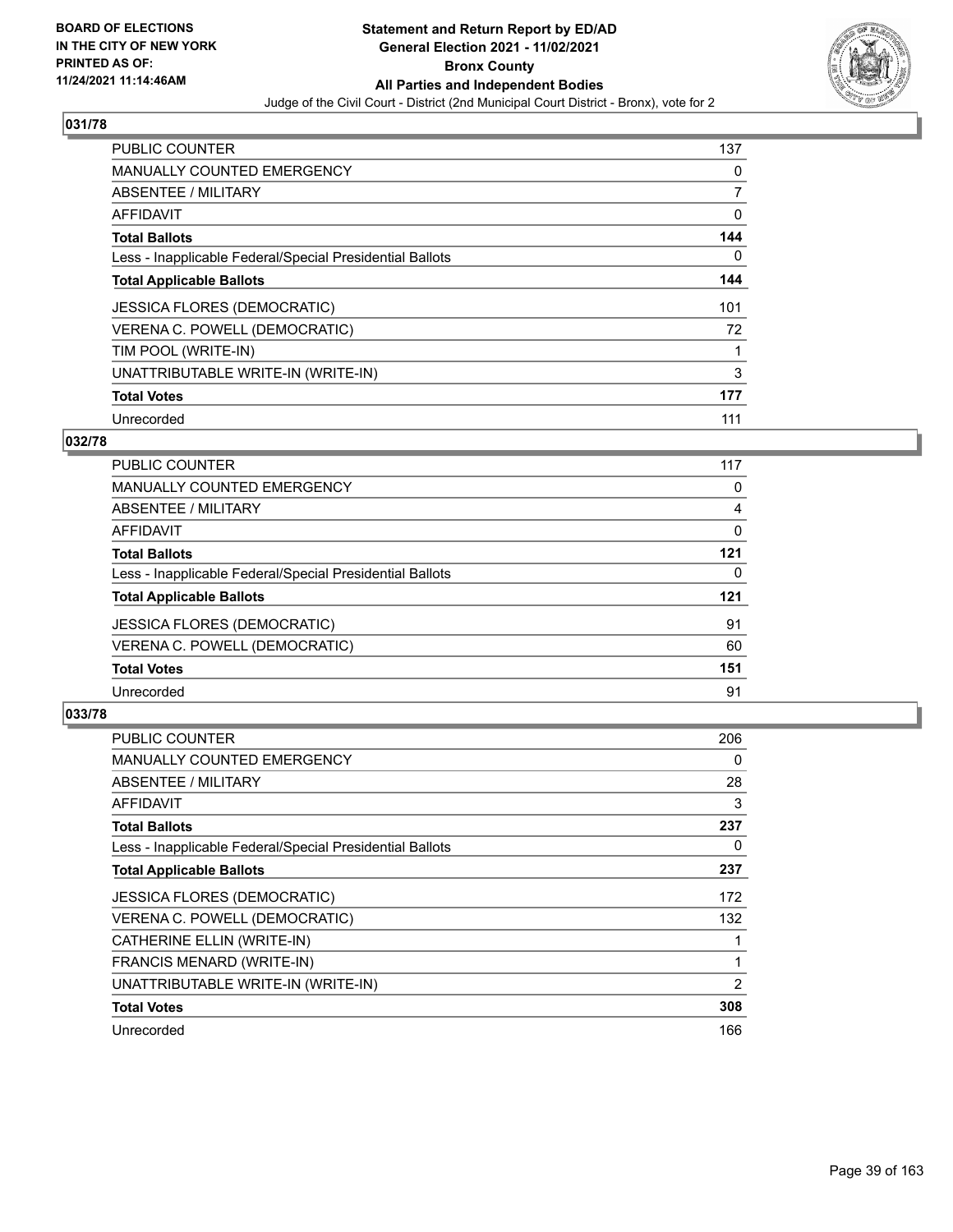

| <b>PUBLIC COUNTER</b>                                    | 121 |
|----------------------------------------------------------|-----|
| <b>MANUALLY COUNTED EMERGENCY</b>                        | 0   |
| ABSENTEE / MILITARY                                      | 13  |
| AFFIDAVIT                                                |     |
| <b>Total Ballots</b>                                     | 135 |
| Less - Inapplicable Federal/Special Presidential Ballots | 0   |
| <b>Total Applicable Ballots</b>                          | 135 |
| <b>JESSICA FLORES (DEMOCRATIC)</b>                       | 86  |
| VERENA C. POWELL (DEMOCRATIC)                            | 59  |
| <b>Total Votes</b>                                       | 145 |
| Unrecorded                                               | 125 |

## **035/78**

| <b>PUBLIC COUNTER</b>                                    | 53       |
|----------------------------------------------------------|----------|
| MANUALLY COUNTED EMERGENCY                               | $\Omega$ |
| ABSENTEE / MILITARY                                      |          |
| AFFIDAVIT                                                | $\Omega$ |
| <b>Total Ballots</b>                                     | 60       |
| Less - Inapplicable Federal/Special Presidential Ballots | $\Omega$ |
| <b>Total Applicable Ballots</b>                          | 60       |
| <b>JESSICA FLORES (DEMOCRATIC)</b>                       | 44       |
| VERENA C. POWELL (DEMOCRATIC)                            | 34       |
| <b>Total Votes</b>                                       | 78       |
| Unrecorded                                               | 42       |

| <b>PUBLIC COUNTER</b>                                    | 107 |
|----------------------------------------------------------|-----|
| <b>MANUALLY COUNTED EMERGENCY</b>                        | 0   |
| ABSENTEE / MILITARY                                      | 14  |
| <b>AFFIDAVIT</b>                                         | 2   |
| <b>Total Ballots</b>                                     | 123 |
| Less - Inapplicable Federal/Special Presidential Ballots | 0   |
| <b>Total Applicable Ballots</b>                          | 123 |
| JESSICA FLORES (DEMOCRATIC)                              | 88  |
| VERENA C. POWELL (DEMOCRATIC)                            | 66  |
| <b>Total Votes</b>                                       | 154 |
| Unrecorded                                               | 92  |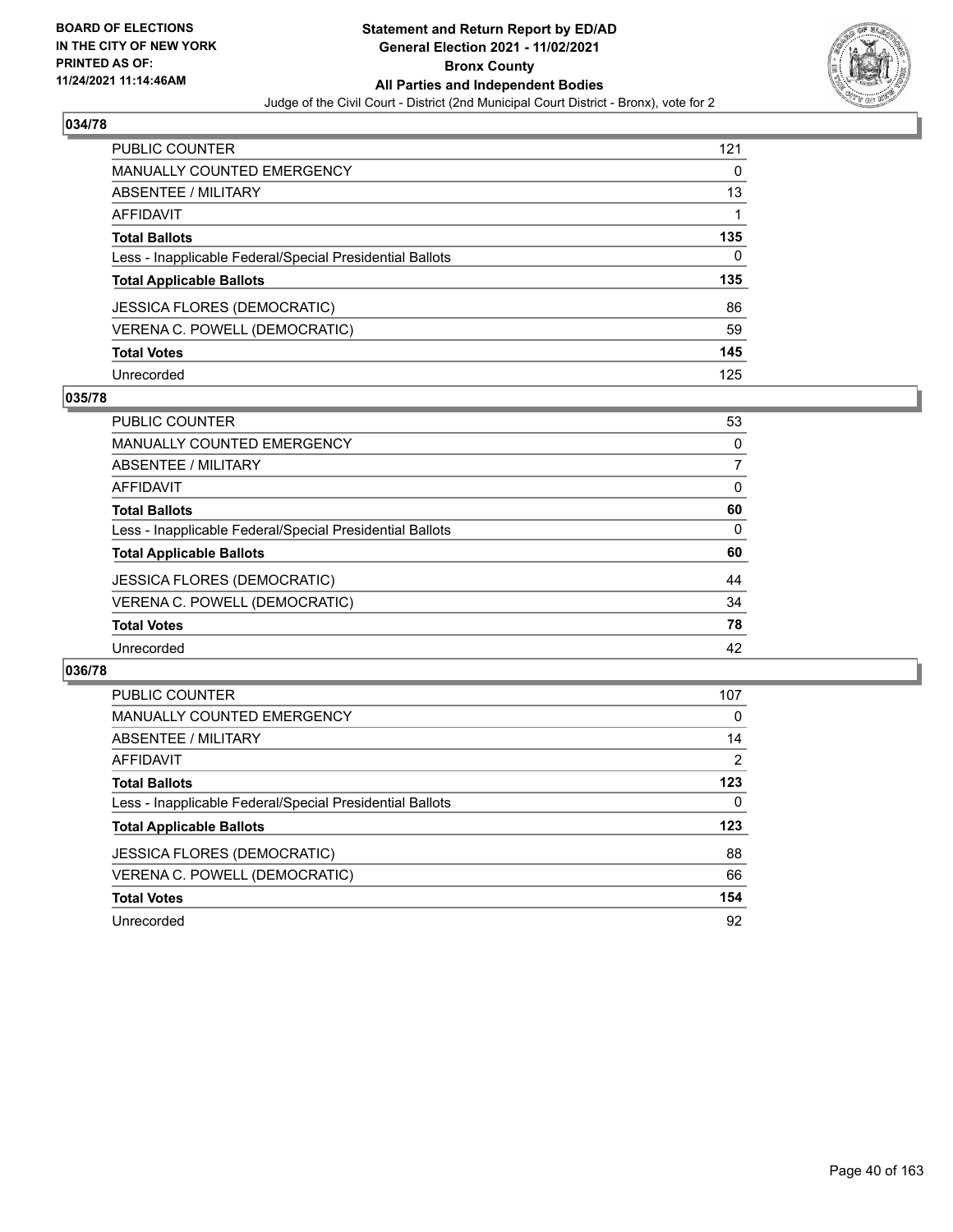

| PUBLIC COUNTER                                           | 17       |
|----------------------------------------------------------|----------|
| <b>MANUALLY COUNTED EMERGENCY</b>                        | 0        |
| <b>ABSENTEE / MILITARY</b>                               | 4        |
| AFFIDAVIT                                                | $\Omega$ |
| <b>Total Ballots</b>                                     | 21       |
| Less - Inapplicable Federal/Special Presidential Ballots | 0        |
| <b>Total Applicable Ballots</b>                          | 21       |
| <b>JESSICA FLORES (DEMOCRATIC)</b>                       | 13       |
| VERENA C. POWELL (DEMOCRATIC)                            | 8        |
| <b>Total Votes</b>                                       | 21       |
| Unrecorded                                               | 21       |

## **038/78**

| <b>PUBLIC COUNTER</b>                                    | 146            |
|----------------------------------------------------------|----------------|
| <b>MANUALLY COUNTED EMERGENCY</b>                        | 0              |
| ABSENTEE / MILITARY                                      | 7              |
| AFFIDAVIT                                                | $\overline{2}$ |
| <b>Total Ballots</b>                                     | 155            |
| Less - Inapplicable Federal/Special Presidential Ballots | 0              |
| <b>Total Applicable Ballots</b>                          | 155            |
| <b>JESSICA FLORES (DEMOCRATIC)</b>                       | 115            |
| VERENA C. POWELL (DEMOCRATIC)                            | 80             |
| <b>Total Votes</b>                                       | 195            |
| Unrecorded                                               | 115            |

| <b>PUBLIC COUNTER</b>                                    | 38 |
|----------------------------------------------------------|----|
| <b>MANUALLY COUNTED EMERGENCY</b>                        | 0  |
| ABSENTEE / MILITARY                                      | 15 |
| AFFIDAVIT                                                | 0  |
| <b>Total Ballots</b>                                     | 53 |
| Less - Inapplicable Federal/Special Presidential Ballots | 0  |
| <b>Total Applicable Ballots</b>                          | 53 |
| <b>JESSICA FLORES (DEMOCRATIC)</b>                       | 42 |
| VERENA C. POWELL (DEMOCRATIC)                            | 31 |
| DONALD J. TRUMP (WRITE-IN)                               |    |
|                                                          |    |
| MICHAEL R. PENCE (WRITE-IN)                              |    |
| UNATTRIBUTABLE WRITE-IN (WRITE-IN)                       |    |
| <b>Total Votes</b>                                       | 76 |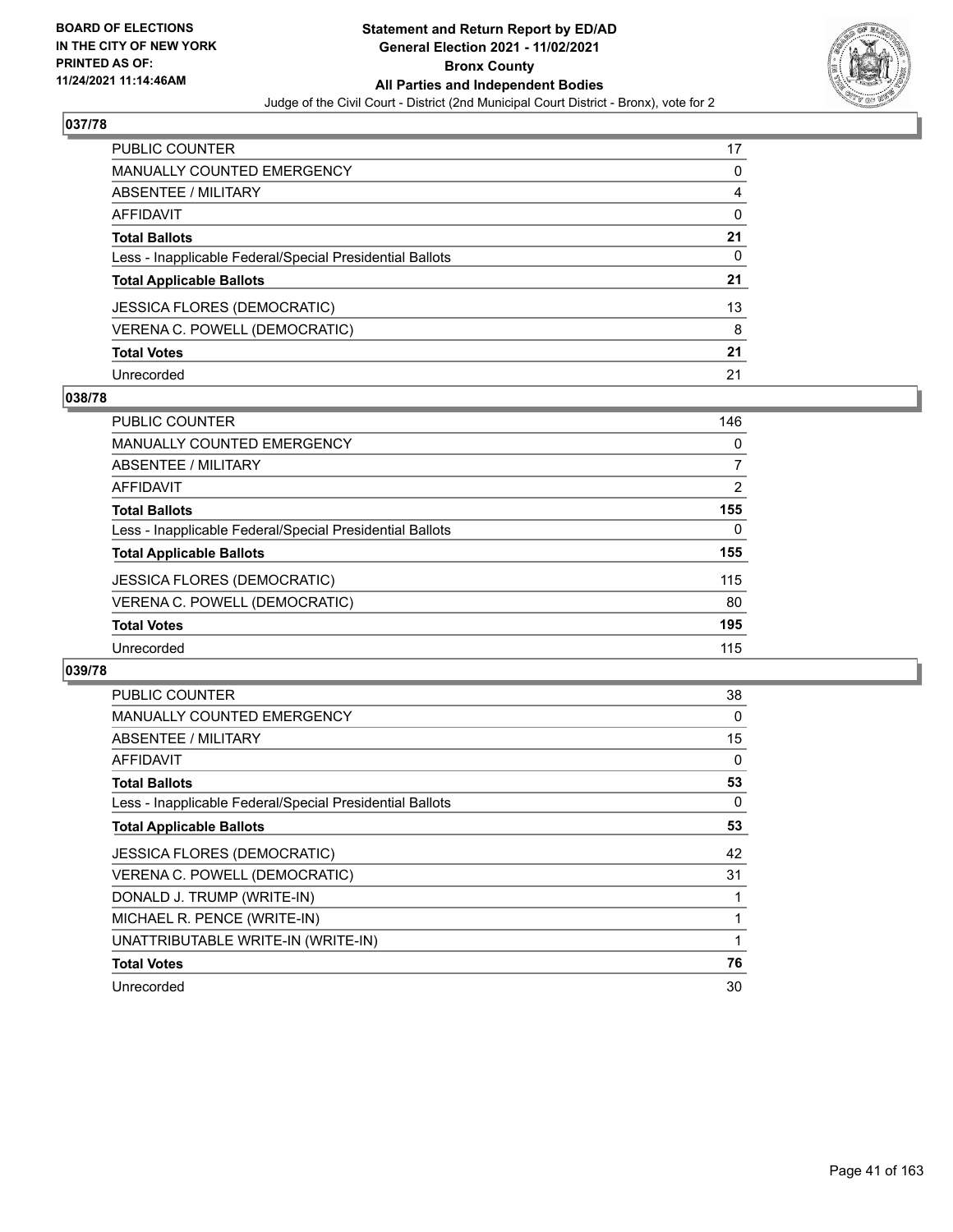

| PUBLIC COUNTER                                           | 38 |
|----------------------------------------------------------|----|
| MANUALLY COUNTED EMERGENCY                               | 0  |
| <b>ABSENTEE / MILITARY</b>                               | 4  |
| AFFIDAVIT                                                | 0  |
| <b>Total Ballots</b>                                     | 42 |
| Less - Inapplicable Federal/Special Presidential Ballots | 0  |
| <b>Total Applicable Ballots</b>                          | 42 |
| <b>JESSICA FLORES (DEMOCRATIC)</b>                       | 26 |
| VERENA C. POWELL (DEMOCRATIC)                            | 15 |
| <b>Total Votes</b>                                       | 41 |
| Unrecorded                                               | 43 |

## **044/78**

| <b>PUBLIC COUNTER</b>                                    | 162            |
|----------------------------------------------------------|----------------|
| <b>MANUALLY COUNTED EMERGENCY</b>                        | 0              |
| ABSENTEE / MILITARY                                      | 9              |
| <b>AFFIDAVIT</b>                                         | $\overline{2}$ |
| <b>Total Ballots</b>                                     | 173            |
| Less - Inapplicable Federal/Special Presidential Ballots | $\Omega$       |
| <b>Total Applicable Ballots</b>                          | 173            |
| <b>JESSICA FLORES (DEMOCRATIC)</b>                       | 132            |
| VERENA C. POWELL (DEMOCRATIC)                            | 100            |
| UNATTRIBUTABLE WRITE-IN (WRITE-IN)                       | 2              |
| <b>Total Votes</b>                                       | 234            |
| Unrecorded                                               | 112            |

| <b>PUBLIC COUNTER</b>                                    | 61 |
|----------------------------------------------------------|----|
| MANUALLY COUNTED EMERGENCY                               | 0  |
| ABSENTEE / MILITARY                                      |    |
| AFFIDAVIT                                                | 0  |
| <b>Total Ballots</b>                                     | 62 |
| Less - Inapplicable Federal/Special Presidential Ballots | 0  |
| <b>Total Applicable Ballots</b>                          | 62 |
| <b>JESSICA FLORES (DEMOCRATIC)</b>                       | 37 |
| VERENA C. POWELL (DEMOCRATIC)                            | 26 |
| <b>Total Votes</b>                                       | 63 |
| Unrecorded                                               | 61 |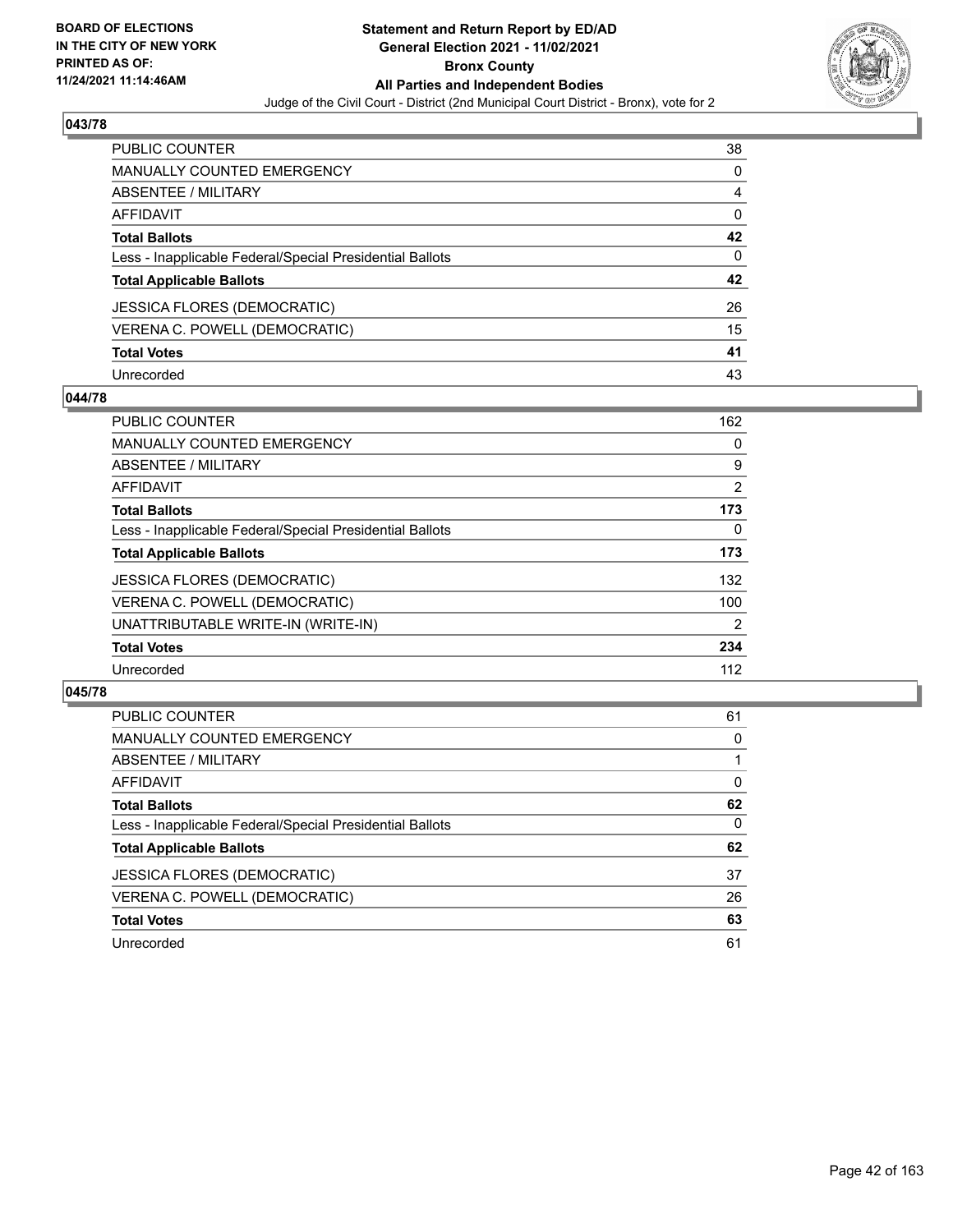

| PUBLIC COUNTER                                           | 77       |
|----------------------------------------------------------|----------|
| <b>MANUALLY COUNTED EMERGENCY</b>                        | 0        |
| <b>ABSENTEE / MILITARY</b>                               | 2        |
| AFFIDAVIT                                                | $\Omega$ |
| <b>Total Ballots</b>                                     | 79       |
| Less - Inapplicable Federal/Special Presidential Ballots | $\Omega$ |
| <b>Total Applicable Ballots</b>                          | 79       |
| JESSICA FLORES (DEMOCRATIC)                              | 49       |
| VERENA C. POWELL (DEMOCRATIC)                            | 24       |
| <b>Total Votes</b>                                       | 73       |
| Unrecorded                                               | 85       |

### **047/78**

| <b>PUBLIC COUNTER</b>                                    | 125 |
|----------------------------------------------------------|-----|
| <b>MANUALLY COUNTED EMERGENCY</b>                        | 0   |
| ABSENTEE / MILITARY                                      | 9   |
| AFFIDAVIT                                                |     |
| <b>Total Ballots</b>                                     | 135 |
| Less - Inapplicable Federal/Special Presidential Ballots | 0   |
| <b>Total Applicable Ballots</b>                          | 135 |
| <b>JESSICA FLORES (DEMOCRATIC)</b>                       | 90  |
| VERENA C. POWELL (DEMOCRATIC)                            | 49  |
| UNCOUNTED WRITE-IN PER STATUTE (WRITE-IN)                |     |
| <b>Total Votes</b>                                       | 140 |
| Unrecorded                                               | 130 |

| <b>PUBLIC COUNTER</b>                                    | 376      |
|----------------------------------------------------------|----------|
| MANUALLY COUNTED EMERGENCY                               | $\Omega$ |
| ABSENTEE / MILITARY                                      | 32       |
| AFFIDAVIT                                                |          |
| <b>Total Ballots</b>                                     | 409      |
| Less - Inapplicable Federal/Special Presidential Ballots | $\Omega$ |
| <b>Total Applicable Ballots</b>                          | 409      |
| <b>JESSICA FLORES (DEMOCRATIC)</b>                       | 281      |
| VERENA C. POWELL (DEMOCRATIC)                            | 249      |
| <b>Total Votes</b>                                       | 530      |
| Unrecorded                                               | 288      |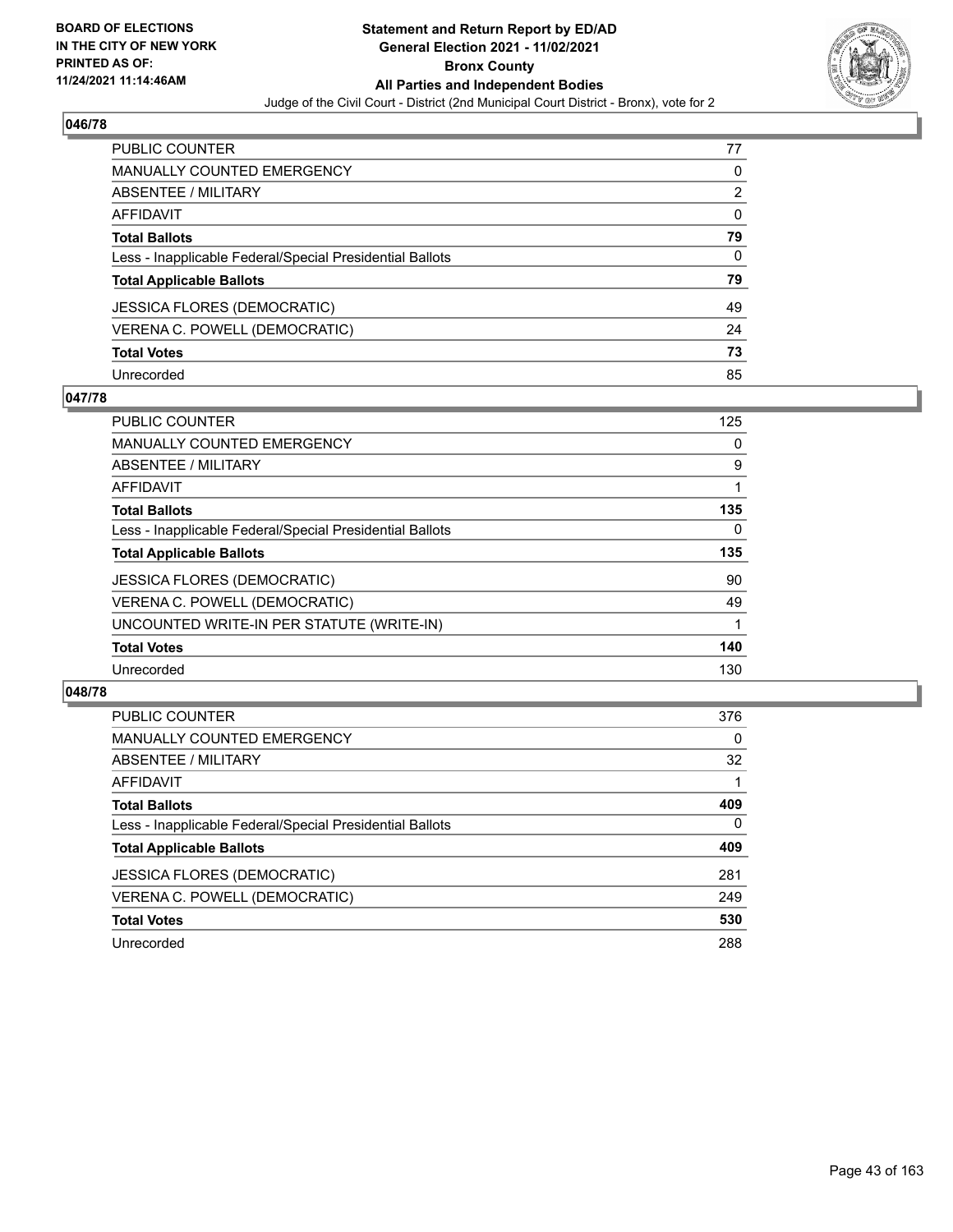

| <b>PUBLIC COUNTER</b>                                    | 230            |
|----------------------------------------------------------|----------------|
| <b>MANUALLY COUNTED EMERGENCY</b>                        | 0              |
| ABSENTEE / MILITARY                                      | 11             |
| <b>AFFIDAVIT</b>                                         | 2              |
| <b>Total Ballots</b>                                     | 243            |
| Less - Inapplicable Federal/Special Presidential Ballots | 0              |
| <b>Total Applicable Ballots</b>                          | 243            |
| JESSICA FLORES (DEMOCRATIC)                              | 168            |
| VERENA C. POWELL (DEMOCRATIC)                            | 156            |
| UNATTRIBUTABLE WRITE-IN (WRITE-IN)                       | $\overline{2}$ |
| <b>Total Votes</b>                                       | 326            |
| Unrecorded                                               | 160            |

#### **050/78**

| <b>PUBLIC COUNTER</b>                                    | 81       |
|----------------------------------------------------------|----------|
| <b>MANUALLY COUNTED EMERGENCY</b>                        | 0        |
| ABSENTEE / MILITARY                                      | 13       |
| <b>AFFIDAVIT</b>                                         | $\Omega$ |
| <b>Total Ballots</b>                                     | 94       |
| Less - Inapplicable Federal/Special Presidential Ballots | $\Omega$ |
| <b>Total Applicable Ballots</b>                          | 94       |
| <b>JESSICA FLORES (DEMOCRATIC)</b>                       | 66       |
| VERENA C. POWELL (DEMOCRATIC)                            | 44       |
| FERNANDO MATEO (WRITE-IN)                                |          |
| <b>Total Votes</b>                                       | 111      |
| Unrecorded                                               | 77       |

| <b>PUBLIC COUNTER</b>                                    | 104            |
|----------------------------------------------------------|----------------|
| <b>MANUALLY COUNTED EMERGENCY</b>                        | 0              |
| ABSENTEE / MILITARY                                      | $\overline{2}$ |
| AFFIDAVIT                                                |                |
| <b>Total Ballots</b>                                     | 107            |
| Less - Inapplicable Federal/Special Presidential Ballots | 0              |
| <b>Total Applicable Ballots</b>                          | 107            |
| <b>JESSICA FLORES (DEMOCRATIC)</b>                       | 66             |
| VERENA C. POWELL (DEMOCRATIC)                            | 49             |
| <b>Total Votes</b>                                       | 115            |
| Unrecorded                                               | 99             |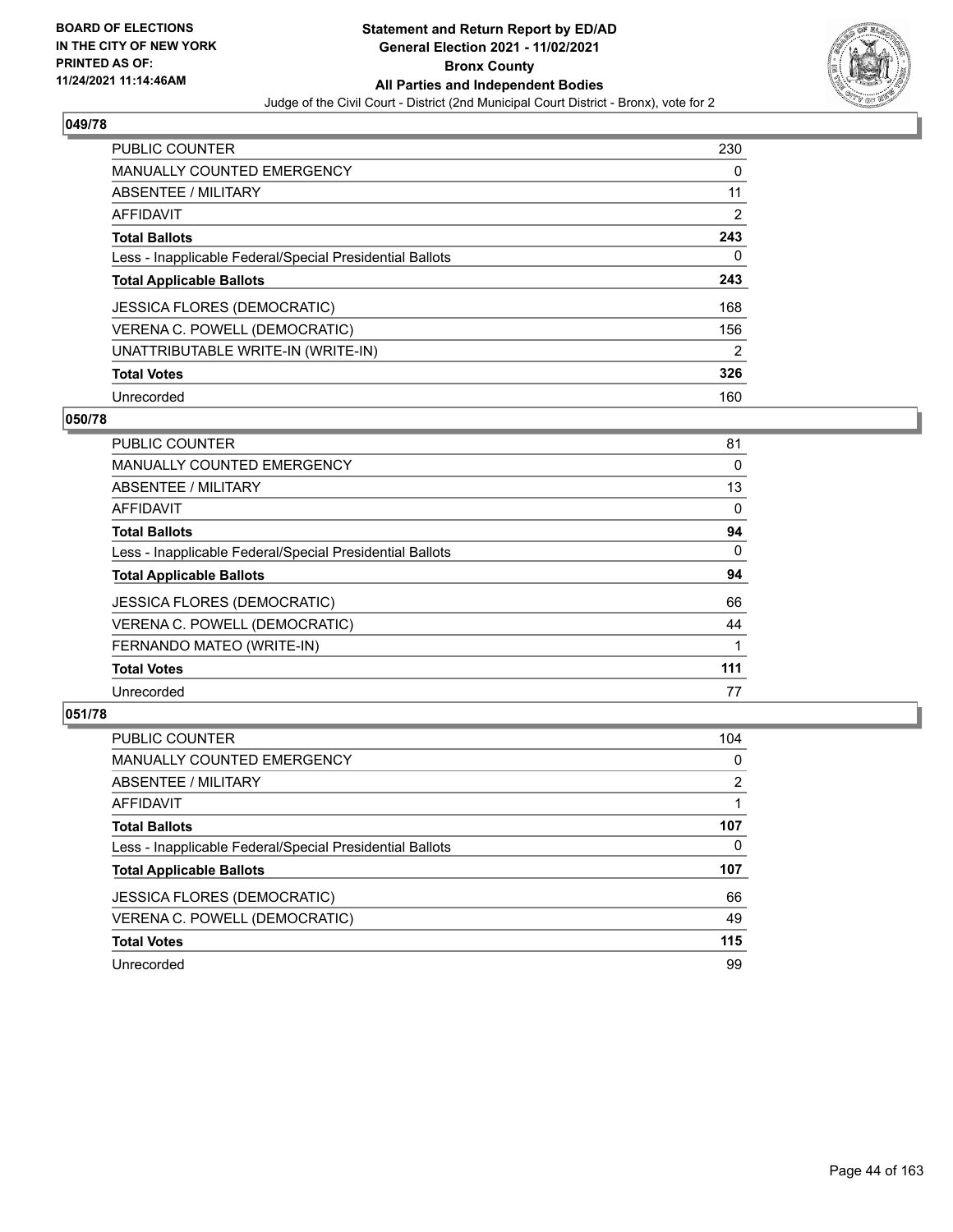

| PUBLIC COUNTER                                           | 98  |
|----------------------------------------------------------|-----|
| <b>MANUALLY COUNTED EMERGENCY</b>                        | 0   |
| ABSENTEE / MILITARY                                      |     |
| <b>AFFIDAVIT</b>                                         |     |
| <b>Total Ballots</b>                                     | 100 |
| Less - Inapplicable Federal/Special Presidential Ballots | 0   |
| <b>Total Applicable Ballots</b>                          | 100 |
| <b>JESSICA FLORES (DEMOCRATIC)</b>                       | 70  |
| VERENA C. POWELL (DEMOCRATIC)                            | 40  |
| <b>Total Votes</b>                                       | 110 |
| Unrecorded                                               | 90  |

### **053/78**

| <b>PUBLIC COUNTER</b>                                    | 96  |
|----------------------------------------------------------|-----|
| <b>MANUALLY COUNTED EMERGENCY</b>                        | 0   |
| ABSENTEE / MILITARY                                      | 9   |
| AFFIDAVIT                                                | 2   |
| <b>Total Ballots</b>                                     | 107 |
| Less - Inapplicable Federal/Special Presidential Ballots | 0   |
| <b>Total Applicable Ballots</b>                          | 107 |
| <b>JESSICA FLORES (DEMOCRATIC)</b>                       | 77  |
| VERENA C. POWELL (DEMOCRATIC)                            | 48  |
| <b>Total Votes</b>                                       | 125 |
| Unrecorded                                               | 89  |

#### **054/78**

| <b>PUBLIC COUNTER</b>                                    | 92       |
|----------------------------------------------------------|----------|
| <b>MANUALLY COUNTED EMERGENCY</b>                        | $\Omega$ |
| ABSENTEE / MILITARY                                      | 9        |
| AFFIDAVIT                                                | 2        |
| <b>Total Ballots</b>                                     | 103      |
| Less - Inapplicable Federal/Special Presidential Ballots | 0        |
| <b>Total Applicable Ballots</b>                          | 103      |
| <b>JESSICA FLORES (DEMOCRATIC)</b>                       | 67       |
| VERENA C. POWELL (DEMOCRATIC)                            | 59       |
| <b>Total Votes</b>                                       | 126      |
| Unrecorded                                               | 80       |
|                                                          |          |

**058/78 COMBINED into: 035/78**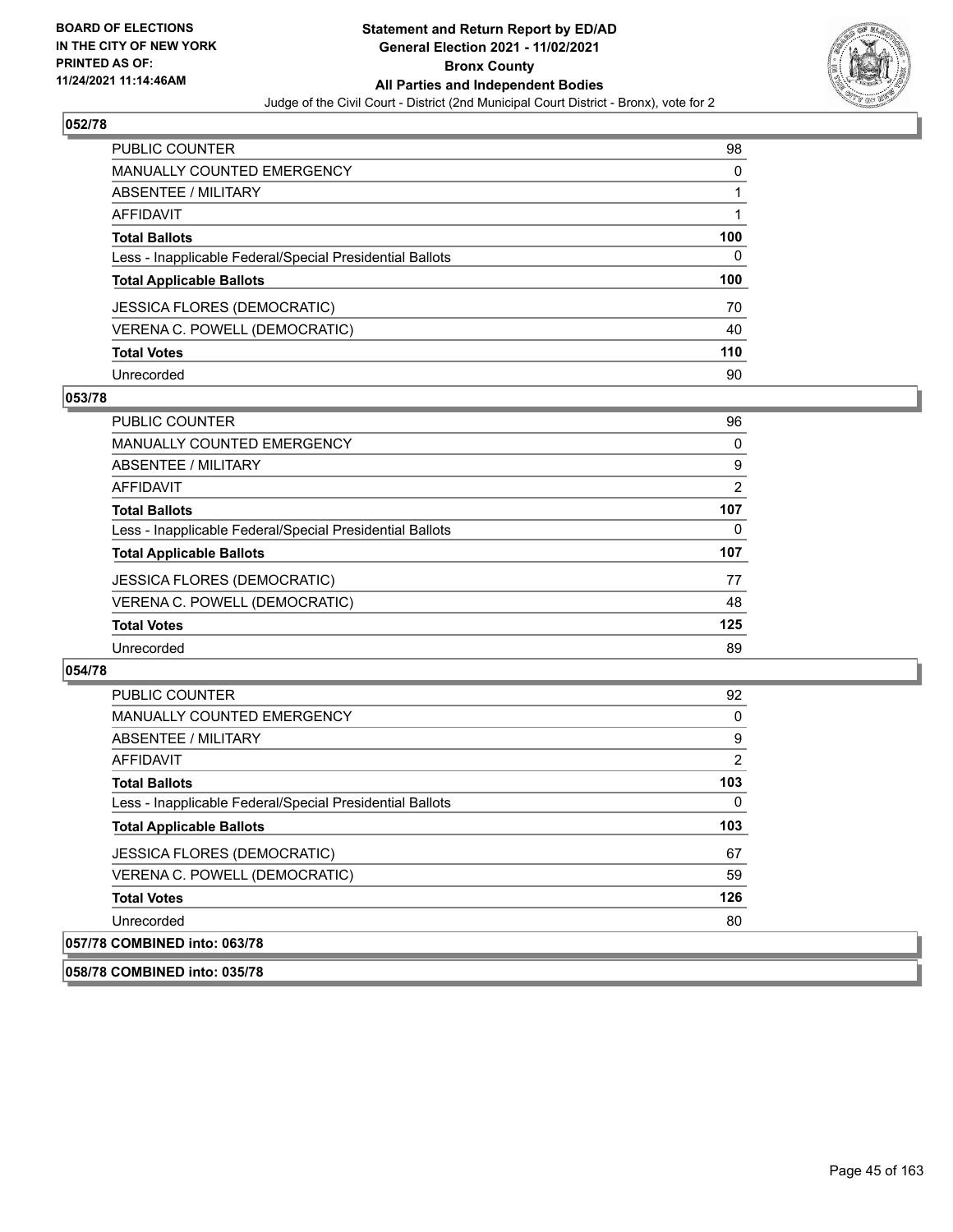

| PUBLIC COUNTER                                           | 103 |
|----------------------------------------------------------|-----|
| <b>MANUALLY COUNTED EMERGENCY</b>                        | 0   |
| ABSENTEE / MILITARY                                      | 6   |
| <b>AFFIDAVIT</b>                                         |     |
| <b>Total Ballots</b>                                     | 110 |
| Less - Inapplicable Federal/Special Presidential Ballots | 0   |
| <b>Total Applicable Ballots</b>                          | 110 |
| <b>JESSICA FLORES (DEMOCRATIC)</b>                       | 83  |
| VERENA C. POWELL (DEMOCRATIC)                            | 49  |
| <b>Total Votes</b>                                       | 132 |
| Unrecorded                                               | 88  |

## **060/78**

| PUBLIC COUNTER                                           | 136      |
|----------------------------------------------------------|----------|
| MANUALLY COUNTED EMERGENCY                               | 0        |
| ABSENTEE / MILITARY                                      | 5        |
| AFFIDAVIT                                                | $\Omega$ |
| <b>Total Ballots</b>                                     | 141      |
| Less - Inapplicable Federal/Special Presidential Ballots | $\Omega$ |
| <b>Total Applicable Ballots</b>                          | 141      |
| <b>JESSICA FLORES (DEMOCRATIC)</b>                       | 104      |
| VERENA C. POWELL (DEMOCRATIC)                            | 53       |
| <b>Total Votes</b>                                       | 157      |
| Unrecorded                                               | 125      |

| PUBLIC COUNTER                                           | 70       |
|----------------------------------------------------------|----------|
| <b>MANUALLY COUNTED EMERGENCY</b>                        | $\Omega$ |
| <b>ABSENTEE / MILITARY</b>                               | 11       |
| AFFIDAVIT                                                | 0        |
| <b>Total Ballots</b>                                     | 81       |
| Less - Inapplicable Federal/Special Presidential Ballots | 0        |
| <b>Total Applicable Ballots</b>                          | 81       |
| <b>JESSICA FLORES (DEMOCRATIC)</b>                       | 53       |
| VERENA C. POWELL (DEMOCRATIC)                            | 42       |
| <b>Total Votes</b>                                       | 95       |
| Unrecorded                                               | 67       |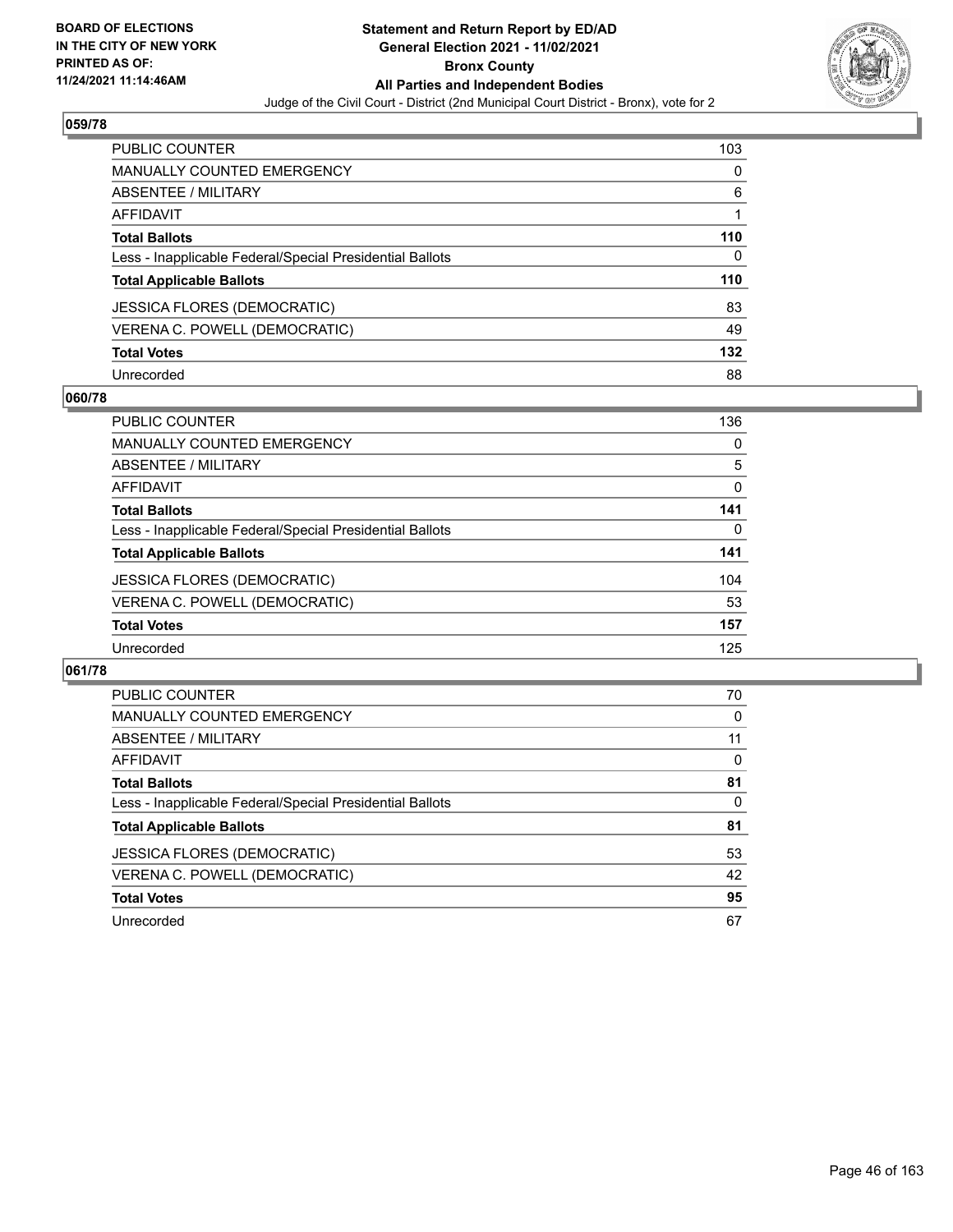

| <b>PUBLIC COUNTER</b>                                    | 86  |
|----------------------------------------------------------|-----|
| <b>MANUALLY COUNTED EMERGENCY</b>                        | 0   |
| ABSENTEE / MILITARY                                      | 4   |
| <b>AFFIDAVIT</b>                                         | 0   |
| <b>Total Ballots</b>                                     | 90  |
| Less - Inapplicable Federal/Special Presidential Ballots | 0   |
| <b>Total Applicable Ballots</b>                          | 90  |
| <b>JESSICA FLORES (DEMOCRATIC)</b>                       | 59  |
| VERENA C. POWELL (DEMOCRATIC)                            | 41  |
| ANGEL CRUZ (WRITE-IN)                                    | 1   |
| <b>Total Votes</b>                                       | 101 |
| Unrecorded                                               | 79  |

#### **063/78**

| PUBLIC COUNTER                                           | 51       |
|----------------------------------------------------------|----------|
| <b>MANUALLY COUNTED EMERGENCY</b>                        | 0        |
| ABSENTEE / MILITARY                                      | 2        |
| AFFIDAVIT                                                | $\Omega$ |
| <b>Total Ballots</b>                                     | 53       |
| Less - Inapplicable Federal/Special Presidential Ballots | 0        |
| <b>Total Applicable Ballots</b>                          | 53       |
| <b>JESSICA FLORES (DEMOCRATIC)</b>                       | 36       |
| VERENA C. POWELL (DEMOCRATIC)                            | 20       |
| <b>Total Votes</b>                                       | 56       |
| Unrecorded                                               | 50       |

| <b>PUBLIC COUNTER</b>                                    | 69       |
|----------------------------------------------------------|----------|
| <b>MANUALLY COUNTED EMERGENCY</b>                        | 0        |
| <b>ABSENTEE / MILITARY</b>                               |          |
| AFFIDAVIT                                                | 0        |
| <b>Total Ballots</b>                                     | 70       |
| Less - Inapplicable Federal/Special Presidential Ballots | $\Omega$ |
| <b>Total Applicable Ballots</b>                          | 70       |
| <b>JESSICA FLORES (DEMOCRATIC)</b>                       | 52       |
| VERENA C. POWELL (DEMOCRATIC)                            | 37       |
| <b>Total Votes</b>                                       | 89       |
| Unrecorded                                               | 51       |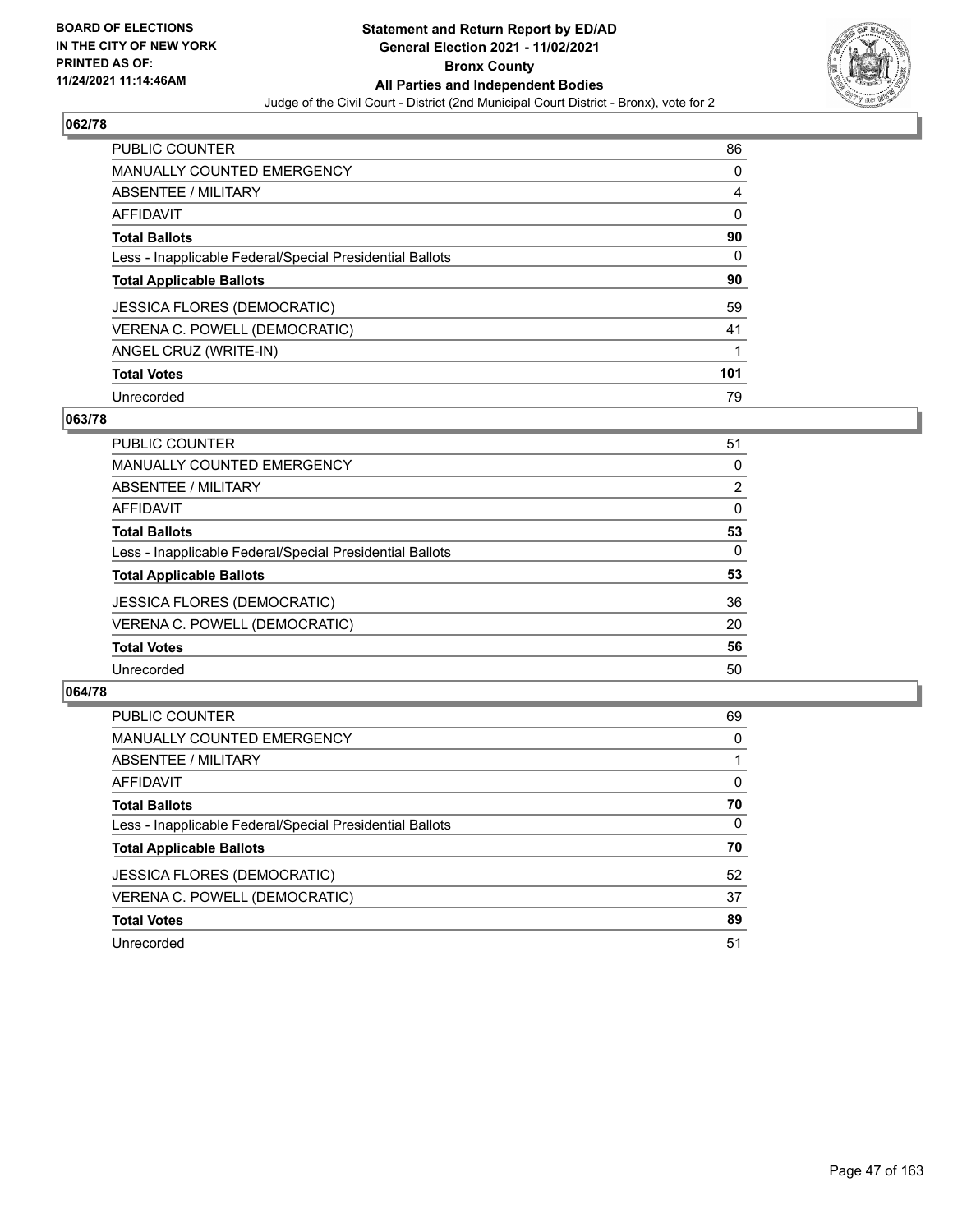

| PUBLIC COUNTER                                           | 107 |
|----------------------------------------------------------|-----|
| <b>MANUALLY COUNTED EMERGENCY</b>                        | 0   |
| <b>ABSENTEE / MILITARY</b>                               |     |
| AFFIDAVIT                                                | 2   |
| <b>Total Ballots</b>                                     | 116 |
| Less - Inapplicable Federal/Special Presidential Ballots | 0   |
| <b>Total Applicable Ballots</b>                          | 116 |
| <b>JESSICA FLORES (DEMOCRATIC)</b>                       | 80  |
| VERENA C. POWELL (DEMOCRATIC)                            | 47  |
| <b>Total Votes</b>                                       | 127 |
| Unrecorded                                               | 105 |

## **066/78**

| PUBLIC COUNTER                                           | 41       |
|----------------------------------------------------------|----------|
| <b>MANUALLY COUNTED EMERGENCY</b>                        | 0        |
| ABSENTEE / MILITARY                                      | 0        |
| AFFIDAVIT                                                |          |
| <b>Total Ballots</b>                                     | 42       |
| Less - Inapplicable Federal/Special Presidential Ballots | $\Omega$ |
| <b>Total Applicable Ballots</b>                          | 42       |
| <b>JESSICA FLORES (DEMOCRATIC)</b>                       | 29       |
| VERENA C. POWELL (DEMOCRATIC)                            | 17       |
| <b>Total Votes</b>                                       | 46       |
| Unrecorded                                               | 38       |

| <b>PUBLIC COUNTER</b>                                    | 106            |
|----------------------------------------------------------|----------------|
| <b>MANUALLY COUNTED EMERGENCY</b>                        | 0              |
| ABSENTEE / MILITARY                                      | 6              |
| <b>AFFIDAVIT</b>                                         | 1              |
| <b>Total Ballots</b>                                     | 113            |
| Less - Inapplicable Federal/Special Presidential Ballots | 0              |
| <b>Total Applicable Ballots</b>                          | 113            |
| <b>JESSICA FLORES (DEMOCRATIC)</b>                       | 79             |
| VERENA C. POWELL (DEMOCRATIC)                            | 52             |
| ARTHUR GALLAGHER (WRITE-IN)                              | 1              |
| JOSUE A. VASSALLO (WRITE-IN)                             | 1              |
| MARIA ANTONIA MARTINEZ GARCIA (WRITE-IN)                 | 1              |
| MICHAEL MCCHESNEY (WRITE-IN)                             | 1              |
| PAUL KALAYDJIAN (WRITE-IN)                               | 1              |
| UNATTRIBUTABLE WRITE-IN (WRITE-IN)                       | $\overline{2}$ |
| <b>Total Votes</b>                                       | 138            |
| Unrecorded                                               | 88             |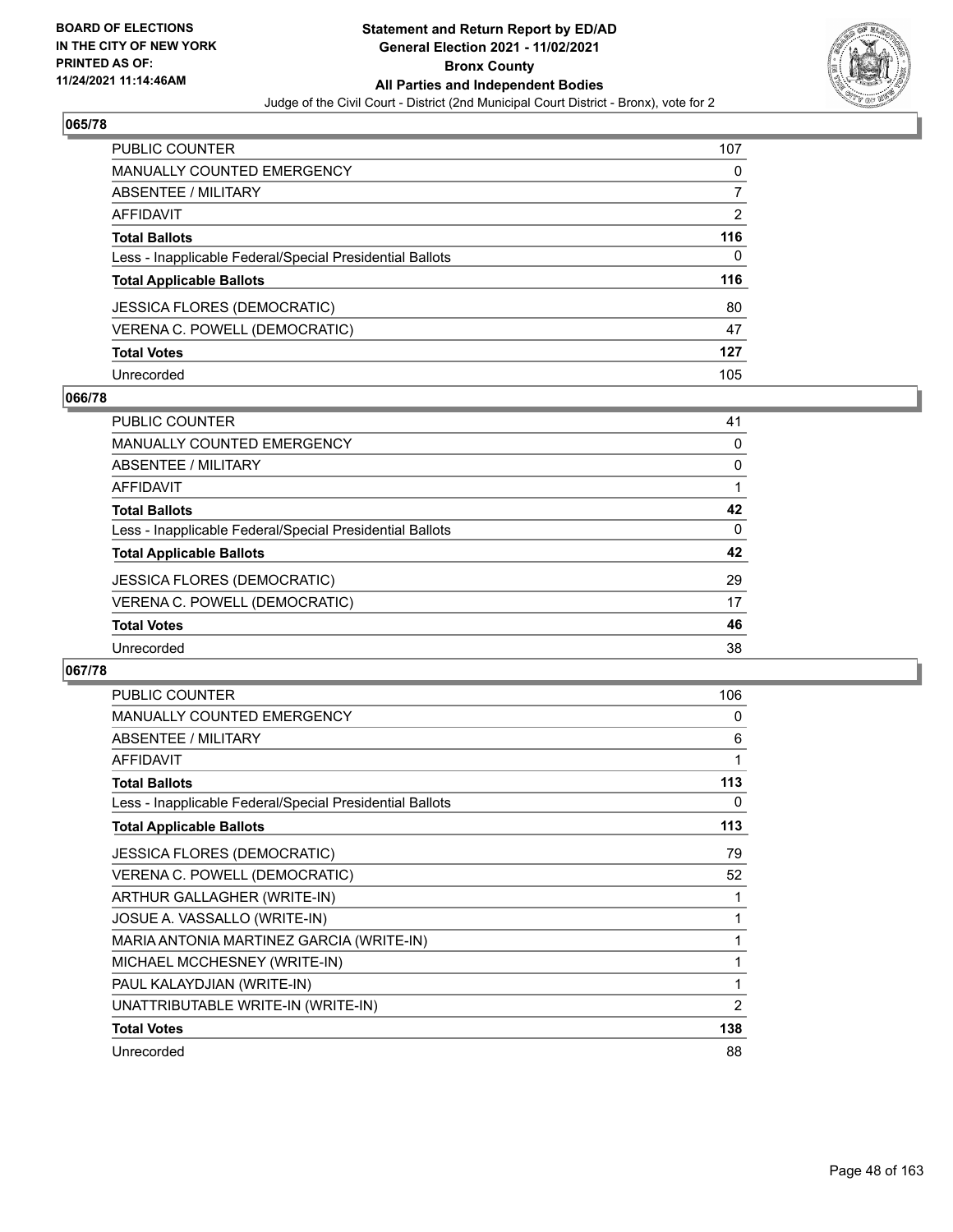

| PUBLIC COUNTER                                           | 41       |
|----------------------------------------------------------|----------|
| <b>MANUALLY COUNTED EMERGENCY</b>                        | $\Omega$ |
| ABSENTEE / MILITARY                                      | 5        |
| <b>AFFIDAVIT</b>                                         | 0        |
| <b>Total Ballots</b>                                     | 46       |
| Less - Inapplicable Federal/Special Presidential Ballots | $\Omega$ |
| <b>Total Applicable Ballots</b>                          | 46       |
| JESSICA FLORES (DEMOCRATIC)                              | 35       |
| VERENA C. POWELL (DEMOCRATIC)                            | 19       |
| <b>Total Votes</b>                                       | 54       |
| Unrecorded                                               | 38       |

### **069/78**

| <b>PUBLIC COUNTER</b>                                    | 160 |
|----------------------------------------------------------|-----|
| MANUALLY COUNTED EMERGENCY                               | 0   |
| ABSENTEE / MILITARY                                      | 11  |
| <b>AFFIDAVIT</b>                                         | 0   |
| <b>Total Ballots</b>                                     | 171 |
| Less - Inapplicable Federal/Special Presidential Ballots | 0   |
| <b>Total Applicable Ballots</b>                          | 171 |
| <b>JESSICA FLORES (DEMOCRATIC)</b>                       | 126 |
| VERENA C. POWELL (DEMOCRATIC)                            | 107 |
| UNATTRIBUTABLE WRITE-IN (WRITE-IN)                       |     |
| <b>Total Votes</b>                                       | 234 |
| Unrecorded                                               | 108 |

| <b>PUBLIC COUNTER</b>                                    | 92           |
|----------------------------------------------------------|--------------|
| MANUALLY COUNTED EMERGENCY                               | $\Omega$     |
| ABSENTEE / MILITARY                                      | 7            |
| AFFIDAVIT                                                | 3            |
| <b>Total Ballots</b>                                     | 102          |
| Less - Inapplicable Federal/Special Presidential Ballots | $\mathbf{0}$ |
| <b>Total Applicable Ballots</b>                          | 102          |
| <b>JESSICA FLORES (DEMOCRATIC)</b>                       | 64           |
| VERENA C. POWELL (DEMOCRATIC)                            | 44           |
| <b>Total Votes</b>                                       | 108          |
| Unrecorded                                               | 96           |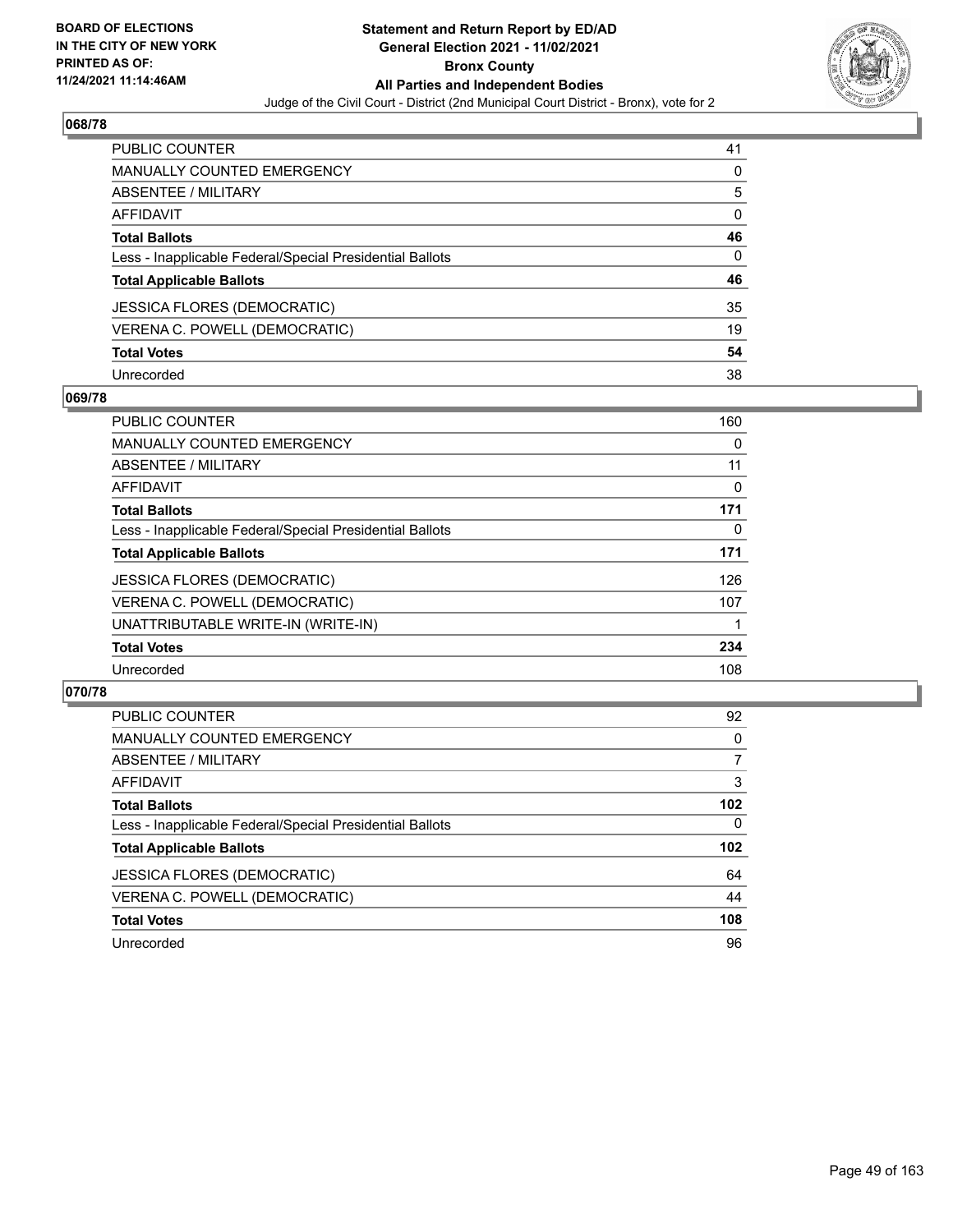

| PUBLIC COUNTER                                           | 67 |
|----------------------------------------------------------|----|
| <b>MANUALLY COUNTED EMERGENCY</b>                        | 0  |
| <b>ABSENTEE / MILITARY</b>                               |    |
| <b>AFFIDAVIT</b>                                         | 3  |
| <b>Total Ballots</b>                                     | 77 |
| Less - Inapplicable Federal/Special Presidential Ballots | 0  |
| <b>Total Applicable Ballots</b>                          | 77 |
| <b>JESSICA FLORES (DEMOCRATIC)</b>                       | 53 |
| VERENA C. POWELL (DEMOCRATIC)                            | 27 |
| <b>Total Votes</b>                                       | 80 |
| Unrecorded                                               | 74 |

### **072/78**

| <b>PUBLIC COUNTER</b>                                    | 50       |
|----------------------------------------------------------|----------|
| <b>MANUALLY COUNTED EMERGENCY</b>                        | 0        |
| ABSENTEE / MILITARY                                      | 4        |
| AFFIDAVIT                                                | $\Omega$ |
| <b>Total Ballots</b>                                     | 54       |
| Less - Inapplicable Federal/Special Presidential Ballots | $\Omega$ |
| <b>Total Applicable Ballots</b>                          | 54       |
| JESSICA FLORES (DEMOCRATIC)                              | 36       |
| VERENA C. POWELL (DEMOCRATIC)                            | 19       |
| <b>Total Votes</b>                                       | 55       |
| Unrecorded                                               | 53       |

| PUBLIC COUNTER                                           | 80       |
|----------------------------------------------------------|----------|
| <b>MANUALLY COUNTED EMERGENCY</b>                        | 0        |
| ABSENTEE / MILITARY                                      |          |
| AFFIDAVIT                                                |          |
| <b>Total Ballots</b>                                     | 88       |
| Less - Inapplicable Federal/Special Presidential Ballots | $\Omega$ |
| <b>Total Applicable Ballots</b>                          | 88       |
| <b>JESSICA FLORES (DEMOCRATIC)</b>                       | 55       |
| VERENA C. POWELL (DEMOCRATIC)                            | 39       |
| <b>Total Votes</b>                                       | 94       |
| Unrecorded                                               | 82       |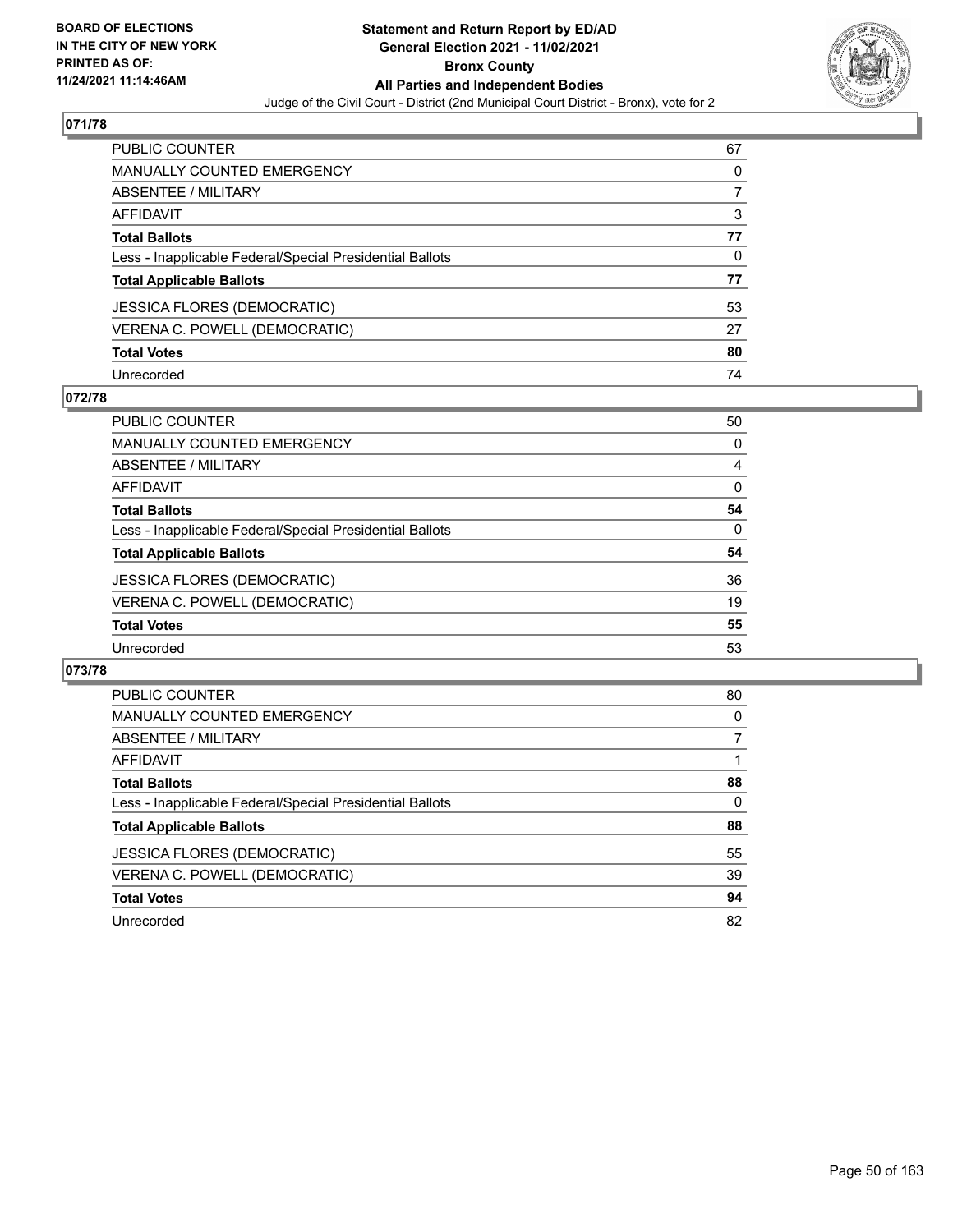

| <b>PUBLIC COUNTER</b>                                    | 87             |
|----------------------------------------------------------|----------------|
| <b>MANUALLY COUNTED EMERGENCY</b>                        | 0              |
| ABSENTEE / MILITARY                                      | $\overline{2}$ |
| AFFIDAVIT                                                |                |
| <b>Total Ballots</b>                                     | 90             |
| Less - Inapplicable Federal/Special Presidential Ballots | 0              |
| <b>Total Applicable Ballots</b>                          | 90             |
| <b>JESSICA FLORES (DEMOCRATIC)</b>                       | 56             |
| VERENA C. POWELL (DEMOCRATIC)                            | 49             |
| UNATTRIBUTABLE WRITE-IN (WRITE-IN)                       |                |
| <b>Total Votes</b>                                       | 106            |
| Unrecorded                                               | 74             |

#### **002/79**

| <b>PUBLIC COUNTER</b>                                    | 143            |
|----------------------------------------------------------|----------------|
| MANUALLY COUNTED EMERGENCY                               | $\Omega$       |
| ABSENTEE / MILITARY                                      | 13             |
| <b>AFFIDAVIT</b>                                         | $\overline{2}$ |
| <b>Total Ballots</b>                                     | 158            |
| Less - Inapplicable Federal/Special Presidential Ballots | $\Omega$       |
| <b>Total Applicable Ballots</b>                          | 158            |
| <b>JESSICA FLORES (DEMOCRATIC)</b>                       | 103            |
| VERENA C. POWELL (DEMOCRATIC)                            | 81             |
| <b>Total Votes</b>                                       | 184            |
| Unrecorded                                               | 132            |

| <b>PUBLIC COUNTER</b>                                    | 156      |
|----------------------------------------------------------|----------|
| <b>MANUALLY COUNTED EMERGENCY</b>                        | $\Omega$ |
| ABSENTEE / MILITARY                                      | 16       |
| AFFIDAVIT                                                |          |
| <b>Total Ballots</b>                                     | 173      |
| Less - Inapplicable Federal/Special Presidential Ballots | $\Omega$ |
| <b>Total Applicable Ballots</b>                          | 173      |
| <b>JESSICA FLORES (DEMOCRATIC)</b>                       | 118      |
| VERENA C. POWELL (DEMOCRATIC)                            | 99       |
| <b>Total Votes</b>                                       | 217      |
| Unrecorded                                               | 129      |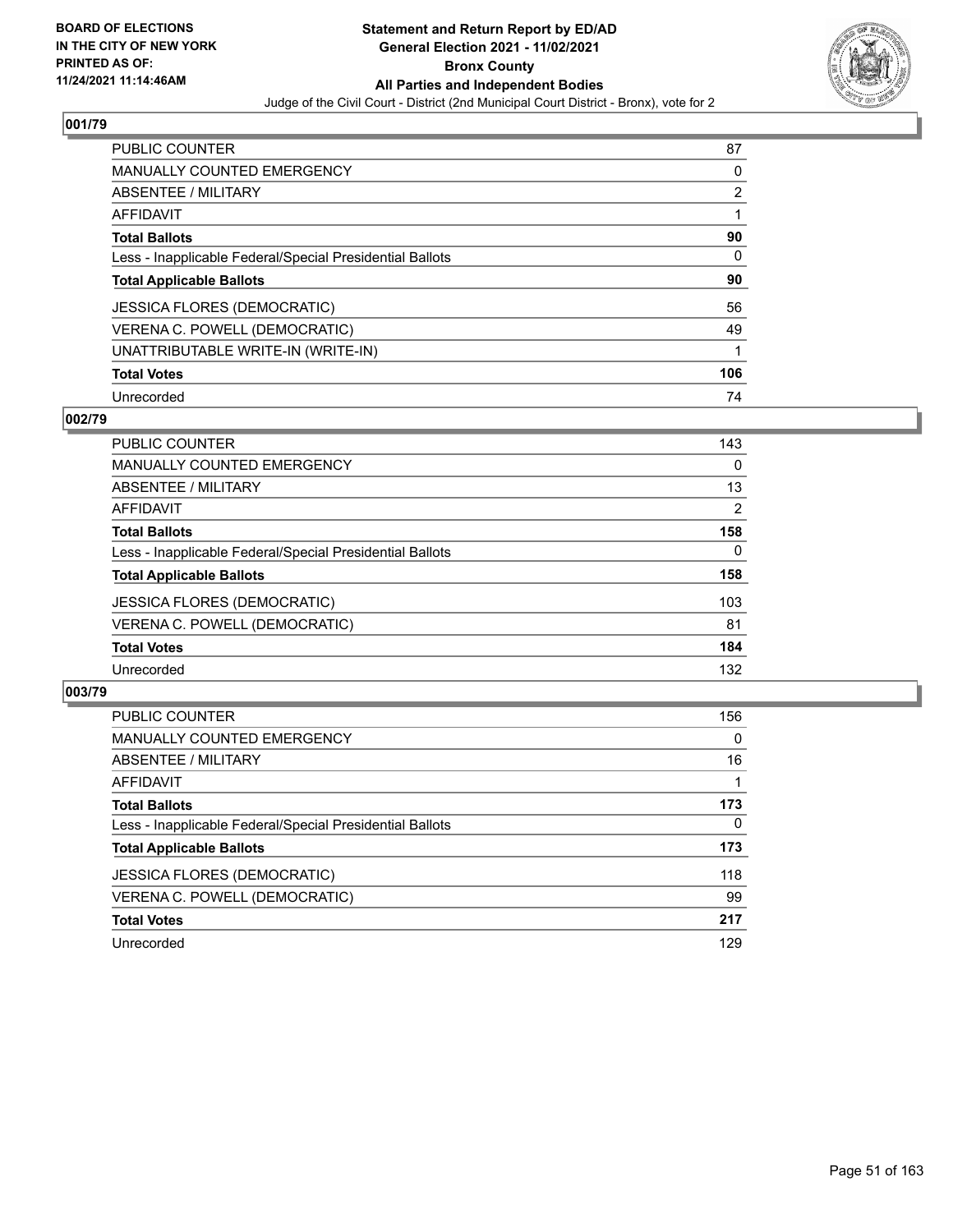

| <b>PUBLIC COUNTER</b>                                    | 125 |
|----------------------------------------------------------|-----|
| <b>MANUALLY COUNTED EMERGENCY</b>                        | 0   |
| <b>ABSENTEE / MILITARY</b>                               | 8   |
| AFFIDAVIT                                                | 2   |
| <b>Total Ballots</b>                                     | 135 |
| Less - Inapplicable Federal/Special Presidential Ballots | 0   |
| <b>Total Applicable Ballots</b>                          | 135 |
| <b>JESSICA FLORES (DEMOCRATIC)</b>                       | 93  |
|                                                          |     |
| VERENA C. POWELL (DEMOCRATIC)                            | 69  |
| UNATTRIBUTABLE WRITE-IN (WRITE-IN)                       |     |
| <b>Total Votes</b>                                       | 163 |

#### **005/79**

| <b>PUBLIC COUNTER</b>                                    | 77       |
|----------------------------------------------------------|----------|
| <b>MANUALLY COUNTED EMERGENCY</b>                        | 0        |
| ABSENTEE / MILITARY                                      | 8        |
| <b>AFFIDAVIT</b>                                         | $\Omega$ |
| <b>Total Ballots</b>                                     | 85       |
| Less - Inapplicable Federal/Special Presidential Ballots | $\Omega$ |
| <b>Total Applicable Ballots</b>                          | 85       |
| <b>JESSICA FLORES (DEMOCRATIC)</b>                       | 58       |
| VERENA C. POWELL (DEMOCRATIC)                            | 49       |
| <b>Total Votes</b>                                       | 107      |
| Unrecorded                                               | 63       |

| <b>PUBLIC COUNTER</b>                                    | 102 <sub>2</sub> |
|----------------------------------------------------------|------------------|
| <b>MANUALLY COUNTED EMERGENCY</b>                        | $\Omega$         |
| ABSENTEE / MILITARY                                      | 10               |
| AFFIDAVIT                                                | 0                |
| <b>Total Ballots</b>                                     | 112              |
| Less - Inapplicable Federal/Special Presidential Ballots | $\Omega$         |
| <b>Total Applicable Ballots</b>                          | $112$            |
| <b>JESSICA FLORES (DEMOCRATIC)</b>                       | 65               |
| VERENA C. POWELL (DEMOCRATIC)                            | 50               |
| <b>Total Votes</b>                                       | 115              |
| Unrecorded                                               | 109              |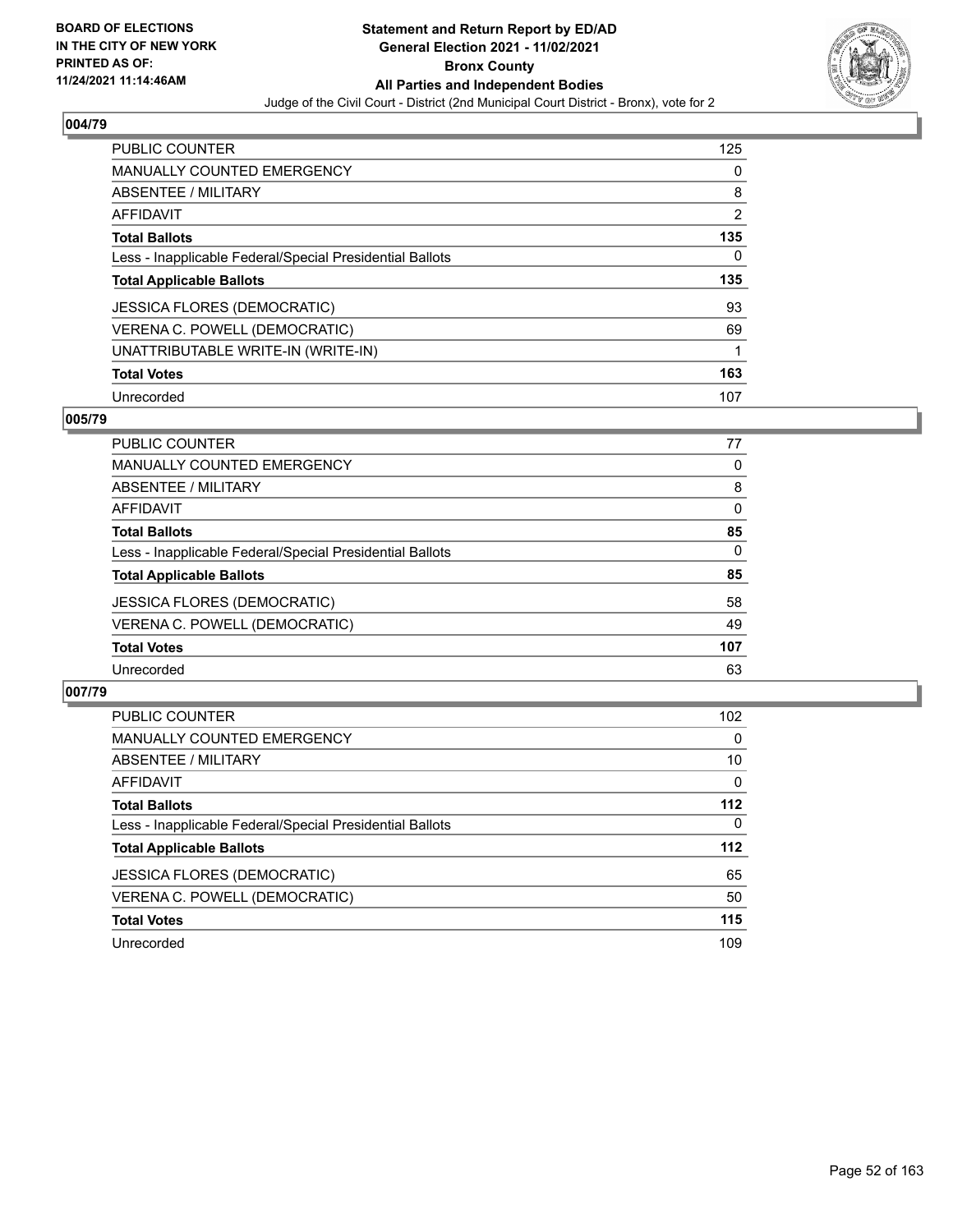

| <b>PUBLIC COUNTER</b>                                    | 109 |
|----------------------------------------------------------|-----|
| <b>MANUALLY COUNTED EMERGENCY</b>                        | 0   |
| <b>ABSENTEE / MILITARY</b>                               | 6   |
| AFFIDAVIT                                                | 0   |
| <b>Total Ballots</b>                                     | 115 |
| Less - Inapplicable Federal/Special Presidential Ballots | 0   |
| <b>Total Applicable Ballots</b>                          | 115 |
| <b>JESSICA FLORES (DEMOCRATIC)</b>                       | 80  |
| VERENA C. POWELL (DEMOCRATIC)                            | 62  |
| CAROL ROBINSON (WRITE-IN)                                | 2   |
| <b>Total Votes</b>                                       | 144 |
| Unrecorded                                               | 86  |

#### **009/79**

| <b>PUBLIC COUNTER</b>                                    | 53             |
|----------------------------------------------------------|----------------|
| MANUALLY COUNTED EMERGENCY                               | 0              |
| ABSENTEE / MILITARY                                      | $\overline{2}$ |
| <b>AFFIDAVIT</b>                                         | $\Omega$       |
| <b>Total Ballots</b>                                     | 55             |
| Less - Inapplicable Federal/Special Presidential Ballots | $\Omega$       |
| <b>Total Applicable Ballots</b>                          | 55             |
| <b>JESSICA FLORES (DEMOCRATIC)</b>                       | 38             |
| VERENA C. POWELL (DEMOCRATIC)                            | 26             |
| SHERRY HILL-DEAS (WRITE-IN)                              |                |
| <b>Total Votes</b>                                       | 65             |
| Unrecorded                                               | 45             |

| <b>PUBLIC COUNTER</b>                                    | 97  |
|----------------------------------------------------------|-----|
| <b>MANUALLY COUNTED EMERGENCY</b>                        | 0   |
| ABSENTEE / MILITARY                                      | 5   |
| AFFIDAVIT                                                | 2   |
| <b>Total Ballots</b>                                     | 104 |
| Less - Inapplicable Federal/Special Presidential Ballots | 0   |
| <b>Total Applicable Ballots</b>                          | 104 |
| <b>JESSICA FLORES (DEMOCRATIC)</b>                       | 71  |
| VERENA C. POWELL (DEMOCRATIC)                            | 57  |
| <b>Total Votes</b>                                       | 128 |
| Unrecorded                                               | 80  |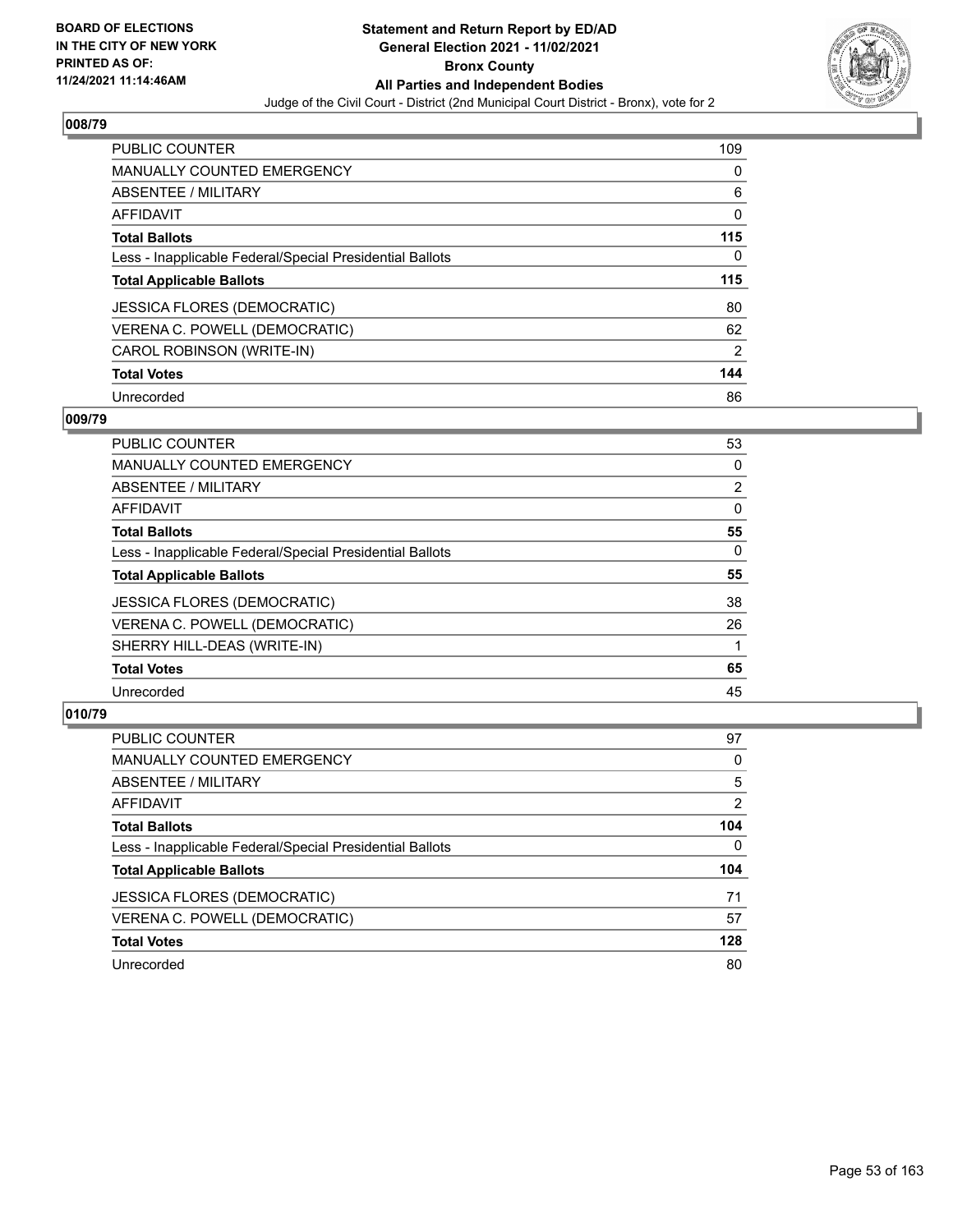

| <b>PUBLIC COUNTER</b>                                    | 32       |
|----------------------------------------------------------|----------|
| <b>MANUALLY COUNTED EMERGENCY</b>                        | 0        |
| ABSENTEE / MILITARY                                      | 2        |
| AFFIDAVIT                                                | $\Omega$ |
| <b>Total Ballots</b>                                     | 34       |
| Less - Inapplicable Federal/Special Presidential Ballots | 0        |
| <b>Total Applicable Ballots</b>                          | 34       |
| <b>JESSICA FLORES (DEMOCRATIC)</b>                       | 20       |
| VERENA C. POWELL (DEMOCRATIC)                            | 15       |
| <b>Total Votes</b>                                       | 35       |
| Unrecorded                                               | 33       |

## **029/79 COMBINED into: 077/79**

#### **030/79**

| PUBLIC COUNTER                                           | 95       |
|----------------------------------------------------------|----------|
| <b>MANUALLY COUNTED EMERGENCY</b>                        | 0        |
| <b>ABSENTEE / MILITARY</b>                               | 4        |
| <b>AFFIDAVIT</b>                                         | 2        |
| <b>Total Ballots</b>                                     | 101      |
| Less - Inapplicable Federal/Special Presidential Ballots | $\Omega$ |
| <b>Total Applicable Ballots</b>                          | 101      |
| <b>JESSICA FLORES (DEMOCRATIC)</b>                       | 67       |
| VERENA C. POWELL (DEMOCRATIC)                            | 61       |
| <b>Total Votes</b>                                       | 128      |
| Unrecorded                                               | 74       |
|                                                          |          |

| <b>PUBLIC COUNTER</b>                                    | 104      |
|----------------------------------------------------------|----------|
| <b>MANUALLY COUNTED EMERGENCY</b>                        | $\Omega$ |
| ABSENTEE / MILITARY                                      | 4        |
| AFFIDAVIT                                                |          |
| <b>Total Ballots</b>                                     | 109      |
| Less - Inapplicable Federal/Special Presidential Ballots | 0        |
| <b>Total Applicable Ballots</b>                          | 109      |
| <b>JESSICA FLORES (DEMOCRATIC)</b>                       | 79       |
| VERENA C. POWELL (DEMOCRATIC)                            | 69       |
| <b>Total Votes</b>                                       | 148      |
| Unrecorded                                               | 70       |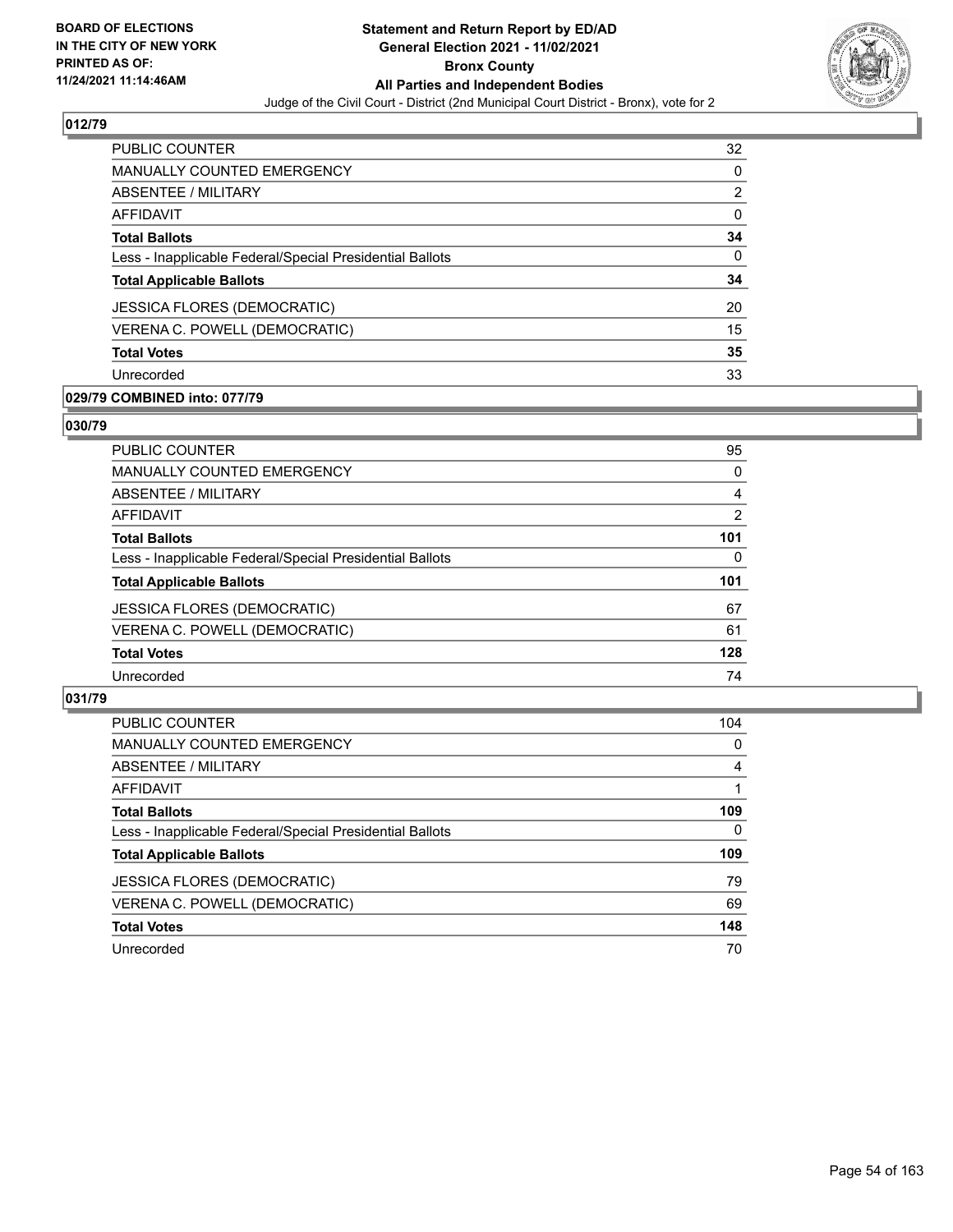

| <b>PUBLIC COUNTER</b>                                    | 131 |
|----------------------------------------------------------|-----|
| <b>MANUALLY COUNTED EMERGENCY</b>                        | 0   |
| ABSENTEE / MILITARY                                      | 5   |
| AFFIDAVIT                                                |     |
| <b>Total Ballots</b>                                     | 137 |
| Less - Inapplicable Federal/Special Presidential Ballots | 0   |
| <b>Total Applicable Ballots</b>                          | 137 |
| <b>JESSICA FLORES (DEMOCRATIC)</b>                       | 100 |
| VERENA C. POWELL (DEMOCRATIC)                            | 77  |
| YADHIRA GONZALEZ TAYLOR (WRITE-IN)                       |     |
| <b>Total Votes</b>                                       | 178 |
| Unrecorded                                               | 96  |

#### **033/79**

| <b>PUBLIC COUNTER</b>                                    | 114      |
|----------------------------------------------------------|----------|
| <b>MANUALLY COUNTED EMERGENCY</b>                        | 0        |
| ABSENTEE / MILITARY                                      | 8        |
| AFFIDAVIT                                                | 0        |
| <b>Total Ballots</b>                                     | 122      |
| Less - Inapplicable Federal/Special Presidential Ballots | $\Omega$ |
| <b>Total Applicable Ballots</b>                          | 122      |
| <b>JESSICA FLORES (DEMOCRATIC)</b>                       | 84       |
| VERENA C. POWELL (DEMOCRATIC)                            | 71       |
| <b>Total Votes</b>                                       | 155      |
| Unrecorded                                               | 89       |

| <b>PUBLIC COUNTER</b>                                    | 110      |
|----------------------------------------------------------|----------|
| <b>MANUALLY COUNTED EMERGENCY</b>                        | 0        |
| <b>ABSENTEE / MILITARY</b>                               | 3        |
| AFFIDAVIT                                                | $\Omega$ |
| <b>Total Ballots</b>                                     | 113      |
| Less - Inapplicable Federal/Special Presidential Ballots | $\Omega$ |
| <b>Total Applicable Ballots</b>                          | 113      |
| <b>JESSICA FLORES (DEMOCRATIC)</b>                       | 71       |
| VERENA C. POWELL (DEMOCRATIC)                            | 61       |
| <b>Total Votes</b>                                       | 132      |
| Unrecorded                                               | 94       |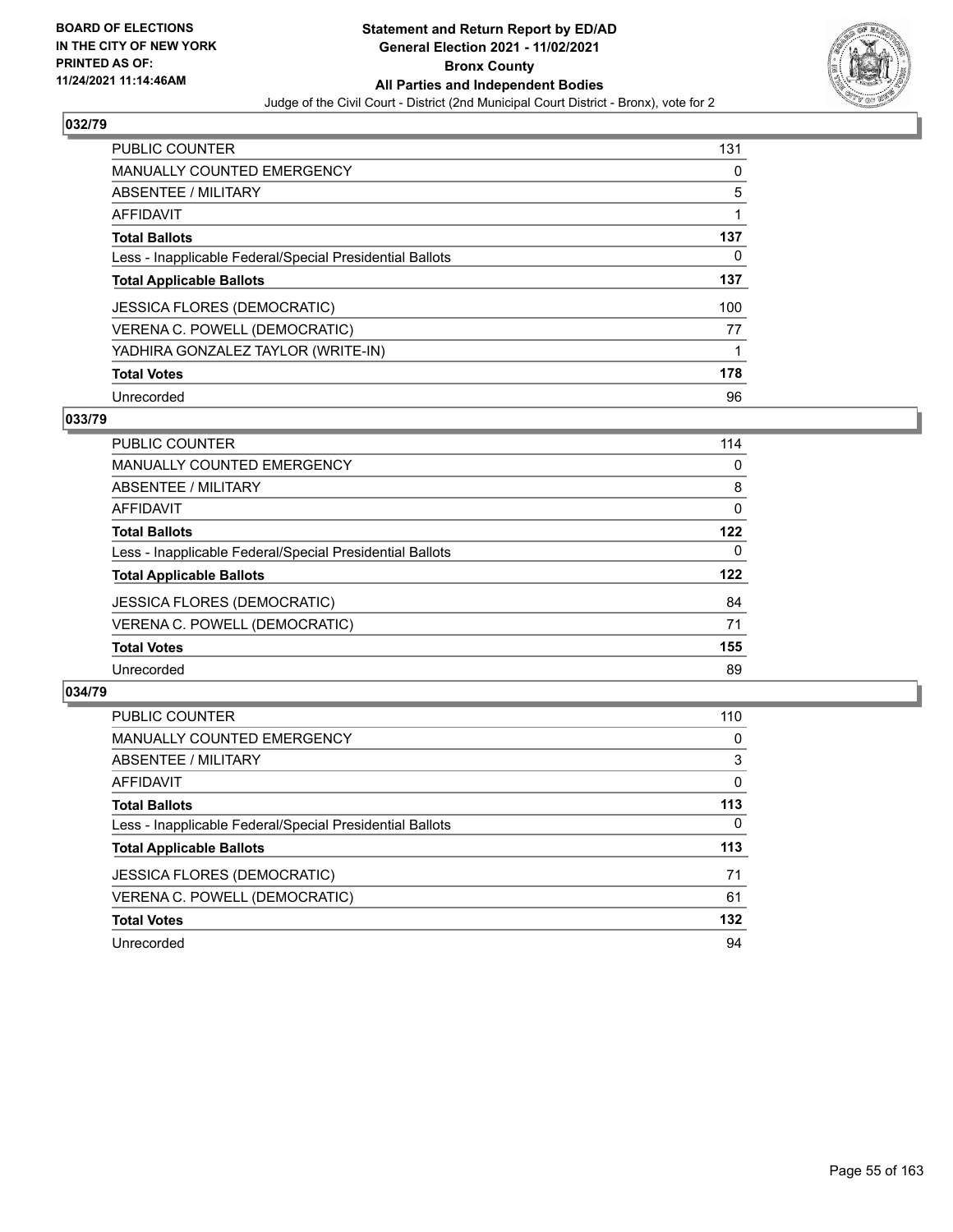

| PUBLIC COUNTER                                           | 165 |
|----------------------------------------------------------|-----|
| <b>MANUALLY COUNTED EMERGENCY</b>                        | 0   |
| <b>ABSENTEE / MILITARY</b>                               | 6   |
| AFFIDAVIT                                                | 2   |
| <b>Total Ballots</b>                                     | 173 |
| Less - Inapplicable Federal/Special Presidential Ballots | 0   |
| <b>Total Applicable Ballots</b>                          | 173 |
| JESSICA FLORES (DEMOCRATIC)                              | 115 |
| VERENA C. POWELL (DEMOCRATIC)                            | 82  |
| <b>Total Votes</b>                                       | 197 |
| Unrecorded                                               | 149 |

### **036/79**

| PUBLIC COUNTER                                           | 152      |
|----------------------------------------------------------|----------|
| MANUALLY COUNTED EMERGENCY                               | 0        |
| ABSENTEE / MILITARY                                      | 6        |
| AFFIDAVIT                                                | $\Omega$ |
| <b>Total Ballots</b>                                     | 158      |
| Less - Inapplicable Federal/Special Presidential Ballots | 0        |
| <b>Total Applicable Ballots</b>                          | 158      |
| <b>JESSICA FLORES (DEMOCRATIC)</b>                       | 102      |
| VERENA C. POWELL (DEMOCRATIC)                            | 96       |
| <b>Total Votes</b>                                       | 198      |
| Unrecorded                                               | 118      |

| PUBLIC COUNTER                                           | 95       |
|----------------------------------------------------------|----------|
| <b>MANUALLY COUNTED EMERGENCY</b>                        | $\Omega$ |
| ABSENTEE / MILITARY                                      | 6        |
| <b>AFFIDAVIT</b>                                         | $\Omega$ |
| <b>Total Ballots</b>                                     | 101      |
| Less - Inapplicable Federal/Special Presidential Ballots | 0        |
| <b>Total Applicable Ballots</b>                          | 101      |
|                                                          |          |
| <b>JESSICA FLORES (DEMOCRATIC)</b>                       | 68       |
| VERENA C. POWELL (DEMOCRATIC)                            | 50       |
| <b>Total Votes</b>                                       | 118      |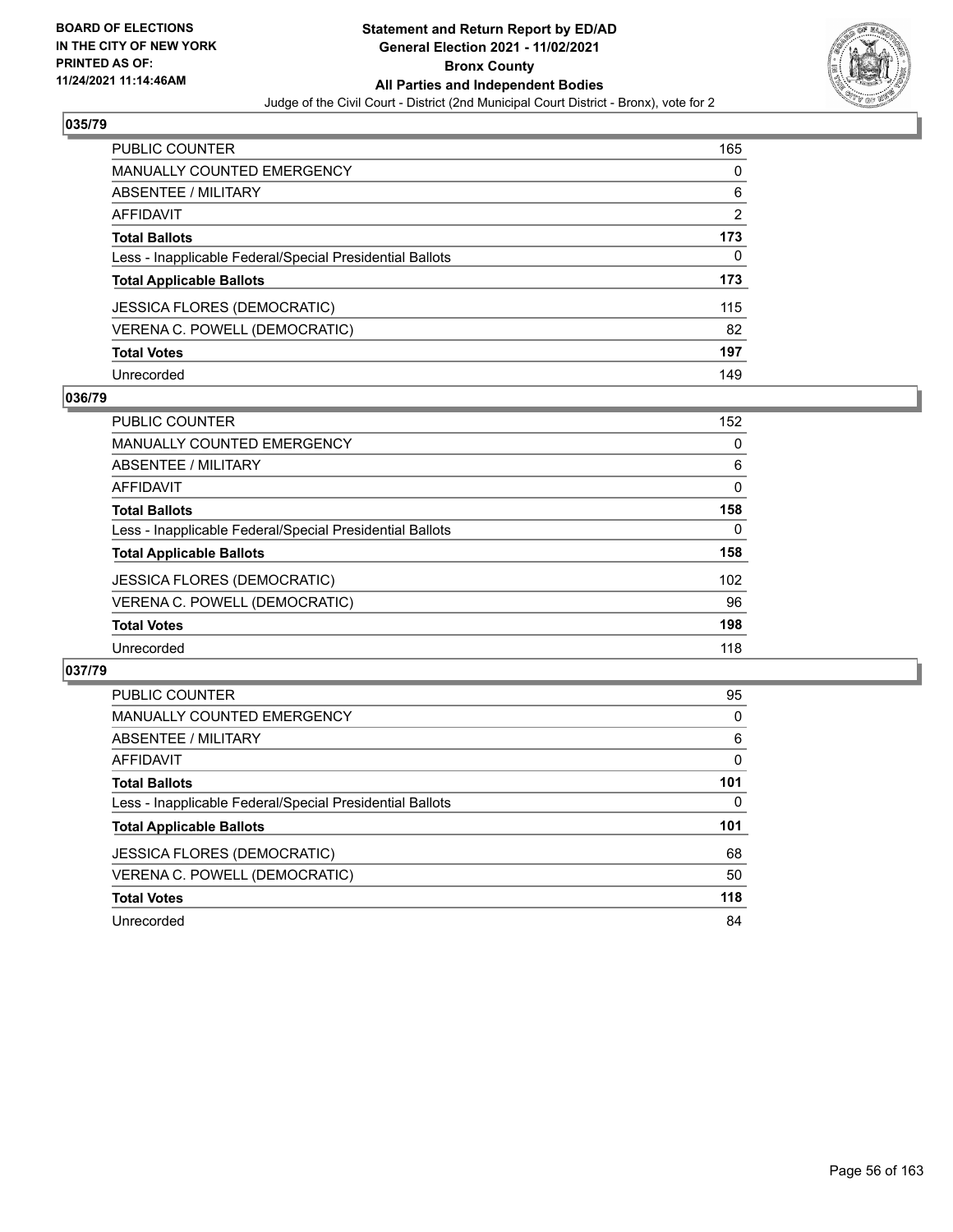

| PUBLIC COUNTER                                           | 100      |
|----------------------------------------------------------|----------|
| <b>MANUALLY COUNTED EMERGENCY</b>                        | 0        |
| ABSENTEE / MILITARY                                      | 15       |
| <b>AFFIDAVIT</b>                                         | $\Omega$ |
| <b>Total Ballots</b>                                     | 115      |
| Less - Inapplicable Federal/Special Presidential Ballots | 0        |
| <b>Total Applicable Ballots</b>                          | 115      |
| <b>JESSICA FLORES (DEMOCRATIC)</b>                       | 74       |
| VERENA C. POWELL (DEMOCRATIC)                            | 69       |
| <b>Total Votes</b>                                       | 143      |
| Unrecorded                                               | 87       |

### **039/79**

| PUBLIC COUNTER                                           | 170 |
|----------------------------------------------------------|-----|
| MANUALLY COUNTED EMERGENCY                               | 0   |
| ABSENTEE / MILITARY                                      | 29  |
| AFFIDAVIT                                                |     |
| <b>Total Ballots</b>                                     | 200 |
| Less - Inapplicable Federal/Special Presidential Ballots | 0   |
| <b>Total Applicable Ballots</b>                          | 200 |
| <b>JESSICA FLORES (DEMOCRATIC)</b>                       | 124 |
| VERENA C. POWELL (DEMOCRATIC)                            | 114 |
| <b>Total Votes</b>                                       | 238 |
| Unrecorded                                               | 162 |

| PUBLIC COUNTER                                           | 164 |
|----------------------------------------------------------|-----|
| <b>MANUALLY COUNTED EMERGENCY</b>                        | 0   |
| ABSENTEE / MILITARY                                      | 8   |
| AFFIDAVIT                                                |     |
| <b>Total Ballots</b>                                     | 173 |
| Less - Inapplicable Federal/Special Presidential Ballots | 0   |
| <b>Total Applicable Ballots</b>                          | 173 |
| <b>JESSICA FLORES (DEMOCRATIC)</b>                       | 129 |
| VERENA C. POWELL (DEMOCRATIC)                            | 90  |
| JOE BORELLI (WRITE-IN)                                   |     |
| RUDY GIULIANI (WRITE-IN)                                 |     |
| <b>Total Votes</b>                                       | 221 |
| Unrecorded                                               | 125 |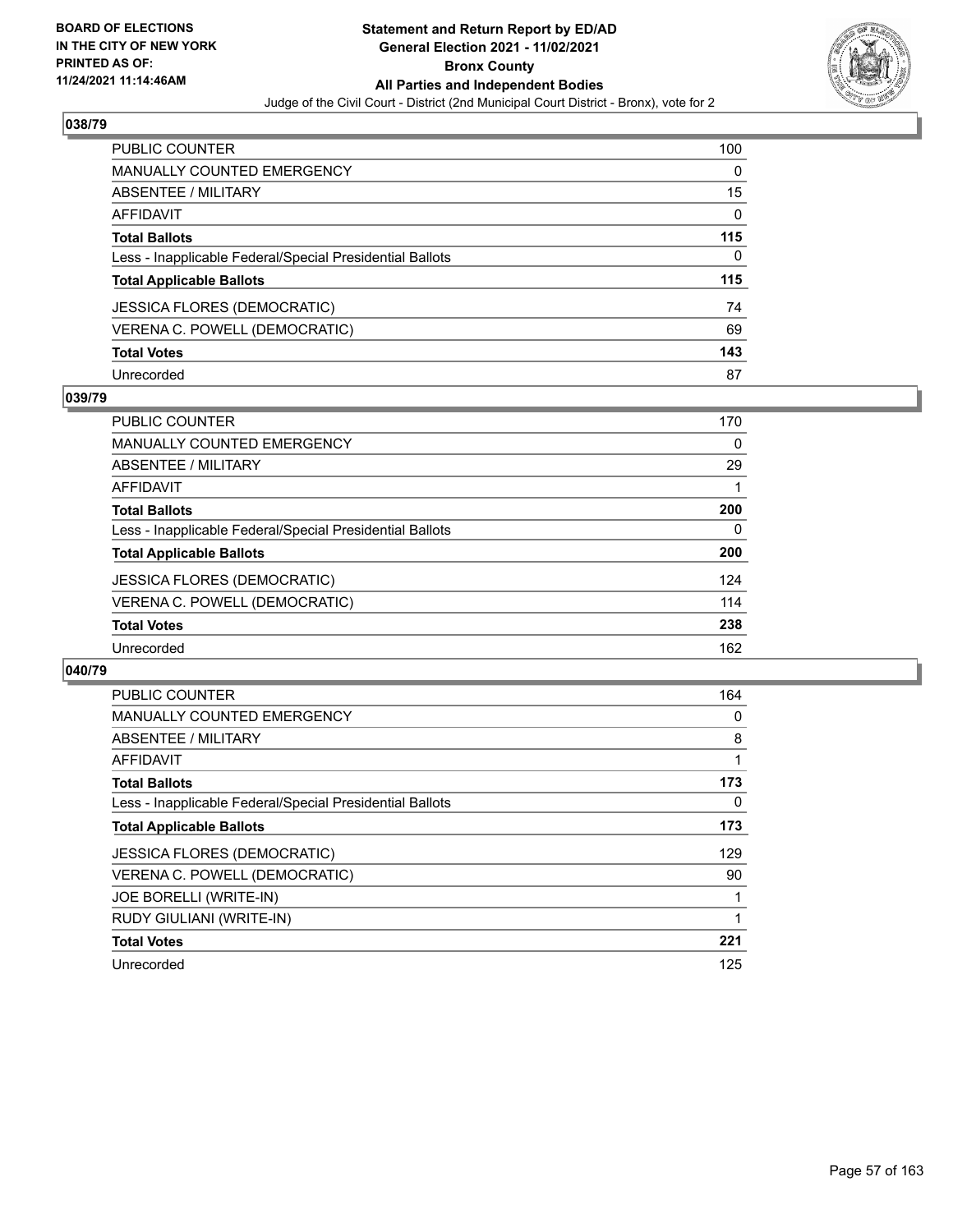

| PUBLIC COUNTER                                           | 128      |
|----------------------------------------------------------|----------|
| <b>MANUALLY COUNTED EMERGENCY</b>                        | 0        |
| ABSENTEE / MILITARY                                      | 11       |
| AFFIDAVIT                                                | $\Omega$ |
| <b>Total Ballots</b>                                     | 139      |
| Less - Inapplicable Federal/Special Presidential Ballots | 0        |
| <b>Total Applicable Ballots</b>                          | 139      |
| JESSICA FLORES (DEMOCRATIC)                              | 100      |
| VERENA C. POWELL (DEMOCRATIC)                            | 92       |
| <b>Total Votes</b>                                       | 192      |
| Unrecorded                                               | 86       |

## **042/79**

| PUBLIC COUNTER                                           | 128 |
|----------------------------------------------------------|-----|
| <b>MANUALLY COUNTED EMERGENCY</b>                        | 0   |
| ABSENTEE / MILITARY                                      | 11  |
| AFFIDAVIT                                                |     |
| <b>Total Ballots</b>                                     | 140 |
| Less - Inapplicable Federal/Special Presidential Ballots | 0   |
| <b>Total Applicable Ballots</b>                          | 140 |
| <b>JESSICA FLORES (DEMOCRATIC)</b>                       | 100 |
| VERENA C. POWELL (DEMOCRATIC)                            | 77  |
| MONICA LINDSAY (WRITE-IN)                                |     |
| YADHIRA GONZALEZ TAYLOR (WRITE-IN)                       |     |
| <b>Total Votes</b>                                       | 179 |
| Unrecorded                                               | 101 |

| <b>PUBLIC COUNTER</b>                                    | 123      |
|----------------------------------------------------------|----------|
| <b>MANUALLY COUNTED EMERGENCY</b>                        | 0        |
| ABSENTEE / MILITARY                                      | 8        |
| <b>AFFIDAVIT</b>                                         | $\Omega$ |
| <b>Total Ballots</b>                                     | 131      |
| Less - Inapplicable Federal/Special Presidential Ballots | 0        |
| <b>Total Applicable Ballots</b>                          | 131      |
| <b>JESSICA FLORES (DEMOCRATIC)</b>                       | 86       |
| VERENA C. POWELL (DEMOCRATIC)                            | 79       |
| MONICA LINDSAY (WRITE-IN)                                | 2        |
| <b>Total Votes</b>                                       | 167      |
| Unrecorded                                               | 95       |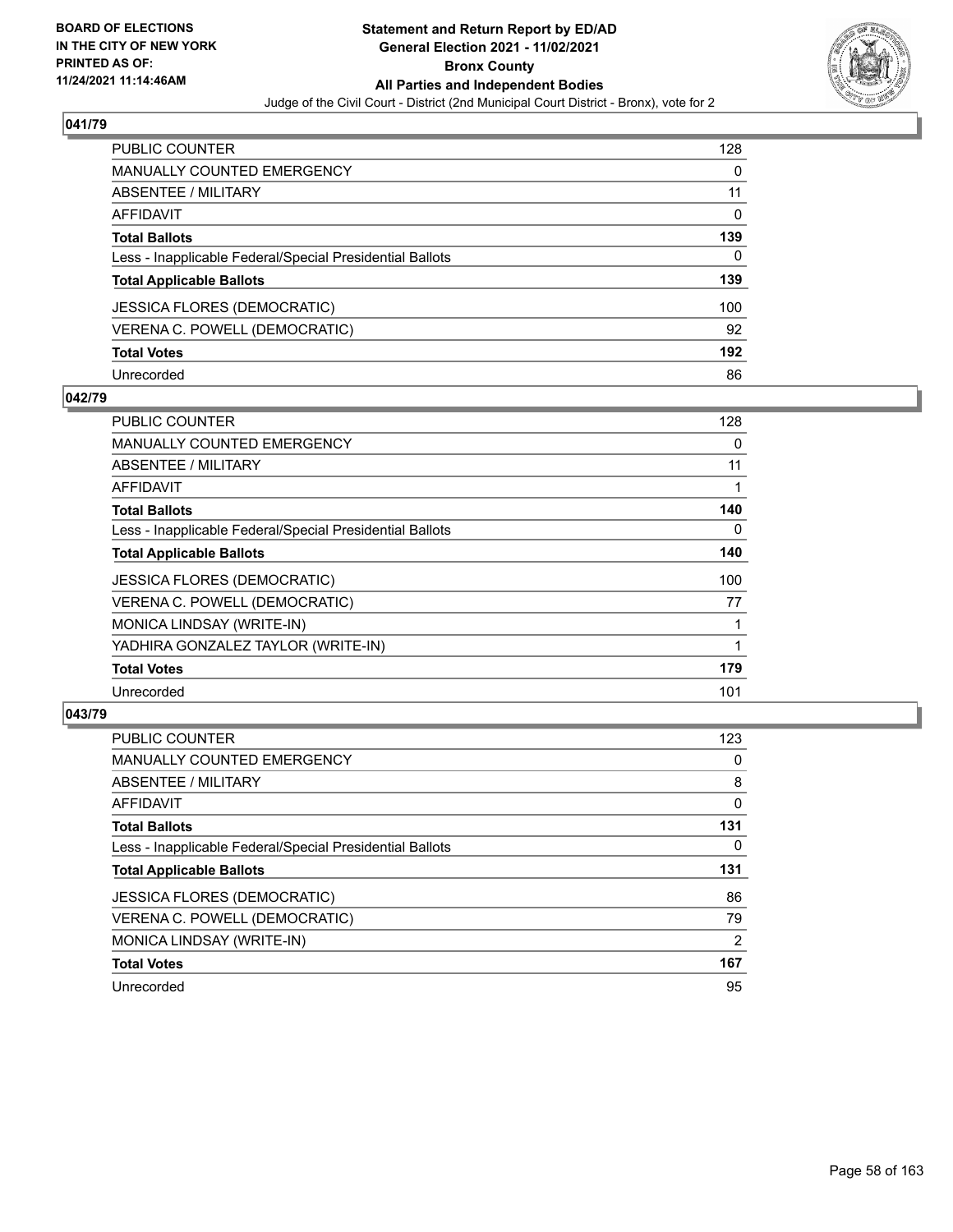

| PUBLIC COUNTER                                           | 127 |
|----------------------------------------------------------|-----|
| <b>MANUALLY COUNTED EMERGENCY</b>                        | 0   |
| ABSENTEE / MILITARY                                      | 9   |
| <b>AFFIDAVIT</b>                                         | 0   |
| <b>Total Ballots</b>                                     | 136 |
| Less - Inapplicable Federal/Special Presidential Ballots | 0   |
| <b>Total Applicable Ballots</b>                          | 136 |
| <b>JESSICA FLORES (DEMOCRATIC)</b>                       | 90  |
| VERENA C. POWELL (DEMOCRATIC)                            | 67  |
| <b>Total Votes</b>                                       | 157 |
| Unrecorded                                               | 115 |

## **045/79**

| <b>PUBLIC COUNTER</b>                                    | 123 |
|----------------------------------------------------------|-----|
| <b>MANUALLY COUNTED EMERGENCY</b>                        | 0   |
| ABSENTEE / MILITARY                                      | 11  |
| AFFIDAVIT                                                | 3   |
| <b>Total Ballots</b>                                     | 137 |
| Less - Inapplicable Federal/Special Presidential Ballots | 0   |
| <b>Total Applicable Ballots</b>                          | 137 |
| <b>JESSICA FLORES (DEMOCRATIC)</b>                       | 93  |
| VERENA C. POWELL (DEMOCRATIC)                            | 82  |
| <b>Total Votes</b>                                       | 175 |
| Unrecorded                                               | 99  |

| PUBLIC COUNTER                                           | 121      |
|----------------------------------------------------------|----------|
| <b>MANUALLY COUNTED EMERGENCY</b>                        | 0        |
| ABSENTEE / MILITARY                                      | 4        |
| <b>AFFIDAVIT</b>                                         | $\Omega$ |
| <b>Total Ballots</b>                                     | 125      |
| Less - Inapplicable Federal/Special Presidential Ballots | 0        |
| <b>Total Applicable Ballots</b>                          | 125      |
| <b>JESSICA FLORES (DEMOCRATIC)</b>                       | 74       |
| VERENA C. POWELL (DEMOCRATIC)                            | 72       |
| <b>Total Votes</b>                                       | 146      |
| Unrecorded                                               | 104      |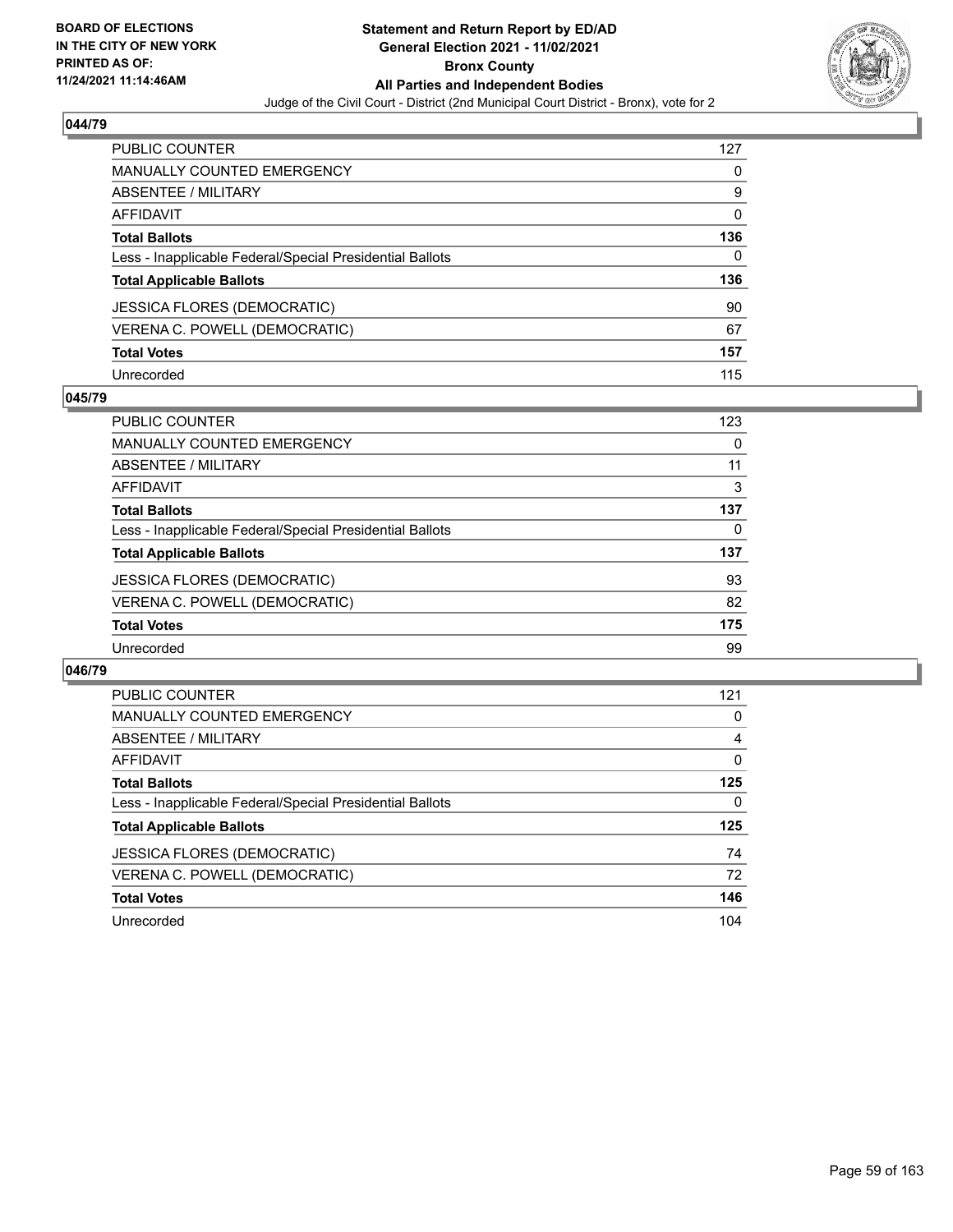

| PUBLIC COUNTER                                           | 116 |
|----------------------------------------------------------|-----|
| <b>MANUALLY COUNTED EMERGENCY</b>                        | 0   |
| ABSENTEE / MILITARY                                      |     |
| <b>AFFIDAVIT</b>                                         | 0   |
| <b>Total Ballots</b>                                     | 117 |
| Less - Inapplicable Federal/Special Presidential Ballots | 0   |
| <b>Total Applicable Ballots</b>                          | 117 |
| <b>JESSICA FLORES (DEMOCRATIC)</b>                       | 77  |
| VERENA C. POWELL (DEMOCRATIC)                            | 67  |
| <b>Total Votes</b>                                       | 144 |
| Unrecorded                                               | 90  |

## **048/79**

| <b>PUBLIC COUNTER</b>                                    | 114 |
|----------------------------------------------------------|-----|
| MANUALLY COUNTED EMERGENCY                               | 0   |
| ABSENTEE / MILITARY                                      |     |
| AFFIDAVIT                                                |     |
| <b>Total Ballots</b>                                     | 122 |
| Less - Inapplicable Federal/Special Presidential Ballots | 0   |
| <b>Total Applicable Ballots</b>                          | 122 |
| <b>JESSICA FLORES (DEMOCRATIC)</b>                       | 74  |
| VERENA C. POWELL (DEMOCRATIC)                            | 68  |
| <b>Total Votes</b>                                       | 142 |
| Unrecorded                                               | 102 |

| <b>PUBLIC COUNTER</b>                                    | 110            |
|----------------------------------------------------------|----------------|
| <b>MANUALLY COUNTED EMERGENCY</b>                        | 0              |
| ABSENTEE / MILITARY                                      | 13             |
| AFFIDAVIT                                                | 0              |
| <b>Total Ballots</b>                                     | 123            |
| Less - Inapplicable Federal/Special Presidential Ballots | 0              |
|                                                          |                |
| <b>Total Applicable Ballots</b>                          | 123            |
| <b>JESSICA FLORES (DEMOCRATIC)</b>                       | 95             |
| VERENA C. POWELL (DEMOCRATIC)                            | 60             |
| UNATTRIBUTABLE WRITE-IN (WRITE-IN)                       | $\overline{2}$ |
| <b>Total Votes</b>                                       | 157            |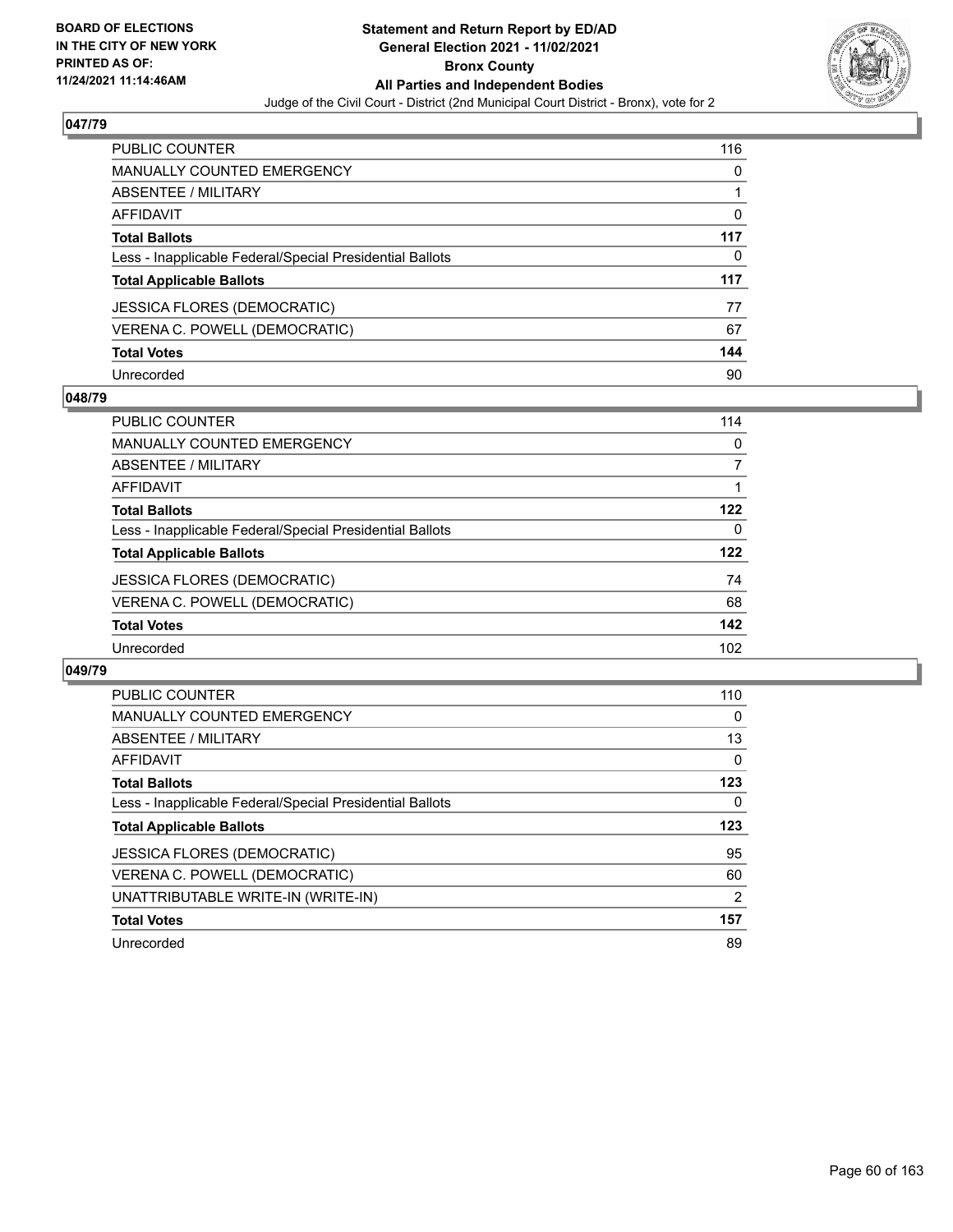

| <b>PUBLIC COUNTER</b>                                    | 117      |
|----------------------------------------------------------|----------|
| <b>MANUALLY COUNTED EMERGENCY</b>                        | 0        |
| <b>ABSENTEE / MILITARY</b>                               | 8        |
| AFFIDAVIT                                                | $\Omega$ |
| <b>Total Ballots</b>                                     | 125      |
| Less - Inapplicable Federal/Special Presidential Ballots | 0        |
| <b>Total Applicable Ballots</b>                          | 125      |
| JESSICA FLORES (DEMOCRATIC)                              | 75       |
| VERENA C. POWELL (DEMOCRATIC)                            | 61       |
| <b>Total Votes</b>                                       | 136      |
| Unrecorded                                               | 114      |

### **051/79**

| <b>PUBLIC COUNTER</b>                                    | 182 |
|----------------------------------------------------------|-----|
| MANUALLY COUNTED EMERGENCY                               | 0   |
| ABSENTEE / MILITARY                                      | 8   |
| <b>AFFIDAVIT</b>                                         |     |
| <b>Total Ballots</b>                                     | 191 |
| Less - Inapplicable Federal/Special Presidential Ballots | 0   |
| <b>Total Applicable Ballots</b>                          | 191 |
| <b>JESSICA FLORES (DEMOCRATIC)</b>                       | 119 |
| VERENA C. POWELL (DEMOCRATIC)                            | 101 |
| <b>Total Votes</b>                                       | 220 |
| Unrecorded                                               | 162 |

| <b>PUBLIC COUNTER</b>                                    | 117 |
|----------------------------------------------------------|-----|
| <b>MANUALLY COUNTED EMERGENCY</b>                        | 0   |
| ABSENTEE / MILITARY                                      | 8   |
| <b>AFFIDAVIT</b>                                         | 3   |
| <b>Total Ballots</b>                                     | 128 |
| Less - Inapplicable Federal/Special Presidential Ballots | 0   |
| <b>Total Applicable Ballots</b>                          | 128 |
| JESSICA FLORES (DEMOCRATIC)                              | 86  |
| VERENA C. POWELL (DEMOCRATIC)                            | 64  |
| <b>Total Votes</b>                                       | 150 |
| Unrecorded                                               | 106 |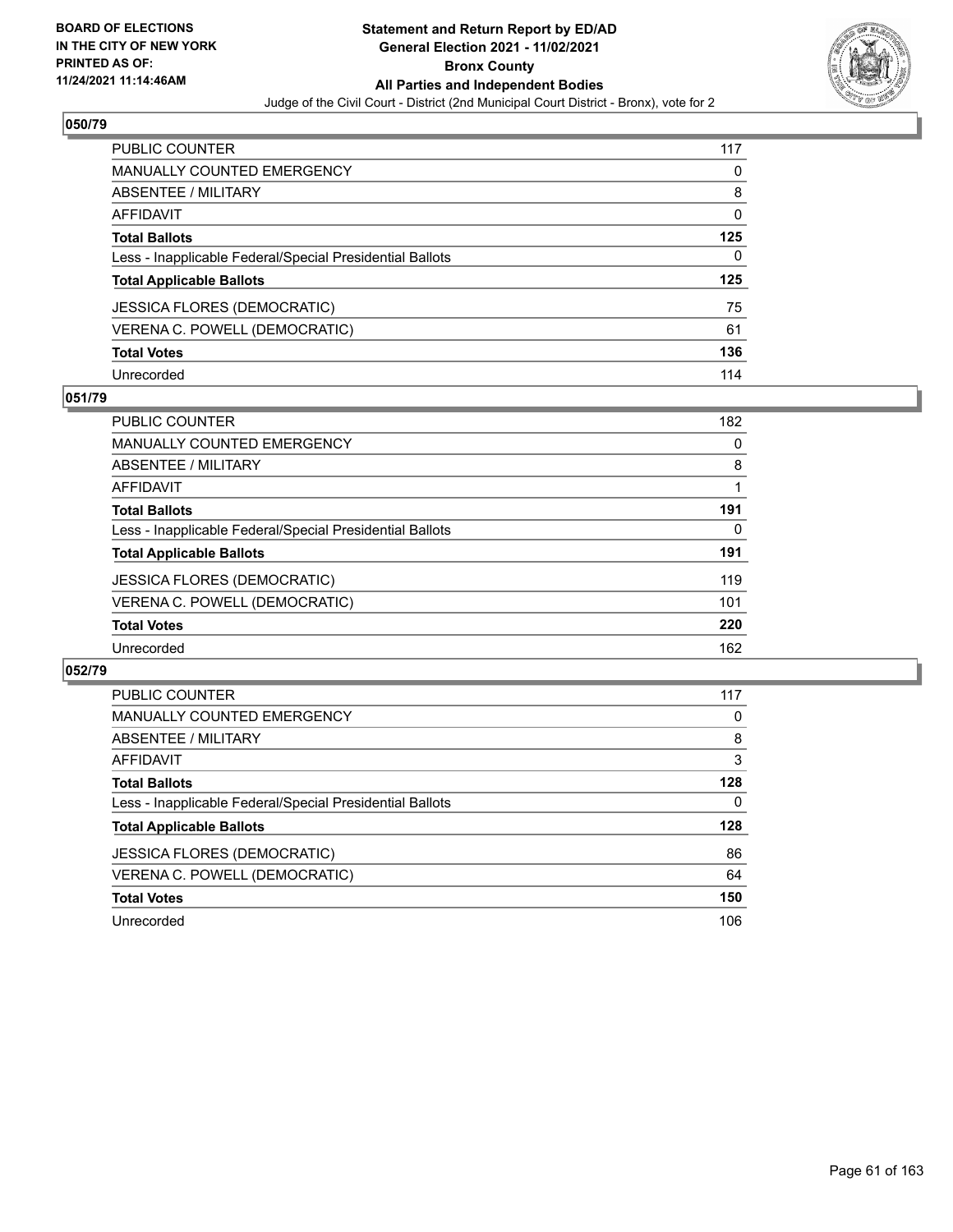

| <b>PUBLIC COUNTER</b>                                    | 108 |
|----------------------------------------------------------|-----|
| <b>MANUALLY COUNTED EMERGENCY</b>                        | 0   |
| ABSENTEE / MILITARY                                      | 25  |
| <b>AFFIDAVIT</b>                                         |     |
| <b>Total Ballots</b>                                     | 134 |
| Less - Inapplicable Federal/Special Presidential Ballots | 0   |
| <b>Total Applicable Ballots</b>                          | 134 |
| JESSICA FLORES (DEMOCRATIC)                              | 95  |
| VERENA C. POWELL (DEMOCRATIC)                            | 79  |
| UNATTRIBUTABLE WRITE-IN (WRITE-IN)                       | 1   |
| <b>Total Votes</b>                                       | 175 |
| Unrecorded                                               | 93  |

#### **054/79**

| <b>PUBLIC COUNTER</b>                                    | 125      |
|----------------------------------------------------------|----------|
| MANUALLY COUNTED EMERGENCY                               | 0        |
| ABSENTEE / MILITARY                                      | 8        |
| <b>AFFIDAVIT</b>                                         | 0        |
| <b>Total Ballots</b>                                     | 133      |
| Less - Inapplicable Federal/Special Presidential Ballots | $\Omega$ |
| <b>Total Applicable Ballots</b>                          | 133      |
| <b>JESSICA FLORES (DEMOCRATIC)</b>                       | 87       |
| VERENA C. POWELL (DEMOCRATIC)                            | 82       |
| <b>Total Votes</b>                                       | 169      |
| Unrecorded                                               | 97       |

| <b>PUBLIC COUNTER</b>                                    | 32       |
|----------------------------------------------------------|----------|
| <b>MANUALLY COUNTED EMERGENCY</b>                        | $\Omega$ |
| <b>ABSENTEE / MILITARY</b>                               | 4        |
| AFFIDAVIT                                                | $\Omega$ |
| <b>Total Ballots</b>                                     | 36       |
| Less - Inapplicable Federal/Special Presidential Ballots | $\Omega$ |
| <b>Total Applicable Ballots</b>                          | 36       |
| <b>JESSICA FLORES (DEMOCRATIC)</b>                       | 23       |
| VERENA C. POWELL (DEMOCRATIC)                            | 18       |
| <b>Total Votes</b>                                       | 41       |
| Unrecorded                                               | 31       |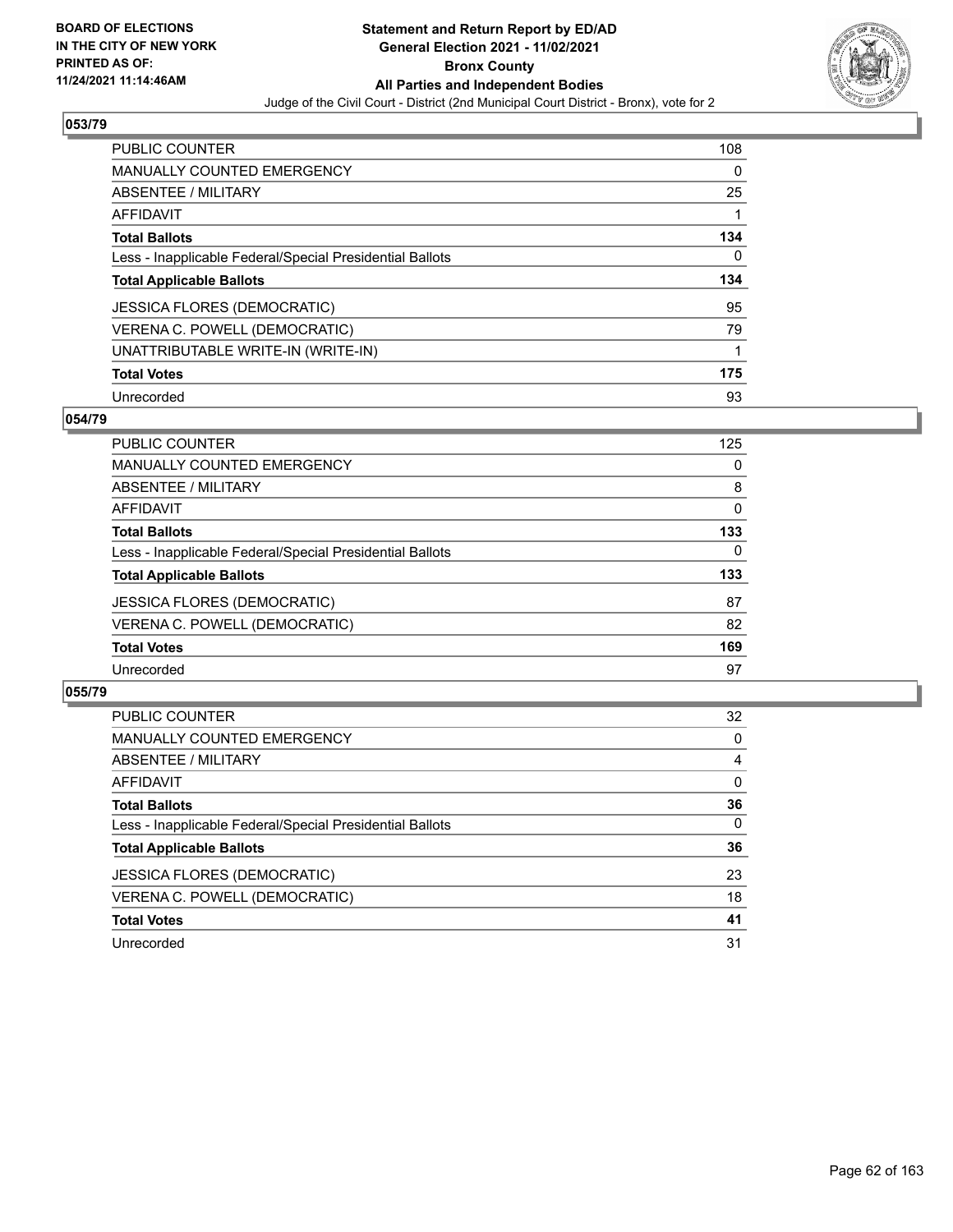

| <b>PUBLIC COUNTER</b>                                    | 97  |
|----------------------------------------------------------|-----|
| <b>MANUALLY COUNTED EMERGENCY</b>                        | 0   |
| <b>ABSENTEE / MILITARY</b>                               | 7   |
| <b>AFFIDAVIT</b>                                         | 0   |
| <b>Total Ballots</b>                                     | 104 |
| Less - Inapplicable Federal/Special Presidential Ballots | 0   |
| <b>Total Applicable Ballots</b>                          | 104 |
| <b>JESSICA FLORES (DEMOCRATIC)</b>                       | 77  |
| VERENA C. POWELL (DEMOCRATIC)                            | 46  |
| RYAN MACDONALD (WRITE-IN)                                |     |
| UNATTRIBUTABLE WRITE-IN (WRITE-IN)                       | 1   |
| YADHIRA GONZALEZ TAYLOR (WRITE-IN)                       | 1   |
| <b>Total Votes</b>                                       | 126 |
| Unrecorded                                               | 82  |

# **057/79**

| <b>PUBLIC COUNTER</b>                                    | 156      |
|----------------------------------------------------------|----------|
| MANUALLY COUNTED EMERGENCY                               | $\Omega$ |
| ABSENTEE / MILITARY                                      | 14       |
| <b>AFFIDAVIT</b>                                         | 0        |
| <b>Total Ballots</b>                                     | 170      |
| Less - Inapplicable Federal/Special Presidential Ballots | $\Omega$ |
| <b>Total Applicable Ballots</b>                          | 170      |
| <b>JESSICA FLORES (DEMOCRATIC)</b>                       | 110      |
| VERENA C. POWELL (DEMOCRATIC)                            | 87       |
| <b>Total Votes</b>                                       | 197      |
| Unrecorded                                               | 143      |

| <b>PUBLIC COUNTER</b>                                    | 148           |
|----------------------------------------------------------|---------------|
| <b>MANUALLY COUNTED EMERGENCY</b>                        | 0             |
| ABSENTEE / MILITARY                                      | 2             |
| AFFIDAVIT                                                | 0             |
| <b>Total Ballots</b>                                     | 150           |
| Less - Inapplicable Federal/Special Presidential Ballots | 0             |
|                                                          |               |
| <b>Total Applicable Ballots</b>                          | 150           |
| <b>JESSICA FLORES (DEMOCRATIC)</b>                       | 97            |
| VERENA C. POWELL (DEMOCRATIC)                            | 70            |
| UNATTRIBUTABLE WRITE-IN (WRITE-IN)                       | $\mathcal{P}$ |
| <b>Total Votes</b>                                       | 169           |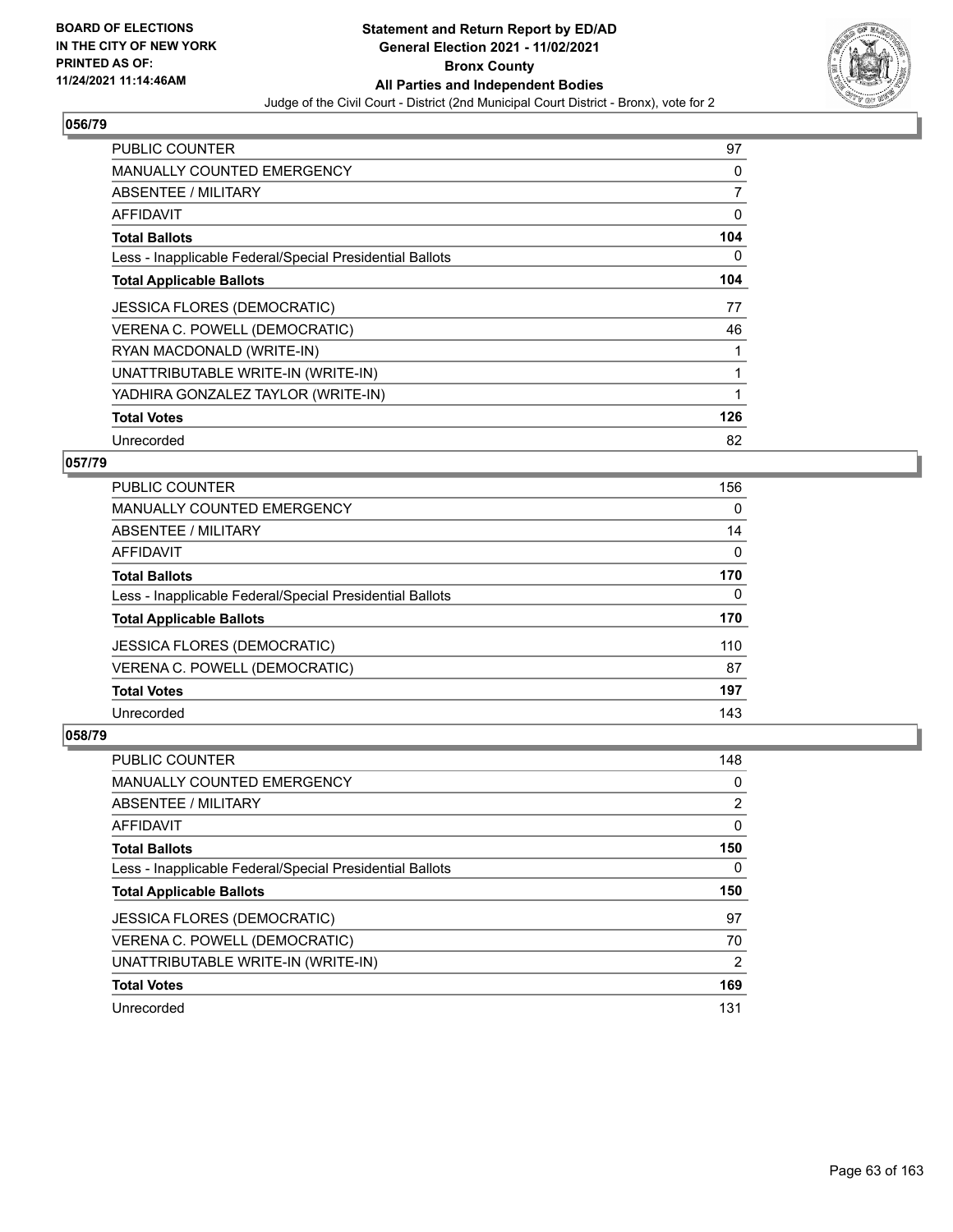

| <b>PUBLIC COUNTER</b>                                    | 130      |
|----------------------------------------------------------|----------|
| <b>MANUALLY COUNTED EMERGENCY</b>                        | 0        |
| ABSENTEE / MILITARY                                      | 6        |
| <b>AFFIDAVIT</b>                                         | $\Omega$ |
| <b>Total Ballots</b>                                     | 136      |
| Less - Inapplicable Federal/Special Presidential Ballots | 0        |
| <b>Total Applicable Ballots</b>                          | 136      |
| <b>JESSICA FLORES (DEMOCRATIC)</b>                       | 89       |
| VERENA C. POWELL (DEMOCRATIC)                            | 64       |
| <b>Total Votes</b>                                       | 153      |
| Unrecorded                                               | 119      |

## **060/79**

| <b>PUBLIC COUNTER</b>                                    | 74             |
|----------------------------------------------------------|----------------|
| <b>MANUALLY COUNTED EMERGENCY</b>                        | 0              |
| ABSENTEE / MILITARY                                      | $\overline{2}$ |
| AFFIDAVIT                                                |                |
| <b>Total Ballots</b>                                     | 77             |
| Less - Inapplicable Federal/Special Presidential Ballots | 0              |
| <b>Total Applicable Ballots</b>                          | 77             |
| <b>JESSICA FLORES (DEMOCRATIC)</b>                       | 46             |
| VERENA C. POWELL (DEMOCRATIC)                            | 39             |
| UNATTRIBUTABLE WRITE-IN (WRITE-IN)                       | $\overline{2}$ |
| <b>Total Votes</b>                                       | 87             |
| Unrecorded                                               | 67             |

| <b>PUBLIC COUNTER</b>                                    | 163      |
|----------------------------------------------------------|----------|
| MANUALLY COUNTED EMERGENCY                               | 0        |
| ABSENTEE / MILITARY                                      | 7        |
| AFFIDAVIT                                                |          |
| <b>Total Ballots</b>                                     | 171      |
| Less - Inapplicable Federal/Special Presidential Ballots | $\Omega$ |
| <b>Total Applicable Ballots</b>                          | 171      |
| <b>JESSICA FLORES (DEMOCRATIC)</b>                       | 123      |
| VERENA C. POWELL (DEMOCRATIC)                            | 94       |
| <b>Total Votes</b>                                       | 217      |
| Unrecorded                                               | 125      |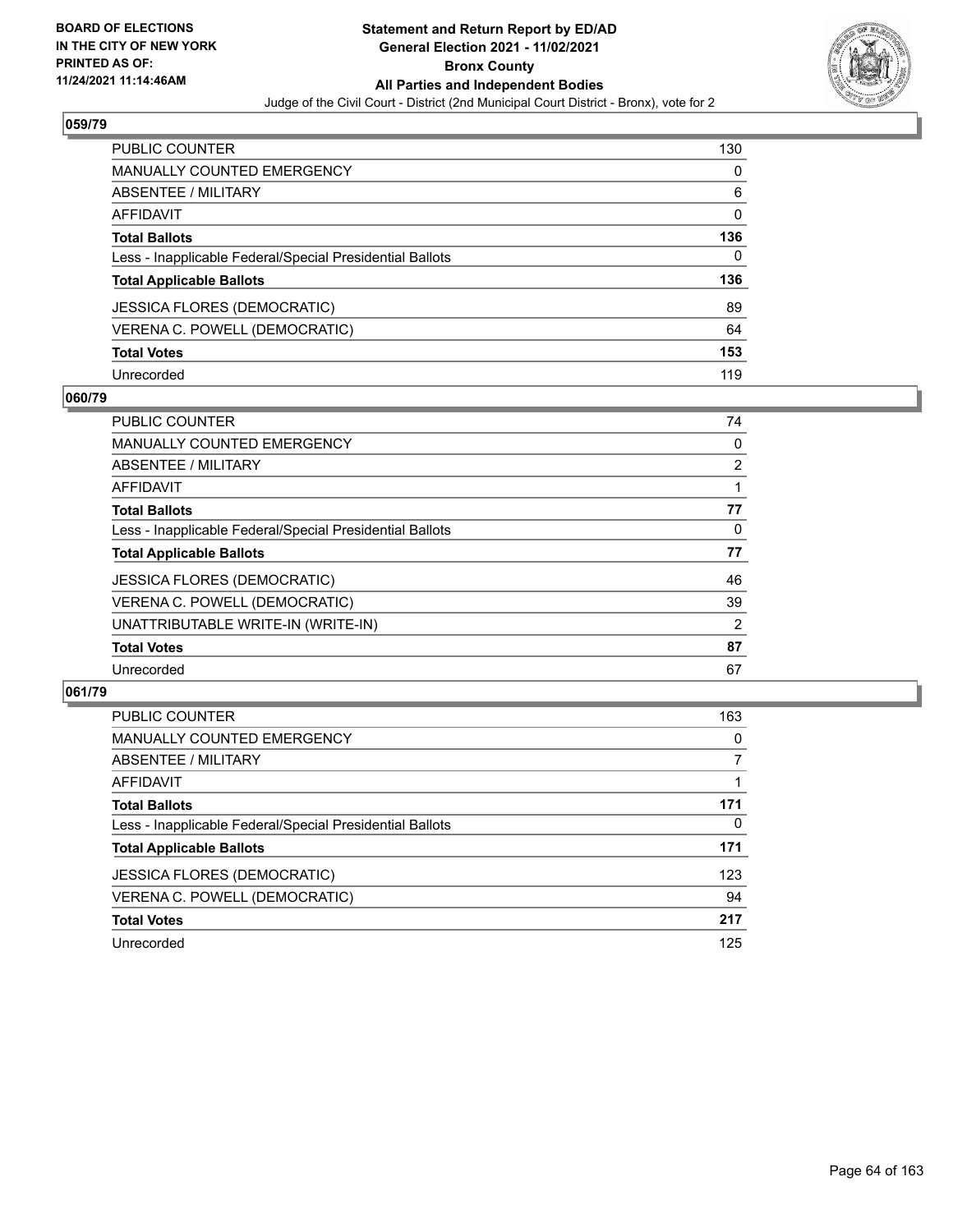

| <b>PUBLIC COUNTER</b>                                    | 192 |
|----------------------------------------------------------|-----|
| <b>MANUALLY COUNTED EMERGENCY</b>                        | 0   |
| ABSENTEE / MILITARY                                      | 5   |
| AFFIDAVIT                                                |     |
| <b>Total Ballots</b>                                     | 198 |
| Less - Inapplicable Federal/Special Presidential Ballots | 0   |
| <b>Total Applicable Ballots</b>                          | 198 |
| <b>JESSICA FLORES (DEMOCRATIC)</b>                       | 133 |
| VERENA C. POWELL (DEMOCRATIC)                            | 122 |
| <b>Total Votes</b>                                       | 255 |
| Unrecorded                                               | 141 |

## **063/79**

| <b>PUBLIC COUNTER</b>                                    | 96       |
|----------------------------------------------------------|----------|
| MANUALLY COUNTED EMERGENCY                               | 0        |
| ABSENTEE / MILITARY                                      | 3        |
| AFFIDAVIT                                                | $\Omega$ |
| <b>Total Ballots</b>                                     | 99       |
| Less - Inapplicable Federal/Special Presidential Ballots | $\Omega$ |
| <b>Total Applicable Ballots</b>                          | 99       |
| <b>JESSICA FLORES (DEMOCRATIC)</b>                       | 76       |
| VERENA C. POWELL (DEMOCRATIC)                            | 53       |
| <b>Total Votes</b>                                       | 129      |
| Unrecorded                                               | 69       |

| <b>PUBLIC COUNTER</b>                                    | 111      |
|----------------------------------------------------------|----------|
| <b>MANUALLY COUNTED EMERGENCY</b>                        | 0        |
| ABSENTEE / MILITARY                                      |          |
| <b>AFFIDAVIT</b>                                         | $\Omega$ |
| <b>Total Ballots</b>                                     | $112$    |
| Less - Inapplicable Federal/Special Presidential Ballots | 0        |
| <b>Total Applicable Ballots</b>                          | $112$    |
| JESSICA FLORES (DEMOCRATIC)                              | 81       |
| VERENA C. POWELL (DEMOCRATIC)                            | 44       |
| <b>Total Votes</b>                                       | 125      |
| Unrecorded                                               | 99       |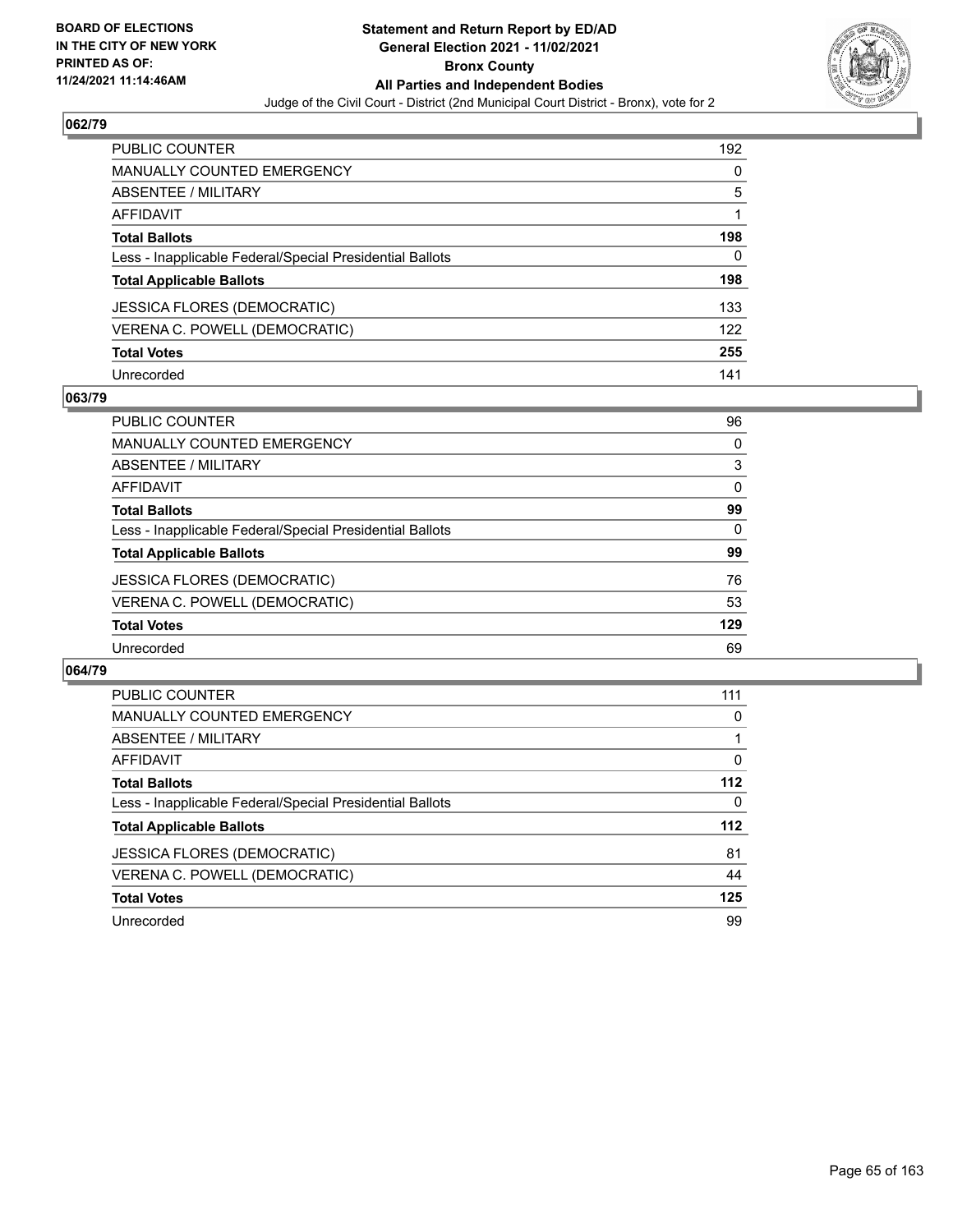

| <b>PUBLIC COUNTER</b>                                    | 106 |
|----------------------------------------------------------|-----|
| <b>MANUALLY COUNTED EMERGENCY</b>                        | 0   |
| ABSENTEE / MILITARY                                      | 3   |
| AFFIDAVIT                                                | 1   |
| <b>Total Ballots</b>                                     | 110 |
| Less - Inapplicable Federal/Special Presidential Ballots | 0   |
| <b>Total Applicable Ballots</b>                          | 110 |
| <b>JESSICA FLORES (DEMOCRATIC)</b>                       | 73  |
|                                                          |     |
| VERENA C. POWELL (DEMOCRATIC)                            | 54  |
| UNCOUNTED WRITE-IN PER STATUTE (WRITE-IN)                |     |
| <b>Total Votes</b>                                       | 128 |

#### **066/79**

| <b>PUBLIC COUNTER</b>                                    | 125      |
|----------------------------------------------------------|----------|
| MANUALLY COUNTED EMERGENCY                               | 0        |
| ABSENTEE / MILITARY                                      | 5        |
| <b>AFFIDAVIT</b>                                         | 0        |
| <b>Total Ballots</b>                                     | 130      |
| Less - Inapplicable Federal/Special Presidential Ballots | $\Omega$ |
| <b>Total Applicable Ballots</b>                          | 130      |
| <b>JESSICA FLORES (DEMOCRATIC)</b>                       | 90       |
| VERENA C. POWELL (DEMOCRATIC)                            | 81       |
| <b>Total Votes</b>                                       | 171      |
| Unrecorded                                               | 89       |

| <b>PUBLIC COUNTER</b>                                    | 80             |
|----------------------------------------------------------|----------------|
| <b>MANUALLY COUNTED EMERGENCY</b>                        | 0              |
| ABSENTEE / MILITARY                                      | $\overline{2}$ |
| AFFIDAVIT                                                |                |
| <b>Total Ballots</b>                                     | 83             |
| Less - Inapplicable Federal/Special Presidential Ballots | $\Omega$       |
| <b>Total Applicable Ballots</b>                          | 83             |
| <b>JESSICA FLORES (DEMOCRATIC)</b>                       | 49             |
| VERENA C. POWELL (DEMOCRATIC)                            | 45             |
| YIRIS MORALES (WRITE-IN)                                 |                |
| <b>Total Votes</b>                                       | 95             |
| Unrecorded                                               | 71             |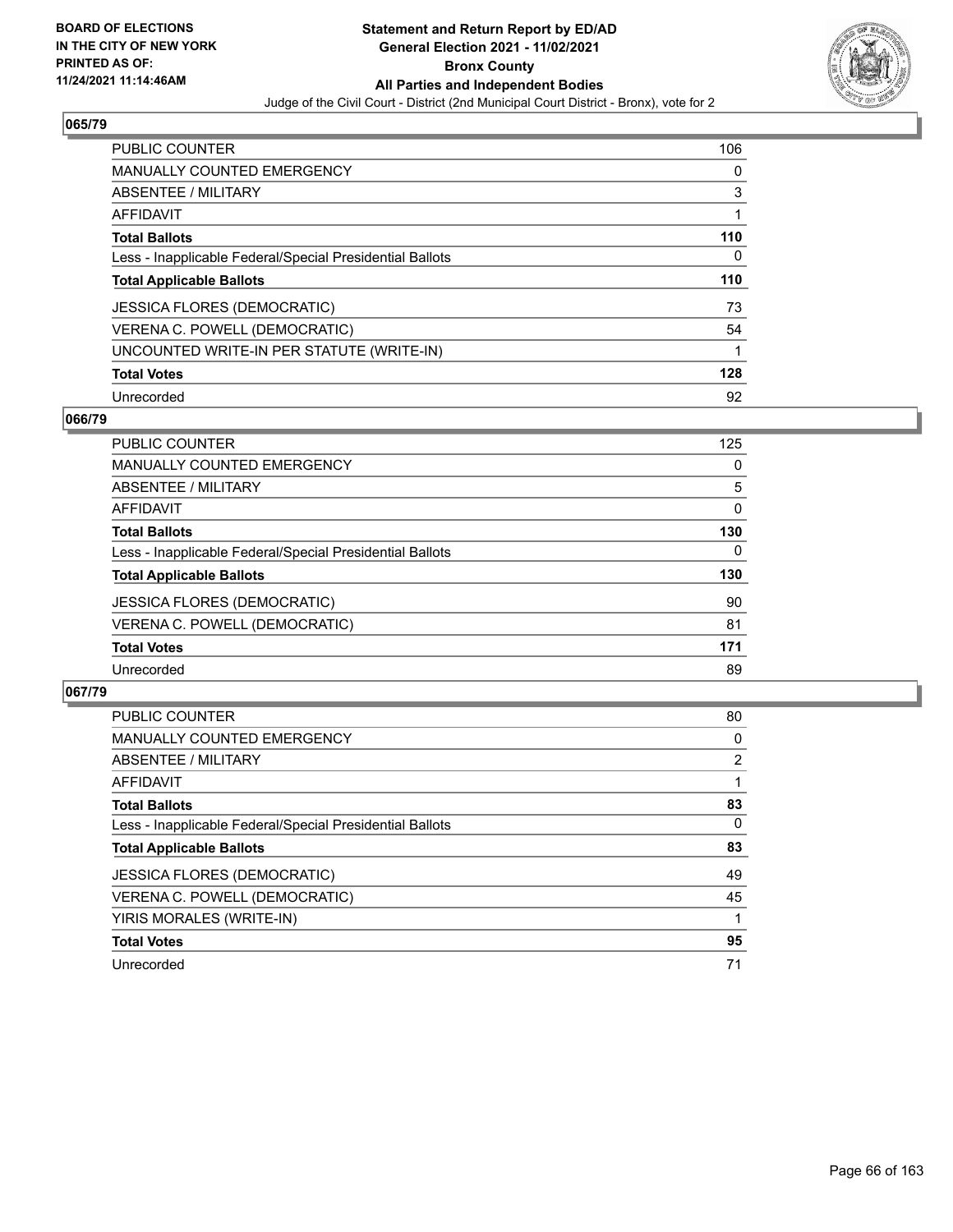

| <b>PUBLIC COUNTER</b>                                    | 354 |
|----------------------------------------------------------|-----|
| <b>MANUALLY COUNTED EMERGENCY</b>                        | 0   |
| ABSENTEE / MILITARY                                      | 13  |
| AFFIDAVIT                                                | 0   |
| <b>Total Ballots</b>                                     | 367 |
| Less - Inapplicable Federal/Special Presidential Ballots | 0   |
| <b>Total Applicable Ballots</b>                          | 367 |
| JESSICA FLORES (DEMOCRATIC)                              | 251 |
| VERENA C. POWELL (DEMOCRATIC)                            | 257 |
| UNATTRIBUTABLE WRITE-IN (WRITE-IN)                       | 2   |
| <b>Total Votes</b>                                       | 510 |
| Unrecorded                                               | 224 |

#### **069/79**

| <b>PUBLIC COUNTER</b>                                    | 349      |
|----------------------------------------------------------|----------|
| <b>MANUALLY COUNTED EMERGENCY</b>                        | 0        |
| ABSENTEE / MILITARY                                      | 24       |
| AFFIDAVIT                                                | $\Omega$ |
| <b>Total Ballots</b>                                     | 373      |
| Less - Inapplicable Federal/Special Presidential Ballots | 0        |
| <b>Total Applicable Ballots</b>                          | 373      |
| <b>JESSICA FLORES (DEMOCRATIC)</b>                       | 232      |
| VERENA C. POWELL (DEMOCRATIC)                            | 258      |
| <b>Total Votes</b>                                       | 490      |
| Unrecorded                                               | 256      |

| <b>PUBLIC COUNTER</b>                                    | 85       |
|----------------------------------------------------------|----------|
| <b>MANUALLY COUNTED EMERGENCY</b>                        | $\Omega$ |
| <b>ABSENTEE / MILITARY</b>                               | 5        |
| AFFIDAVIT                                                | $\Omega$ |
| <b>Total Ballots</b>                                     | 90       |
| Less - Inapplicable Federal/Special Presidential Ballots | $\Omega$ |
| <b>Total Applicable Ballots</b>                          | 90       |
| <b>JESSICA FLORES (DEMOCRATIC)</b>                       | 63       |
| VERENA C. POWELL (DEMOCRATIC)                            | 54       |
| <b>Total Votes</b>                                       | 117      |
| Unrecorded                                               | 63       |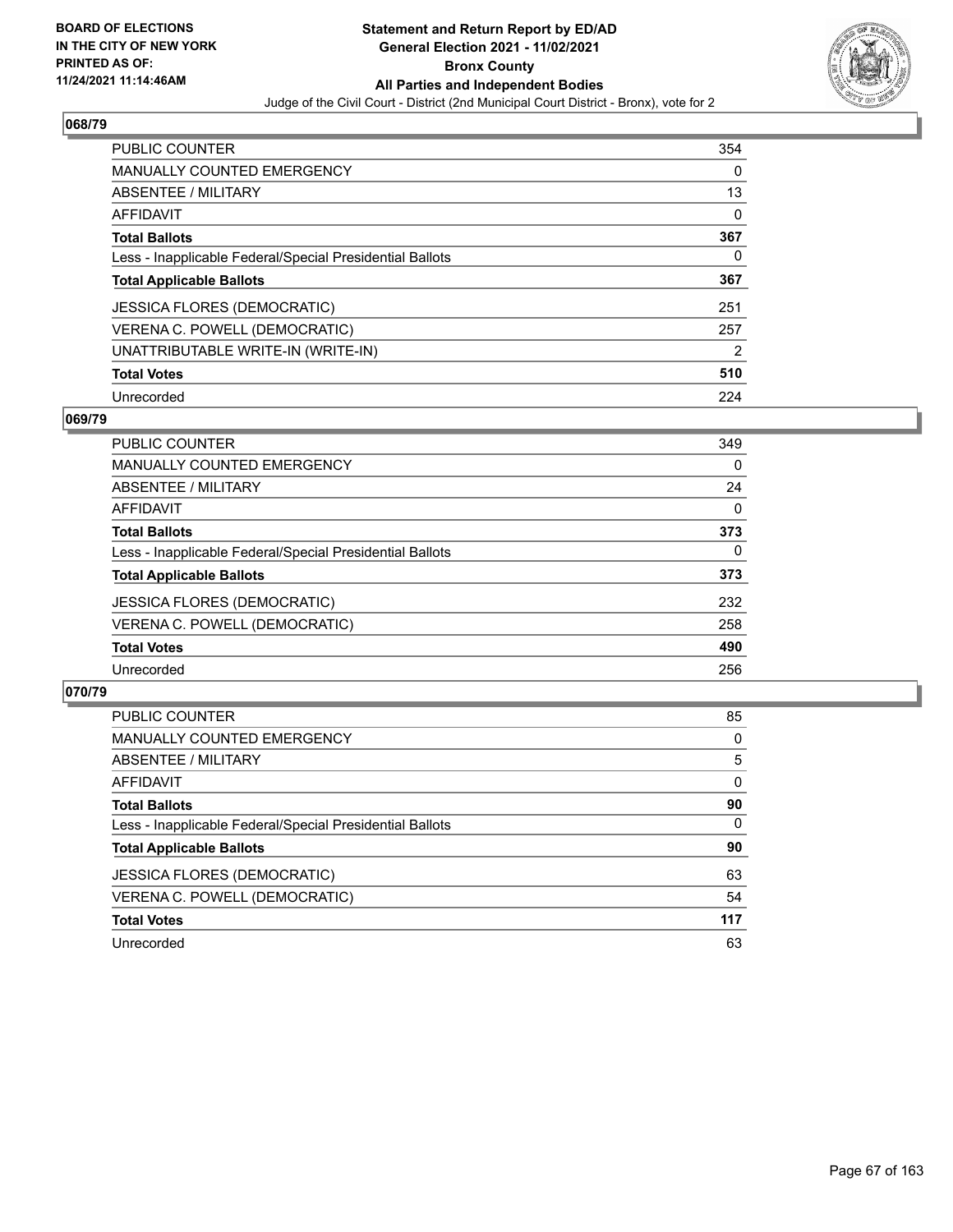

| PUBLIC COUNTER                                           | 54       |
|----------------------------------------------------------|----------|
| <b>MANUALLY COUNTED EMERGENCY</b>                        | 0        |
| <b>ABSENTEE / MILITARY</b>                               |          |
| <b>AFFIDAVIT</b>                                         | $\Omega$ |
| <b>Total Ballots</b>                                     | 61       |
| Less - Inapplicable Federal/Special Presidential Ballots | 0        |
| <b>Total Applicable Ballots</b>                          | 61       |
| <b>JESSICA FLORES (DEMOCRATIC)</b>                       | 38       |
| VERENA C. POWELL (DEMOCRATIC)                            | 38       |
| <b>Total Votes</b>                                       | 76       |
| Unrecorded                                               | 46       |

### **072/79**

| <b>PUBLIC COUNTER</b>                                    | 152 |
|----------------------------------------------------------|-----|
| MANUALLY COUNTED EMERGENCY                               | 0   |
| ABSENTEE / MILITARY                                      | 6   |
| AFFIDAVIT                                                | 0   |
| <b>Total Ballots</b>                                     | 158 |
| Less - Inapplicable Federal/Special Presidential Ballots | 0   |
| <b>Total Applicable Ballots</b>                          | 158 |
| <b>JESSICA FLORES (DEMOCRATIC)</b>                       | 108 |
| VERENA C. POWELL (DEMOCRATIC)                            | 78  |
| <b>Total Votes</b>                                       | 186 |
| Unrecorded                                               | 130 |

| PUBLIC COUNTER                                           | 120      |
|----------------------------------------------------------|----------|
| <b>MANUALLY COUNTED EMERGENCY</b>                        | 0        |
| ABSENTEE / MILITARY                                      | 3        |
| <b>AFFIDAVIT</b>                                         | $\Omega$ |
| <b>Total Ballots</b>                                     | 123      |
| Less - Inapplicable Federal/Special Presidential Ballots | 0        |
| <b>Total Applicable Ballots</b>                          | 123      |
| <b>JESSICA FLORES (DEMOCRATIC)</b>                       | 82       |
| VERENA C. POWELL (DEMOCRATIC)                            | 64       |
| <b>Total Votes</b>                                       | 146      |
| Unrecorded                                               | 100      |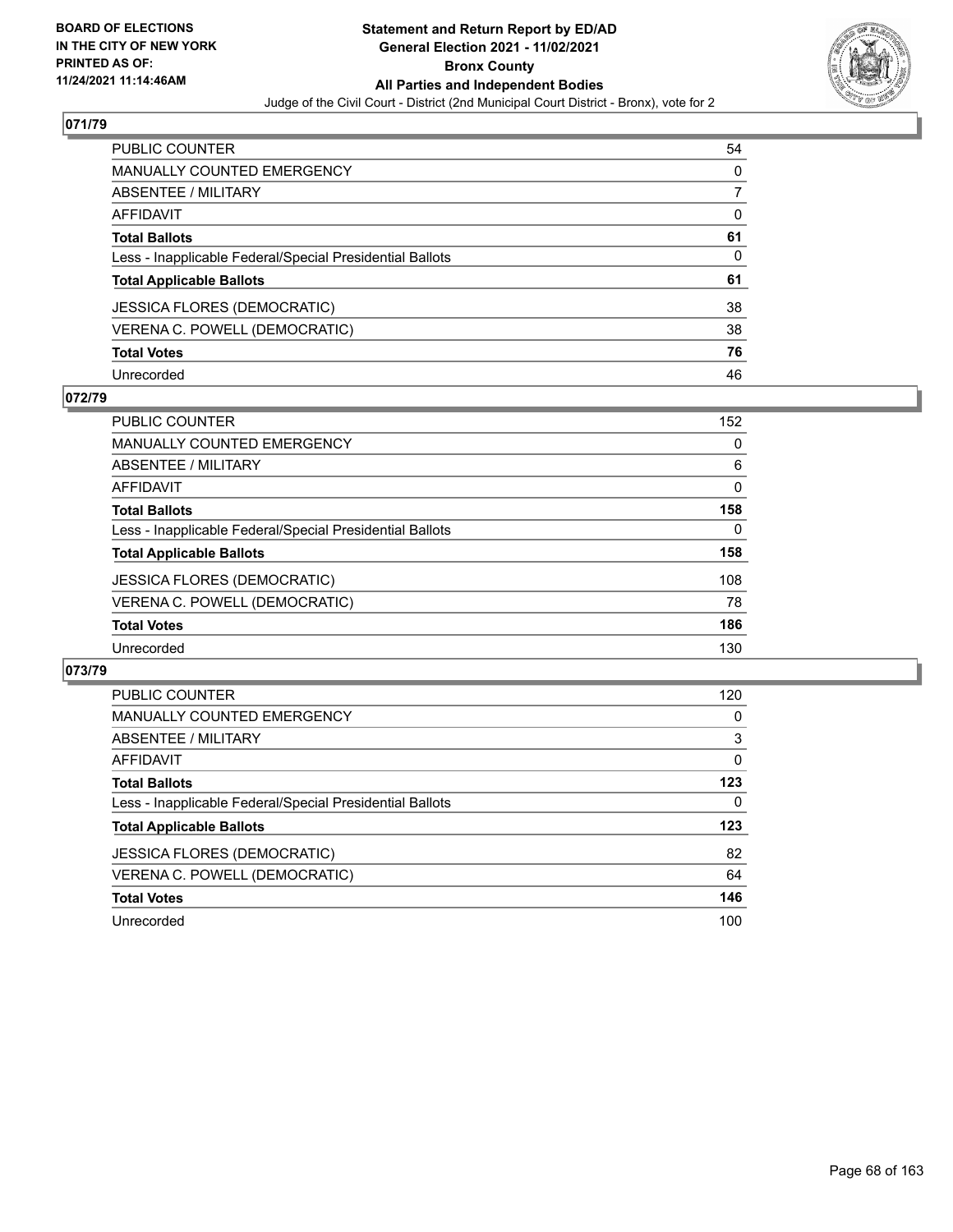

| <b>PUBLIC COUNTER</b>                                    | 18                |
|----------------------------------------------------------|-------------------|
| <b>MANUALLY COUNTED EMERGENCY</b>                        | $\Omega$          |
| ABSENTEE / MILITARY                                      | 0                 |
| AFFIDAVIT                                                | 0                 |
| <b>Total Ballots</b>                                     | 18                |
| Less - Inapplicable Federal/Special Presidential Ballots | 0                 |
| <b>Total Applicable Ballots</b>                          | 18                |
| JESSICA FLORES (DEMOCRATIC)                              | $12 \overline{ }$ |
| VERENA C. POWELL (DEMOCRATIC)                            | 8                 |
| UNATTRIBUTABLE WRITE-IN (WRITE-IN)                       |                   |
| <b>Total Votes</b>                                       | 21                |
| Unrecorded                                               | 15                |

## **077/79**

| PUBLIC COUNTER                                           | 56       |
|----------------------------------------------------------|----------|
| MANUALLY COUNTED EMERGENCY                               | 0        |
| ABSENTEE / MILITARY                                      | $\Omega$ |
| AFFIDAVIT                                                | $\Omega$ |
| <b>Total Ballots</b>                                     | 56       |
| Less - Inapplicable Federal/Special Presidential Ballots | $\Omega$ |
| <b>Total Applicable Ballots</b>                          | 56       |
| <b>JESSICA FLORES (DEMOCRATIC)</b>                       | 43       |
| VERENA C. POWELL (DEMOCRATIC)                            | 39       |
| <b>Total Votes</b>                                       | 82       |
| Unrecorded                                               | 30       |

| <b>PUBLIC COUNTER</b>                                    | 44       |
|----------------------------------------------------------|----------|
| <b>MANUALLY COUNTED EMERGENCY</b>                        | 0        |
| ABSENTEE / MILITARY                                      | 2        |
| AFFIDAVIT                                                | $\Omega$ |
| <b>Total Ballots</b>                                     | 46       |
| Less - Inapplicable Federal/Special Presidential Ballots | 0        |
| <b>Total Applicable Ballots</b>                          | 46       |
| <b>JESSICA FLORES (DEMOCRATIC)</b>                       | 31       |
| VERENA C. POWELL (DEMOCRATIC)                            | 30       |
| <b>Total Votes</b>                                       | 61       |
| Unrecorded                                               | 31       |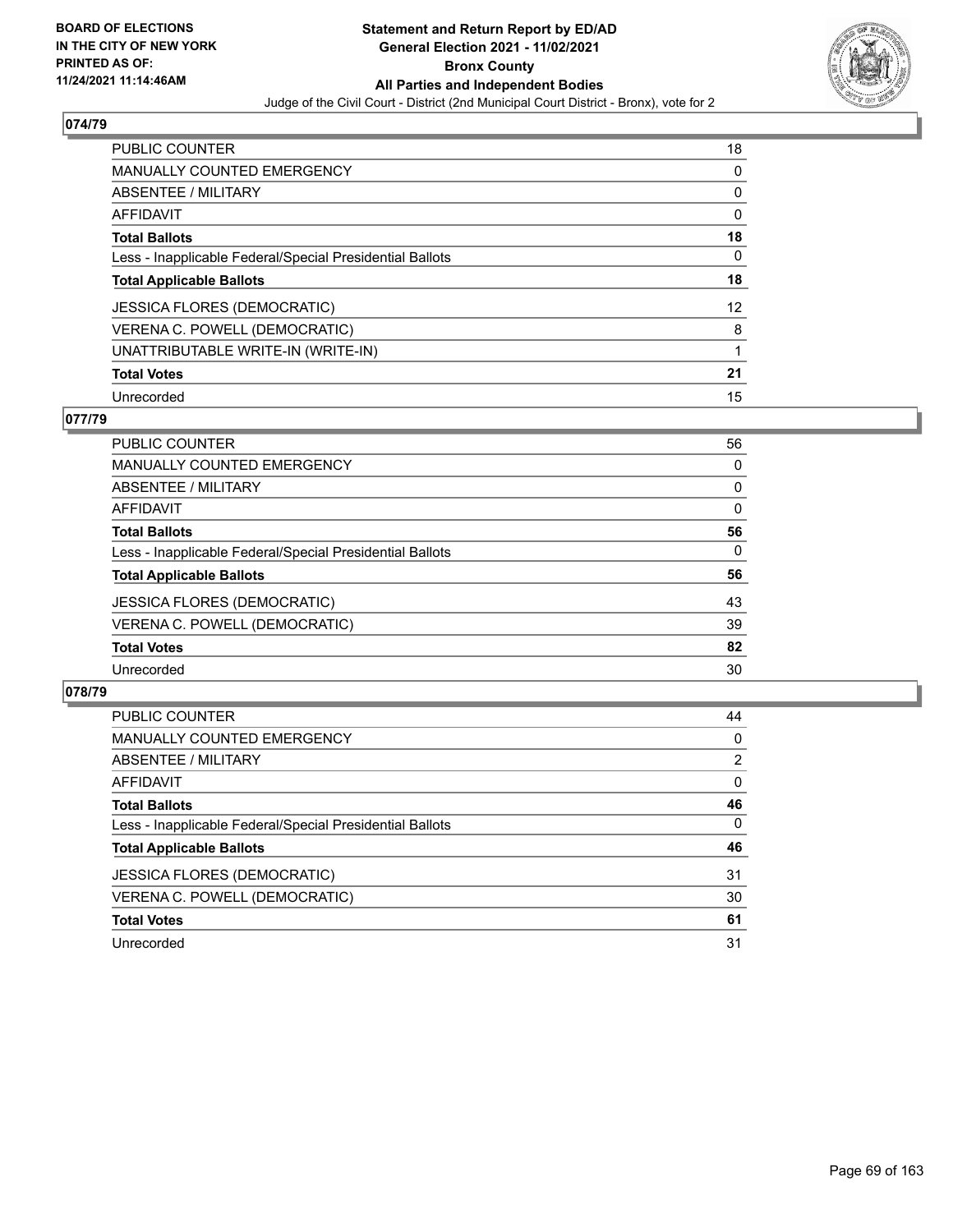

| PUBLIC COUNTER                                           | 40       |
|----------------------------------------------------------|----------|
| <b>MANUALLY COUNTED EMERGENCY</b>                        | 0        |
| <b>ABSENTEE / MILITARY</b>                               |          |
| <b>AFFIDAVIT</b>                                         | $\Omega$ |
| <b>Total Ballots</b>                                     | 41       |
| Less - Inapplicable Federal/Special Presidential Ballots | 0        |
| <b>Total Applicable Ballots</b>                          | 41       |
| <b>JESSICA FLORES (DEMOCRATIC)</b>                       | 25       |
| VERENA C. POWELL (DEMOCRATIC)                            | 27       |
| <b>Total Votes</b>                                       | 52       |
| Unrecorded                                               | 30       |

#### **080/79**

| <b>Total Votes</b>                                       |          |
|----------------------------------------------------------|----------|
|                                                          | 0        |
| VERENA C. POWELL (DEMOCRATIC)                            | $\Omega$ |
| <b>JESSICA FLORES (DEMOCRATIC)</b>                       | $\Omega$ |
| <b>Total Applicable Ballots</b>                          | 0        |
| Less - Inapplicable Federal/Special Presidential Ballots | $\Omega$ |
| <b>Total Ballots</b>                                     | 0        |
| AFFIDAVIT                                                | 0        |
| ABSENTEE / MILITARY                                      | 0        |
| <b>MANUALLY COUNTED EMERGENCY</b>                        | 0        |
| PUBLIC COUNTER                                           | 0        |

# **081/79 COMBINED into: 078/79**

| <b>PUBLIC COUNTER</b>                                    | 47       |
|----------------------------------------------------------|----------|
| <b>MANUALLY COUNTED EMERGENCY</b>                        | 0        |
| ABSENTEE / MILITARY                                      | 4        |
| AFFIDAVIT                                                | $\Omega$ |
| <b>Total Ballots</b>                                     | 51       |
| Less - Inapplicable Federal/Special Presidential Ballots | 0        |
| <b>Total Applicable Ballots</b>                          | 51       |
| <b>JESSICA FLORES (DEMOCRATIC)</b>                       | 31       |
| VERENA C. POWELL (DEMOCRATIC)                            | 31       |
| <b>Total Votes</b>                                       | 62       |
| Unrecorded                                               | 40       |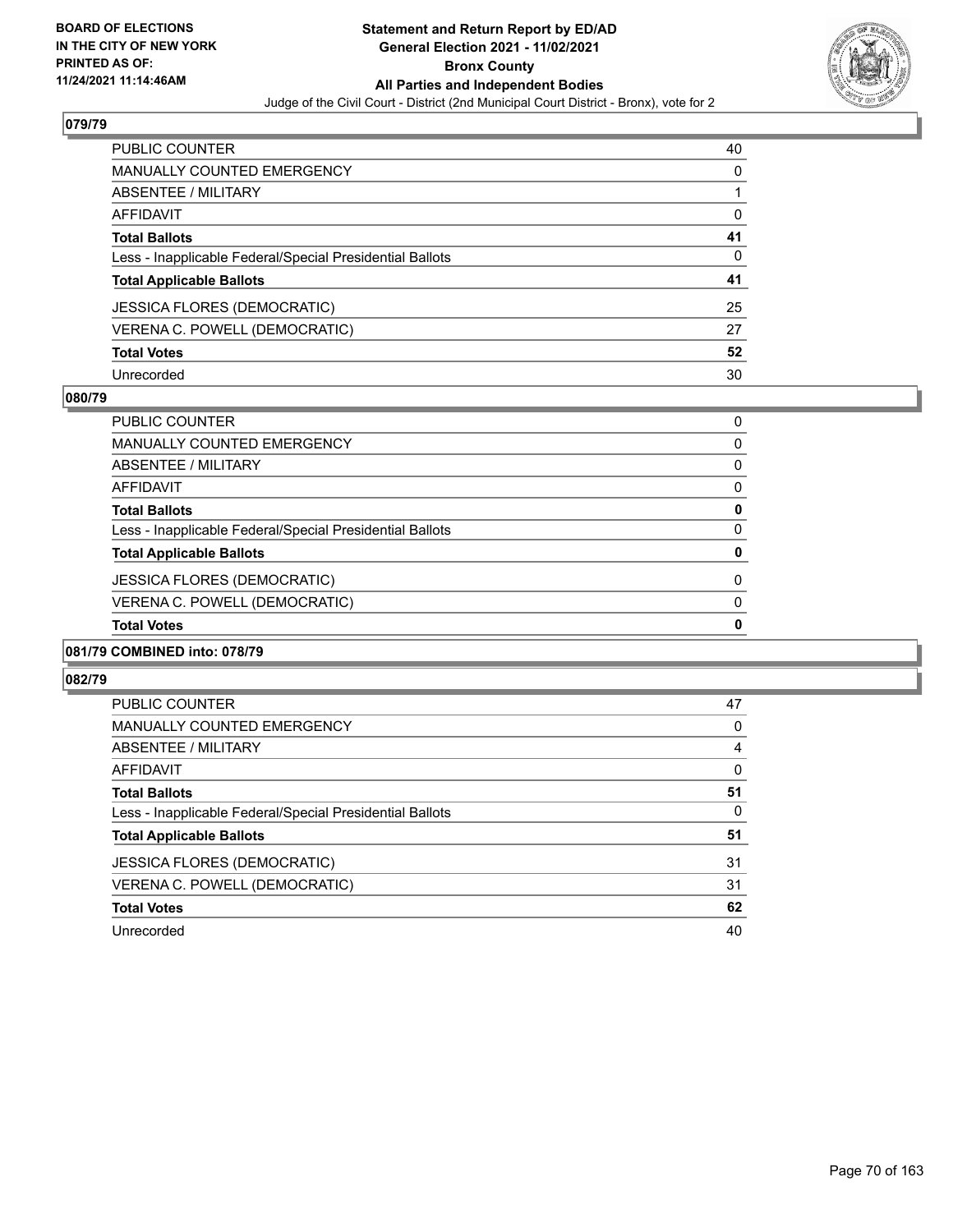

| <b>PUBLIC COUNTER</b>                                    | 112 |
|----------------------------------------------------------|-----|
| <b>MANUALLY COUNTED EMERGENCY</b>                        | 0   |
| ABSENTEE / MILITARY                                      | 5   |
| <b>AFFIDAVIT</b>                                         | 0   |
| <b>Total Ballots</b>                                     | 117 |
| Less - Inapplicable Federal/Special Presidential Ballots | 0   |
| <b>Total Applicable Ballots</b>                          | 117 |
| <b>JESSICA FLORES (DEMOCRATIC)</b>                       | 75  |
| VERENA C. POWELL (DEMOCRATIC)                            | 72  |
| <b>Total Votes</b>                                       | 147 |
| Unrecorded                                               | 87  |

### **084/79**

| <b>PUBLIC COUNTER</b>                                    | 146            |
|----------------------------------------------------------|----------------|
| <b>MANUALLY COUNTED EMERGENCY</b>                        | $\Omega$       |
| <b>ABSENTEE / MILITARY</b>                               | 14             |
| AFFIDAVIT                                                |                |
| <b>Total Ballots</b>                                     | 161            |
| Less - Inapplicable Federal/Special Presidential Ballots | 0              |
| <b>Total Applicable Ballots</b>                          | 161            |
| <b>JESSICA FLORES (DEMOCRATIC)</b>                       | 113            |
| VERENA C. POWELL (DEMOCRATIC)                            | 98             |
| FRANCISCO MARTE (WRITE-IN)                               |                |
| UNATTRIBUTABLE WRITE-IN (WRITE-IN)                       | $\overline{2}$ |
| <b>Total Votes</b>                                       | 214            |
| Unrecorded                                               | 108            |

| <b>PUBLIC COUNTER</b>                                    | 96       |
|----------------------------------------------------------|----------|
| MANUALLY COUNTED EMERGENCY                               | $\Omega$ |
| ABSENTEE / MILITARY                                      | 8        |
| AFFIDAVIT                                                | $\Omega$ |
| <b>Total Ballots</b>                                     | 104      |
| Less - Inapplicable Federal/Special Presidential Ballots | $\Omega$ |
| <b>Total Applicable Ballots</b>                          | 104      |
| <b>JESSICA FLORES (DEMOCRATIC)</b>                       | 66       |
| VERENA C. POWELL (DEMOCRATIC)                            | 55       |
| <b>Total Votes</b>                                       | 121      |
|                                                          |          |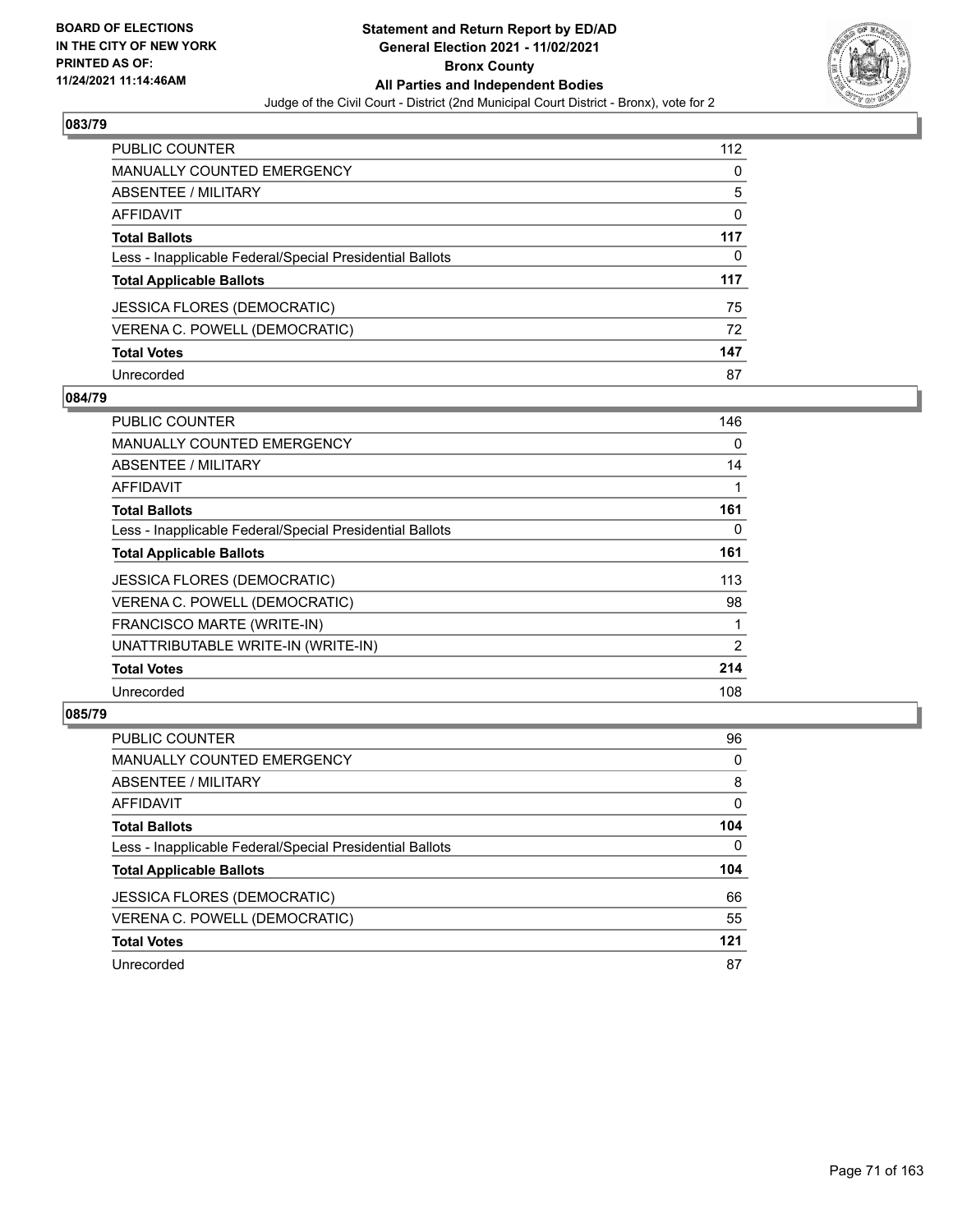

| <b>PUBLIC COUNTER</b>                                    | 134 |
|----------------------------------------------------------|-----|
| <b>MANUALLY COUNTED EMERGENCY</b>                        | 0   |
| ABSENTEE / MILITARY                                      | 5   |
| AFFIDAVIT                                                | 0   |
| <b>Total Ballots</b>                                     | 139 |
| Less - Inapplicable Federal/Special Presidential Ballots | 0   |
| <b>Total Applicable Ballots</b>                          | 139 |
| JESSICA FLORES (DEMOCRATIC)                              | 104 |
| VERENA C. POWELL (DEMOCRATIC)                            | 72  |
| <b>Total Votes</b>                                       | 176 |
| Unrecorded                                               | 102 |

## **087/79**

| PUBLIC COUNTER                                           | 69       |
|----------------------------------------------------------|----------|
| <b>MANUALLY COUNTED EMERGENCY</b>                        | $\Omega$ |
| ABSENTEE / MILITARY                                      | 2        |
| AFFIDAVIT                                                | $\Omega$ |
| <b>Total Ballots</b>                                     | 71       |
| Less - Inapplicable Federal/Special Presidential Ballots | $\Omega$ |
| <b>Total Applicable Ballots</b>                          | 71       |
| <b>JESSICA FLORES (DEMOCRATIC)</b>                       | 49       |
| VERENA C. POWELL (DEMOCRATIC)                            | 41       |
| <b>Total Votes</b>                                       | 90       |
| Unrecorded                                               | 52       |

| <b>PUBLIC COUNTER</b>                                    | 146 |
|----------------------------------------------------------|-----|
| <b>MANUALLY COUNTED EMERGENCY</b>                        | 0   |
| ABSENTEE / MILITARY                                      | 19  |
| <b>AFFIDAVIT</b>                                         |     |
| <b>Total Ballots</b>                                     | 166 |
| Less - Inapplicable Federal/Special Presidential Ballots | 0   |
| <b>Total Applicable Ballots</b>                          | 166 |
| JESSICA FLORES (DEMOCRATIC)                              | 112 |
| VERENA C. POWELL (DEMOCRATIC)                            | 104 |
| <b>Total Votes</b>                                       | 216 |
| Unrecorded                                               | 116 |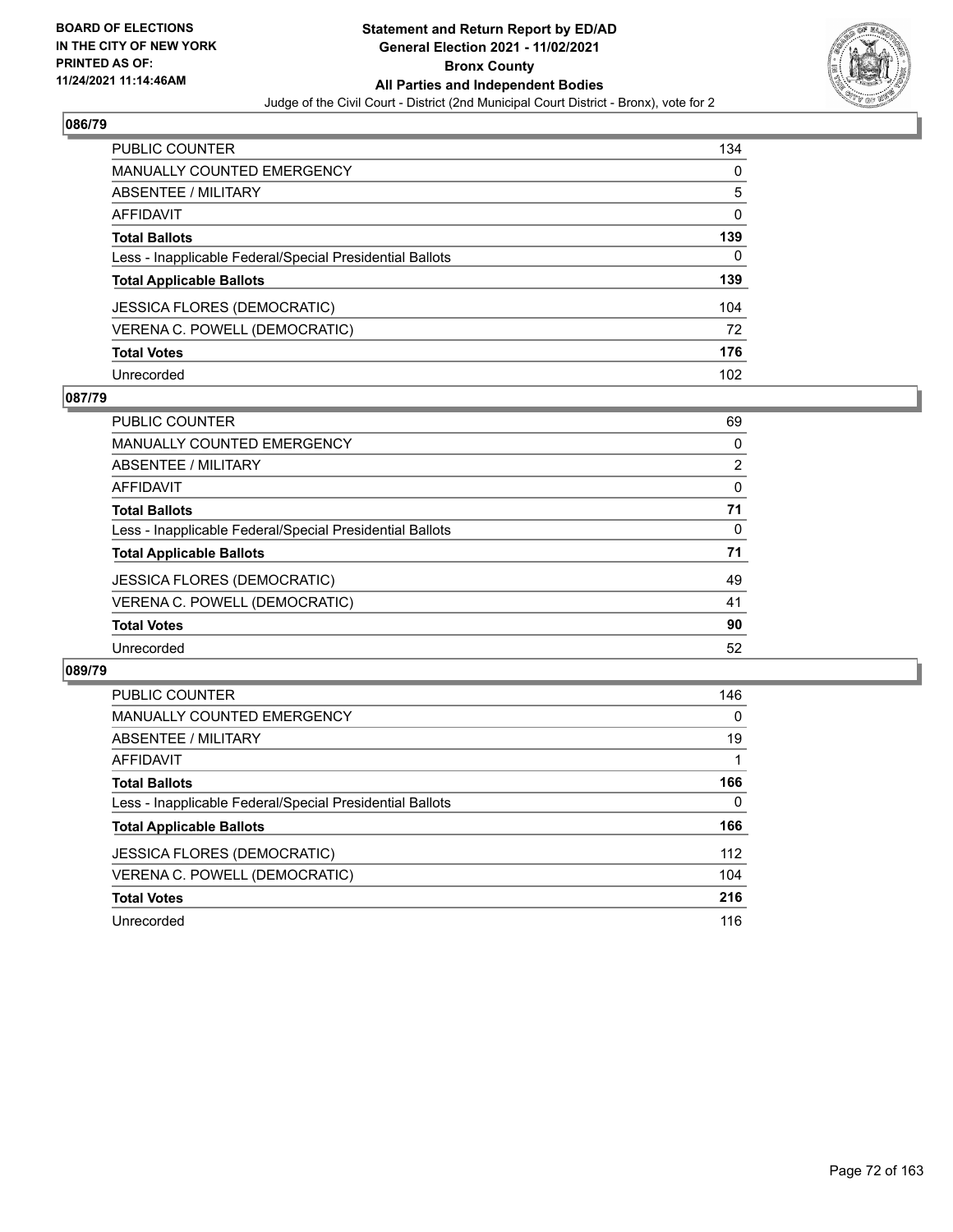

| PUBLIC COUNTER                                           | 311 |
|----------------------------------------------------------|-----|
| <b>MANUALLY COUNTED EMERGENCY</b>                        | 0   |
| ABSENTEE / MILITARY                                      | 21  |
| AFFIDAVIT                                                |     |
| <b>Total Ballots</b>                                     | 333 |
| Less - Inapplicable Federal/Special Presidential Ballots | 0   |
| <b>Total Applicable Ballots</b>                          | 333 |
| <b>JESSICA FLORES (DEMOCRATIC)</b>                       | 199 |
| VERENA C. POWELL (DEMOCRATIC)                            | 228 |
| <b>Total Votes</b>                                       | 427 |
| Unrecorded                                               | 239 |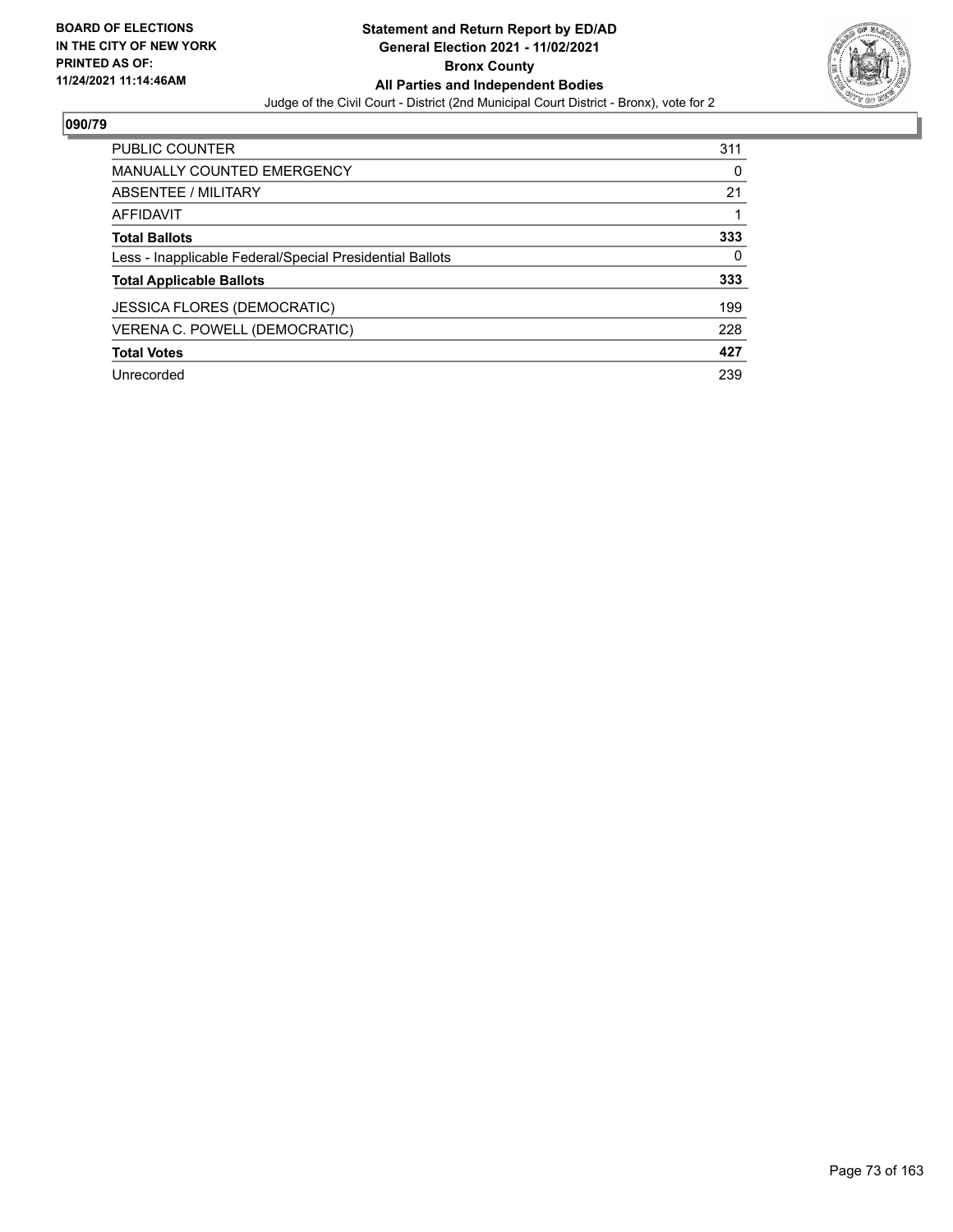

| PUBLIC COUNTER                                           | 36       |
|----------------------------------------------------------|----------|
| <b>MANUALLY COUNTED EMERGENCY</b>                        | 0        |
| ABSENTEE / MILITARY                                      | 2        |
| AFFIDAVIT                                                | $\Omega$ |
| <b>Total Ballots</b>                                     | 38       |
| Less - Inapplicable Federal/Special Presidential Ballots | 0        |
| <b>Total Applicable Ballots</b>                          | 38       |
| JESSICA FLORES (DEMOCRATIC)                              | 29       |
| VERENA C. POWELL (DEMOCRATIC)                            | 19       |
| <b>Total Votes</b>                                       | 48       |
| Unrecorded                                               | 28       |

#### **056/80**

| PUBLIC COUNTER                                           | 255 |
|----------------------------------------------------------|-----|
| <b>MANUALLY COUNTED EMERGENCY</b>                        | 0   |
| ABSENTEE / MILITARY                                      | 12  |
| AFFIDAVIT                                                | 4   |
| <b>Total Ballots</b>                                     | 271 |
| Less - Inapplicable Federal/Special Presidential Ballots | 0   |
| <b>Total Applicable Ballots</b>                          | 271 |
| JESSICA FLORES (DEMOCRATIC)                              | 176 |
| VERENA C. POWELL (DEMOCRATIC)                            | 171 |
| <b>Total Votes</b>                                       | 347 |
| Unrecorded                                               | 195 |

| <b>PUBLIC COUNTER</b>                                    | 294 |
|----------------------------------------------------------|-----|
| <b>MANUALLY COUNTED EMERGENCY</b>                        | 0   |
| ABSENTEE / MILITARY                                      | 6   |
| AFFIDAVIT                                                | 2   |
| <b>Total Ballots</b>                                     | 302 |
| Less - Inapplicable Federal/Special Presidential Ballots | 0   |
| <b>Total Applicable Ballots</b>                          | 302 |
| <b>JESSICA FLORES (DEMOCRATIC)</b>                       | 220 |
| VERENA C. POWELL (DEMOCRATIC)                            | 198 |
| UNATTRIBUTABLE WRITE-IN (WRITE-IN)                       |     |
| <b>Total Votes</b>                                       | 419 |
| Unrecorded                                               | 185 |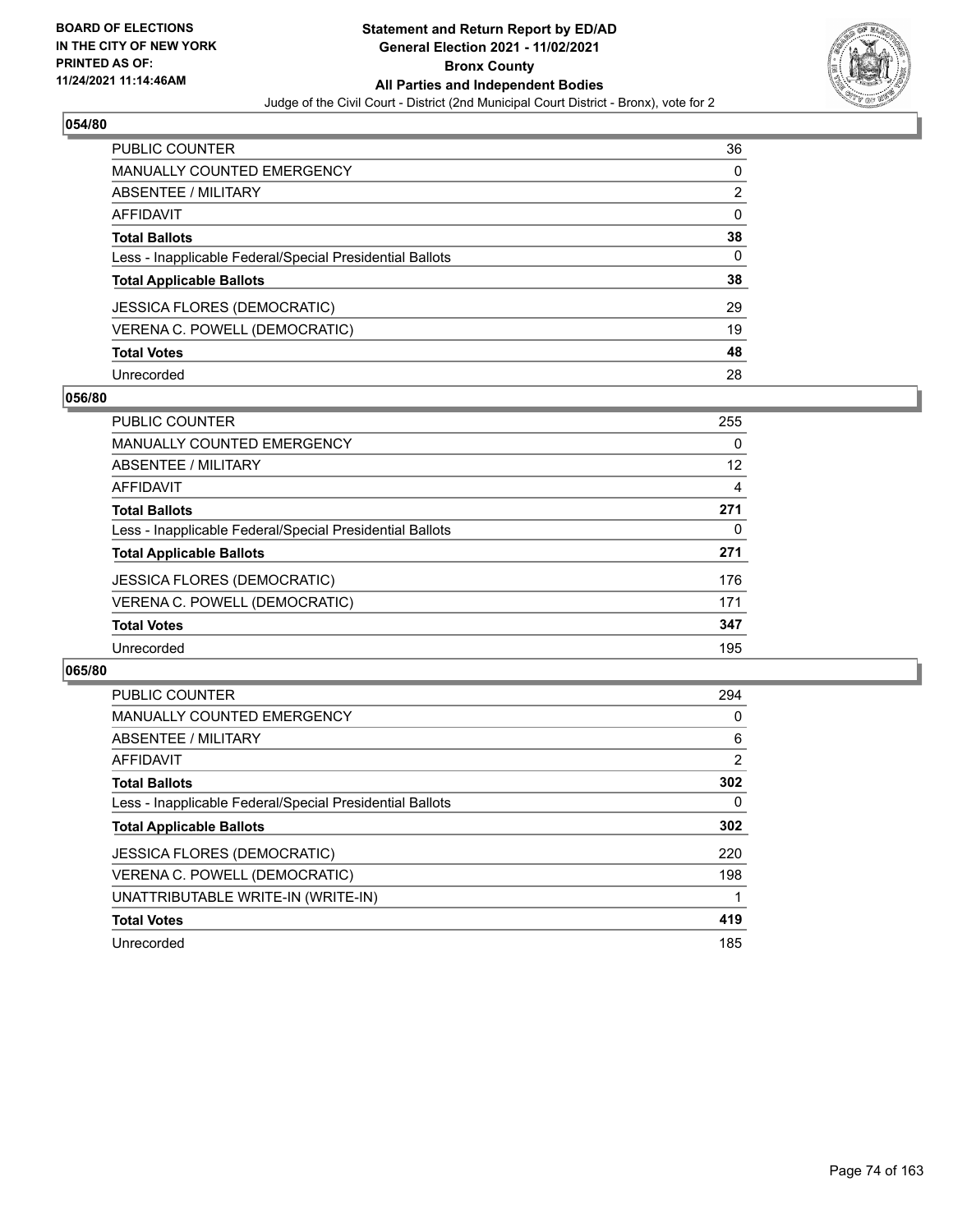

| PUBLIC COUNTER                                           | $\mathcal{P}$ |
|----------------------------------------------------------|---------------|
| <b>MANUALLY COUNTED EMERGENCY</b>                        | 0             |
| <b>ABSENTEE / MILITARY</b>                               | 0             |
| <b>AFFIDAVIT</b>                                         | 0             |
| <b>Total Ballots</b>                                     | $\mathbf{2}$  |
| Less - Inapplicable Federal/Special Presidential Ballots | 0             |
| <b>Total Applicable Ballots</b>                          | 2             |
| <b>JESSICA FLORES (DEMOCRATIC)</b>                       | $\mathcal{P}$ |
| VERENA C. POWELL (DEMOCRATIC)                            | $\Omega$      |
| <b>Total Votes</b>                                       | 2             |
| Unrecorded                                               | 2             |

#### **076/80**

| <b>PUBLIC COUNTER</b>                                    | 162 |
|----------------------------------------------------------|-----|
| <b>MANUALLY COUNTED EMERGENCY</b>                        | 0   |
| ABSENTEE / MILITARY                                      |     |
| AFFIDAVIT                                                | 2   |
| <b>Total Ballots</b>                                     | 165 |
| Less - Inapplicable Federal/Special Presidential Ballots | 0   |
| <b>Total Applicable Ballots</b>                          | 165 |
| <b>JESSICA FLORES (DEMOCRATIC)</b>                       | 114 |
| VERENA C. POWELL (DEMOCRATIC)                            | 81  |
| PETER KIERNAN (WRITE-IN)                                 |     |
| UNATTRIBUTABLE WRITE-IN (WRITE-IN)                       | 4   |
| <b>Total Votes</b>                                       | 200 |
| Unrecorded                                               | 130 |

| <b>PUBLIC COUNTER</b>                                    | 130      |
|----------------------------------------------------------|----------|
| MANUALLY COUNTED EMERGENCY                               | $\Omega$ |
| ABSENTEE / MILITARY                                      | 17       |
| AFFIDAVIT                                                |          |
| <b>Total Ballots</b>                                     | 148      |
| Less - Inapplicable Federal/Special Presidential Ballots | $\Omega$ |
| <b>Total Applicable Ballots</b>                          | 148      |
| <b>JESSICA FLORES (DEMOCRATIC)</b>                       | 102      |
| VERENA C. POWELL (DEMOCRATIC)                            | 65       |
| <b>Total Votes</b>                                       | 167      |
| Unrecorded                                               | 129      |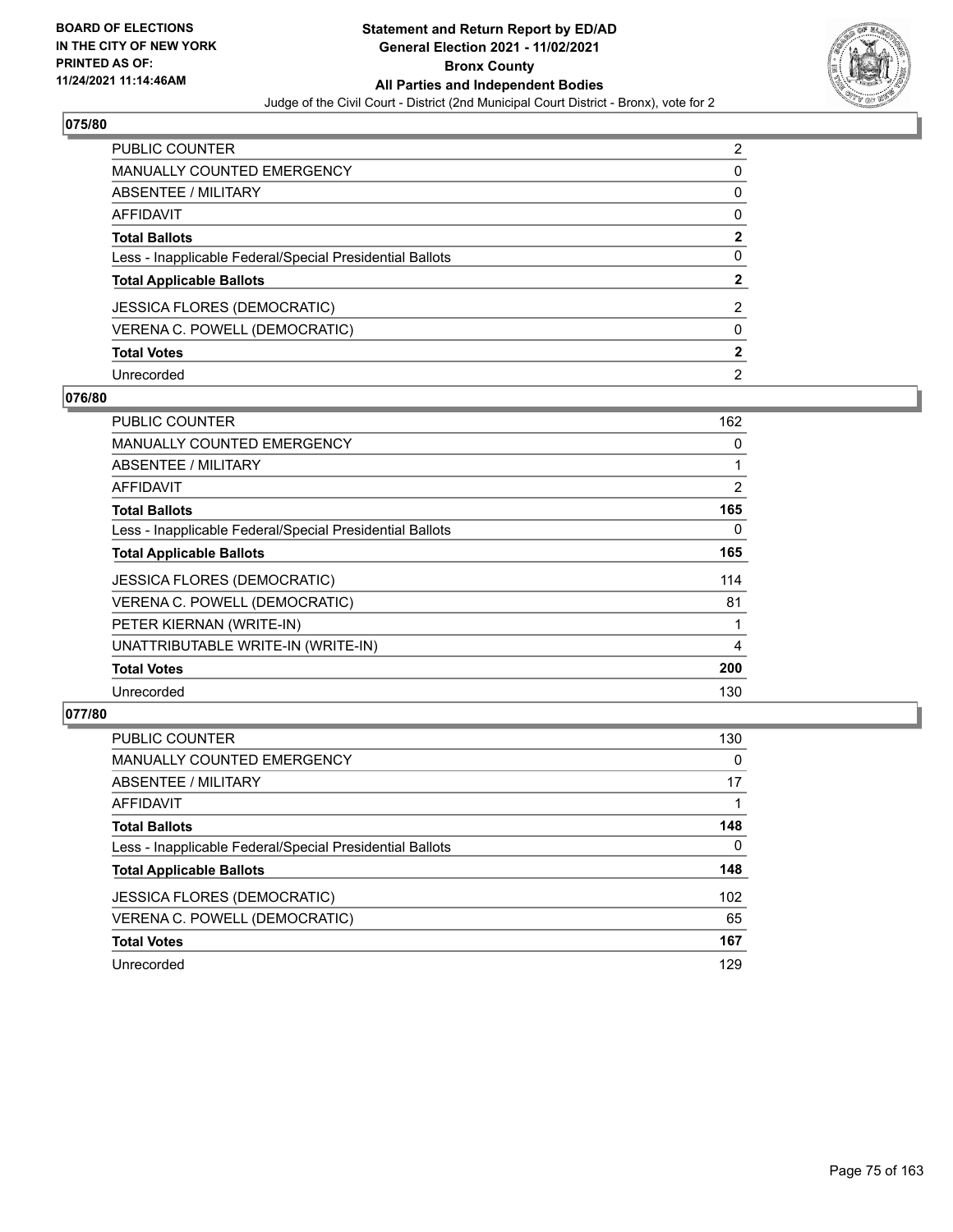

| PUBLIC COUNTER                                           | 170 |
|----------------------------------------------------------|-----|
| <b>MANUALLY COUNTED EMERGENCY</b>                        | 0   |
| ABSENTEE / MILITARY                                      | 11  |
| <b>AFFIDAVIT</b>                                         |     |
| <b>Total Ballots</b>                                     | 182 |
| Less - Inapplicable Federal/Special Presidential Ballots | 0   |
| <b>Total Applicable Ballots</b>                          | 182 |
| <b>JESSICA FLORES (DEMOCRATIC)</b>                       | 126 |
| VERENA C. POWELL (DEMOCRATIC)                            | 95  |
| <b>JULIAN ASSANGE (WRITE-IN)</b>                         |     |
| UNATTRIBUTABLE WRITE-IN (WRITE-IN)                       |     |
| <b>Total Votes</b>                                       | 223 |
| Unrecorded                                               | 141 |

## **079/80**

| <b>PUBLIC COUNTER</b>                                    | 101      |
|----------------------------------------------------------|----------|
| MANUALLY COUNTED EMERGENCY                               | 0        |
| ABSENTEE / MILITARY                                      | 10       |
| <b>AFFIDAVIT</b>                                         | 0        |
| <b>Total Ballots</b>                                     | 111      |
| Less - Inapplicable Federal/Special Presidential Ballots | $\Omega$ |
| <b>Total Applicable Ballots</b>                          | 111      |
| <b>JESSICA FLORES (DEMOCRATIC)</b>                       | 86       |
| VERENA C. POWELL (DEMOCRATIC)                            | 59       |
| <b>Total Votes</b>                                       | 145      |
| Unrecorded                                               | 77       |

| <b>PUBLIC COUNTER</b>                                    | 142      |
|----------------------------------------------------------|----------|
| <b>MANUALLY COUNTED EMERGENCY</b>                        | $\Omega$ |
| ABSENTEE / MILITARY                                      | 13       |
| AFFIDAVIT                                                |          |
| <b>Total Ballots</b>                                     | 156      |
| Less - Inapplicable Federal/Special Presidential Ballots | 0        |
| <b>Total Applicable Ballots</b>                          | 156      |
| <b>JESSICA FLORES (DEMOCRATIC)</b>                       | 110      |
| VERENA C. POWELL (DEMOCRATIC)                            | 88       |
| HECTOR LOPEZ BALLESTEROS (WRITE-IN)                      |          |
| <b>Total Votes</b>                                       | 199      |
| Unrecorded                                               | 113      |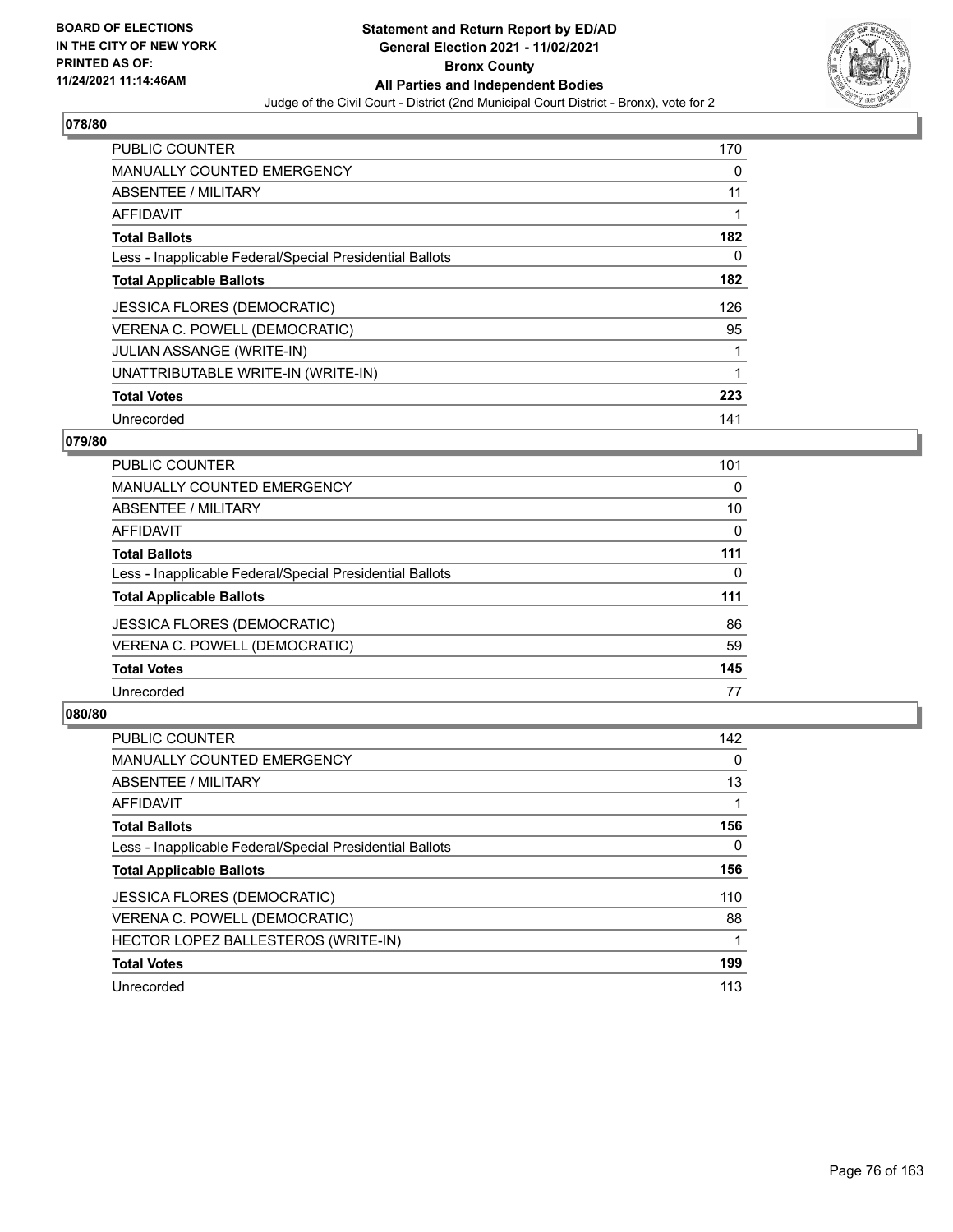

| PUBLIC COUNTER                                           | 89       |
|----------------------------------------------------------|----------|
| <b>MANUALLY COUNTED EMERGENCY</b>                        | 0        |
| ABSENTEE / MILITARY                                      | 10       |
| <b>AFFIDAVIT</b>                                         | $\Omega$ |
| <b>Total Ballots</b>                                     | 99       |
| Less - Inapplicable Federal/Special Presidential Ballots | 0        |
| <b>Total Applicable Ballots</b>                          | 99       |
| <b>JESSICA FLORES (DEMOCRATIC)</b>                       | 71       |
| VERENA C. POWELL (DEMOCRATIC)                            | 50       |
| <b>Total Votes</b>                                       | 121      |
| Unrecorded                                               | 77       |

#### **082/80**

| PUBLIC COUNTER                                           | 106      |
|----------------------------------------------------------|----------|
| MANUALLY COUNTED EMERGENCY                               | $\Omega$ |
| ABSENTEE / MILITARY                                      |          |
| AFFIDAVIT                                                | $\Omega$ |
| <b>Total Ballots</b>                                     | 113      |
| Less - Inapplicable Federal/Special Presidential Ballots | $\Omega$ |
| <b>Total Applicable Ballots</b>                          | 113      |
| <b>JESSICA FLORES (DEMOCRATIC)</b>                       | 83       |
| VERENA C. POWELL (DEMOCRATIC)                            | 73       |
| <b>Total Votes</b>                                       | 156      |
| Unrecorded                                               | 70       |

| <b>PUBLIC COUNTER</b>                                    | 142      |
|----------------------------------------------------------|----------|
| <b>MANUALLY COUNTED EMERGENCY</b>                        | $\Omega$ |
| ABSENTEE / MILITARY                                      | 12       |
| <b>AFFIDAVIT</b>                                         | 0        |
| <b>Total Ballots</b>                                     | 154      |
| Less - Inapplicable Federal/Special Presidential Ballots | 0        |
| <b>Total Applicable Ballots</b>                          | 154      |
| <b>JESSICA FLORES (DEMOCRATIC)</b>                       | 102      |
| VERENA C. POWELL (DEMOCRATIC)                            | 69       |
| ANGEL CRUZ (WRITE-IN)                                    |          |
| UNATTRIBUTABLE WRITE-IN (WRITE-IN)                       | 2        |
| <b>Total Votes</b>                                       | 174      |
| Unrecorded                                               | 134      |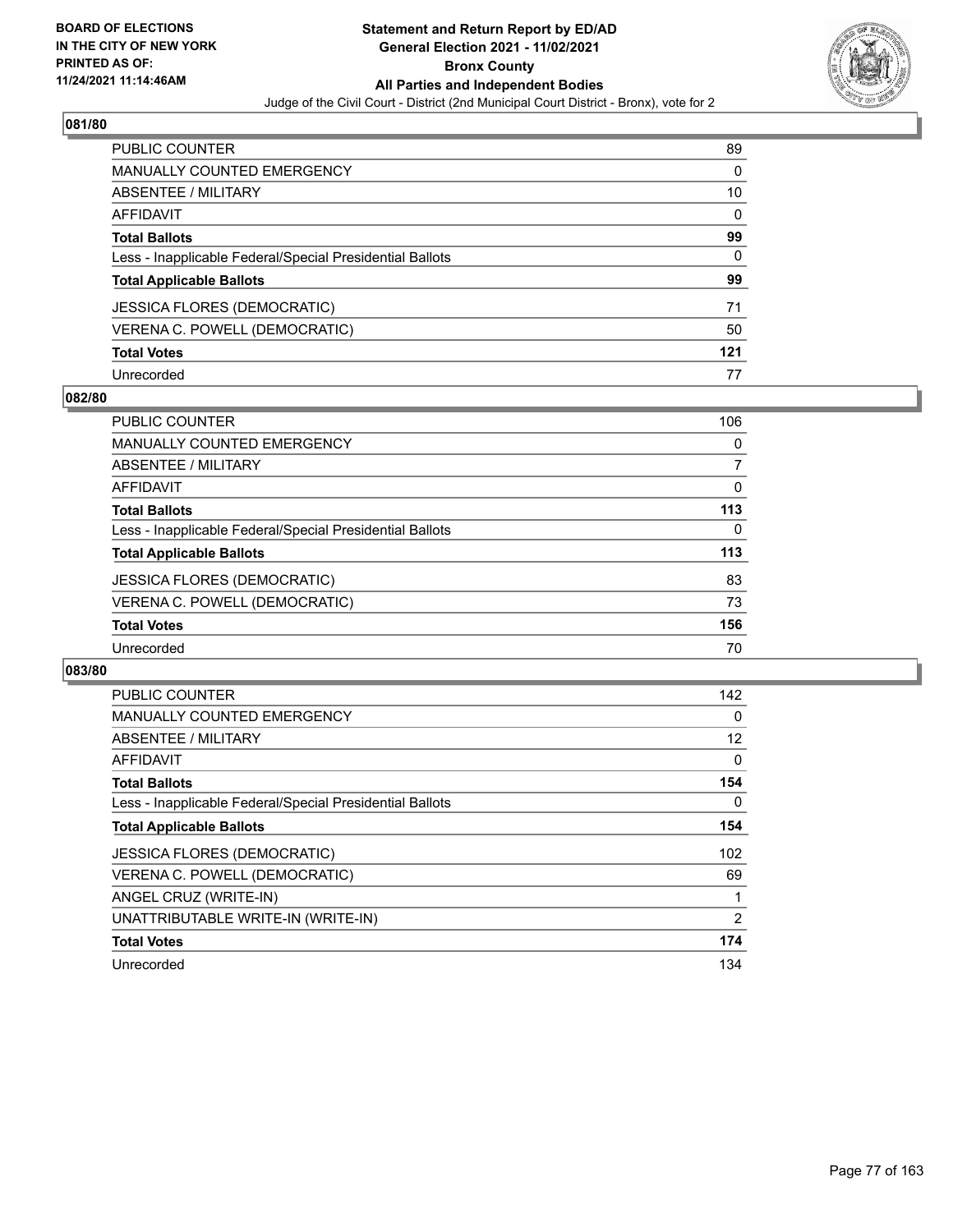

| <b>PUBLIC COUNTER</b>                                    | 130 |
|----------------------------------------------------------|-----|
| <b>MANUALLY COUNTED EMERGENCY</b>                        | 0   |
| ABSENTEE / MILITARY                                      | 12  |
| <b>AFFIDAVIT</b>                                         | 0   |
| <b>Total Ballots</b>                                     | 142 |
| Less - Inapplicable Federal/Special Presidential Ballots | 0   |
| <b>Total Applicable Ballots</b>                          | 142 |
| <b>JESSICA FLORES (DEMOCRATIC)</b>                       | 101 |
| VERENA C. POWELL (DEMOCRATIC)                            | 81  |
| UNATTRIBUTABLE WRITE-IN (WRITE-IN)                       |     |
| <b>Total Votes</b>                                       | 183 |
| Unrecorded                                               | 101 |

#### **085/80**

| <b>PUBLIC COUNTER</b>                                    | 122      |
|----------------------------------------------------------|----------|
| MANUALLY COUNTED EMERGENCY                               | 0        |
| ABSENTEE / MILITARY                                      |          |
| AFFIDAVIT                                                | 0        |
| <b>Total Ballots</b>                                     | 123      |
| Less - Inapplicable Federal/Special Presidential Ballots | $\Omega$ |
| <b>Total Applicable Ballots</b>                          | 123      |
| <b>JESSICA FLORES (DEMOCRATIC)</b>                       | 85       |
| VERENA C. POWELL (DEMOCRATIC)                            | 68       |
| <b>Total Votes</b>                                       | 153      |
| Unrecorded                                               | 93       |

| <b>PUBLIC COUNTER</b>                                    | 93       |
|----------------------------------------------------------|----------|
| <b>MANUALLY COUNTED EMERGENCY</b>                        | $\Omega$ |
| ABSENTEE / MILITARY                                      | 5        |
| AFFIDAVIT                                                | 0        |
| <b>Total Ballots</b>                                     | 98       |
| Less - Inapplicable Federal/Special Presidential Ballots | $\Omega$ |
| <b>Total Applicable Ballots</b>                          | 98       |
| <b>JESSICA FLORES (DEMOCRATIC)</b>                       | 67       |
| VERENA C. POWELL (DEMOCRATIC)                            | 52       |
| <b>Total Votes</b>                                       | 119      |
| Unrecorded                                               | 77       |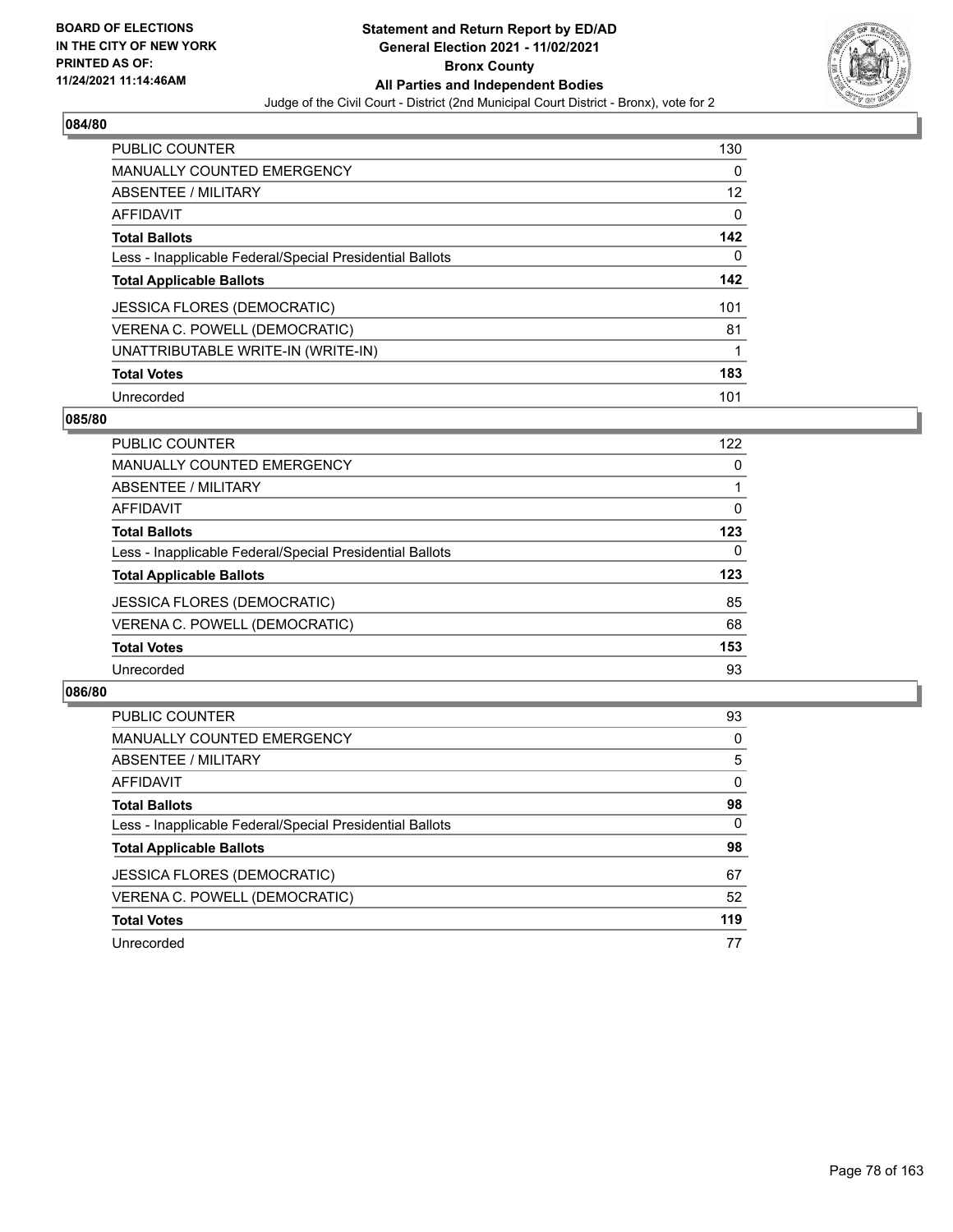

| PUBLIC COUNTER                                           | 57       |
|----------------------------------------------------------|----------|
| <b>MANUALLY COUNTED EMERGENCY</b>                        | 0        |
| ABSENTEE / MILITARY                                      | 2        |
| <b>AFFIDAVIT</b>                                         | $\Omega$ |
| <b>Total Ballots</b>                                     | 59       |
| Less - Inapplicable Federal/Special Presidential Ballots | 0        |
| <b>Total Applicable Ballots</b>                          | 59       |
| JESSICA FLORES (DEMOCRATIC)                              | 41       |
| VERENA C. POWELL (DEMOCRATIC)                            | 36       |
| <b>Total Votes</b>                                       | 77       |
| Unrecorded                                               | 41       |

#### **088/80**

| <b>Total Votes</b>                                       | 0        |
|----------------------------------------------------------|----------|
| VERENA C. POWELL (DEMOCRATIC)                            | 0        |
| JESSICA FLORES (DEMOCRATIC)                              | 0        |
| <b>Total Applicable Ballots</b>                          | 0        |
| Less - Inapplicable Federal/Special Presidential Ballots | $\Omega$ |
| <b>Total Ballots</b>                                     | 0        |
| AFFIDAVIT                                                | 0        |
| ABSENTEE / MILITARY                                      | 0        |
| MANUALLY COUNTED EMERGENCY                               | 0        |
| <b>PUBLIC COUNTER</b>                                    | 0        |

# **089/80 COMBINED into: 087/80**

| <b>Total Votes</b>                                       | 0        |
|----------------------------------------------------------|----------|
| VERENA C. POWELL (DEMOCRATIC)                            | 0        |
| <b>JESSICA FLORES (DEMOCRATIC)</b>                       | 0        |
| <b>Total Applicable Ballots</b>                          | 0        |
| Less - Inapplicable Federal/Special Presidential Ballots | 0        |
| <b>Total Ballots</b>                                     | 0        |
| AFFIDAVIT                                                | $\Omega$ |
| ABSENTEE / MILITARY                                      | $\Omega$ |
| MANUALLY COUNTED EMERGENCY                               | 0        |
| <b>PUBLIC COUNTER</b>                                    | 0        |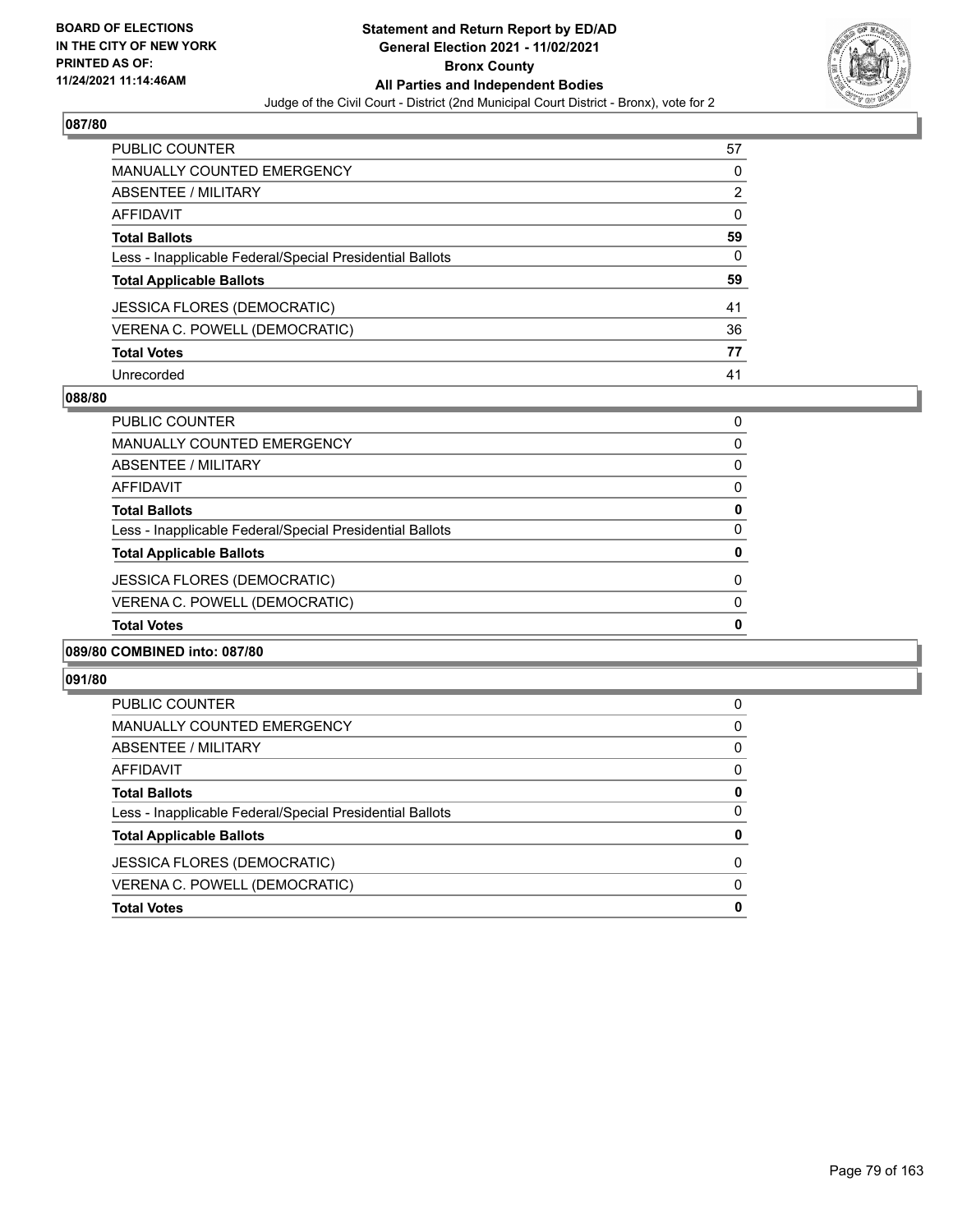

| <b>PUBLIC COUNTER</b>                                    | 137               |
|----------------------------------------------------------|-------------------|
| <b>MANUALLY COUNTED EMERGENCY</b>                        | 0                 |
| ABSENTEE / MILITARY                                      | $12 \overline{ }$ |
| AFFIDAVIT                                                | $\Omega$          |
| <b>Total Ballots</b>                                     | 149               |
| Less - Inapplicable Federal/Special Presidential Ballots | 0                 |
| <b>Total Applicable Ballots</b>                          | 149               |
| <b>JESSICA FLORES (DEMOCRATIC)</b>                       | 110               |
| VERENA C. POWELL (DEMOCRATIC)                            | 69                |
| <b>Total Votes</b>                                       | 179               |
| Unrecorded                                               | 119               |

| <b>PUBLIC COUNTER</b>                                    | 102 <sub>2</sub> |
|----------------------------------------------------------|------------------|
| <b>MANUALLY COUNTED EMERGENCY</b>                        | 0                |
| ABSENTEE / MILITARY                                      | 16               |
| AFFIDAVIT                                                |                  |
| <b>Total Ballots</b>                                     | 119              |
| Less - Inapplicable Federal/Special Presidential Ballots | 0                |
| <b>Total Applicable Ballots</b>                          | 119              |
| <b>JESSICA FLORES (DEMOCRATIC)</b>                       | 79               |
| VERENA C. POWELL (DEMOCRATIC)                            | 67               |
| <b>Total Votes</b>                                       | 146              |
| Unrecorded                                               | 92               |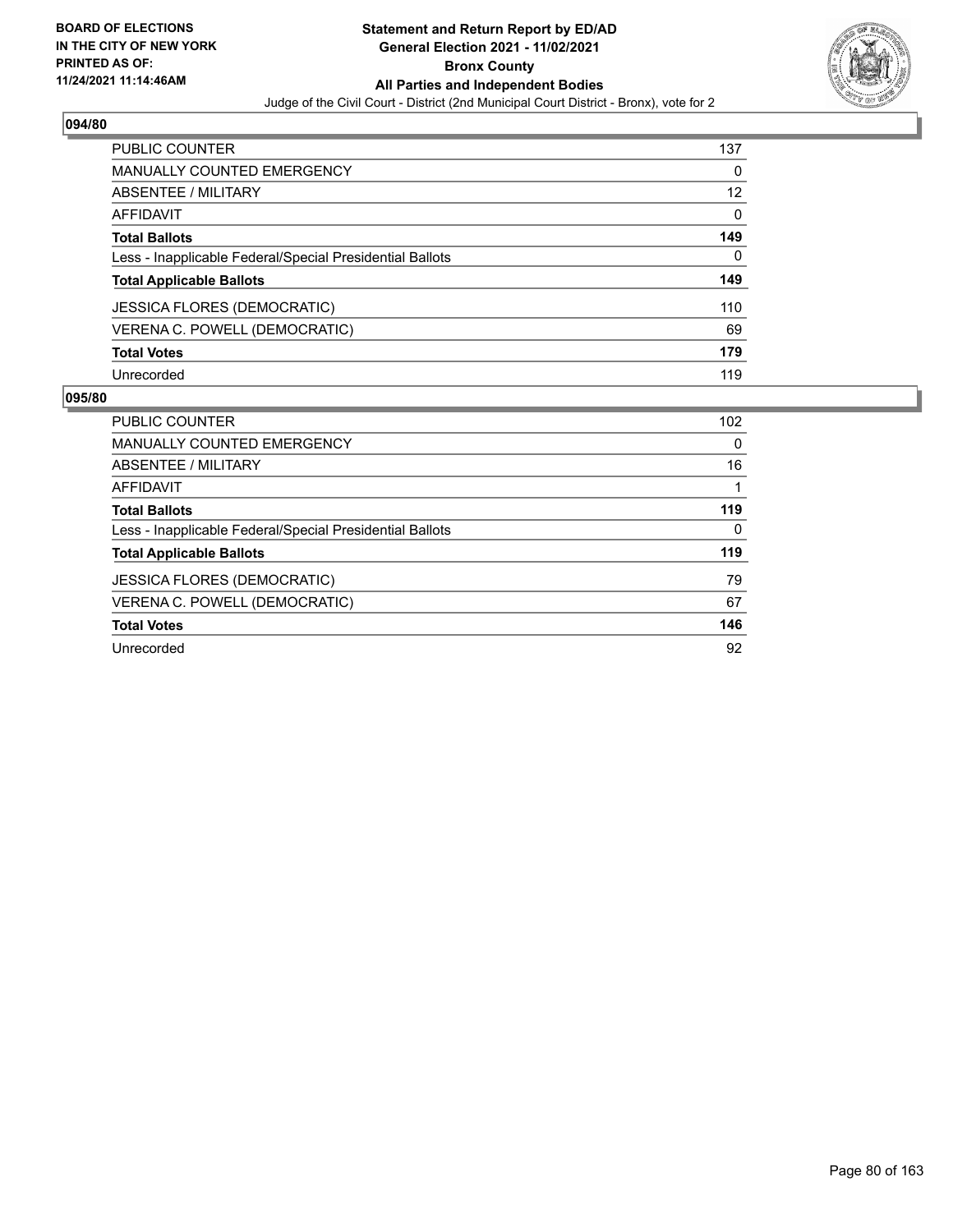

| <b>PUBLIC COUNTER</b>                                    | 55       |
|----------------------------------------------------------|----------|
| <b>MANUALLY COUNTED EMERGENCY</b>                        | $\Omega$ |
| ABSENTEE / MILITARY                                      | 82       |
| <b>AFFIDAVIT</b>                                         | 0        |
| <b>Total Ballots</b>                                     | 137      |
| Less - Inapplicable Federal/Special Presidential Ballots | $\Omega$ |
| <b>Total Applicable Ballots</b>                          | 137      |
| <b>JESSICA FLORES (DEMOCRATIC)</b>                       | 91       |
| VERENA C. POWELL (DEMOCRATIC)                            | 67       |
| JEFFREY S. ZELLAN (WRITE-IN)                             | 1        |
| PAUL GOETZ (WRITE-IN)                                    | 1        |
| <b>Total Votes</b>                                       | 160      |
| Unrecorded                                               | 114      |

## **002/81**

| PUBLIC COUNTER                                           | 123 |
|----------------------------------------------------------|-----|
| MANUALLY COUNTED EMERGENCY                               | 0   |
| ABSENTEE / MILITARY                                      | 5   |
| AFFIDAVIT                                                | 0   |
| <b>Total Ballots</b>                                     | 128 |
| Less - Inapplicable Federal/Special Presidential Ballots | 0   |
| <b>Total Applicable Ballots</b>                          | 128 |
| <b>JESSICA FLORES (DEMOCRATIC)</b>                       | 84  |
| VERENA C. POWELL (DEMOCRATIC)                            | 53  |
| PIERINA SANCHEZ (WRITE-IN)                               |     |
| RUDY GIULIANI (WRITE-IN)                                 | 1   |
| <b>Total Votes</b>                                       | 139 |
| Unrecorded                                               | 117 |

| <b>PUBLIC COUNTER</b>                                    | 102 |
|----------------------------------------------------------|-----|
| MANUALLY COUNTED EMERGENCY                               | 0   |
| ABSENTEE / MILITARY                                      | 4   |
| AFFIDAVIT                                                | 0   |
| <b>Total Ballots</b>                                     | 106 |
| Less - Inapplicable Federal/Special Presidential Ballots | 0   |
| <b>Total Applicable Ballots</b>                          | 106 |
| <b>JESSICA FLORES (DEMOCRATIC)</b>                       | 76  |
| VERENA C. POWELL (DEMOCRATIC)                            | 41  |
| <b>Total Votes</b>                                       | 117 |
| Unrecorded                                               | 95  |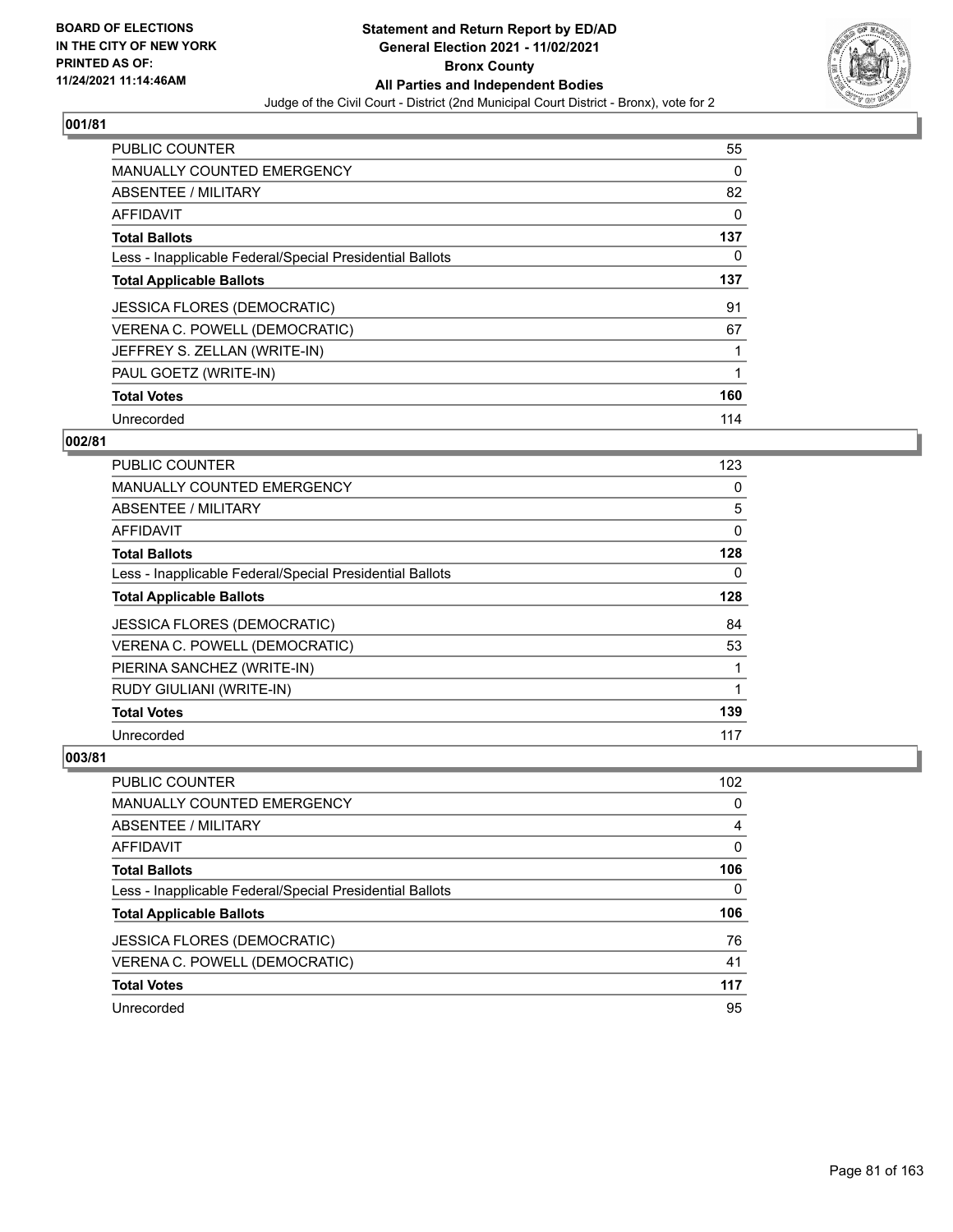

| <b>PUBLIC COUNTER</b>                                    | 107            |
|----------------------------------------------------------|----------------|
| <b>MANUALLY COUNTED EMERGENCY</b>                        | 0              |
| ABSENTEE / MILITARY                                      | 4              |
| <b>AFFIDAVIT</b>                                         | 0              |
| <b>Total Ballots</b>                                     | 111            |
| Less - Inapplicable Federal/Special Presidential Ballots | 0              |
| <b>Total Applicable Ballots</b>                          | 111            |
| <b>JESSICA FLORES (DEMOCRATIC)</b>                       | 77             |
| VERENA C. POWELL (DEMOCRATIC)                            | 41             |
| UNATTRIBUTABLE WRITE-IN (WRITE-IN)                       | $\overline{2}$ |
| <b>Total Votes</b>                                       | 120            |
|                                                          |                |

#### **005/81**

| PUBLIC COUNTER                                           | 131      |
|----------------------------------------------------------|----------|
| <b>MANUALLY COUNTED EMERGENCY</b>                        | 0        |
| ABSENTEE / MILITARY                                      |          |
| AFFIDAVIT                                                | $\Omega$ |
| <b>Total Ballots</b>                                     | 138      |
| Less - Inapplicable Federal/Special Presidential Ballots | 0        |
| <b>Total Applicable Ballots</b>                          | 138      |
| <b>JESSICA FLORES (DEMOCRATIC)</b>                       | 91       |
| VERENA C. POWELL (DEMOCRATIC)                            | 78       |
| <b>Total Votes</b>                                       | 169      |
| Unrecorded                                               | 107      |

| <b>PUBLIC COUNTER</b>                                    | 185          |
|----------------------------------------------------------|--------------|
| <b>MANUALLY COUNTED EMERGENCY</b>                        | 0            |
| ABSENTEE / MILITARY                                      | 9            |
| AFFIDAVIT                                                | $\mathbf{0}$ |
| <b>Total Ballots</b>                                     | 194          |
| Less - Inapplicable Federal/Special Presidential Ballots | $\Omega$     |
| <b>Total Applicable Ballots</b>                          | 194          |
| <b>JESSICA FLORES (DEMOCRATIC)</b>                       | 143          |
| VERENA C. POWELL (DEMOCRATIC)                            | 88           |
| UNATTRIBUTABLE WRITE-IN (WRITE-IN)                       |              |
| <b>Total Votes</b>                                       | 232          |
| Unrecorded                                               | 156          |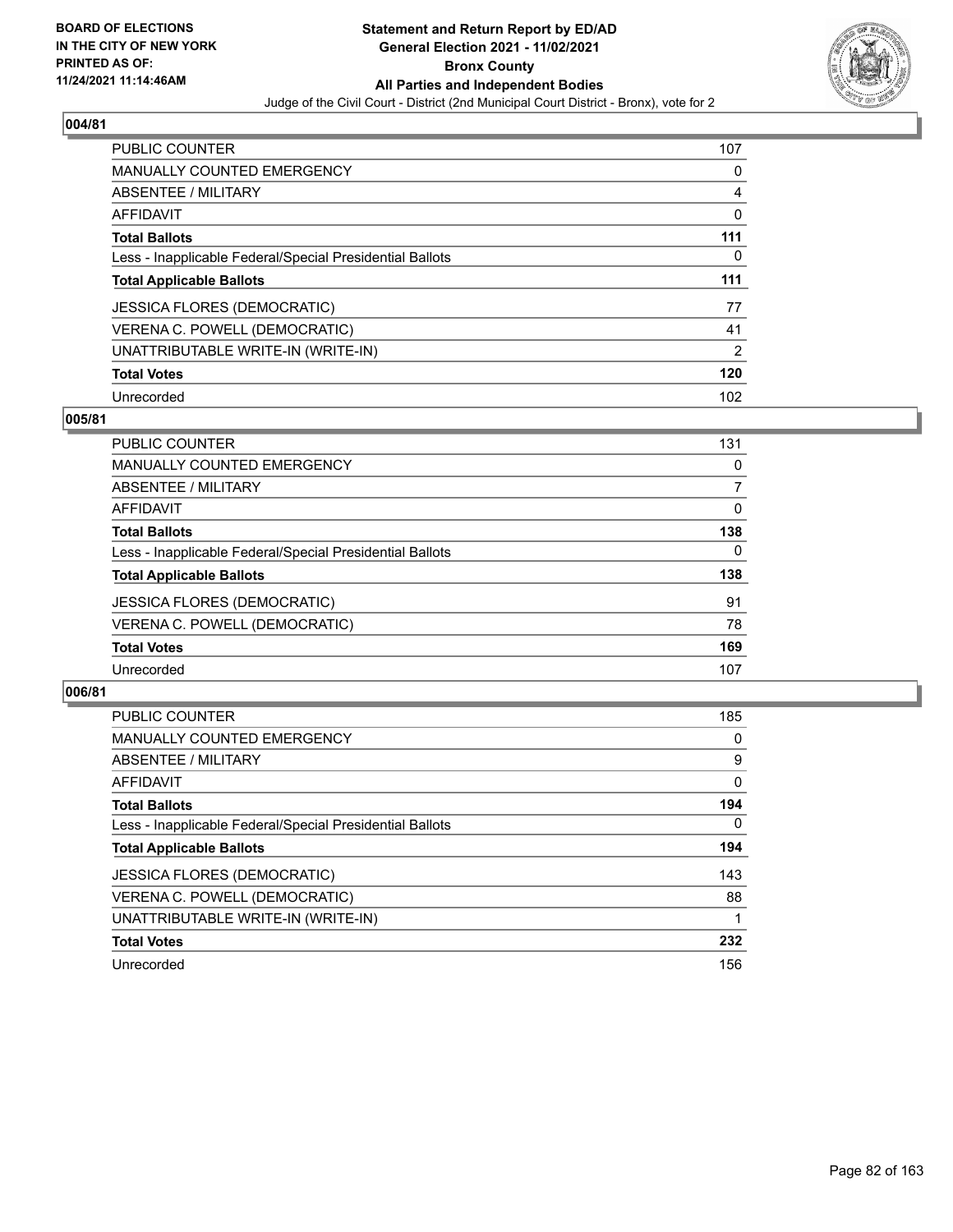

| <b>PUBLIC COUNTER</b>                                    | 136 |
|----------------------------------------------------------|-----|
| <b>MANUALLY COUNTED EMERGENCY</b>                        | 0   |
| ABSENTEE / MILITARY                                      | 12  |
| <b>AFFIDAVIT</b>                                         |     |
| <b>Total Ballots</b>                                     | 149 |
| Less - Inapplicable Federal/Special Presidential Ballots | 0   |
| <b>Total Applicable Ballots</b>                          | 149 |
| <b>JESSICA FLORES (DEMOCRATIC)</b>                       | 95  |
| VERENA C. POWELL (DEMOCRATIC)                            | 69  |
| DARCEL CLARK (WRITE-IN)                                  |     |
| UNATTRIBUTABLE WRITE-IN (WRITE-IN)                       | 4   |
| <b>Total Votes</b>                                       | 169 |
| Unrecorded                                               | 129 |

## **008/81**

| PUBLIC COUNTER                                           | 94             |
|----------------------------------------------------------|----------------|
| <b>MANUALLY COUNTED EMERGENCY</b>                        | 0              |
| ABSENTEE / MILITARY                                      | $\overline{2}$ |
| AFFIDAVIT                                                |                |
| <b>Total Ballots</b>                                     | 97             |
| Less - Inapplicable Federal/Special Presidential Ballots | 0              |
| <b>Total Applicable Ballots</b>                          | 97             |
| <b>JESSICA FLORES (DEMOCRATIC)</b>                       | 52             |
| VERENA C. POWELL (DEMOCRATIC)                            | 49             |
| EMILIO A. MARTINEZ (WRITE-IN)                            |                |
| <b>Total Votes</b>                                       | 102            |
| Unrecorded                                               | 92             |

| <b>PUBLIC COUNTER</b>                                    | 78       |
|----------------------------------------------------------|----------|
| MANUALLY COUNTED EMERGENCY                               | $\Omega$ |
| <b>ABSENTEE / MILITARY</b>                               | 14       |
| AFFIDAVIT                                                | $\Omega$ |
| <b>Total Ballots</b>                                     | 92       |
| Less - Inapplicable Federal/Special Presidential Ballots | $\Omega$ |
| <b>Total Applicable Ballots</b>                          | 92       |
| <b>JESSICA FLORES (DEMOCRATIC)</b>                       | 56       |
| VERENA C. POWELL (DEMOCRATIC)                            | 41       |
| <b>Total Votes</b>                                       | 97       |
| Unrecorded                                               | 87       |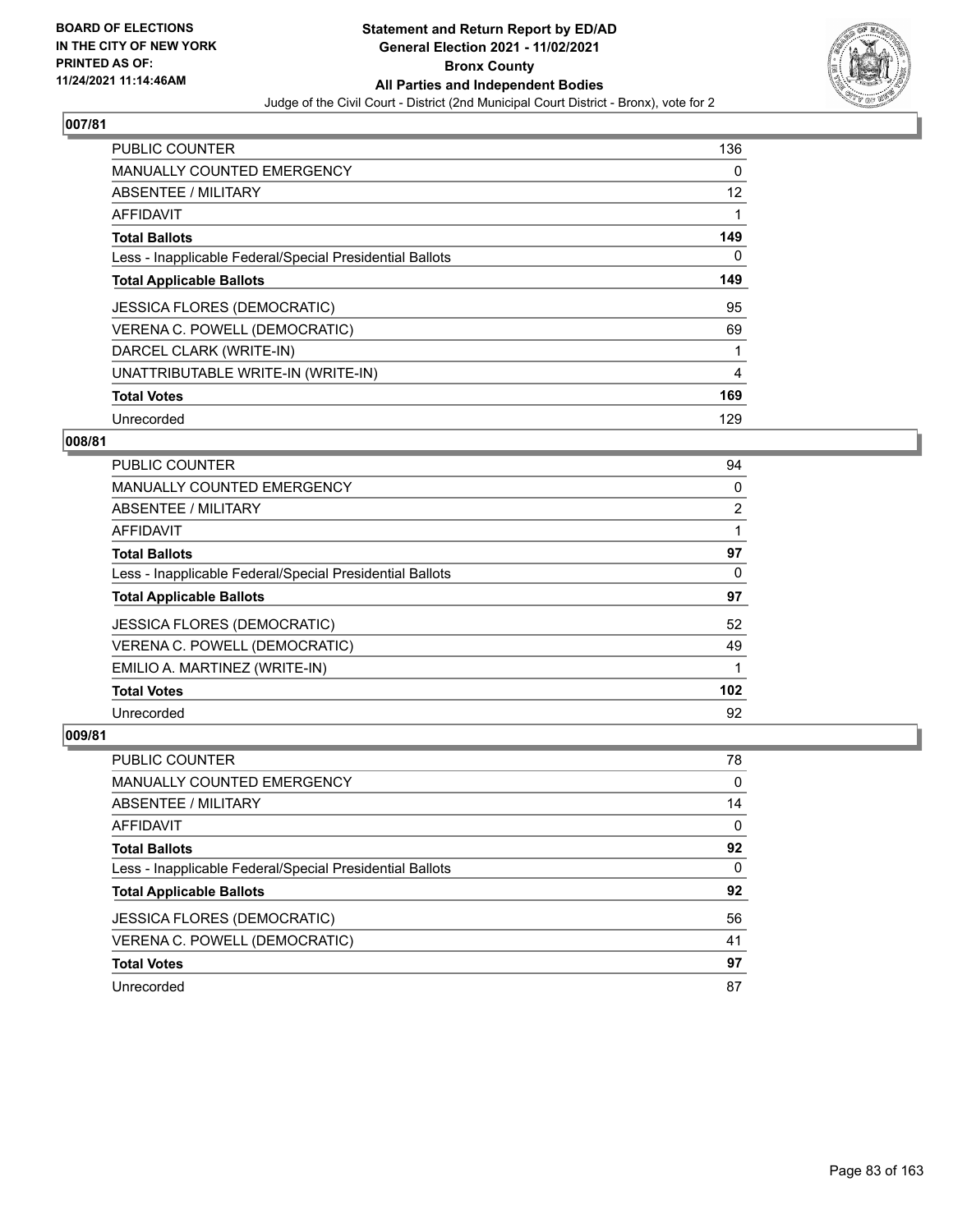

| PUBLIC COUNTER                                           | 51 |
|----------------------------------------------------------|----|
| <b>MANUALLY COUNTED EMERGENCY</b>                        | 0  |
| <b>ABSENTEE / MILITARY</b>                               | 5  |
| <b>AFFIDAVIT</b>                                         | 0  |
| <b>Total Ballots</b>                                     | 56 |
| Less - Inapplicable Federal/Special Presidential Ballots | 0  |
| <b>Total Applicable Ballots</b>                          | 56 |
| <b>JESSICA FLORES (DEMOCRATIC)</b>                       | 34 |
| VERENA C. POWELL (DEMOCRATIC)                            | 29 |
| <b>Total Votes</b>                                       | 63 |
| Unrecorded                                               | 49 |

### **012/81**

| PUBLIC COUNTER                                           | 222      |
|----------------------------------------------------------|----------|
| <b>MANUALLY COUNTED EMERGENCY</b>                        | $\Omega$ |
| ABSENTEE / MILITARY                                      | 24       |
| AFFIDAVIT                                                | 3        |
| <b>Total Ballots</b>                                     | 249      |
| Less - Inapplicable Federal/Special Presidential Ballots | 0        |
| <b>Total Applicable Ballots</b>                          | 249      |
| <b>JESSICA FLORES (DEMOCRATIC)</b>                       | 179      |
| VERENA C. POWELL (DEMOCRATIC)                            | 129      |
| ANNA GARRISON-BEDELL (WRITE-IN)                          |          |
| MARGARET GROAKE (WRITE-IN)                               |          |
| <b>Total Votes</b>                                       | 310      |
| Unrecorded                                               | 188      |

| <b>PUBLIC COUNTER</b>                                    | 82       |
|----------------------------------------------------------|----------|
| MANUALLY COUNTED EMERGENCY                               | $\Omega$ |
| ABSENTEE / MILITARY                                      | 6        |
| AFFIDAVIT                                                | 3        |
| <b>Total Ballots</b>                                     | 91       |
| Less - Inapplicable Federal/Special Presidential Ballots | $\Omega$ |
| <b>Total Applicable Ballots</b>                          | 91       |
| <b>JESSICA FLORES (DEMOCRATIC)</b>                       | 62       |
| VERENA C. POWELL (DEMOCRATIC)                            | 50       |
| <b>Total Votes</b>                                       | 112      |
| Unrecorded                                               | 70       |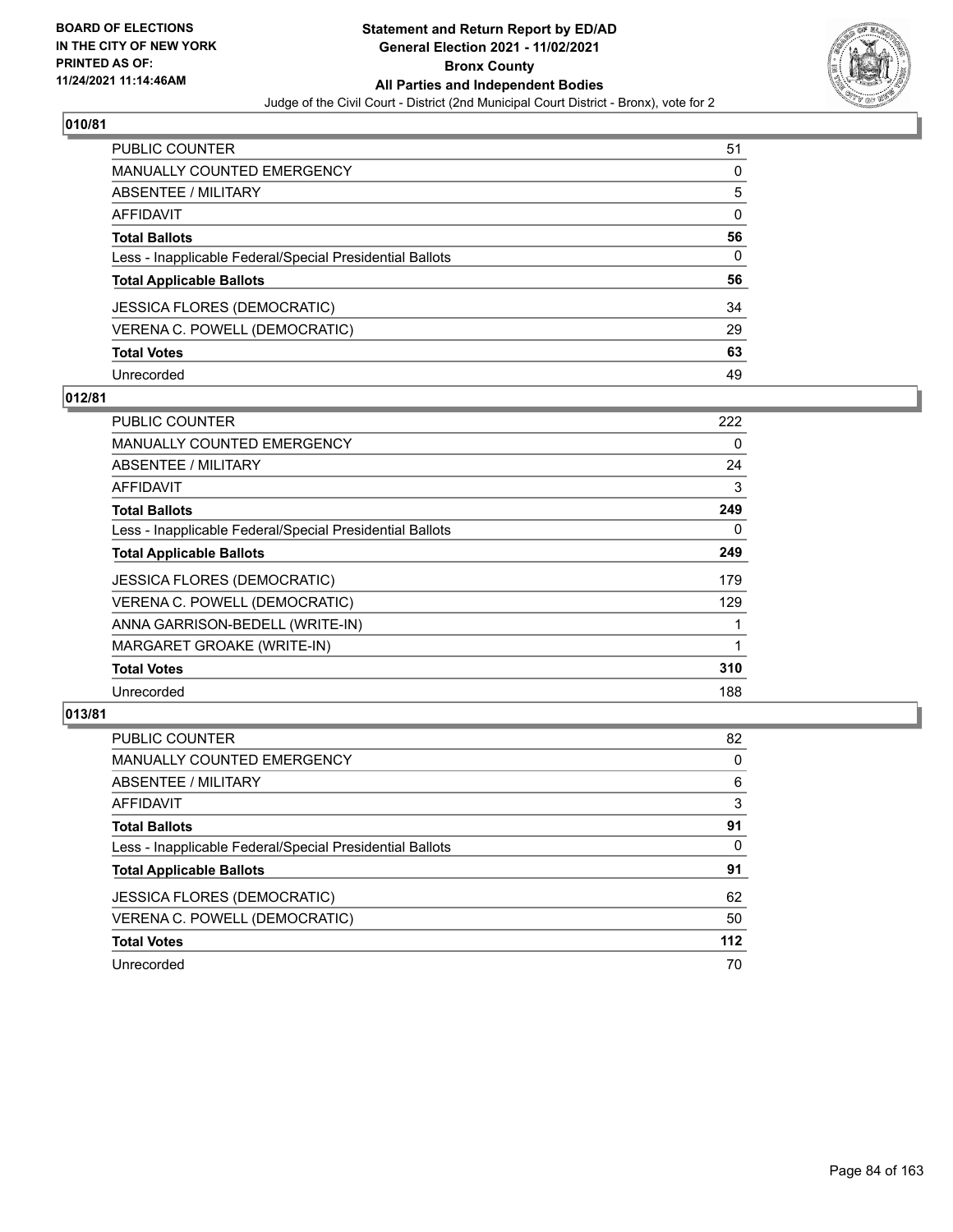

| <b>PUBLIC COUNTER</b>                                    | 189            |
|----------------------------------------------------------|----------------|
| MANUALLY COUNTED EMERGENCY                               | 0              |
| ABSENTEE / MILITARY                                      | 40             |
| AFFIDAVIT                                                |                |
| <b>Total Ballots</b>                                     | 230            |
| Less - Inapplicable Federal/Special Presidential Ballots | 0              |
| <b>Total Applicable Ballots</b>                          | 230            |
| <b>JESSICA FLORES (DEMOCRATIC)</b>                       | 162            |
| VERENA C. POWELL (DEMOCRATIC)                            | 135            |
| UNATTRIBUTABLE WRITE-IN (WRITE-IN)                       | $\overline{2}$ |
| <b>Total Votes</b>                                       | 299            |
| Unrecorded                                               | 161            |

#### **015/81**

| <b>PUBLIC COUNTER</b>                                    | 239 |
|----------------------------------------------------------|-----|
| <b>MANUALLY COUNTED EMERGENCY</b>                        | 0   |
| ABSENTEE / MILITARY                                      | 37  |
| <b>AFFIDAVIT</b>                                         | 4   |
| <b>Total Ballots</b>                                     | 280 |
| Less - Inapplicable Federal/Special Presidential Ballots | 0   |
| <b>Total Applicable Ballots</b>                          | 280 |
| <b>JESSICA FLORES (DEMOCRATIC)</b>                       | 196 |
| VERENA C. POWELL (DEMOCRATIC)                            | 157 |
| <b>GEORGE VILLEGAS (WRITE-IN)</b>                        | 1   |
| JOHN FRANCIS LUDEWIG (WRITE-IN)                          | 1   |
| PAUL ALPERT (WRITE-IN)                                   | 1   |
| TAGLE LUCIA (WRITE-IN)                                   | 1   |
| <b>Total Votes</b>                                       | 357 |
| Unrecorded                                               | 203 |
|                                                          |     |

## **016/81 COMBINED into: 038/81**

| <b>PUBLIC COUNTER</b>                                    | 150            |
|----------------------------------------------------------|----------------|
| MANUALLY COUNTED EMERGENCY                               | 0              |
| ABSENTEE / MILITARY                                      | 10             |
| AFFIDAVIT                                                | $\overline{2}$ |
| <b>Total Ballots</b>                                     | 162            |
| Less - Inapplicable Federal/Special Presidential Ballots | 0              |
| <b>Total Applicable Ballots</b>                          | 162            |
| <b>JESSICA FLORES (DEMOCRATIC)</b>                       | 100            |
| VERENA C. POWELL (DEMOCRATIC)                            | 68             |
| <b>Total Votes</b>                                       | 168            |
| Unrecorded                                               | 156            |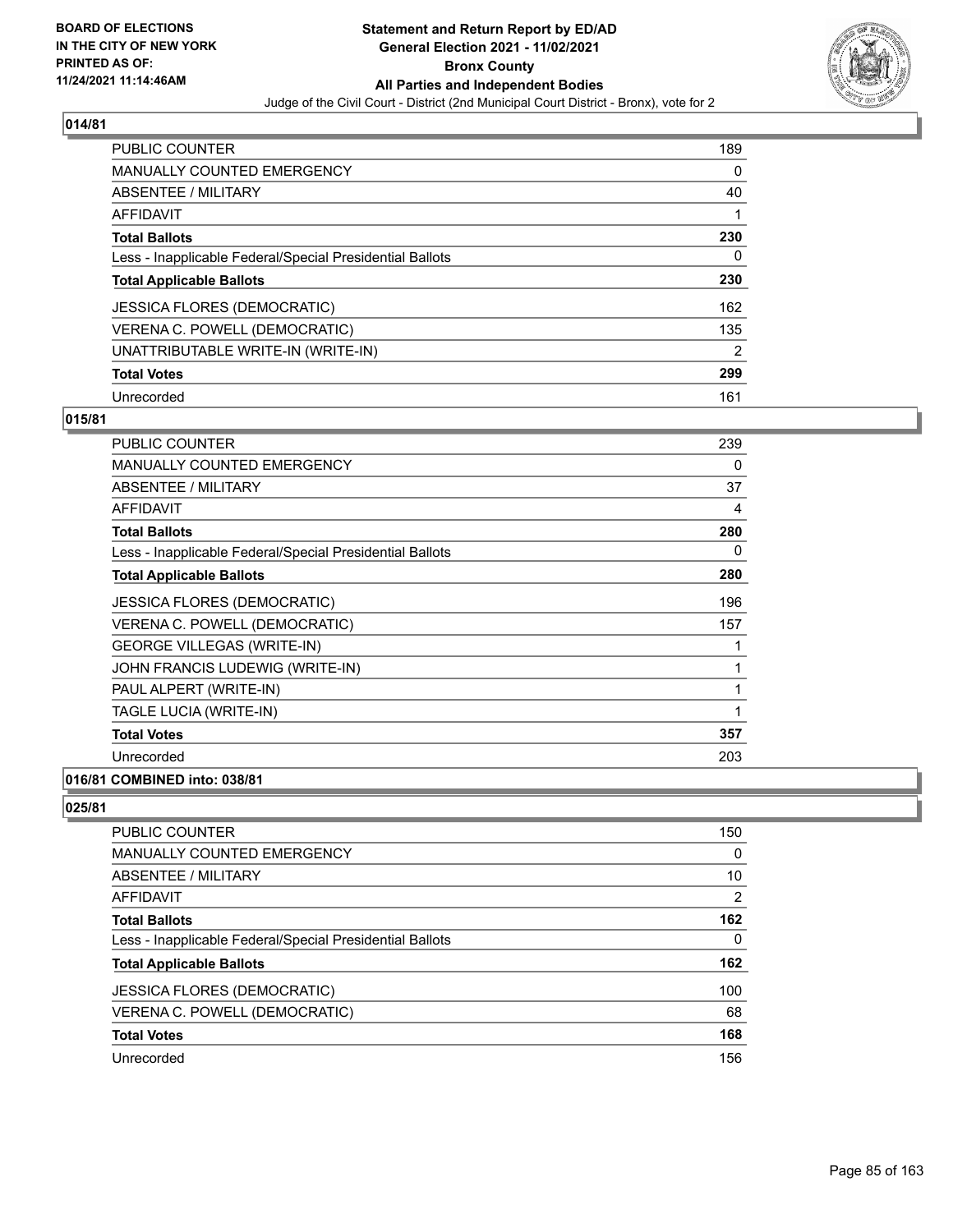

| <b>PUBLIC COUNTER</b>                                    | 118 |
|----------------------------------------------------------|-----|
| <b>MANUALLY COUNTED EMERGENCY</b>                        | 0   |
| ABSENTEE / MILITARY                                      | 16  |
| AFFIDAVIT                                                | 3   |
| <b>Total Ballots</b>                                     | 137 |
| Less - Inapplicable Federal/Special Presidential Ballots | 0   |
| <b>Total Applicable Ballots</b>                          | 137 |
| <b>JESSICA FLORES (DEMOCRATIC)</b>                       | 85  |
|                                                          |     |
| VERENA C. POWELL (DEMOCRATIC)                            | 77  |
| UNATTRIBUTABLE WRITE-IN (WRITE-IN)                       | 8   |
| <b>Total Votes</b>                                       | 170 |

#### **027/81**

| <b>PUBLIC COUNTER</b>                                    | 157 |
|----------------------------------------------------------|-----|
| MANUALLY COUNTED EMERGENCY                               | 0   |
| ABSENTEE / MILITARY                                      | 5   |
| AFFIDAVIT                                                | 3   |
| <b>Total Ballots</b>                                     | 165 |
| Less - Inapplicable Federal/Special Presidential Ballots | 0   |
| <b>Total Applicable Ballots</b>                          | 165 |
| <b>JESSICA FLORES (DEMOCRATIC)</b>                       | 77  |
| VERENA C. POWELL (DEMOCRATIC)                            | 63  |
| ANDREW GULIANI (WRITE-IN)                                | 1   |
| RUDY GIULIANI (WRITE-IN)                                 | 1   |
| UNATTRIBUTABLE WRITE-IN (WRITE-IN)                       | 4   |
| <b>Total Votes</b>                                       | 146 |
| Unrecorded                                               | 184 |

| <b>PUBLIC COUNTER</b>                                    | 185 |
|----------------------------------------------------------|-----|
| <b>MANUALLY COUNTED EMERGENCY</b>                        | 0   |
| ABSENTEE / MILITARY                                      | 12  |
| AFFIDAVIT                                                |     |
| <b>Total Ballots</b>                                     | 198 |
| Less - Inapplicable Federal/Special Presidential Ballots | 0   |
| <b>Total Applicable Ballots</b>                          | 198 |
| <b>JESSICA FLORES (DEMOCRATIC)</b>                       | 110 |
| VERENA C. POWELL (DEMOCRATIC)                            | 93  |
| <b>Total Votes</b>                                       | 203 |
| Unrecorded                                               | 193 |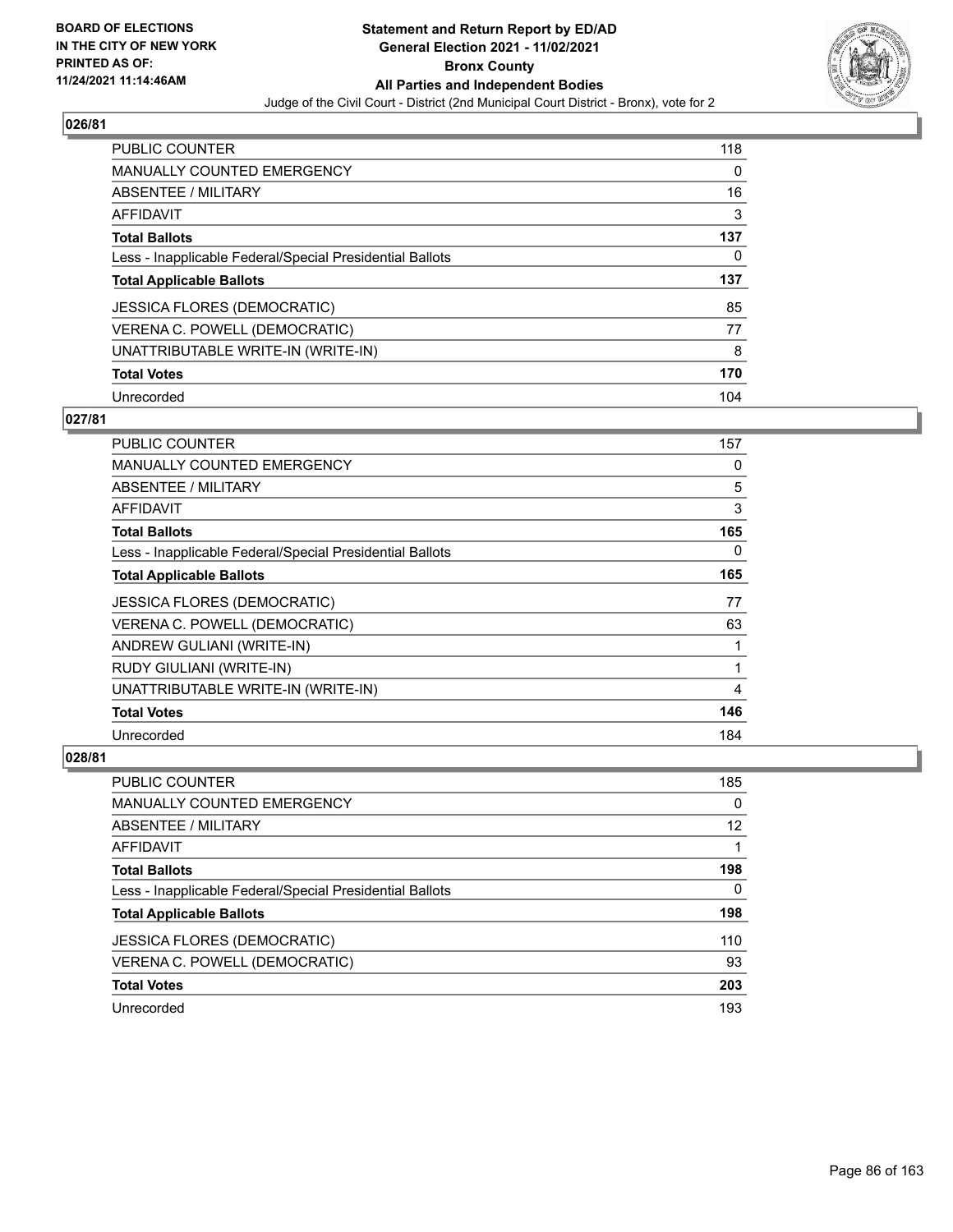

| <b>PUBLIC COUNTER</b>                                    | 130            |
|----------------------------------------------------------|----------------|
| <b>MANUALLY COUNTED EMERGENCY</b>                        | 0              |
| ABSENTEE / MILITARY                                      | 11             |
| AFFIDAVIT                                                | $\overline{2}$ |
| <b>Total Ballots</b>                                     | 143            |
| Less - Inapplicable Federal/Special Presidential Ballots | 0              |
| <b>Total Applicable Ballots</b>                          | 143            |
| <b>JESSICA FLORES (DEMOCRATIC)</b>                       | 70             |
| VERENA C. POWELL (DEMOCRATIC)                            | 59             |
| <b>Total Votes</b>                                       | 129            |
| Unrecorded                                               | 157            |

| <b>PUBLIC COUNTER</b>                                    | 202 |
|----------------------------------------------------------|-----|
| <b>MANUALLY COUNTED EMERGENCY</b>                        | 0   |
| <b>ABSENTEE / MILITARY</b>                               | 8   |
| <b>AFFIDAVIT</b>                                         | 3   |
| <b>Total Ballots</b>                                     | 213 |
| Less - Inapplicable Federal/Special Presidential Ballots | 0   |
| <b>Total Applicable Ballots</b>                          | 213 |
| <b>JESSICA FLORES (DEMOCRATIC)</b>                       | 98  |
| VERENA C. POWELL (DEMOCRATIC)                            | 80  |
| <b>BEN SHAPIRO (WRITE-IN)</b>                            | 1   |
| CHRISTPHER GUTTADARO (WRITE-IN)                          | 1   |
| KIERA O'CONNOR (WRITE-IN)                                | 11  |
| MICHAEL HENSAN (WRITE-IN)                                | 1   |
| PATRICIA GILHOOLEY (WRITE-IN)                            | 1   |
| UNATTRIBUTABLE WRITE-IN (WRITE-IN)                       | 3   |
| VICTORIA THOMAS (WRITE-IN)                               | 1   |
| <b>Total Votes</b>                                       | 197 |
| Unrecorded                                               | 229 |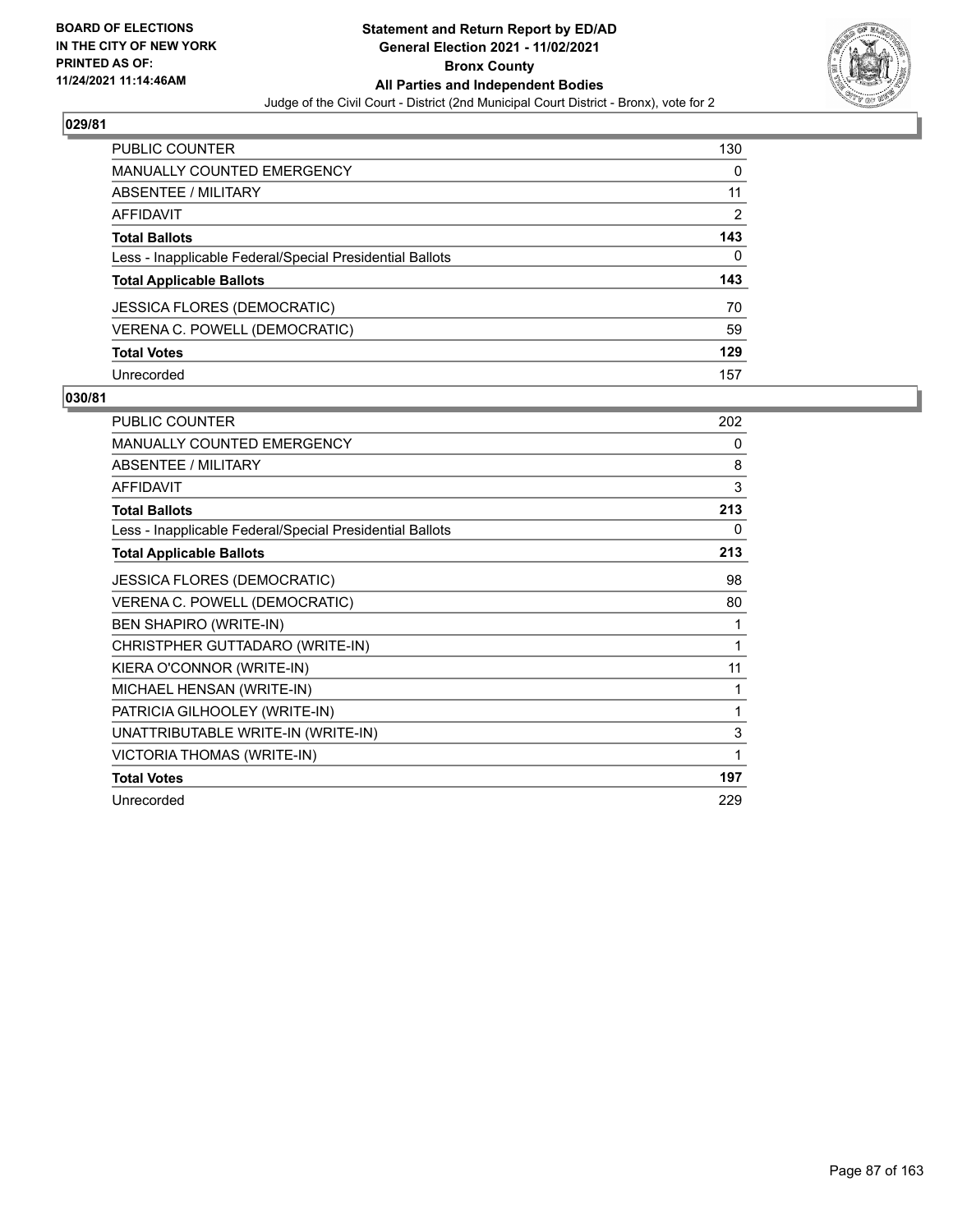

| <b>PUBLIC COUNTER</b>                                    | 159 |
|----------------------------------------------------------|-----|
| <b>MANUALLY COUNTED EMERGENCY</b>                        | 0   |
| ABSENTEE / MILITARY                                      | 7   |
| <b>AFFIDAVIT</b>                                         | 0   |
| <b>Total Ballots</b>                                     | 166 |
| Less - Inapplicable Federal/Special Presidential Ballots | 0   |
| <b>Total Applicable Ballots</b>                          | 166 |
| <b>JESSICA FLORES (DEMOCRATIC)</b>                       | 74  |
| VERENA C. POWELL (DEMOCRATIC)                            | 52  |
| CURTIS SLIWA (WRITE-IN)                                  | 1   |
| DONALD J. TRUMP (WRITE-IN)                               | 1   |
| JAMES BRENNAN (WRITE-IN)                                 | 1   |
| SEAN P. BRADY (WRITE-IN)                                 | 1   |
| UNATTRIBUTABLE WRITE-IN (WRITE-IN)                       | 3   |
| WILLIAM A. PEPITONE (WRITE-IN)                           | 1   |
| <b>Total Votes</b>                                       | 134 |
| Unrecorded                                               | 198 |

## **032/81**

| PUBLIC COUNTER                                           | 150            |
|----------------------------------------------------------|----------------|
| MANUALLY COUNTED EMERGENCY                               | 0              |
| ABSENTEE / MILITARY                                      | 8              |
| AFFIDAVIT                                                | 0              |
| <b>Total Ballots</b>                                     | 158            |
| Less - Inapplicable Federal/Special Presidential Ballots | 0              |
| <b>Total Applicable Ballots</b>                          | 158            |
|                                                          |                |
| <b>JESSICA FLORES (DEMOCRATIC)</b>                       | 78             |
| VERENA C. POWELL (DEMOCRATIC)                            | 58             |
| UNATTRIBUTABLE WRITE-IN (WRITE-IN)                       | $\overline{2}$ |
| <b>Total Votes</b>                                       | 138            |

| PUBLIC COUNTER                                           | 203 |
|----------------------------------------------------------|-----|
| MANUALLY COUNTED EMERGENCY                               | 0   |
| ABSENTEE / MILITARY                                      | 14  |
| AFFIDAVIT                                                | 2   |
| <b>Total Ballots</b>                                     | 219 |
| Less - Inapplicable Federal/Special Presidential Ballots | 0   |
| <b>Total Applicable Ballots</b>                          | 219 |
| <b>JESSICA FLORES (DEMOCRATIC)</b>                       | 156 |
| VERENA C. POWELL (DEMOCRATIC)                            | 111 |
| UNATTRIBUTABLE WRITE-IN (WRITE-IN)                       | 2   |
| <b>Total Votes</b>                                       | 269 |
| Unrecorded                                               | 169 |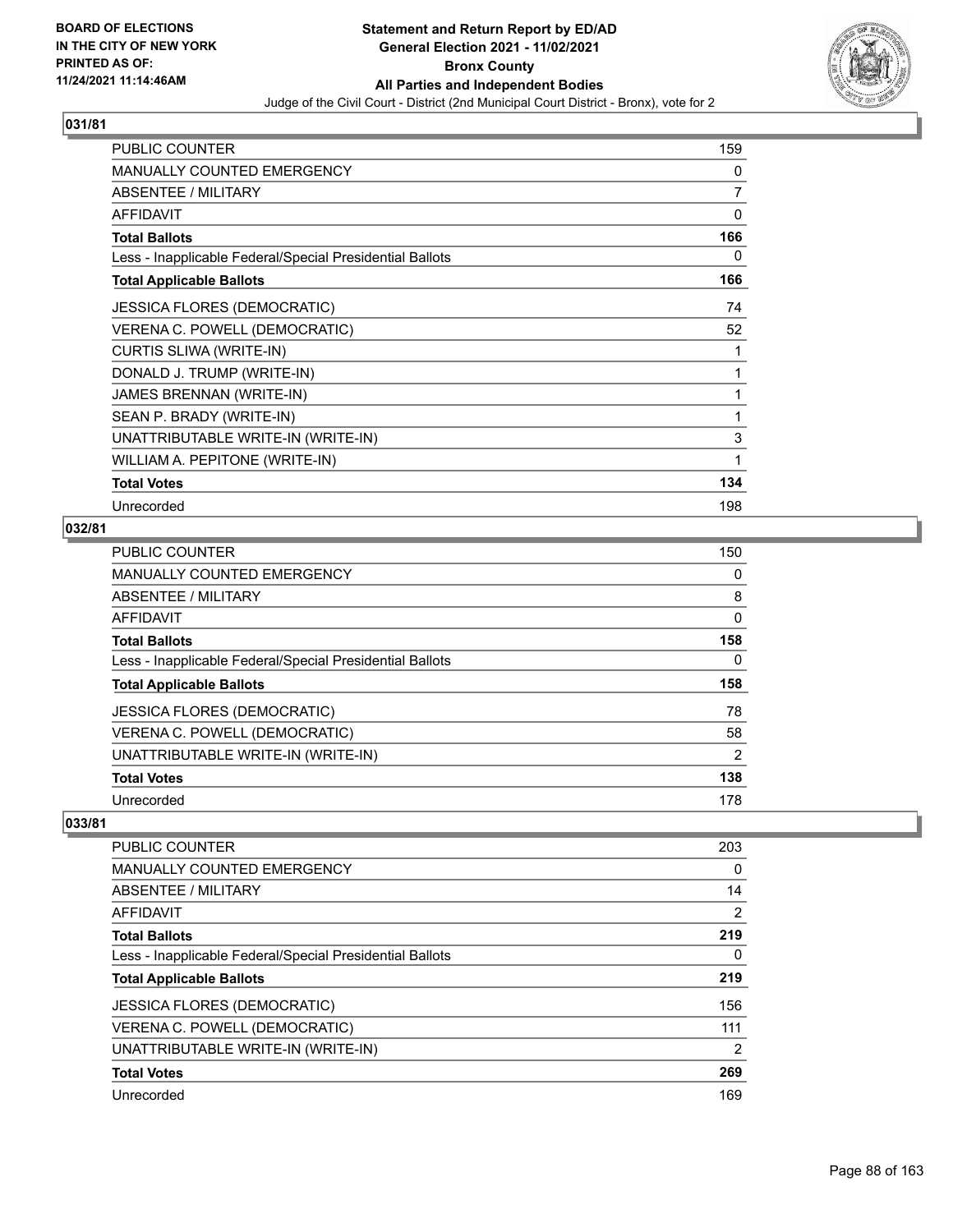

| <b>PUBLIC COUNTER</b>                                    | 272 |
|----------------------------------------------------------|-----|
| <b>MANUALLY COUNTED EMERGENCY</b>                        | 0   |
| ABSENTEE / MILITARY                                      | 24  |
| <b>AFFIDAVIT</b>                                         |     |
| <b>Total Ballots</b>                                     | 297 |
| Less - Inapplicable Federal/Special Presidential Ballots | 0   |
| <b>Total Applicable Ballots</b>                          | 297 |
| <b>JESSICA FLORES (DEMOCRATIC)</b>                       | 194 |
| VERENA C. POWELL (DEMOCRATIC)                            | 161 |
| ALEX VEGA (WRITE-IN)                                     |     |
| WILLIAM A. PEPITONE (WRITE-IN)                           |     |
| <b>Total Votes</b>                                       | 357 |
| Unrecorded                                               | 237 |

## **035/81**

| <b>PUBLIC COUNTER</b>                                    | 286            |
|----------------------------------------------------------|----------------|
| <b>MANUALLY COUNTED EMERGENCY</b>                        | 0              |
| ABSENTEE / MILITARY                                      | 22             |
| <b>AFFIDAVIT</b>                                         | 1              |
| <b>Total Ballots</b>                                     | 309            |
| Less - Inapplicable Federal/Special Presidential Ballots | 0              |
| <b>Total Applicable Ballots</b>                          | 309            |
| <b>JESSICA FLORES (DEMOCRATIC)</b>                       | 185            |
| VERENA C. POWELL (DEMOCRATIC)                            | 138            |
| DONALD J. TRUMP (WRITE-IN)                               |                |
| <b>JOHN FEERICK (WRITE-IN)</b>                           | $\overline{c}$ |
| TRACY FEERICK (WRITE-IN)                                 | 1              |
| UNATTRIBUTABLE WRITE-IN (WRITE-IN)                       | 1              |
| <b>WILLIAM FEERICK (WRITE-IN)</b>                        | 1              |
| <b>Total Votes</b>                                       | 329            |
| Unrecorded                                               | 289            |

| 151<br>0<br>171 |                                                          |          |
|-----------------|----------------------------------------------------------|----------|
|                 | PUBLIC COUNTER                                           |          |
|                 | MANUALLY COUNTED EMERGENCY                               |          |
|                 | ABSENTEE / MILITARY                                      | 18       |
|                 | AFFIDAVIT                                                | 2        |
|                 | <b>Total Ballots</b>                                     |          |
|                 | Less - Inapplicable Federal/Special Presidential Ballots | $\Omega$ |
|                 | <b>Total Applicable Ballots</b>                          | 171      |
|                 | JESSICA FLORES (DEMOCRATIC)                              | 127      |
|                 | VERENA C. POWELL (DEMOCRATIC)                            | 86       |
|                 | <b>Total Votes</b>                                       | 213      |
|                 | Unrecorded                                               | 129      |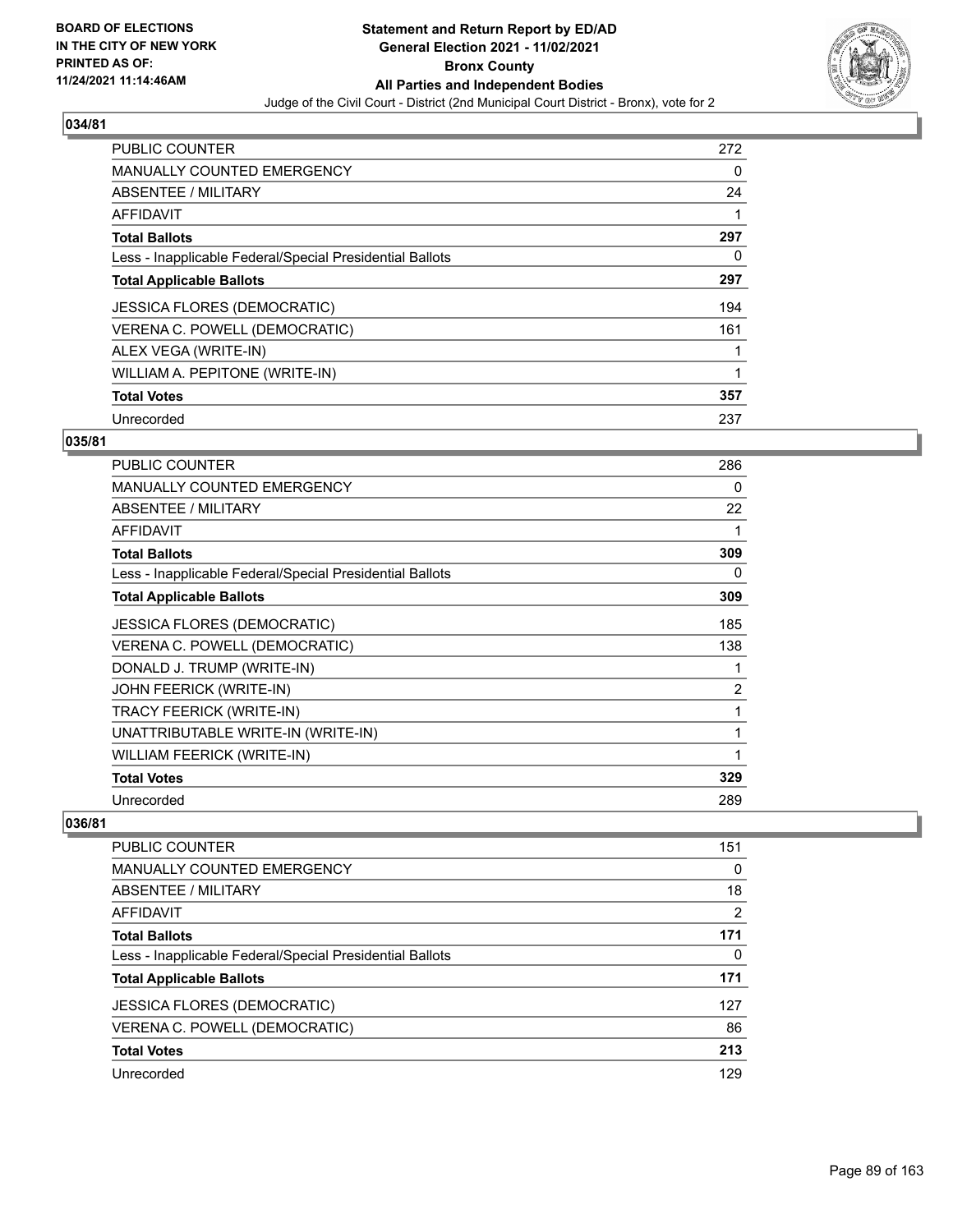

| <b>PUBLIC COUNTER</b>                                    | 151 |
|----------------------------------------------------------|-----|
| <b>MANUALLY COUNTED EMERGENCY</b>                        | 0   |
| <b>ABSENTEE / MILITARY</b>                               | 19  |
| AFFIDAVIT                                                | 0   |
| <b>Total Ballots</b>                                     | 170 |
| Less - Inapplicable Federal/Special Presidential Ballots | 0   |
| <b>Total Applicable Ballots</b>                          | 170 |
| <b>JESSICA FLORES (DEMOCRATIC)</b>                       | 115 |
| VERENA C. POWELL (DEMOCRATIC)                            | 82  |
| JOHN E. MOORE (WRITE-IN)                                 | 2   |
| <b>JUDITH SHEINDLIN (WRITE-IN)</b>                       | 1   |
| <b>JUDITH SHINEMAN (WRITE-IN)</b>                        |     |
| <b>Total Votes</b>                                       | 201 |
| Unrecorded                                               | 139 |

## **038/81**

| <b>PUBLIC COUNTER</b>                                    | 171 |
|----------------------------------------------------------|-----|
| MANUALLY COUNTED EMERGENCY                               | 0   |
| ABSENTEE / MILITARY                                      | 6   |
| AFFIDAVIT                                                | 2   |
| <b>Total Ballots</b>                                     | 179 |
| Less - Inapplicable Federal/Special Presidential Ballots | 0   |
| <b>Total Applicable Ballots</b>                          | 179 |
| <b>JESSICA FLORES (DEMOCRATIC)</b>                       | 87  |
| VERENA C. POWELL (DEMOCRATIC)                            | 70  |
| <b>Total Votes</b>                                       | 157 |
| Unrecorded                                               | 201 |

| <b>PUBLIC COUNTER</b>                                    | 74       |
|----------------------------------------------------------|----------|
| <b>MANUALLY COUNTED EMERGENCY</b>                        | $\Omega$ |
| ABSENTEE / MILITARY                                      |          |
| AFFIDAVIT                                                | $\Omega$ |
| <b>Total Ballots</b>                                     | 75       |
| Less - Inapplicable Federal/Special Presidential Ballots | $\Omega$ |
| <b>Total Applicable Ballots</b>                          | 75       |
| <b>JESSICA FLORES (DEMOCRATIC)</b>                       | 50       |
| VERENA C. POWELL (DEMOCRATIC)                            | 34       |
| <b>Total Votes</b>                                       | 84       |
| Unrecorded                                               | 66       |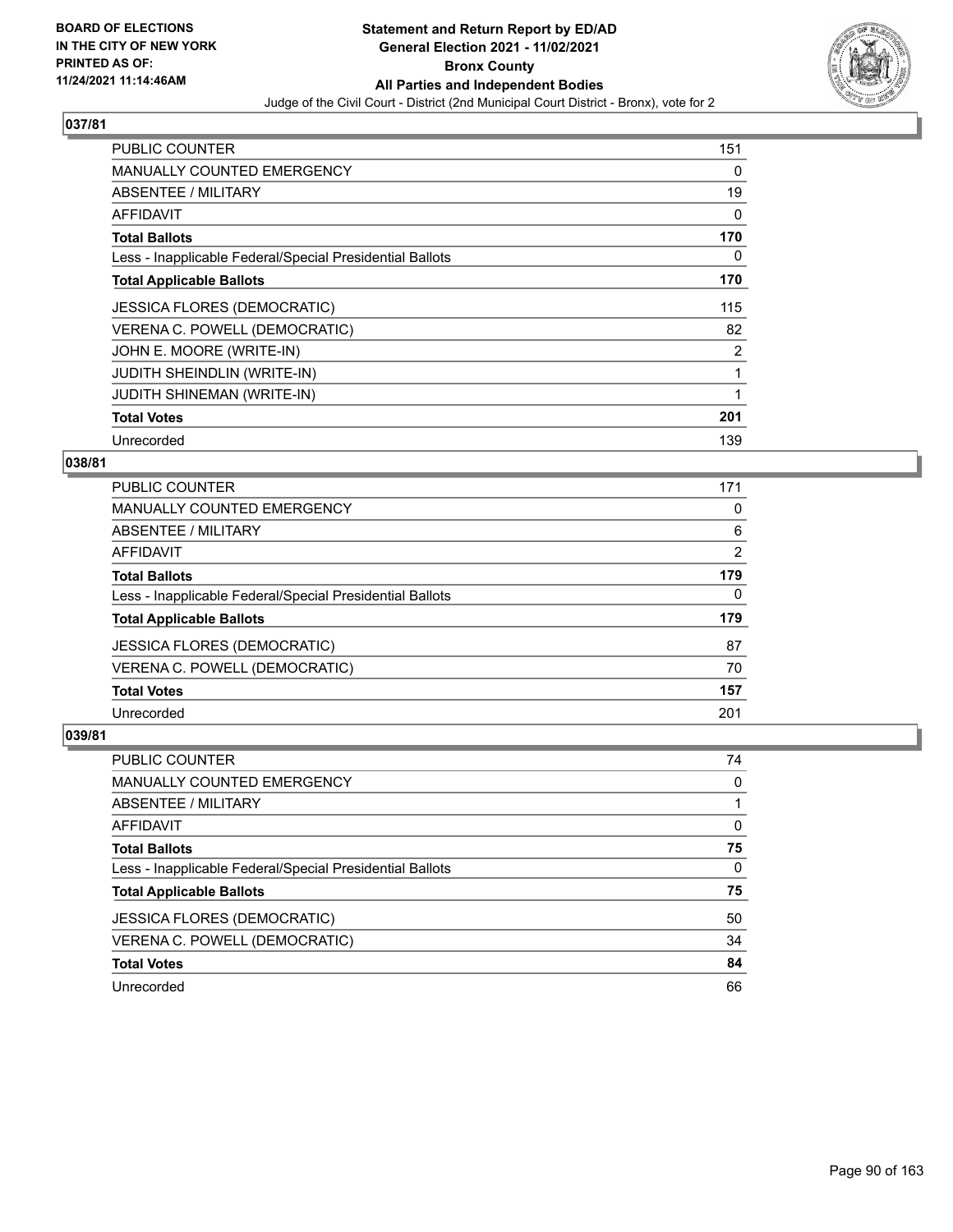

| <b>PUBLIC COUNTER</b>                                    | 172            |
|----------------------------------------------------------|----------------|
| <b>MANUALLY COUNTED EMERGENCY</b>                        | 0              |
| <b>ABSENTEE / MILITARY</b>                               | $\overline{2}$ |
| <b>AFFIDAVIT</b>                                         | $\mathcal{P}$  |
| <b>Total Ballots</b>                                     | 176            |
| Less - Inapplicable Federal/Special Presidential Ballots | 0              |
| <b>Total Applicable Ballots</b>                          | 176            |
| <b>JESSICA FLORES (DEMOCRATIC)</b>                       | 128            |
| VERENA C. POWELL (DEMOCRATIC)                            | 73             |
| <b>Total Votes</b>                                       | 201            |
| Unrecorded                                               | 151            |

#### **041/81**

| <b>PUBLIC COUNTER</b>                                    | 229            |
|----------------------------------------------------------|----------------|
| <b>MANUALLY COUNTED EMERGENCY</b>                        | 0              |
| ABSENTEE / MILITARY                                      | 25             |
| AFFIDAVIT                                                |                |
| <b>Total Ballots</b>                                     | 255            |
| Less - Inapplicable Federal/Special Presidential Ballots | 0              |
| <b>Total Applicable Ballots</b>                          | 255            |
| <b>JESSICA FLORES (DEMOCRATIC)</b>                       | 165            |
| VERENA C. POWELL (DEMOCRATIC)                            | 129            |
| CHRISTINE REY (WRITE-IN)                                 |                |
| MELINDA FORD (WRITE-IN)                                  |                |
| <b>OMAR RAVENHURST (WRITE-IN)</b>                        |                |
| UNATTRIBUTABLE WRITE-IN (WRITE-IN)                       | $\overline{2}$ |
| <b>Total Votes</b>                                       | 299            |
| Unrecorded                                               | 211            |

| <b>PUBLIC COUNTER</b>                                    | 74 |
|----------------------------------------------------------|----|
| MANUALLY COUNTED EMERGENCY                               | 0  |
| ABSENTEE / MILITARY                                      | 2  |
| AFFIDAVIT                                                | 0  |
| <b>Total Ballots</b>                                     | 76 |
| Less - Inapplicable Federal/Special Presidential Ballots | 0  |
| <b>Total Applicable Ballots</b>                          | 76 |
| <b>JESSICA FLORES (DEMOCRATIC)</b>                       | 49 |
| VERENA C. POWELL (DEMOCRATIC)                            | 37 |
| <b>Total Votes</b>                                       | 86 |
| Unrecorded                                               | 66 |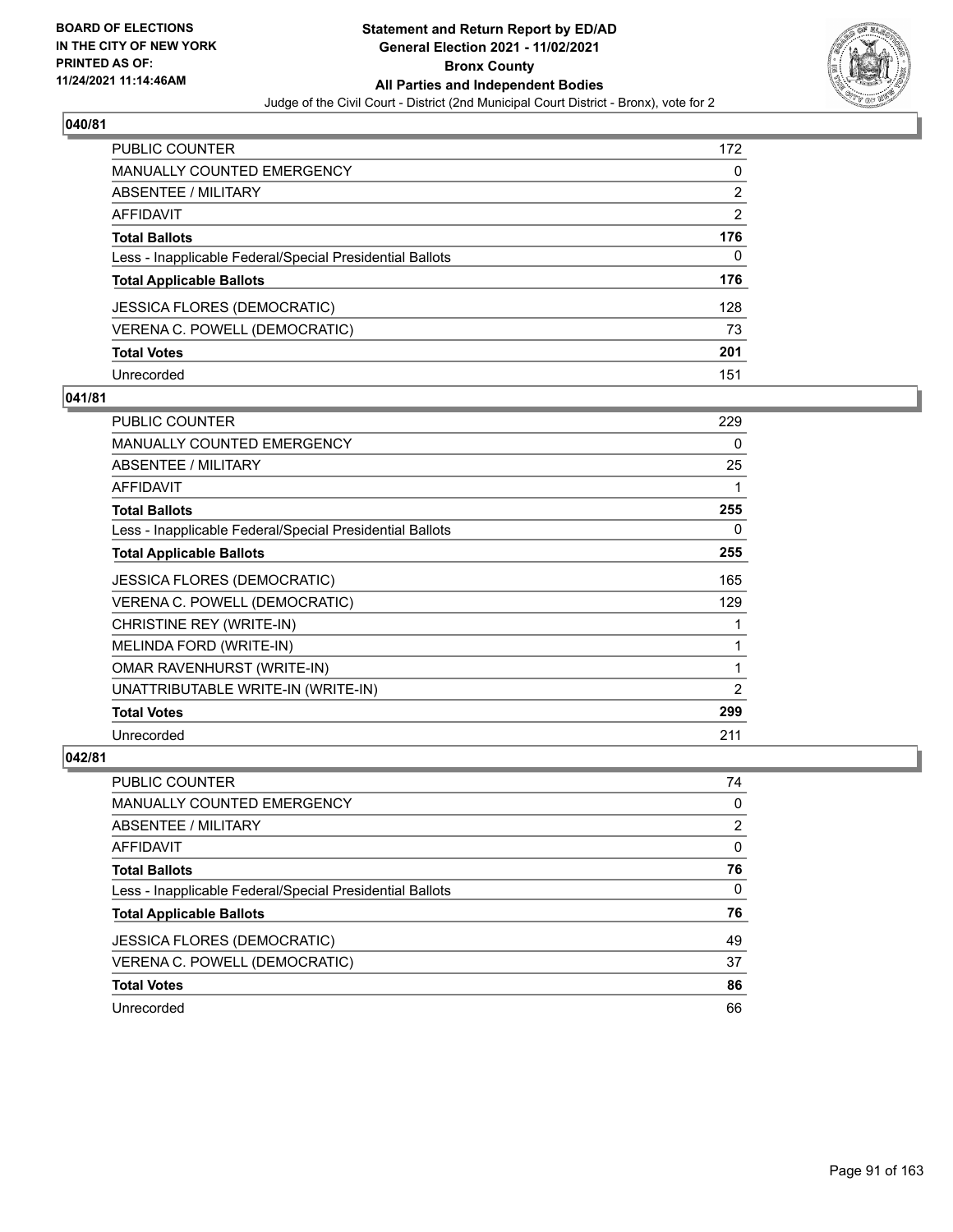

| PUBLIC COUNTER                                           | 165           |
|----------------------------------------------------------|---------------|
| <b>MANUALLY COUNTED EMERGENCY</b>                        | 0             |
| <b>ABSENTEE / MILITARY</b>                               |               |
| AFFIDAVIT                                                | $\mathcal{P}$ |
| <b>Total Ballots</b>                                     | 174           |
| Less - Inapplicable Federal/Special Presidential Ballots | 0             |
| <b>Total Applicable Ballots</b>                          | 174           |
| JESSICA FLORES (DEMOCRATIC)                              | 122           |
| VERENA C. POWELL (DEMOCRATIC)                            | 95            |
| <b>Total Votes</b>                                       | 217           |
| Unrecorded                                               | 131           |

## **044/81**

| <b>PUBLIC COUNTER</b>                                    | 108      |
|----------------------------------------------------------|----------|
| MANUALLY COUNTED EMERGENCY                               | $\Omega$ |
| ABSENTEE / MILITARY                                      | 11       |
| AFFIDAVIT                                                |          |
| <b>Total Ballots</b>                                     | 120      |
| Less - Inapplicable Federal/Special Presidential Ballots | $\Omega$ |
| <b>Total Applicable Ballots</b>                          | 120      |
| <b>JESSICA FLORES (DEMOCRATIC)</b>                       | 71       |
| VERENA C. POWELL (DEMOCRATIC)                            | 54       |
| <b>Total Votes</b>                                       | 125      |
| Unrecorded                                               | 115      |

| PUBLIC COUNTER                                           | 45 |
|----------------------------------------------------------|----|
| <b>MANUALLY COUNTED EMERGENCY</b>                        | 0  |
| <b>ABSENTEE / MILITARY</b>                               | 0  |
| AFFIDAVIT                                                | 0  |
| <b>Total Ballots</b>                                     | 45 |
| Less - Inapplicable Federal/Special Presidential Ballots | 0  |
| <b>Total Applicable Ballots</b>                          | 45 |
| <b>JESSICA FLORES (DEMOCRATIC)</b>                       | 33 |
| VERENA C. POWELL (DEMOCRATIC)                            | 22 |
| JOHANNA ABAD (WRITE-IN)                                  |    |
| UNATTRIBUTABLE WRITE-IN (WRITE-IN)                       | 1  |
| <b>Total Votes</b>                                       | 57 |
| Unrecorded                                               | 33 |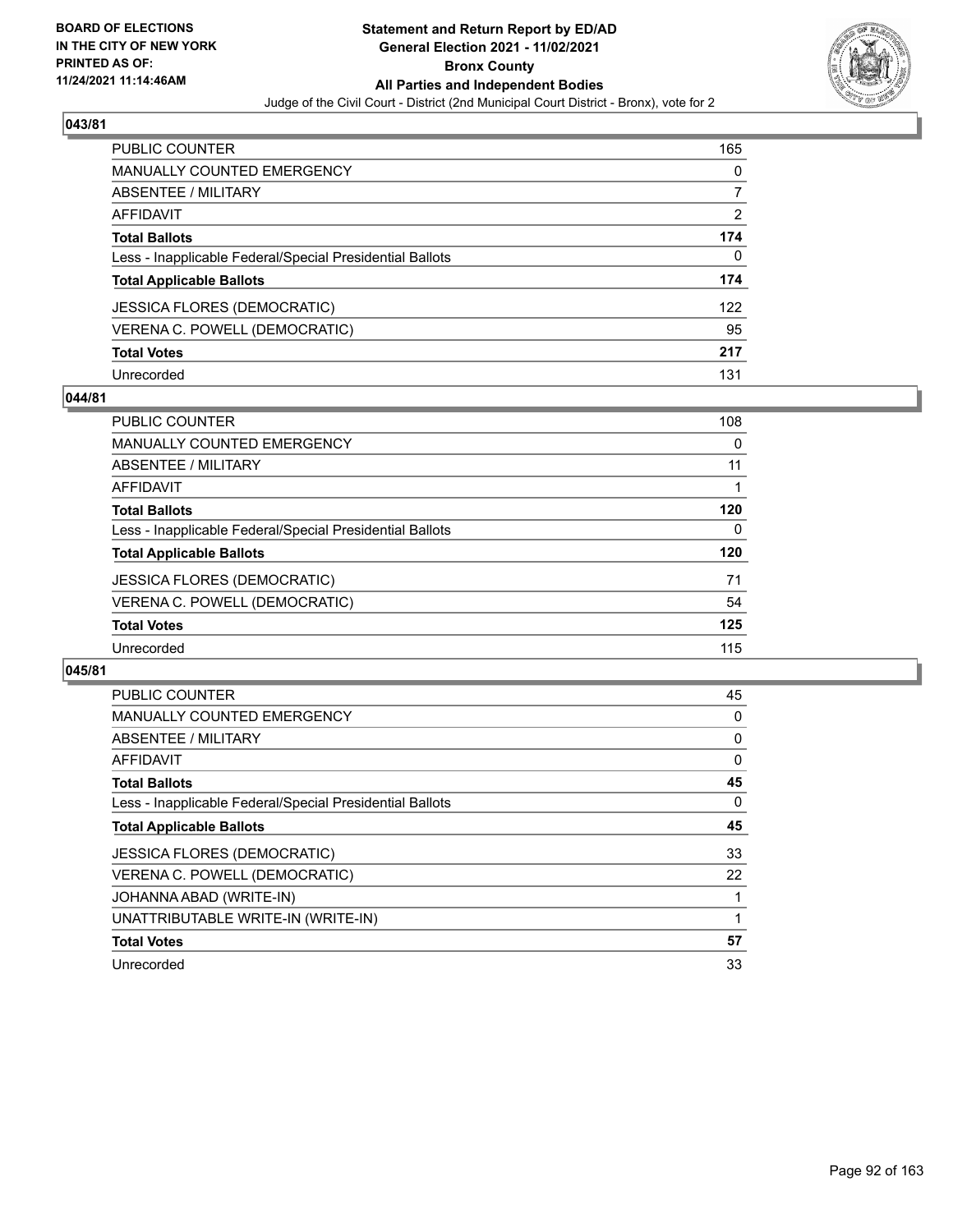

| <b>PUBLIC COUNTER</b>                                    | 60 |
|----------------------------------------------------------|----|
| <b>MANUALLY COUNTED EMERGENCY</b>                        | 0  |
| ABSENTEE / MILITARY                                      | 3  |
| AFFIDAVIT                                                | 0  |
| <b>Total Ballots</b>                                     | 63 |
| Less - Inapplicable Federal/Special Presidential Ballots | 0  |
| <b>Total Applicable Ballots</b>                          | 63 |
| <b>JESSICA FLORES (DEMOCRATIC)</b>                       | 51 |
| VERENA C. POWELL (DEMOCRATIC)                            | 33 |
| UNATTRIBUTABLE WRITE-IN (WRITE-IN)                       |    |
| <b>Total Votes</b>                                       | 85 |
| Unrecorded                                               | 41 |

#### **047/81**

| PUBLIC COUNTER                                           | 55 |
|----------------------------------------------------------|----|
| MANUALLY COUNTED EMERGENCY                               | 0  |
| ABSENTEE / MILITARY                                      | 7  |
| <b>AFFIDAVIT</b>                                         | 1  |
| <b>Total Ballots</b>                                     | 63 |
| Less - Inapplicable Federal/Special Presidential Ballots | 0  |
| <b>Total Applicable Ballots</b>                          | 63 |
| <b>JESSICA FLORES (DEMOCRATIC)</b>                       | 39 |
| VERENA C. POWELL (DEMOCRATIC)                            | 34 |
| ANDY SIXX (WRITE-IN)                                     | 1  |
| ARMANDO CRESCENZI (WRITE-IN)                             | 1  |
| UZIEL CRESCENZI (WRITE-IN)                               | 1  |
| <b>Total Votes</b>                                       | 76 |
| Unrecorded                                               | 50 |

| <b>PUBLIC COUNTER</b>                                    | 149 |
|----------------------------------------------------------|-----|
| <b>MANUALLY COUNTED EMERGENCY</b>                        | 0   |
| ABSENTEE / MILITARY                                      | 31  |
| AFFIDAVIT                                                | 2   |
| <b>Total Ballots</b>                                     | 182 |
| Less - Inapplicable Federal/Special Presidential Ballots | 0   |
| <b>Total Applicable Ballots</b>                          | 182 |
| <b>JESSICA FLORES (DEMOCRATIC)</b>                       | 146 |
| VERENA C. POWELL (DEMOCRATIC)                            | 136 |
| <b>GEORGE TINKA (WRITE-IN)</b>                           | 1   |
| OLGA SIBONOV (WRITE-IN)                                  | 1   |
| ROSA MARIELIS (WRITE-IN)                                 | 1   |
| <b>Total Votes</b>                                       | 285 |
| Unrecorded                                               | 79  |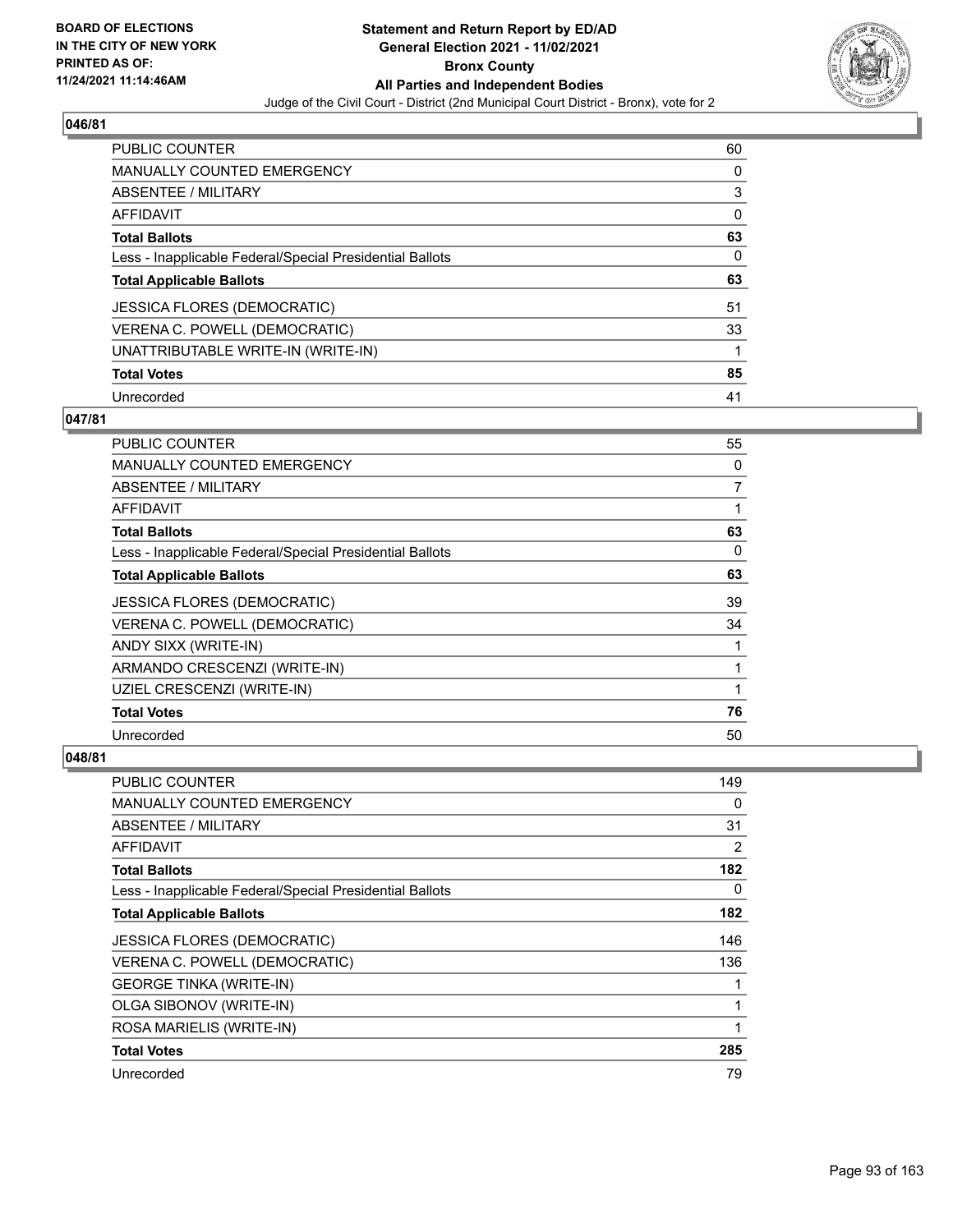

| <b>PUBLIC COUNTER</b>                                    | 136 |
|----------------------------------------------------------|-----|
| <b>MANUALLY COUNTED EMERGENCY</b>                        | 0   |
| ABSENTEE / MILITARY                                      | 22  |
| <b>AFFIDAVIT</b>                                         | 1   |
| <b>Total Ballots</b>                                     | 159 |
| Less - Inapplicable Federal/Special Presidential Ballots | 0   |
| <b>Total Applicable Ballots</b>                          | 159 |
| <b>JESSICA FLORES (DEMOCRATIC)</b>                       | 109 |
| VERENA C. POWELL (DEMOCRATIC)                            | 98  |
| BERNIE SANDERS (WRITE-IN)                                |     |
| UNATTRIBUTABLE WRITE-IN (WRITE-IN)                       | 4   |
| <b>Total Votes</b>                                       | 212 |
| Unrecorded                                               | 106 |

### **050/81**

| <b>PUBLIC COUNTER</b>                                    | 130 |
|----------------------------------------------------------|-----|
| MANUALLY COUNTED EMERGENCY                               | 0   |
| ABSENTEE / MILITARY                                      | 21  |
| AFFIDAVIT                                                | 2   |
| <b>Total Ballots</b>                                     | 153 |
| Less - Inapplicable Federal/Special Presidential Ballots | 0   |
| <b>Total Applicable Ballots</b>                          | 153 |
| <b>JESSICA FLORES (DEMOCRATIC)</b>                       | 120 |
| VERENA C. POWELL (DEMOCRATIC)                            | 103 |
| KANYE WEST (WRITE-IN)                                    |     |
| UNATTRIBUTABLE WRITE-IN (WRITE-IN)                       | 2   |
| <b>Total Votes</b>                                       | 226 |
| Unrecorded                                               | 80  |

| <b>PUBLIC COUNTER</b>                                    | 126 |
|----------------------------------------------------------|-----|
| <b>MANUALLY COUNTED EMERGENCY</b>                        | 0   |
| ABSENTEE / MILITARY                                      | 24  |
| AFFIDAVIT                                                |     |
| <b>Total Ballots</b>                                     | 151 |
| Less - Inapplicable Federal/Special Presidential Ballots | 0   |
| <b>Total Applicable Ballots</b>                          | 151 |
| <b>JESSICA FLORES (DEMOCRATIC)</b>                       | 110 |
| VERENA C. POWELL (DEMOCRATIC)                            | 101 |
| UNATTRIBUTABLE WRITE-IN (WRITE-IN)                       | 2   |
| <b>Total Votes</b>                                       | 213 |
| Unrecorded                                               | 89  |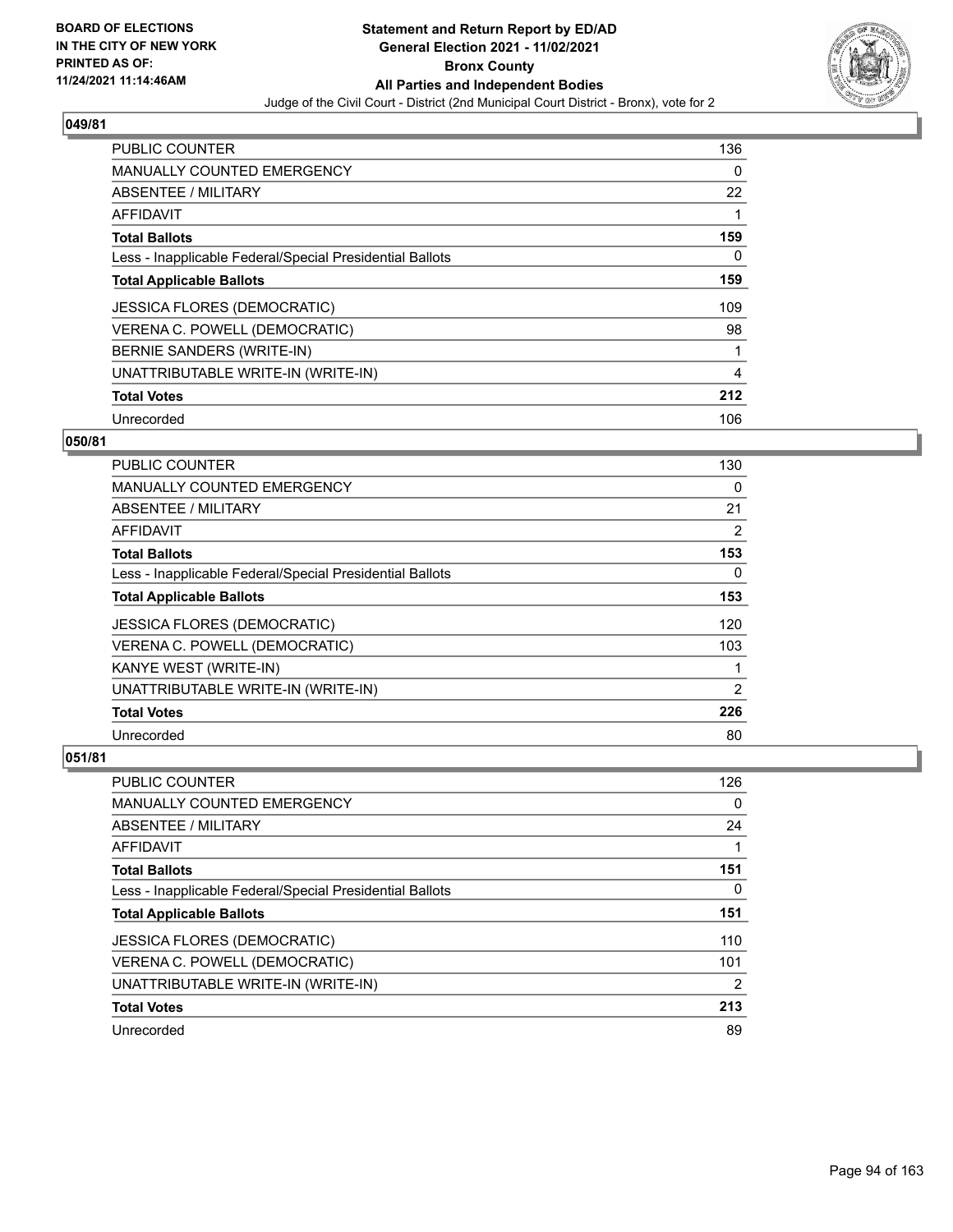

| PUBLIC COUNTER                                           | 56       |
|----------------------------------------------------------|----------|
| <b>MANUALLY COUNTED EMERGENCY</b>                        | $\Omega$ |
| <b>ABSENTEE / MILITARY</b>                               | 17       |
| AFFIDAVIT                                                | $\Omega$ |
| <b>Total Ballots</b>                                     | 73       |
| Less - Inapplicable Federal/Special Presidential Ballots | 0        |
| <b>Total Applicable Ballots</b>                          | 73       |
| <b>JESSICA FLORES (DEMOCRATIC)</b>                       | 50       |
| VERENA C. POWELL (DEMOCRATIC)                            | 49       |
| <b>Total Votes</b>                                       | 99       |
| Unrecorded                                               | 47       |

### **053/81**

| PUBLIC COUNTER                                           | 61 |
|----------------------------------------------------------|----|
| <b>MANUALLY COUNTED EMERGENCY</b>                        | 0  |
| ABSENTEE / MILITARY                                      | 15 |
| AFFIDAVIT                                                |    |
| <b>Total Ballots</b>                                     | 77 |
| Less - Inapplicable Federal/Special Presidential Ballots | 0  |
| <b>Total Applicable Ballots</b>                          | 77 |
| <b>JESSICA FLORES (DEMOCRATIC)</b>                       | 50 |
| VERENA C. POWELL (DEMOCRATIC)                            | 49 |
| <b>Total Votes</b>                                       | 99 |
| Unrecorded                                               | 55 |

| PUBLIC COUNTER                                           | 159            |
|----------------------------------------------------------|----------------|
| <b>MANUALLY COUNTED EMERGENCY</b>                        | 0              |
| <b>ABSENTEE / MILITARY</b>                               | 32             |
| <b>AFFIDAVIT</b>                                         | 0              |
| <b>Total Ballots</b>                                     | 191            |
| Less - Inapplicable Federal/Special Presidential Ballots | 0              |
| <b>Total Applicable Ballots</b>                          | 191            |
| <b>JESSICA FLORES (DEMOCRATIC)</b>                       | 131            |
| VERENA C. POWELL (DEMOCRATIC)                            | 109            |
| DONTEL ECTJUDGES (WRITE-IN)                              | 1              |
| ED V. SPARK (WRITE-IN)                                   | 1              |
| JOE BALDWIN (WRITE-IN)                                   | 1              |
| <b>MASON PERRY (WRITE-IN)</b>                            | 1              |
| UNATTRIBUTABLE WRITE-IN (WRITE-IN)                       | $\overline{2}$ |
| <b>Total Votes</b>                                       | 246            |
| Unrecorded                                               | 136            |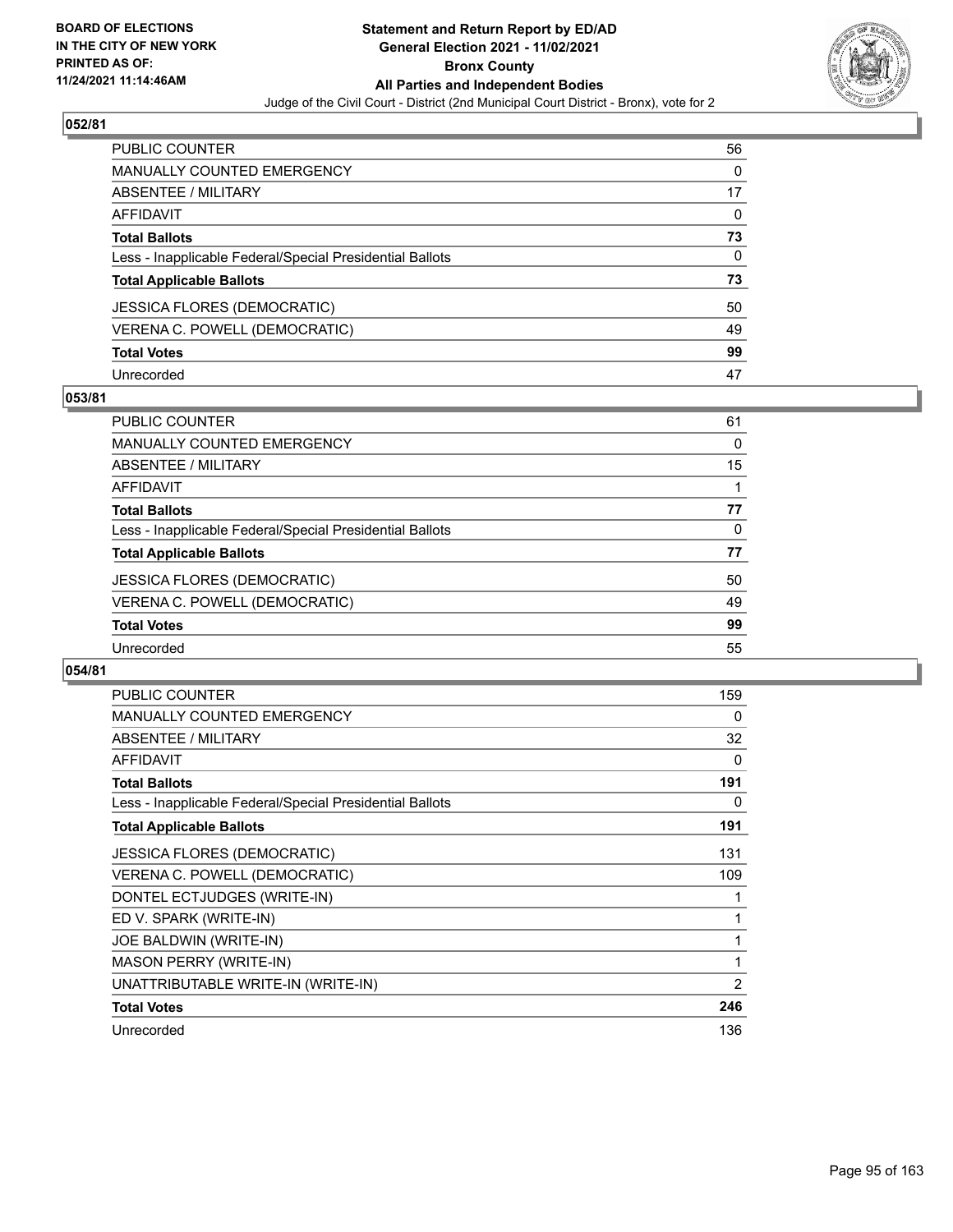

| <b>PUBLIC COUNTER</b>                                    | 207 |
|----------------------------------------------------------|-----|
| <b>MANUALLY COUNTED EMERGENCY</b>                        | 0   |
| ABSENTEE / MILITARY                                      | 36  |
| <b>AFFIDAVIT</b>                                         | 0   |
| <b>Total Ballots</b>                                     | 243 |
| Less - Inapplicable Federal/Special Presidential Ballots | 0   |
| <b>Total Applicable Ballots</b>                          | 243 |
| <b>JESSICA FLORES (DEMOCRATIC)</b>                       | 170 |
| VERENA C. POWELL (DEMOCRATIC)                            | 142 |
| JOHN J. ROONEY (WRITE-IN)                                |     |
| ROBERT A. ROONEY (WRITE-IN)                              |     |
| <b>Total Votes</b>                                       | 314 |
| Unrecorded                                               | 172 |

## **056/81**

| <b>PUBLIC COUNTER</b>                                    | 202 |
|----------------------------------------------------------|-----|
| <b>MANUALLY COUNTED EMERGENCY</b>                        | 0   |
| <b>ABSENTEE / MILITARY</b>                               | 35  |
| AFFIDAVIT                                                | 0   |
| <b>Total Ballots</b>                                     | 237 |
| Less - Inapplicable Federal/Special Presidential Ballots | 0   |
| <b>Total Applicable Ballots</b>                          | 237 |
| <b>JESSICA FLORES (DEMOCRATIC)</b>                       | 143 |
| VERENA C. POWELL (DEMOCRATIC)                            | 107 |
| ANTHONY MARECKI (WRITE-IN)                               |     |
| ELIZABETH BONINA (WRITE-IN)                              |     |
| RONALD BERGER (WRITE-IN)                                 |     |
| VANESSA TAYLOR (WRITE-IN)                                | 1   |
| <b>Total Votes</b>                                       | 254 |
| Unrecorded                                               | 220 |

| <b>PUBLIC COUNTER</b>                                    | 153 |
|----------------------------------------------------------|-----|
| MANUALLY COUNTED EMERGENCY                               | 0   |
| ABSENTEE / MILITARY                                      | 17  |
| AFFIDAVIT                                                |     |
| <b>Total Ballots</b>                                     | 171 |
| Less - Inapplicable Federal/Special Presidential Ballots | 0   |
| <b>Total Applicable Ballots</b>                          | 171 |
| <b>JESSICA FLORES (DEMOCRATIC)</b>                       | 106 |
| VERENA C. POWELL (DEMOCRATIC)                            | 93  |
| UNATTRIBUTABLE WRITE-IN (WRITE-IN)                       | 4   |
| <b>Total Votes</b>                                       | 203 |
| Unrecorded                                               | 139 |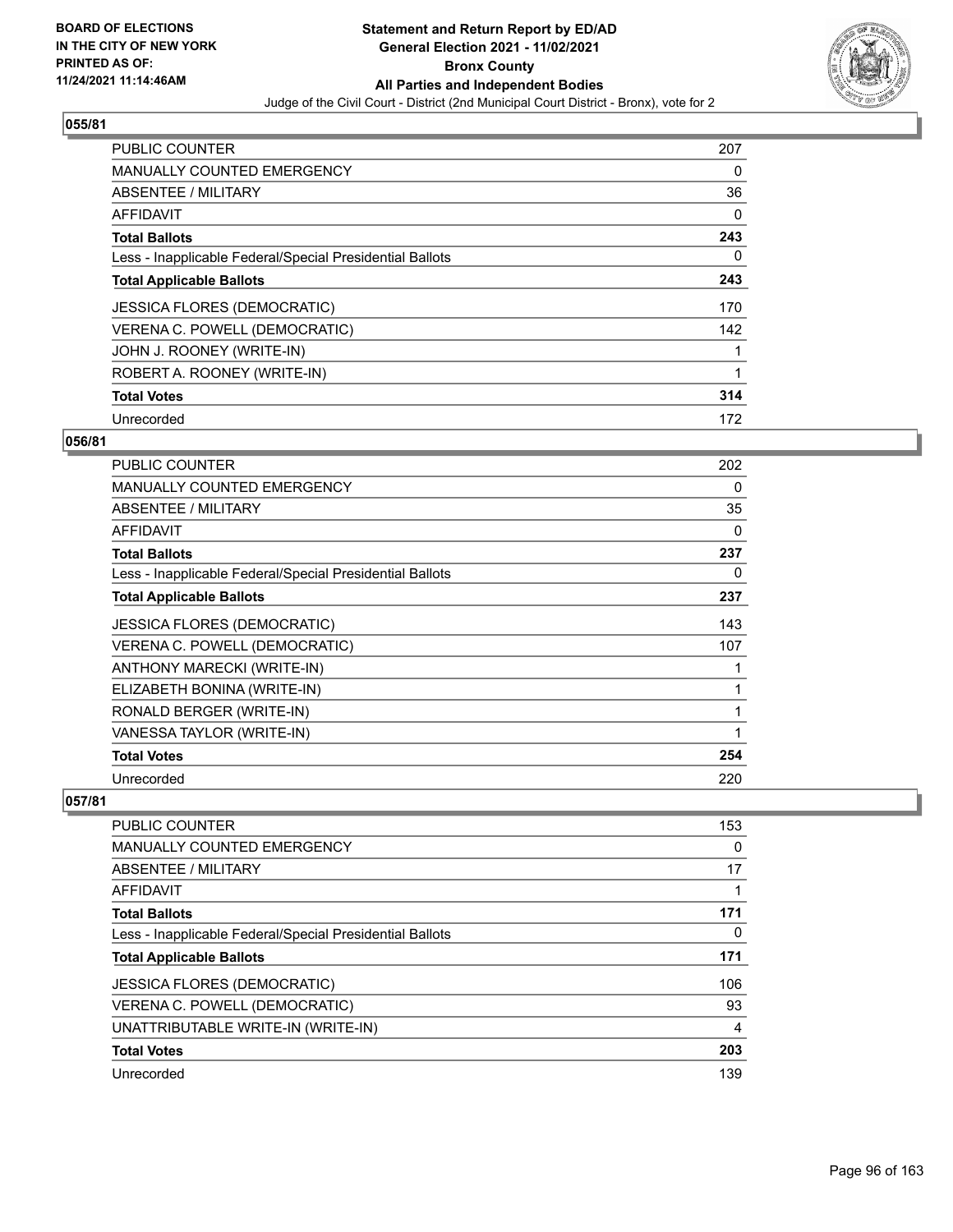

| <b>PUBLIC COUNTER</b>                                    | 131 |
|----------------------------------------------------------|-----|
| <b>MANUALLY COUNTED EMERGENCY</b>                        | 0   |
| <b>ABSENTEE / MILITARY</b>                               | 25  |
| <b>AFFIDAVIT</b>                                         | 2   |
| <b>Total Ballots</b>                                     | 158 |
| Less - Inapplicable Federal/Special Presidential Ballots | 0   |
| <b>Total Applicable Ballots</b>                          | 158 |
| <b>JESSICA FLORES (DEMOCRATIC)</b>                       | 112 |
| VERENA C. POWELL (DEMOCRATIC)                            | 94  |
| JOSE MORENO (WRITE-IN)                                   |     |
| UNATTRIBUTABLE WRITE-IN (WRITE-IN)                       |     |
| <b>VLADIMIR MUKHOTAEV (WRITE-IN)</b>                     |     |
| <b>Total Votes</b>                                       | 209 |
| Unrecorded                                               | 107 |

## **059/81**

| <b>PUBLIC COUNTER</b>                                    | 163            |
|----------------------------------------------------------|----------------|
| <b>MANUALLY COUNTED EMERGENCY</b>                        | 0              |
| ABSENTEE / MILITARY                                      | 23             |
| AFFIDAVIT                                                |                |
| <b>Total Ballots</b>                                     | 187            |
| Less - Inapplicable Federal/Special Presidential Ballots | 0              |
| <b>Total Applicable Ballots</b>                          | 187            |
| <b>JESSICA FLORES (DEMOCRATIC)</b>                       | 111            |
| VERENA C. POWELL (DEMOCRATIC)                            | 100            |
| DANIEL PEDERNECHT (WRITE-IN)                             |                |
| RYAN KARERAT (WRITE-IN)                                  |                |
| SAM MCCANN (WRITE-IN)                                    |                |
| UNATTRIBUTABLE WRITE-IN (WRITE-IN)                       | $\overline{2}$ |
| <b>Total Votes</b>                                       | 216            |
| Unrecorded                                               | 158            |

| <b>PUBLIC COUNTER</b>                                    | 175 |
|----------------------------------------------------------|-----|
| MANUALLY COUNTED EMERGENCY                               | 0   |
| ABSENTEE / MILITARY                                      | 25  |
| AFFIDAVIT                                                | 2   |
| <b>Total Ballots</b>                                     | 202 |
| Less - Inapplicable Federal/Special Presidential Ballots | 0   |
| <b>Total Applicable Ballots</b>                          | 202 |
| <b>JESSICA FLORES (DEMOCRATIC)</b>                       | 130 |
| VERENA C. POWELL (DEMOCRATIC)                            | 111 |
| UNATTRIBUTABLE WRITE-IN (WRITE-IN)                       | 2   |
| <b>Total Votes</b>                                       | 243 |
| Unrecorded                                               | 161 |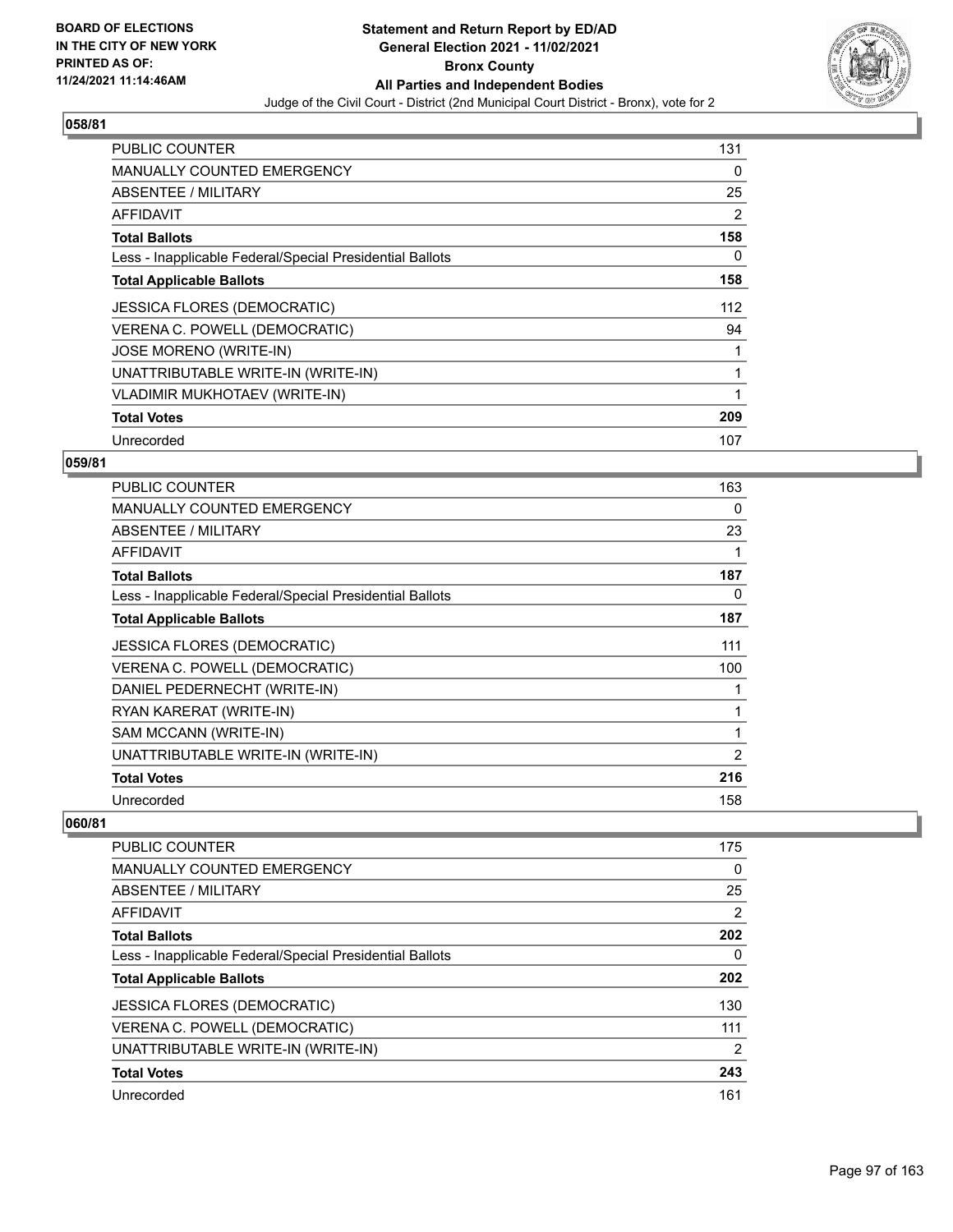

| <b>PUBLIC COUNTER</b>                                    | 103         |
|----------------------------------------------------------|-------------|
| <b>MANUALLY COUNTED EMERGENCY</b>                        | $\Omega$    |
| ABSENTEE / MILITARY                                      | 38          |
| <b>AFFIDAVIT</b>                                         |             |
| <b>Total Ballots</b>                                     | 142         |
| Less - Inapplicable Federal/Special Presidential Ballots | $\Omega$    |
| <b>Total Applicable Ballots</b>                          | 142         |
| <b>JESSICA FLORES (DEMOCRATIC)</b>                       | 97          |
| VERENA C. POWELL (DEMOCRATIC)                            | 90          |
| MICHAEL REILLY (WRITE-IN)                                | 1           |
| STEVE KELLER (WRITE-IN)                                  | $\mathbf 1$ |
| <b>Total Votes</b>                                       | 189         |
| Unrecorded                                               | 95          |

## **062/81**

| <b>PUBLIC COUNTER</b>                                    | 245      |
|----------------------------------------------------------|----------|
| <b>MANUALLY COUNTED EMERGENCY</b>                        | 0        |
| ABSENTEE / MILITARY                                      | 28       |
| <b>AFFIDAVIT</b>                                         | $\Omega$ |
| <b>Total Ballots</b>                                     | 273      |
| Less - Inapplicable Federal/Special Presidential Ballots | 0        |
| <b>Total Applicable Ballots</b>                          | 273      |
| <b>JESSICA FLORES (DEMOCRATIC)</b>                       | 202      |
| VERENA C. POWELL (DEMOCRATIC)                            | 173      |
| EUGENE DEBS (WRITE-IN)                                   |          |
| JOHN REYNOLDS (WRITE-IN)                                 | 1        |
| <b>JUDITH SHEINDLIN (WRITE-IN)</b>                       | 1        |
| <b>Total Votes</b>                                       | 378      |
| Unrecorded                                               | 168      |

| PUBLIC COUNTER                                           | 249      |
|----------------------------------------------------------|----------|
| MANUALLY COUNTED EMERGENCY                               | $\Omega$ |
| ABSENTEE / MILITARY                                      | 24       |
| AFFIDAVIT                                                | 0        |
| <b>Total Ballots</b>                                     | 273      |
| Less - Inapplicable Federal/Special Presidential Ballots | 0        |
| <b>Total Applicable Ballots</b>                          | 273      |
| <b>JESSICA FLORES (DEMOCRATIC)</b>                       | 182      |
| VERENA C. POWELL (DEMOCRATIC)                            | 161      |
| <b>Total Votes</b>                                       | 343      |
| Unrecorded                                               | 203      |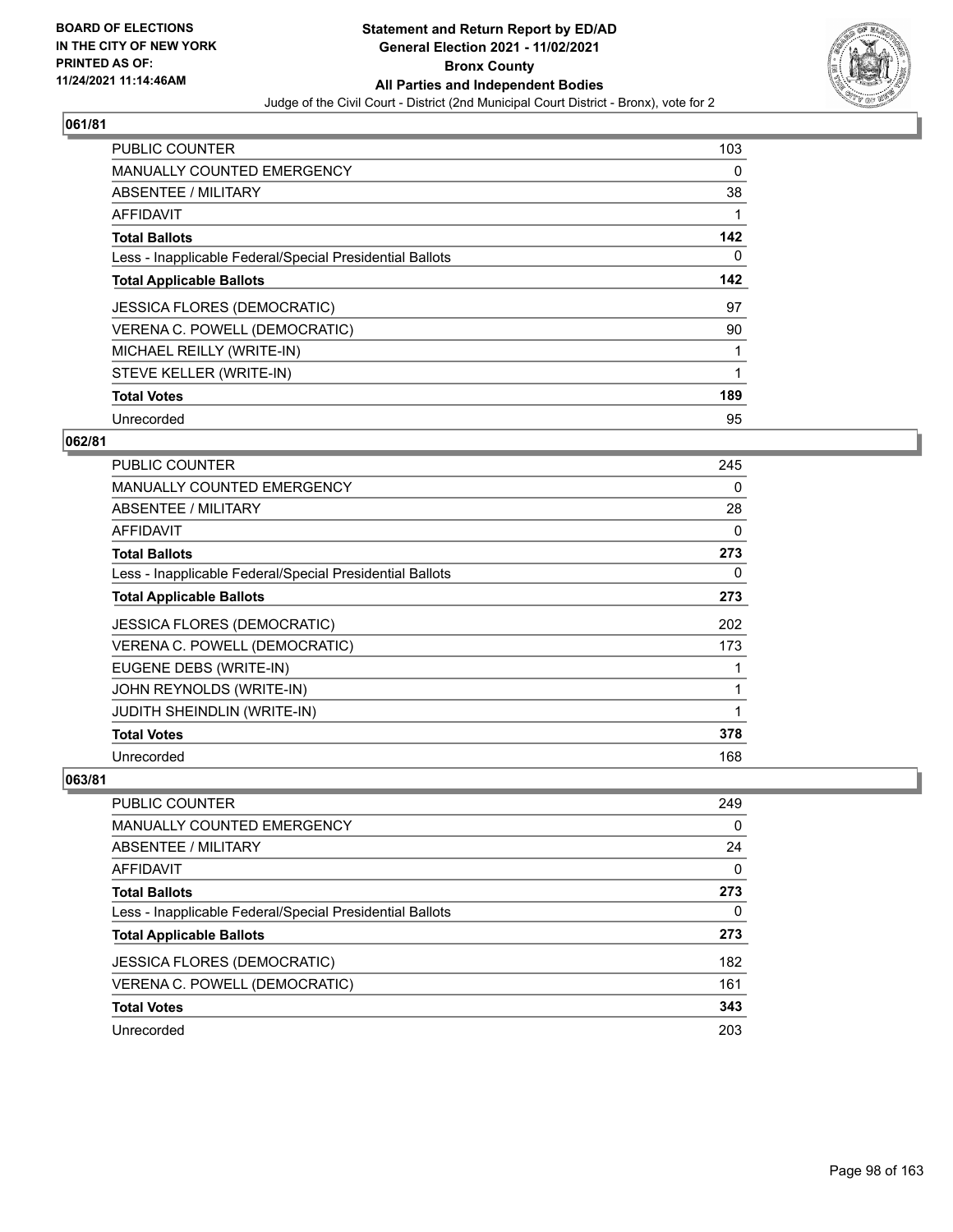

| <b>PUBLIC COUNTER</b>                                    | 404            |
|----------------------------------------------------------|----------------|
| <b>MANUALLY COUNTED EMERGENCY</b>                        | 0              |
| ABSENTEE / MILITARY                                      | 51             |
| <b>AFFIDAVIT</b>                                         | 0              |
| <b>Total Ballots</b>                                     | 455            |
| Less - Inapplicable Federal/Special Presidential Ballots | 0              |
| <b>Total Applicable Ballots</b>                          | 455            |
| <b>JESSICA FLORES (DEMOCRATIC)</b>                       | 344            |
| VERENA C. POWELL (DEMOCRATIC)                            | 293            |
| ARI A. SPETT (WRITE-IN)                                  |                |
| JULIE S. RAPHAEL (WRITE-IN)                              | 1              |
| RUDY GIULIANI (WRITE-IN)                                 | 1              |
| SHISHALDIV HAVLEV (WRITE-IN)                             | 1              |
| UNATTRIBUTABLE WRITE-IN (WRITE-IN)                       | $\overline{2}$ |
| <b>Total Votes</b>                                       | 643            |
| Unrecorded                                               | 267            |

## **065/81**

| <b>PUBLIC COUNTER</b>                                    | 274      |
|----------------------------------------------------------|----------|
| <b>MANUALLY COUNTED EMERGENCY</b>                        | 0        |
| <b>ABSENTEE / MILITARY</b>                               | 34       |
| AFFIDAVIT                                                | $\Omega$ |
| <b>Total Ballots</b>                                     | 308      |
| Less - Inapplicable Federal/Special Presidential Ballots | 0        |
| <b>Total Applicable Ballots</b>                          | 308      |
| <b>JESSICA FLORES (DEMOCRATIC)</b>                       | 208      |
| VERENA C. POWELL (DEMOCRATIC)                            | 185      |
| UNATTRIBUTABLE WRITE-IN (WRITE-IN)                       | 2        |
| <b>Total Votes</b>                                       | 395      |
| Unrecorded                                               | 221      |

| <b>PUBLIC COUNTER</b>                                    | 145      |
|----------------------------------------------------------|----------|
| <b>MANUALLY COUNTED EMERGENCY</b>                        | 0        |
| ABSENTEE / MILITARY                                      | 26       |
| AFFIDAVIT                                                | $\Omega$ |
| <b>Total Ballots</b>                                     | 171      |
| Less - Inapplicable Federal/Special Presidential Ballots | 0        |
| <b>Total Applicable Ballots</b>                          | 171      |
| <b>JESSICA FLORES (DEMOCRATIC)</b>                       | 107      |
| VERENA C. POWELL (DEMOCRATIC)                            | 98       |
| DR. ROBERT DICKSTEIN (WRITE-IN)                          |          |
| <b>Total Votes</b>                                       | 206      |
| Unrecorded                                               | 136      |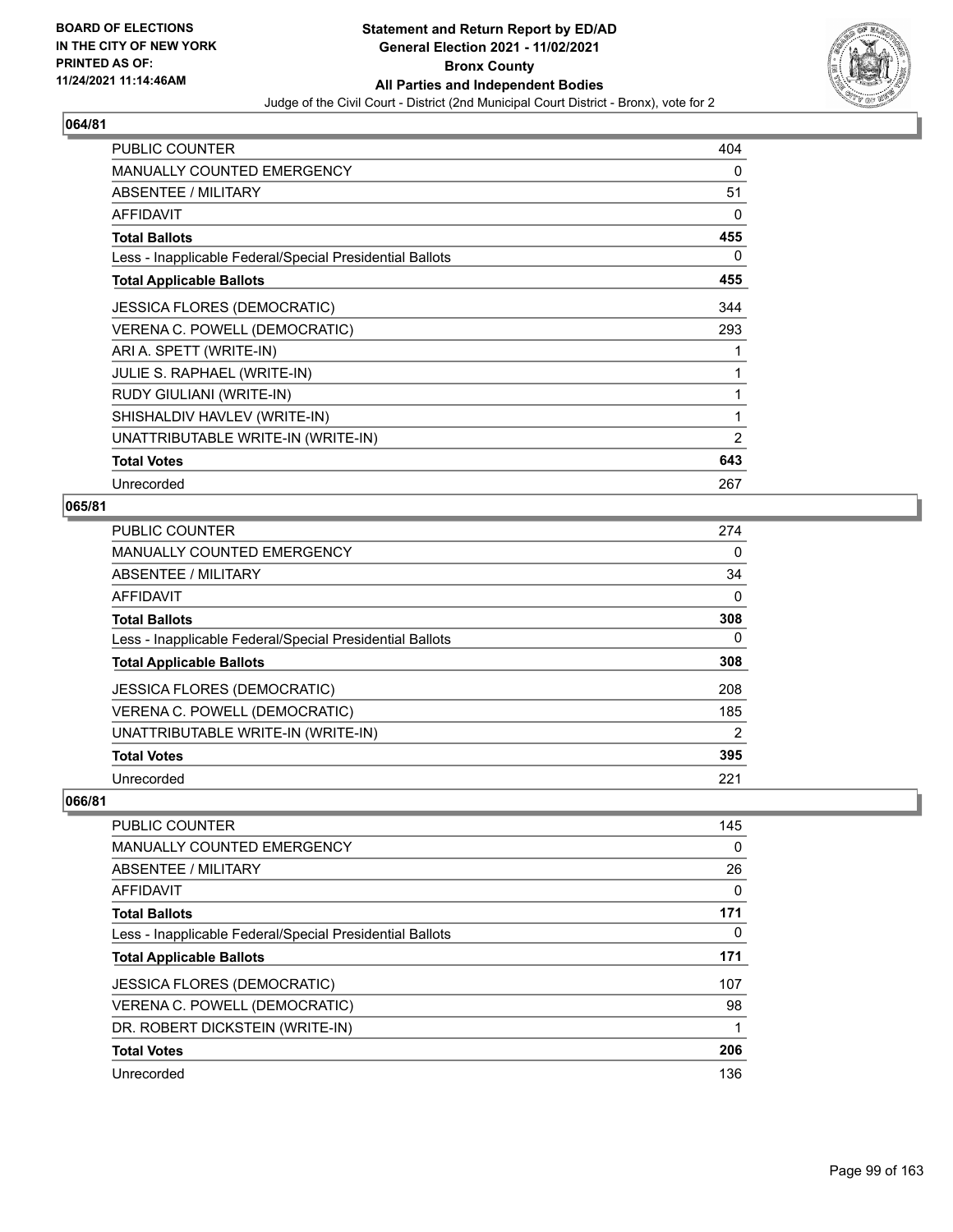

| <b>PUBLIC COUNTER</b>                                    | 103 |
|----------------------------------------------------------|-----|
| <b>MANUALLY COUNTED EMERGENCY</b>                        | 0   |
| ABSENTEE / MILITARY                                      | 27  |
| <b>AFFIDAVIT</b>                                         | 0   |
| <b>Total Ballots</b>                                     | 130 |
| Less - Inapplicable Federal/Special Presidential Ballots | 0   |
| <b>Total Applicable Ballots</b>                          | 130 |
| <b>JESSICA FLORES (DEMOCRATIC)</b>                       | 86  |
| VERENA C. POWELL (DEMOCRATIC)                            | 83  |
| <b>BEN SHAPIRO (WRITE-IN)</b>                            |     |
| UNATTRIBUTABLE WRITE-IN (WRITE-IN)                       | 3   |
| <b>Total Votes</b>                                       | 173 |
| Unrecorded                                               | 87  |

## **068/81**

| 227 |
|-----|
| 0   |
| 33  |
|     |
| 261 |
| 0   |
| 261 |
| 187 |
| 168 |
| 355 |
| 167 |
|     |

| <b>PUBLIC COUNTER</b>                                    | 281      |
|----------------------------------------------------------|----------|
| <b>MANUALLY COUNTED EMERGENCY</b>                        | 0        |
| ABSENTEE / MILITARY                                      | 64       |
| AFFIDAVIT                                                | $\Omega$ |
| <b>Total Ballots</b>                                     | 345      |
| Less - Inapplicable Federal/Special Presidential Ballots | $\Omega$ |
| <b>Total Applicable Ballots</b>                          | 345      |
| <b>JESSICA FLORES (DEMOCRATIC)</b>                       | 253      |
| VERENA C. POWELL (DEMOCRATIC)                            | 222      |
| TYLER J KAMINSKI (WRITE-IN)                              |          |
| <b>Total Votes</b>                                       | 476      |
| Unrecorded                                               | 214      |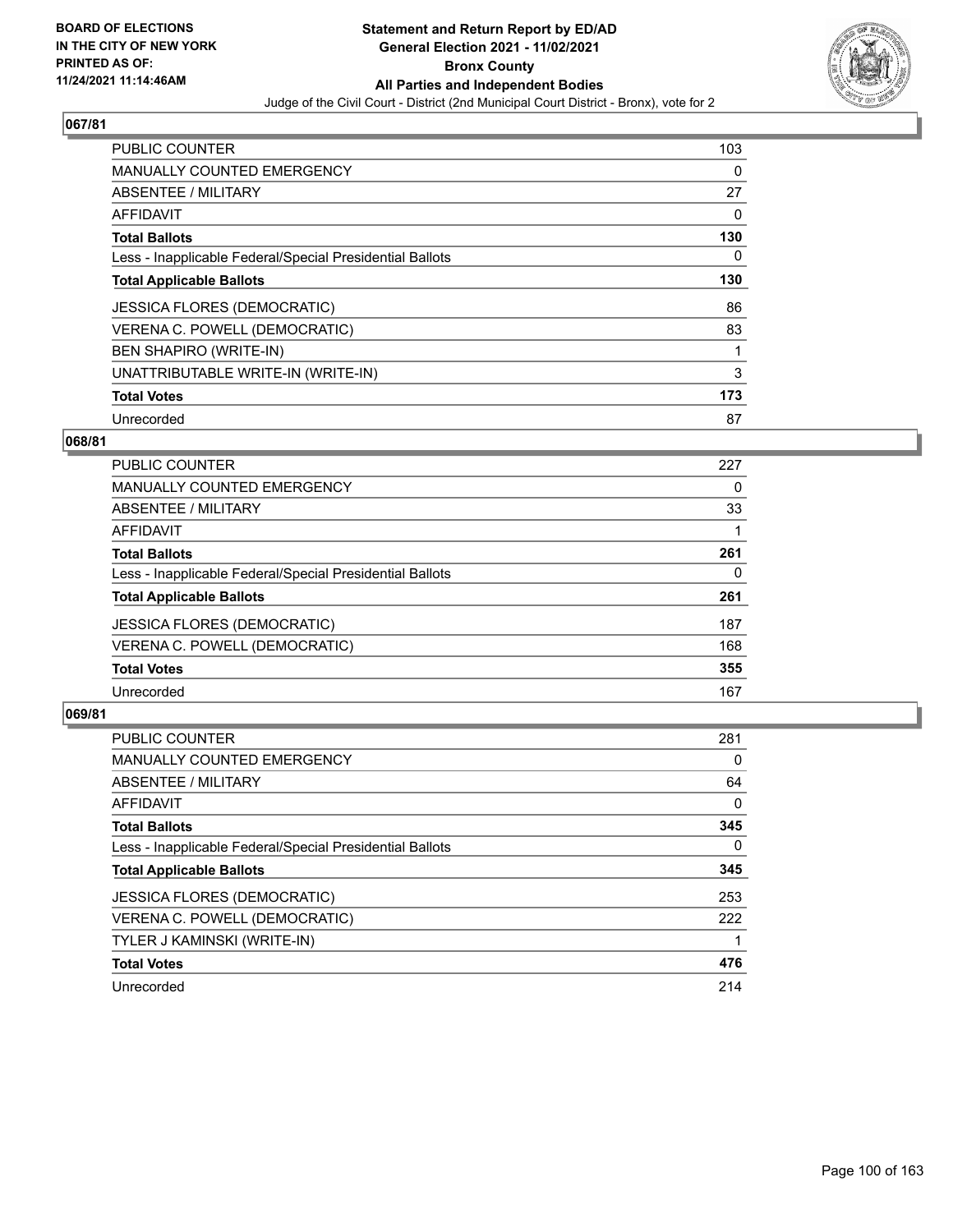

| <b>PUBLIC COUNTER</b>                                    | 80       |
|----------------------------------------------------------|----------|
| <b>MANUALLY COUNTED EMERGENCY</b>                        | $\Omega$ |
| ABSENTEE / MILITARY                                      | 23       |
| <b>AFFIDAVIT</b>                                         | $\Omega$ |
| <b>Total Ballots</b>                                     | 103      |
| Less - Inapplicable Federal/Special Presidential Ballots | 0        |
| <b>Total Applicable Ballots</b>                          | 103      |
| <b>JESSICA FLORES (DEMOCRATIC)</b>                       | 79       |
| VERENA C. POWELL (DEMOCRATIC)                            | 75       |
| <b>Total Votes</b>                                       | 154      |
| Unrecorded                                               | 52       |

## **071/81**

| PUBLIC COUNTER                                           | 197 |
|----------------------------------------------------------|-----|
| MANUALLY COUNTED EMERGENCY                               | 0   |
| ABSENTEE / MILITARY                                      | 38  |
| AFFIDAVIT                                                | 0   |
| <b>Total Ballots</b>                                     | 235 |
| Less - Inapplicable Federal/Special Presidential Ballots | 0   |
| <b>Total Applicable Ballots</b>                          | 235 |
| <b>JESSICA FLORES (DEMOCRATIC)</b>                       | 177 |
| VERENA C. POWELL (DEMOCRATIC)                            | 157 |
| <b>Total Votes</b>                                       | 334 |
| Unrecorded                                               | 136 |

| <b>PUBLIC COUNTER</b>                                    | 321            |
|----------------------------------------------------------|----------------|
| <b>MANUALLY COUNTED EMERGENCY</b>                        | 0              |
| ABSENTEE / MILITARY                                      | 39             |
| <b>AFFIDAVIT</b>                                         | 1              |
| <b>Total Ballots</b>                                     | 361            |
| Less - Inapplicable Federal/Special Presidential Ballots | 0              |
| <b>Total Applicable Ballots</b>                          | 361            |
| <b>JESSICA FLORES (DEMOCRATIC)</b>                       | 245            |
| VERENA C. POWELL (DEMOCRATIC)                            | 221            |
| CHRIS CUOMO (WRITE-IN)                                   | 1              |
| EFRAIN HERSTIC (WRITE-IN)                                | 1              |
| ERIC SAMUEL AKIVA ZALMAN SHERMAN (WRITE-IN)              | 1              |
| MIGUEL GOMME-SOSA (WRITE-IN)                             | 1              |
| RACHEL SHERMAN (WRITE-IN)                                | 1              |
| YADHIRA GONZALEZ TAYLOR (WRITE-IN)                       | $\overline{2}$ |
| <b>Total Votes</b>                                       | 473            |
| Unrecorded                                               | 249            |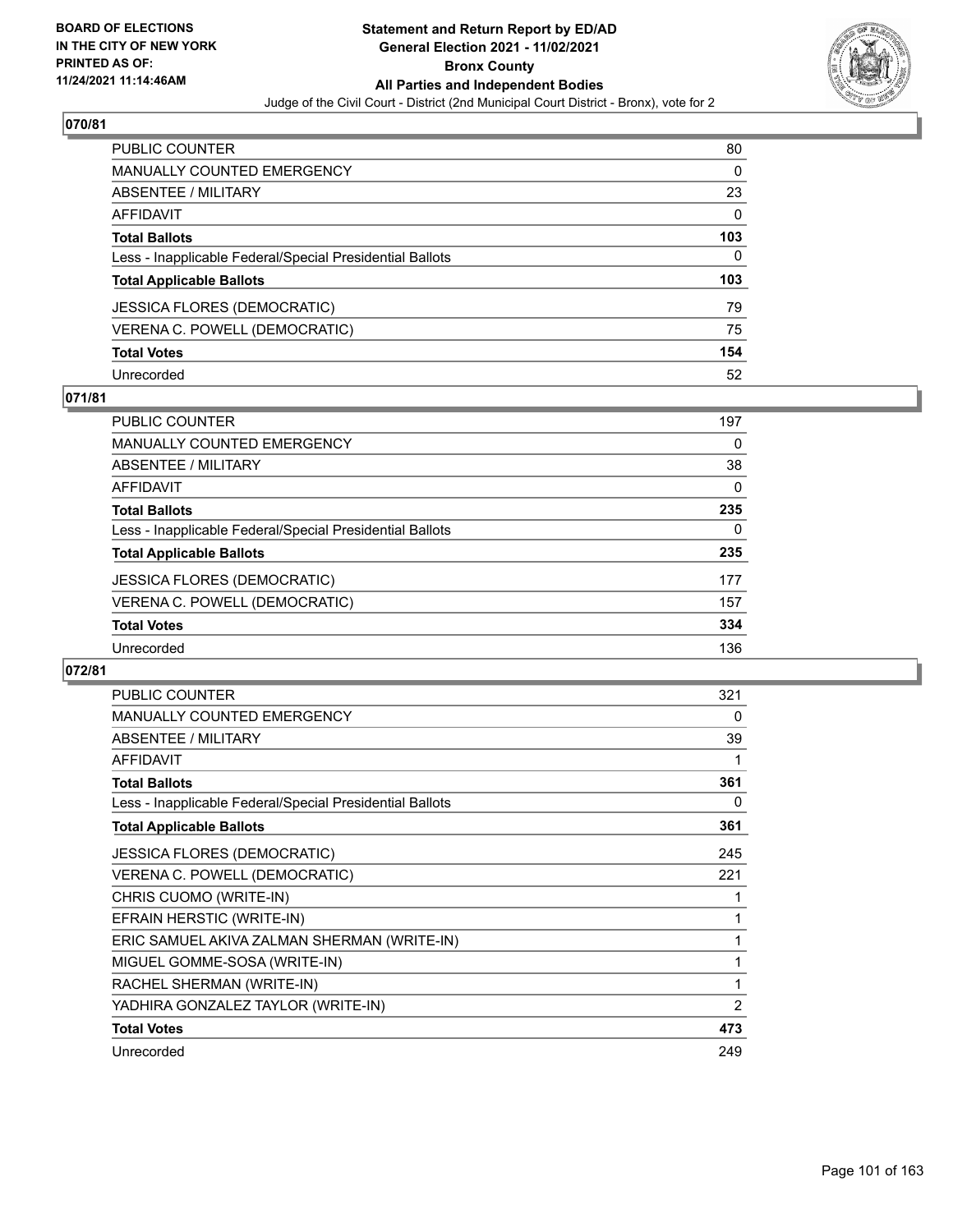

| <b>PUBLIC COUNTER</b>                                    | 378 |
|----------------------------------------------------------|-----|
| <b>MANUALLY COUNTED EMERGENCY</b>                        | 0   |
| ABSENTEE / MILITARY                                      | 46  |
| <b>AFFIDAVIT</b>                                         | 2   |
| <b>Total Ballots</b>                                     | 426 |
| Less - Inapplicable Federal/Special Presidential Ballots | 0   |
| <b>Total Applicable Ballots</b>                          | 426 |
| <b>JESSICA FLORES (DEMOCRATIC)</b>                       | 292 |
| VERENA C. POWELL (DEMOCRATIC)                            | 265 |
| THOMAS MCBRIDE (WRITE-IN)                                |     |
| UNATTRIBUTABLE WRITE-IN (WRITE-IN)                       | 4   |
| <b>Total Votes</b>                                       | 562 |
| Unrecorded                                               | 290 |

## **074/81**

| 205      |
|----------|
| 0        |
| 30       |
|          |
| 236      |
| $\Omega$ |
| 236      |
| 176      |
| 153      |
| 329      |
| 143      |
|          |

| <b>PUBLIC COUNTER</b>                                    | 214      |
|----------------------------------------------------------|----------|
| <b>MANUALLY COUNTED EMERGENCY</b>                        | 0        |
| ABSENTEE / MILITARY                                      | 29       |
| <b>AFFIDAVIT</b>                                         | 3        |
| <b>Total Ballots</b>                                     | 246      |
| Less - Inapplicable Federal/Special Presidential Ballots | $\Omega$ |
| <b>Total Applicable Ballots</b>                          | 246      |
| <b>JESSICA FLORES (DEMOCRATIC)</b>                       | 179      |
| VERENA C. POWELL (DEMOCRATIC)                            | 157      |
| <b>ILEANA TORRES (WRITE-IN)</b>                          |          |
| UNATTRIBUTABLE WRITE-IN (WRITE-IN)                       | 7        |
| <b>Total Votes</b>                                       | 344      |
| Unrecorded                                               | 148      |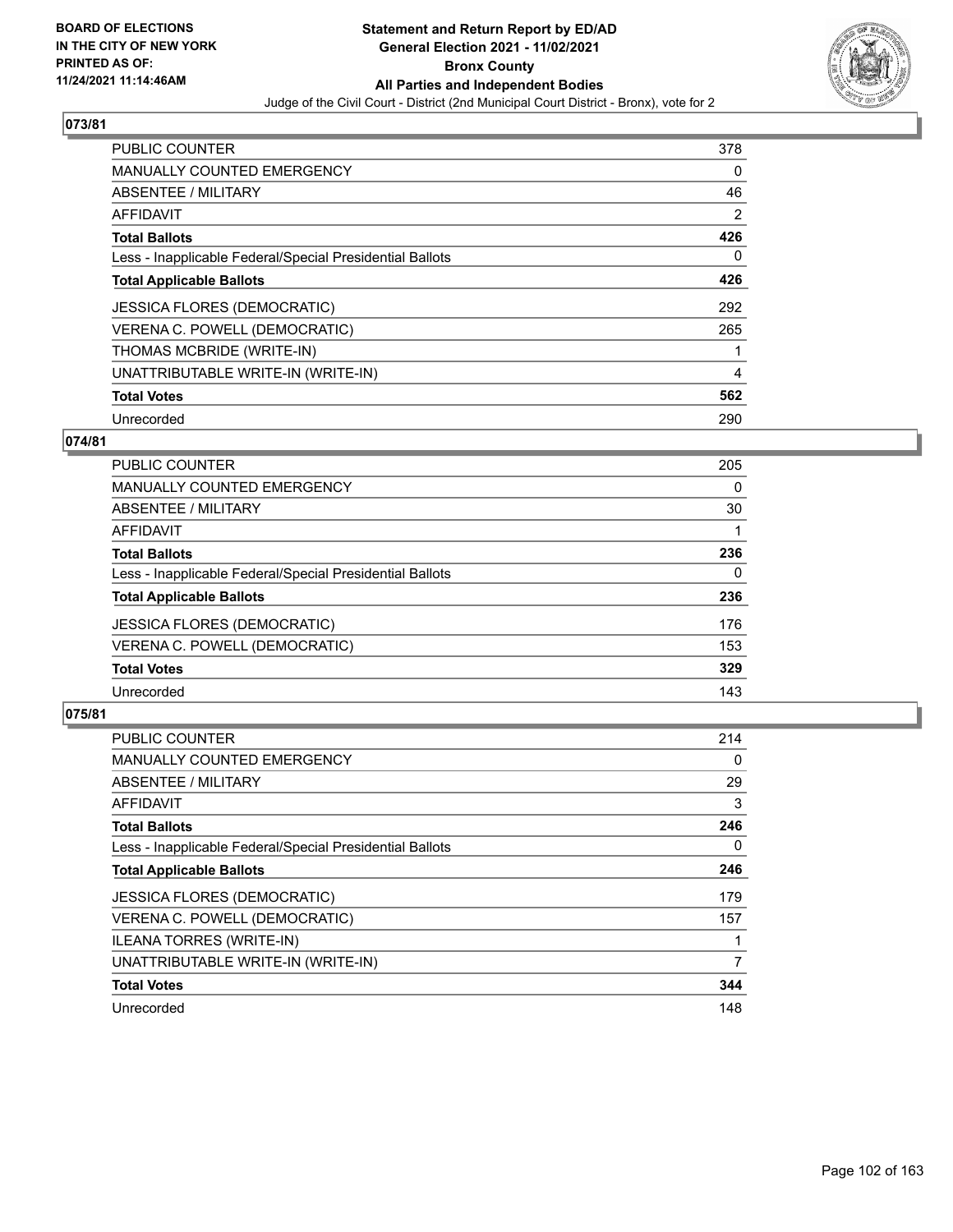

| <b>PUBLIC COUNTER</b>                                    | 229 |
|----------------------------------------------------------|-----|
| <b>MANUALLY COUNTED EMERGENCY</b>                        | 0   |
| ABSENTEE / MILITARY                                      | 41  |
| <b>AFFIDAVIT</b>                                         | 0   |
| <b>Total Ballots</b>                                     | 270 |
| Less - Inapplicable Federal/Special Presidential Ballots | 0   |
| <b>Total Applicable Ballots</b>                          | 270 |
| JESSICA FLORES (DEMOCRATIC)                              | 174 |
| VERENA C. POWELL (DEMOCRATIC)                            | 162 |
| <b>Total Votes</b>                                       | 336 |
| Unrecorded                                               | 204 |

## **077/81**

| <b>PUBLIC COUNTER</b>                                    | 173 |
|----------------------------------------------------------|-----|
| <b>MANUALLY COUNTED EMERGENCY</b>                        | 0   |
| ABSENTEE / MILITARY                                      | 32  |
| <b>AFFIDAVIT</b>                                         | 0   |
| <b>Total Ballots</b>                                     | 205 |
| Less - Inapplicable Federal/Special Presidential Ballots | 0   |
| <b>Total Applicable Ballots</b>                          | 205 |
| <b>JESSICA FLORES (DEMOCRATIC)</b>                       | 153 |
| VERENA C. POWELL (DEMOCRATIC)                            | 125 |
| CHERYL CHIOVETTA (WRITE-IN)                              | 3   |
| DYLAN KENNEDY (WRITE-IN)                                 | 1   |
| <b>JUSTICE MILAN (WRITE-IN)</b>                          | 1   |
| KATIE SEMACK (WRITE-IN)                                  | 1   |
| LAUREN CHIOVETTA (WRITE-IN)                              | 1   |
| <b>Total Votes</b>                                       | 285 |
| Unrecorded                                               | 125 |

| <b>PUBLIC COUNTER</b>                                    | 342 |
|----------------------------------------------------------|-----|
| <b>MANUALLY COUNTED EMERGENCY</b>                        | 0   |
| ABSENTEE / MILITARY                                      | 36  |
| AFFIDAVIT                                                | 0   |
| <b>Total Ballots</b>                                     | 378 |
| Less - Inapplicable Federal/Special Presidential Ballots | 0   |
| <b>Total Applicable Ballots</b>                          | 378 |
| <b>JESSICA FLORES (DEMOCRATIC)</b>                       | 271 |
| VERENA C. POWELL (DEMOCRATIC)                            | 232 |
| DAN FINKEL (WRITE-IN)                                    |     |
| FIONA BRADY (WRITE-IN)                                   |     |
| NICHOLAS KONIG (WRITE-IN)                                |     |
| SUSAN KONIG (WRITE-IN)                                   | 1   |
| <b>Total Votes</b>                                       | 507 |
| Unrecorded                                               | 249 |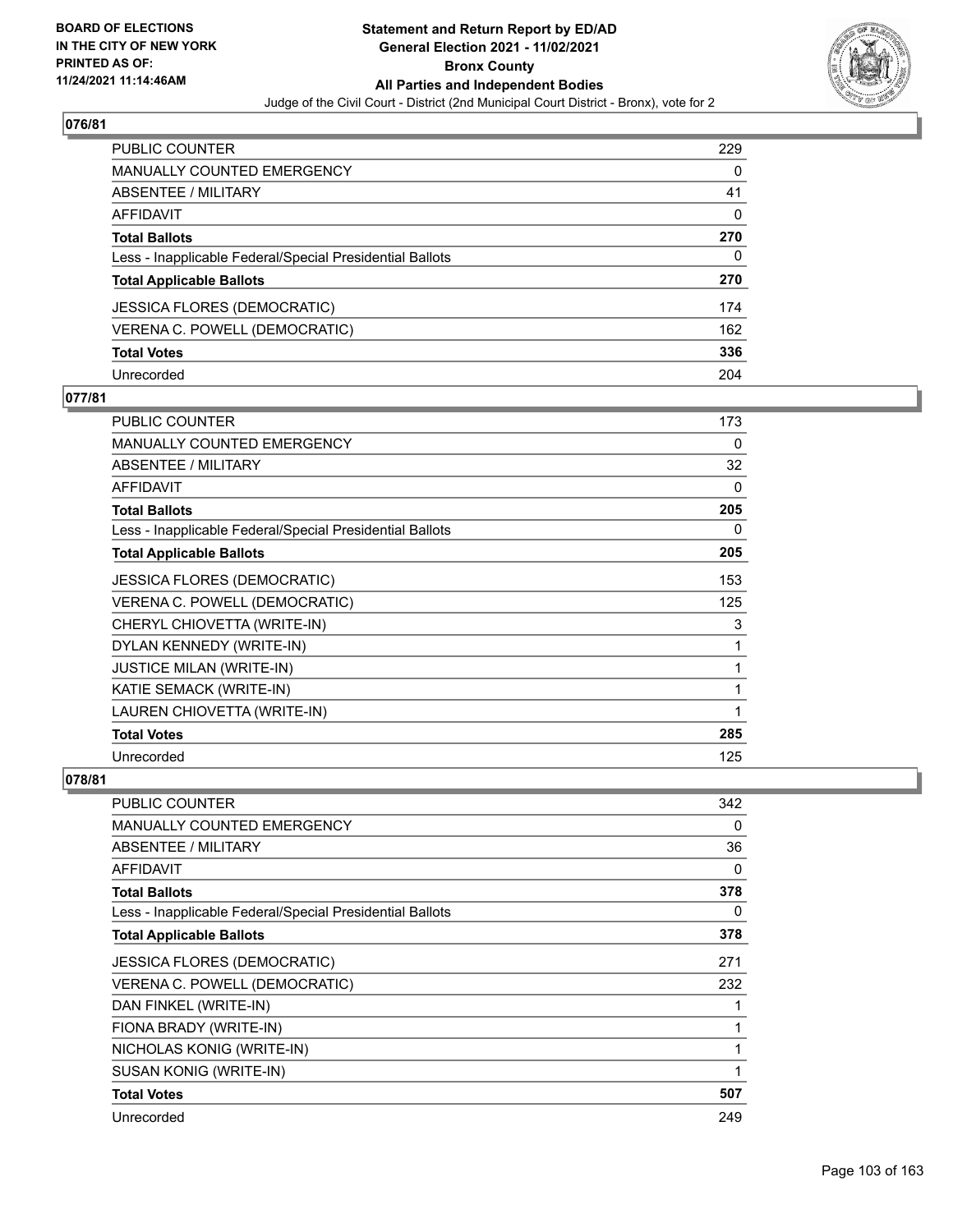

| <b>PUBLIC COUNTER</b>                                    | 292      |
|----------------------------------------------------------|----------|
| MANUALLY COUNTED EMERGENCY                               | $\Omega$ |
| ABSENTEE / MILITARY                                      | 55       |
| <b>AFFIDAVIT</b>                                         | $\Omega$ |
| <b>Total Ballots</b>                                     | 347      |
| Less - Inapplicable Federal/Special Presidential Ballots | $\Omega$ |
| <b>Total Applicable Ballots</b>                          | 347      |
| <b>JESSICA FLORES (DEMOCRATIC)</b>                       | 236      |
| VERENA C. POWELL (DEMOCRATIC)                            | 208      |
| CHARLES MOERDLER (WRITE-IN)                              | 1        |
| ESTEBAN GALVAN (WRITE-IN)                                |          |
| JEREMY FEIT (WRITE-IN)                                   |          |
| JYLL TOWNES (WRITE-IN)                                   | 1        |
| KHALID BROWDER (WRITE-IN)                                | 1        |
| RACHEL LEVINE (WRITE-IN)                                 | 1        |
| UNATTRIBUTABLE WRITE-IN (WRITE-IN)                       | 2        |
| <b>Total Votes</b>                                       | 452      |
| Unrecorded                                               | 242      |

## **080/81**

| PUBLIC COUNTER                                           | 262 |
|----------------------------------------------------------|-----|
| <b>MANUALLY COUNTED EMERGENCY</b>                        | 0   |
| ABSENTEE / MILITARY                                      | 70  |
| AFFIDAVIT                                                | 2   |
| <b>Total Ballots</b>                                     | 334 |
| Less - Inapplicable Federal/Special Presidential Ballots | 0   |
| <b>Total Applicable Ballots</b>                          | 334 |
| <b>JESSICA FLORES (DEMOCRATIC)</b>                       | 259 |
| VERENA C. POWELL (DEMOCRATIC)                            | 237 |
| <b>JOSHUA ZAKHAROV (WRITE-IN)</b>                        |     |
| <b>Total Votes</b>                                       | 497 |
| Unrecorded                                               | 171 |

| PUBLIC COUNTER                                           | 195 |
|----------------------------------------------------------|-----|
| <b>MANUALLY COUNTED EMERGENCY</b>                        | 0   |
| ABSENTEE / MILITARY                                      | 25  |
| <b>AFFIDAVIT</b>                                         |     |
| <b>Total Ballots</b>                                     | 221 |
| Less - Inapplicable Federal/Special Presidential Ballots | 0   |
| <b>Total Applicable Ballots</b>                          | 221 |
| <b>JESSICA FLORES (DEMOCRATIC)</b>                       | 171 |
| VERENA C. POWELL (DEMOCRATIC)                            | 158 |
| RANDY BERNFELD (WRITE-IN)                                |     |
| UNATTRIBUTABLE WRITE-IN (WRITE-IN)                       | 2   |
| <b>Total Votes</b>                                       | 332 |
| Unrecorded                                               | 110 |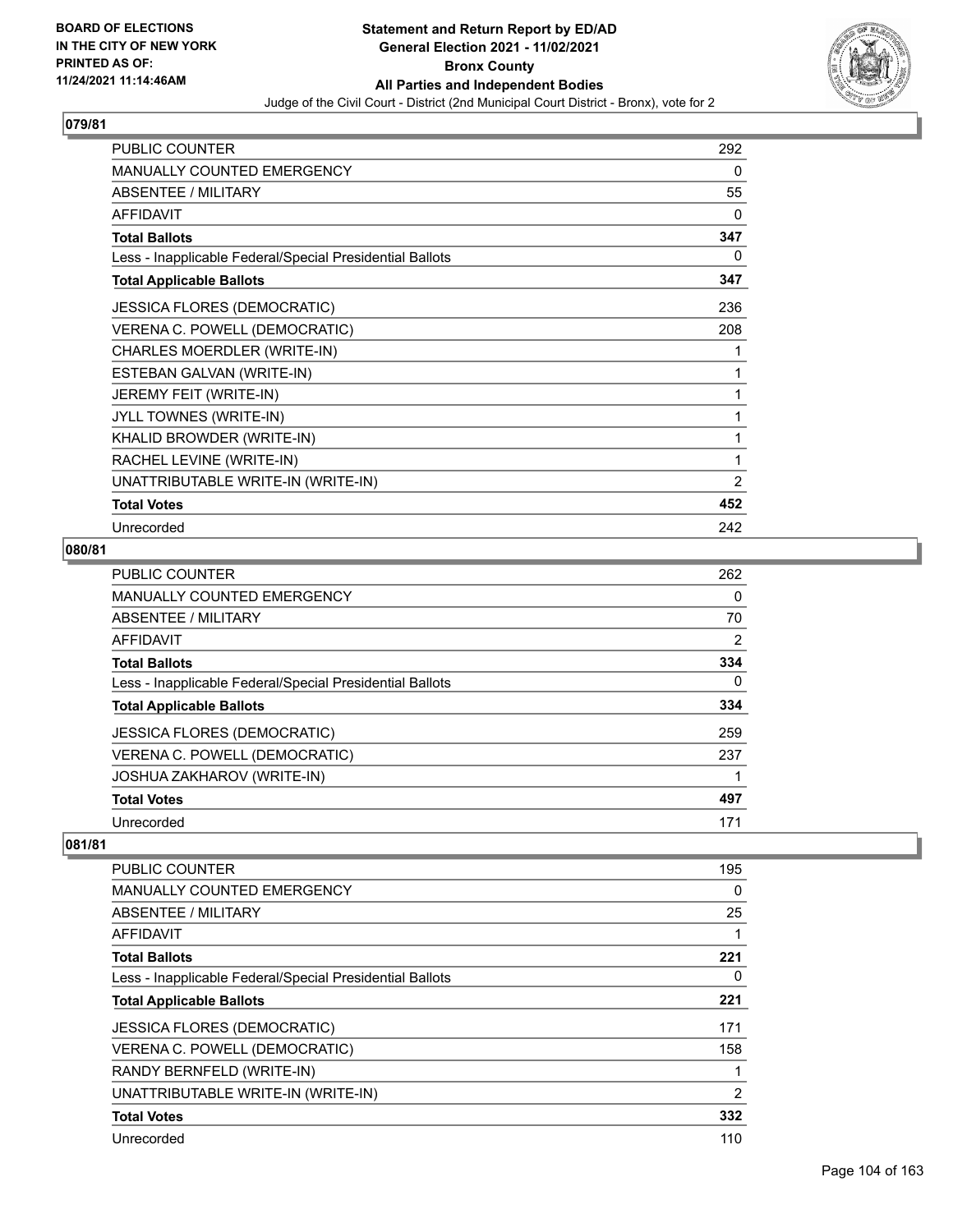

| <b>PUBLIC COUNTER</b>                                    | 201           |
|----------------------------------------------------------|---------------|
| <b>MANUALLY COUNTED EMERGENCY</b>                        | $\Omega$      |
| ABSENTEE / MILITARY                                      | 39            |
| AFFIDAVIT                                                | $\Omega$      |
| <b>Total Ballots</b>                                     | 240           |
| Less - Inapplicable Federal/Special Presidential Ballots | 0             |
| <b>Total Applicable Ballots</b>                          | 240           |
| <b>JESSICA FLORES (DEMOCRATIC)</b>                       | 190           |
| VERENA C. POWELL (DEMOCRATIC)                            | 162           |
| UNATTRIBUTABLE WRITE-IN (WRITE-IN)                       | $\mathcal{P}$ |
| <b>Total Votes</b>                                       | 354           |
| Unrecorded                                               | 126           |

#### **083/81**

| <b>PUBLIC COUNTER</b>                                    | 159 |
|----------------------------------------------------------|-----|
| <b>MANUALLY COUNTED EMERGENCY</b>                        | 0   |
| ABSENTEE / MILITARY                                      | 39  |
| <b>AFFIDAVIT</b>                                         | 2   |
| <b>Total Ballots</b>                                     | 200 |
| Less - Inapplicable Federal/Special Presidential Ballots | 0   |
| <b>Total Applicable Ballots</b>                          | 200 |
| <b>JESSICA FLORES (DEMOCRATIC)</b>                       | 142 |
| VERENA C. POWELL (DEMOCRATIC)                            | 122 |
| AMY BARETT (WRITE-IN)                                    | 1   |
| SAMUEL ALITO (WRITE-IN)                                  | 1   |
| UNATTRIBUTABLE WRITE-IN (WRITE-IN)                       | 2   |
| <b>Total Votes</b>                                       | 268 |
| Unrecorded                                               | 132 |

| PUBLIC COUNTER                                           | 312      |
|----------------------------------------------------------|----------|
| MANUALLY COUNTED EMERGENCY                               | 0        |
| ABSENTEE / MILITARY                                      | 70       |
| AFFIDAVIT                                                | 0        |
| <b>Total Ballots</b>                                     | 382      |
| Less - Inapplicable Federal/Special Presidential Ballots | $\Omega$ |
| <b>Total Applicable Ballots</b>                          | 382      |
| <b>JESSICA FLORES (DEMOCRATIC)</b>                       | 278      |
| VERENA C. POWELL (DEMOCRATIC)                            | 253      |
| ANTHONY L. HERBERT (WRITE-IN)                            | 1        |
| UNATTRIBUTABLE WRITE-IN (WRITE-IN)                       | 1        |
| WILLIAM A. PEPITONE (WRITE-IN)                           | 1        |
| <b>Total Votes</b>                                       | 534      |
| Unrecorded                                               | 230      |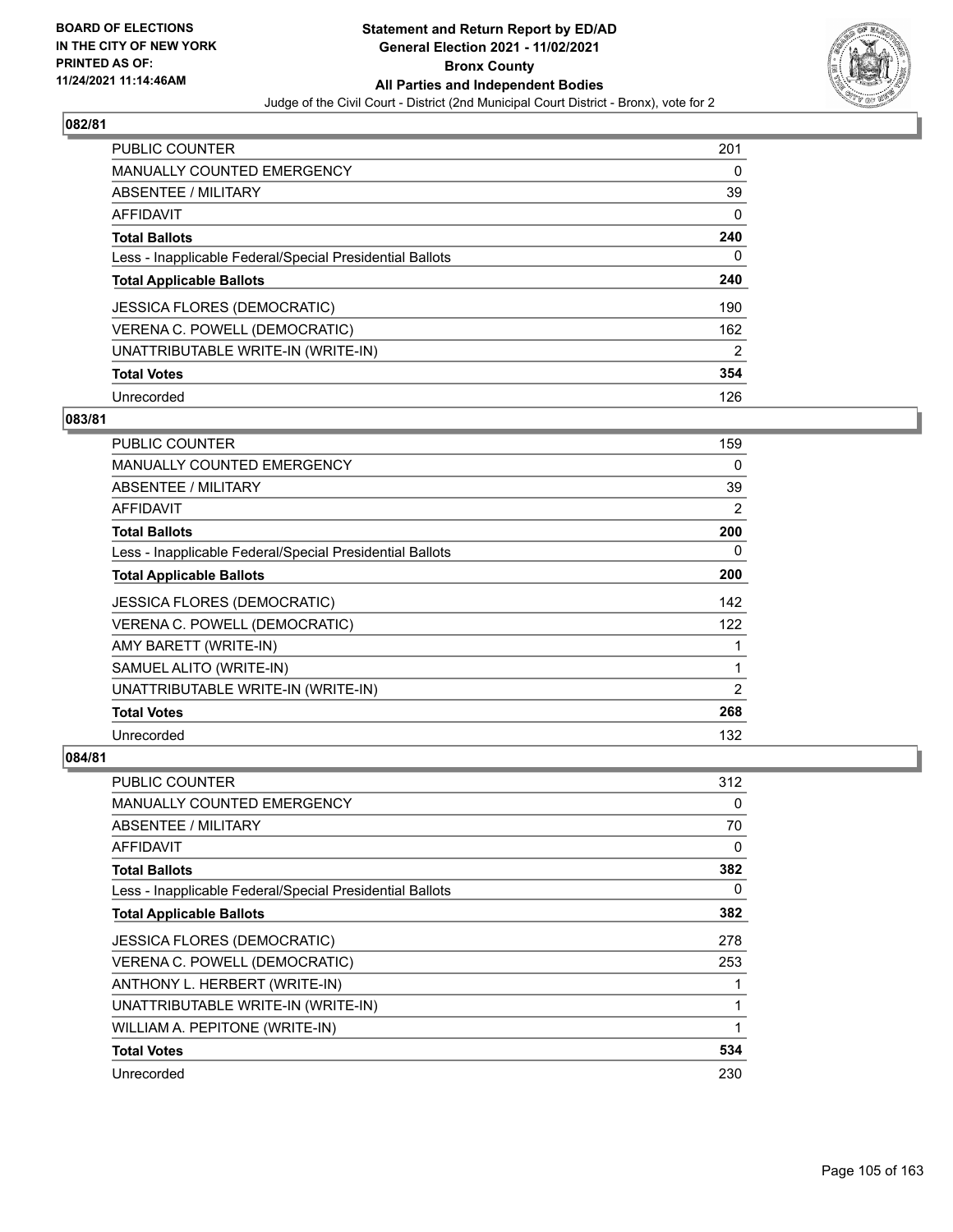

| <b>PUBLIC COUNTER</b>                                    | 128      |
|----------------------------------------------------------|----------|
| <b>MANUALLY COUNTED EMERGENCY</b>                        | $\Omega$ |
| <b>ABSENTEE / MILITARY</b>                               | 12       |
| AFFIDAVIT                                                | $\Omega$ |
| <b>Total Ballots</b>                                     | 140      |
| Less - Inapplicable Federal/Special Presidential Ballots | 0        |
| <b>Total Applicable Ballots</b>                          | 140      |
| <b>JESSICA FLORES (DEMOCRATIC)</b>                       | 95       |
| VERENA C. POWELL (DEMOCRATIC)                            | 92       |
| <b>Total Votes</b>                                       | 187      |
| Unrecorded                                               | 93       |

### **086/81**

| <b>PUBLIC COUNTER</b>                                    | 252 |
|----------------------------------------------------------|-----|
| <b>MANUALLY COUNTED EMERGENCY</b>                        | 0   |
| ABSENTEE / MILITARY                                      | 37  |
| <b>AFFIDAVIT</b>                                         | 0   |
| <b>Total Ballots</b>                                     | 289 |
| Less - Inapplicable Federal/Special Presidential Ballots | 0   |
| <b>Total Applicable Ballots</b>                          | 289 |
| <b>JESSICA FLORES (DEMOCRATIC)</b>                       | 224 |
| VERENA C. POWELL (DEMOCRATIC)                            | 199 |
| KOLU K BAYSAH (WRITE-IN)                                 |     |
| <b>Total Votes</b>                                       | 424 |
| Unrecorded                                               | 154 |

| <b>PUBLIC COUNTER</b>                                    | 170      |
|----------------------------------------------------------|----------|
| <b>MANUALLY COUNTED EMERGENCY</b>                        | $\Omega$ |
| ABSENTEE / MILITARY                                      | 28       |
| AFFIDAVIT                                                | 7        |
| <b>Total Ballots</b>                                     | 205      |
| Less - Inapplicable Federal/Special Presidential Ballots | $\Omega$ |
| <b>Total Applicable Ballots</b>                          | 205      |
| <b>JESSICA FLORES (DEMOCRATIC)</b>                       | 150      |
| VERENA C. POWELL (DEMOCRATIC)                            | 140      |
| <b>Total Votes</b>                                       | 290      |
| Unrecorded                                               | 120      |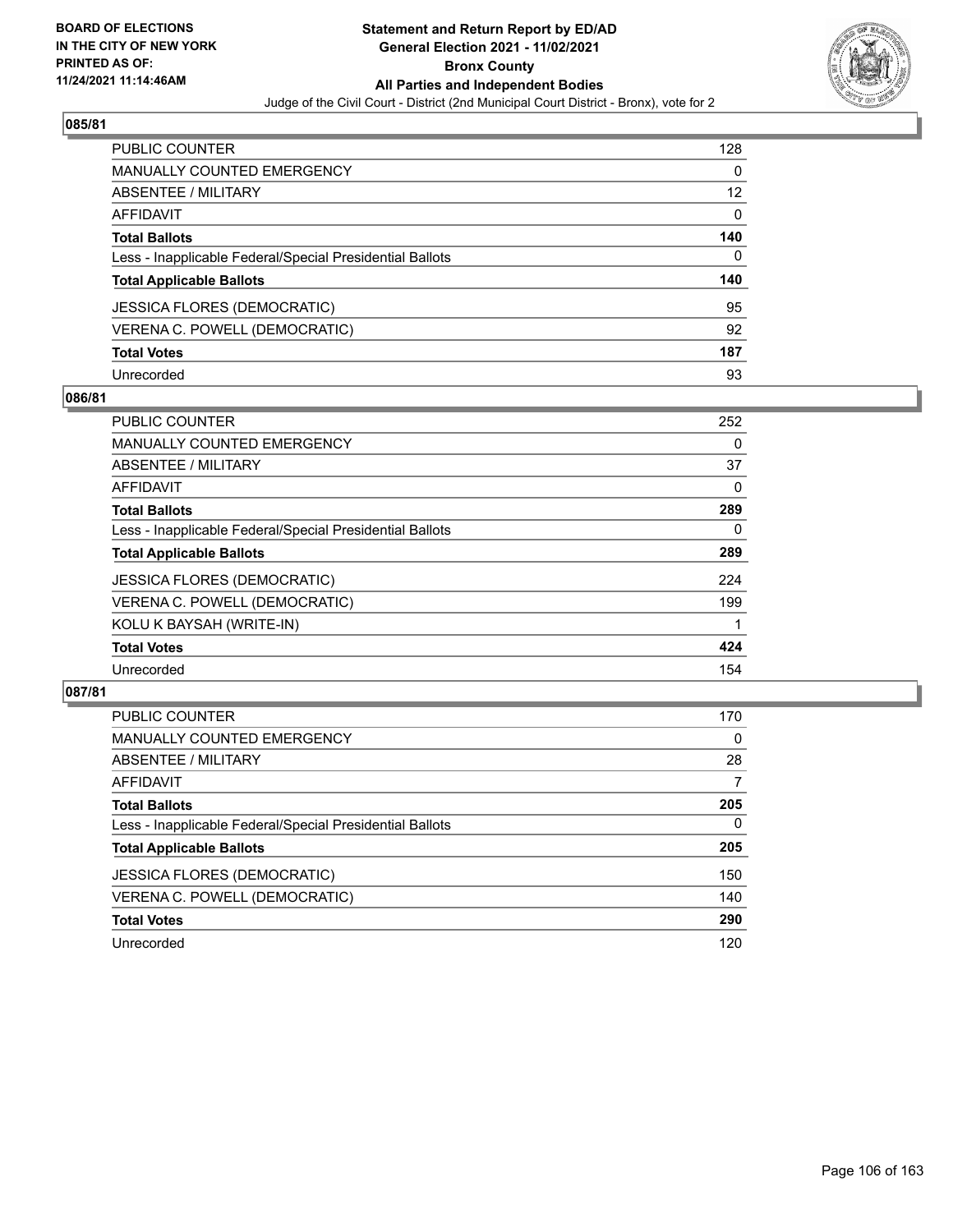

| <b>PUBLIC COUNTER</b>                                    | 256 |
|----------------------------------------------------------|-----|
| <b>MANUALLY COUNTED EMERGENCY</b>                        | 0   |
| ABSENTEE / MILITARY                                      | 14  |
| <b>AFFIDAVIT</b>                                         | 3   |
| <b>Total Ballots</b>                                     | 273 |
| Less - Inapplicable Federal/Special Presidential Ballots | 0   |
| <b>Total Applicable Ballots</b>                          | 273 |
| <b>JESSICA FLORES (DEMOCRATIC)</b>                       | 160 |
| VERENA C. POWELL (DEMOCRATIC)                            | 130 |
| <b>Total Votes</b>                                       | 290 |
| Unrecorded                                               | 256 |

#### **089/81**

| <b>PUBLIC COUNTER</b>                                    | 222 |
|----------------------------------------------------------|-----|
| <b>MANUALLY COUNTED EMERGENCY</b>                        | 0   |
| ABSENTEE / MILITARY                                      | 18  |
| AFFIDAVIT                                                |     |
| <b>Total Ballots</b>                                     | 241 |
| Less - Inapplicable Federal/Special Presidential Ballots | 0   |
| <b>Total Applicable Ballots</b>                          | 241 |
| JESSICA FLORES (DEMOCRATIC)                              | 173 |
| VERENA C. POWELL (DEMOCRATIC)                            | 157 |
| <b>Total Votes</b>                                       | 330 |
| Unrecorded                                               | 152 |

| PUBLIC COUNTER                                           | 237 |
|----------------------------------------------------------|-----|
| <b>MANUALLY COUNTED EMERGENCY</b>                        | 0   |
| ABSENTEE / MILITARY                                      | 31  |
| <b>AFFIDAVIT</b>                                         |     |
| <b>Total Ballots</b>                                     | 269 |
| Less - Inapplicable Federal/Special Presidential Ballots | 0   |
| <b>Total Applicable Ballots</b>                          | 269 |
| <b>JESSICA FLORES (DEMOCRATIC)</b>                       | 194 |
| VERENA C. POWELL (DEMOCRATIC)                            | 178 |
| ROBERT ALLAN (WRITE-IN)                                  |     |
| UNATTRIBUTABLE WRITE-IN (WRITE-IN)                       | 3   |
| <b>Total Votes</b>                                       | 376 |
| Unrecorded                                               | 162 |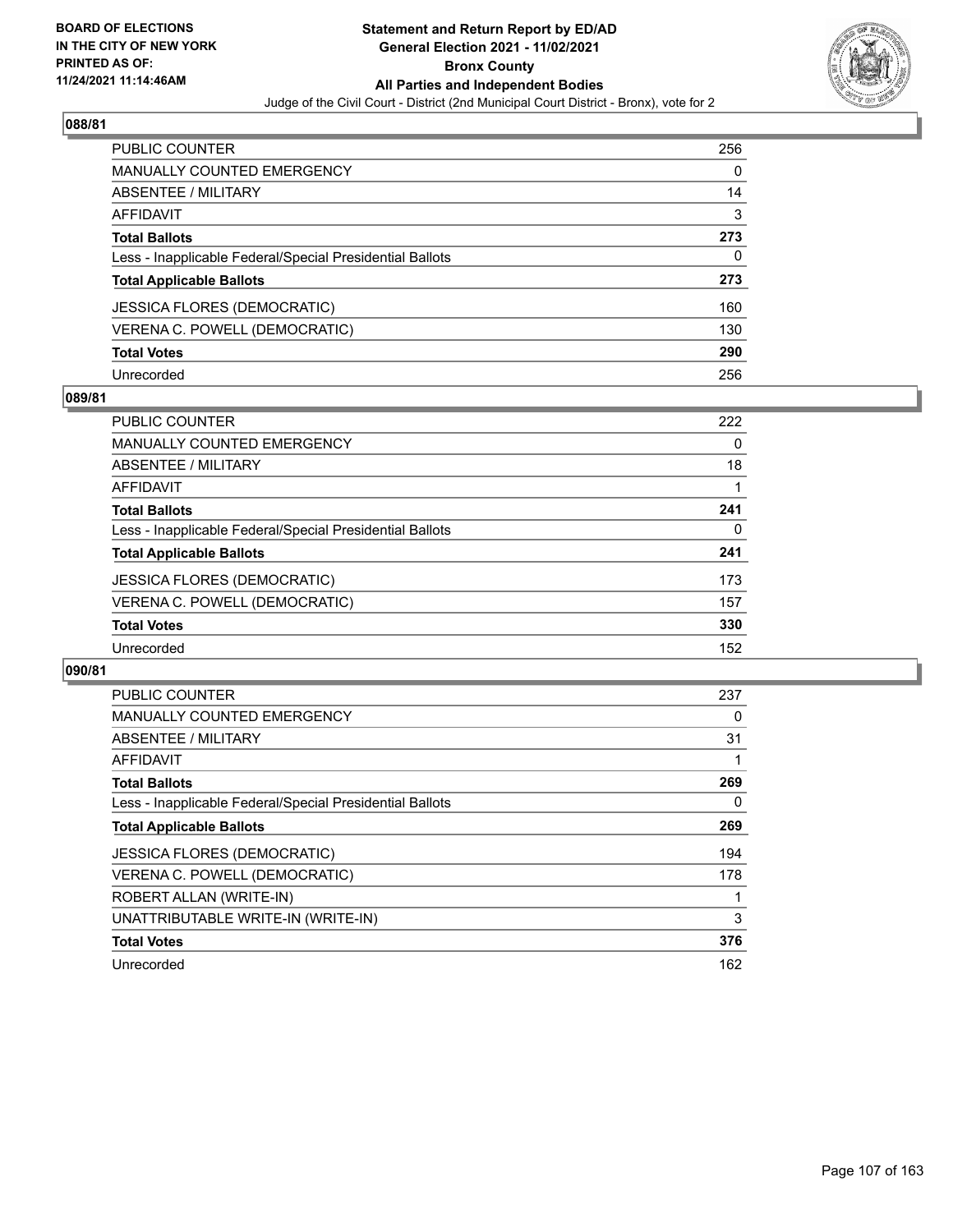

| <b>PUBLIC COUNTER</b>                                    | 0        |
|----------------------------------------------------------|----------|
| <b>MANUALLY COUNTED EMERGENCY</b>                        | 0        |
| ABSENTEE / MILITARY                                      | 163      |
| <b>AFFIDAVIT</b>                                         | 0        |
| <b>Total Ballots</b>                                     | 163      |
| Less - Inapplicable Federal/Special Presidential Ballots | $\Omega$ |
| <b>Total Applicable Ballots</b>                          | 163      |
| <b>JESSICA FLORES (DEMOCRATIC)</b>                       | 131      |
| VERENA C. POWELL (DEMOCRATIC)                            | 114      |
| PHIL STEINBERG (WRITE-IN)                                | 1        |
| UNATTRIBUTABLE WRITE-IN (WRITE-IN)                       |          |
| <b>Total Votes</b>                                       | 247      |
| Unrecorded                                               | 79       |

## **092/81**

| <b>PUBLIC COUNTER</b>                                    | 73       |
|----------------------------------------------------------|----------|
| MANUALLY COUNTED EMERGENCY                               | 0        |
| ABSENTEE / MILITARY                                      | 0        |
| AFFIDAVIT                                                | $\Omega$ |
| <b>Total Ballots</b>                                     | 73       |
| Less - Inapplicable Federal/Special Presidential Ballots | 0        |
| <b>Total Applicable Ballots</b>                          | 73       |
| <b>JESSICA FLORES (DEMOCRATIC)</b>                       | 49       |
| VERENA C. POWELL (DEMOCRATIC)                            | 27       |
| <b>Total Votes</b>                                       | 76       |
| Unrecorded                                               | 70       |
|                                                          |          |

| <b>PUBLIC COUNTER</b>                                    | 123      |
|----------------------------------------------------------|----------|
| MANUALLY COUNTED EMERGENCY                               | $\Omega$ |
| ABSENTEE / MILITARY                                      | 13       |
| AFFIDAVIT                                                | $\Omega$ |
| <b>Total Ballots</b>                                     | 136      |
| Less - Inapplicable Federal/Special Presidential Ballots | $\Omega$ |
| <b>Total Applicable Ballots</b>                          | 136      |
| <b>JESSICA FLORES (DEMOCRATIC)</b>                       | 99       |
| VERENA C. POWELL (DEMOCRATIC)                            | 73       |
| <b>Total Votes</b>                                       | 172      |
| Unrecorded                                               | 100      |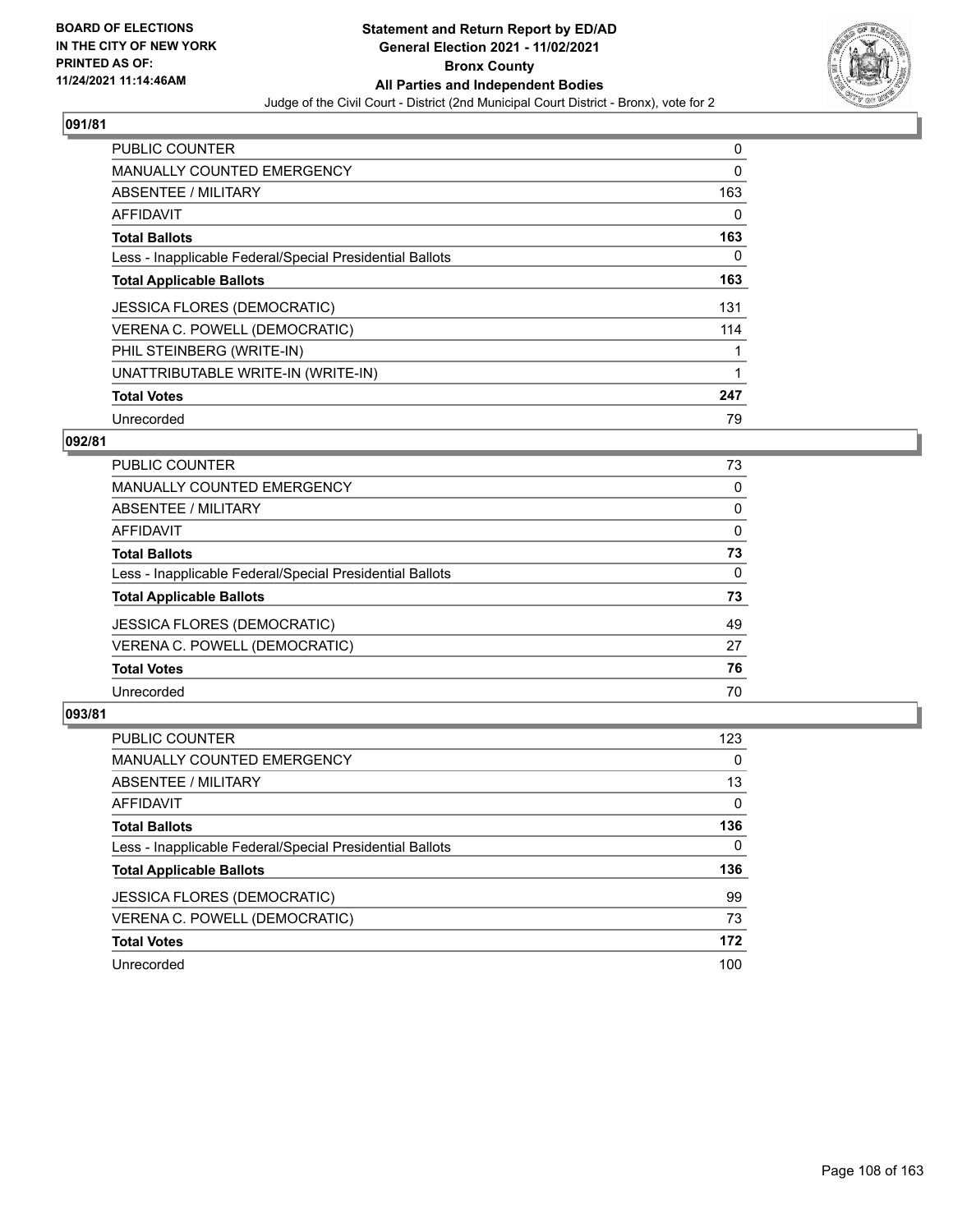

| <b>PUBLIC COUNTER</b>                                    | 89  |
|----------------------------------------------------------|-----|
| MANUALLY COUNTED EMERGENCY                               | 0   |
| ABSENTEE / MILITARY                                      | 14  |
| AFFIDAVIT                                                | 2   |
| <b>Total Ballots</b>                                     | 105 |
| Less - Inapplicable Federal/Special Presidential Ballots | 0   |
| <b>Total Applicable Ballots</b>                          | 105 |
|                                                          |     |
| <b>JESSICA FLORES (DEMOCRATIC)</b>                       | 72  |
| VERENA C. POWELL (DEMOCRATIC)                            | 65  |
| UNATTRIBUTABLE WRITE-IN (WRITE-IN)                       | 1   |
| <b>Total Votes</b>                                       | 138 |

### **095/81**

| <b>PUBLIC COUNTER</b>                                    | 69             |
|----------------------------------------------------------|----------------|
| <b>MANUALLY COUNTED EMERGENCY</b>                        | 0              |
| ABSENTEE / MILITARY                                      | $\overline{2}$ |
| AFFIDAVIT                                                | $\overline{2}$ |
| <b>Total Ballots</b>                                     | 73             |
| Less - Inapplicable Federal/Special Presidential Ballots | 0              |
| <b>Total Applicable Ballots</b>                          | 73             |
| <b>JESSICA FLORES (DEMOCRATIC)</b>                       | 52             |
| VERENA C. POWELL (DEMOCRATIC)                            | 36             |
| <b>Total Votes</b>                                       | 88             |
| Unrecorded                                               | 58             |

| <b>PUBLIC COUNTER</b>                                    | 84       |
|----------------------------------------------------------|----------|
| <b>MANUALLY COUNTED EMERGENCY</b>                        | $\Omega$ |
| <b>ABSENTEE / MILITARY</b>                               | 7        |
| AFFIDAVIT                                                | $\Omega$ |
| <b>Total Ballots</b>                                     | 91       |
| Less - Inapplicable Federal/Special Presidential Ballots | $\Omega$ |
| <b>Total Applicable Ballots</b>                          | 91       |
| <b>JESSICA FLORES (DEMOCRATIC)</b>                       | 63       |
| VERENA C. POWELL (DEMOCRATIC)                            | 49       |
| <b>Total Votes</b>                                       | $112$    |
| Unrecorded                                               | 70       |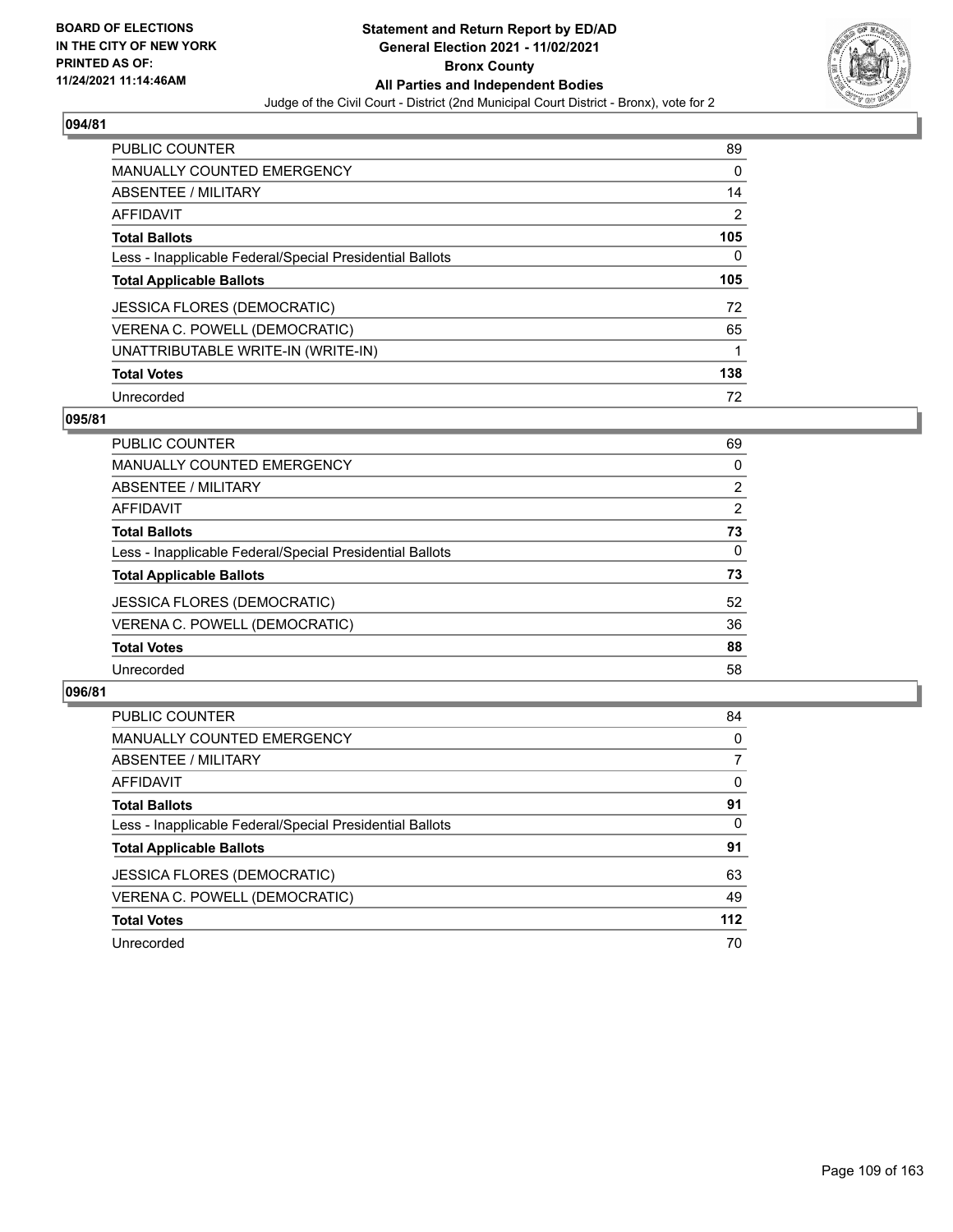

| <b>PUBLIC COUNTER</b>                                    | 169 |
|----------------------------------------------------------|-----|
| <b>MANUALLY COUNTED EMERGENCY</b>                        | 0   |
| ABSENTEE / MILITARY                                      | 6   |
| <b>AFFIDAVIT</b>                                         | 2   |
| <b>Total Ballots</b>                                     | 177 |
| Less - Inapplicable Federal/Special Presidential Ballots | 0   |
| <b>Total Applicable Ballots</b>                          | 177 |
| <b>JESSICA FLORES (DEMOCRATIC)</b>                       | 136 |
| VERENA C. POWELL (DEMOCRATIC)                            | 94  |
| <b>Total Votes</b>                                       | 230 |
| Unrecorded                                               | 124 |

# **098/81**

| <b>PUBLIC COUNTER</b>                                    | 125 |
|----------------------------------------------------------|-----|
| <b>MANUALLY COUNTED EMERGENCY</b>                        | 0   |
| ABSENTEE / MILITARY                                      | 12  |
| AFFIDAVIT                                                | 2   |
| <b>Total Ballots</b>                                     | 139 |
| Less - Inapplicable Federal/Special Presidential Ballots | 0   |
| <b>Total Applicable Ballots</b>                          | 139 |
| <b>JESSICA FLORES (DEMOCRATIC)</b>                       | 99  |
| VERENA C. POWELL (DEMOCRATIC)                            | 88  |
| <b>Total Votes</b>                                       | 187 |
| Unrecorded                                               | 91  |

| <b>PUBLIC COUNTER</b>                                    | 162            |
|----------------------------------------------------------|----------------|
| <b>MANUALLY COUNTED EMERGENCY</b>                        | 0              |
| ABSENTEE / MILITARY                                      | 16             |
| AFFIDAVIT                                                | 2              |
| <b>Total Ballots</b>                                     | 180            |
| Less - Inapplicable Federal/Special Presidential Ballots | 0              |
| <b>Total Applicable Ballots</b>                          | 180            |
| <b>JESSICA FLORES (DEMOCRATIC)</b>                       | 127            |
| VERENA C. POWELL (DEMOCRATIC)                            | 99             |
| UNATTRIBUTABLE WRITE-IN (WRITE-IN)                       | $\overline{2}$ |
| <b>Total Votes</b>                                       | 228            |
| Unrecorded                                               | 132            |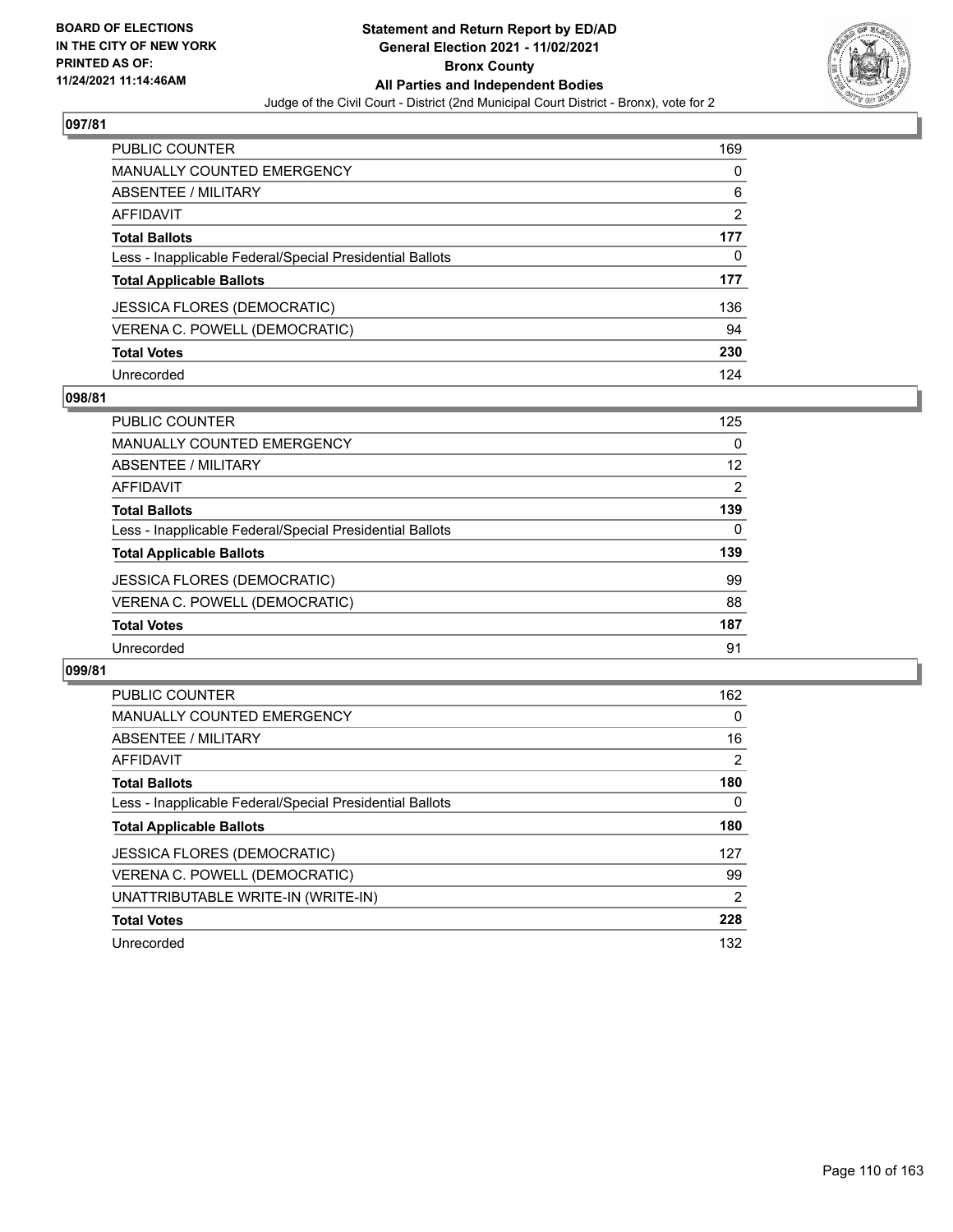

| <b>PUBLIC COUNTER</b>                                    | 86       |
|----------------------------------------------------------|----------|
| <b>MANUALLY COUNTED EMERGENCY</b>                        | 0        |
| ABSENTEE / MILITARY                                      | 5        |
| <b>AFFIDAVIT</b>                                         | $\Omega$ |
| <b>Total Ballots</b>                                     | 91       |
| Less - Inapplicable Federal/Special Presidential Ballots | 0        |
| <b>Total Applicable Ballots</b>                          | 91       |
| JESSICA FLORES (DEMOCRATIC)                              | 57       |
| VERENA C. POWELL (DEMOCRATIC)                            | 43       |
| <b>Total Votes</b>                                       | 100      |
| Unrecorded                                               | 82       |

# **101/81**

| <b>Total Votes</b>                                       | 0        |
|----------------------------------------------------------|----------|
| VERENA C. POWELL (DEMOCRATIC)                            | $\Omega$ |
| <b>JESSICA FLORES (DEMOCRATIC)</b>                       | 0        |
| <b>Total Applicable Ballots</b>                          | 0        |
| Less - Inapplicable Federal/Special Presidential Ballots | 0        |
| <b>Total Ballots</b>                                     | 0        |
| AFFIDAVIT                                                | 0        |
| ABSENTEE / MILITARY                                      | 0        |
| <b>MANUALLY COUNTED EMERGENCY</b>                        | 0        |
| <b>PUBLIC COUNTER</b>                                    | 0        |

# **104/81 COMBINED into: 107/81**

| <b>Total Votes</b>                                       | 0        |
|----------------------------------------------------------|----------|
| VERENA C. POWELL (DEMOCRATIC)                            | 0        |
| <b>JESSICA FLORES (DEMOCRATIC)</b>                       | $\Omega$ |
| <b>Total Applicable Ballots</b>                          | 0        |
| Less - Inapplicable Federal/Special Presidential Ballots | 0        |
| <b>Total Ballots</b>                                     | 0        |
| AFFIDAVIT                                                | $\Omega$ |
| ABSENTEE / MILITARY                                      | $\Omega$ |
| MANUALLY COUNTED EMERGENCY                               | 0        |
| PUBLIC COUNTER                                           | 0        |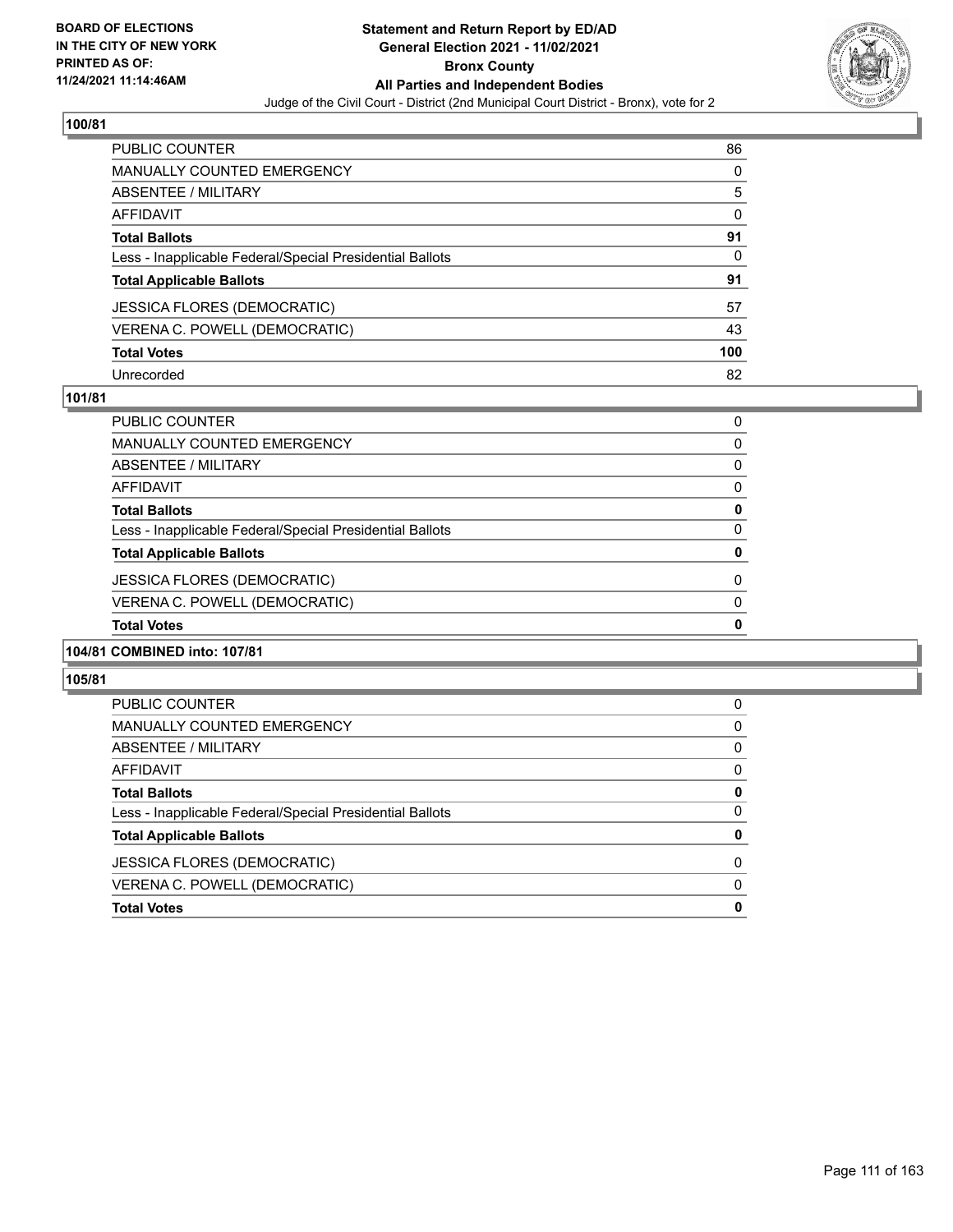

| <b>PUBLIC COUNTER</b>                                    | 45 |
|----------------------------------------------------------|----|
| <b>MANUALLY COUNTED EMERGENCY</b>                        | 0  |
| ABSENTEE / MILITARY                                      | 9  |
| AFFIDAVIT                                                | 0  |
| <b>Total Ballots</b>                                     | 54 |
| Less - Inapplicable Federal/Special Presidential Ballots | 0  |
| <b>Total Applicable Ballots</b>                          | 54 |
| <b>JESSICA FLORES (DEMOCRATIC)</b>                       | 43 |
| VERENA C. POWELL (DEMOCRATIC)                            | 38 |
| <b>Total Votes</b>                                       | 81 |
| Unrecorded                                               | 27 |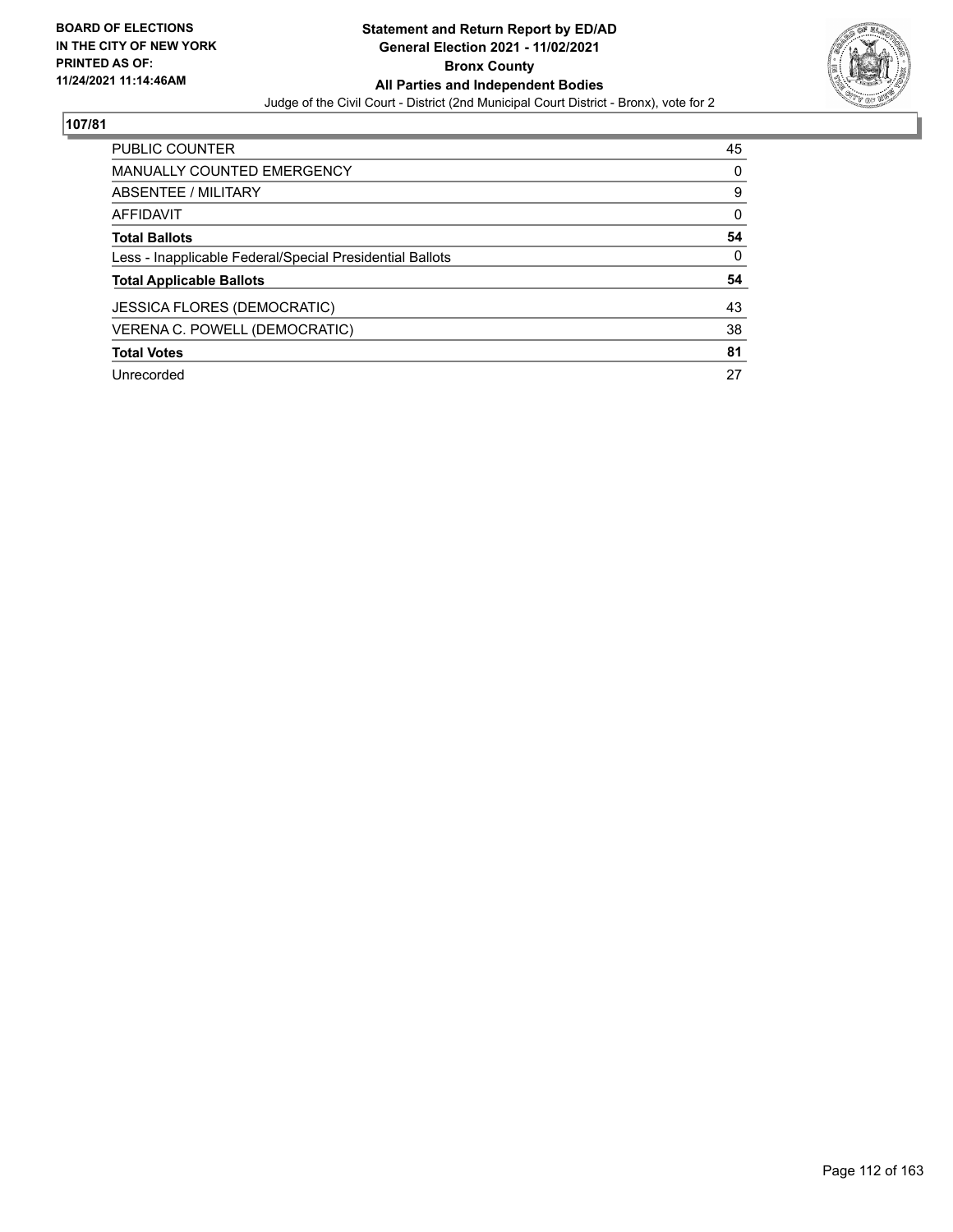

| <b>PUBLIC COUNTER</b>                                    | 112      |
|----------------------------------------------------------|----------|
| <b>MANUALLY COUNTED EMERGENCY</b>                        | 0        |
| ABSENTEE / MILITARY                                      | 4        |
| AFFIDAVIT                                                | $\Omega$ |
| <b>Total Ballots</b>                                     | 116      |
| Less - Inapplicable Federal/Special Presidential Ballots | 0        |
| <b>Total Applicable Ballots</b>                          | 116      |
| JESSICA FLORES (DEMOCRATIC)                              | 83       |
| VERENA C. POWELL (DEMOCRATIC)                            | 58       |
| <b>Total Votes</b>                                       | 141      |
| Unrecorded                                               | 91       |

# **002/84**

| <b>PUBLIC COUNTER</b>                                    | 107      |
|----------------------------------------------------------|----------|
| MANUALLY COUNTED EMERGENCY                               | 0        |
| ABSENTEE / MILITARY                                      |          |
| <b>AFFIDAVIT</b>                                         |          |
| <b>Total Ballots</b>                                     | 115      |
| Less - Inapplicable Federal/Special Presidential Ballots | $\Omega$ |
| <b>Total Applicable Ballots</b>                          | 115      |
| <b>JESSICA FLORES (DEMOCRATIC)</b>                       | 87       |
| VERENA C. POWELL (DEMOCRATIC)                            | 72       |
| <b>Total Votes</b>                                       | 159      |
| Unrecorded                                               | 71       |

| <b>PUBLIC COUNTER</b>                                    | 109 |
|----------------------------------------------------------|-----|
| <b>MANUALLY COUNTED EMERGENCY</b>                        | 0   |
| ABSENTEE / MILITARY                                      | 8   |
| AFFIDAVIT                                                | 0   |
| <b>Total Ballots</b>                                     | 117 |
| Less - Inapplicable Federal/Special Presidential Ballots | 0   |
|                                                          |     |
| <b>Total Applicable Ballots</b>                          | 117 |
| <b>JESSICA FLORES (DEMOCRATIC)</b>                       | 92  |
| VERENA C. POWELL (DEMOCRATIC)                            | 57  |
| SHIMRON GALLIMORE (WRITE-IN)                             |     |
| <b>Total Votes</b>                                       | 150 |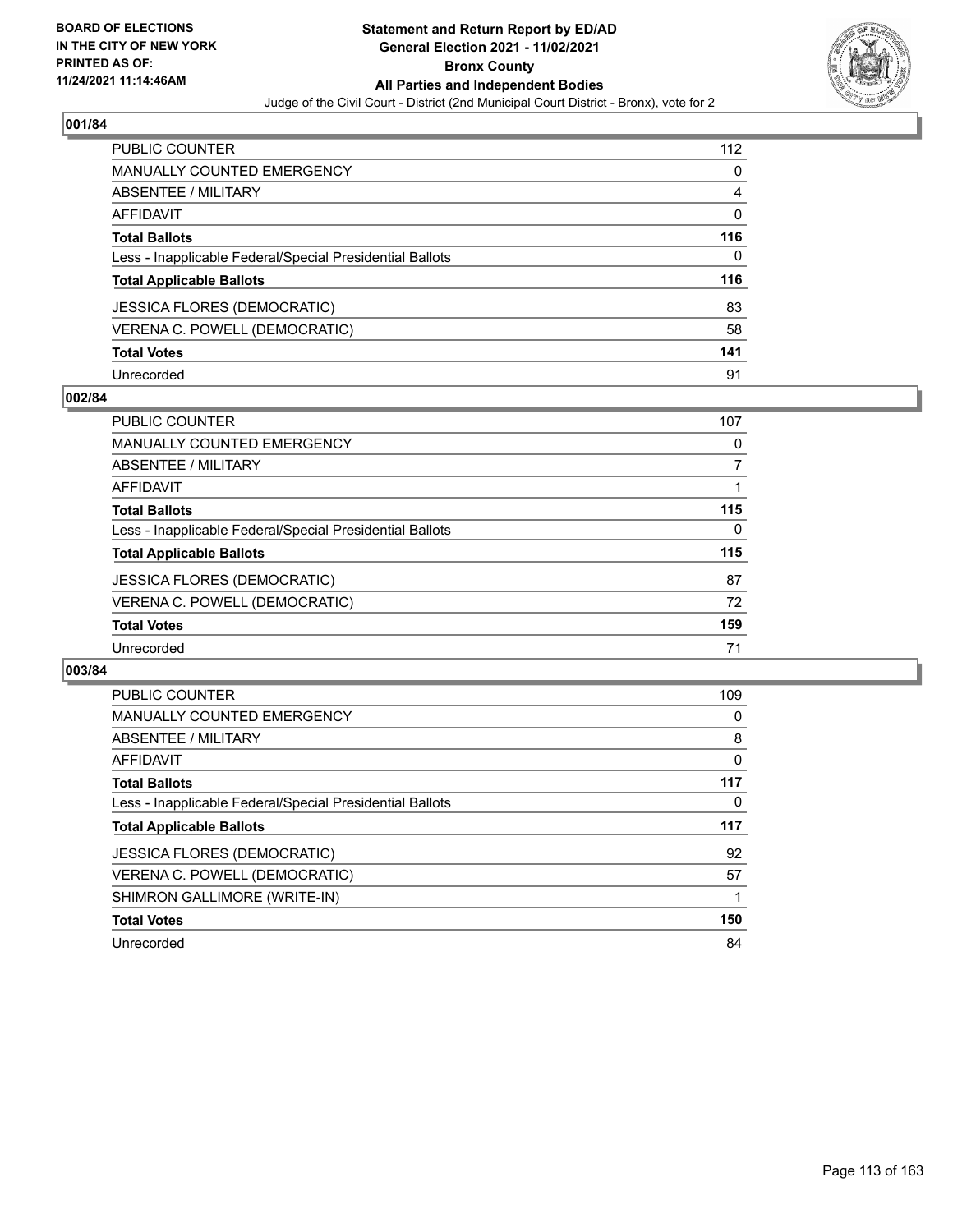

| <b>PUBLIC COUNTER</b>                                    | 148      |
|----------------------------------------------------------|----------|
| <b>MANUALLY COUNTED EMERGENCY</b>                        | 0        |
| ABSENTEE / MILITARY                                      | 8        |
| AFFIDAVIT                                                | $\Omega$ |
| <b>Total Ballots</b>                                     | 156      |
| Less - Inapplicable Federal/Special Presidential Ballots | 0        |
| <b>Total Applicable Ballots</b>                          | 156      |
| <b>JESSICA FLORES (DEMOCRATIC)</b>                       | 115      |
| VERENA C. POWELL (DEMOCRATIC)                            | 76       |
| <b>Total Votes</b>                                       | 191      |
| Unrecorded                                               | 121      |

# **005/84**

| <b>PUBLIC COUNTER</b>                                    | 93             |
|----------------------------------------------------------|----------------|
| <b>MANUALLY COUNTED EMERGENCY</b>                        | 0              |
| ABSENTEE / MILITARY                                      | $\overline{2}$ |
| AFFIDAVIT                                                | $\Omega$       |
| <b>Total Ballots</b>                                     | 95             |
| Less - Inapplicable Federal/Special Presidential Ballots | $\Omega$       |
| <b>Total Applicable Ballots</b>                          | 95             |
| <b>JESSICA FLORES (DEMOCRATIC)</b>                       | 64             |
| VERENA C. POWELL (DEMOCRATIC)                            | 45             |
| <b>Total Votes</b>                                       | 109            |
| Unrecorded                                               | 81             |

| <b>PUBLIC COUNTER</b>                                    | 136      |
|----------------------------------------------------------|----------|
| <b>MANUALLY COUNTED EMERGENCY</b>                        | $\Omega$ |
| <b>ABSENTEE / MILITARY</b>                               | 8        |
| AFFIDAVIT                                                | 2        |
| <b>Total Ballots</b>                                     | 146      |
| Less - Inapplicable Federal/Special Presidential Ballots | 0        |
| <b>Total Applicable Ballots</b>                          | 146      |
| <b>JESSICA FLORES (DEMOCRATIC)</b>                       | 113      |
| VERENA C. POWELL (DEMOCRATIC)                            | 68       |
| <b>Total Votes</b>                                       | 181      |
| Unrecorded                                               | 111      |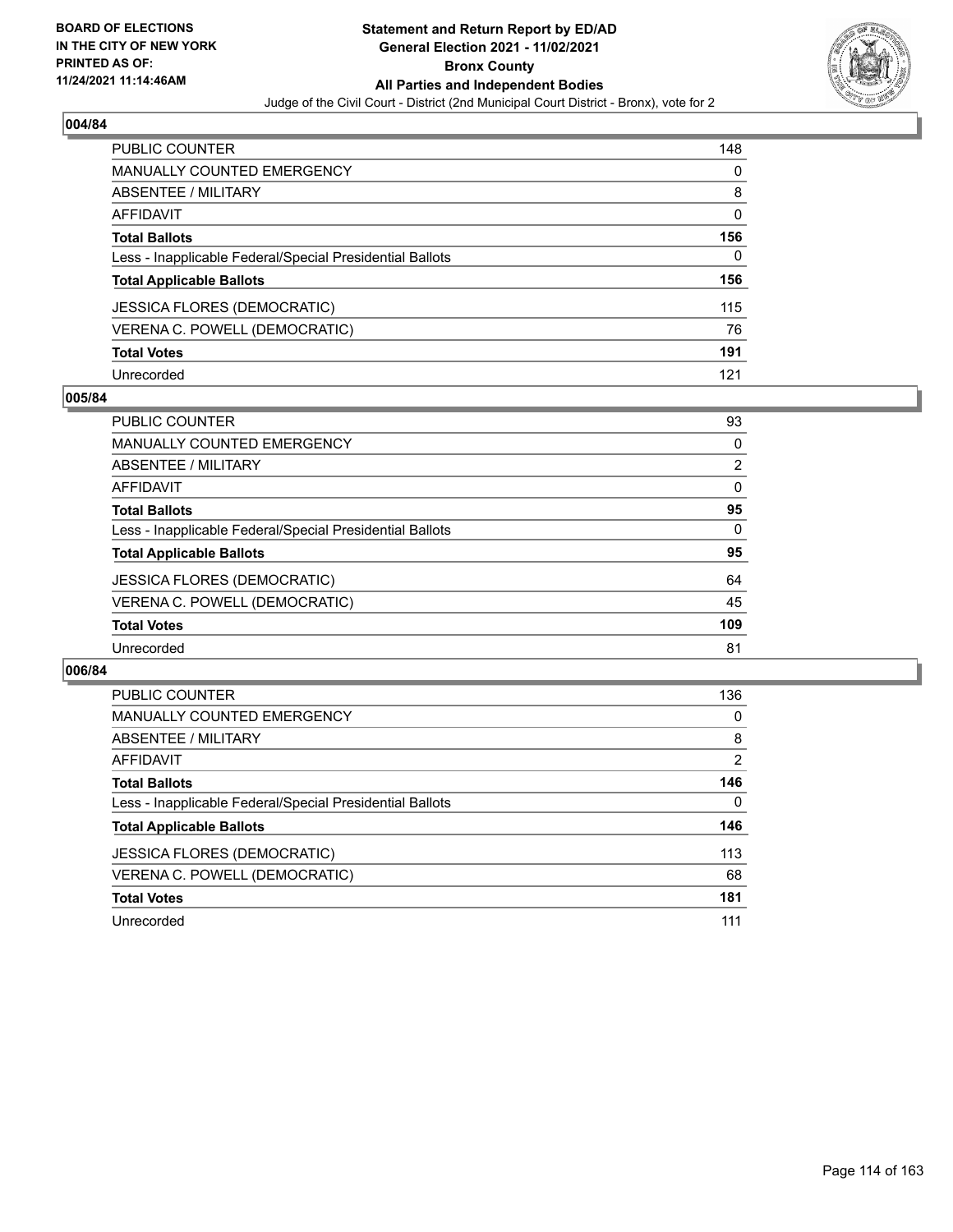

| <b>PUBLIC COUNTER</b>                                    | 144 |
|----------------------------------------------------------|-----|
| <b>MANUALLY COUNTED EMERGENCY</b>                        | 0   |
| ABSENTEE / MILITARY                                      | 12  |
| AFFIDAVIT                                                | 0   |
| <b>Total Ballots</b>                                     | 156 |
| Less - Inapplicable Federal/Special Presidential Ballots | 0   |
| <b>Total Applicable Ballots</b>                          | 156 |
| JESSICA FLORES (DEMOCRATIC)                              | 122 |
| VERENA C. POWELL (DEMOCRATIC)                            | 71  |
| <b>Total Votes</b>                                       | 193 |
| Unrecorded                                               | 119 |

# **008/84**

| <b>PUBLIC COUNTER</b>                                    | 106      |
|----------------------------------------------------------|----------|
| <b>MANUALLY COUNTED EMERGENCY</b>                        | $\Omega$ |
| ABSENTEE / MILITARY                                      | 5        |
| AFFIDAVIT                                                | 0        |
| <b>Total Ballots</b>                                     | 111      |
| Less - Inapplicable Federal/Special Presidential Ballots | $\Omega$ |
| <b>Total Applicable Ballots</b>                          | 111      |
| <b>JESSICA FLORES (DEMOCRATIC)</b>                       | 80       |
| VERENA C. POWELL (DEMOCRATIC)                            | 55       |
| <b>Total Votes</b>                                       | 135      |
| Unrecorded                                               | 87       |

| <b>PUBLIC COUNTER</b>                                    | 104      |
|----------------------------------------------------------|----------|
| <b>MANUALLY COUNTED EMERGENCY</b>                        | $\Omega$ |
| ABSENTEE / MILITARY                                      | 2        |
| <b>AFFIDAVIT</b>                                         |          |
| <b>Total Ballots</b>                                     | 107      |
| Less - Inapplicable Federal/Special Presidential Ballots | 0        |
| <b>Total Applicable Ballots</b>                          | 107      |
| <b>JESSICA FLORES (DEMOCRATIC)</b>                       | 77       |
| VERENA C. POWELL (DEMOCRATIC)                            | 49       |
| <b>Total Votes</b>                                       | 126      |
| Unrecorded                                               | 88       |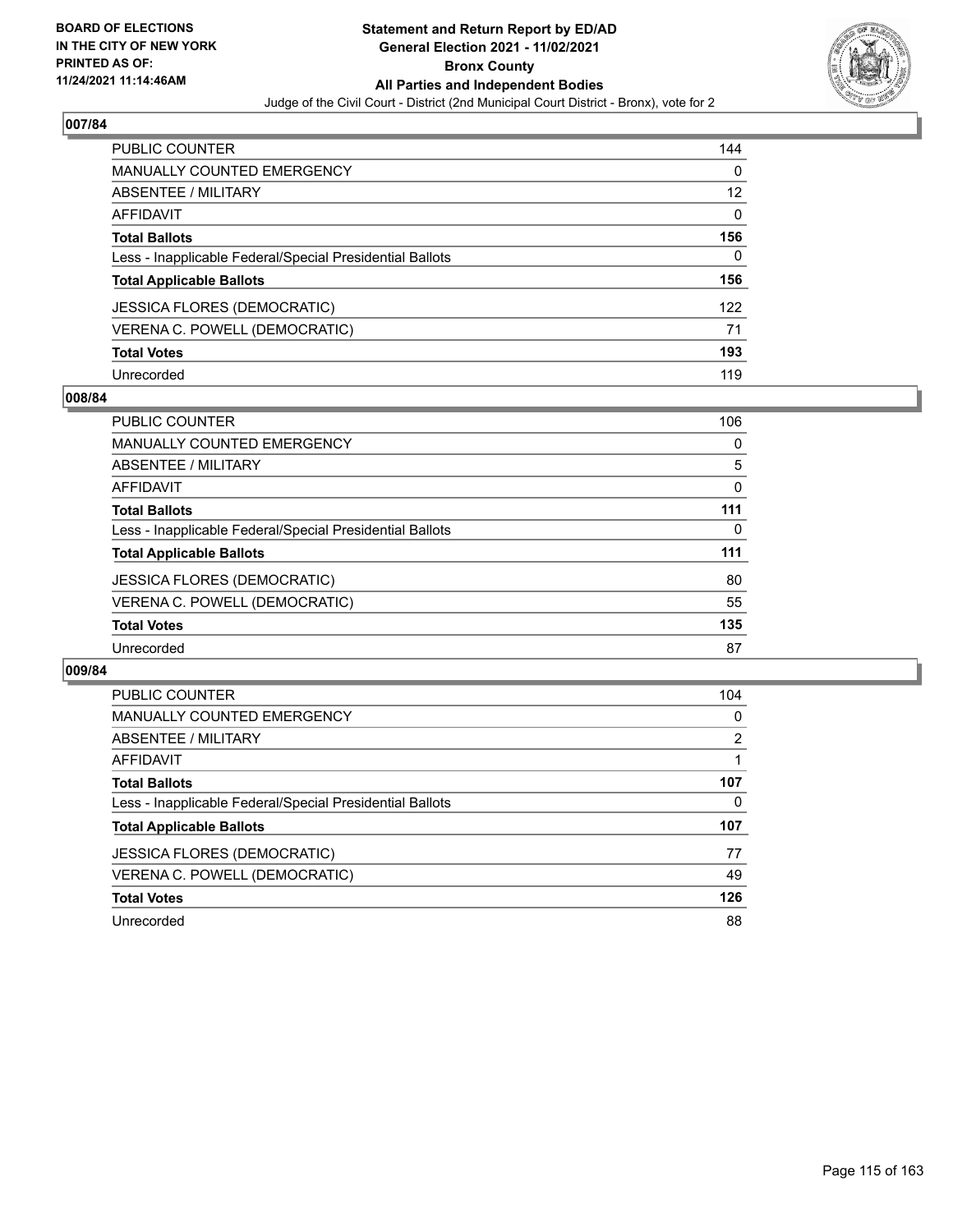

| <b>PUBLIC COUNTER</b>                                    | 150      |
|----------------------------------------------------------|----------|
| <b>MANUALLY COUNTED EMERGENCY</b>                        | 0        |
| <b>ABSENTEE / MILITARY</b>                               |          |
| <b>AFFIDAVIT</b>                                         | $\Omega$ |
| <b>Total Ballots</b>                                     | 157      |
| Less - Inapplicable Federal/Special Presidential Ballots | 0        |
| <b>Total Applicable Ballots</b>                          | 157      |
| <b>JESSICA FLORES (DEMOCRATIC)</b>                       | 115      |
| VERENA C. POWELL (DEMOCRATIC)                            | 70       |
| <b>Total Votes</b>                                       | 185      |
| Unrecorded                                               | 129      |

# **011/84**

| PUBLIC COUNTER                                           | 167 |
|----------------------------------------------------------|-----|
| MANUALLY COUNTED EMERGENCY                               | 0   |
| ABSENTEE / MILITARY                                      | 16  |
| AFFIDAVIT                                                | 2   |
| <b>Total Ballots</b>                                     | 185 |
| Less - Inapplicable Federal/Special Presidential Ballots | 0   |
| <b>Total Applicable Ballots</b>                          | 185 |
| <b>JESSICA FLORES (DEMOCRATIC)</b>                       | 119 |
| VERENA C. POWELL (DEMOCRATIC)                            | 93  |
| <b>Total Votes</b>                                       | 212 |
| Unrecorded                                               | 158 |

| <b>PUBLIC COUNTER</b>                                    | 94       |
|----------------------------------------------------------|----------|
| <b>MANUALLY COUNTED EMERGENCY</b>                        | $\Omega$ |
| ABSENTEE / MILITARY                                      | 3        |
| AFFIDAVIT                                                |          |
| <b>Total Ballots</b>                                     | 98       |
| Less - Inapplicable Federal/Special Presidential Ballots | $\Omega$ |
| <b>Total Applicable Ballots</b>                          | 98       |
| <b>JESSICA FLORES (DEMOCRATIC)</b>                       | 61       |
| VERENA C. POWELL (DEMOCRATIC)                            | 52       |
| <b>Total Votes</b>                                       | 113      |
| Unrecorded                                               | 83       |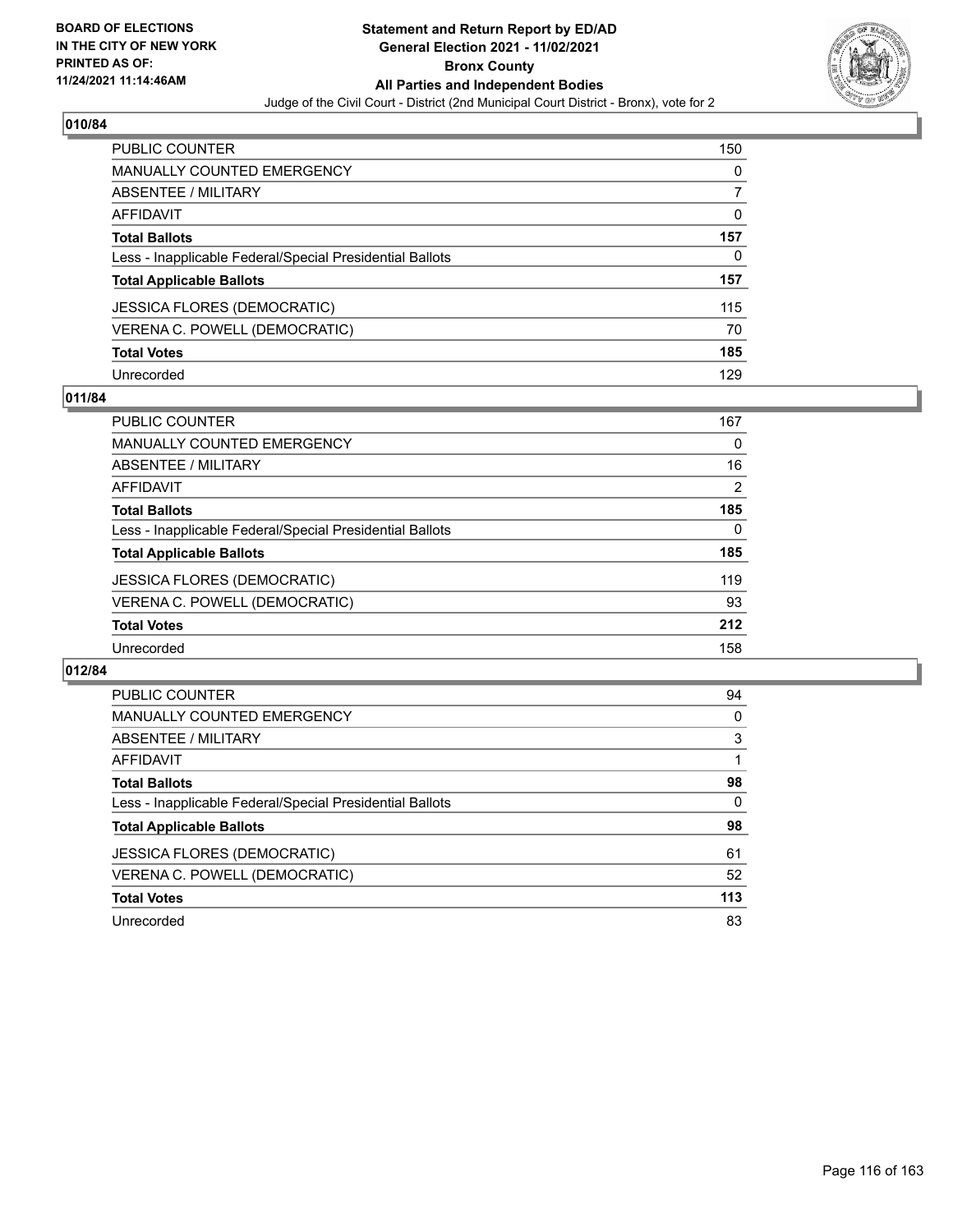

| PUBLIC COUNTER                                           | 121 |
|----------------------------------------------------------|-----|
| <b>MANUALLY COUNTED EMERGENCY</b>                        | 0   |
| <b>ABSENTEE / MILITARY</b>                               | 11  |
| <b>AFFIDAVIT</b>                                         | 5   |
| <b>Total Ballots</b>                                     | 137 |
| Less - Inapplicable Federal/Special Presidential Ballots | 0   |
| <b>Total Applicable Ballots</b>                          | 137 |
| <b>JESSICA FLORES (DEMOCRATIC)</b>                       | 90  |
| VERENA C. POWELL (DEMOCRATIC)                            | 81  |
| <b>Total Votes</b>                                       | 171 |
| Unrecorded                                               | 103 |

# **014/84**

| PUBLIC COUNTER                                           | 156      |
|----------------------------------------------------------|----------|
| <b>MANUALLY COUNTED EMERGENCY</b>                        | $\Omega$ |
| ABSENTEE / MILITARY                                      | 10       |
| AFFIDAVIT                                                |          |
| <b>Total Ballots</b>                                     | 167      |
| Less - Inapplicable Federal/Special Presidential Ballots | 0        |
| <b>Total Applicable Ballots</b>                          | 167      |
| <b>JESSICA FLORES (DEMOCRATIC)</b>                       | 121      |
| VERENA C. POWELL (DEMOCRATIC)                            | 94       |
| AKSIMA GRACE EDWARDS (WRITE-IN)                          |          |
| UNATTRIBUTABLE WRITE-IN (WRITE-IN)                       |          |
| <b>Total Votes</b>                                       | 217      |
| Unrecorded                                               | 117      |

| <b>PUBLIC COUNTER</b>                                    | 109 |
|----------------------------------------------------------|-----|
| <b>MANUALLY COUNTED EMERGENCY</b>                        | 0   |
| ABSENTEE / MILITARY                                      | 8   |
| AFFIDAVIT                                                | 0   |
| <b>Total Ballots</b>                                     | 117 |
| Less - Inapplicable Federal/Special Presidential Ballots | 0   |
| <b>Total Applicable Ballots</b>                          | 117 |
| <b>JESSICA FLORES (DEMOCRATIC)</b>                       | 80  |
| VERENA C. POWELL (DEMOCRATIC)                            | 61  |
| <b>Total Votes</b>                                       | 141 |
| Unrecorded                                               | 93  |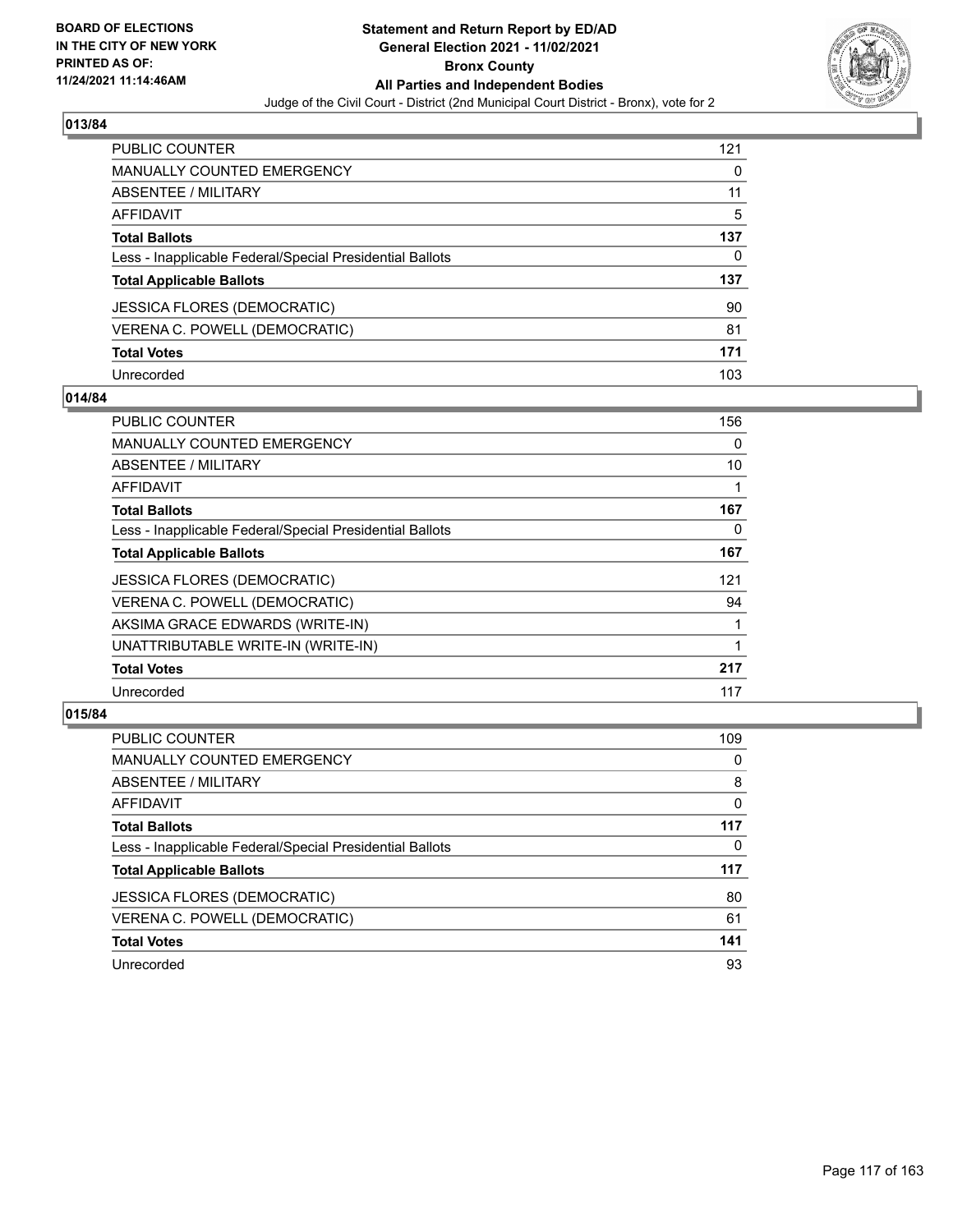

| <b>PUBLIC COUNTER</b>                                    | 152      |
|----------------------------------------------------------|----------|
| <b>MANUALLY COUNTED EMERGENCY</b>                        | $\Omega$ |
| ABSENTEE / MILITARY                                      | 8        |
| <b>AFFIDAVIT</b>                                         | 0        |
| <b>Total Ballots</b>                                     | 160      |
| Less - Inapplicable Federal/Special Presidential Ballots | 0        |
| <b>Total Applicable Ballots</b>                          | 160      |
| <b>JESSICA FLORES (DEMOCRATIC)</b>                       | 119      |
| VERENA C. POWELL (DEMOCRATIC)                            | 98       |
| UNATTRIBUTABLE WRITE-IN (WRITE-IN)                       | 1        |
| <b>Total Votes</b>                                       | 218      |
| Unrecorded                                               | 102      |

## **017/84**

| PUBLIC COUNTER                                           | 60       |
|----------------------------------------------------------|----------|
| <b>MANUALLY COUNTED EMERGENCY</b>                        | 0        |
| ABSENTEE / MILITARY                                      | 4        |
| AFFIDAVIT                                                |          |
| <b>Total Ballots</b>                                     | 65       |
| Less - Inapplicable Federal/Special Presidential Ballots | $\Omega$ |
| <b>Total Applicable Ballots</b>                          | 65       |
| <b>JESSICA FLORES (DEMOCRATIC)</b>                       | 39       |
| VERENA C. POWELL (DEMOCRATIC)                            | 34       |
| <b>Total Votes</b>                                       | 73       |
| Unrecorded                                               | 57       |

| <b>PUBLIC COUNTER</b>                                    | 86       |
|----------------------------------------------------------|----------|
| MANUALLY COUNTED EMERGENCY                               | 0        |
| ABSENTEE / MILITARY                                      | 4        |
| AFFIDAVIT                                                | 2        |
| <b>Total Ballots</b>                                     | 92       |
| Less - Inapplicable Federal/Special Presidential Ballots | $\Omega$ |
| <b>Total Applicable Ballots</b>                          | 92       |
| <b>JESSICA FLORES (DEMOCRATIC)</b>                       | 59       |
| VERENA C. POWELL (DEMOCRATIC)                            | 52       |
| <b>Total Votes</b>                                       | 111      |
| Unrecorded                                               | 73       |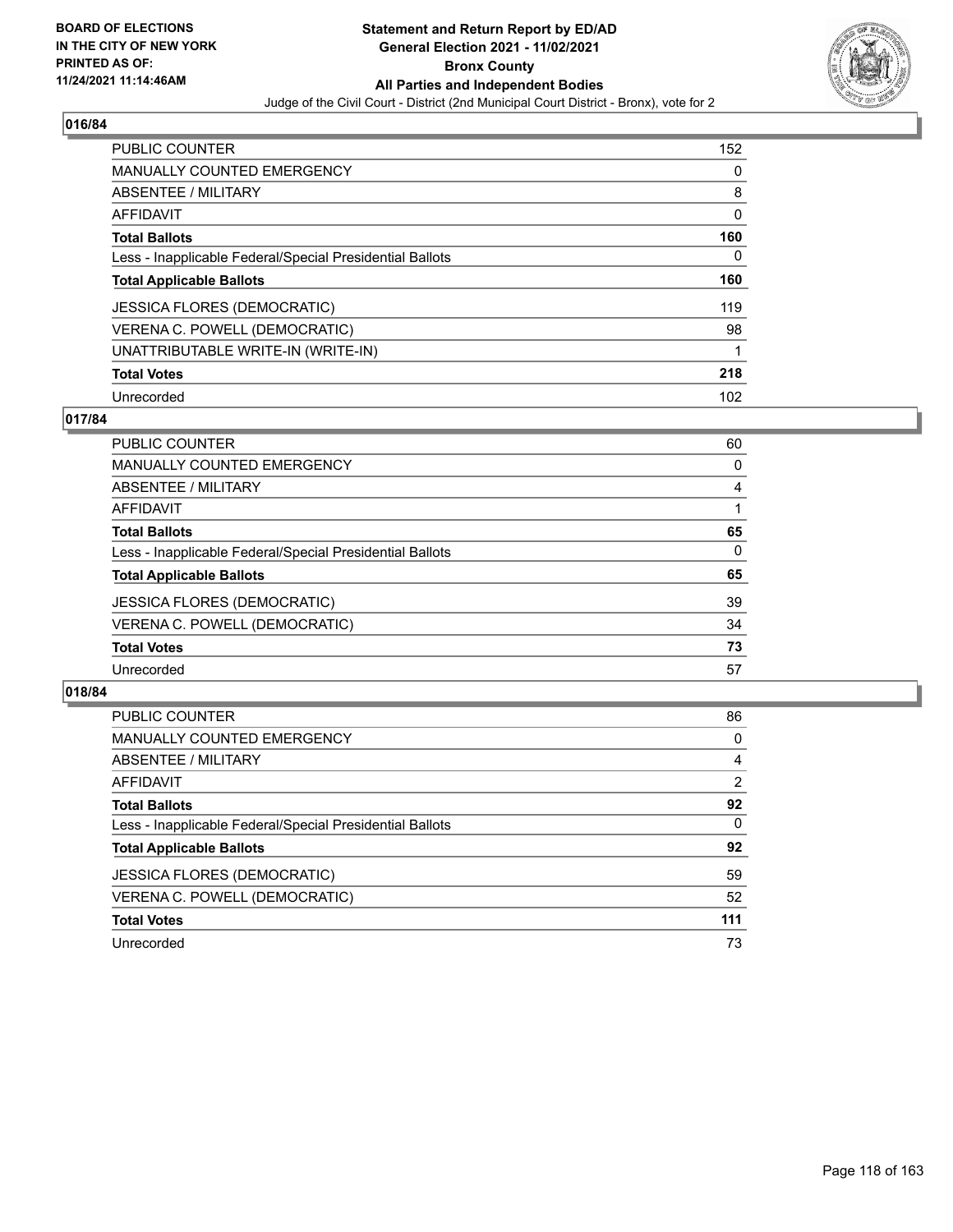

| <b>PUBLIC COUNTER</b>                                    | 163 |
|----------------------------------------------------------|-----|
| MANUALLY COUNTED EMERGENCY                               | 0   |
| ABSENTEE / MILITARY                                      | 5   |
| AFFIDAVIT                                                | 0   |
| <b>Total Ballots</b>                                     | 168 |
| Less - Inapplicable Federal/Special Presidential Ballots | 0   |
| <b>Total Applicable Ballots</b>                          | 168 |
| <b>JESSICA FLORES (DEMOCRATIC)</b>                       | 113 |
| VERENA C. POWELL (DEMOCRATIC)                            | 62  |
| UNATTRIBUTABLE WRITE-IN (WRITE-IN)                       | 1   |
| <b>Total Votes</b>                                       | 176 |
| Unrecorded                                               | 160 |

### **020/84**

| <b>PUBLIC COUNTER</b>                                    | 161            |
|----------------------------------------------------------|----------------|
| <b>MANUALLY COUNTED EMERGENCY</b>                        | 0              |
| ABSENTEE / MILITARY                                      | 6              |
| <b>AFFIDAVIT</b>                                         |                |
| <b>Total Ballots</b>                                     | 168            |
| Less - Inapplicable Federal/Special Presidential Ballots | $\Omega$       |
| <b>Total Applicable Ballots</b>                          | 168            |
| <b>JESSICA FLORES (DEMOCRATIC)</b>                       | 128            |
| VERENA C. POWELL (DEMOCRATIC)                            | 119            |
| UNATTRIBUTABLE WRITE-IN (WRITE-IN)                       | $\overline{2}$ |
| <b>Total Votes</b>                                       | 249            |
| Unrecorded                                               | 87             |

| <b>PUBLIC COUNTER</b>                                    | 19       |
|----------------------------------------------------------|----------|
| <b>MANUALLY COUNTED EMERGENCY</b>                        | 0        |
| ABSENTEE / MILITARY                                      | 4        |
| AFFIDAVIT                                                | $\Omega$ |
| <b>Total Ballots</b>                                     | 23       |
| Less - Inapplicable Federal/Special Presidential Ballots | 0        |
| <b>Total Applicable Ballots</b>                          | 23       |
| <b>JESSICA FLORES (DEMOCRATIC)</b>                       | 16       |
| VERENA C. POWELL (DEMOCRATIC)                            | 14       |
| <b>Total Votes</b>                                       | 30       |
| Unrecorded                                               | 16       |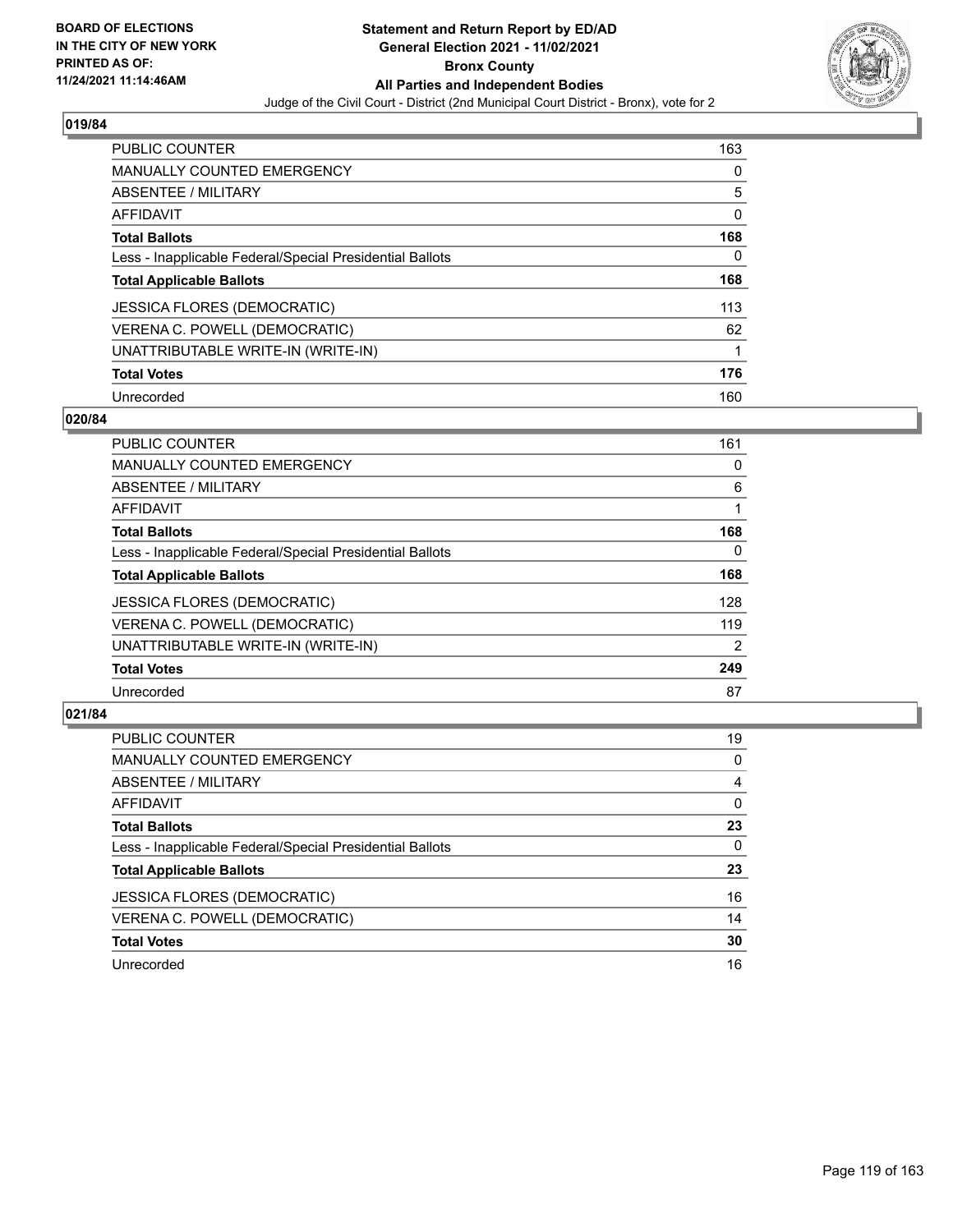

| PUBLIC COUNTER                                           | 26 |
|----------------------------------------------------------|----|
| <b>MANUALLY COUNTED EMERGENCY</b>                        | 0  |
| <b>ABSENTEE / MILITARY</b>                               | 3  |
| AFFIDAVIT                                                |    |
| <b>Total Ballots</b>                                     | 30 |
| Less - Inapplicable Federal/Special Presidential Ballots | 0  |
| <b>Total Applicable Ballots</b>                          | 30 |
| <b>JESSICA FLORES (DEMOCRATIC)</b>                       | 21 |
| VERENA C. POWELL (DEMOCRATIC)                            | 15 |
| <b>Total Votes</b>                                       | 36 |
| Unrecorded                                               | 24 |

### **023/84**

| <b>PUBLIC COUNTER</b>                                    | 126 |
|----------------------------------------------------------|-----|
| <b>MANUALLY COUNTED EMERGENCY</b>                        | 0   |
| ABSENTEE / MILITARY                                      | 6   |
| AFFIDAVIT                                                |     |
| <b>Total Ballots</b>                                     | 133 |
| Less - Inapplicable Federal/Special Presidential Ballots | 0   |
| <b>Total Applicable Ballots</b>                          | 133 |
| <b>JESSICA FLORES (DEMOCRATIC)</b>                       | 88  |
| VERENA C. POWELL (DEMOCRATIC)                            | 59  |
| <b>Total Votes</b>                                       | 147 |
| Unrecorded                                               | 119 |

| <b>PUBLIC COUNTER</b>                                    | 120      |
|----------------------------------------------------------|----------|
| <b>MANUALLY COUNTED EMERGENCY</b>                        | 0        |
| ABSENTEE / MILITARY                                      | 10       |
| <b>AFFIDAVIT</b>                                         | $\Omega$ |
| <b>Total Ballots</b>                                     | 130      |
| Less - Inapplicable Federal/Special Presidential Ballots | 0        |
| <b>Total Applicable Ballots</b>                          | 130      |
| JESSICA FLORES (DEMOCRATIC)                              | 76       |
| VERENA C. POWELL (DEMOCRATIC)                            | 54       |
| <b>Total Votes</b>                                       | 130      |
| Unrecorded                                               | 130      |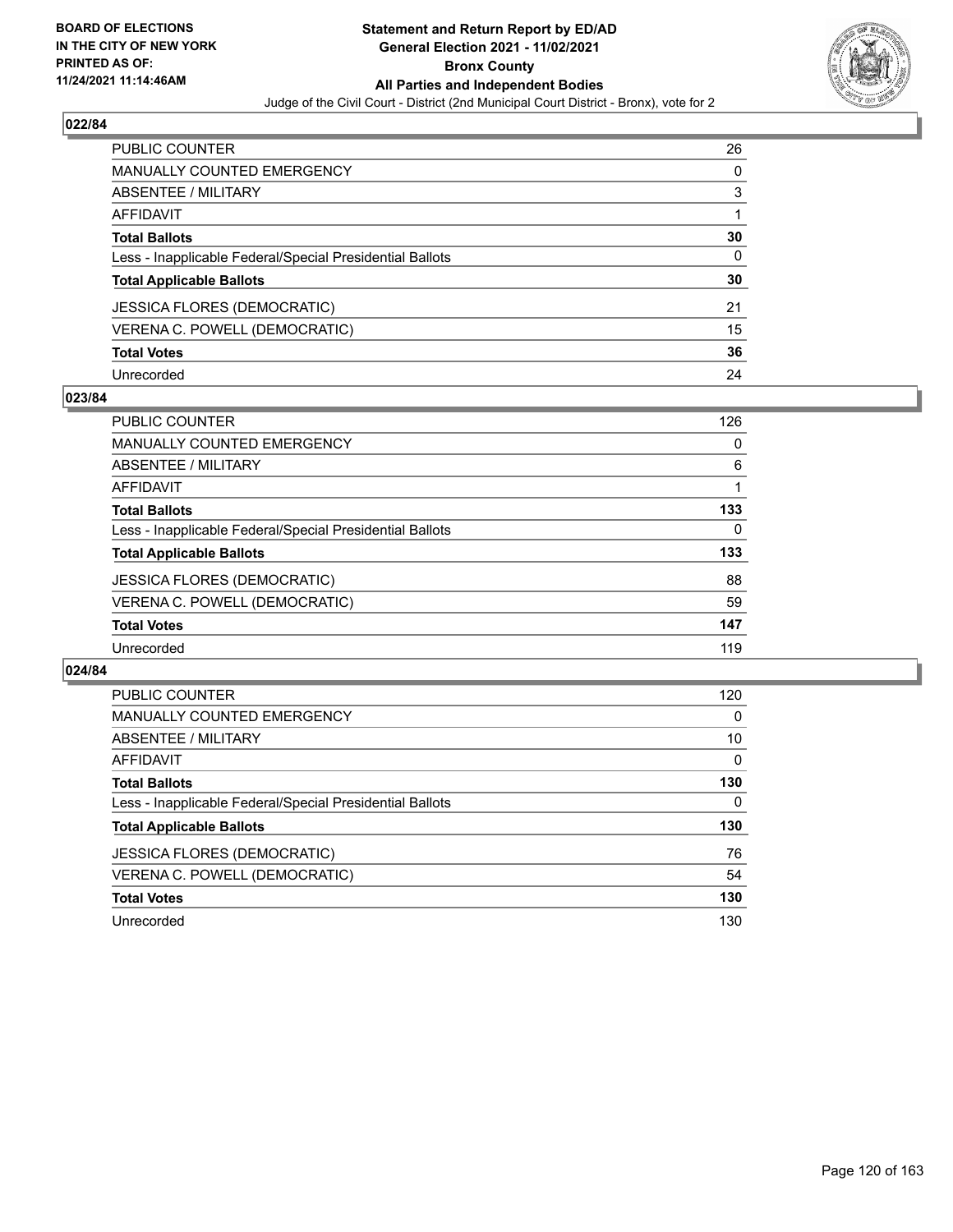

| <b>PUBLIC COUNTER</b>                                    | 120      |
|----------------------------------------------------------|----------|
| <b>MANUALLY COUNTED EMERGENCY</b>                        | 0        |
| ABSENTEE / MILITARY                                      | 6        |
| <b>AFFIDAVIT</b>                                         | 0        |
| <b>Total Ballots</b>                                     | 126      |
| Less - Inapplicable Federal/Special Presidential Ballots | $\Omega$ |
| <b>Total Applicable Ballots</b>                          | 126      |
| <b>JESSICA FLORES (DEMOCRATIC)</b>                       | 83       |
| VERENA C. POWELL (DEMOCRATIC)                            | 70       |
| AKILAH BROWNE (WRITE-IN)                                 | 1        |
| ANA MARIA CARDENAS (WRITE-IN)                            | 1        |
| <b>Total Votes</b>                                       | 155      |
| Unrecorded                                               | 97       |

# **026/84**

| <b>PUBLIC COUNTER</b>                                    | 73       |
|----------------------------------------------------------|----------|
| MANUALLY COUNTED EMERGENCY                               | 0        |
| ABSENTEE / MILITARY                                      | 6        |
| AFFIDAVIT                                                | $\Omega$ |
| <b>Total Ballots</b>                                     | 79       |
| Less - Inapplicable Federal/Special Presidential Ballots | 0        |
| <b>Total Applicable Ballots</b>                          | 79       |
| JESSICA FLORES (DEMOCRATIC)                              | 51       |
| VERENA C. POWELL (DEMOCRATIC)                            | 47       |
| <b>Total Votes</b>                                       | 98       |
| Unrecorded                                               | 60       |
|                                                          |          |

| <b>PUBLIC COUNTER</b>                                    | 115 |
|----------------------------------------------------------|-----|
| MANUALLY COUNTED EMERGENCY                               | 0   |
| ABSENTEE / MILITARY                                      | 5   |
| AFFIDAVIT                                                | 0   |
| <b>Total Ballots</b>                                     | 120 |
| Less - Inapplicable Federal/Special Presidential Ballots | 0   |
| <b>Total Applicable Ballots</b>                          | 120 |
| <b>JESSICA FLORES (DEMOCRATIC)</b>                       | 79  |
| VERENA C. POWELL (DEMOCRATIC)                            | 66  |
| <b>Total Votes</b>                                       | 145 |
| Unrecorded                                               | 95  |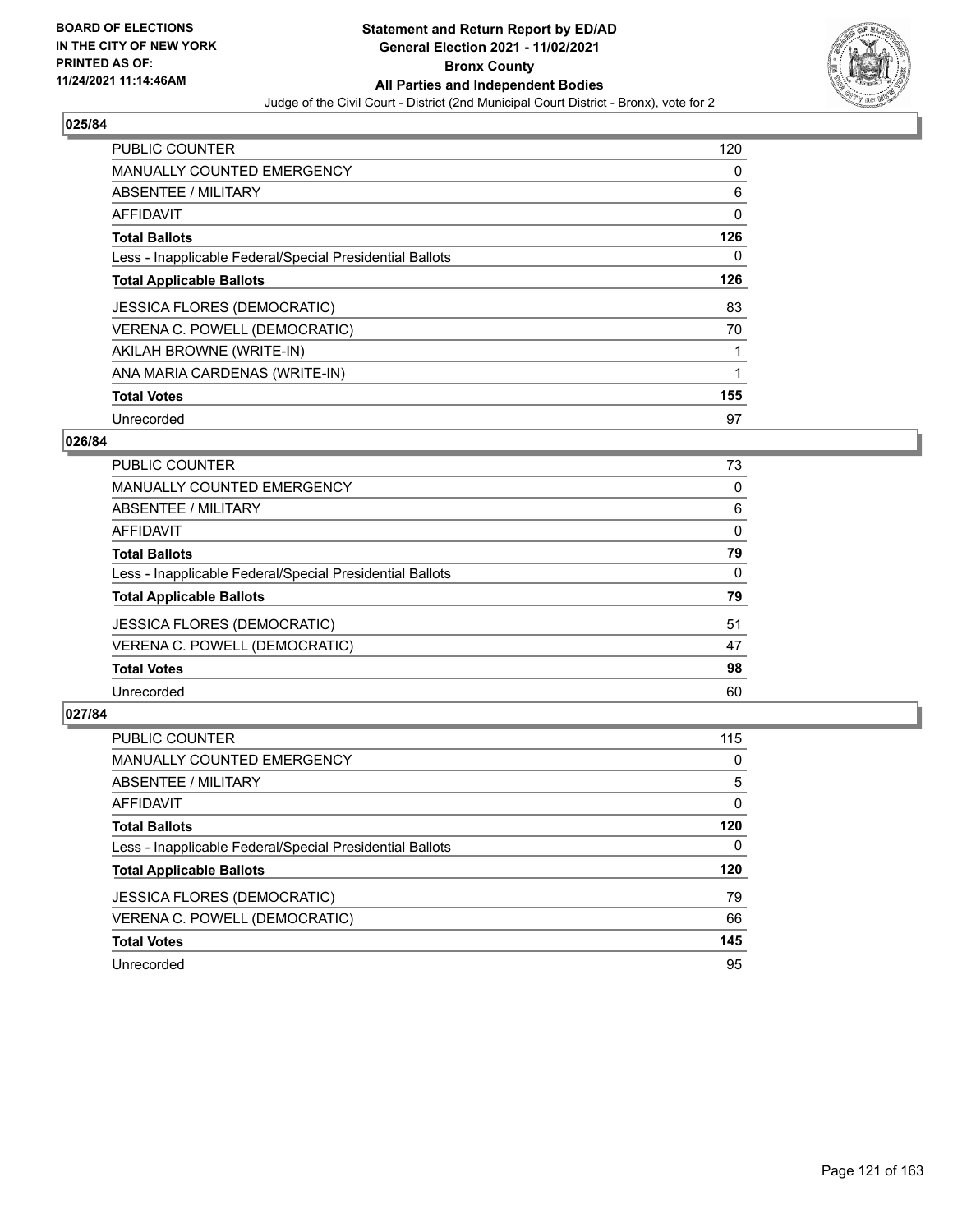

| <b>PUBLIC COUNTER</b>                                    | 107      |
|----------------------------------------------------------|----------|
| <b>MANUALLY COUNTED EMERGENCY</b>                        | 0        |
| ABSENTEE / MILITARY                                      |          |
| AFFIDAVIT                                                | $\Omega$ |
| <b>Total Ballots</b>                                     | 108      |
| Less - Inapplicable Federal/Special Presidential Ballots | 0        |
| <b>Total Applicable Ballots</b>                          | 108      |
| JESSICA FLORES (DEMOCRATIC)                              | 67       |
| VERENA C. POWELL (DEMOCRATIC)                            | 54       |
| <b>Total Votes</b>                                       | $121$    |
| Unrecorded                                               | 95       |

# **029/84**

| <b>PUBLIC COUNTER</b>                                    | 90       |
|----------------------------------------------------------|----------|
| <b>MANUALLY COUNTED EMERGENCY</b>                        | $\Omega$ |
| ABSENTEE / MILITARY                                      | 3        |
| AFFIDAVIT                                                |          |
| <b>Total Ballots</b>                                     | 94       |
| Less - Inapplicable Federal/Special Presidential Ballots | $\Omega$ |
| <b>Total Applicable Ballots</b>                          | 94       |
| <b>JESSICA FLORES (DEMOCRATIC)</b>                       | 64       |
| VERENA C. POWELL (DEMOCRATIC)                            | 41       |
| <b>Total Votes</b>                                       | 105      |
| Unrecorded                                               | 83       |

| <b>PUBLIC COUNTER</b>                                    | 69             |
|----------------------------------------------------------|----------------|
| <b>MANUALLY COUNTED EMERGENCY</b>                        | 0              |
| ABSENTEE / MILITARY                                      | $\overline{2}$ |
| <b>AFFIDAVIT</b>                                         |                |
| <b>Total Ballots</b>                                     | 72             |
| Less - Inapplicable Federal/Special Presidential Ballots | 0              |
| <b>Total Applicable Ballots</b>                          | 72             |
| JESSICA FLORES (DEMOCRATIC)                              | 51             |
| VERENA C. POWELL (DEMOCRATIC)                            | 27             |
| <b>Total Votes</b>                                       | 78             |
| Unrecorded                                               | 66             |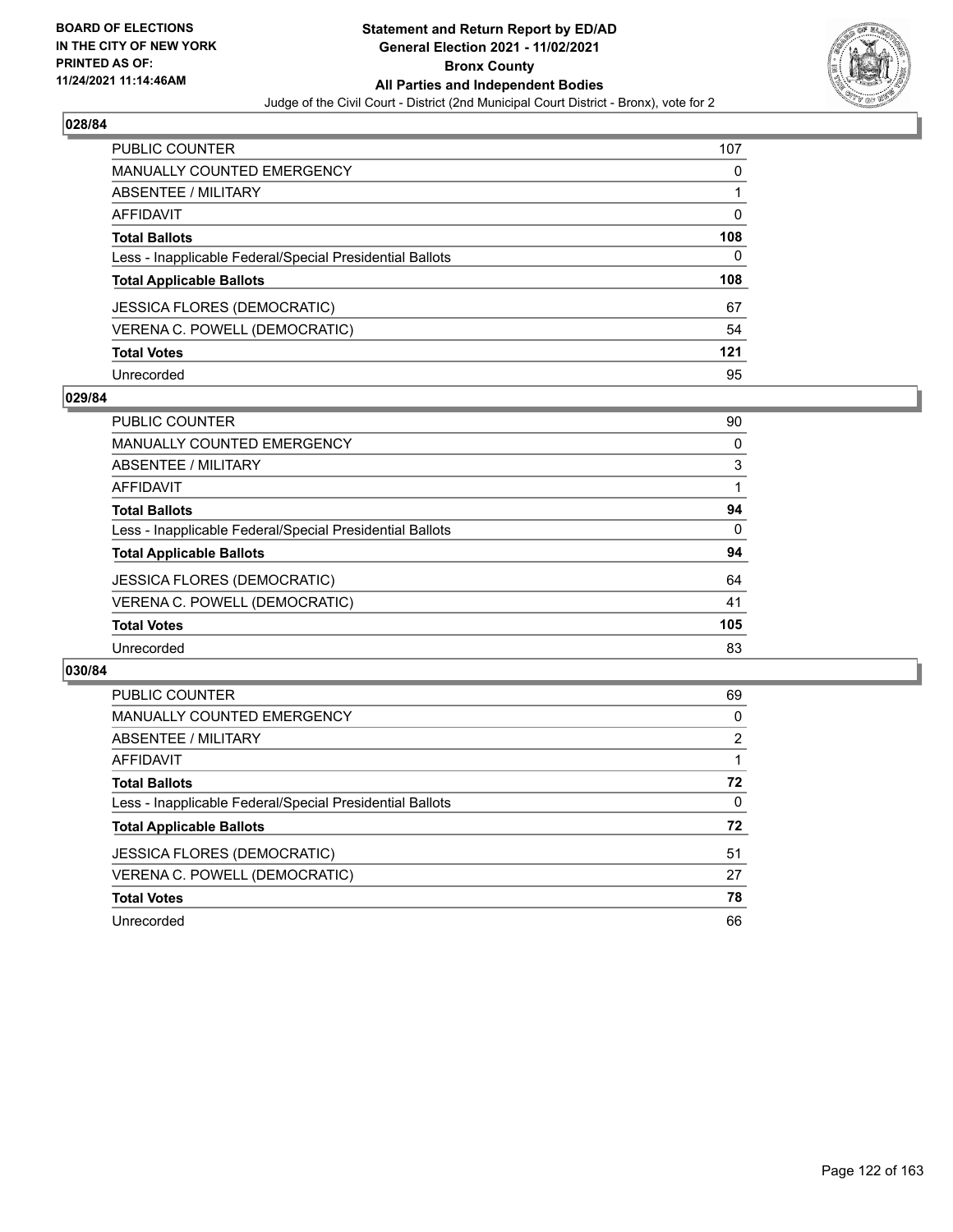

| PUBLIC COUNTER                                           | 59       |
|----------------------------------------------------------|----------|
| <b>MANUALLY COUNTED EMERGENCY</b>                        | 0        |
| ABSENTEE / MILITARY                                      | 2        |
| AFFIDAVIT                                                | $\Omega$ |
| <b>Total Ballots</b>                                     | 61       |
| Less - Inapplicable Federal/Special Presidential Ballots | 0        |
| <b>Total Applicable Ballots</b>                          | 61       |
| JESSICA FLORES (DEMOCRATIC)                              | 41       |
| VERENA C. POWELL (DEMOCRATIC)                            | 38       |
| <b>Total Votes</b>                                       | 79       |
| Unrecorded                                               | 43       |

# **032/84**

| <b>PUBLIC COUNTER</b>                                    | 61       |
|----------------------------------------------------------|----------|
| <b>MANUALLY COUNTED EMERGENCY</b>                        | 0        |
| ABSENTEE / MILITARY                                      | 4        |
| AFFIDAVIT                                                | $\Omega$ |
| <b>Total Ballots</b>                                     | 65       |
| Less - Inapplicable Federal/Special Presidential Ballots | $\Omega$ |
| <b>Total Applicable Ballots</b>                          | 65       |
| <b>JESSICA FLORES (DEMOCRATIC)</b>                       | 36       |
| VERENA C. POWELL (DEMOCRATIC)                            | 36       |
| <b>Total Votes</b>                                       | 72       |
| Unrecorded                                               | 58       |

| PUBLIC COUNTER                                           | 71 |
|----------------------------------------------------------|----|
| <b>MANUALLY COUNTED EMERGENCY</b>                        | 0  |
| ABSENTEE / MILITARY                                      | 2  |
| <b>AFFIDAVIT</b>                                         | 2  |
| <b>Total Ballots</b>                                     | 75 |
| Less - Inapplicable Federal/Special Presidential Ballots | 0  |
| <b>Total Applicable Ballots</b>                          | 75 |
| <b>JESSICA FLORES (DEMOCRATIC)</b>                       | 42 |
| VERENA C. POWELL (DEMOCRATIC)                            | 30 |
| CARLOS VELAZQUEZ (WRITE-IN)                              | 1  |
| IRMA VELAZQUEZ (WRITE-IN)                                | 1  |
| <b>Total Votes</b>                                       | 74 |
| Unrecorded                                               | 76 |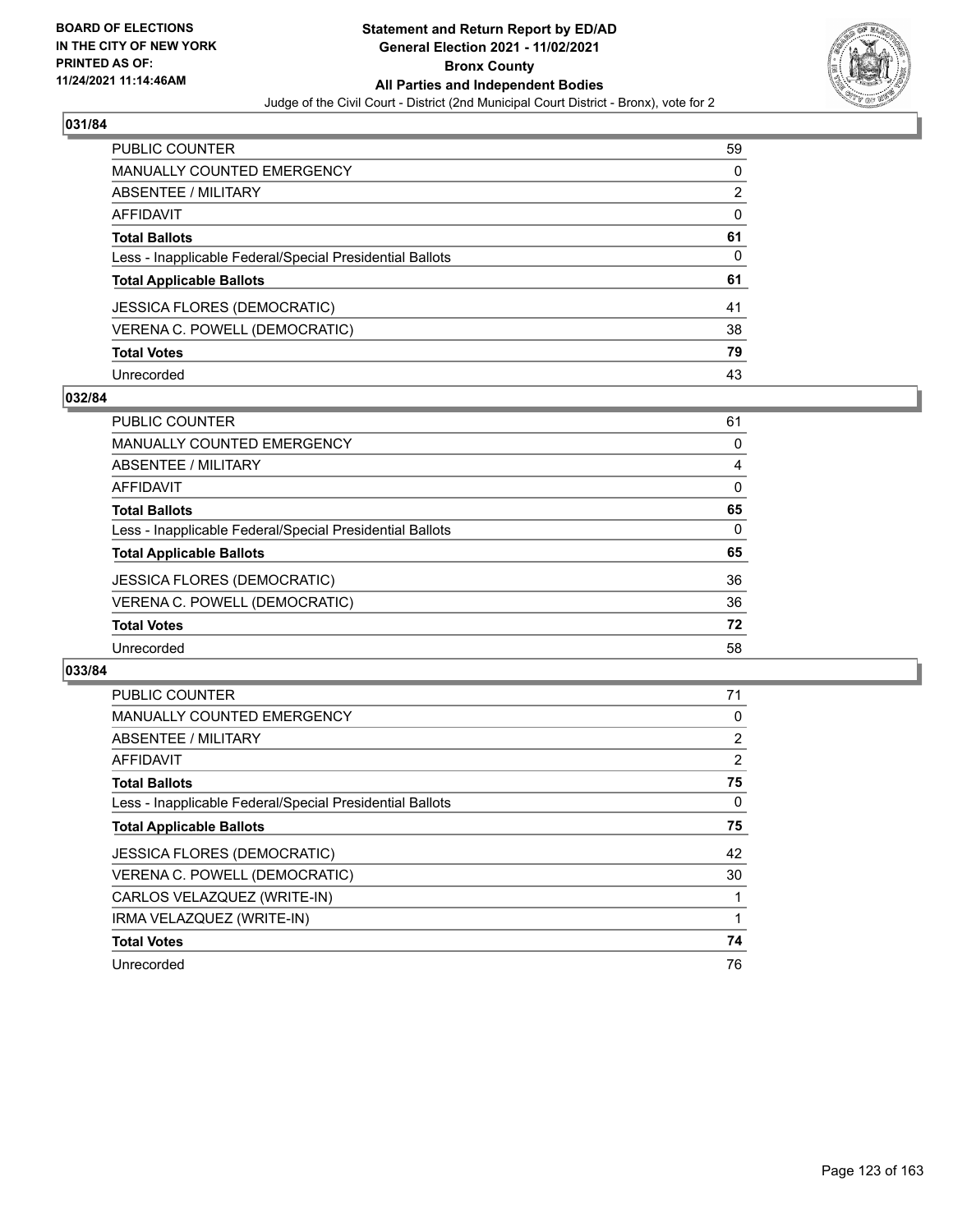

| <b>PUBLIC COUNTER</b>                                    | 197 |
|----------------------------------------------------------|-----|
| <b>MANUALLY COUNTED EMERGENCY</b>                        | 0   |
| ABSENTEE / MILITARY                                      | 11  |
| AFFIDAVIT                                                | 2   |
| <b>Total Ballots</b>                                     | 210 |
| Less - Inapplicable Federal/Special Presidential Ballots | 0   |
| <b>Total Applicable Ballots</b>                          | 210 |
| <b>JESSICA FLORES (DEMOCRATIC)</b>                       | 136 |
| VERENA C. POWELL (DEMOCRATIC)                            | 98  |
| <b>Total Votes</b>                                       | 234 |
| Unrecorded                                               | 186 |

# **035/84**

| <b>PUBLIC COUNTER</b>                                    | 105      |
|----------------------------------------------------------|----------|
| MANUALLY COUNTED EMERGENCY                               | 0        |
| ABSENTEE / MILITARY                                      | 3        |
| AFFIDAVIT                                                | $\Omega$ |
| <b>Total Ballots</b>                                     | 108      |
| Less - Inapplicable Federal/Special Presidential Ballots | $\Omega$ |
| <b>Total Applicable Ballots</b>                          | 108      |
| <b>JESSICA FLORES (DEMOCRATIC)</b>                       | 71       |
| VERENA C. POWELL (DEMOCRATIC)                            | 57       |
| <b>Total Votes</b>                                       | 128      |
| Unrecorded                                               | 88       |

| <b>PUBLIC COUNTER</b>                                    | 63       |
|----------------------------------------------------------|----------|
| <b>MANUALLY COUNTED EMERGENCY</b>                        | 0        |
| ABSENTEE / MILITARY                                      |          |
| AFFIDAVIT                                                | $\Omega$ |
| <b>Total Ballots</b>                                     | 64       |
| Less - Inapplicable Federal/Special Presidential Ballots | $\Omega$ |
| <b>Total Applicable Ballots</b>                          | 64       |
| <b>JESSICA FLORES (DEMOCRATIC)</b>                       | 41       |
| VERENA C. POWELL (DEMOCRATIC)                            | 39       |
| <b>Total Votes</b>                                       | 80       |
| Unrecorded                                               | 48       |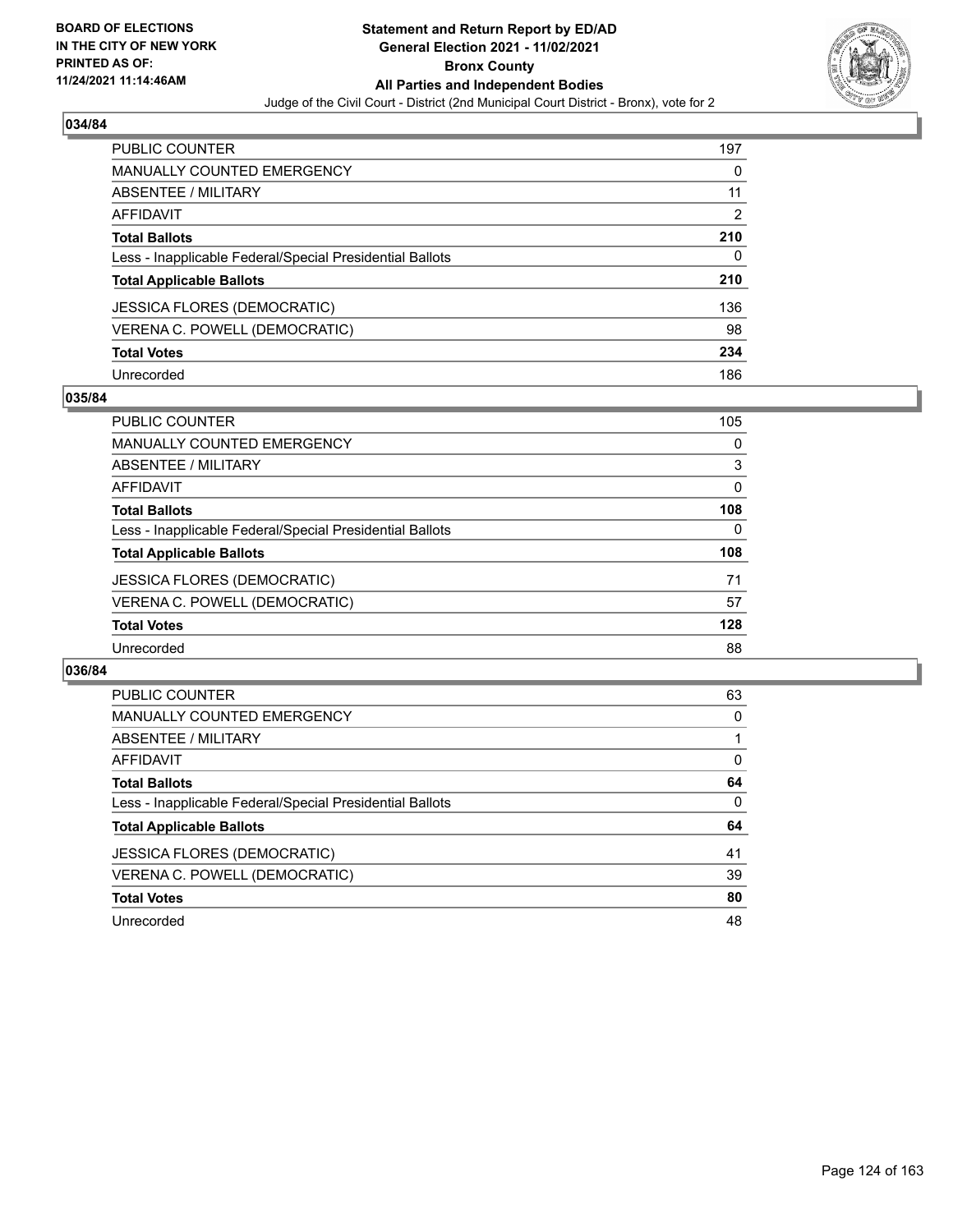

| <b>PUBLIC COUNTER</b>                                    | 110      |
|----------------------------------------------------------|----------|
| <b>MANUALLY COUNTED EMERGENCY</b>                        | 0        |
| ABSENTEE / MILITARY                                      | 0        |
| AFFIDAVIT                                                | $\Omega$ |
| <b>Total Ballots</b>                                     | 110      |
| Less - Inapplicable Federal/Special Presidential Ballots | 0        |
| <b>Total Applicable Ballots</b>                          | 110      |
| <b>JESSICA FLORES (DEMOCRATIC)</b>                       | 75       |
| VERENA C. POWELL (DEMOCRATIC)                            | 46       |
| <b>Total Votes</b>                                       | 121      |
| Unrecorded                                               | 99       |

# **038/84**

| PUBLIC COUNTER                                           | 117 |
|----------------------------------------------------------|-----|
| MANUALLY COUNTED EMERGENCY                               | 0   |
| <b>ABSENTEE / MILITARY</b>                               | 6   |
| AFFIDAVIT                                                |     |
| <b>Total Ballots</b>                                     | 124 |
| Less - Inapplicable Federal/Special Presidential Ballots | 0   |
| <b>Total Applicable Ballots</b>                          | 124 |
| <b>JESSICA FLORES (DEMOCRATIC)</b>                       | 74  |
| VERENA C. POWELL (DEMOCRATIC)                            | 53  |
| <b>Total Votes</b>                                       | 127 |
| Unrecorded                                               | 121 |

| <b>PUBLIC COUNTER</b>                                    | 144 |
|----------------------------------------------------------|-----|
| <b>MANUALLY COUNTED EMERGENCY</b>                        | 0   |
| ABSENTEE / MILITARY                                      | 7   |
| <b>AFFIDAVIT</b>                                         | 1   |
| <b>Total Ballots</b>                                     | 152 |
| Less - Inapplicable Federal/Special Presidential Ballots | 0   |
| <b>Total Applicable Ballots</b>                          | 152 |
| <b>JESSICA FLORES (DEMOCRATIC)</b>                       | 105 |
| VERENA C. POWELL (DEMOCRATIC)                            | 63  |
| RUDY GIULIANI (WRITE-IN)                                 | 1   |
| UNATTRIBUTABLE WRITE-IN (WRITE-IN)                       | 1   |
| YADHIRA GONZALEZ TAYLOR (WRITE-IN)                       | 1   |
|                                                          | 171 |
| <b>Total Votes</b>                                       |     |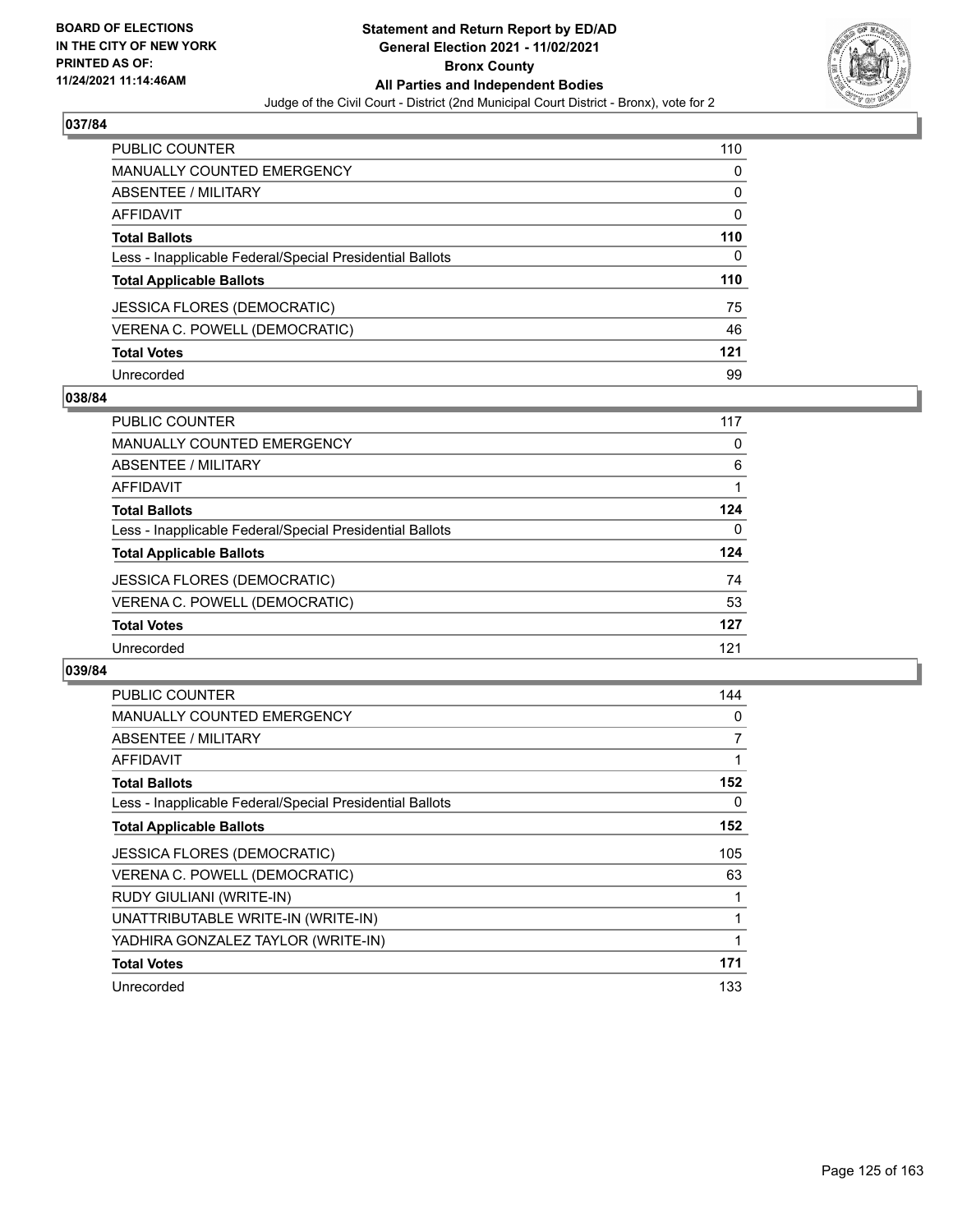

| <b>PUBLIC COUNTER</b>                                    | 122      |
|----------------------------------------------------------|----------|
| <b>MANUALLY COUNTED EMERGENCY</b>                        | 0        |
| ABSENTEE / MILITARY                                      | 9        |
| AFFIDAVIT                                                | $\Omega$ |
| <b>Total Ballots</b>                                     | 131      |
| Less - Inapplicable Federal/Special Presidential Ballots | 0        |
| <b>Total Applicable Ballots</b>                          | 131      |
| JESSICA FLORES (DEMOCRATIC)                              | 91       |
| VERENA C. POWELL (DEMOCRATIC)                            | 73       |
| <b>Total Votes</b>                                       | 164      |
| Unrecorded                                               | 98       |

# **041/84**

| PUBLIC COUNTER                                           | 130 |
|----------------------------------------------------------|-----|
| MANUALLY COUNTED EMERGENCY                               | 0   |
| ABSENTEE / MILITARY                                      | 6   |
| AFFIDAVIT                                                |     |
| <b>Total Ballots</b>                                     | 137 |
| Less - Inapplicable Federal/Special Presidential Ballots | 0   |
| <b>Total Applicable Ballots</b>                          | 137 |
| <b>JESSICA FLORES (DEMOCRATIC)</b>                       | 83  |
| VERENA C. POWELL (DEMOCRATIC)                            | 53  |
| <b>Total Votes</b>                                       | 136 |
| Unrecorded                                               | 138 |

| <b>PUBLIC COUNTER</b>                                    | 142      |
|----------------------------------------------------------|----------|
| <b>MANUALLY COUNTED EMERGENCY</b>                        | 0        |
| <b>ABSENTEE / MILITARY</b>                               | 3        |
| AFFIDAVIT                                                | $\Omega$ |
| <b>Total Ballots</b>                                     | 145      |
| Less - Inapplicable Federal/Special Presidential Ballots | $\Omega$ |
| <b>Total Applicable Ballots</b>                          | 145      |
| <b>JESSICA FLORES (DEMOCRATIC)</b>                       | 90       |
| VERENA C. POWELL (DEMOCRATIC)                            | 66       |
| <b>Total Votes</b>                                       | 156      |
| Unrecorded                                               | 134      |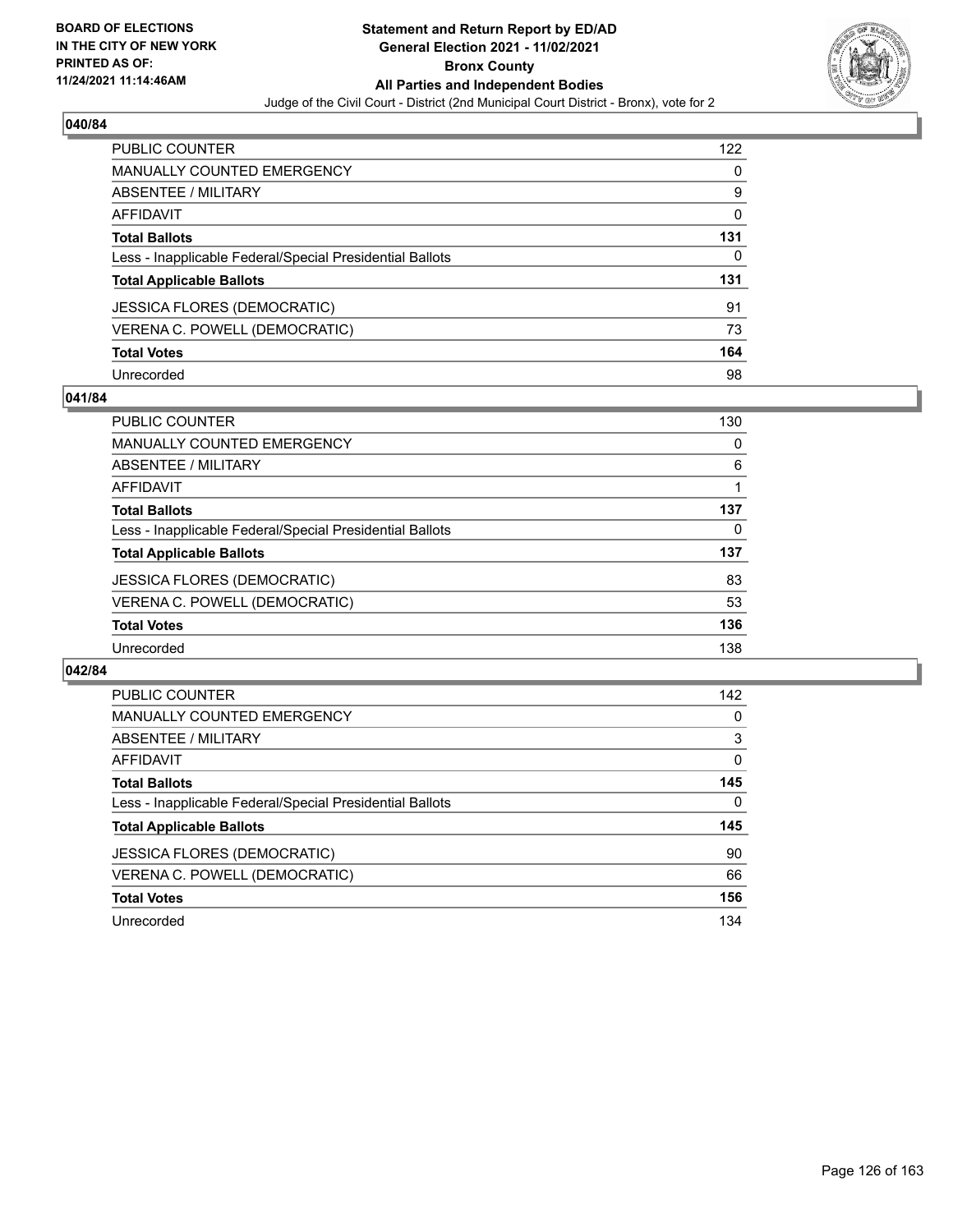

| <b>PUBLIC COUNTER</b>                                    | 151      |
|----------------------------------------------------------|----------|
| <b>MANUALLY COUNTED EMERGENCY</b>                        | $\Omega$ |
| ABSENTEE / MILITARY                                      |          |
| <b>AFFIDAVIT</b>                                         |          |
| <b>Total Ballots</b>                                     | 153      |
| Less - Inapplicable Federal/Special Presidential Ballots | 0        |
| <b>Total Applicable Ballots</b>                          | 153      |
| <b>JESSICA FLORES (DEMOCRATIC)</b>                       | 99       |
| VERENA C. POWELL (DEMOCRATIC)                            | 55       |
| ARIANA CARTY (WRITE-IN)                                  | 1        |
| <b>Total Votes</b>                                       | 155      |
| Unrecorded                                               | 151      |

### **044/84**

| PUBLIC COUNTER                                           | 103      |
|----------------------------------------------------------|----------|
| <b>MANUALLY COUNTED EMERGENCY</b>                        | 0        |
| ABSENTEE / MILITARY                                      | 3        |
| AFFIDAVIT                                                |          |
| <b>Total Ballots</b>                                     | 107      |
| Less - Inapplicable Federal/Special Presidential Ballots | $\Omega$ |
| <b>Total Applicable Ballots</b>                          | 107      |
| <b>JESSICA FLORES (DEMOCRATIC)</b>                       | 72       |
| VERENA C. POWELL (DEMOCRATIC)                            | 41       |
| <b>Total Votes</b>                                       | 113      |
| Unrecorded                                               | 101      |

| <b>PUBLIC COUNTER</b>                                    | 67       |
|----------------------------------------------------------|----------|
| <b>MANUALLY COUNTED EMERGENCY</b>                        | 0        |
| <b>ABSENTEE / MILITARY</b>                               | 2        |
| AFFIDAVIT                                                | $\Omega$ |
| <b>Total Ballots</b>                                     | 69       |
| Less - Inapplicable Federal/Special Presidential Ballots | $\Omega$ |
| <b>Total Applicable Ballots</b>                          | 69       |
| <b>JESSICA FLORES (DEMOCRATIC)</b>                       | 57       |
| VERENA C. POWELL (DEMOCRATIC)                            | 44       |
| <b>Total Votes</b>                                       | 101      |
| Unrecorded                                               | 37       |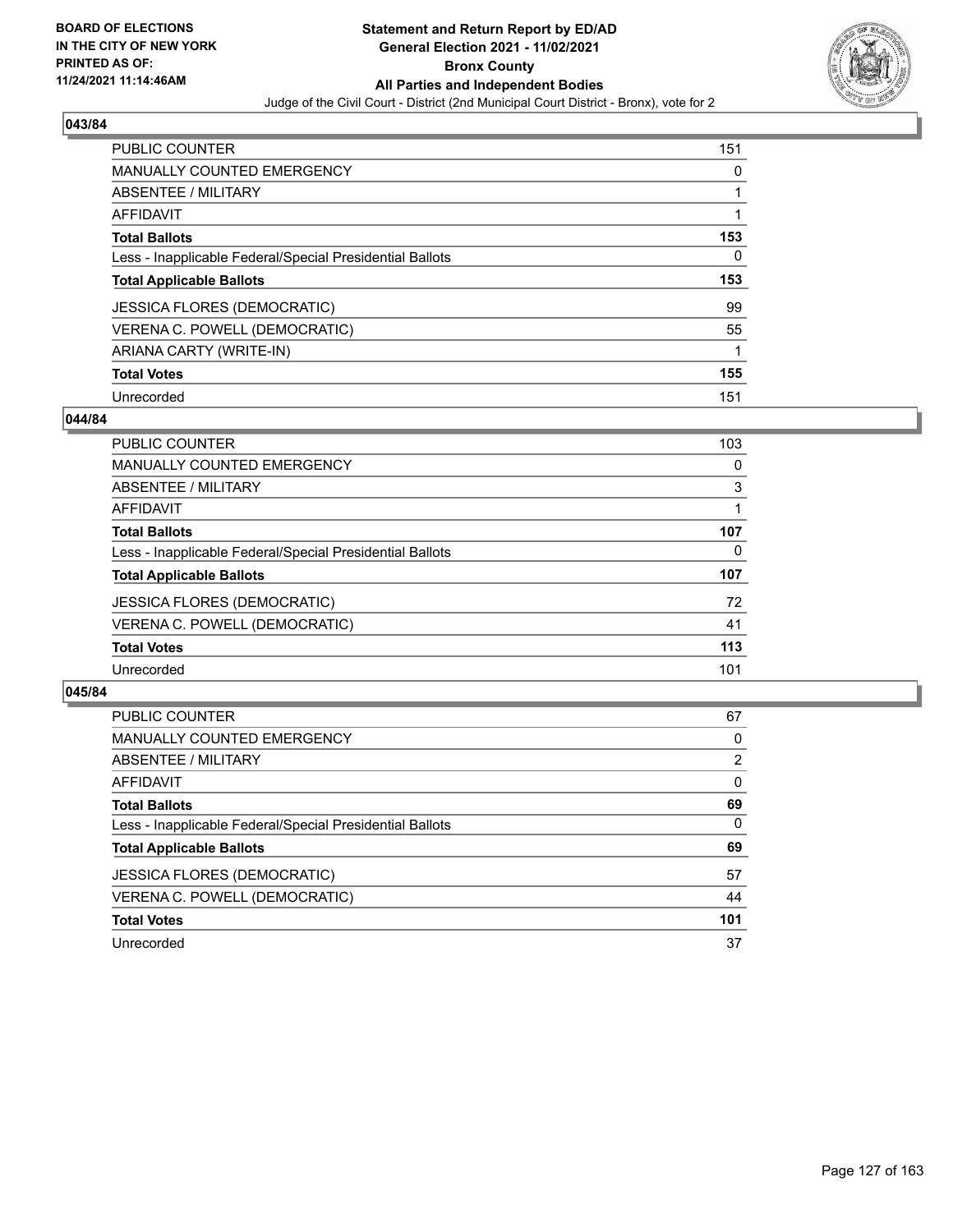

| <b>PUBLIC COUNTER</b>                                    | 118 |
|----------------------------------------------------------|-----|
| <b>MANUALLY COUNTED EMERGENCY</b>                        | 0   |
| ABSENTEE / MILITARY                                      |     |
| AFFIDAVIT                                                |     |
| <b>Total Ballots</b>                                     | 126 |
| Less - Inapplicable Federal/Special Presidential Ballots | 0   |
| <b>Total Applicable Ballots</b>                          | 126 |
| <b>JESSICA FLORES (DEMOCRATIC)</b>                       | 93  |
| VERENA C. POWELL (DEMOCRATIC)                            | 61  |
| <b>Total Votes</b>                                       | 154 |
| Unrecorded                                               | 98  |

# **054/84**

| PUBLIC COUNTER                                           | 95       |
|----------------------------------------------------------|----------|
| MANUALLY COUNTED EMERGENCY                               | $\Omega$ |
| ABSENTEE / MILITARY                                      | 6        |
| AFFIDAVIT                                                |          |
| <b>Total Ballots</b>                                     | 102      |
| Less - Inapplicable Federal/Special Presidential Ballots | $\Omega$ |
| <b>Total Applicable Ballots</b>                          | 102      |
| <b>JESSICA FLORES (DEMOCRATIC)</b>                       | 69       |
| VERENA C. POWELL (DEMOCRATIC)                            | 34       |
| <b>Total Votes</b>                                       | 103      |
| Unrecorded                                               | 101      |

| <b>PUBLIC COUNTER</b>                                    | 82 |
|----------------------------------------------------------|----|
| <b>MANUALLY COUNTED EMERGENCY</b>                        | 0  |
| ABSENTEE / MILITARY                                      | 5  |
| <b>AFFIDAVIT</b>                                         | 0  |
| <b>Total Ballots</b>                                     | 87 |
| Less - Inapplicable Federal/Special Presidential Ballots | 0  |
| <b>Total Applicable Ballots</b>                          | 87 |
| JESSICA FLORES (DEMOCRATIC)                              | 47 |
| VERENA C. POWELL (DEMOCRATIC)                            | 34 |
| <b>Total Votes</b>                                       | 81 |
| Unrecorded                                               | 93 |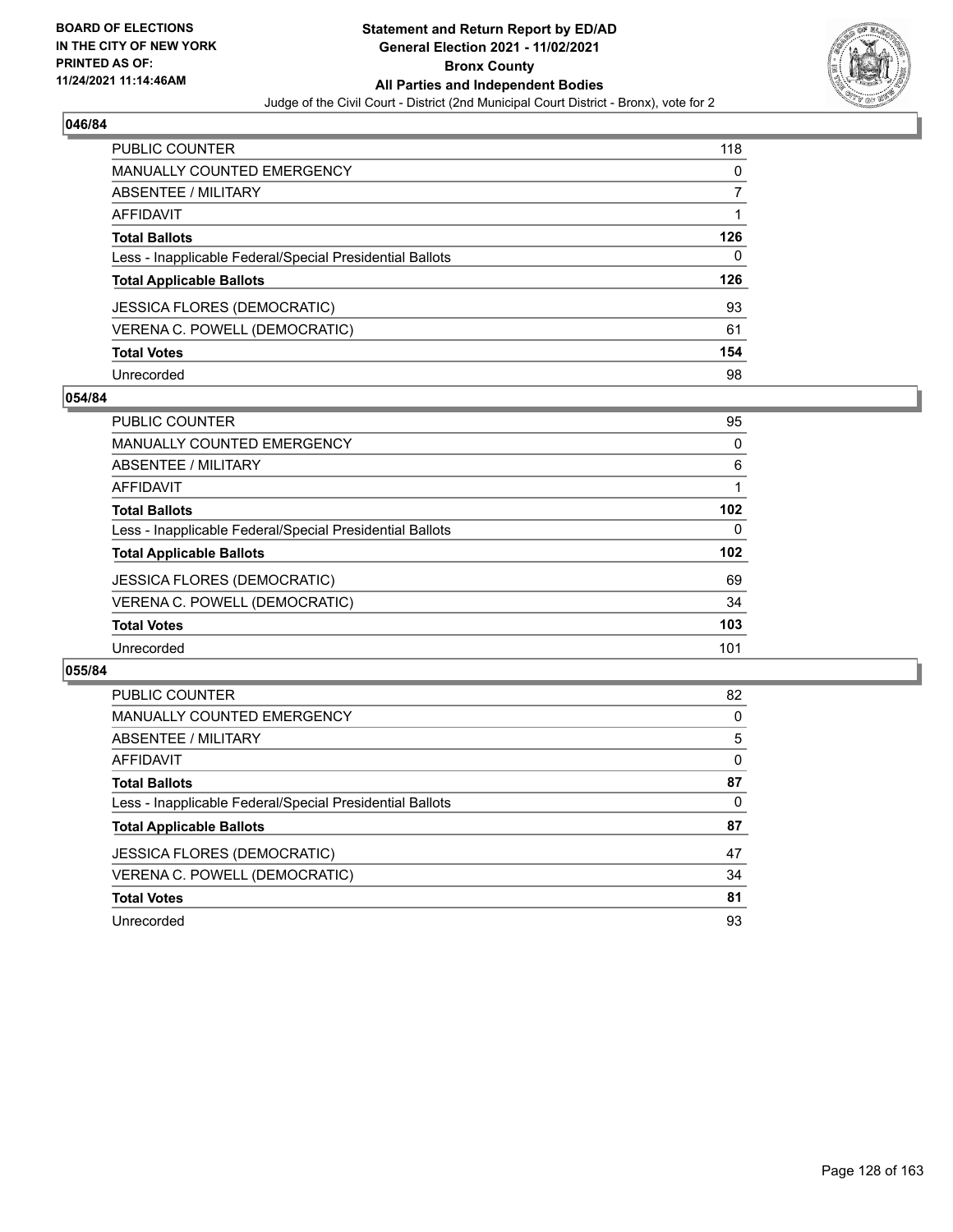

| <b>PUBLIC COUNTER</b>                                    | 95       |
|----------------------------------------------------------|----------|
| <b>MANUALLY COUNTED EMERGENCY</b>                        | 0        |
| <b>ABSENTEE / MILITARY</b>                               | 3        |
| AFFIDAVIT                                                | $\Omega$ |
| <b>Total Ballots</b>                                     | 98       |
| Less - Inapplicable Federal/Special Presidential Ballots | 0        |
| <b>Total Applicable Ballots</b>                          | 98       |
| JESSICA FLORES (DEMOCRATIC)                              | 73       |
| VERENA C. POWELL (DEMOCRATIC)                            | 42       |
| <b>Total Votes</b>                                       | 115      |
| Unrecorded                                               | 81       |

# **057/84**

| PUBLIC COUNTER                                           | 124            |
|----------------------------------------------------------|----------------|
| MANUALLY COUNTED EMERGENCY                               | 0              |
| ABSENTEE / MILITARY                                      | $\overline{2}$ |
| AFFIDAVIT                                                | 2              |
| <b>Total Ballots</b>                                     | 128            |
| Less - Inapplicable Federal/Special Presidential Ballots | 0              |
| <b>Total Applicable Ballots</b>                          | 128            |
| <b>JESSICA FLORES (DEMOCRATIC)</b>                       | 84             |
| VERENA C. POWELL (DEMOCRATIC)                            | 79             |
| <b>Total Votes</b>                                       | 163            |
| Unrecorded                                               | 93             |

| <b>PUBLIC COUNTER</b>                                    | 113 |
|----------------------------------------------------------|-----|
| <b>MANUALLY COUNTED EMERGENCY</b>                        | 0   |
| ABSENTEE / MILITARY                                      | 5   |
| <b>AFFIDAVIT</b>                                         | 0   |
| <b>Total Ballots</b>                                     | 118 |
| Less - Inapplicable Federal/Special Presidential Ballots | 0   |
| <b>Total Applicable Ballots</b>                          | 118 |
| <b>JESSICA FLORES (DEMOCRATIC)</b>                       | 93  |
| VERENA C. POWELL (DEMOCRATIC)                            | 66  |
| <b>Total Votes</b>                                       | 159 |
| Unrecorded                                               | 77  |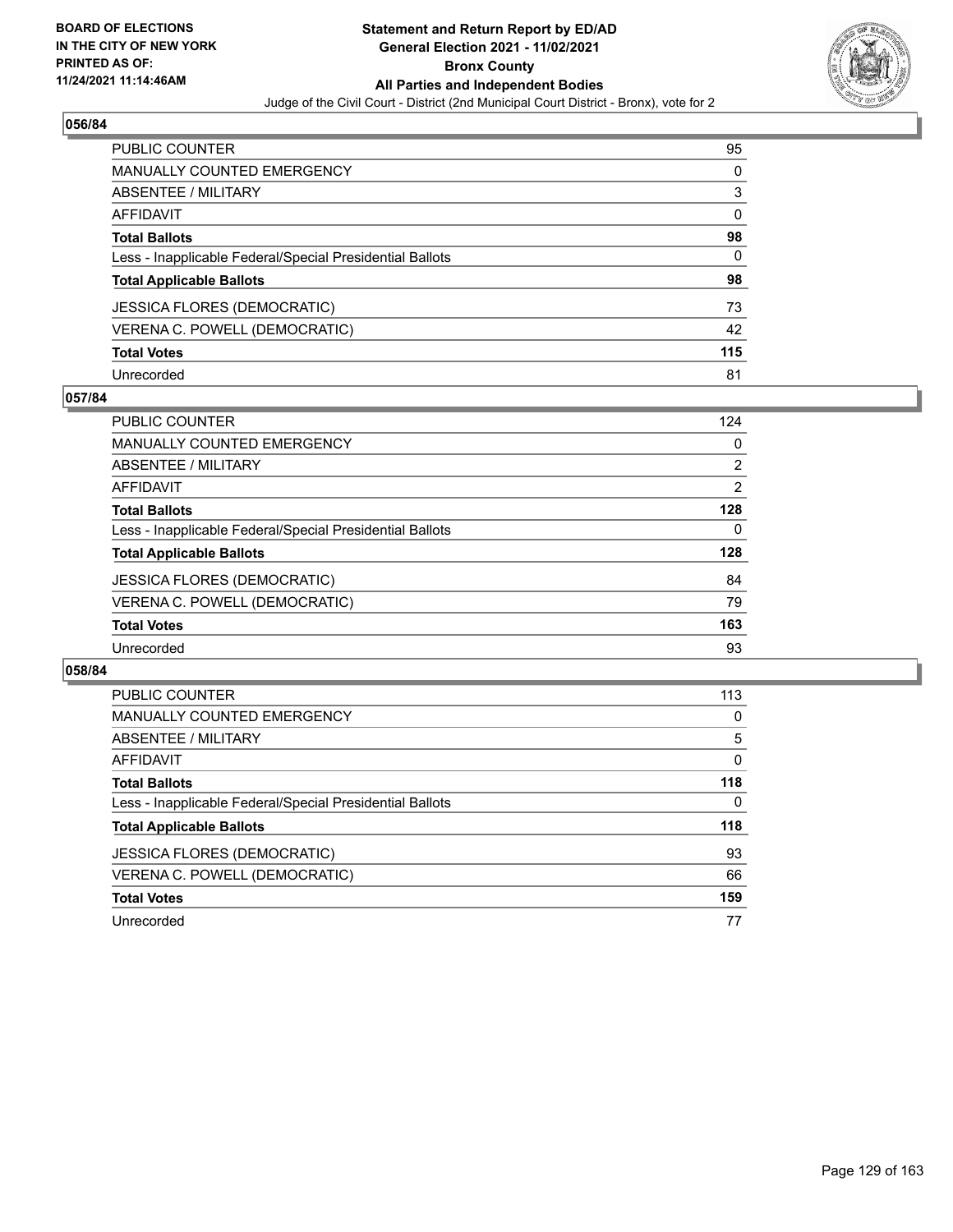

| <b>PUBLIC COUNTER</b>                                    | 109      |
|----------------------------------------------------------|----------|
| <b>MANUALLY COUNTED EMERGENCY</b>                        | 0        |
| ABSENTEE / MILITARY                                      | 6        |
| AFFIDAVIT                                                | $\Omega$ |
| <b>Total Ballots</b>                                     | 115      |
| Less - Inapplicable Federal/Special Presidential Ballots | 0        |
| <b>Total Applicable Ballots</b>                          | 115      |
| <b>JESSICA FLORES (DEMOCRATIC)</b>                       | 86       |
| VERENA C. POWELL (DEMOCRATIC)                            | 71       |
| <b>Total Votes</b>                                       | 157      |
| Unrecorded                                               | 73       |

# **060/84**

| <b>PUBLIC COUNTER</b>                                    | 84             |
|----------------------------------------------------------|----------------|
| <b>MANUALLY COUNTED EMERGENCY</b>                        | 0              |
| ABSENTEE / MILITARY                                      | $\overline{2}$ |
| AFFIDAVIT                                                | $\Omega$       |
| <b>Total Ballots</b>                                     | 86             |
| Less - Inapplicable Federal/Special Presidential Ballots | $\Omega$       |
| <b>Total Applicable Ballots</b>                          | 86             |
| JESSICA FLORES (DEMOCRATIC)                              | 60             |
| VERENA C. POWELL (DEMOCRATIC)                            | 40             |
| <b>Total Votes</b>                                       | 100            |
| Unrecorded                                               | 72             |

| <b>PUBLIC COUNTER</b>                                    | 115      |
|----------------------------------------------------------|----------|
| <b>MANUALLY COUNTED EMERGENCY</b>                        | 0        |
| ABSENTEE / MILITARY                                      | 5        |
| <b>AFFIDAVIT</b>                                         | $\Omega$ |
| <b>Total Ballots</b>                                     | 120      |
| Less - Inapplicable Federal/Special Presidential Ballots | 0        |
| <b>Total Applicable Ballots</b>                          | 120      |
| JESSICA FLORES (DEMOCRATIC)                              | 78       |
| VERENA C. POWELL (DEMOCRATIC)                            | 50       |
| <b>Total Votes</b>                                       | 128      |
| Unrecorded                                               | 112      |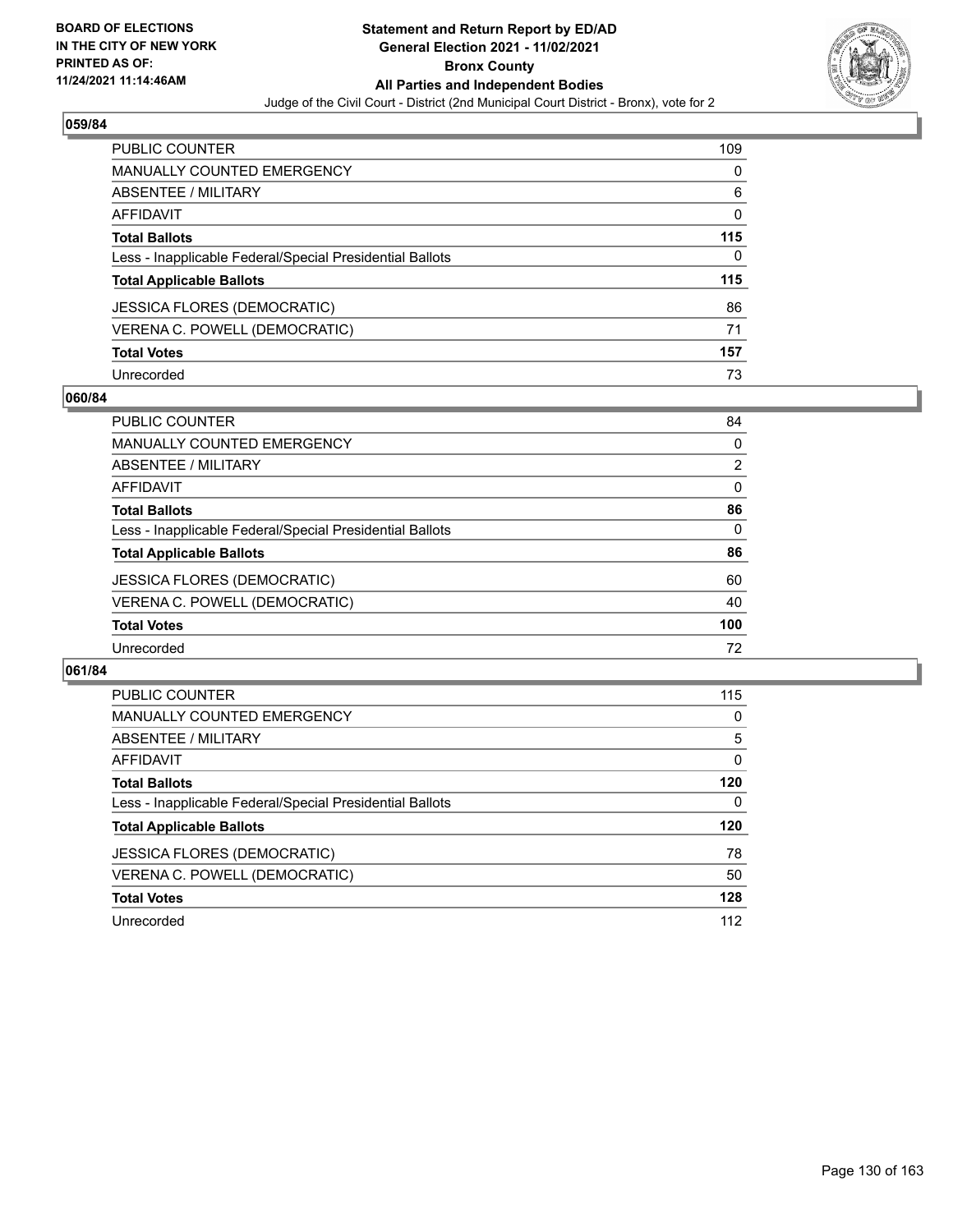

| PUBLIC COUNTER                                           | 112 |
|----------------------------------------------------------|-----|
| <b>MANUALLY COUNTED EMERGENCY</b>                        | 0   |
| <b>ABSENTEE / MILITARY</b>                               |     |
| AFFIDAVIT                                                | 3   |
| <b>Total Ballots</b>                                     | 122 |
| Less - Inapplicable Federal/Special Presidential Ballots | 0   |
| <b>Total Applicable Ballots</b>                          | 122 |
| JESSICA FLORES (DEMOCRATIC)                              | 70  |
| VERENA C. POWELL (DEMOCRATIC)                            | 57  |
| <b>Total Votes</b>                                       | 127 |
| Unrecorded                                               | 117 |

# **063/84**

| <b>PUBLIC COUNTER</b>                                    | 110      |
|----------------------------------------------------------|----------|
| MANUALLY COUNTED EMERGENCY                               | 0        |
| ABSENTEE / MILITARY                                      | 2        |
| AFFIDAVIT                                                | 0        |
| <b>Total Ballots</b>                                     | 112      |
| Less - Inapplicable Federal/Special Presidential Ballots | $\Omega$ |
| <b>Total Applicable Ballots</b>                          | $112$    |
| <b>JESSICA FLORES (DEMOCRATIC)</b>                       | 75       |
| VERENA C. POWELL (DEMOCRATIC)                            | 59       |
| UNATTRIBUTABLE WRITE-IN (WRITE-IN)                       |          |
| <b>Total Votes</b>                                       | 135      |
| Unrecorded                                               | 89       |

| <b>PUBLIC COUNTER</b>                                    | 129      |
|----------------------------------------------------------|----------|
| MANUALLY COUNTED EMERGENCY                               | 0        |
| ABSENTEE / MILITARY                                      | 7        |
| AFFIDAVIT                                                | $\Omega$ |
| <b>Total Ballots</b>                                     | 136      |
| Less - Inapplicable Federal/Special Presidential Ballots | $\Omega$ |
| <b>Total Applicable Ballots</b>                          | 136      |
| <b>JESSICA FLORES (DEMOCRATIC)</b>                       | 95       |
| VERENA C. POWELL (DEMOCRATIC)                            | 69       |
| <b>Total Votes</b>                                       | 164      |
| Unrecorded                                               | 108      |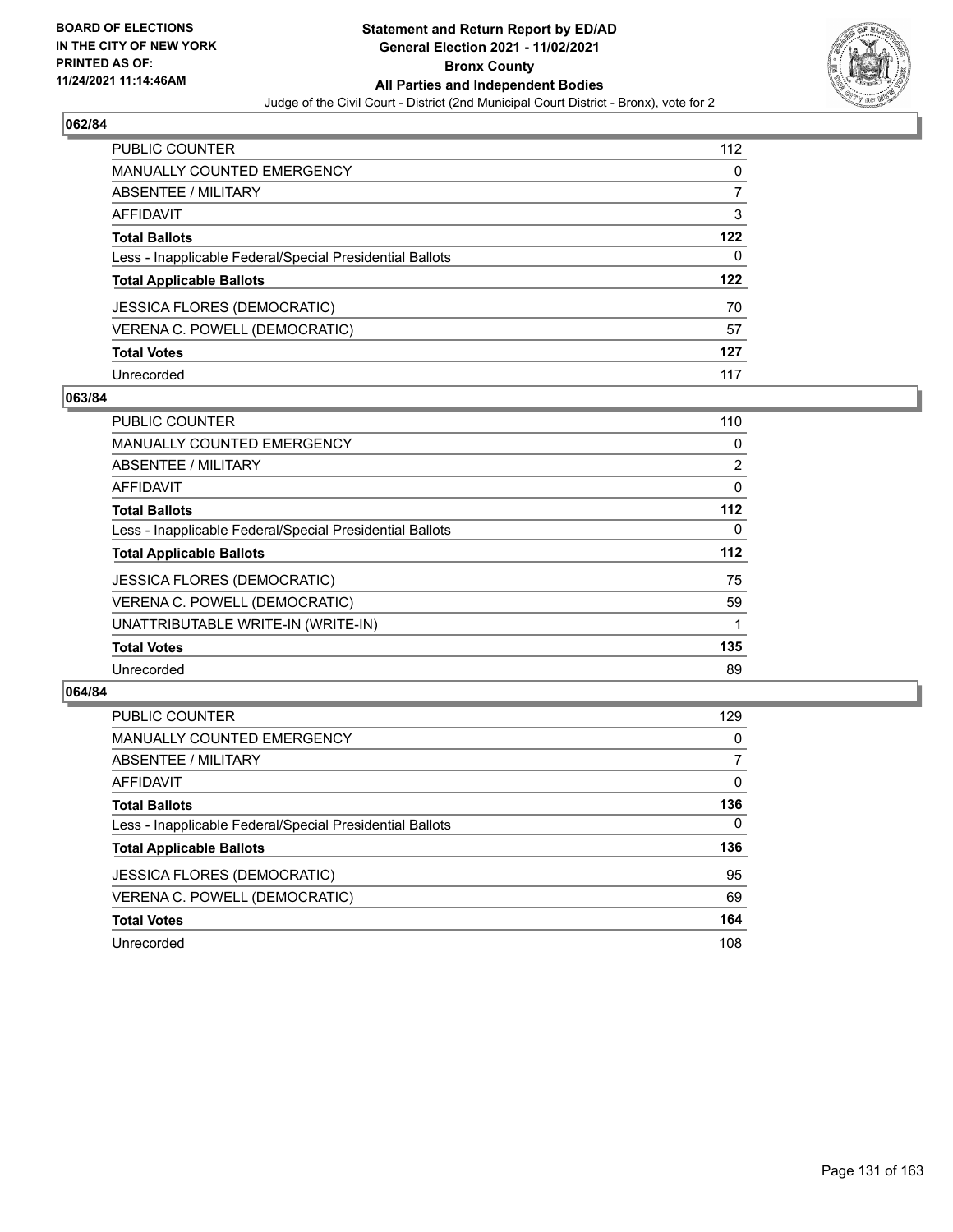

| <b>PUBLIC COUNTER</b>                                    | 88            |
|----------------------------------------------------------|---------------|
| <b>MANUALLY COUNTED EMERGENCY</b>                        | 0             |
| ABSENTEE / MILITARY                                      | 5             |
| <b>AFFIDAVIT</b>                                         | $\mathcal{P}$ |
| <b>Total Ballots</b>                                     | 95            |
| Less - Inapplicable Federal/Special Presidential Ballots | 0             |
| <b>Total Applicable Ballots</b>                          | 95            |
| <b>JESSICA FLORES (DEMOCRATIC)</b>                       | 55            |
| VERENA C. POWELL (DEMOCRATIC)                            | 44            |
| <b>Total Votes</b>                                       | 99            |
| Unrecorded                                               | 91            |

# **066/84**

| PUBLIC COUNTER                                           | 85       |
|----------------------------------------------------------|----------|
| <b>MANUALLY COUNTED EMERGENCY</b>                        | $\Omega$ |
| ABSENTEE / MILITARY                                      | 6        |
| AFFIDAVIT                                                | $\Omega$ |
| <b>Total Ballots</b>                                     | 91       |
| Less - Inapplicable Federal/Special Presidential Ballots | 0        |
| <b>Total Applicable Ballots</b>                          | 91       |
| <b>JESSICA FLORES (DEMOCRATIC)</b>                       | 69       |
| VERENA C. POWELL (DEMOCRATIC)                            | 39       |
| <b>Total Votes</b>                                       | 108      |
| Unrecorded                                               | 74       |

| <b>PUBLIC COUNTER</b>                                    | 118 |
|----------------------------------------------------------|-----|
| <b>MANUALLY COUNTED EMERGENCY</b>                        | 0   |
| <b>ABSENTEE / MILITARY</b>                               | 7   |
| AFFIDAVIT                                                | 2   |
| <b>Total Ballots</b>                                     | 127 |
| Less - Inapplicable Federal/Special Presidential Ballots | 0   |
| <b>Total Applicable Ballots</b>                          | 127 |
| <b>JESSICA FLORES (DEMOCRATIC)</b>                       | 86  |
| VERENA C. POWELL (DEMOCRATIC)                            | 65  |
| MICHAEL SAMUALS (WRITE-IN)                               | 1   |
| UNATTRIBUTABLE WRITE-IN (WRITE-IN)                       | 1   |
| <b>Total Votes</b>                                       | 153 |
| Unrecorded                                               | 101 |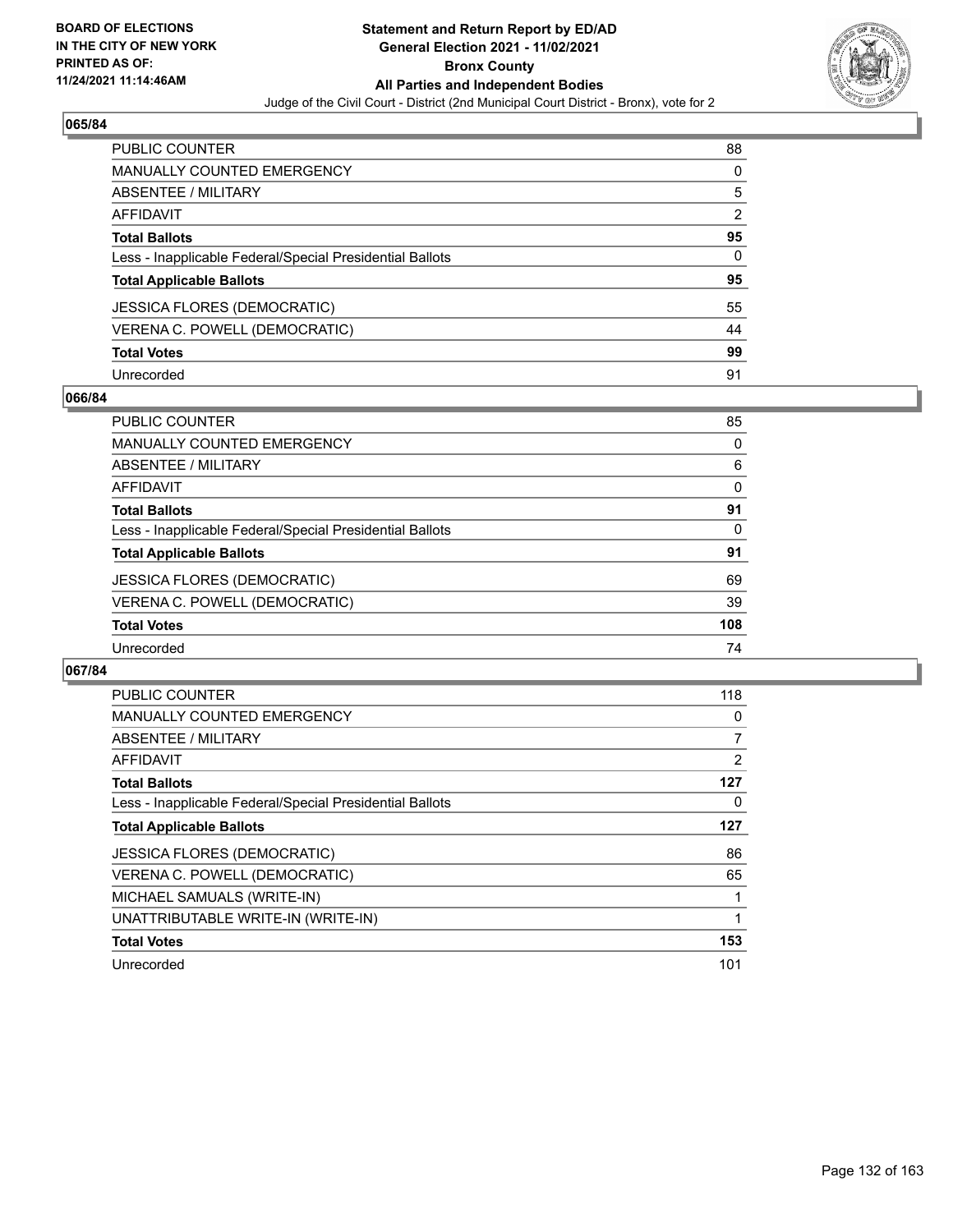

| <b>PUBLIC COUNTER</b>                                    | 102 <sub>1</sub> |
|----------------------------------------------------------|------------------|
| <b>MANUALLY COUNTED EMERGENCY</b>                        | 0                |
| <b>ABSENTEE / MILITARY</b>                               | 3                |
| AFFIDAVIT                                                | 3                |
| <b>Total Ballots</b>                                     | 108              |
| Less - Inapplicable Federal/Special Presidential Ballots | 0                |
| <b>Total Applicable Ballots</b>                          | 108              |
| <b>JESSICA FLORES (DEMOCRATIC)</b>                       | 72               |
| VERENA C. POWELL (DEMOCRATIC)                            | 55               |
| <b>Total Votes</b>                                       | 127              |
| Unrecorded                                               | 89               |

# **069/84**

| PUBLIC COUNTER                                           | 51       |
|----------------------------------------------------------|----------|
| <b>MANUALLY COUNTED EMERGENCY</b>                        | 0        |
| ABSENTEE / MILITARY                                      |          |
| AFFIDAVIT                                                | $\Omega$ |
| <b>Total Ballots</b>                                     | 52       |
| Less - Inapplicable Federal/Special Presidential Ballots | $\Omega$ |
| <b>Total Applicable Ballots</b>                          | 52       |
| <b>JESSICA FLORES (DEMOCRATIC)</b>                       | 36       |
| VERENA C. POWELL (DEMOCRATIC)                            | 25       |
| <b>Total Votes</b>                                       | 61       |
| Unrecorded                                               | 43       |

| <b>PUBLIC COUNTER</b>                                    | 101 |
|----------------------------------------------------------|-----|
| <b>MANUALLY COUNTED EMERGENCY</b>                        | 0   |
| ABSENTEE / MILITARY                                      | 4   |
| AFFIDAVIT                                                |     |
| <b>Total Ballots</b>                                     | 106 |
| Less - Inapplicable Federal/Special Presidential Ballots | 0   |
|                                                          |     |
| <b>Total Applicable Ballots</b>                          | 106 |
| <b>JESSICA FLORES (DEMOCRATIC)</b>                       | 65  |
| VERENA C. POWELL (DEMOCRATIC)                            | 61  |
| UNATTRIBUTABLE WRITE-IN (WRITE-IN)                       | 3   |
| <b>Total Votes</b>                                       | 129 |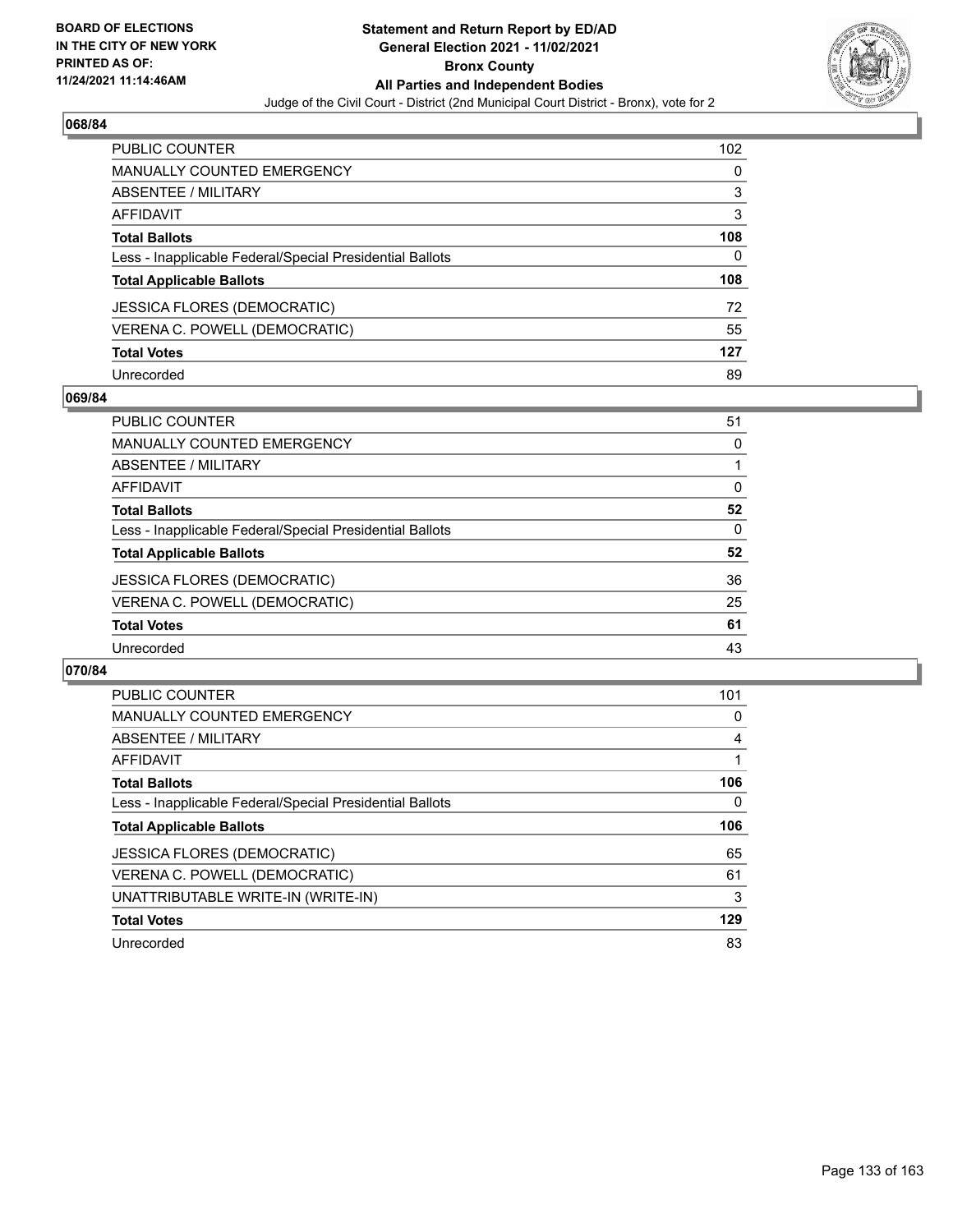

| PUBLIC COUNTER                                           | 136      |
|----------------------------------------------------------|----------|
| <b>MANUALLY COUNTED EMERGENCY</b>                        | 0        |
| <b>ABSENTEE / MILITARY</b>                               | 6        |
| <b>AFFIDAVIT</b>                                         | 0        |
| <b>Total Ballots</b>                                     | 142      |
| Less - Inapplicable Federal/Special Presidential Ballots | $\Omega$ |
| <b>Total Applicable Ballots</b>                          | 142      |
| <b>JESSICA FLORES (DEMOCRATIC)</b>                       | 86       |
| VERENA C. POWELL (DEMOCRATIC)                            | 56       |
| <b>Total Votes</b>                                       | 142      |
| Unrecorded                                               | 142      |

### **072/84**

| <b>PUBLIC COUNTER</b>                                    | 133 |
|----------------------------------------------------------|-----|
| <b>MANUALLY COUNTED EMERGENCY</b>                        | 0   |
| ABSENTEE / MILITARY                                      | 4   |
| AFFIDAVIT                                                |     |
| <b>Total Ballots</b>                                     | 138 |
| Less - Inapplicable Federal/Special Presidential Ballots | 0   |
| <b>Total Applicable Ballots</b>                          | 138 |
| <b>JESSICA FLORES (DEMOCRATIC)</b>                       | 91  |
| VERENA C. POWELL (DEMOCRATIC)                            | 54  |
| <b>Total Votes</b>                                       | 145 |
| Unrecorded                                               | 131 |

| <b>PUBLIC COUNTER</b>                                    |   |
|----------------------------------------------------------|---|
| MANUALLY COUNTED EMERGENCY                               | 0 |
| ABSENTEE / MILITARY                                      | 0 |
| AFFIDAVIT                                                | 0 |
| <b>Total Ballots</b>                                     |   |
| Less - Inapplicable Federal/Special Presidential Ballots | 0 |
| <b>Total Applicable Ballots</b>                          |   |
| JESSICA FLORES (DEMOCRATIC)                              |   |
| VERENA C. POWELL (DEMOCRATIC)                            |   |
| <b>Total Votes</b>                                       | 2 |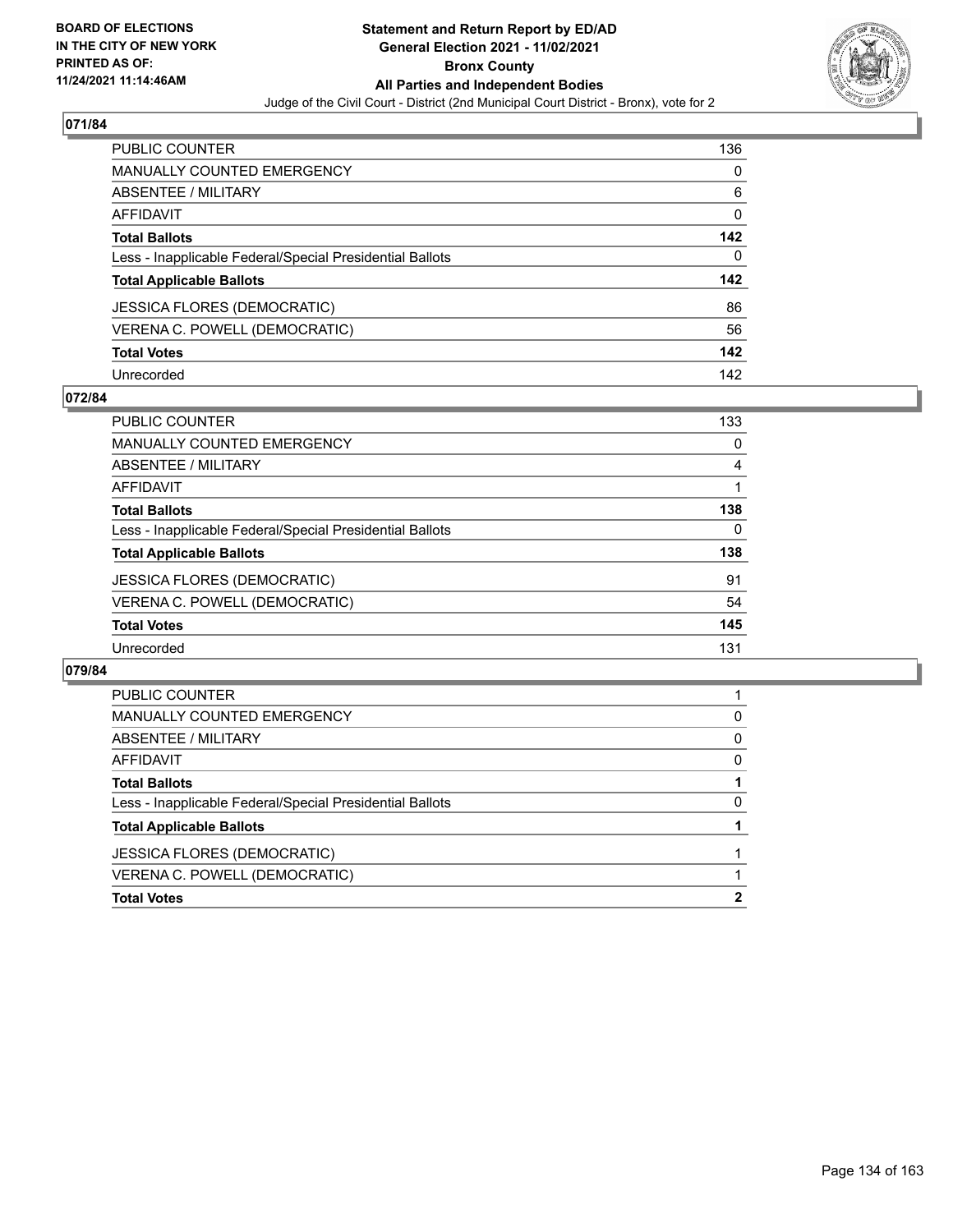

| <b>PUBLIC COUNTER</b>                                    | 217 |
|----------------------------------------------------------|-----|
| <b>MANUALLY COUNTED EMERGENCY</b>                        | 0   |
| ABSENTEE / MILITARY                                      | 9   |
| AFFIDAVIT                                                |     |
| <b>Total Ballots</b>                                     | 227 |
| Less - Inapplicable Federal/Special Presidential Ballots | 0   |
| <b>Total Applicable Ballots</b>                          | 227 |
| <b>JESSICA FLORES (DEMOCRATIC)</b>                       | 174 |
| VERENA C. POWELL (DEMOCRATIC)                            | 152 |
| <b>Total Votes</b>                                       | 326 |
| Unrecorded                                               | 128 |

# **082/84**

| <b>PUBLIC COUNTER</b>                                    | 138 |
|----------------------------------------------------------|-----|
| <b>MANUALLY COUNTED EMERGENCY</b>                        | 0   |
| ABSENTEE / MILITARY                                      | 5   |
| AFFIDAVIT                                                | 3   |
| <b>Total Ballots</b>                                     | 146 |
| Less - Inapplicable Federal/Special Presidential Ballots | 0   |
| <b>Total Applicable Ballots</b>                          | 146 |
| <b>JESSICA FLORES (DEMOCRATIC)</b>                       | 106 |
| VERENA C. POWELL (DEMOCRATIC)                            | 75  |
| UNATTRIBUTABLE WRITE-IN (WRITE-IN)                       |     |
| <b>Total Votes</b>                                       | 182 |
| Unrecorded                                               | 110 |

| <b>PUBLIC COUNTER</b>                                    | 139      |
|----------------------------------------------------------|----------|
| MANUALLY COUNTED EMERGENCY                               | $\Omega$ |
| ABSENTEE / MILITARY                                      | 3        |
| AFFIDAVIT                                                | $\Omega$ |
| <b>Total Ballots</b>                                     | 142      |
| Less - Inapplicable Federal/Special Presidential Ballots | $\Omega$ |
| <b>Total Applicable Ballots</b>                          | 142      |
| <b>JESSICA FLORES (DEMOCRATIC)</b>                       | 109      |
| VERENA C. POWELL (DEMOCRATIC)                            | 71       |
| <b>Total Votes</b>                                       | 180      |
| Unrecorded                                               | 104      |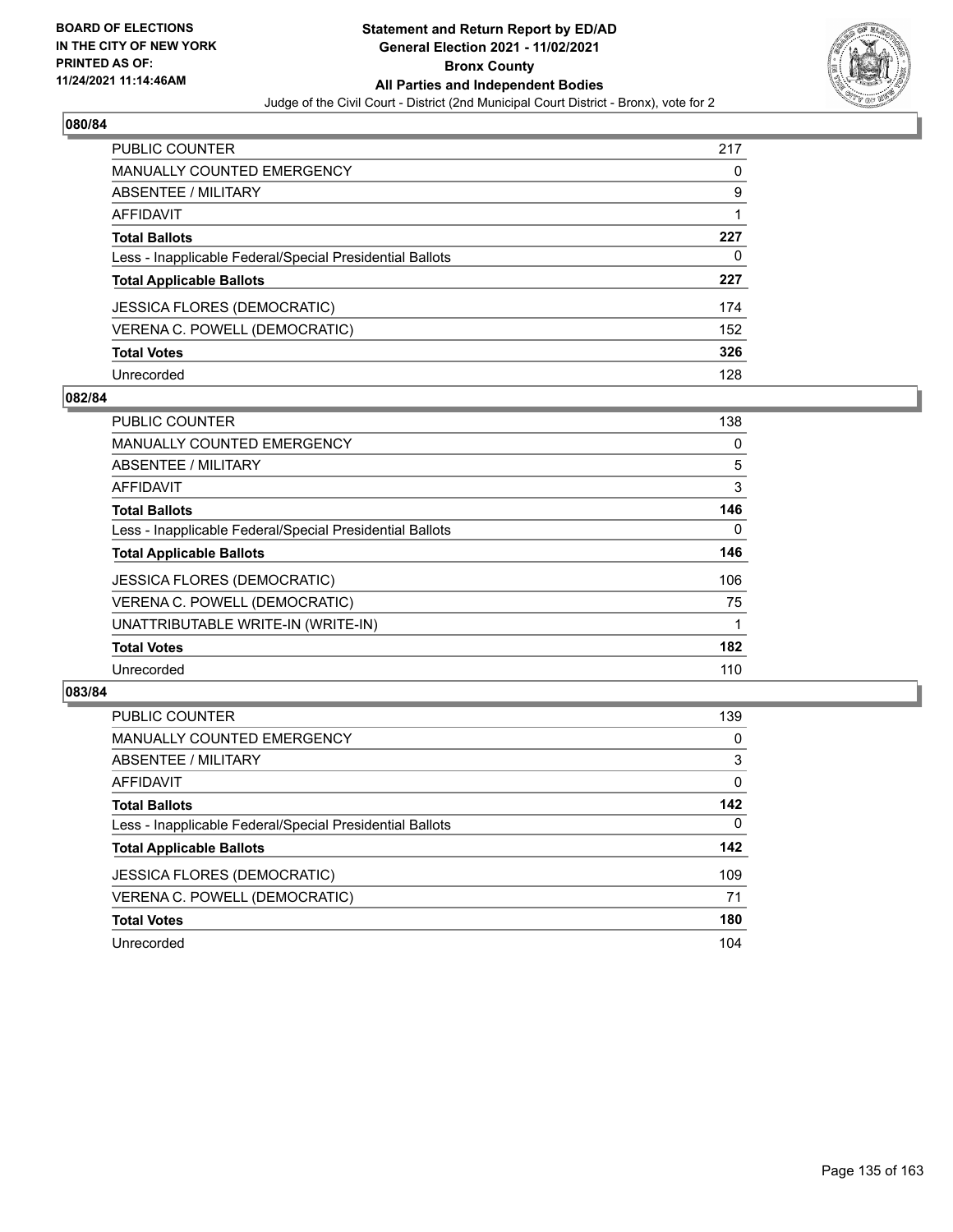

| <b>PUBLIC COUNTER</b>                                    | 39 |
|----------------------------------------------------------|----|
| <b>MANUALLY COUNTED EMERGENCY</b>                        | 0  |
| ABSENTEE / MILITARY                                      | 3  |
| AFFIDAVIT                                                | 0  |
| <b>Total Ballots</b>                                     | 42 |
| Less - Inapplicable Federal/Special Presidential Ballots | 0  |
| <b>Total Applicable Ballots</b>                          | 42 |
| <b>JESSICA FLORES (DEMOCRATIC)</b>                       | 34 |
| VERENA C. POWELL (DEMOCRATIC)                            | 30 |
| <b>Total Votes</b>                                       | 64 |
| Unrecorded                                               | 20 |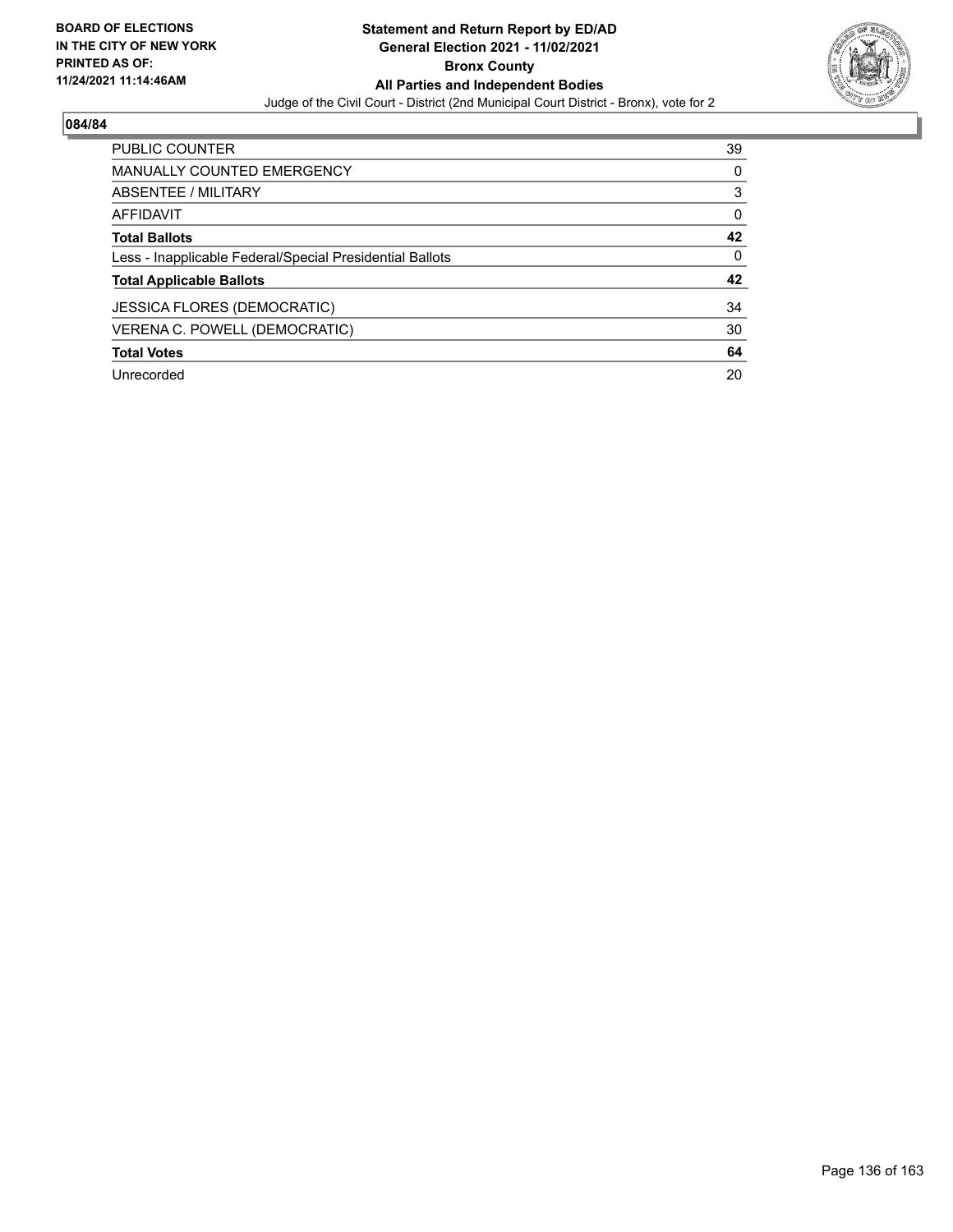

| PUBLIC COUNTER                                           | ŋ        |
|----------------------------------------------------------|----------|
| MANUALLY COUNTED EMERGENCY                               | 0        |
| ABSENTEE / MILITARY                                      | 0        |
| AFFIDAVIT                                                | $\Omega$ |
| <b>Total Ballots</b>                                     | 0        |
| Less - Inapplicable Federal/Special Presidential Ballots | 0        |
| <b>Total Applicable Ballots</b>                          | 0        |
| <b>JESSICA FLORES (DEMOCRATIC)</b>                       | 0        |
| VERENA C. POWELL (DEMOCRATIC)                            | O        |
| <b>Total Votes</b>                                       | 0        |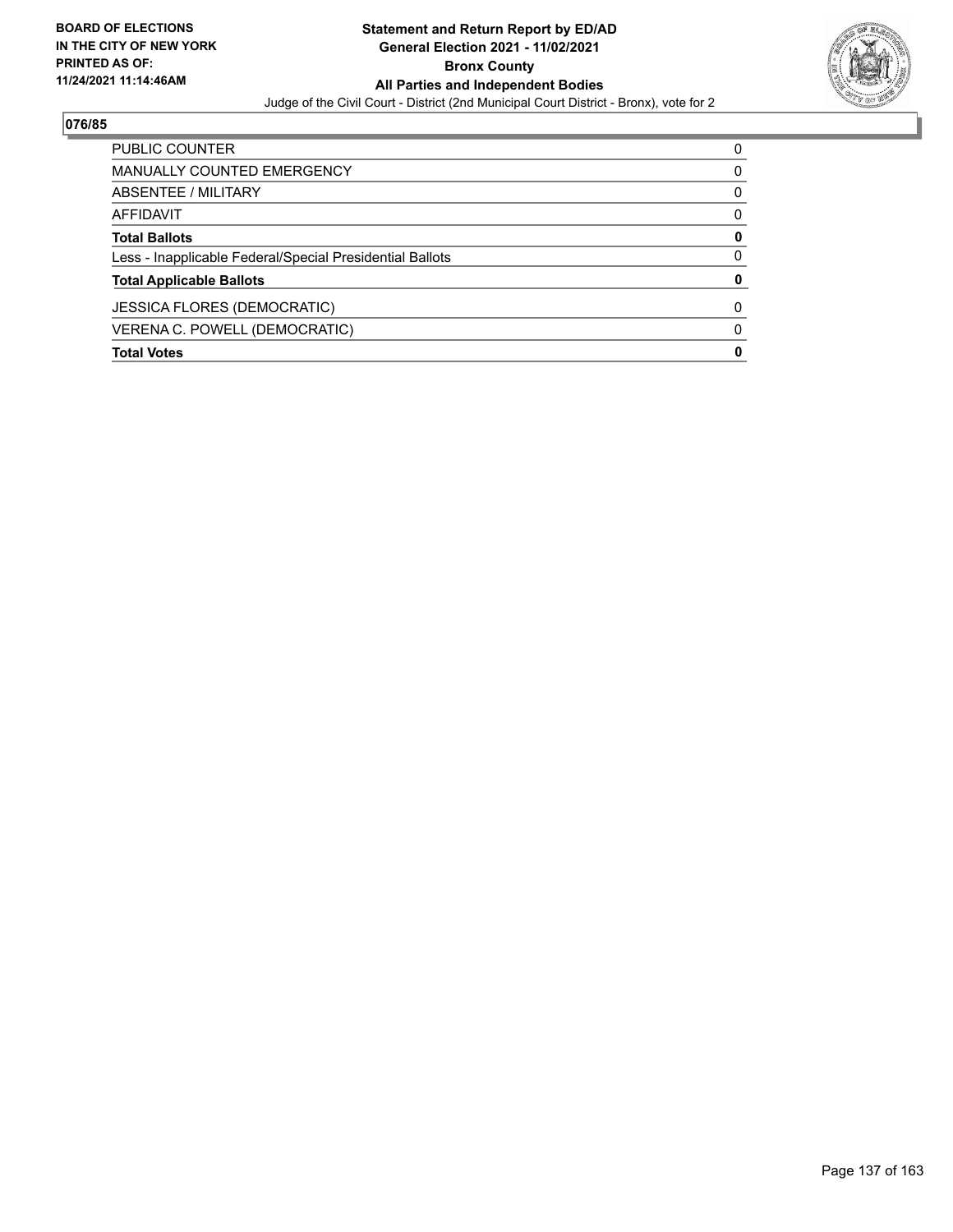

| PUBLIC COUNTER                                           | 80       |
|----------------------------------------------------------|----------|
| <b>MANUALLY COUNTED EMERGENCY</b>                        | 0        |
| <b>ABSENTEE / MILITARY</b>                               | 4        |
| AFFIDAVIT                                                | $\Omega$ |
| <b>Total Ballots</b>                                     | 84       |
| Less - Inapplicable Federal/Special Presidential Ballots | 0        |
| <b>Total Applicable Ballots</b>                          | 84       |
| JESSICA FLORES (DEMOCRATIC)                              | 61       |
| VERENA C. POWELL (DEMOCRATIC)                            | 40       |
| <b>Total Votes</b>                                       | 101      |
| Unrecorded                                               | 67       |

# **002/86**

| PUBLIC COUNTER                                           | 149 |
|----------------------------------------------------------|-----|
| <b>MANUALLY COUNTED EMERGENCY</b>                        | 0   |
| ABSENTEE / MILITARY                                      | 11  |
| AFFIDAVIT                                                |     |
| <b>Total Ballots</b>                                     | 161 |
| Less - Inapplicable Federal/Special Presidential Ballots | 0   |
| <b>Total Applicable Ballots</b>                          | 161 |
| JESSICA FLORES (DEMOCRATIC)                              | 119 |
| VERENA C. POWELL (DEMOCRATIC)                            | 85  |
| <b>Total Votes</b>                                       | 204 |
| Unrecorded                                               | 118 |

| <b>PUBLIC COUNTER</b>                                    | 124 |
|----------------------------------------------------------|-----|
| <b>MANUALLY COUNTED EMERGENCY</b>                        | 0   |
| ABSENTEE / MILITARY                                      | 6   |
| <b>AFFIDAVIT</b>                                         |     |
| <b>Total Ballots</b>                                     | 131 |
| Less - Inapplicable Federal/Special Presidential Ballots | 0   |
| <b>Total Applicable Ballots</b>                          | 131 |
| <b>JESSICA FLORES (DEMOCRATIC)</b>                       | 84  |
| VERENA C. POWELL (DEMOCRATIC)                            | 63  |
| REBECCA EDWARDS (WRITE-IN)                               |     |
| <b>Total Votes</b>                                       | 148 |
| Unrecorded                                               | 114 |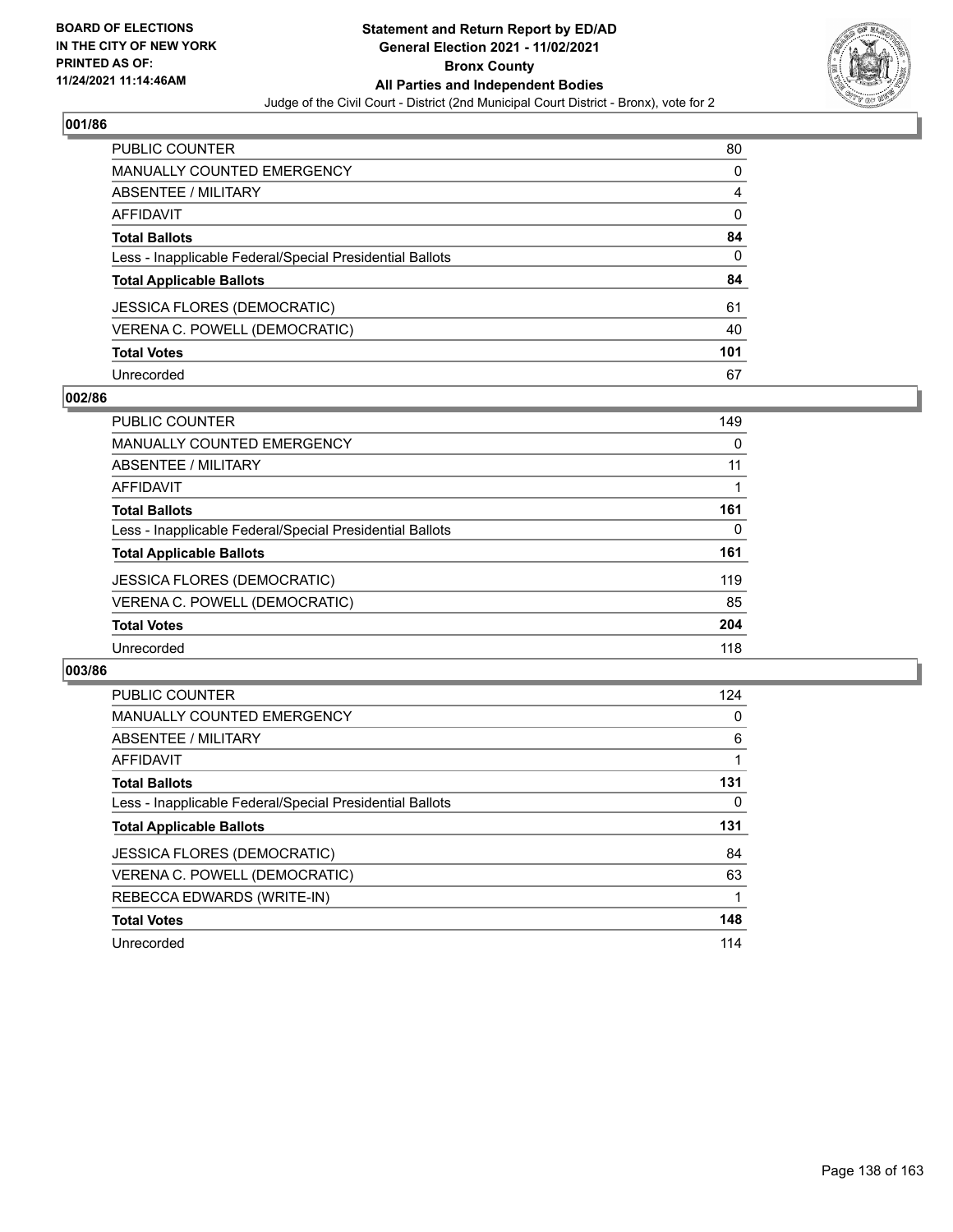

| PUBLIC COUNTER                                           | 84            |
|----------------------------------------------------------|---------------|
| <b>MANUALLY COUNTED EMERGENCY</b>                        | $\Omega$      |
| <b>ABSENTEE / MILITARY</b>                               | 2             |
| AFFIDAVIT                                                | $\mathcal{P}$ |
| <b>Total Ballots</b>                                     | 88            |
| Less - Inapplicable Federal/Special Presidential Ballots | 0             |
| <b>Total Applicable Ballots</b>                          | 88            |
| <b>JESSICA FLORES (DEMOCRATIC)</b>                       | 56            |
| VERENA C. POWELL (DEMOCRATIC)                            | 39            |
| <b>Total Votes</b>                                       | 95            |
| Unrecorded                                               | 81            |

### **005/86**

| <b>PUBLIC COUNTER</b>                                    | 81 |
|----------------------------------------------------------|----|
| <b>MANUALLY COUNTED EMERGENCY</b>                        | 0  |
| ABSENTEE / MILITARY                                      | 5  |
| AFFIDAVIT                                                |    |
| <b>Total Ballots</b>                                     | 87 |
| Less - Inapplicable Federal/Special Presidential Ballots | 0  |
| <b>Total Applicable Ballots</b>                          | 87 |
| JESSICA FLORES (DEMOCRATIC)                              | 59 |
| VERENA C. POWELL (DEMOCRATIC)                            | 40 |
| <b>Total Votes</b>                                       | 99 |
| Unrecorded                                               | 75 |

| <b>PUBLIC COUNTER</b>                                    | 129      |
|----------------------------------------------------------|----------|
| <b>MANUALLY COUNTED EMERGENCY</b>                        | 0        |
| ABSENTEE / MILITARY                                      | 13       |
| AFFIDAVIT                                                | $\Omega$ |
| <b>Total Ballots</b>                                     | 142      |
| Less - Inapplicable Federal/Special Presidential Ballots | $\Omega$ |
| <b>Total Applicable Ballots</b>                          | 142      |
| JESSICA FLORES (DEMOCRATIC)                              | 90       |
| VERENA C. POWELL (DEMOCRATIC)                            | 72       |
| <b>Total Votes</b>                                       | 162      |
| Unrecorded                                               | 122      |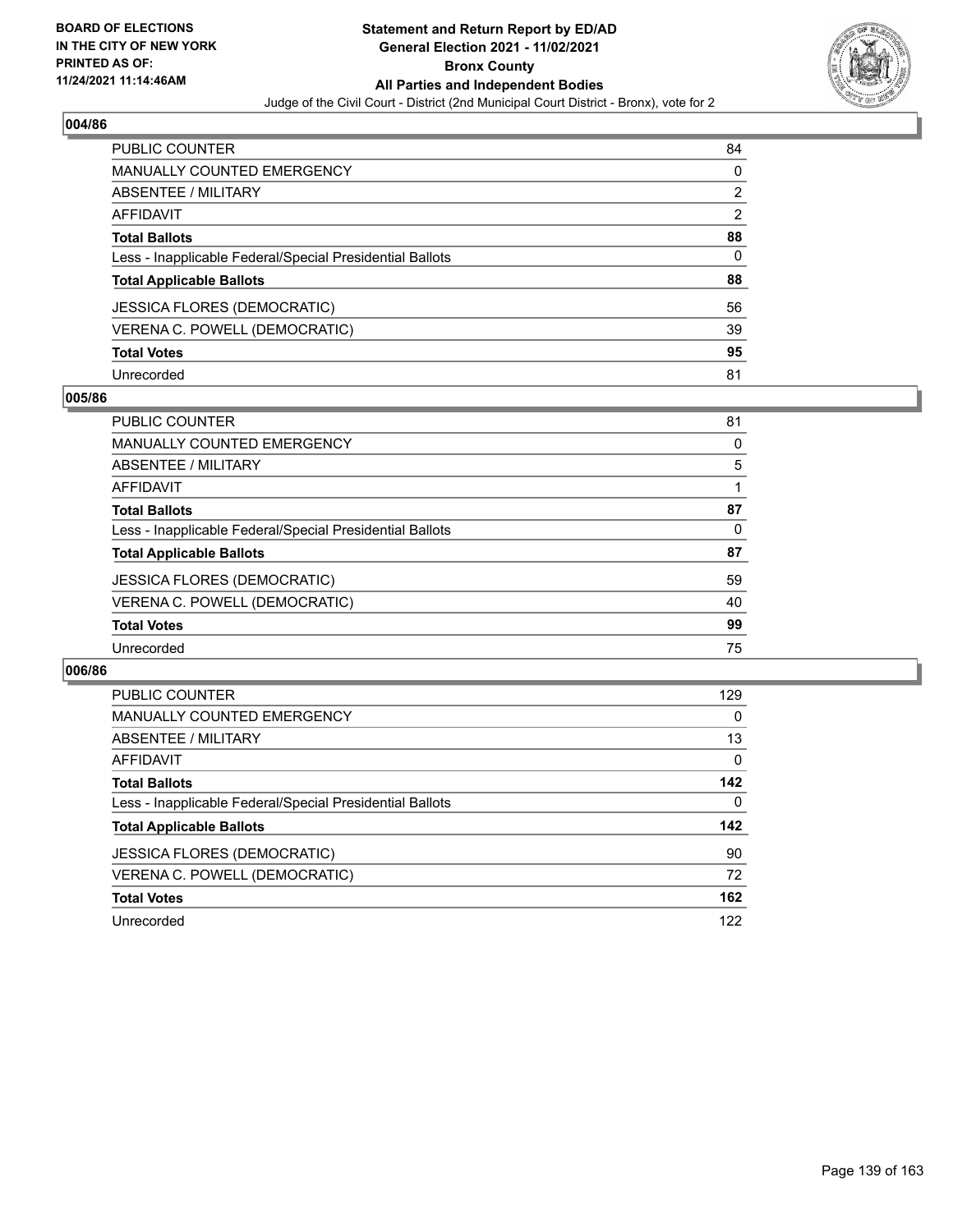

| <b>PUBLIC COUNTER</b>                                    | 117 |
|----------------------------------------------------------|-----|
| <b>MANUALLY COUNTED EMERGENCY</b>                        | 0   |
| ABSENTEE / MILITARY                                      | 4   |
| AFFIDAVIT                                                |     |
| <b>Total Ballots</b>                                     | 122 |
| Less - Inapplicable Federal/Special Presidential Ballots | 0   |
| <b>Total Applicable Ballots</b>                          | 122 |
|                                                          |     |
| <b>JESSICA FLORES (DEMOCRATIC)</b>                       | 96  |
| VERENA C. POWELL (DEMOCRATIC)                            | 69  |
| UNATTRIBUTABLE WRITE-IN (WRITE-IN)                       |     |
| <b>Total Votes</b>                                       | 166 |

### **008/86**

| <b>PUBLIC COUNTER</b>                                    | 127      |
|----------------------------------------------------------|----------|
| <b>MANUALLY COUNTED EMERGENCY</b>                        | 0        |
| ABSENTEE / MILITARY                                      | 11       |
| <b>AFFIDAVIT</b>                                         |          |
| <b>Total Ballots</b>                                     | 139      |
| Less - Inapplicable Federal/Special Presidential Ballots | $\Omega$ |
| <b>Total Applicable Ballots</b>                          | 139      |
| <b>JESSICA FLORES (DEMOCRATIC)</b>                       | 94       |
| VERENA C. POWELL (DEMOCRATIC)                            | 66       |
| UNATTRIBUTABLE WRITE-IN (WRITE-IN)                       |          |
| <b>Total Votes</b>                                       | 161      |
| Unrecorded                                               | 117      |

| <b>PUBLIC COUNTER</b>                                    | 153 |
|----------------------------------------------------------|-----|
| <b>MANUALLY COUNTED EMERGENCY</b>                        | 0   |
| ABSENTEE / MILITARY                                      | 14  |
| AFFIDAVIT                                                | 0   |
| <b>Total Ballots</b>                                     | 167 |
| Less - Inapplicable Federal/Special Presidential Ballots | 0   |
| <b>Total Applicable Ballots</b>                          | 167 |
| <b>JESSICA FLORES (DEMOCRATIC)</b>                       | 113 |
| VERENA C. POWELL (DEMOCRATIC)                            | 75  |
| CARL HEASTIE (WRITE-IN)                                  | 2   |
| <b>JEANINE PIRRO (WRITE-IN)</b>                          | 1   |
| UNATTRIBUTABLE WRITE-IN (WRITE-IN)                       | 2   |
| <b>Total Votes</b>                                       | 193 |
| Unrecorded                                               | 141 |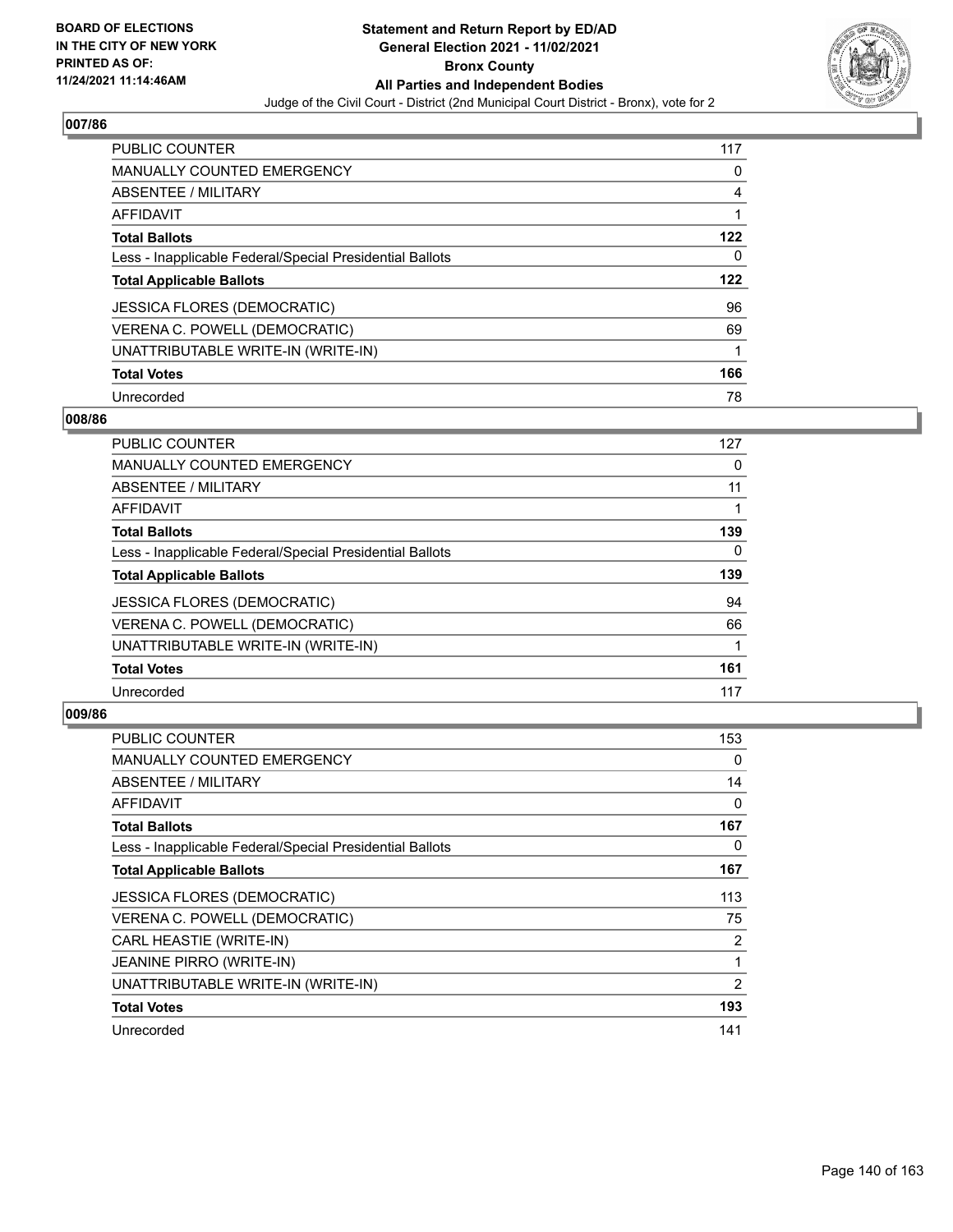

| <b>PUBLIC COUNTER</b>                                    | 124 |
|----------------------------------------------------------|-----|
| <b>MANUALLY COUNTED EMERGENCY</b>                        | 0   |
| ABSENTEE / MILITARY                                      | 6   |
| <b>AFFIDAVIT</b>                                         |     |
| <b>Total Ballots</b>                                     | 131 |
| Less - Inapplicable Federal/Special Presidential Ballots | 0   |
| <b>Total Applicable Ballots</b>                          | 131 |
| <b>JESSICA FLORES (DEMOCRATIC)</b>                       | 80  |
| VERENA C. POWELL (DEMOCRATIC)                            | 71  |
| STEPHEN E DAVIS (WRITE-IN)                               | 1   |
| <b>Total Votes</b>                                       | 152 |
|                                                          |     |

## **011/86**

| <b>PUBLIC COUNTER</b>                                    | 114      |
|----------------------------------------------------------|----------|
| <b>MANUALLY COUNTED EMERGENCY</b>                        | 0        |
| ABSENTEE / MILITARY                                      | 11       |
| AFFIDAVIT                                                | $\Omega$ |
| <b>Total Ballots</b>                                     | 125      |
| Less - Inapplicable Federal/Special Presidential Ballots | 0        |
| <b>Total Applicable Ballots</b>                          | 125      |
| <b>JESSICA FLORES (DEMOCRATIC)</b>                       | 77       |
| VERENA C. POWELL (DEMOCRATIC)                            | 66       |
| <b>Total Votes</b>                                       | 143      |
| Unrecorded                                               | 107      |

| <b>PUBLIC COUNTER</b>                                    | 141      |
|----------------------------------------------------------|----------|
| <b>MANUALLY COUNTED EMERGENCY</b>                        | 0        |
| ABSENTEE / MILITARY                                      | 7        |
| AFFIDAVIT                                                | $\Omega$ |
| <b>Total Ballots</b>                                     | 148      |
| Less - Inapplicable Federal/Special Presidential Ballots | $\Omega$ |
| <b>Total Applicable Ballots</b>                          | 148      |
| <b>JESSICA FLORES (DEMOCRATIC)</b>                       | 100      |
| VERENA C. POWELL (DEMOCRATIC)                            | 75       |
| <b>Total Votes</b>                                       | 175      |
| Unrecorded                                               | 121      |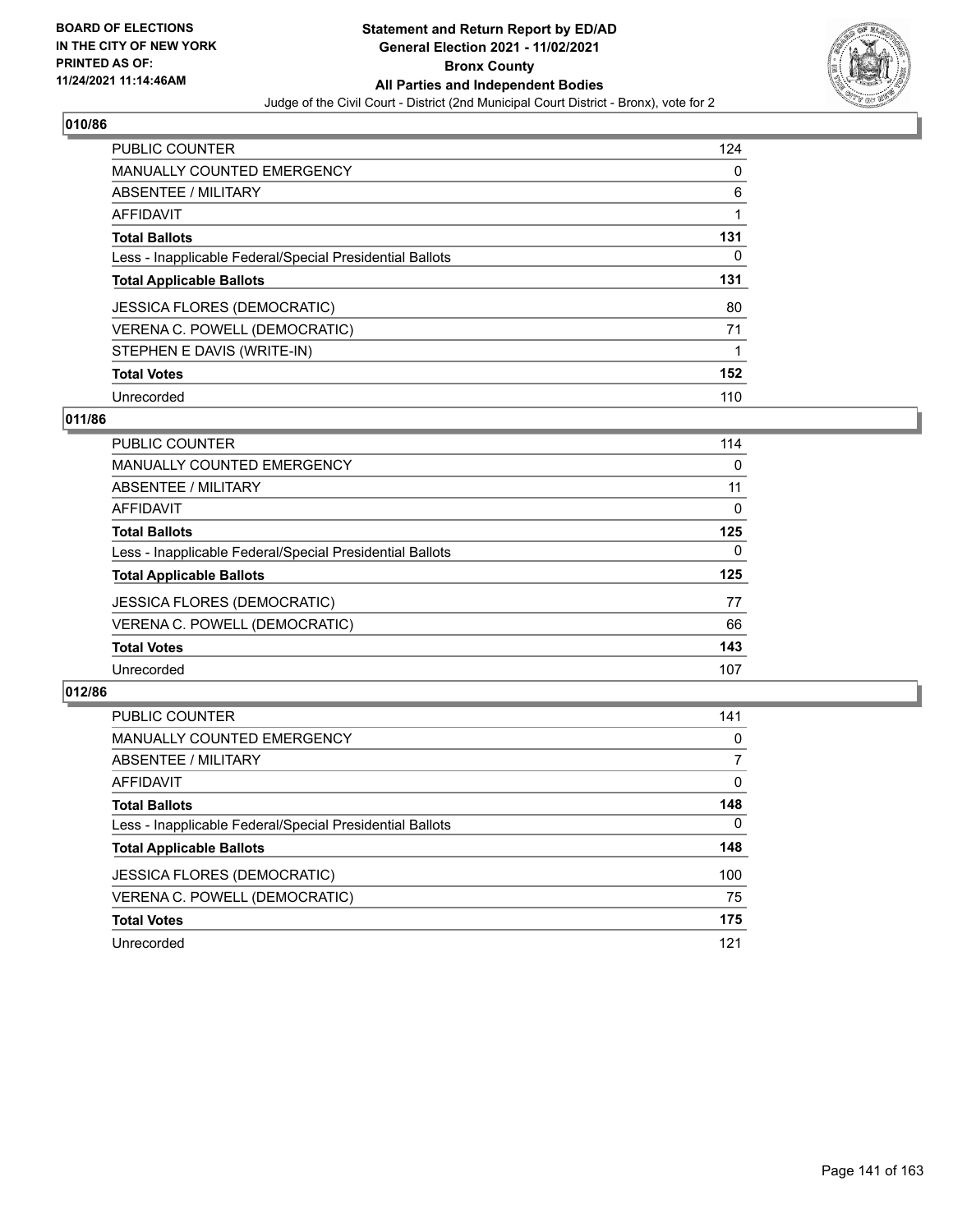

| <b>PUBLIC COUNTER</b>                                    | 110      |
|----------------------------------------------------------|----------|
| MANUALLY COUNTED EMERGENCY                               | $\Omega$ |
| ABSENTEE / MILITARY                                      | 12       |
| AFFIDAVIT                                                |          |
| <b>Total Ballots</b>                                     | 123      |
| Less - Inapplicable Federal/Special Presidential Ballots | 0        |
| <b>Total Applicable Ballots</b>                          | 123      |
| <b>JESSICA FLORES (DEMOCRATIC)</b>                       | 85       |
| VERENA C. POWELL (DEMOCRATIC)                            | 52       |
| UNATTRIBUTABLE WRITE-IN (WRITE-IN)                       | 1        |
| <b>Total Votes</b>                                       | 138      |
| Unrecorded                                               | 108      |

### **014/86**

| <b>PUBLIC COUNTER</b>                                    | 118      |
|----------------------------------------------------------|----------|
| MANUALLY COUNTED EMERGENCY                               | 0        |
| ABSENTEE / MILITARY                                      | 8        |
| AFFIDAVIT                                                | 2        |
| <b>Total Ballots</b>                                     | 128      |
| Less - Inapplicable Federal/Special Presidential Ballots | $\Omega$ |
| <b>Total Applicable Ballots</b>                          | 128      |
| <b>JESSICA FLORES (DEMOCRATIC)</b>                       | 92       |
| VERENA C. POWELL (DEMOCRATIC)                            | 56       |
| <b>Total Votes</b>                                       | 148      |
| Unrecorded                                               | 108      |

| <b>PUBLIC COUNTER</b>                                    | 135               |
|----------------------------------------------------------|-------------------|
| MANUALLY COUNTED EMERGENCY                               | $\Omega$          |
| ABSENTEE / MILITARY                                      | $12 \overline{ }$ |
| AFFIDAVIT                                                | $\Omega$          |
| <b>Total Ballots</b>                                     | 147               |
| Less - Inapplicable Federal/Special Presidential Ballots | 0                 |
| <b>Total Applicable Ballots</b>                          | 147               |
| <b>JESSICA FLORES (DEMOCRATIC)</b>                       | 95                |
| VERENA C. POWELL (DEMOCRATIC)                            | 69                |
| <b>Total Votes</b>                                       | 164               |
| Unrecorded                                               | 130               |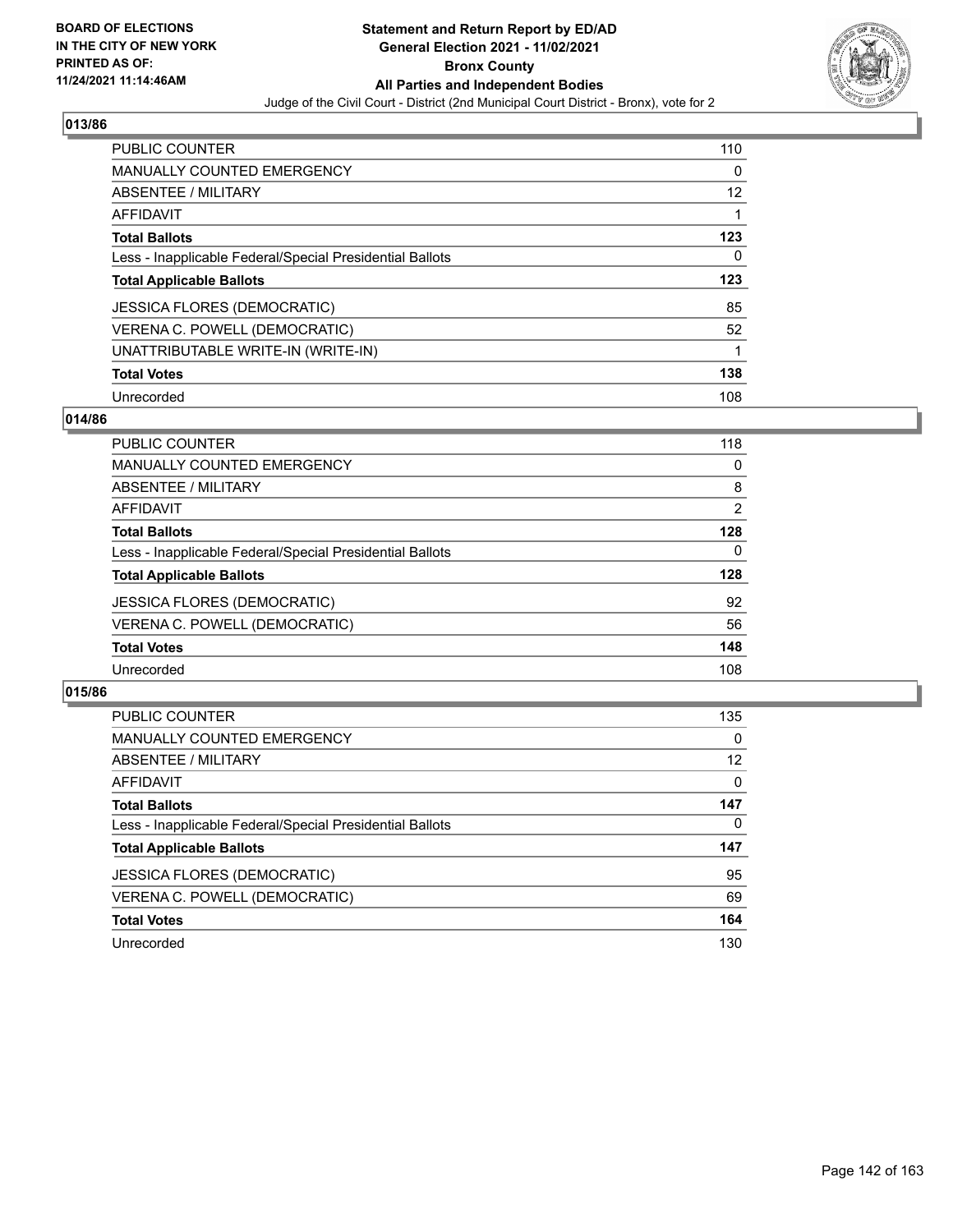

| <b>PUBLIC COUNTER</b>                                    | 110 |
|----------------------------------------------------------|-----|
| <b>MANUALLY COUNTED EMERGENCY</b>                        | 0   |
| <b>ABSENTEE / MILITARY</b>                               | 4   |
| AFFIDAVIT                                                |     |
| <b>Total Ballots</b>                                     | 115 |
| Less - Inapplicable Federal/Special Presidential Ballots | 0   |
| <b>Total Applicable Ballots</b>                          | 115 |
| JESSICA FLORES (DEMOCRATIC)                              | 78  |
| VERENA C. POWELL (DEMOCRATIC)                            | 63  |
| <b>Total Votes</b>                                       | 141 |
| Unrecorded                                               | 89  |

# **017/86**

| PUBLIC COUNTER                                           | 133      |
|----------------------------------------------------------|----------|
| MANUALLY COUNTED EMERGENCY                               | $\Omega$ |
| ABSENTEE / MILITARY                                      | 14       |
| AFFIDAVIT                                                | 0        |
| <b>Total Ballots</b>                                     | 147      |
| Less - Inapplicable Federal/Special Presidential Ballots | 0        |
| <b>Total Applicable Ballots</b>                          | 147      |
| <b>JESSICA FLORES (DEMOCRATIC)</b>                       | 102      |
| VERENA C. POWELL (DEMOCRATIC)                            | 59       |
| <b>Total Votes</b>                                       | 161      |
| Unrecorded                                               | 133      |

| <b>PUBLIC COUNTER</b>                                    | 114 |
|----------------------------------------------------------|-----|
| <b>MANUALLY COUNTED EMERGENCY</b>                        | 0   |
| <b>ABSENTEE / MILITARY</b>                               |     |
| AFFIDAVIT                                                | 2   |
| <b>Total Ballots</b>                                     | 117 |
| Less - Inapplicable Federal/Special Presidential Ballots | 0   |
| <b>Total Applicable Ballots</b>                          | 117 |
| <b>JESSICA FLORES (DEMOCRATIC)</b>                       | 80  |
| VERENA C. POWELL (DEMOCRATIC)                            | 52  |
| <b>Total Votes</b>                                       | 132 |
| Unrecorded                                               | 102 |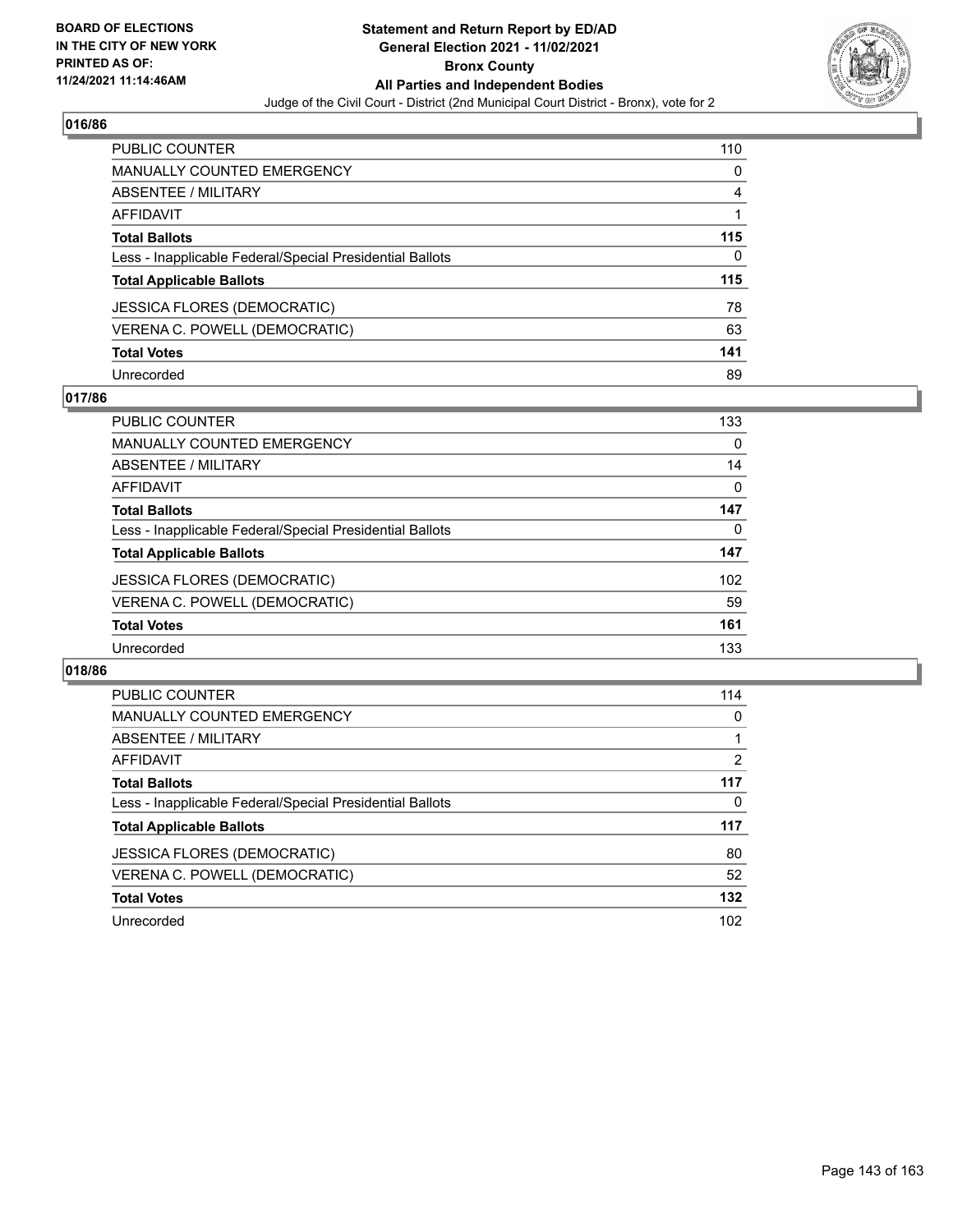

| <b>PUBLIC COUNTER</b>                                    | 112      |
|----------------------------------------------------------|----------|
| <b>MANUALLY COUNTED EMERGENCY</b>                        | $\Omega$ |
| <b>ABSENTEE / MILITARY</b>                               | 13       |
| AFFIDAVIT                                                |          |
| <b>Total Ballots</b>                                     | 126      |
| Less - Inapplicable Federal/Special Presidential Ballots | 0        |
| <b>Total Applicable Ballots</b>                          | 126      |
| <b>JESSICA FLORES (DEMOCRATIC)</b>                       | 84       |
| VERENA C. POWELL (DEMOCRATIC)                            | 66       |
| <b>Total Votes</b>                                       | 150      |
| Unrecorded                                               | 102      |

### **020/86**

| PUBLIC COUNTER                                           | 113            |
|----------------------------------------------------------|----------------|
| <b>MANUALLY COUNTED EMERGENCY</b>                        | $\Omega$       |
| ABSENTEE / MILITARY                                      | 12             |
| AFFIDAVIT                                                |                |
| <b>Total Ballots</b>                                     | 126            |
| Less - Inapplicable Federal/Special Presidential Ballots | 0              |
| <b>Total Applicable Ballots</b>                          | 126            |
| <b>JESSICA FLORES (DEMOCRATIC)</b>                       | 80             |
| VERENA C. POWELL (DEMOCRATIC)                            | 56             |
| UNATTRIBUTABLE WRITE-IN (WRITE-IN)                       | $\overline{2}$ |
| <b>Total Votes</b>                                       | 138            |
| Unrecorded                                               | 114            |

| <b>PUBLIC COUNTER</b>                                    | 14       |
|----------------------------------------------------------|----------|
| MANUALLY COUNTED EMERGENCY                               | $\Omega$ |
| ABSENTEE / MILITARY                                      | 15       |
| AFFIDAVIT                                                | $\Omega$ |
| <b>Total Ballots</b>                                     | 29       |
| Less - Inapplicable Federal/Special Presidential Ballots | $\Omega$ |
| <b>Total Applicable Ballots</b>                          | 29       |
| <b>JESSICA FLORES (DEMOCRATIC)</b>                       | 15       |
| VERENA C. POWELL (DEMOCRATIC)                            | 15       |
| <b>Total Votes</b>                                       | 30       |
| Unrecorded                                               | 28       |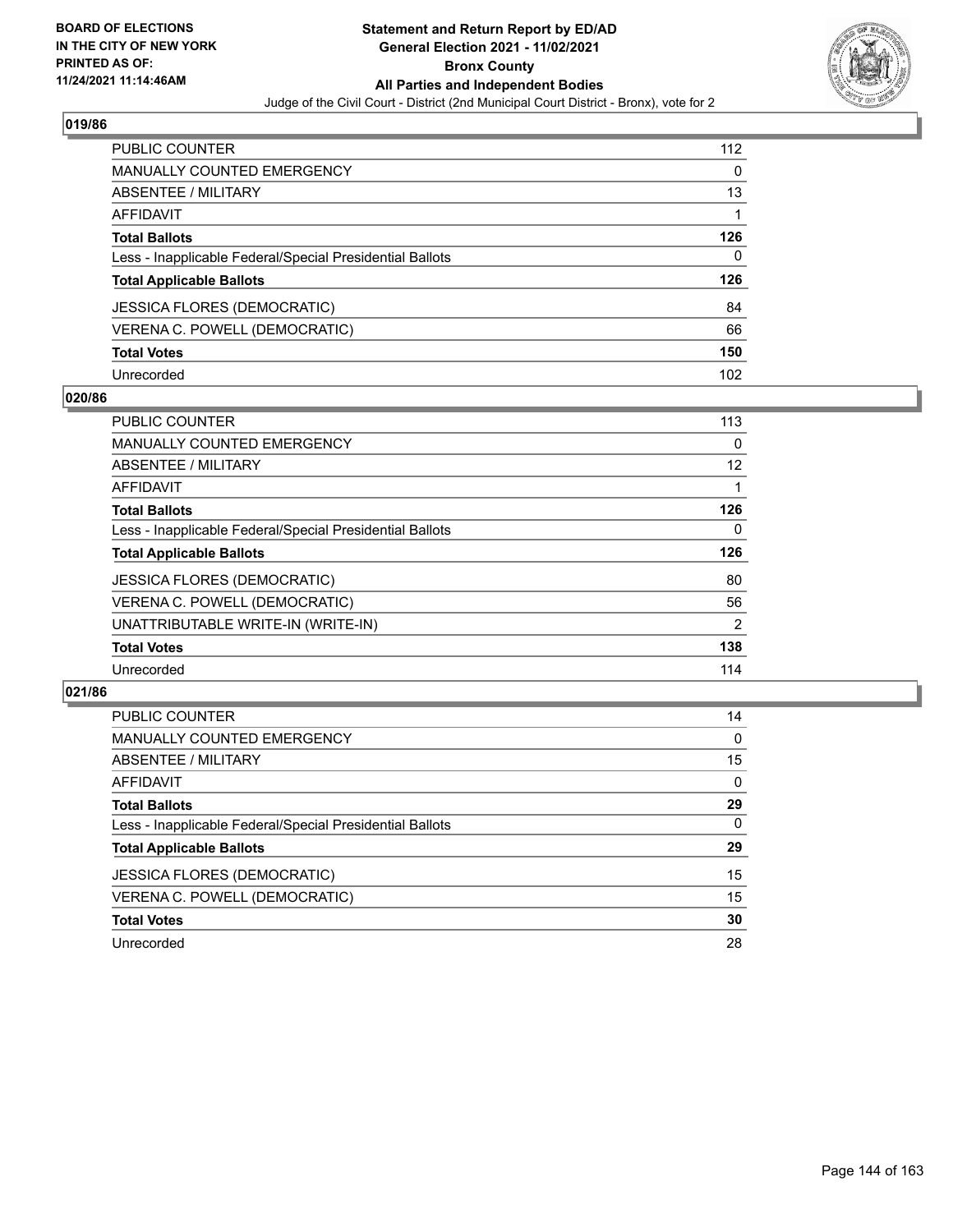

| <b>PUBLIC COUNTER</b>                                    | 102            |
|----------------------------------------------------------|----------------|
| <b>MANUALLY COUNTED EMERGENCY</b>                        | 0              |
| ABSENTEE / MILITARY                                      | 9              |
| <b>AFFIDAVIT</b>                                         | 0              |
| <b>Total Ballots</b>                                     | 111            |
| Less - Inapplicable Federal/Special Presidential Ballots | 0              |
| <b>Total Applicable Ballots</b>                          | 111            |
| <b>JESSICA FLORES (DEMOCRATIC)</b>                       | 79             |
| VERENA C. POWELL (DEMOCRATIC)                            | 49             |
| UNATTRIBUTABLE WRITE-IN (WRITE-IN)                       | $\overline{2}$ |
| <b>Total Votes</b>                                       | 130            |
| Unrecorded                                               | 92             |

#### **023/86**

| <b>PUBLIC COUNTER</b>                                    | 112      |
|----------------------------------------------------------|----------|
| MANUALLY COUNTED EMERGENCY                               | 0        |
| ABSENTEE / MILITARY                                      | 11       |
| <b>AFFIDAVIT</b>                                         | 0        |
| <b>Total Ballots</b>                                     | 123      |
| Less - Inapplicable Federal/Special Presidential Ballots | $\Omega$ |
| <b>Total Applicable Ballots</b>                          | 123      |
| <b>JESSICA FLORES (DEMOCRATIC)</b>                       | 83       |
| VERENA C. POWELL (DEMOCRATIC)                            | 59       |
| <b>Total Votes</b>                                       | 142      |
| Unrecorded                                               | 104      |

| <b>PUBLIC COUNTER</b>                                    | 75       |
|----------------------------------------------------------|----------|
| <b>MANUALLY COUNTED EMERGENCY</b>                        | $\Omega$ |
| ABSENTEE / MILITARY                                      | 4        |
| AFFIDAVIT                                                | 0        |
| <b>Total Ballots</b>                                     | 79       |
| Less - Inapplicable Federal/Special Presidential Ballots | $\Omega$ |
| <b>Total Applicable Ballots</b>                          | 79       |
| <b>JESSICA FLORES (DEMOCRATIC)</b>                       | 47       |
| VERENA C. POWELL (DEMOCRATIC)                            | 23       |
| <b>Total Votes</b>                                       | 70       |
| Unrecorded                                               | 88       |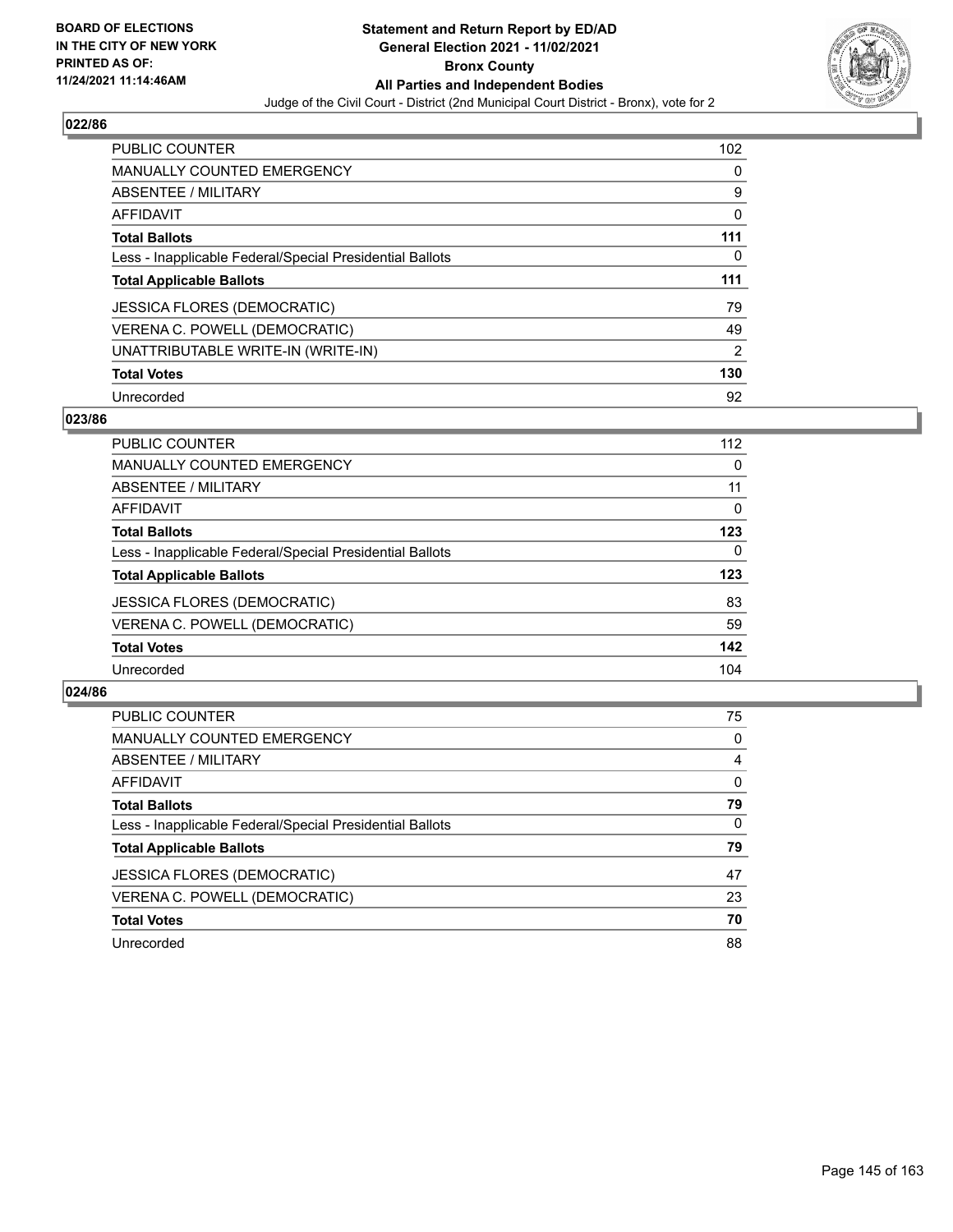

| <b>PUBLIC COUNTER</b>                                    | 102 <sub>2</sub> |
|----------------------------------------------------------|------------------|
| <b>MANUALLY COUNTED EMERGENCY</b>                        | 0                |
| ABSENTEE / MILITARY                                      | 5                |
| AFFIDAVIT                                                | $\Omega$         |
| <b>Total Ballots</b>                                     | 107              |
| Less - Inapplicable Federal/Special Presidential Ballots | 0                |
| <b>Total Applicable Ballots</b>                          | 107              |
| <b>JESSICA FLORES (DEMOCRATIC)</b>                       | 70               |
| VERENA C. POWELL (DEMOCRATIC)                            | 56               |
| <b>Total Votes</b>                                       | 126              |
| Unrecorded                                               | 88               |

# **026/86**

| <b>PUBLIC COUNTER</b>                                    | 105      |
|----------------------------------------------------------|----------|
| <b>MANUALLY COUNTED EMERGENCY</b>                        | 0        |
| ABSENTEE / MILITARY                                      | 3        |
| AFFIDAVIT                                                | $\Omega$ |
| <b>Total Ballots</b>                                     | 108      |
| Less - Inapplicable Federal/Special Presidential Ballots | $\Omega$ |
| <b>Total Applicable Ballots</b>                          | 108      |
| <b>JESSICA FLORES (DEMOCRATIC)</b>                       | 67       |
| VERENA C. POWELL (DEMOCRATIC)                            | 45       |
| <b>Total Votes</b>                                       | $112$    |
| Unrecorded                                               | 104      |

| PUBLIC COUNTER                                           | 117      |
|----------------------------------------------------------|----------|
| <b>MANUALLY COUNTED EMERGENCY</b>                        | 0        |
| ABSENTEE / MILITARY                                      |          |
| <b>AFFIDAVIT</b>                                         | $\Omega$ |
| <b>Total Ballots</b>                                     | 118      |
| Less - Inapplicable Federal/Special Presidential Ballots | 0        |
| <b>Total Applicable Ballots</b>                          | 118      |
| JESSICA FLORES (DEMOCRATIC)                              | 77       |
| VERENA C. POWELL (DEMOCRATIC)                            | 41       |
| <b>Total Votes</b>                                       | 118      |
| Unrecorded                                               | 118      |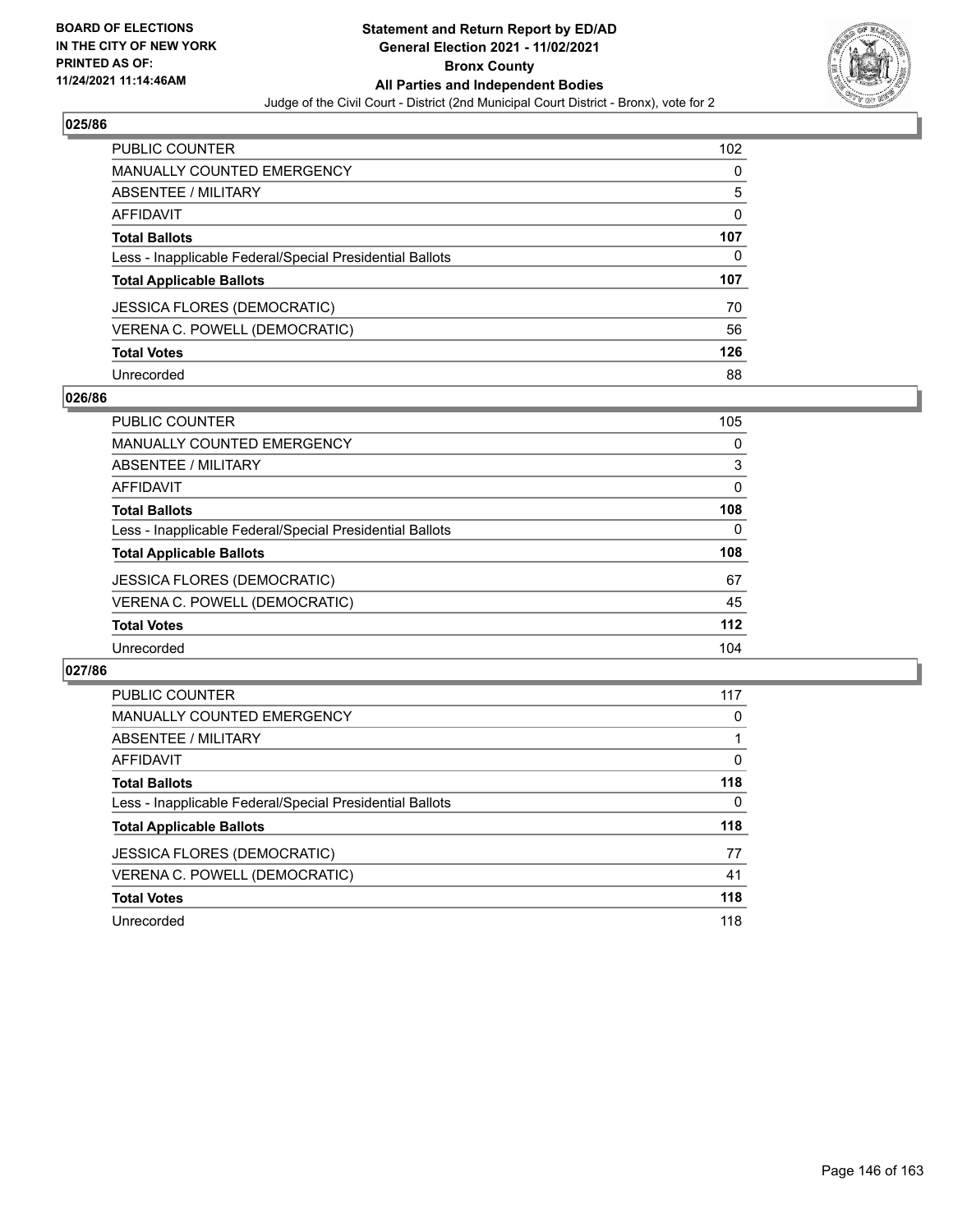

| <b>PUBLIC COUNTER</b>                                    | 95            |
|----------------------------------------------------------|---------------|
| <b>MANUALLY COUNTED EMERGENCY</b>                        | 0             |
| ABSENTEE / MILITARY                                      | 19            |
| AFFIDAVIT                                                | 0             |
| <b>Total Ballots</b>                                     | 114           |
| Less - Inapplicable Federal/Special Presidential Ballots | 0             |
| <b>Total Applicable Ballots</b>                          | 114           |
| <b>JESSICA FLORES (DEMOCRATIC)</b>                       | 77            |
|                                                          |               |
| VERENA C. POWELL (DEMOCRATIC)                            | 49            |
| YADHIRA GONZALEZ TAYLOR (WRITE-IN)                       | $\mathcal{P}$ |
| <b>Total Votes</b>                                       | 128           |

#### **029/86**

| <b>PUBLIC COUNTER</b>                                    | 110      |
|----------------------------------------------------------|----------|
| <b>MANUALLY COUNTED EMERGENCY</b>                        | $\Omega$ |
| ABSENTEE / MILITARY                                      | 4        |
| AFFIDAVIT                                                | 2        |
| <b>Total Ballots</b>                                     | 116      |
| Less - Inapplicable Federal/Special Presidential Ballots | $\Omega$ |
| <b>Total Applicable Ballots</b>                          | 116      |
| <b>JESSICA FLORES (DEMOCRATIC)</b>                       | 74       |
| VERENA C. POWELL (DEMOCRATIC)                            | 52       |
| <b>Total Votes</b>                                       | 126      |
| Unrecorded                                               | 106      |
|                                                          |          |

| <b>PUBLIC COUNTER</b>                                    | 90       |
|----------------------------------------------------------|----------|
| <b>MANUALLY COUNTED EMERGENCY</b>                        | $\Omega$ |
| <b>ABSENTEE / MILITARY</b>                               | 4        |
| AFFIDAVIT                                                |          |
| <b>Total Ballots</b>                                     | 95       |
| Less - Inapplicable Federal/Special Presidential Ballots | $\Omega$ |
| <b>Total Applicable Ballots</b>                          | 95       |
| <b>JESSICA FLORES (DEMOCRATIC)</b>                       | 61       |
| VERENA C. POWELL (DEMOCRATIC)                            | 45       |
| <b>Total Votes</b>                                       | 106      |
| Unrecorded                                               | 84       |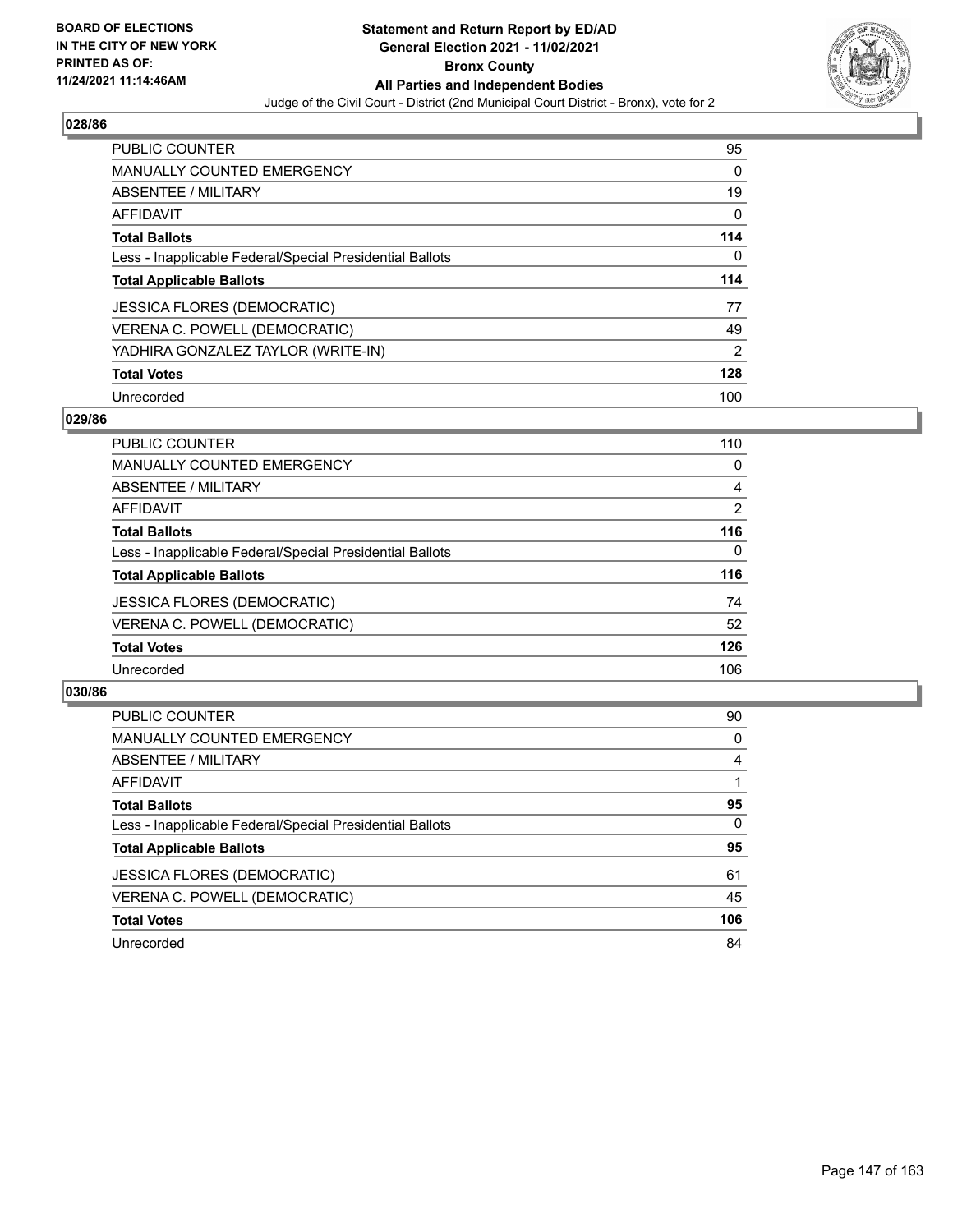

| <b>PUBLIC COUNTER</b>                                    | 81       |
|----------------------------------------------------------|----------|
| <b>MANUALLY COUNTED EMERGENCY</b>                        | $\Omega$ |
| ABSENTEE / MILITARY                                      | 4        |
| AFFIDAVIT                                                | 0        |
| <b>Total Ballots</b>                                     | 85       |
| Less - Inapplicable Federal/Special Presidential Ballots | 0        |
| <b>Total Applicable Ballots</b>                          | 85       |
| <b>JESSICA FLORES (DEMOCRATIC)</b>                       | 55       |
| VERENA C. POWELL (DEMOCRATIC)                            | 48       |
| UNATTRIBUTABLE WRITE-IN (WRITE-IN)                       |          |
| <b>Total Votes</b>                                       | 104      |
|                                                          |          |

#### **032/86**

| <b>PUBLIC COUNTER</b>                                    | 175 |
|----------------------------------------------------------|-----|
| <b>MANUALLY COUNTED EMERGENCY</b>                        | 0   |
| ABSENTEE / MILITARY                                      | 10  |
| <b>AFFIDAVIT</b>                                         | 0   |
| <b>Total Ballots</b>                                     | 185 |
| Less - Inapplicable Federal/Special Presidential Ballots | 0   |
| <b>Total Applicable Ballots</b>                          | 185 |
| <b>JESSICA FLORES (DEMOCRATIC)</b>                       | 94  |
| VERENA C. POWELL (DEMOCRATIC)                            | 51  |
| <b>Total Votes</b>                                       | 145 |
| Unrecorded                                               | 225 |

| <b>PUBLIC COUNTER</b>                                    | 171      |
|----------------------------------------------------------|----------|
| <b>MANUALLY COUNTED EMERGENCY</b>                        | 0        |
| ABSENTEE / MILITARY                                      | 3        |
| AFFIDAVIT                                                | $\Omega$ |
| <b>Total Ballots</b>                                     | 174      |
| Less - Inapplicable Federal/Special Presidential Ballots | $\Omega$ |
| <b>Total Applicable Ballots</b>                          | 174      |
| <b>JESSICA FLORES (DEMOCRATIC)</b>                       | 112      |
| VERENA C. POWELL (DEMOCRATIC)                            | 83       |
| <b>Total Votes</b>                                       | 195      |
| Unrecorded                                               | 153      |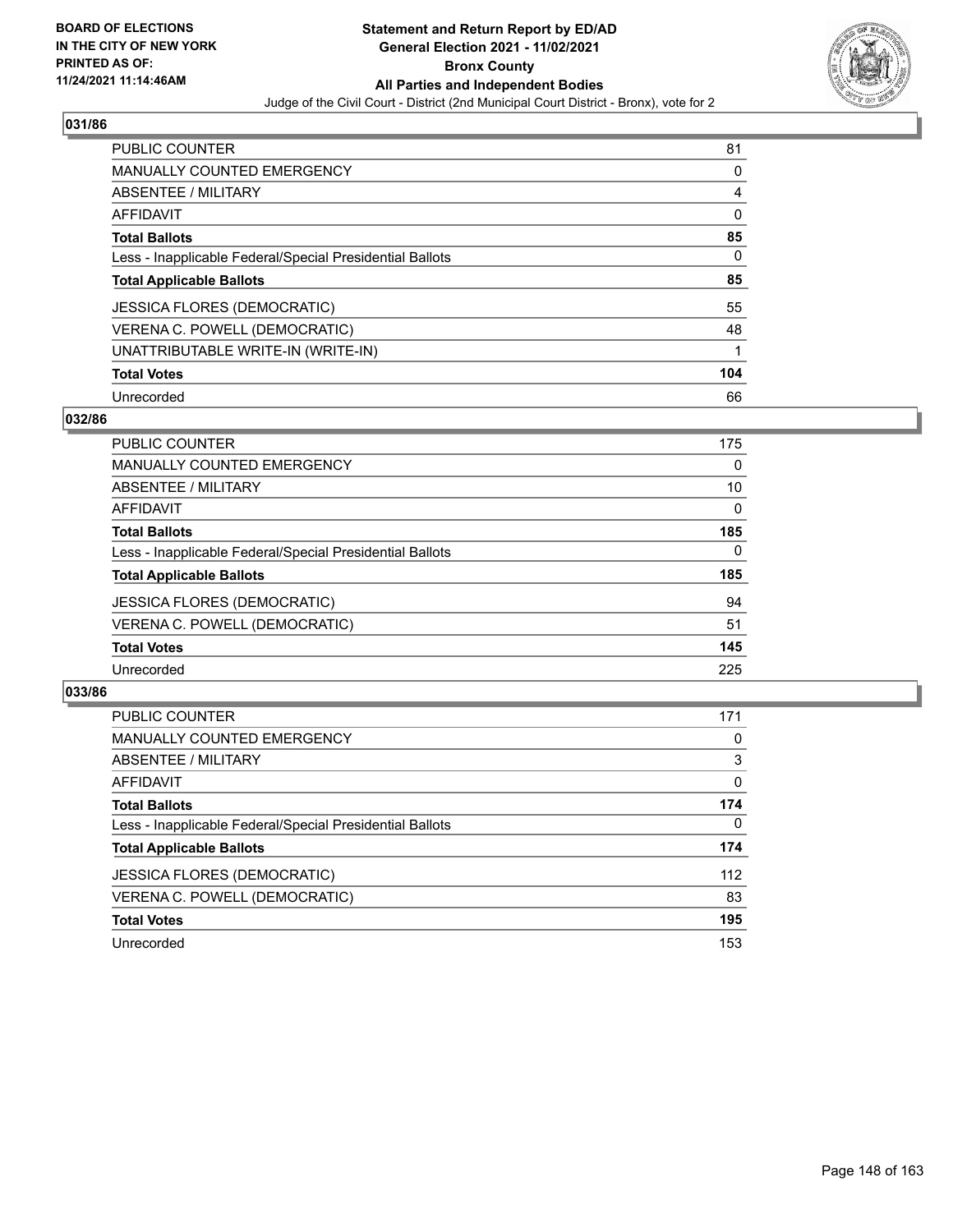

| PUBLIC COUNTER                                           | 120      |
|----------------------------------------------------------|----------|
| <b>MANUALLY COUNTED EMERGENCY</b>                        | 0        |
| ABSENTEE / MILITARY                                      | 11       |
| AFFIDAVIT                                                | $\Omega$ |
| <b>Total Ballots</b>                                     | 131      |
| Less - Inapplicable Federal/Special Presidential Ballots | 0        |
| <b>Total Applicable Ballots</b>                          | 131      |
| JESSICA FLORES (DEMOCRATIC)                              | 98       |
| VERENA C. POWELL (DEMOCRATIC)                            | 64       |
| <b>Total Votes</b>                                       | 162      |
| Unrecorded                                               | 100      |

# **035/86**

| <b>PUBLIC COUNTER</b>                                    | 98       |
|----------------------------------------------------------|----------|
| <b>MANUALLY COUNTED EMERGENCY</b>                        | $\Omega$ |
| ABSENTEE / MILITARY                                      |          |
| AFFIDAVIT                                                | 0        |
| <b>Total Ballots</b>                                     | 99       |
| Less - Inapplicable Federal/Special Presidential Ballots | $\Omega$ |
| <b>Total Applicable Ballots</b>                          | 99       |
| <b>JESSICA FLORES (DEMOCRATIC)</b>                       | 63       |
| VERENA C. POWELL (DEMOCRATIC)                            | 36       |
| <b>Total Votes</b>                                       | 99       |
| Unrecorded                                               | 99       |

| PUBLIC COUNTER                                           | 114            |
|----------------------------------------------------------|----------------|
| <b>MANUALLY COUNTED EMERGENCY</b>                        | 0              |
| ABSENTEE / MILITARY                                      | $\overline{2}$ |
| <b>AFFIDAVIT</b>                                         | $\Omega$       |
| <b>Total Ballots</b>                                     | 116            |
| Less - Inapplicable Federal/Special Presidential Ballots | 0              |
| <b>Total Applicable Ballots</b>                          | 116            |
| <b>JESSICA FLORES (DEMOCRATIC)</b>                       | 85             |
| VERENA C. POWELL (DEMOCRATIC)                            | 54             |
| <b>Total Votes</b>                                       | 139            |
| Unrecorded                                               | 93             |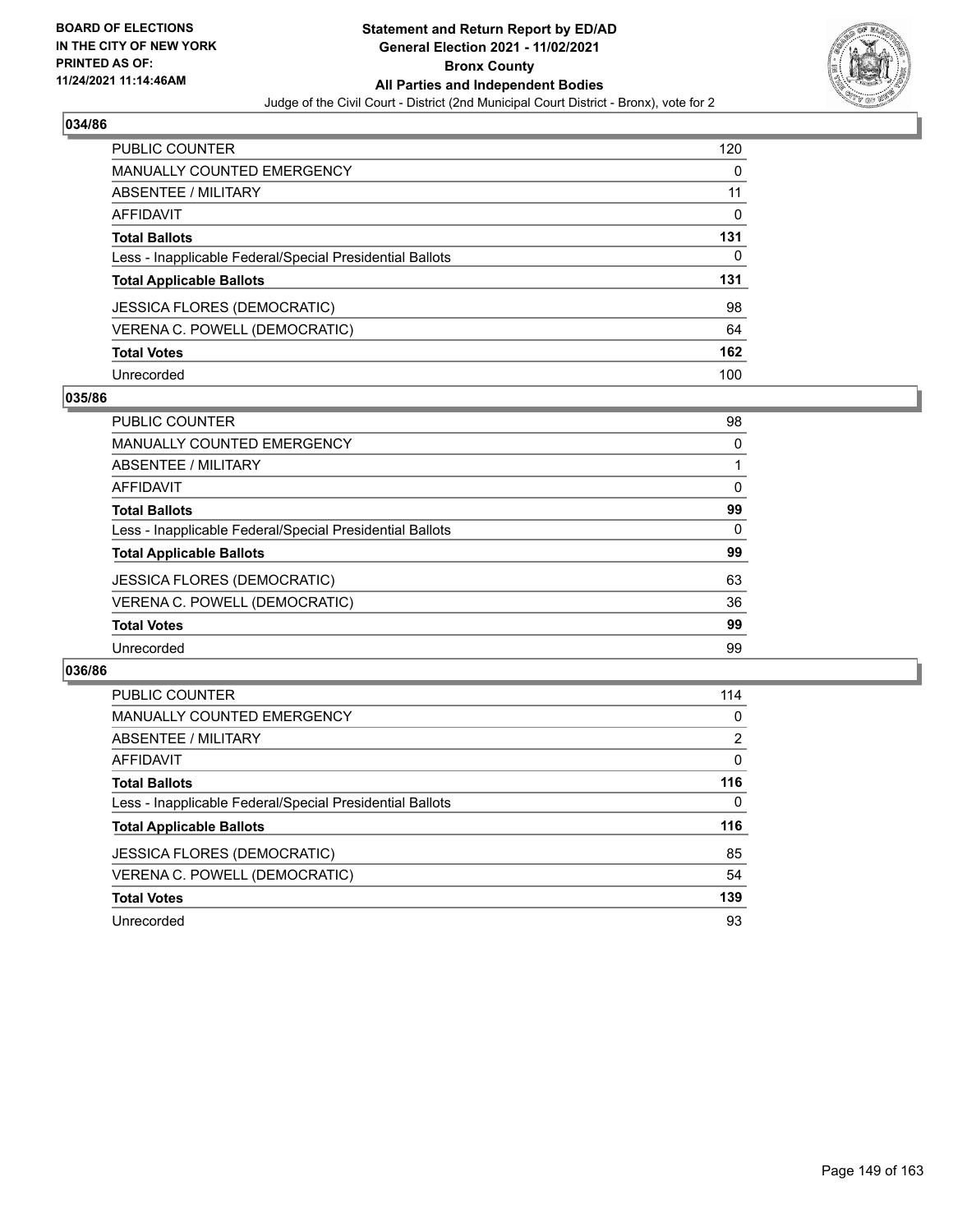

| PUBLIC COUNTER                                           | 62 |
|----------------------------------------------------------|----|
| <b>MANUALLY COUNTED EMERGENCY</b>                        | 0  |
| ABSENTEE / MILITARY                                      |    |
| AFFIDAVIT                                                |    |
| <b>Total Ballots</b>                                     | 70 |
| Less - Inapplicable Federal/Special Presidential Ballots | 0  |
| <b>Total Applicable Ballots</b>                          | 70 |
| JESSICA FLORES (DEMOCRATIC)                              | 43 |
| VERENA C. POWELL (DEMOCRATIC)                            | 41 |
| <b>Total Votes</b>                                       | 84 |
| Unrecorded                                               | 56 |

# **038/86**

| <b>PUBLIC COUNTER</b>                                    | 87  |
|----------------------------------------------------------|-----|
| <b>MANUALLY COUNTED EMERGENCY</b>                        | 0   |
| ABSENTEE / MILITARY                                      | 19  |
| AFFIDAVIT                                                | 0   |
| <b>Total Ballots</b>                                     | 106 |
| Less - Inapplicable Federal/Special Presidential Ballots | 0   |
| <b>Total Applicable Ballots</b>                          | 106 |
| JESSICA FLORES (DEMOCRATIC)                              | 69  |
| VERENA C. POWELL (DEMOCRATIC)                            | 45  |
| <b>Total Votes</b>                                       | 114 |
| Unrecorded                                               | 98  |

| <b>PUBLIC COUNTER</b>                                    | 74  |
|----------------------------------------------------------|-----|
| <b>MANUALLY COUNTED EMERGENCY</b>                        | 0   |
| ABSENTEE / MILITARY                                      | 11  |
| <b>AFFIDAVIT</b>                                         | 2   |
| <b>Total Ballots</b>                                     | 87  |
| Less - Inapplicable Federal/Special Presidential Ballots | 0   |
| <b>Total Applicable Ballots</b>                          | 87  |
| JESSICA FLORES (DEMOCRATIC)                              | 61  |
| VERENA C. POWELL (DEMOCRATIC)                            | 40  |
| <b>Total Votes</b>                                       | 101 |
| Unrecorded                                               | 73  |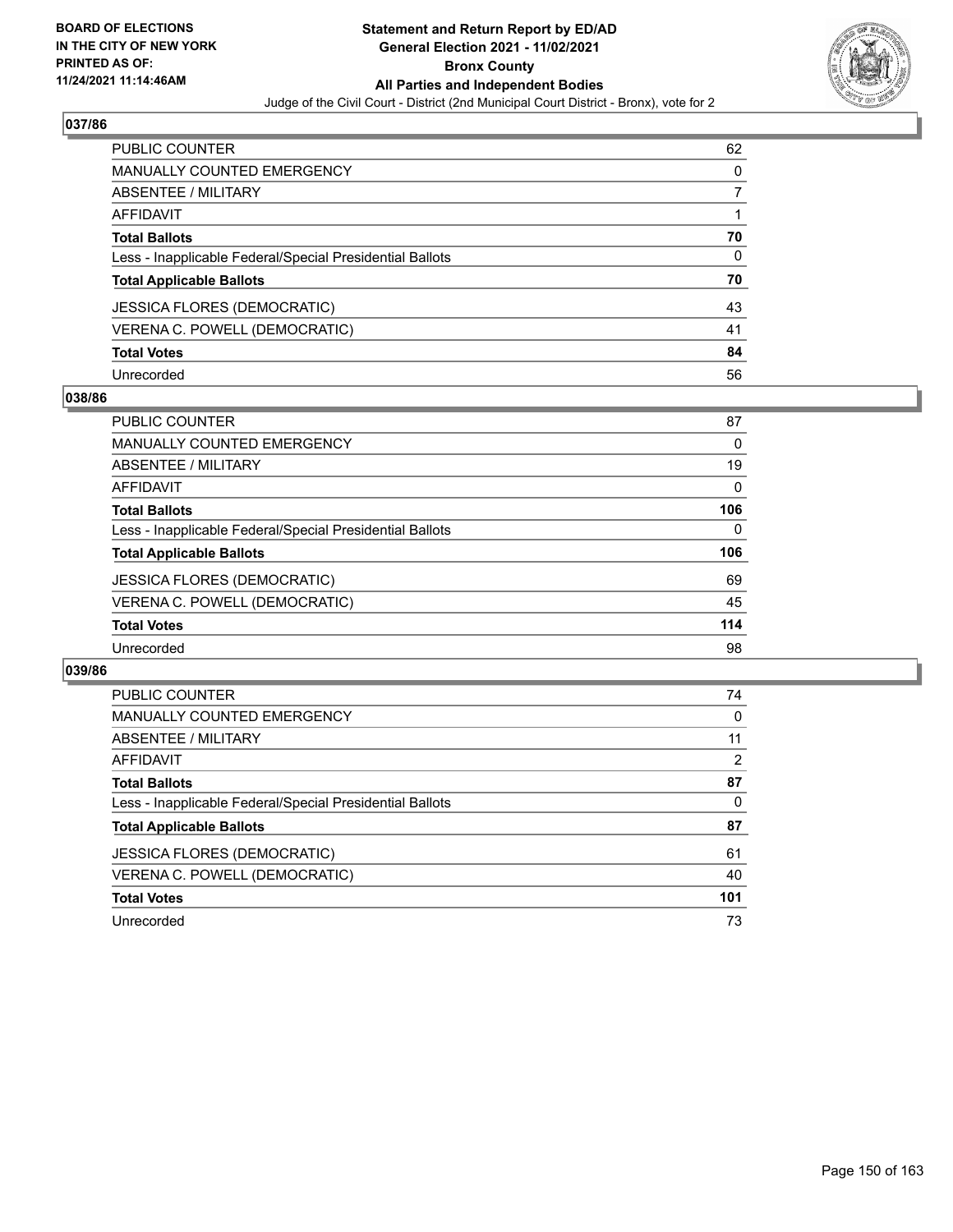

| PUBLIC COUNTER                                           | 136 |
|----------------------------------------------------------|-----|
| <b>MANUALLY COUNTED EMERGENCY</b>                        | 0   |
| ABSENTEE / MILITARY                                      | 2   |
| <b>AFFIDAVIT</b>                                         |     |
| <b>Total Ballots</b>                                     | 139 |
| Less - Inapplicable Federal/Special Presidential Ballots | 0   |
| <b>Total Applicable Ballots</b>                          | 139 |
| <b>JESSICA FLORES (DEMOCRATIC)</b>                       | 93  |
| VERENA C. POWELL (DEMOCRATIC)                            | 68  |
| <b>Total Votes</b>                                       | 161 |
| Unrecorded                                               | 117 |

#### **041/86**

| <b>PUBLIC COUNTER</b>                                    | 79  |
|----------------------------------------------------------|-----|
| <b>MANUALLY COUNTED EMERGENCY</b>                        | 0   |
| ABSENTEE / MILITARY                                      | 3   |
| AFFIDAVIT                                                |     |
| <b>Total Ballots</b>                                     | 83  |
| Less - Inapplicable Federal/Special Presidential Ballots | 0   |
| <b>Total Applicable Ballots</b>                          | 83  |
| <b>JESSICA FLORES (DEMOCRATIC)</b>                       | 57  |
| VERENA C. POWELL (DEMOCRATIC)                            | 43  |
| <b>Total Votes</b>                                       | 100 |
| Unrecorded                                               | 66  |

| PUBLIC COUNTER                                           |   |
|----------------------------------------------------------|---|
| MANUALLY COUNTED EMERGENCY                               | 0 |
| ABSENTEE / MILITARY                                      | 0 |
| <b>AFFIDAVIT</b>                                         | 0 |
| <b>Total Ballots</b>                                     |   |
| Less - Inapplicable Federal/Special Presidential Ballots | 0 |
| <b>Total Applicable Ballots</b>                          |   |
| <b>JESSICA FLORES (DEMOCRATIC)</b>                       |   |
|                                                          |   |
| VERENA C. POWELL (DEMOCRATIC)                            | 0 |
| <b>Total Votes</b>                                       |   |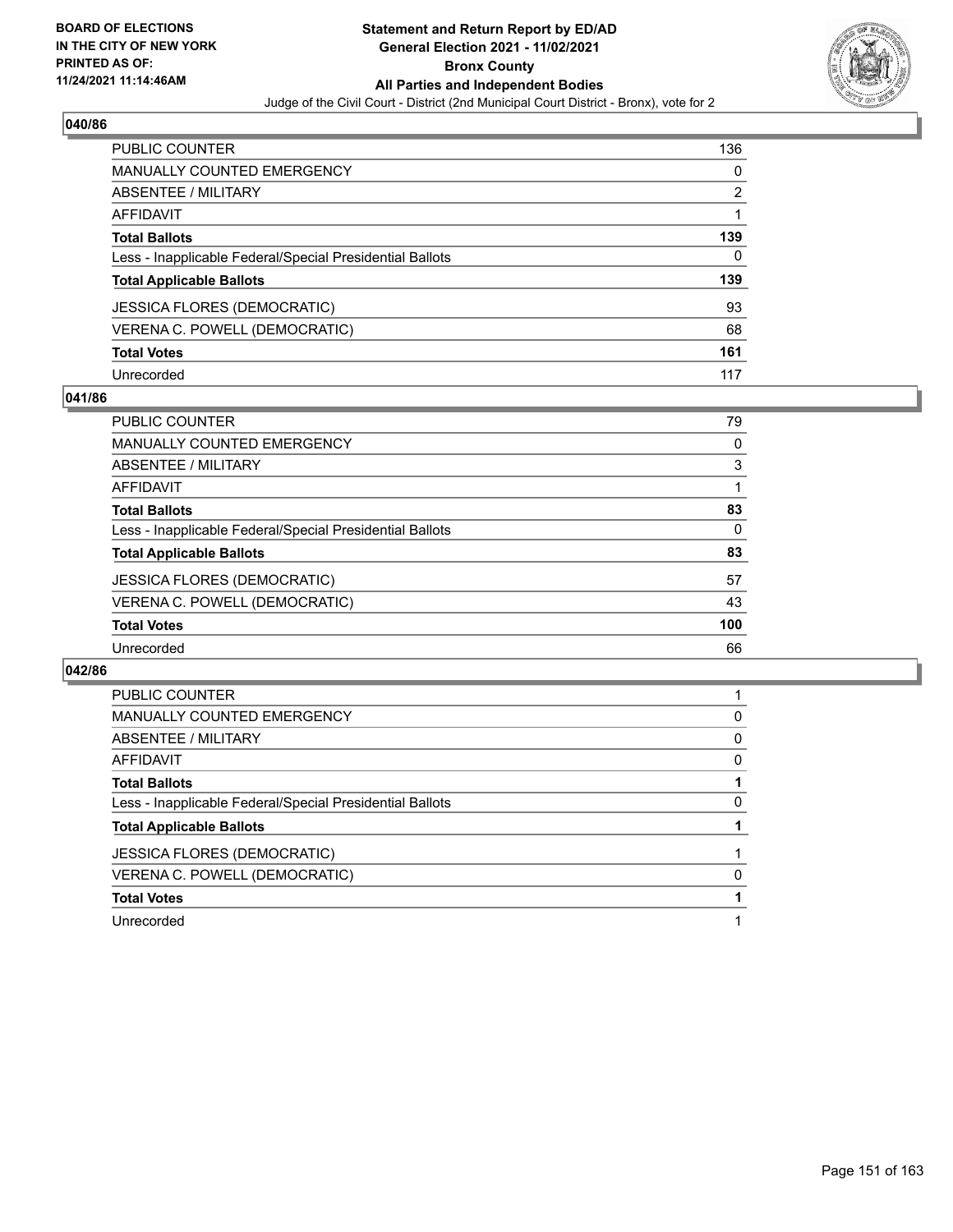

| PUBLIC COUNTER                                           | 10       |
|----------------------------------------------------------|----------|
| <b>MANUALLY COUNTED EMERGENCY</b>                        | 0        |
| ABSENTEE / MILITARY                                      | 0        |
| AFFIDAVIT                                                | $\Omega$ |
| <b>Total Ballots</b>                                     | 10       |
| Less - Inapplicable Federal/Special Presidential Ballots | 0        |
| <b>Total Applicable Ballots</b>                          | 10       |
| <b>JESSICA FLORES (DEMOCRATIC)</b>                       | 10       |
| VERENA C. POWELL (DEMOCRATIC)                            | 5        |
| <b>Total Votes</b>                                       | 15       |
| Unrecorded                                               | 5        |

# **044/86**

| <b>PUBLIC COUNTER</b>                                    | 45       |
|----------------------------------------------------------|----------|
| <b>MANUALLY COUNTED EMERGENCY</b>                        | $\Omega$ |
| ABSENTEE / MILITARY                                      | 9        |
| AFFIDAVIT                                                | $\Omega$ |
| <b>Total Ballots</b>                                     | 54       |
| Less - Inapplicable Federal/Special Presidential Ballots | $\Omega$ |
| <b>Total Applicable Ballots</b>                          | 54       |
| JESSICA FLORES (DEMOCRATIC)                              | 39       |
| VERENA C. POWELL (DEMOCRATIC)                            | 32       |
| <b>Total Votes</b>                                       | 71       |
| Unrecorded                                               | 37       |

| PUBLIC COUNTER                                           | 191 |
|----------------------------------------------------------|-----|
| <b>MANUALLY COUNTED EMERGENCY</b>                        | 0   |
| ABSENTEE / MILITARY                                      | 19  |
| <b>AFFIDAVIT</b>                                         | 2   |
| <b>Total Ballots</b>                                     | 212 |
| Less - Inapplicable Federal/Special Presidential Ballots | 0   |
| <b>Total Applicable Ballots</b>                          | 212 |
| JESSICA FLORES (DEMOCRATIC)                              | 92  |
| VERENA C. POWELL (DEMOCRATIC)                            | 78  |
| <b>Total Votes</b>                                       | 170 |
| Unrecorded                                               | 254 |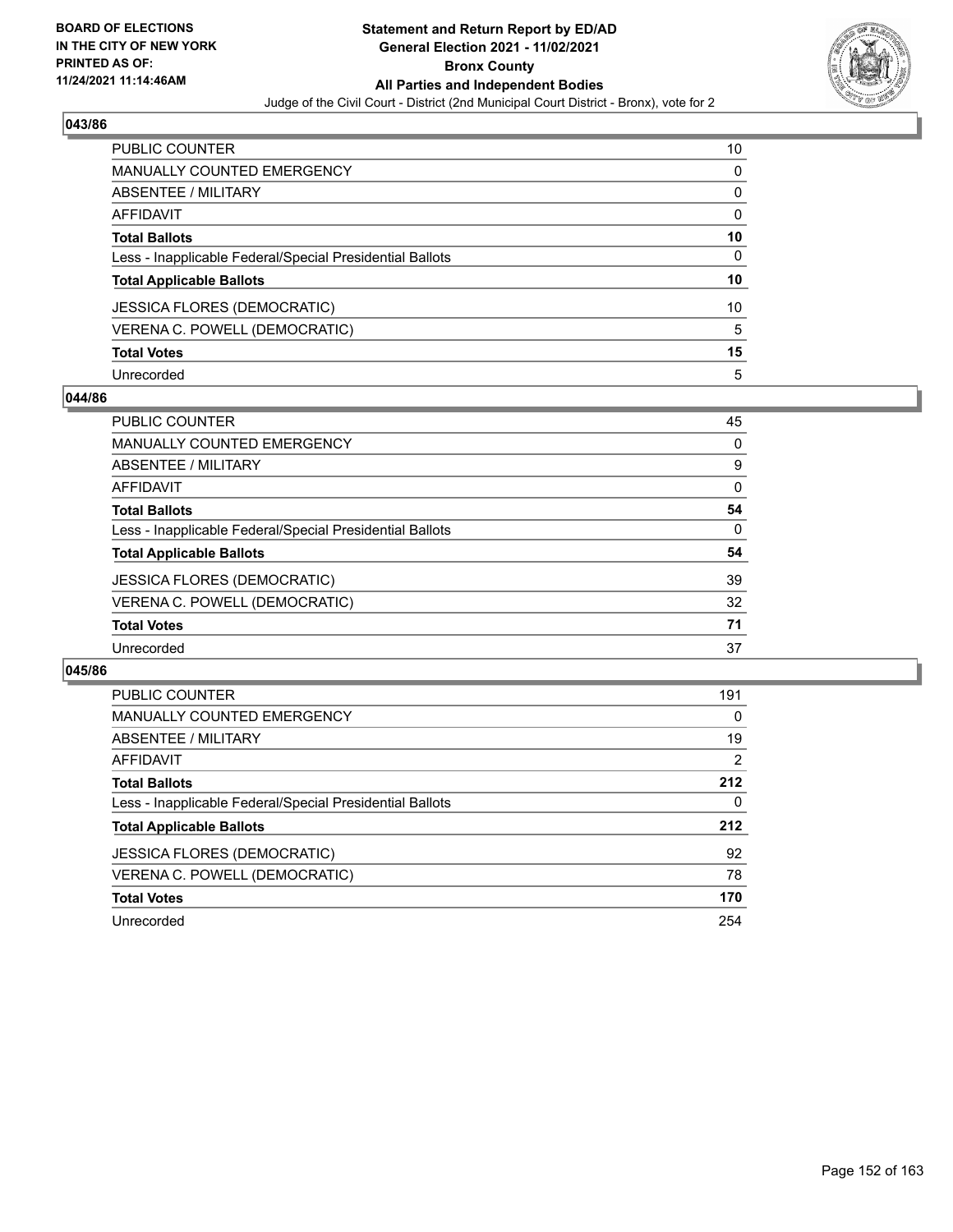

| <b>PUBLIC COUNTER</b>                                    | 90             |
|----------------------------------------------------------|----------------|
| <b>MANUALLY COUNTED EMERGENCY</b>                        | 0              |
| ABSENTEE / MILITARY                                      | 3              |
| <b>AFFIDAVIT</b>                                         | 2              |
| <b>Total Ballots</b>                                     | 95             |
| Less - Inapplicable Federal/Special Presidential Ballots | 0              |
| <b>Total Applicable Ballots</b>                          | 95             |
| JESSICA FLORES (DEMOCRATIC)                              | 66             |
| VERENA C. POWELL (DEMOCRATIC)                            | 42             |
| UNATTRIBUTABLE WRITE-IN (WRITE-IN)                       | $\overline{2}$ |
| <b>Total Votes</b>                                       | 110            |
|                                                          |                |

### **047/86**

| <b>PUBLIC COUNTER</b>                                    | 134      |
|----------------------------------------------------------|----------|
| MANUALLY COUNTED EMERGENCY                               | 0        |
| ABSENTEE / MILITARY                                      | 14       |
| <b>AFFIDAVIT</b>                                         |          |
| <b>Total Ballots</b>                                     | 149      |
| Less - Inapplicable Federal/Special Presidential Ballots | $\Omega$ |
| <b>Total Applicable Ballots</b>                          | 149      |
| <b>JESSICA FLORES (DEMOCRATIC)</b>                       | 96       |
| VERENA C. POWELL (DEMOCRATIC)                            | 78       |
| <b>Total Votes</b>                                       | 174      |
| Unrecorded                                               | 124      |

| <b>PUBLIC COUNTER</b>                                    | 79       |
|----------------------------------------------------------|----------|
| <b>MANUALLY COUNTED EMERGENCY</b>                        | 0        |
| <b>ABSENTEE / MILITARY</b>                               | 3        |
| AFFIDAVIT                                                | $\Omega$ |
| <b>Total Ballots</b>                                     | 82       |
| Less - Inapplicable Federal/Special Presidential Ballots | $\Omega$ |
| <b>Total Applicable Ballots</b>                          | 82       |
| <b>JESSICA FLORES (DEMOCRATIC)</b>                       | 53       |
| VERENA C. POWELL (DEMOCRATIC)                            | 31       |
| <b>Total Votes</b>                                       | 84       |
| Unrecorded                                               | 80       |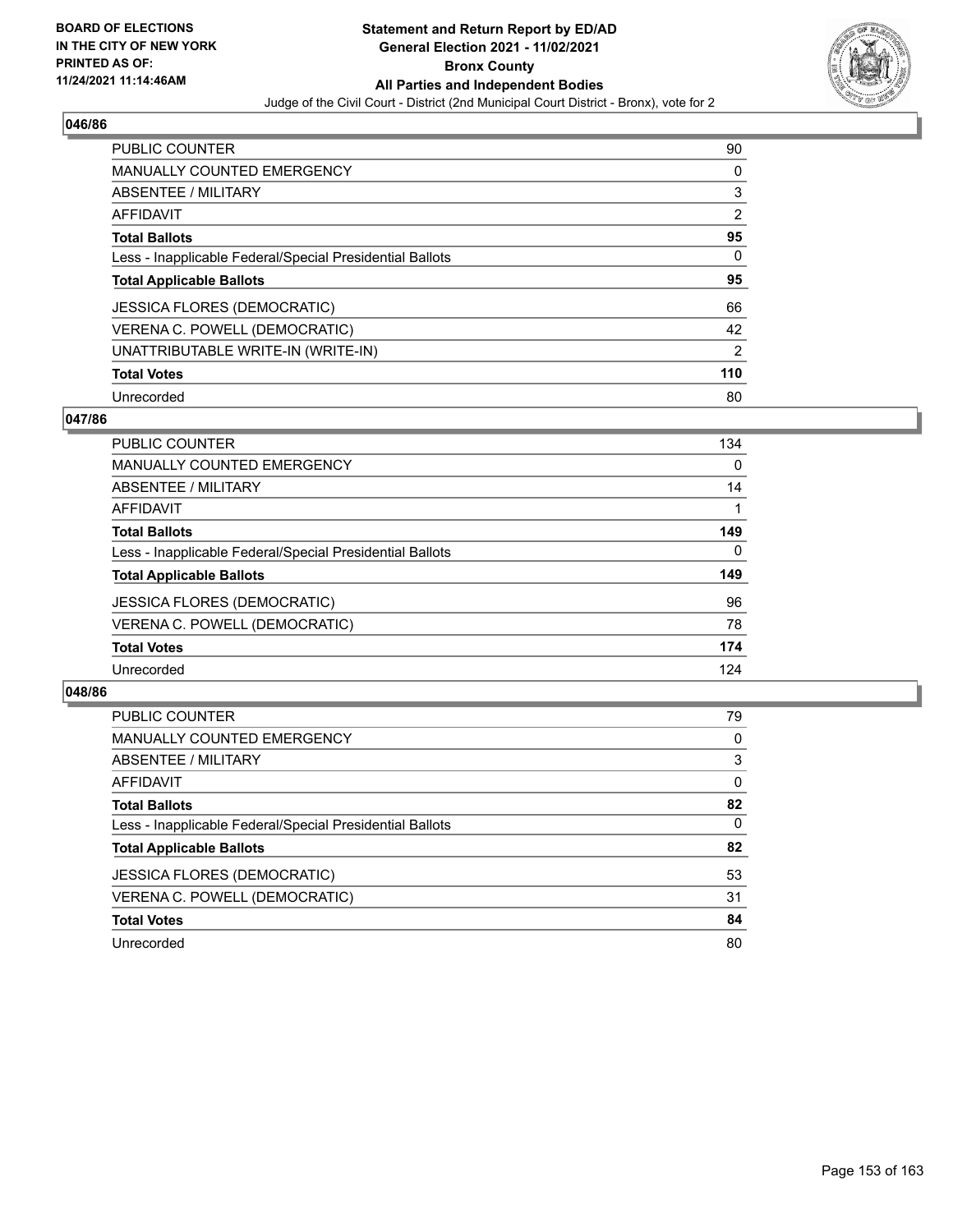

| <b>PUBLIC COUNTER</b>                                    | 83       |
|----------------------------------------------------------|----------|
| <b>MANUALLY COUNTED EMERGENCY</b>                        | 0        |
| ABSENTEE / MILITARY                                      | 5        |
| AFFIDAVIT                                                | $\Omega$ |
| <b>Total Ballots</b>                                     | 88       |
| Less - Inapplicable Federal/Special Presidential Ballots | 0        |
| <b>Total Applicable Ballots</b>                          | 88       |
| JESSICA FLORES (DEMOCRATIC)                              | 54       |
| VERENA C. POWELL (DEMOCRATIC)                            | 39       |
| <b>Total Votes</b>                                       | 93       |
| Unrecorded                                               | 83       |

# **050/86**

| PUBLIC COUNTER                                           | 161      |
|----------------------------------------------------------|----------|
| <b>MANUALLY COUNTED EMERGENCY</b>                        | 0        |
| ABSENTEE / MILITARY                                      | 11       |
| AFFIDAVIT                                                | 0        |
| <b>Total Ballots</b>                                     | 172      |
| Less - Inapplicable Federal/Special Presidential Ballots | $\Omega$ |
| <b>Total Applicable Ballots</b>                          | 172      |
| <b>JESSICA FLORES (DEMOCRATIC)</b>                       | 110      |
| VERENA C. POWELL (DEMOCRATIC)                            | 88       |
| <b>Total Votes</b>                                       | 198      |
| Unrecorded                                               | 146      |

| <b>PUBLIC COUNTER</b>                                    | 106 |
|----------------------------------------------------------|-----|
| <b>MANUALLY COUNTED EMERGENCY</b>                        | 0   |
| ABSENTEE / MILITARY                                      | 11  |
| AFFIDAVIT                                                |     |
| <b>Total Ballots</b>                                     | 118 |
| Less - Inapplicable Federal/Special Presidential Ballots | 0   |
| <b>Total Applicable Ballots</b>                          | 118 |
| <b>JESSICA FLORES (DEMOCRATIC)</b>                       | 83  |
| VERENA C. POWELL (DEMOCRATIC)                            | 59  |
| <b>Total Votes</b>                                       | 142 |
| Unrecorded                                               | 94  |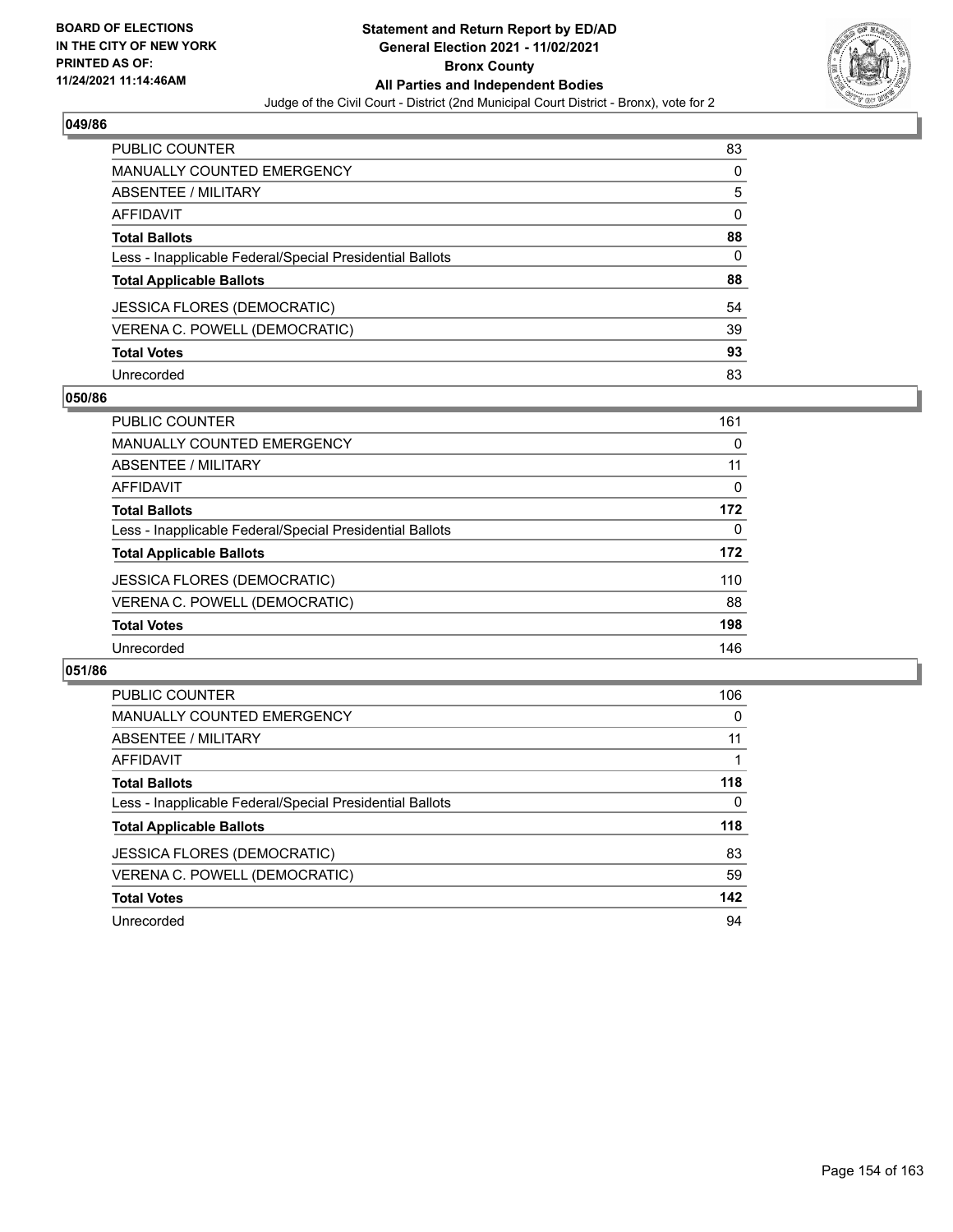

| <b>PUBLIC COUNTER</b>                                    | 104            |
|----------------------------------------------------------|----------------|
| MANUALLY COUNTED EMERGENCY                               | $\Omega$       |
| ABSENTEE / MILITARY                                      | 13             |
| <b>AFFIDAVIT</b>                                         | 0              |
| <b>Total Ballots</b>                                     | 117            |
| Less - Inapplicable Federal/Special Presidential Ballots | 0              |
| <b>Total Applicable Ballots</b>                          | 117            |
| <b>JESSICA FLORES (DEMOCRATIC)</b>                       | 83             |
| VERENA C. POWELL (DEMOCRATIC)                            | 40             |
| UNATTRIBUTABLE WRITE-IN (WRITE-IN)                       | $\overline{2}$ |
| <b>Total Votes</b>                                       | 125            |
| Unrecorded                                               | 109            |

#### **053/86**

| <b>PUBLIC COUNTER</b>                                    | 107      |
|----------------------------------------------------------|----------|
| MANUALLY COUNTED EMERGENCY                               | 0        |
| ABSENTEE / MILITARY                                      | 11       |
| <b>AFFIDAVIT</b>                                         | 0        |
| <b>Total Ballots</b>                                     | 118      |
| Less - Inapplicable Federal/Special Presidential Ballots | $\Omega$ |
| <b>Total Applicable Ballots</b>                          | 118      |
| <b>JESSICA FLORES (DEMOCRATIC)</b>                       | 62       |
| VERENA C. POWELL (DEMOCRATIC)                            | 53       |
| <b>Total Votes</b>                                       | 115      |
| Unrecorded                                               | 121      |

| <b>PUBLIC COUNTER</b>                                    | 47             |
|----------------------------------------------------------|----------------|
| <b>MANUALLY COUNTED EMERGENCY</b>                        | 0              |
| <b>ABSENTEE / MILITARY</b>                               | $\overline{2}$ |
| AFFIDAVIT                                                | $\Omega$       |
| <b>Total Ballots</b>                                     | 49             |
| Less - Inapplicable Federal/Special Presidential Ballots | $\Omega$       |
| <b>Total Applicable Ballots</b>                          | 49             |
| <b>JESSICA FLORES (DEMOCRATIC)</b>                       | 39             |
| VERENA C. POWELL (DEMOCRATIC)                            | 20             |
| <b>Total Votes</b>                                       | 59             |
| Unrecorded                                               | 39             |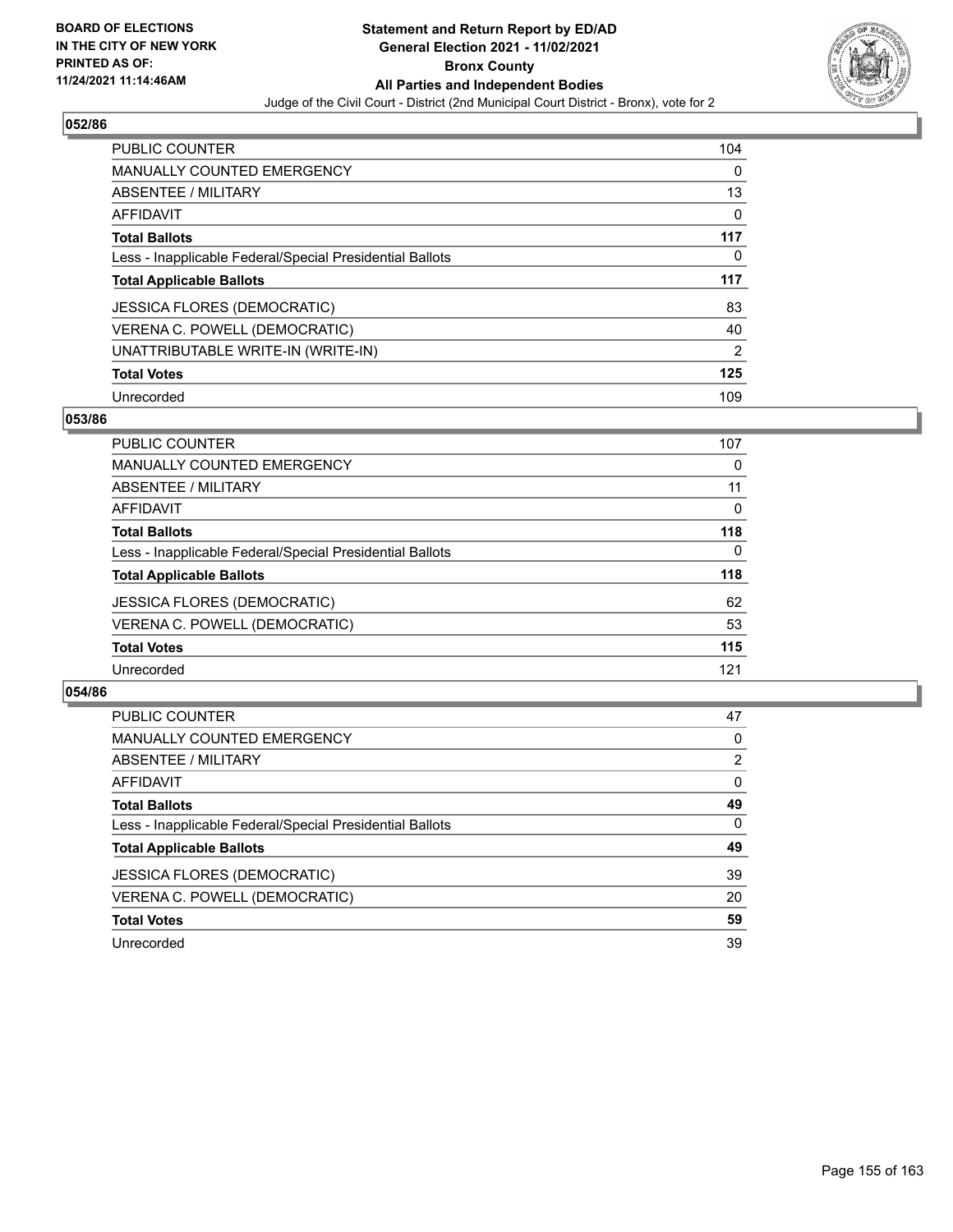

| PUBLIC COUNTER                                           | 128      |
|----------------------------------------------------------|----------|
| <b>MANUALLY COUNTED EMERGENCY</b>                        | 0        |
| ABSENTEE / MILITARY                                      | 22       |
| AFFIDAVIT                                                | $\Omega$ |
| <b>Total Ballots</b>                                     | 150      |
| Less - Inapplicable Federal/Special Presidential Ballots | 0        |
| <b>Total Applicable Ballots</b>                          | 150      |
| JESSICA FLORES (DEMOCRATIC)                              | 93       |
| VERENA C. POWELL (DEMOCRATIC)                            | 81       |
| <b>Total Votes</b>                                       | 174      |
| Unrecorded                                               | 126      |

# **056/86**

| <b>PUBLIC COUNTER</b>                                    | 98       |
|----------------------------------------------------------|----------|
| <b>MANUALLY COUNTED EMERGENCY</b>                        | 0        |
| ABSENTEE / MILITARY                                      | 13       |
| AFFIDAVIT                                                | 0        |
| <b>Total Ballots</b>                                     | 111      |
| Less - Inapplicable Federal/Special Presidential Ballots | $\Omega$ |
| <b>Total Applicable Ballots</b>                          | 111      |
| <b>JESSICA FLORES (DEMOCRATIC)</b>                       | 69       |
| VERENA C. POWELL (DEMOCRATIC)                            | 50       |
| <b>Total Votes</b>                                       | 119      |
| Unrecorded                                               | 103      |

| <b>PUBLIC COUNTER</b>                                    | 121 |
|----------------------------------------------------------|-----|
| <b>MANUALLY COUNTED EMERGENCY</b>                        | 0   |
| ABSENTEE / MILITARY                                      | 10  |
| <b>AFFIDAVIT</b>                                         | 0   |
| <b>Total Ballots</b>                                     | 131 |
| Less - Inapplicable Federal/Special Presidential Ballots | 0   |
| <b>Total Applicable Ballots</b>                          | 131 |
| JESSICA FLORES (DEMOCRATIC)                              | 78  |
| VERENA C. POWELL (DEMOCRATIC)                            | 52  |
| <b>Total Votes</b>                                       | 130 |
| Unrecorded                                               | 132 |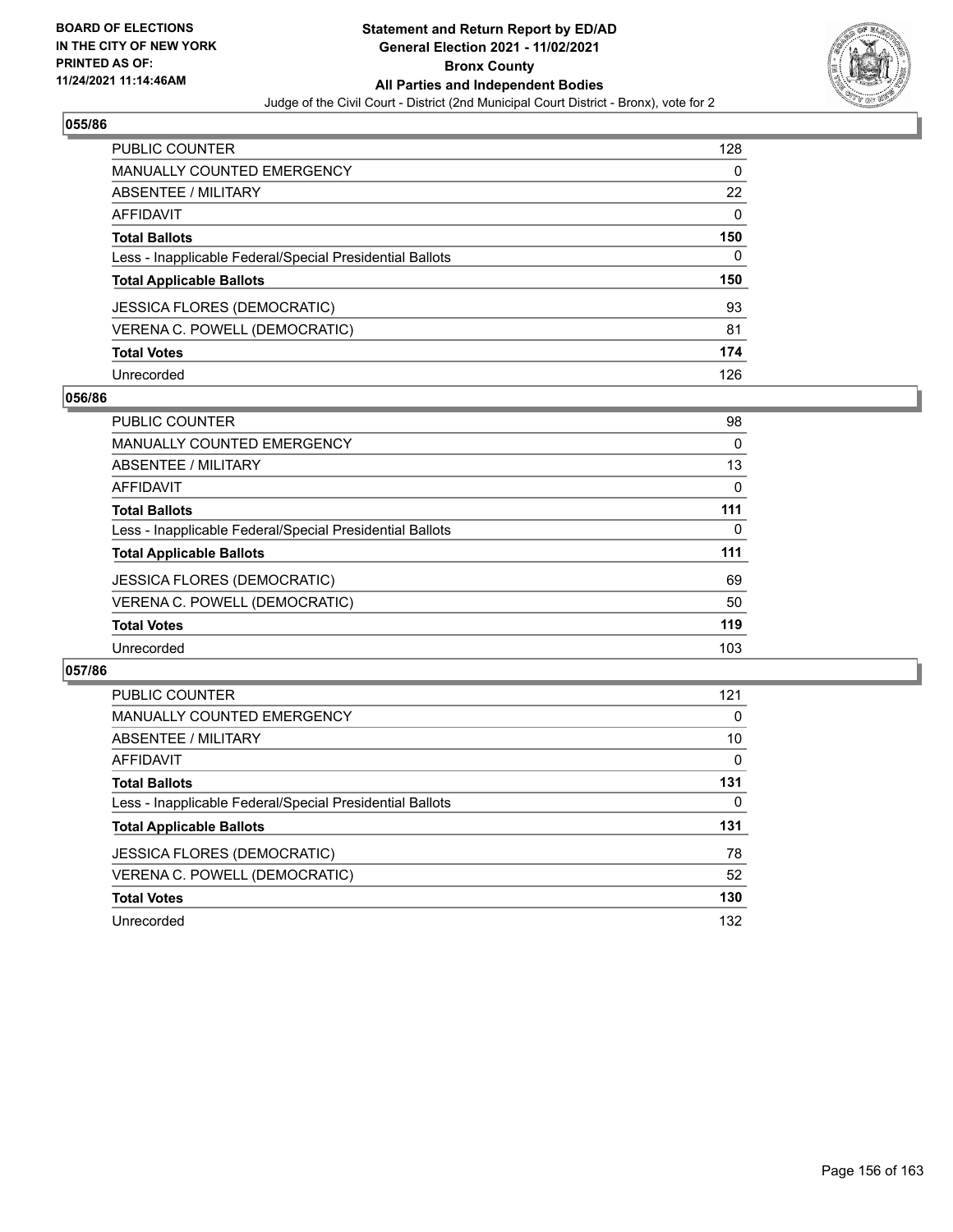

| <b>PUBLIC COUNTER</b>                                    | 104      |
|----------------------------------------------------------|----------|
| <b>MANUALLY COUNTED EMERGENCY</b>                        | 0        |
| ABSENTEE / MILITARY                                      | 14       |
| AFFIDAVIT                                                | $\Omega$ |
| <b>Total Ballots</b>                                     | 118      |
| Less - Inapplicable Federal/Special Presidential Ballots | 0        |
| <b>Total Applicable Ballots</b>                          | 118      |
| <b>JESSICA FLORES (DEMOCRATIC)</b>                       | 71       |
| VERENA C. POWELL (DEMOCRATIC)                            | 59       |
| <b>Total Votes</b>                                       | 130      |
| Unrecorded                                               | 106      |

# **059/86**

| <b>PUBLIC COUNTER</b>                                    | 166 |
|----------------------------------------------------------|-----|
| <b>MANUALLY COUNTED EMERGENCY</b>                        | 0   |
| ABSENTEE / MILITARY                                      | 3   |
| <b>AFFIDAVIT</b>                                         | 2   |
| <b>Total Ballots</b>                                     | 171 |
| Less - Inapplicable Federal/Special Presidential Ballots | 0   |
| <b>Total Applicable Ballots</b>                          | 171 |
| <b>JESSICA FLORES (DEMOCRATIC)</b>                       | 108 |
| VERENA C. POWELL (DEMOCRATIC)                            | 70  |
| HARRY SUAREZ (WRITE-IN)                                  |     |
| UNATTRIBUTABLE WRITE-IN (WRITE-IN)                       |     |
| <b>Total Votes</b>                                       | 180 |
| Unrecorded                                               | 162 |

| PUBLIC COUNTER                                           | 13       |
|----------------------------------------------------------|----------|
| <b>MANUALLY COUNTED EMERGENCY</b>                        | 0        |
| ABSENTEE / MILITARY                                      | 0        |
| AFFIDAVIT                                                | 0        |
| <b>Total Ballots</b>                                     | 13       |
| Less - Inapplicable Federal/Special Presidential Ballots | $\Omega$ |
| <b>Total Applicable Ballots</b>                          | 13       |
| <b>JESSICA FLORES (DEMOCRATIC)</b>                       | 10       |
| VERENA C. POWELL (DEMOCRATIC)                            |          |
| <b>Total Votes</b>                                       | 17       |
| Unrecorded                                               | 9        |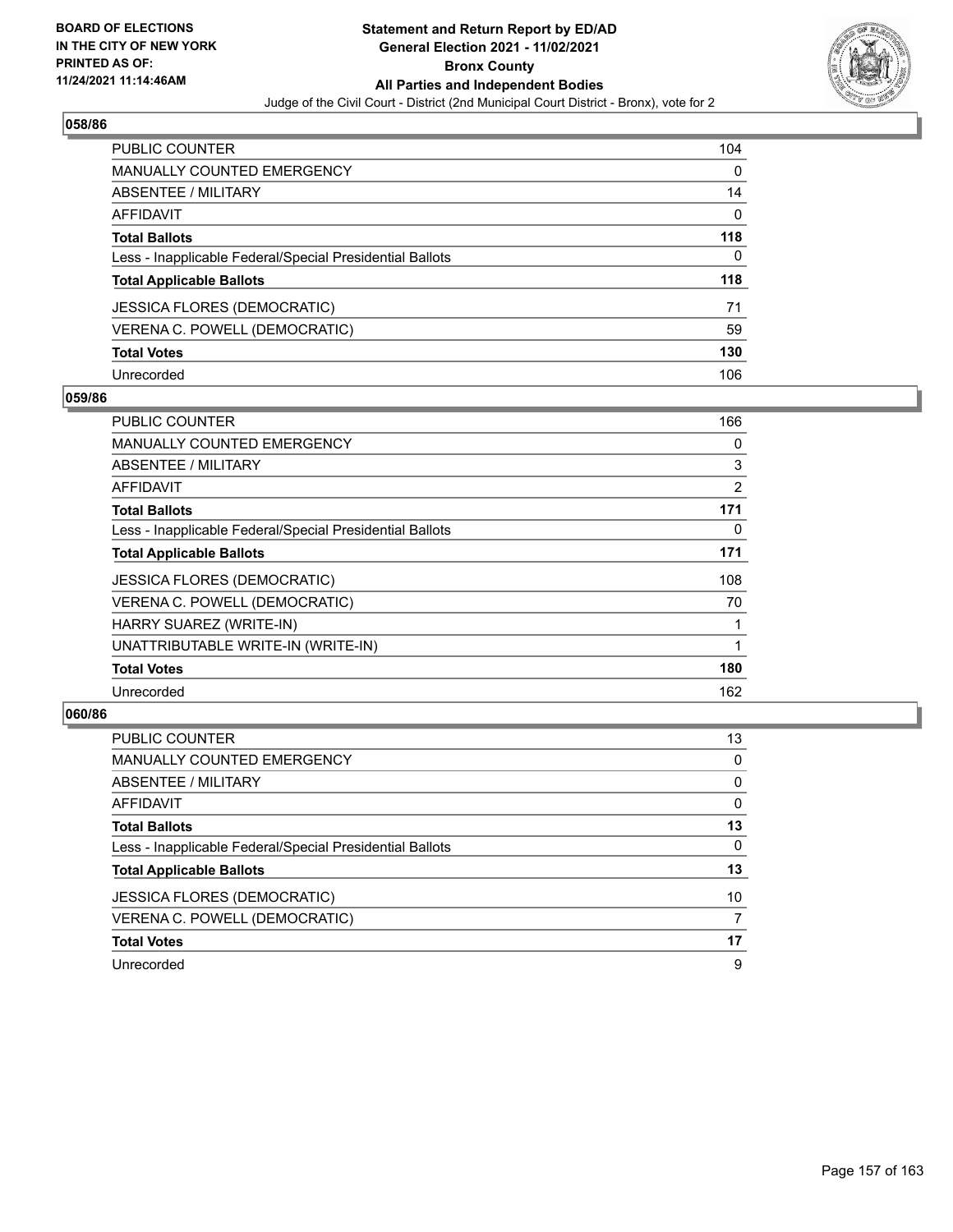

| PUBLIC COUNTER                                           | 65 |
|----------------------------------------------------------|----|
| <b>MANUALLY COUNTED EMERGENCY</b>                        | 0  |
| <b>ABSENTEE / MILITARY</b>                               | 5  |
| AFFIDAVIT                                                |    |
| <b>Total Ballots</b>                                     | 71 |
| Less - Inapplicable Federal/Special Presidential Ballots | 0  |
| <b>Total Applicable Ballots</b>                          | 71 |
| <b>JESSICA FLORES (DEMOCRATIC)</b>                       | 42 |
| VERENA C. POWELL (DEMOCRATIC)                            | 31 |
| <b>Total Votes</b>                                       | 73 |
| Unrecorded                                               | 69 |

# **062/86**

| <b>PUBLIC COUNTER</b>                                    | 103      |
|----------------------------------------------------------|----------|
| <b>MANUALLY COUNTED EMERGENCY</b>                        | 0        |
| ABSENTEE / MILITARY                                      |          |
| AFFIDAVIT                                                | 0        |
| <b>Total Ballots</b>                                     | 104      |
| Less - Inapplicable Federal/Special Presidential Ballots | $\Omega$ |
| <b>Total Applicable Ballots</b>                          | 104      |
| <b>JESSICA FLORES (DEMOCRATIC)</b>                       | 81       |
| VERENA C. POWELL (DEMOCRATIC)                            | 44       |
| <b>Total Votes</b>                                       | 125      |
| Unrecorded                                               | 83       |

| <b>PUBLIC COUNTER</b>                                    | 123      |
|----------------------------------------------------------|----------|
| <b>MANUALLY COUNTED EMERGENCY</b>                        | 0        |
| ABSENTEE / MILITARY                                      | 10       |
| AFFIDAVIT                                                | $\Omega$ |
| <b>Total Ballots</b>                                     | 133      |
| Less - Inapplicable Federal/Special Presidential Ballots | $\Omega$ |
| <b>Total Applicable Ballots</b>                          | 133      |
| JESSICA FLORES (DEMOCRATIC)                              | 77       |
| VERENA C. POWELL (DEMOCRATIC)                            | 69       |
| <b>Total Votes</b>                                       | 146      |
| Unrecorded                                               | 120      |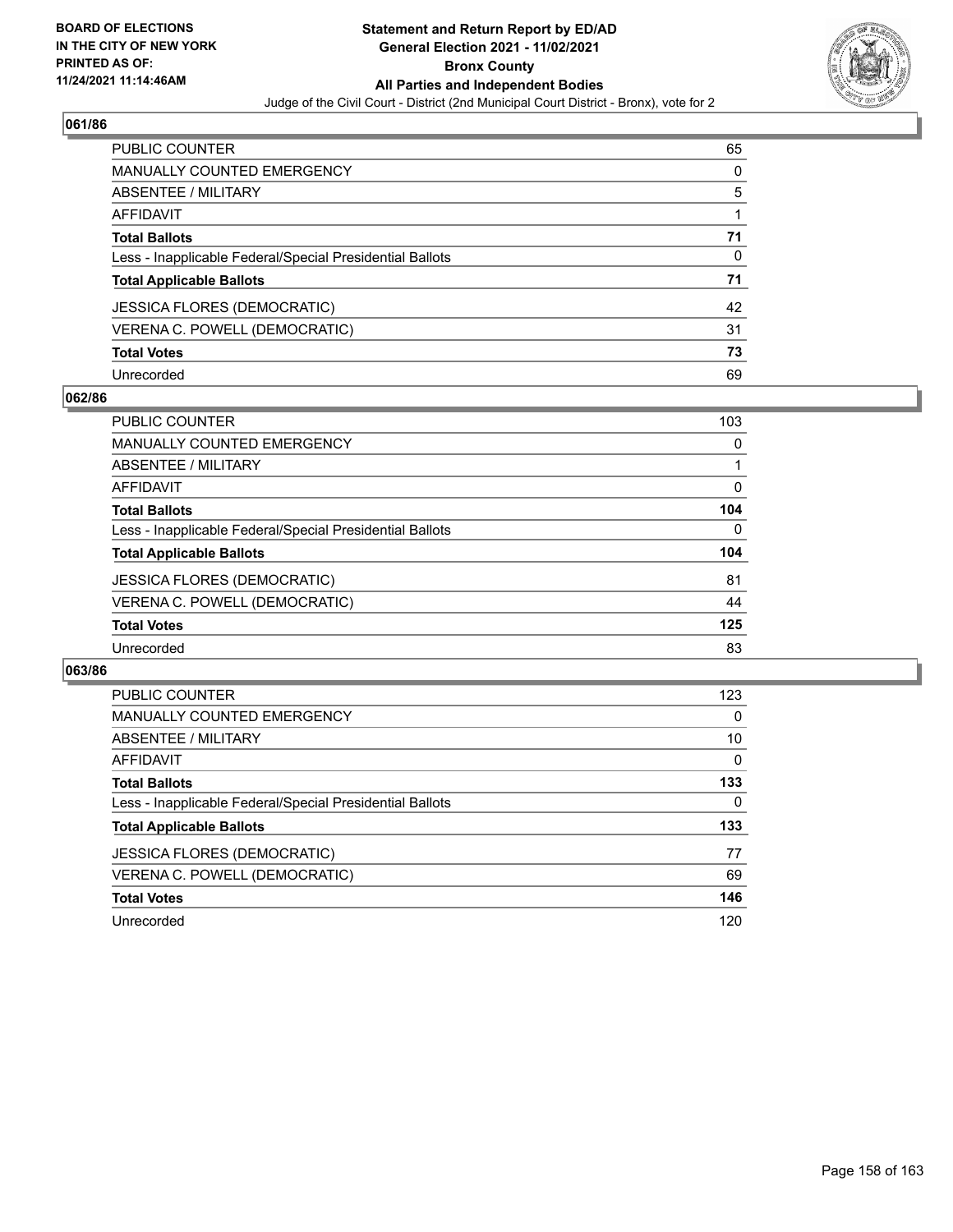

| <b>PUBLIC COUNTER</b>                                    | 137 |
|----------------------------------------------------------|-----|
| <b>MANUALLY COUNTED EMERGENCY</b>                        | 0   |
| ABSENTEE / MILITARY                                      | 17  |
| <b>AFFIDAVIT</b>                                         | 0   |
| <b>Total Ballots</b>                                     | 154 |
| Less - Inapplicable Federal/Special Presidential Ballots | 0   |
| <b>Total Applicable Ballots</b>                          | 154 |
| JESSICA FLORES (DEMOCRATIC)                              | 105 |
| VERENA C. POWELL (DEMOCRATIC)                            | 71  |
| UNATTRIBUTABLE WRITE-IN (WRITE-IN)                       |     |
| <b>Total Votes</b>                                       | 177 |
| Unrecorded                                               | 131 |

#### **065/86**

| PUBLIC COUNTER                                           | 74       |
|----------------------------------------------------------|----------|
| <b>MANUALLY COUNTED EMERGENCY</b>                        | 0        |
| ABSENTEE / MILITARY                                      | 4        |
| AFFIDAVIT                                                |          |
| <b>Total Ballots</b>                                     | 79       |
| Less - Inapplicable Federal/Special Presidential Ballots | $\Omega$ |
| <b>Total Applicable Ballots</b>                          | 79       |
| <b>JESSICA FLORES (DEMOCRATIC)</b>                       | 44       |
| VERENA C. POWELL (DEMOCRATIC)                            | 42       |
| <b>Total Votes</b>                                       | 86       |
| Unrecorded                                               | 72       |

| <b>PUBLIC COUNTER</b>                                    | 130      |
|----------------------------------------------------------|----------|
| <b>MANUALLY COUNTED EMERGENCY</b>                        | $\Omega$ |
| ABSENTEE / MILITARY                                      | 6        |
| AFFIDAVIT                                                | $\Omega$ |
| <b>Total Ballots</b>                                     | 136      |
| Less - Inapplicable Federal/Special Presidential Ballots | $\Omega$ |
| <b>Total Applicable Ballots</b>                          | 136      |
| <b>JESSICA FLORES (DEMOCRATIC)</b>                       | 92       |
| VERENA C. POWELL (DEMOCRATIC)                            | 79       |
| <b>Total Votes</b>                                       | 171      |
| Unrecorded                                               | 101      |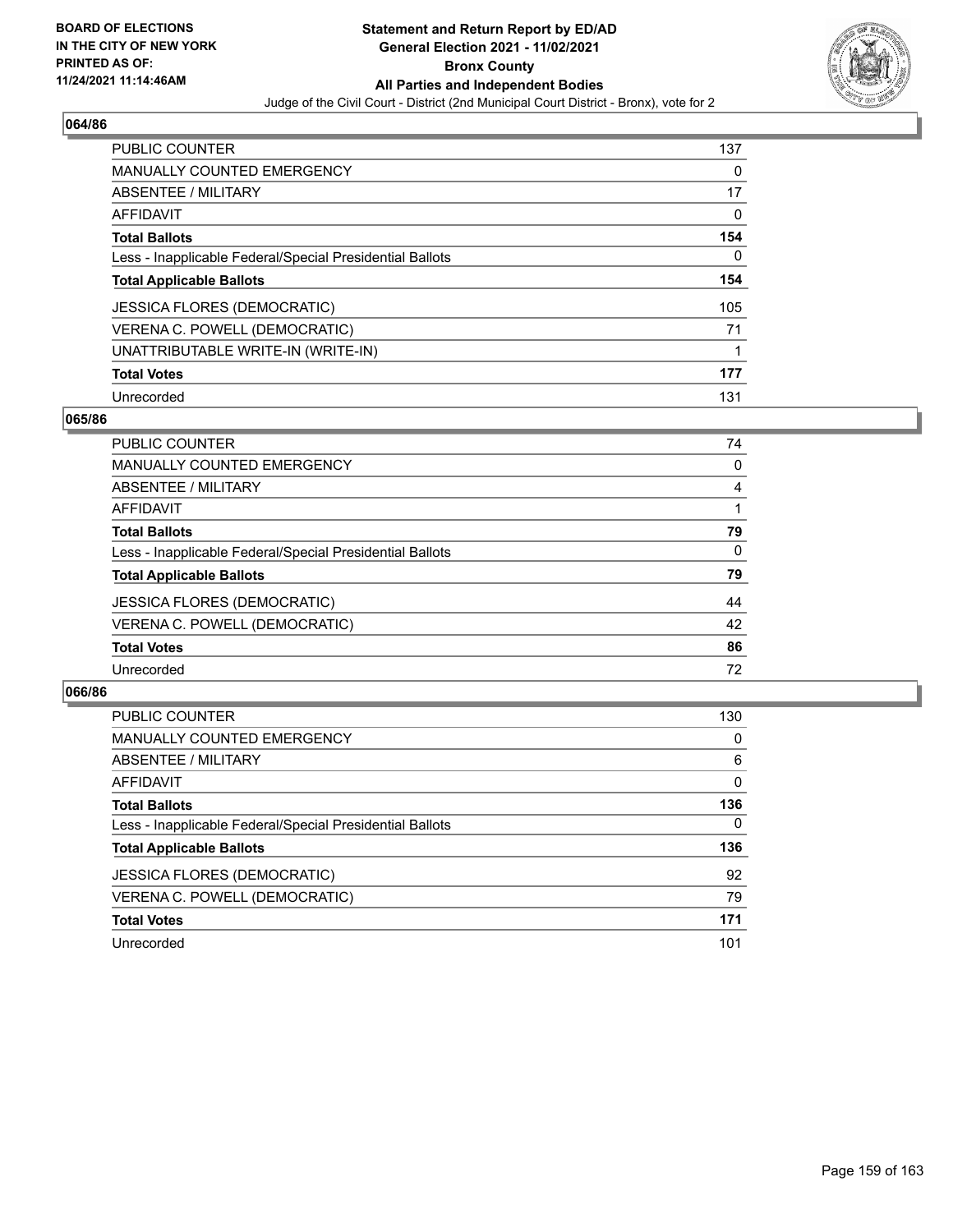

| <b>PUBLIC COUNTER</b>                                    | 103 |
|----------------------------------------------------------|-----|
| <b>MANUALLY COUNTED EMERGENCY</b>                        | 0   |
| ABSENTEE / MILITARY                                      | 9   |
| <b>AFFIDAVIT</b>                                         | 2   |
| <b>Total Ballots</b>                                     | 114 |
| Less - Inapplicable Federal/Special Presidential Ballots | 0   |
| <b>Total Applicable Ballots</b>                          | 114 |
| JESSICA FLORES (DEMOCRATIC)                              | 71  |
| VERENA C. POWELL (DEMOCRATIC)                            | 43  |
| <b>Total Votes</b>                                       | 114 |
| Unrecorded                                               | 114 |

# **068/86**

| <b>PUBLIC COUNTER</b>                                    | 68       |
|----------------------------------------------------------|----------|
| <b>MANUALLY COUNTED EMERGENCY</b>                        | 0        |
| ABSENTEE / MILITARY                                      | 3        |
| AFFIDAVIT                                                | 3        |
| <b>Total Ballots</b>                                     | 74       |
| Less - Inapplicable Federal/Special Presidential Ballots | $\Omega$ |
| <b>Total Applicable Ballots</b>                          | 74       |
| <b>JESSICA FLORES (DEMOCRATIC)</b>                       | 51       |
| VERENA C. POWELL (DEMOCRATIC)                            | 30       |
| <b>Total Votes</b>                                       | 81       |
| Unrecorded                                               | 67       |

| <b>PUBLIC COUNTER</b>                                    | 116      |
|----------------------------------------------------------|----------|
| <b>MANUALLY COUNTED EMERGENCY</b>                        | $\Omega$ |
| ABSENTEE / MILITARY                                      | 3        |
| AFFIDAVIT                                                |          |
| <b>Total Ballots</b>                                     | 120      |
| Less - Inapplicable Federal/Special Presidential Ballots | 0        |
| <b>Total Applicable Ballots</b>                          | 120      |
| JESSICA FLORES (DEMOCRATIC)                              | 82       |
| VERENA C. POWELL (DEMOCRATIC)                            | 51       |
| <b>Total Votes</b>                                       | 133      |
| Unrecorded                                               | 107      |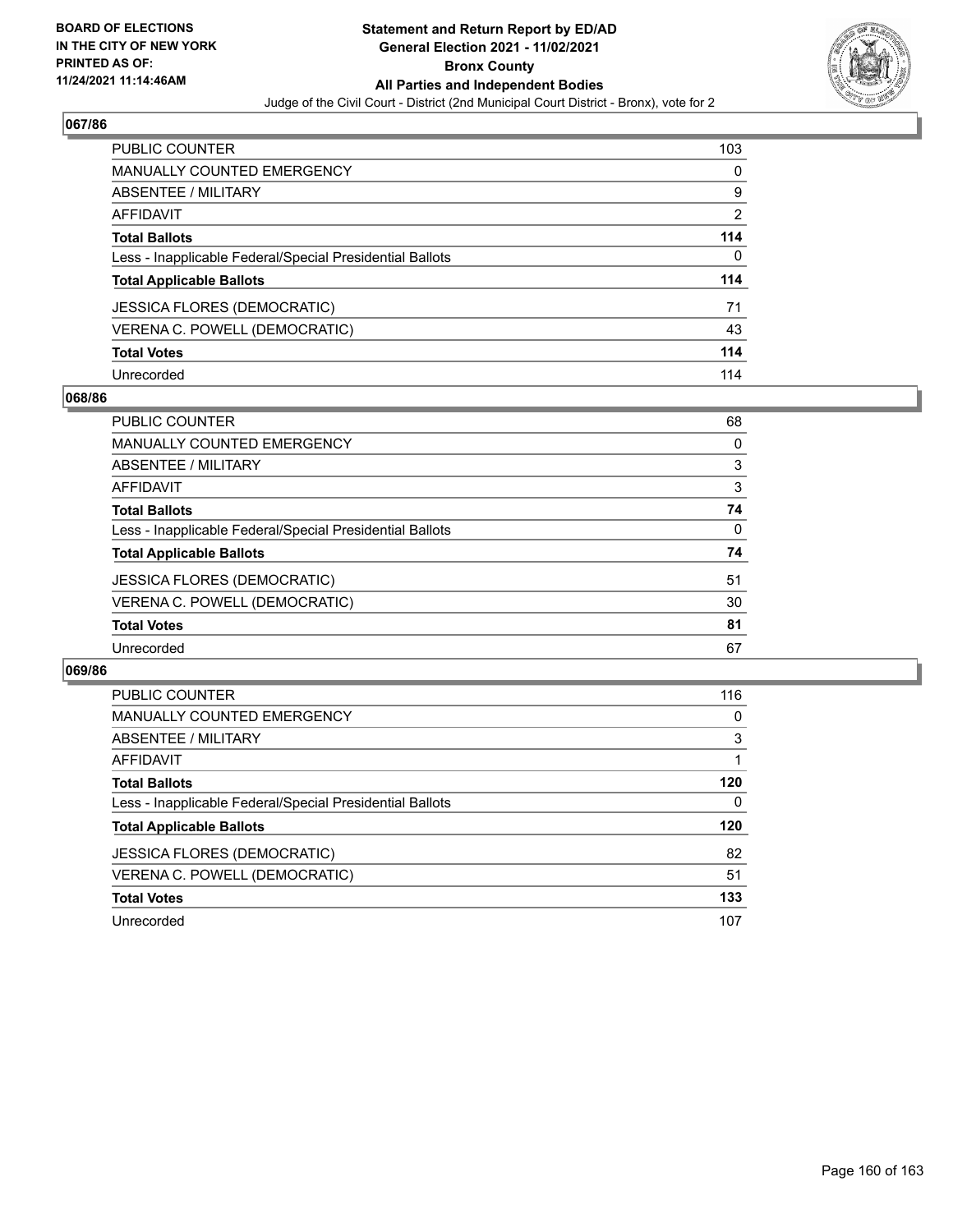

| <b>PUBLIC COUNTER</b>                                    | 82       |
|----------------------------------------------------------|----------|
| <b>MANUALLY COUNTED EMERGENCY</b>                        | 0        |
| ABSENTEE / MILITARY                                      | 3        |
| AFFIDAVIT                                                | $\Omega$ |
| <b>Total Ballots</b>                                     | 85       |
| Less - Inapplicable Federal/Special Presidential Ballots | 0        |
| <b>Total Applicable Ballots</b>                          | 85       |
| JESSICA FLORES (DEMOCRATIC)                              | 58       |
| VERENA C. POWELL (DEMOCRATIC)                            | 45       |
| <b>Total Votes</b>                                       | 103      |
| Unrecorded                                               | 67       |

# **071/86**

| <b>PUBLIC COUNTER</b>                                    | 96       |
|----------------------------------------------------------|----------|
| <b>MANUALLY COUNTED EMERGENCY</b>                        | 0        |
| ABSENTEE / MILITARY                                      | 6        |
| AFFIDAVIT                                                | 0        |
| <b>Total Ballots</b>                                     | 102      |
| Less - Inapplicable Federal/Special Presidential Ballots | $\Omega$ |
| <b>Total Applicable Ballots</b>                          | 102      |
| <b>JESSICA FLORES (DEMOCRATIC)</b>                       | 68       |
| VERENA C. POWELL (DEMOCRATIC)                            | 56       |
| <b>Total Votes</b>                                       | 124      |
| Unrecorded                                               | 80       |

| <b>PUBLIC COUNTER</b>                                    | 81       |
|----------------------------------------------------------|----------|
| <b>MANUALLY COUNTED EMERGENCY</b>                        | 0        |
| ABSENTEE / MILITARY                                      | 4        |
| <b>AFFIDAVIT</b>                                         | $\Omega$ |
| <b>Total Ballots</b>                                     | 85       |
| Less - Inapplicable Federal/Special Presidential Ballots | $\Omega$ |
| <b>Total Applicable Ballots</b>                          | 85       |
| JESSICA FLORES (DEMOCRATIC)                              | 43       |
| VERENA C. POWELL (DEMOCRATIC)                            | 33       |
| <b>Total Votes</b>                                       | 76       |
| Unrecorded                                               | 94       |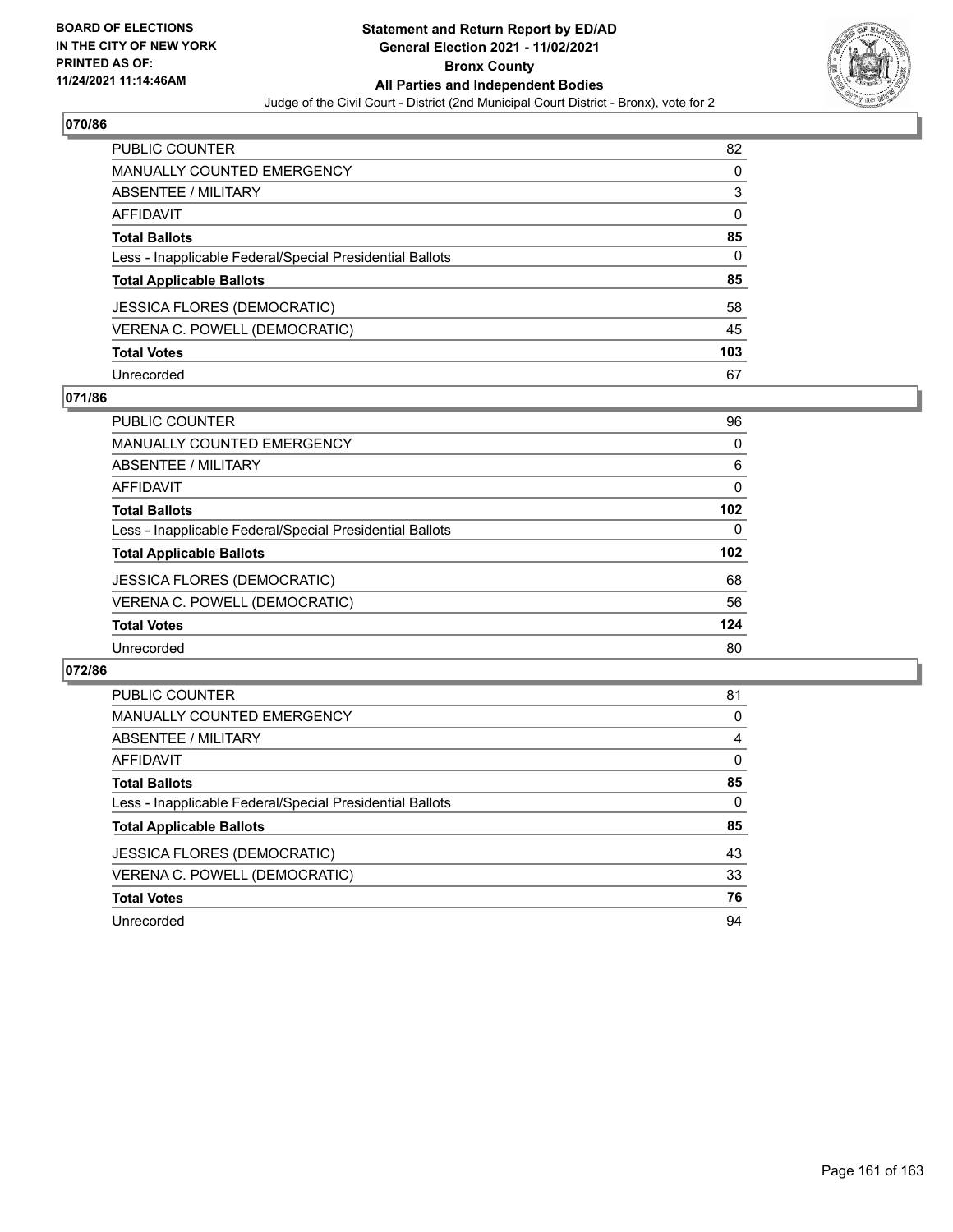

| <b>Total Votes</b>                                       | 0 |
|----------------------------------------------------------|---|
| VERENA C. POWELL (DEMOCRATIC)                            | 0 |
| <b>JESSICA FLORES (DEMOCRATIC)</b>                       | 0 |
| <b>Total Applicable Ballots</b>                          | 0 |
| Less - Inapplicable Federal/Special Presidential Ballots | 0 |
| <b>Total Ballots</b>                                     | 0 |
| AFFIDAVIT                                                | 0 |
| ABSENTEE / MILITARY                                      | 0 |
| <b>MANUALLY COUNTED EMERGENCY</b>                        | 0 |
| PUBLIC COUNTER                                           | 0 |

### **091/87**

| PUBLIC COUNTER                                           | 0            |
|----------------------------------------------------------|--------------|
| MANUALLY COUNTED EMERGENCY                               | 0            |
| ABSENTEE / MILITARY                                      | $\mathbf{0}$ |
| AFFIDAVIT                                                | $\Omega$     |
| Total Ballots                                            | 0            |
| Less - Inapplicable Federal/Special Presidential Ballots | $\Omega$     |
| <b>Total Applicable Ballots</b>                          | 0            |
| JESSICA FLORES (DEMOCRATIC)                              | $\Omega$     |
| VERENA C. POWELL (DEMOCRATIC)                            | $\Omega$     |
| <b>Total Votes</b>                                       | 0            |

| PUBLIC COUNTER                                           | 0 |
|----------------------------------------------------------|---|
| <b>MANUALLY COUNTED EMERGENCY</b>                        | 0 |
| ABSENTEE / MILITARY                                      | 0 |
| AFFIDAVIT                                                | 0 |
| <b>Total Ballots</b>                                     | 0 |
| Less - Inapplicable Federal/Special Presidential Ballots | 0 |
| <b>Total Applicable Ballots</b>                          | 0 |
| <b>JESSICA FLORES (DEMOCRATIC)</b>                       | 0 |
| VERENA C. POWELL (DEMOCRATIC)                            | 0 |
| <b>Total Votes</b>                                       | 0 |
|                                                          |   |